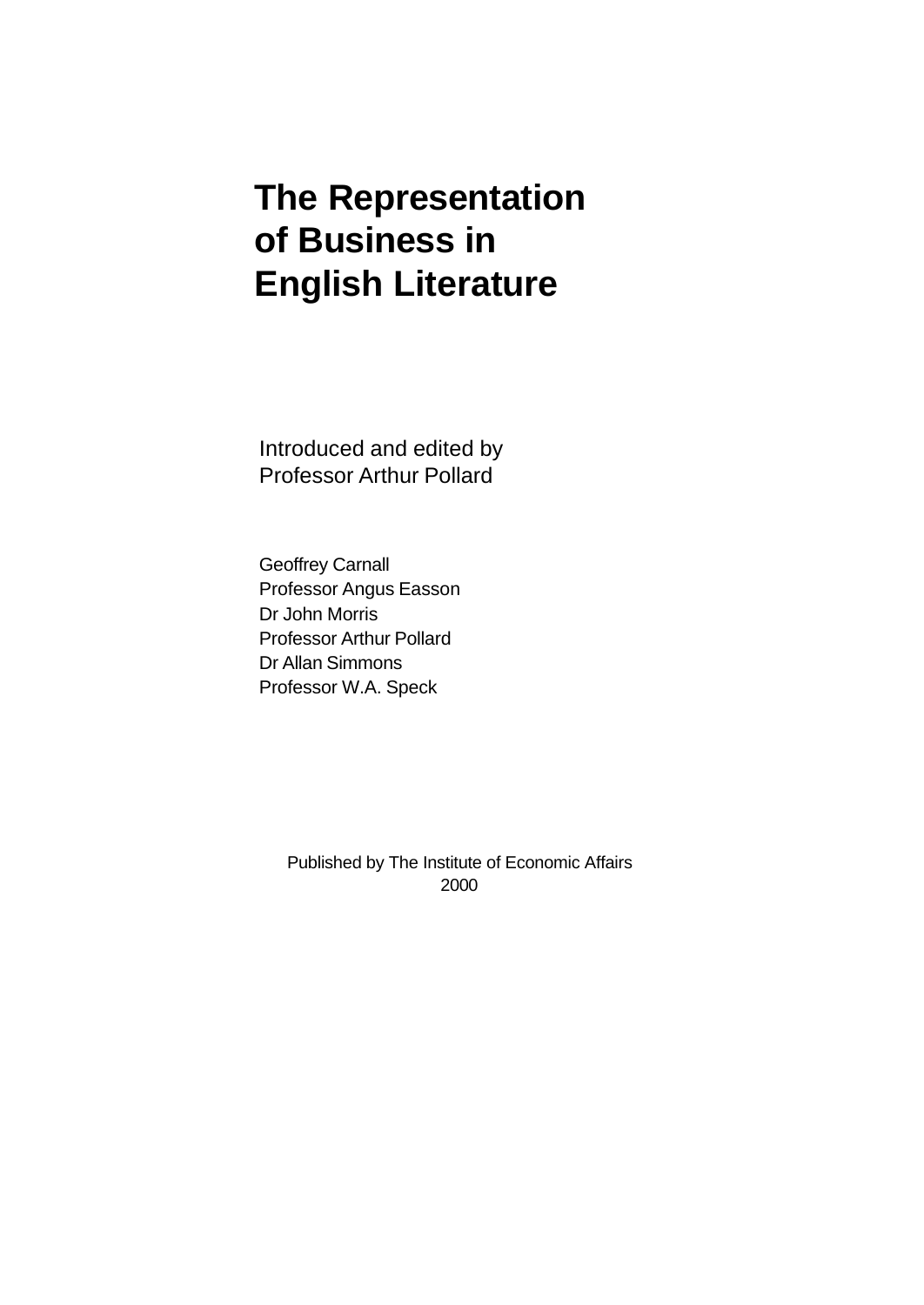# *The Representation of Business in English Literature*

First published in October 2000 by **The Institute of Economic Affairs** 2 Lord North Street Westminster London SW1P 3LB

? THE INSTITUTE OF ECONOMIC AFFAIRS 2000

IEA Readings 53 All rights reserved ISSN 0305-814X ISBN 0-255 36483-0

Many IEA publications are translated into languages other than English or are reprinted. Permission to translate or to reprint should be sought from the General Director at the address above.

Printed in Great Britain by Hartington Fine Arts Limited, Lancing, West Sussex *Set in Times Roman 11 on 12 point*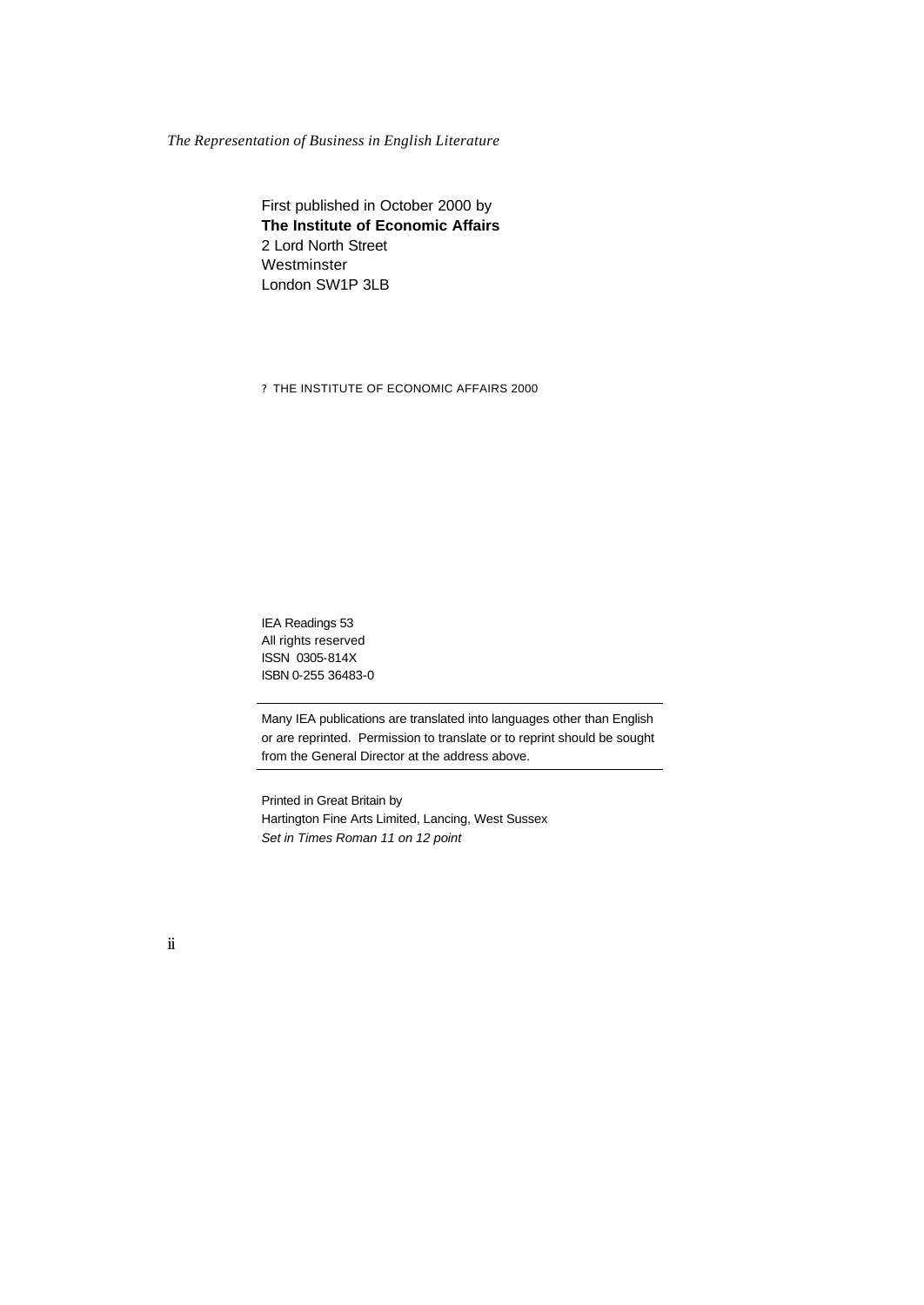# *Foreword*

| Contents         |  | <b>Foreword</b>                                                                | John Blundell | v    |
|------------------|--|--------------------------------------------------------------------------------|---------------|------|
|                  |  | <b>The Authors</b>                                                             |               | xiii |
| 1                |  | <b>Introduction</b>                                                            |               | 1    |
|                  |  | <b>Professor Arthur Pollard</b>                                                |               |      |
| 2<br>3<br>4<br>5 |  | <b>Eighteenth-Century Attitudes Towards</b><br><b>Business</b>                 |               | 9    |
|                  |  | Professor W. A. Speck                                                          |               |      |
|                  |  | Early Nineteenth Century: Birmingham<br>'Something Direful in the Sound'       |               | 35   |
|                  |  | <b>Geoffrey Carnall</b>                                                        |               |      |
|                  |  | The High Victorian Period (1850-1900): 'The<br><b>Worship of Mammon'</b>       |               | 65   |
|                  |  | Professor Angus Easson                                                         |               |      |
|                  |  | The Early Twentieth Century: Uniformity,<br><b>Drudgery and Economics</b>      |               | 99   |
|                  |  | Dr Allan Simmons                                                               |               |      |
| 6                |  | <b>Mid-Late Twentieth Century: 'An</b><br><b>Unprecedented Moral Quagmire'</b> |               | 137  |
|                  |  | Dr John Morris                                                                 |               |      |
|                  |  |                                                                                |               |      |

# iii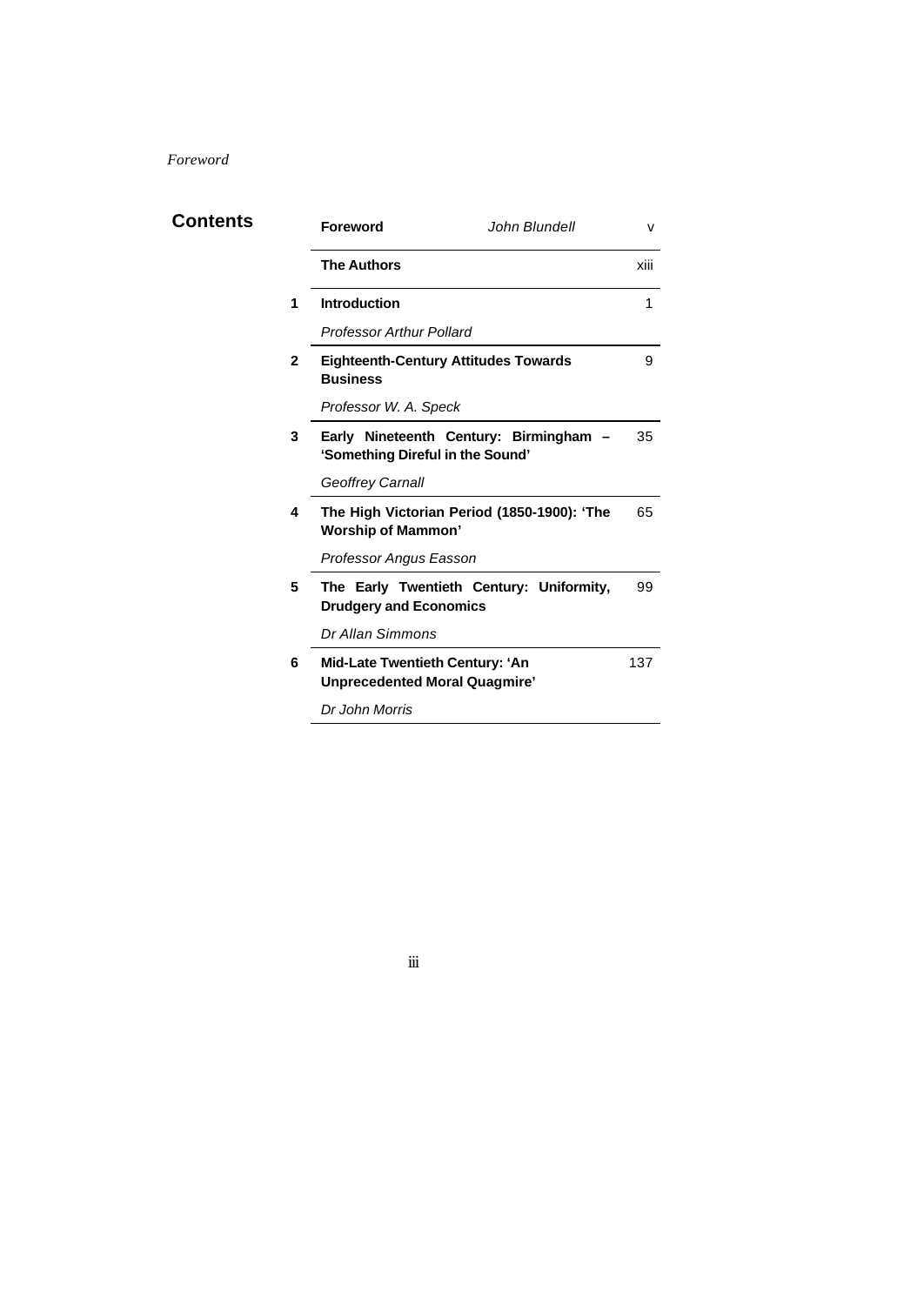# FOREWORD

# John Blundell

**A**T FIRST GLANCE it might seem a little out of the ordinary for the Institute of Economic Affairs (IEA) to publish a collection of essays on the representation of business in English literature over the past three centuries, however good those essays may be.

However, the mission of the IEA is to broaden public understanding of the functioning of a free economy. Thus a very significant part of its work has to do with understanding the processes by which public opinion evolves and, against such analysis, to consider how the free economy is viewed, why it is so viewed, and how such a view might be improved.

When the IEA's founder, the late Sir Antony G. A. Fisher, met with future Nobel Laureate F. A. Hayek at the London School of Economics and Political Science (LSE) in the summer of 1945<sup>1</sup> , Hayek was between *The Road to Serfdom* and *The Intellectuals and Socialism*. The former was his call to arms, the latter his blueprint for change. In that blueprint he lists the types of people he believes make up the class of 'intellectuals'.<sup>2</sup> Before doing so, however, he makes these points:

- before you try making such a list yourself 'it is difficult to realise how numerous it is'; try it now yourself before going any further – list all the intellectual professions you can think of;

- the 'scope' for the 'activities' of this 'class' or group constantly increases in modern society; and

- 'how dependent on it (that is, the class of intellectuals) we have become.'

Hayek's list then goes on as follows:

<sup>1</sup> See *Hayek, Fisher and The Road to Serfdom*, my Introduction to the IEA's November 1999 reprint of the Reader's Digest *Condensed Version of The Road to Serfdom*, pp. xixix. It was at this meeting that Hayek told Fisher '…reach the intellectuals, the teachers and writers, with reasoned argument. It will be their influence on society which will prevail and the politicians will follow.'

<sup>&</sup>lt;sup>2</sup> In a letter to Fisher of 5 January 1985 Hayek confirms that this essay 'gives a clear account of what I had then in mind in giving you the advice I did'. Hayek later in that letter claims to have found the essay 'pleasantly good' on his rereading of it.

v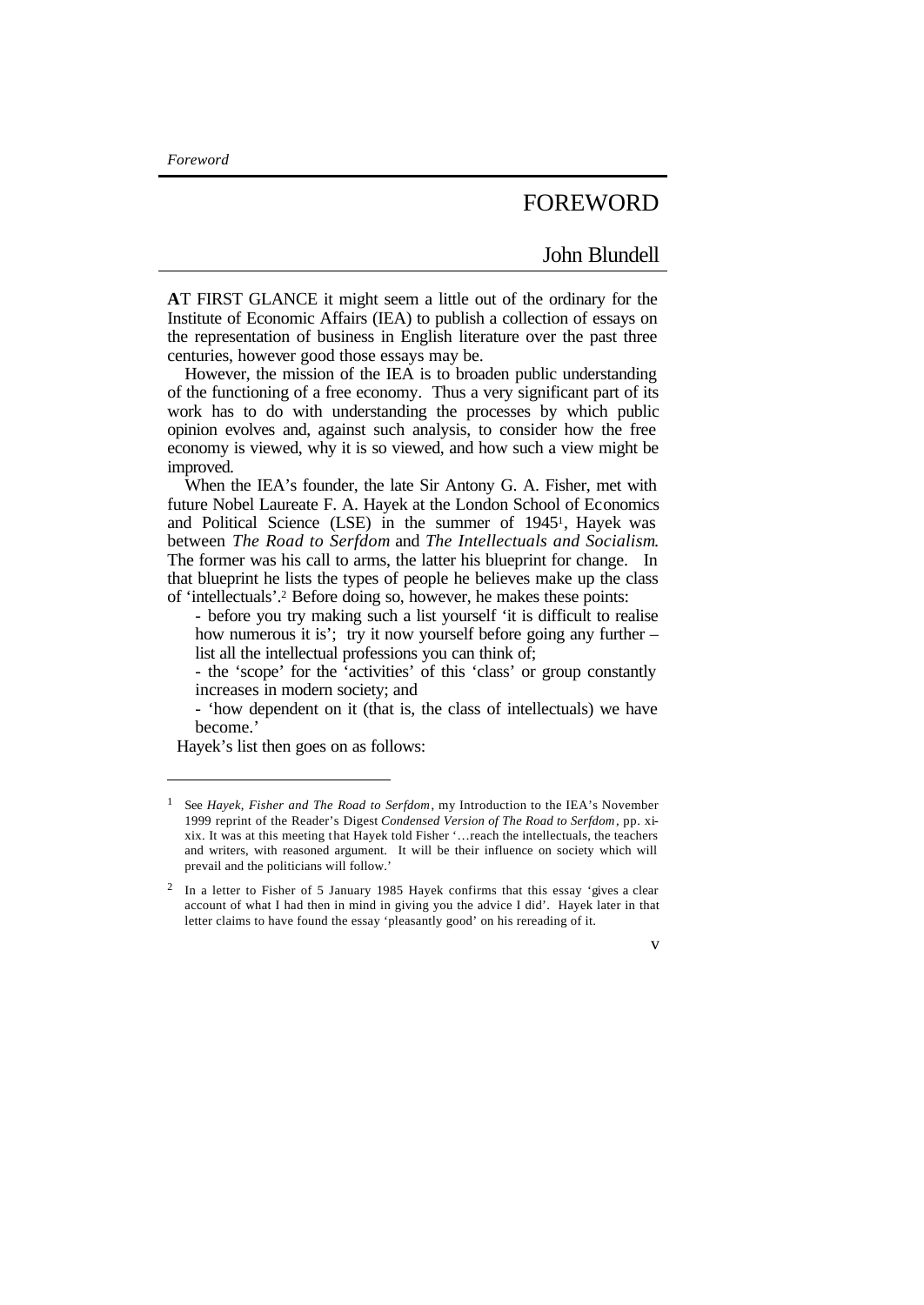- 'journalists, teachers, ministers, lecturers, publicists, radio commentators, *writers of fiction* (my emphasis), cartoonists, and artists – all of whom may be masters of the technique of conveying ideas but are usually amateurs so far as the substance of what they convey is concerned'; and

- 'many professional men and technicians, such as scientists and doctors, who through their habitual intercourse with the printed word become carriers of new ideas outside their own fields and who, because of their expert knowledge of their own subjects, are listened to with respect on most others'.

To Hayek the term intellectual is not very satisfactory because it does not give a full picture of the size of this group of 'secondhand dealers in ideas'. This lack of a precise term he thinks has deterred serious study of the role of such people. He also attempts his own definition which has always delighted me, ever since I first read it as an undergraduate at the LSE.

In Hayek's view, when someone is performing the intellectual function he or she is *not* an 'original thinker' nor a 'scholar or expert in a particular field'. In performing intellectual work he or she does *not* 'possess special knowledge of anything in particular' and 'need *not* even be particularly intelligent'. What the intellectual does have is 'the wide range of subjects on which he can readily talk and write' and 'a position or habits through which he becomes acquainted with new ideas sooner than those to whom he addresses himself'.

Hayek presents a bleak picture. He is clearly saying that this large class of intellectuals consists of two categories. In the first are the people who are expert at conveying ideas but are complete and utter amateurs when it comes to substance and need not even be particularly intelligent. In the second are people who are the true experts in a particular small area; unfortunately this gives them the standing such that they are listened to with respect in all kinds of other areas well outside their areas of competence.

Hayek often told the story of how he nearly turned down the award of the Nobel Prize for Economic Science in 1974 because he feared the impact on him of being asked to comment on anything and everything under the sun with people hanging on, and possibly acting on, every word. Likewise former world number one ranked golfer David Duval (whose tour nickname is 'the intellectual' because he says he both reads, and understands the ideas behind, the novels of Ayn Rand), was staggered at the range of questions, from astronomy to zoology, put to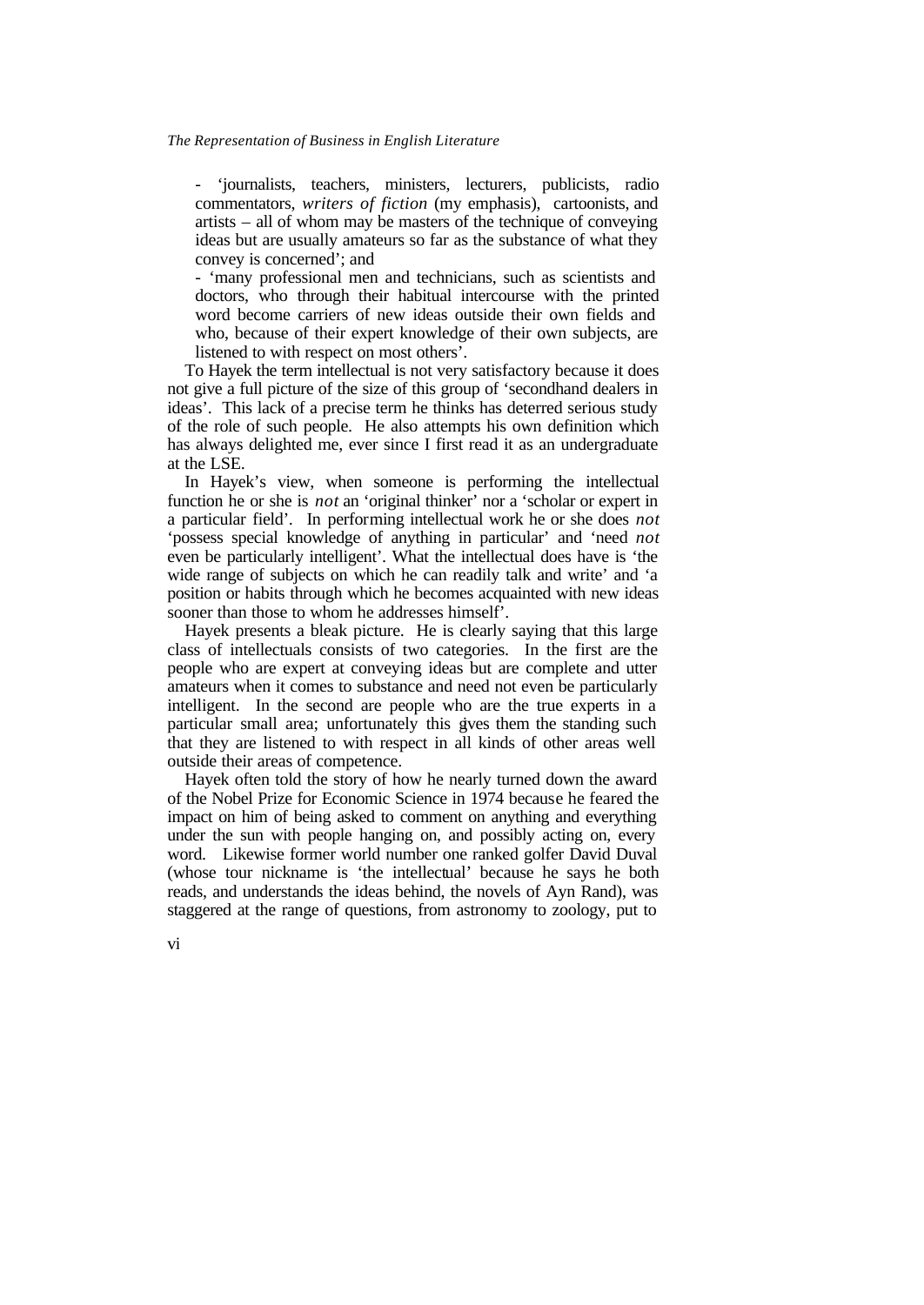## *Foreword*

him while he enjoyed that top spot. Fortunately for both golf and society he was sufficiently intelligent to laugh off such inquiries.

Hayek's point about the intellectual not needing to know too much was brilliantly illustrated in *Don't Quote Me: Hi, My Name Is Steven, and I'm A Recovering Talking Head* by Dr Steven Gorelick in *The Washington Post* Outlook Section, Sunday, 27 August 2000. Dr Gorelick is special assistant to the President at the City University of New York's Graduate School and University Center and his Outlook piece was condensed from the 21 July issue of the *Chronicle of Higher Education*.

Gorelick is an expert on how communities on the one hand, and news organisations on the other hand, respond to high-profile violent crimes. Over a ten year period he found that having the Dr title, an academic job and being the kind of person who keeps up with the issues of the day, he experienced 'expertise creep' and was soon commenting on topics far outside his general area of expertise.

His moment of truth came when he was asked, 'Should adopted children be encouraged to locate their birth parents?' He framed a suitable response in his mind: 'It is probably not possible for an adult to form a complete, integrated personality without knowing fundamental facts about his or her personal history'. Suddenly he realised he 'knew absolutely nothing about adoption'. He declined to comment and ever since has taken 'the pledge' under which he refuses to be given a platform as an expert on something he knows nothing about. One would think this would be easy. Why would people want your view on something you know nothing about? He reports it is hard as the telephone rings with requests for his views on euthanasia, socialisation and military readiness.

In the Hayekian vision of change there are experts and original thinkers or scholars, that is, firsthand dealers in ideas. But we are 'almost all ordinary men' outside our specialist fields and thus terribly dependent on the class of intellectuals or secondhand dealers in ideas, including novelists, for access to the ideas and work of the experts. The intellectuals truly are the gatekeepers of ideas 'who decide what views and opinions are to reach us, which facts are important enough to be told to us, and in what form and from what angle they are to be presented. Whether we shall ever learn of the results of the work of the expert and the original thinker depends mainly on their decision'.

Time and again IEA authors have turned to the theme of what makes public opinion from *Not from benevolence:Twenty years of economic*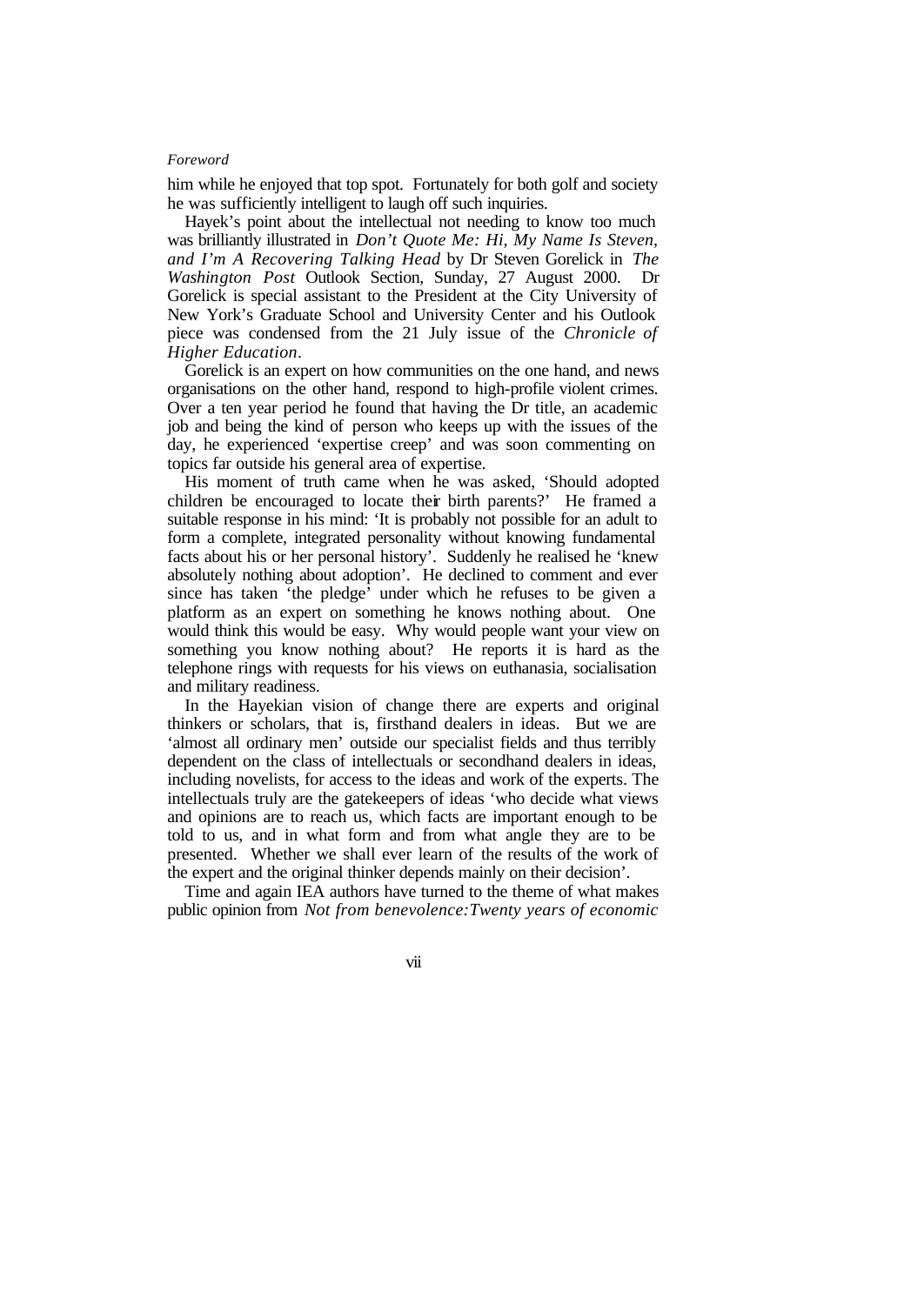#### *The Representation of Business in English Literature*

*dissent<sup>3</sup>* to *The Emerging Consensus? Essays on the interplay between ideas, interests and circumstances in the first 25 years of*  the IEA;<sup>4</sup> and from *Ideas, Interests and Consequences*<sup>5</sup> to *British Economic Opinion: A Survey of A Thousand Economists.<sup>6</sup>* A small collection of the author's own essays in this vein is also due soon from the IEA under the title *Waging the War of Ideas* and, as this volume concerns itself with 'writers of fiction', mention must also be made of Michael Jefferson's chapter, 'Industrialisation and Poverty: In Fact and Fiction' in *The Long Debate on Poverty*. 7

In the chapters that follow one is faced with a rather damning picture of prodigiously wasteful, yet Scrooge-like businessmen who are abnormal and antagonistic; corrupt, cunning and cynical; dishonest, disorderly, doltish, dumb and duplicitous; inhumane, insensitive and irresponsible; ruthless; unethical and unprincipled; and villainous to boot. Direct data, loved by economists, are not available, but in the closely related field of TV entertainment some relief is to hand.<sup>8</sup> The Washington DC-based Media Institute tracked the portrayal of businessmen in 200 episodes of 50 prime time TV programmes. It found that:

- 'Over half of all corporate chiefs on television commit illegal acts ranging from fraud to murder.'

- 'Forty-five percent of all business activities on television are portrayed as illegal.'

- 'Only 3 percent of television businessmen engage in socially or economically productive behavior.'

- 'Hard work is usually ridiculed on television as 'workaholism' that inevitably leads to strained personal relationships.'<sup>9</sup>

<sup>3</sup> Hobart Paperback 10, Institute of Economic Affairs, 1977, 2nd Impression 1977.

<sup>4</sup> Hobart Paperback 14, Institute of Economic Affairs, 1981

<sup>5</sup> Readings 30, Institute of Economic Affairs, 1989.

<sup>6</sup> Research Monograph 45, Institute of Economic Affairs, 1990.

<sup>7</sup> Readings 9, Institute of Economic Affairs, 1972, 2nd Edition 1974.

<sup>8</sup> Hayek was of course writing at the very dawn of television and were he writing today he would surely have included this medium.

<sup>9</sup> *Crooks, Conmen and Clowns: Businessmen in TV Entertainment*: The Media Institute, 1981.

viii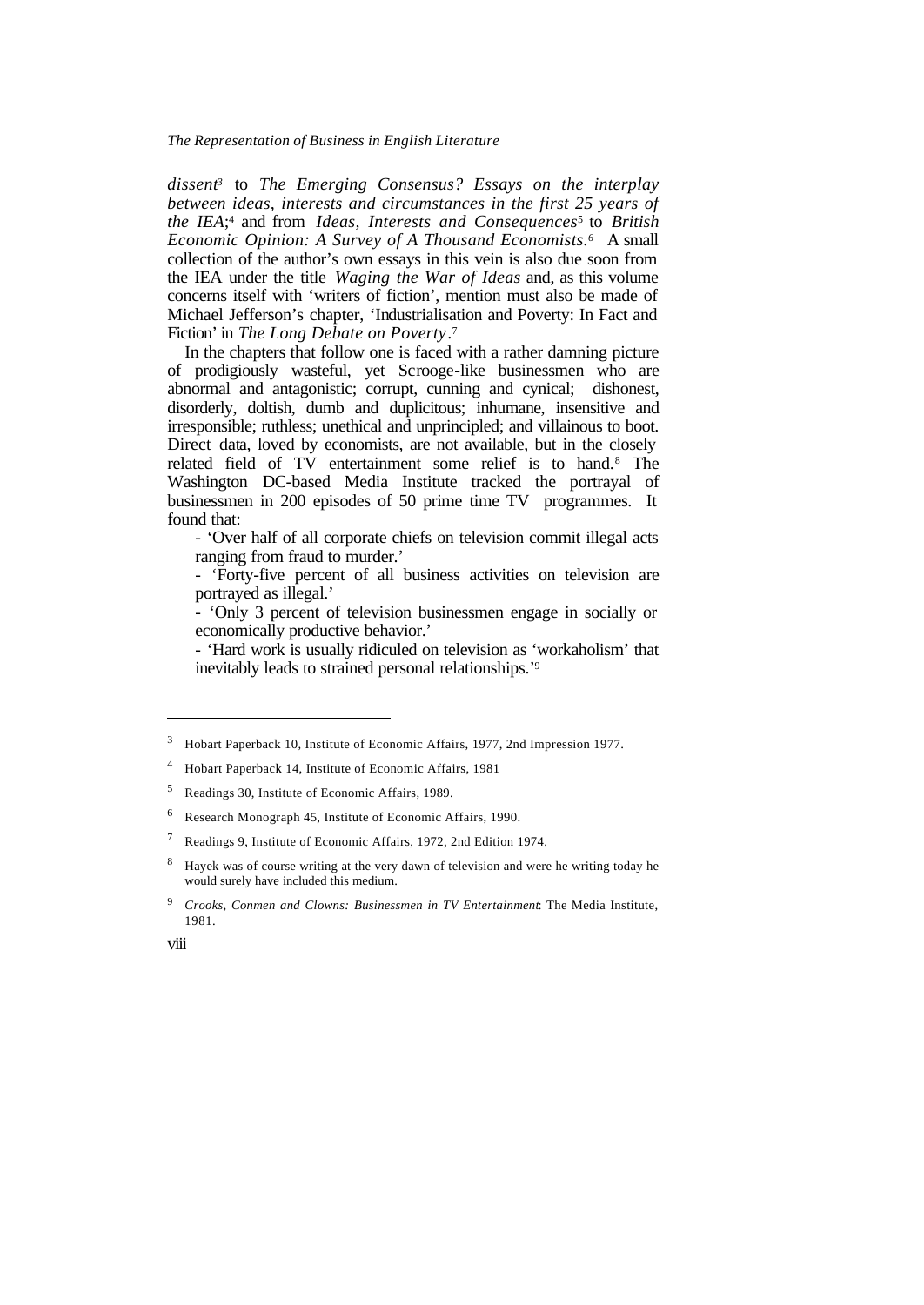## *Foreword*

Put another way, 97 per cent of business is either illegal (Crooks) or duplicitous (Conmen) or foolish (Clowns) and those who practice it have rotten marriages and unhappy kids… of course they would have because they are all emotionally atrophied. Would the data for our novelists be any different? I doubt it.

The only possible TV bright spot is small business. Here the protagonist is not so much a vicious, corrupt, murdering drug dealer masquerading as a city banker, as a dumb, inept, social climber, way out of his league and subject to ridicule. So it is not much of a bright spot.

And in *The Businessman in American Literature* (University of Georgia Press, 1982), Emily Stipes Watts lights on a similar vein, namely 'small, private businessmen' but even then openly admits that 'four sympathetic protagonists…created by three important post-1945 novelists do not compose a dominant trend.' (p. 149). Indeed, less than 20 years later, my US bookstore could not find one of the four titles and was unsure of another.

In some fields of literature, the portrayal of business is more positive. Popular writers such as Neville Shute and Dick Francis between them populate some three score or more high selling books with lots of self employed small business characters who are heroic yet humble; problem-solving and law-abiding; self reliant and self interested but not selfish. Long running British soap operas such as *Coronation Street* and *Eastenders* have their fair share of used car dealers of all types but many of the main characters are utterly respectable smaller business people making wonderful contributions to all the lives around them. It is when one moves to a *Dallas* or to a Booker prize candidate that the picture changes and it is difficult, nay impossible, to point to 'literary capitalism' while 'literary socialism' abounds.

So why is the picture so bleak? Why does the novelist, the writer of fiction, spit at the market, despise its institutions such as private property and the rule of law, and try to bite off the hand that feeds him? Surely Hayek again has part, at least, of the answer for us, when later in *The Intellectuals and Socialism* he discusses the role of disaffection.

For Hayek, the talented person who accepts our prevailing current norms and institutions faces a wide range of good career paths. However, to those who are 'disaffected and dissatisfied' with the current order 'an intellectual career is the most promising path to both influence and the power to contribute to the achievement of his ideals'.

But Hayek goes further. The top class person not 'disaffected and dissatisfied' is more likely to opt for the scholarly rather than intellectual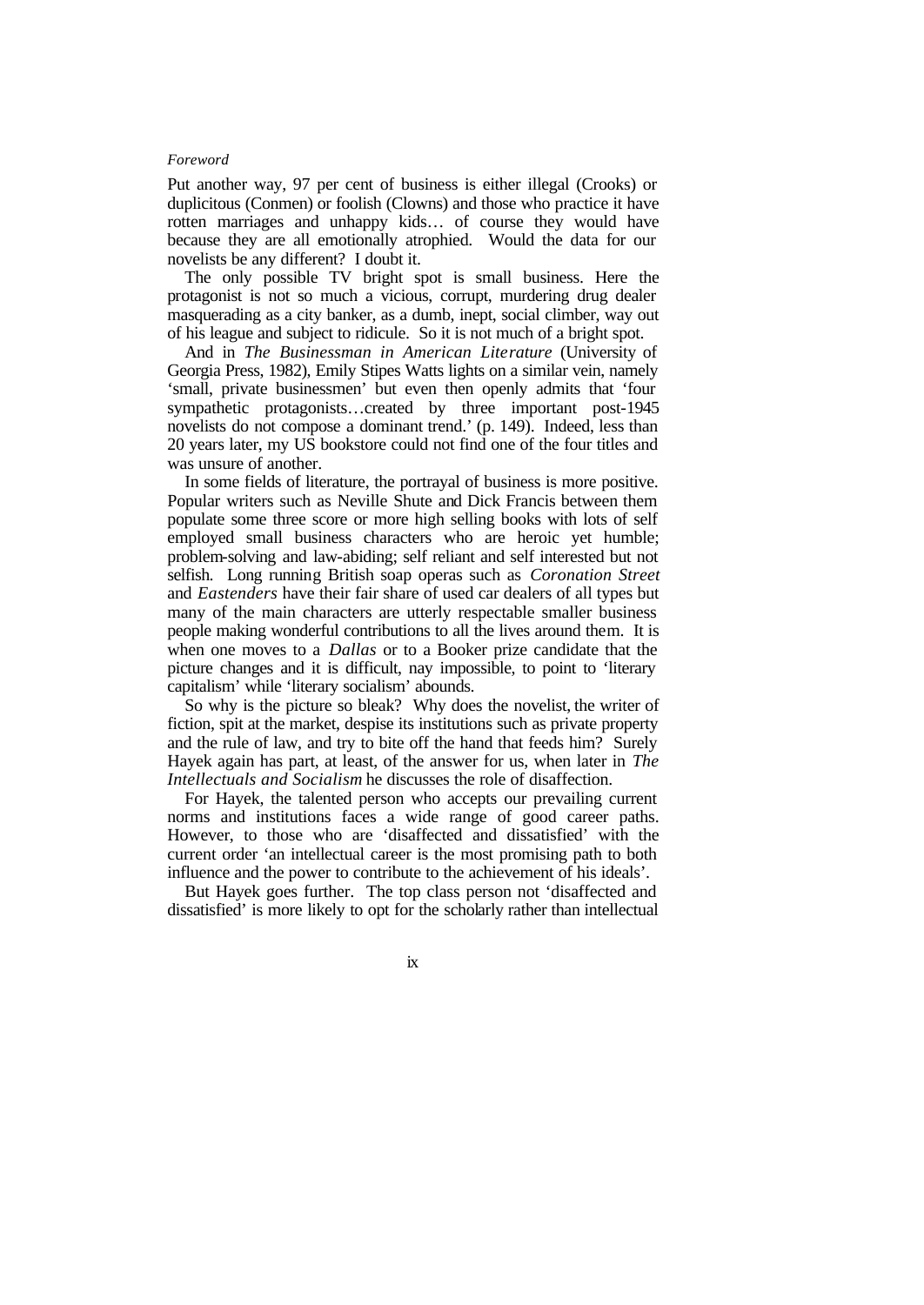### *The Representation of Business in English Literature*

path whereas his equally able peer who is out to change things will see an intellectual rather than scholarly route as 'a means rather than an end, a path to exactly that kind of wide influence which the professional intellectual exercises.'

Hayek concludes this section by asserting that there is no greater propensity to what he calls socialism among the more intelligent in society than to any other 'ism'. If one gets that impression from the pulpit or in the classroom or from the television or in novels then it is simply because 'among the best minds' there is a higher propensity among the socialists than among, say, the capitalists to 'devote themselves to those intellectual pursuits which in modern society give them a decisive influence on public opinion.'

Should those concerned with the intellectual climate in which business operates be concerned about these scribblers of novels? How should they respond?

The power of fiction to convey a message is beyond question. As Hayek wrote *The Intellectuals and Socialism*, the British Broadcasting Corporation (BBC) was busy establishing a daily 15 minute wireless soap opera set in the mythical country village of Ambridge. Its purpose then was to teach farmers good new agricultural techniques to get the most out of the land in highly rationed post-World War II Britain. Today it is more likely to feature a politically correct lesbian couple on an organic hobby farm wanting to adopt a baby than an ordinary landowning farmer off to market.

Another BBC offering, the combined 38 episodes of *Yes, Minister*, and *Yes, Prime Minister* by Antony Jay and Jonathan Lynn, are not so much comedy as deeply insightful, highly educational, powerful training movies which have completely altered the way a generation looks at its government. Jay and Lynn's programmes, which were recently voted ninth in a compilation of the 100 best TV shows for the British Film Institute, removed our blinkers.

In the US, commentators from John Chamberlain on ('The Businessman in Fiction', *Fortune*, November 1948, pp. 134-48) have credited 'to some extent' the passage of the 1906 Pure Food and Drug Act directly to Upton Sinclair's depiction of the slaughterhouses of Chicago in *The Jungle*. Chamberlain wondered why, in the face of the incredible impact of his novels, Upton Sinclair continued to write as if nothing had changed, either on the part of the businessman or on the part of the legislators.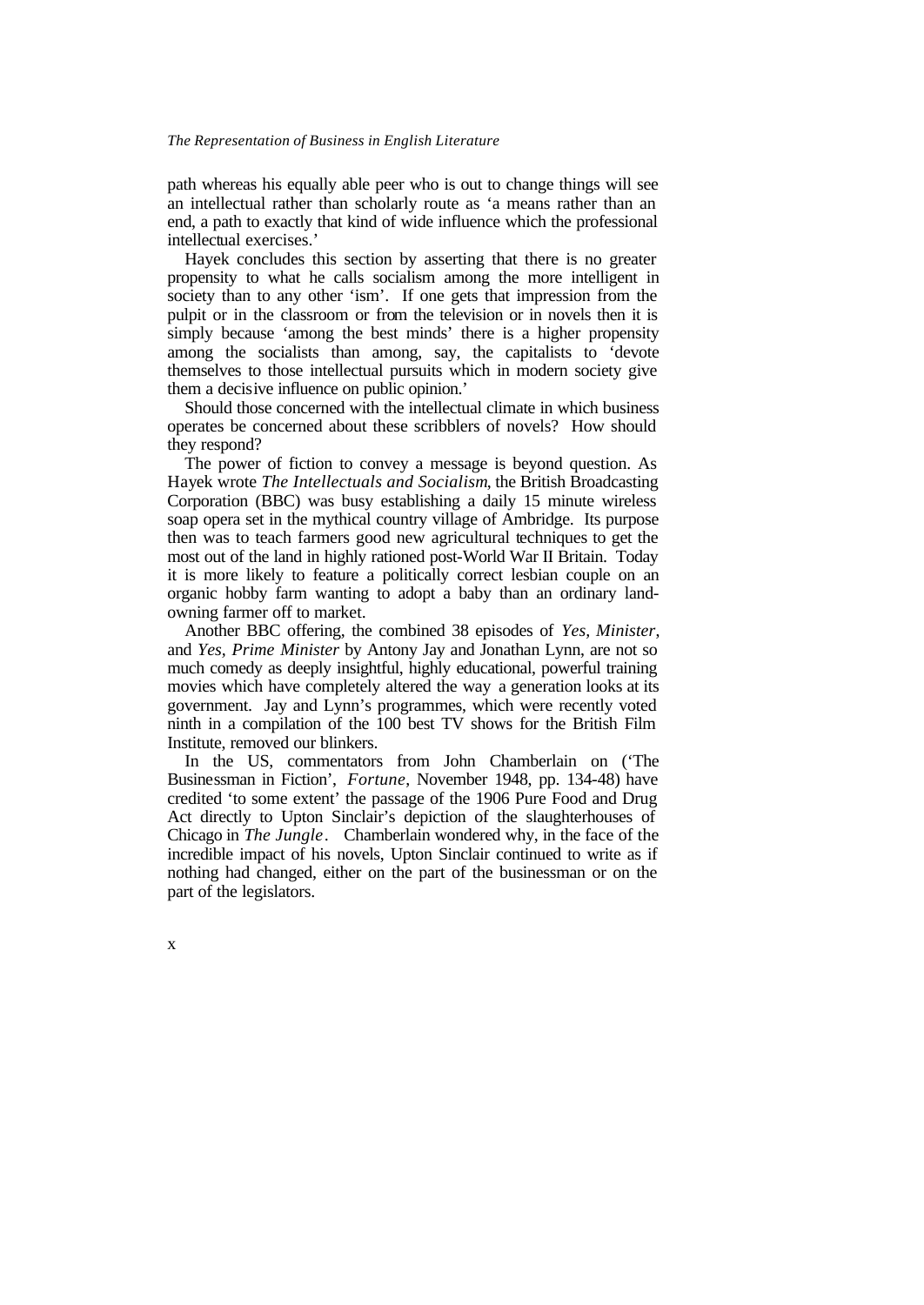## *Foreword*

Surely the answer is very simple and has close parallels with the socalled 'environment movement' of today. Neither Sinclair nor the leaders of today's 'environment movement' is at all, not remotely, interested in improvement. The idea of a new, improved, kinder, gentler capitalism is utterly alien to them. They want to tear it down and destroy it: the novel or the 'environment movement' is simply a means to an end, the outright destruction of business, the total demise of capitalism.

In both cases – the novelist and the environmentalist – appeasement has never and will never work. Legislation directly addressing Upton Sinclair's worries did not slow him down one jot in the opening decades of the 20th century and likewise with the environmentalists in the closing decades.

So how would I reply to the businessman who says, 'Look, John, we are getting a real bad press here with these writers of fiction. It isn't funny and over the long haul it is damaging our ability to provide our customers with quality products at a good price while simultaneously paying the pension funds who own us a good return. What should we do?'

First, I would urge patience and caution. Three centuries of bad press will not be fixed overnight, and throwing millions of pounds at problems such as this by, say, endowing an Oxbridge Chair of Literary Capitalism is not only futile but also self defeating, as such resources will immediately be captured by the anti-capitalists.

Second, I would say that education is important and I would start a very modest programme of outreach to brand new emerging talent. A day spent visiting a factory or similar capitalist institution would be a positive eye-opener for most, if not all, such talent.

Third, my still modest outreach programme would extend to current leaders, both market-place practitioners and academic theorists, to engage them in whatever way possible.

Lastly, I would argue that incentives do matter, and I would seek to find ways of financially rewarding fiction writers above all who treat business as an honourable, creative, moral and personally satisfying way of life. Some of the pounds spent on appeasing might be better spent on encouraging and rewarding.

Finally a word about the origins of this book. They go back some years now to a series of conversations I had with Fiona Davis, then a policy analyst with the Confederation of British Industry (CBI). Fiona was a regular attender at IEA events and had a degree in English literature from Oxford University. My knowledge of the American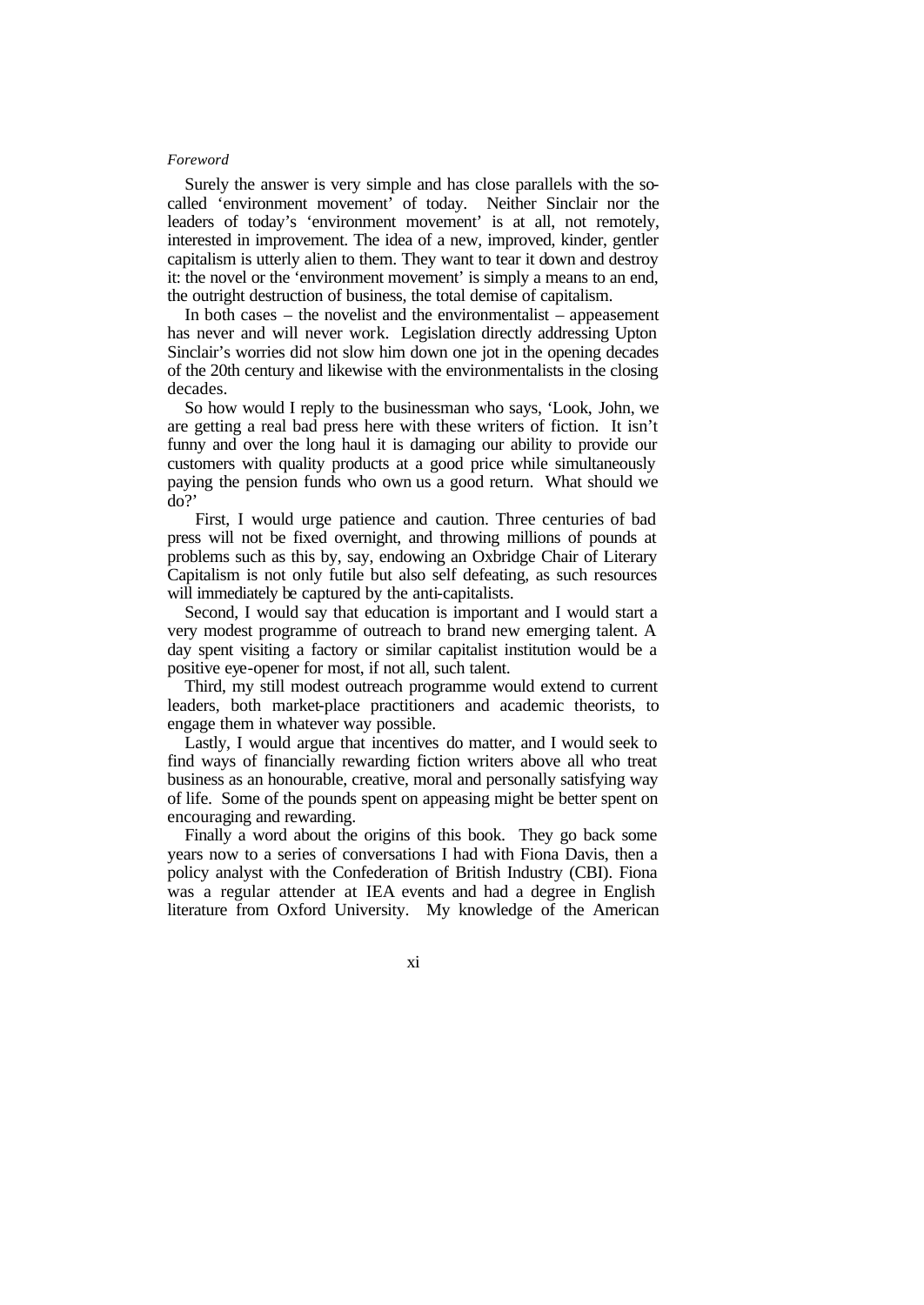### *The Representation of Business in English Literature*

literature in this area mentioned above but also including *The Capitalist As Hero In the American Novel* by John ('Jack') R. Cashill (unpublished PhD thesis, Purdue University, August 1982; printed by University Microfilms International, Ann Arbor, Michigan, USA, 1985) led us to discuss the idea of an IEA publication on how business has been treated over the centuries in English literature. Pressures from other commitments stalled Fiona's progress, but serendipitously a favourable reference to Mrs Gaskell's *North and South* in an American magazine brought the name of Professor Arthur Pollard to mind and he caught the baton just in time.

As always, the views expressed in Readings 53 are those of the authors, not the Institute (which has no corporate view), its managing trustees, Academic Advisory Council members or senior staff.

*September 2000* JOHN BLUNDELL *General Director Institute of Economic Affairs*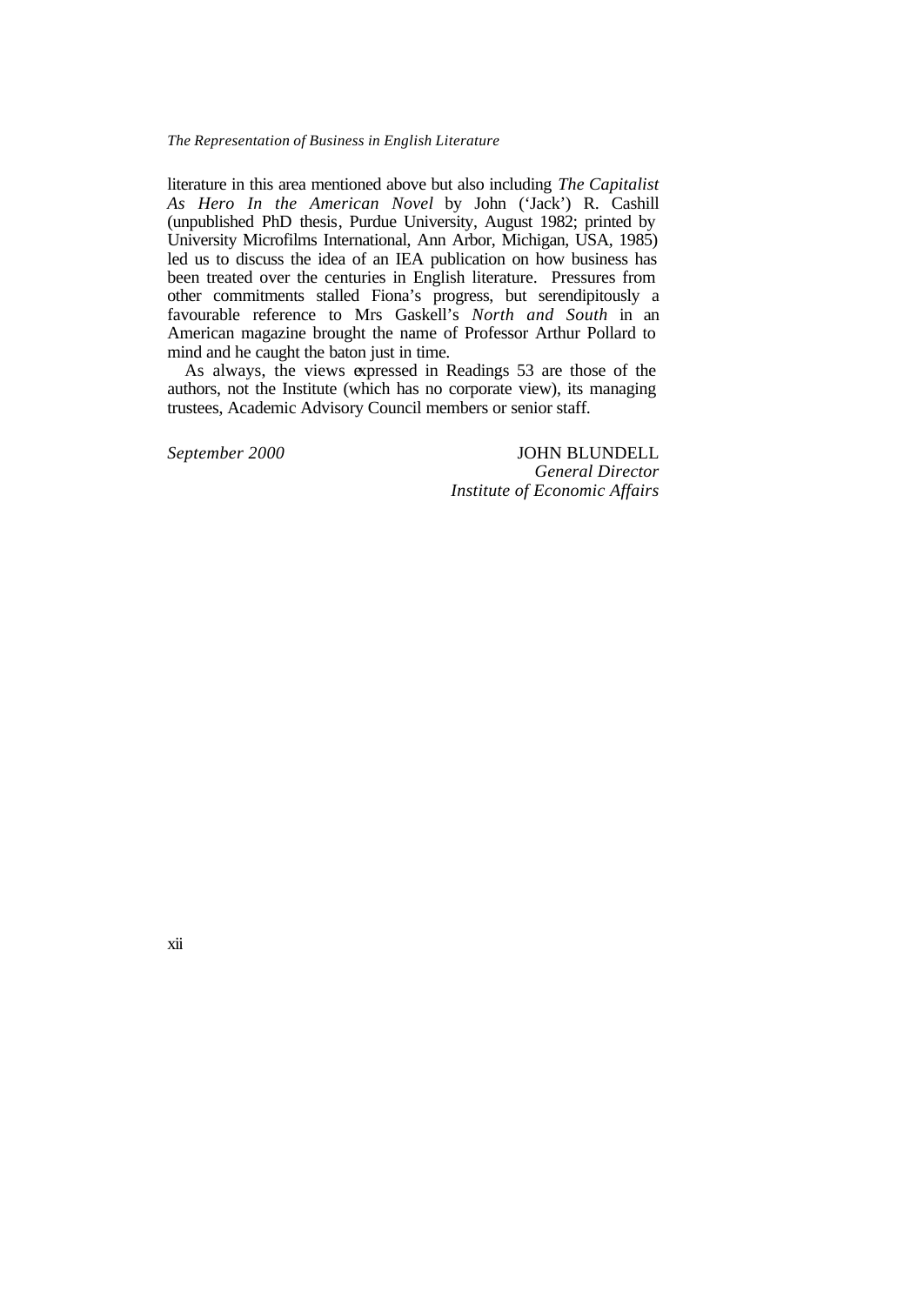# THE AUTHORS

**Geoffrey Carnall** was taught by C. S. Lewis and Humphry House at Oxford, and worked for a time with a Quaker organisation in India. He later held a lectureship at the Queen's University of Belfast, and then moved to Edinburgh University. For 25 years he was Reader in English Literature there, and is now Honorary Fellow. In 1960 he published *Robert Southey and his Age*, an account of the poet's transformation from an ardent radical to a vehement conservative. He edited and completed John Butt's *The Mid-Eighteenth Century*, the eighth volume of the *Oxford History of English Literature*. He has a long-standing interest in relations between Britain and India, and has edited a symposium on the impeachment of Warren Hastings, as well as editing and completing a history of the Quakers in India by Marjorie Sykes. He is currently writing a biography of Horace Alexander, one of Mahatma Ghandi's English friends.

**Angus Easson** is Research Professor of English at the University of Salford. He taught at the University of Newcastle upon Tyne and at the Royal Holloway College (University of London), before becoming Foundation Professor of English at Salford in 1977. In 2000, he became Research Professor. He has published widely on Victorian Fiction, including a book on Elizabeth Gaskell and editions of Dickens's *The Old Curiosity Shop* and *Little Dorrit* and of Gaskell's *Mary Barton*, *North and South*, *The Life of Charlotte Brontë*, and *Wives and Daughters*. He is currently working on the representation of domestic space in Victorian literature and is an advisor and contributor to the electronic British Heritage Database.

**John Morris** teaches English in the Faculty of Arts at Brunel University, where he was formerly Director of English Studies in the Language Centre. He has also lectured for the Universities of Wisconsin, Notre Dame and Oxford. His main research interests concern the impact of technology, commerce and politics on modern literature, language and culture and he is the author of *Writers and Politics in Modern Britain* (1977) and *Exploring Stereotyped Images* (1993). In addition he has contributed essays to *The First World War*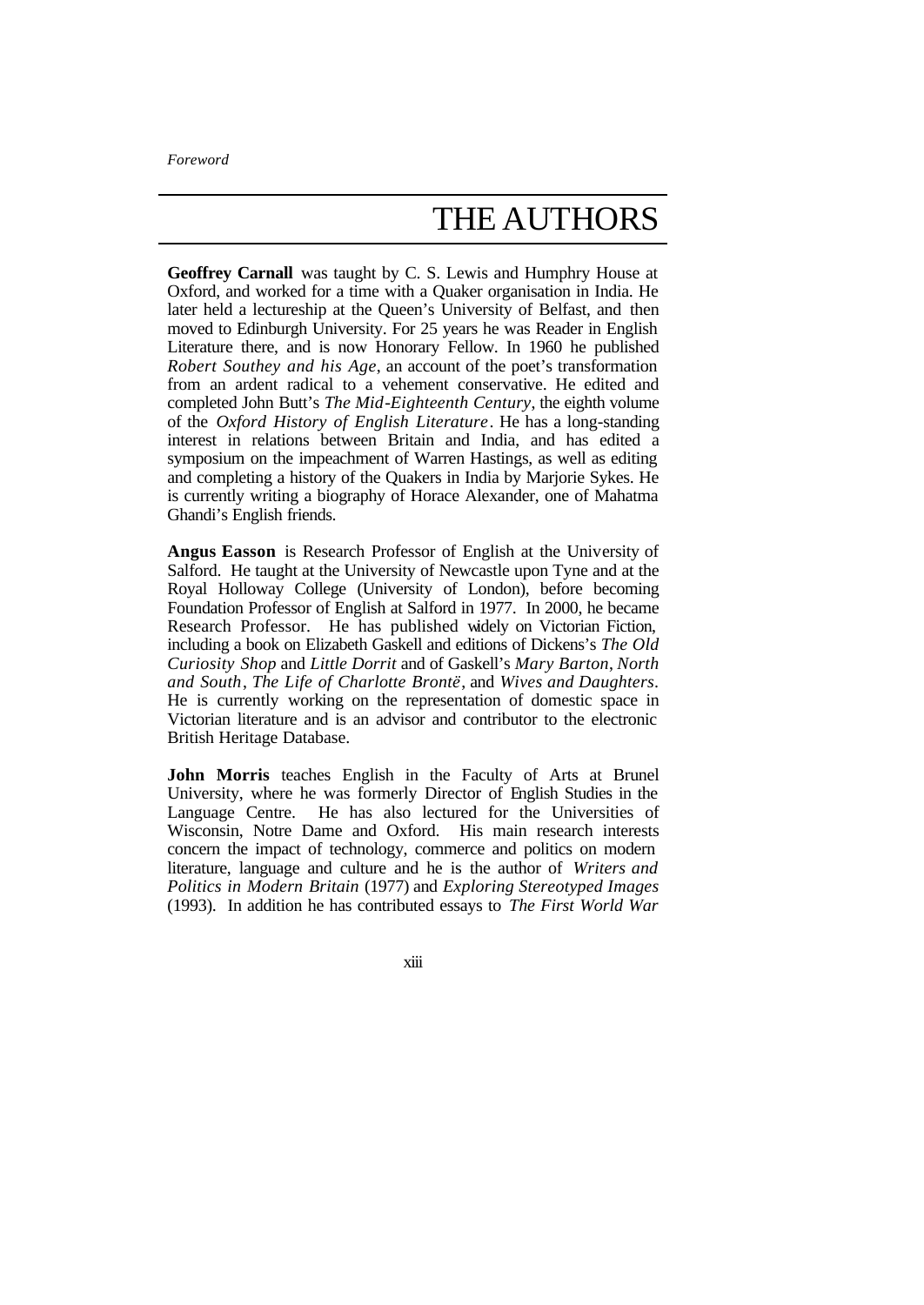### *The Representation of Business in English Literature*

*in Fiction* (ed. Klein, 1976), *Twentieth Century Suspense*, (ed. Bloom, 1990), *Literature and Culture in Modern Britain* (ed. Bloom and Day, 3 Vols. 1993-2000), *Modern War on Stage and Screen* (ed. Görtschacher and Klein, 1997) and *Stereotypes in Contemporary Anglo-German Relations* (ed. Emig, 2000). John Morris has published poetry and short stories and plans to write more fiction in the future.

**Arthur Pollard** is Emeritus Professor of English in the University of Hull and has recently also lectured in Church History at that university. He is a graduate in English of the Universities of Leeds and Oxford and in Theology of Hull and London. He taught at Manchester, where he also became Director of General Studies in the Faculty of Arts, before moving to Hull, from where on his retirement he acted as Consultant Professor at Buckingham. Besides a minor specialism in Australian literature, his principal scholarly interests lie in the nineteenth century, where his publications include works on Mrs Gaskell (including her *Letters*, edited with J.A.V. Chapple), Trollope, the Brontes and Thackeray as well as *The Poetical Works of George Crabbe* (with Norma Dalrymple-Champneys) and editing *The Victorians* in The *Penguin History of Literature*. He is also active in local politics and the Church of England.

**Allan Simmons** is a Senior Lecturer in English Literature at St. Mary's College, Strawberry Hill, a College of the University of Surrey, where he teaches various courses on Modern and Contemporary Literature. He is the General Editor of *The Conradian*, the Journal of the Joseph Conrad Society (UK), devoted to articles and essays concerning the life and works of Joseph Conrad. Dr Simmons has published regularly and widely on the work of Joseph Conrad. His writings address such varied aspects of Conrad's fiction as their Modernist narrative strategies, their implicit post-colonial concerns, and cinematic adaptations of Conrad's novels and short stories. He is the editor of the Centennial Edition of Conrad's novel *The Nigger of the "Narcissus"* for Everyman publishers and a contributor to the *Oxford Reader's Companion to Conrad*. His current projects include co-editing a volume of essays on Conrad's novel *Lord Jim* to mark the centenary of its publication.

**W. A. Speck** is Emeritus Professor of History at the University of Leeds and President of the Historical Association. His most recent book was *Literature and Society in Eighteenth-Century England:*

xiv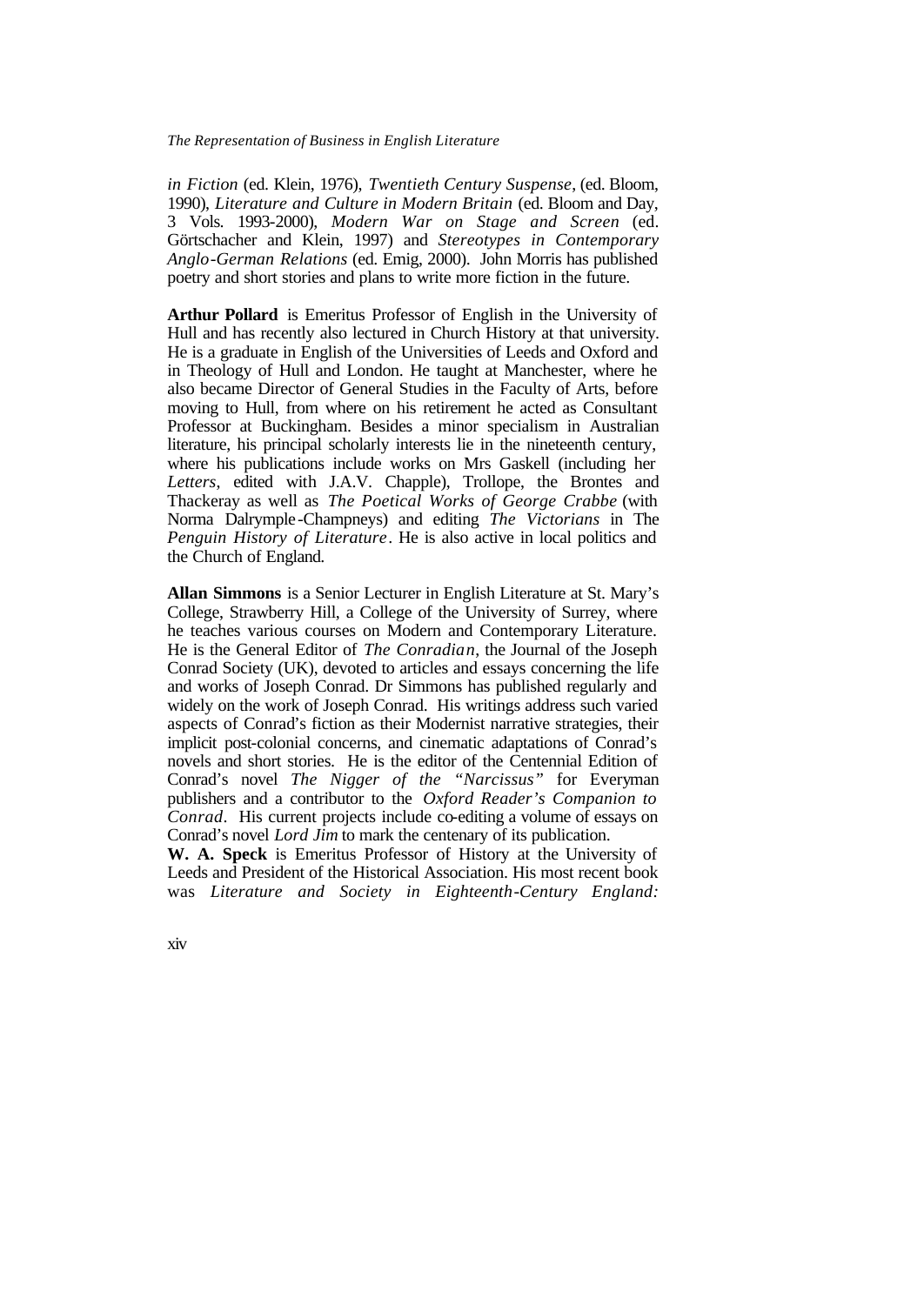*Foreword*

*Ideology, Politics and Culture 1680-1820* (Longman, 1998). He is currently working on the life and writings of Robert Southey.

xv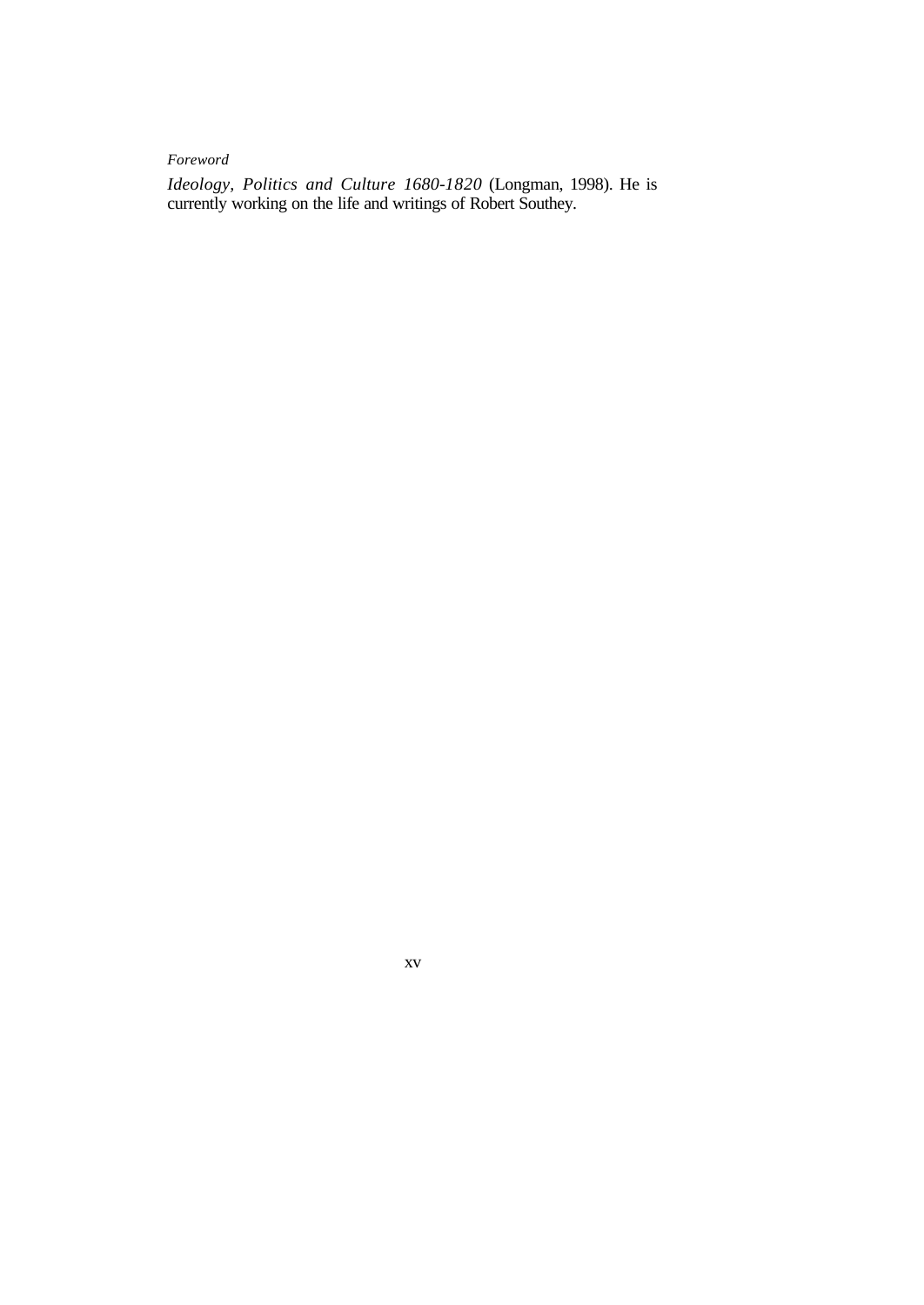# 1

# INTRODUCTION Arthur Pollard

 *University of Hull*

**M**AKING MONEY IS A DIRTY GAME. That sentence might almost sum up the attitude of English literature towards British business. Few writers have had first-hand experience of the world of commerce and industry. Their world is governed by the imaginative and the spiritual. It is no wonder therefore that they so often despise the other world that they see as materialistic, concerned with the despised but necessary activities of everyday existence, with matters of trade and work and wages and profits. Even if they do not condemn it for its materialism, they will see it as a world where things at best are very ordinary and uninspiring. For the most part, however, concerned as they are with the conflict of vice and virtue, they see business men as profiteers and bullies of their work-people.

As far back as Chaucer, the rogues on the Canterbury pilgrimage include the merchant concealing his debts, the reeve deceiving his lord and the shipman adept at theft and not above murder when it suits his purpose. In later periods a writer here and there may confer occasional favour on a diligent small businessman like Deloney's Jack of Newbury, but a more memorable figure from the Tudor-Stuart period is Massinger's Sir Giles Overreach in *A New Way to Pay Old Debts*, the aptly named stage-counterpart of the notoriously oppressive and ultimately disgraced monopolist, Sir Giles Mompesson. If in this period we find, as R. H. Tawney believed, the beginnings of British capitalism, it would develop amazingly over the next two centuries until with the burgeoning industrial revolution it emerged in recognisably modern form by 1800. It is not therefore until the 19th century and for the most part in the novel, itself often considered a bourgeois manifestation of literature, that we meet business in its various forms as a topic for extensive imaginative consideration.

Authorial attitudes, however, have not changed; imaginative writers, occupied largely with ethical values, have shown neither sympathy for nor appreciation of materialistic success and the qualities required for its

1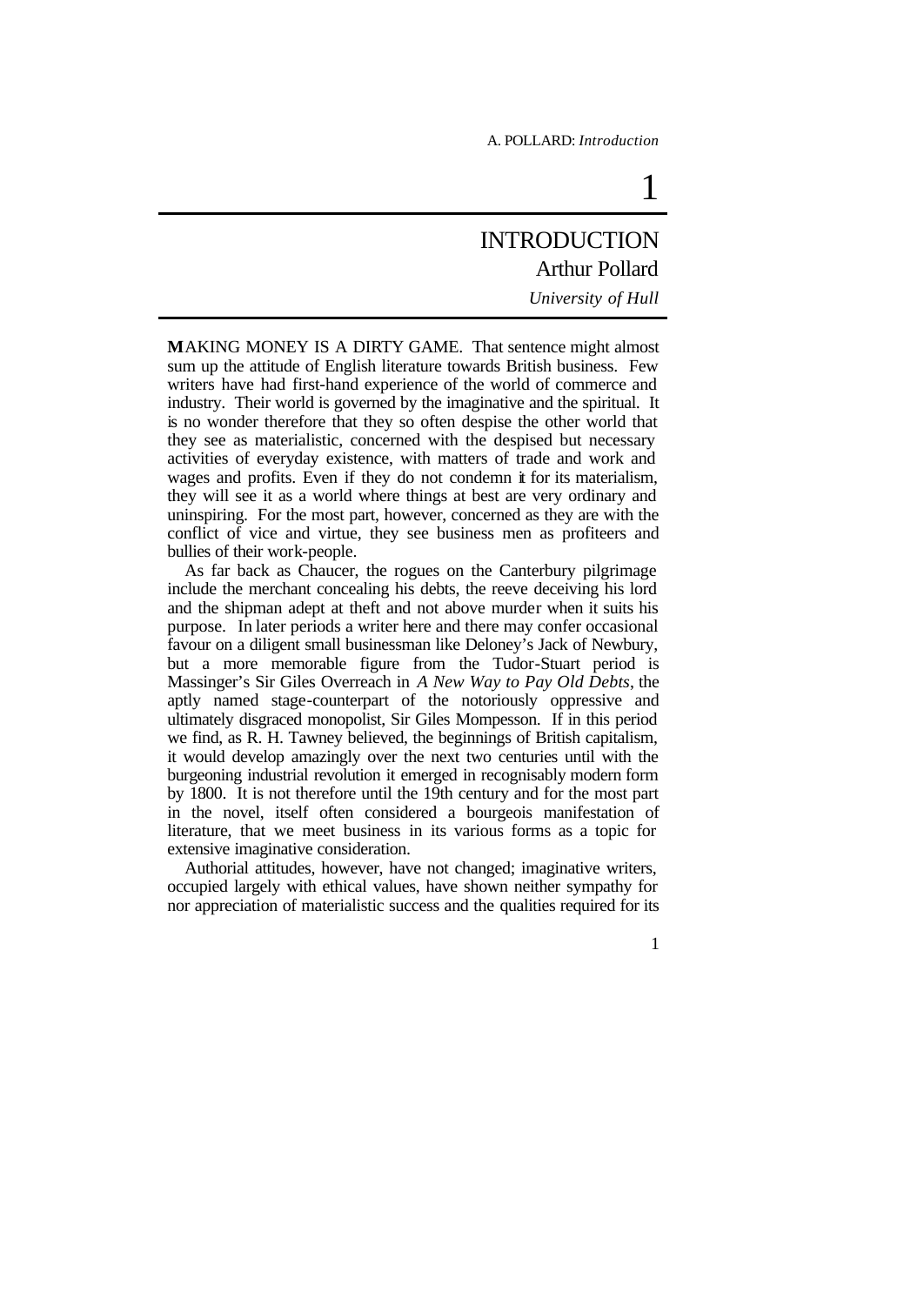attainment.

As William Speck emphasises, much of the interest in the subject in the early 18th century related to finance. That is not surprising in view of the effect that the South Sea Bubble had on business consciousness, though this, of course, was also the period in which more 'respectable' commercial activity such as the establishment of the Bank of England occurred. Industry also began to develop from the cottage to the factory stage, so that John Dyer in *The Fleece* (1757) could speak, in his ignorance of actual working conditions, of the mill chimneys of Leeds and Birstall with their smoke pouring forth as 'the incense of thanksgiving'! Predominantly, however, England remained agricultural, but with a dramatic transformation affecting this area of the economy also, so that Goldsmith, lamenting rural depopulation caused by the spreading enclosure movement, could write:

*Ill fares the land, to hastening ills a prey, Where wealth accumulates and men decay.*

That might be true, but his fellow-poet Crabbe was quick to point out in *The Village* that the rural environment was a place where the garden was not always lovely but more often an abode of poverty, degradation and crime. Similar social effects would later be laid at the door of the new economic order of large-scale industrialism and mass production.

It will be clear from what has already been said that graft, unrestrained greed, and oppression of the poor are among the evils which literature has associated with business. There are yet others, and one which, though in lessening degree, persists into the 20th century is that of class. The self-made man is the envy of those he has outstripped and despised by those with whom his wealth has now provided him the chance to associate, a matter of keeping us 'in our proper stations'. It is beautifully exemplified in Jane Austen and especially in the episode from which Geoffrey Carnall has taken the title of his essay. The rich but vulgar Mrs Elton, daughter 'of a Bristol – merchant, of course, he must be called' (the hesitation and reluctant near-synonym are charged with meaning), snobbishly remarks of a family of her acquaintance: 'How they got their fortune nobody knows. They came from Birmingham which is not a place to promise much. …One has not great hopes from Birmingham.'

This speech provides a defining moment in our subject. Jane Austen probably agreed with every word her character here spoke, but she questioned the right of Mrs Elton to say it – and the reason was class.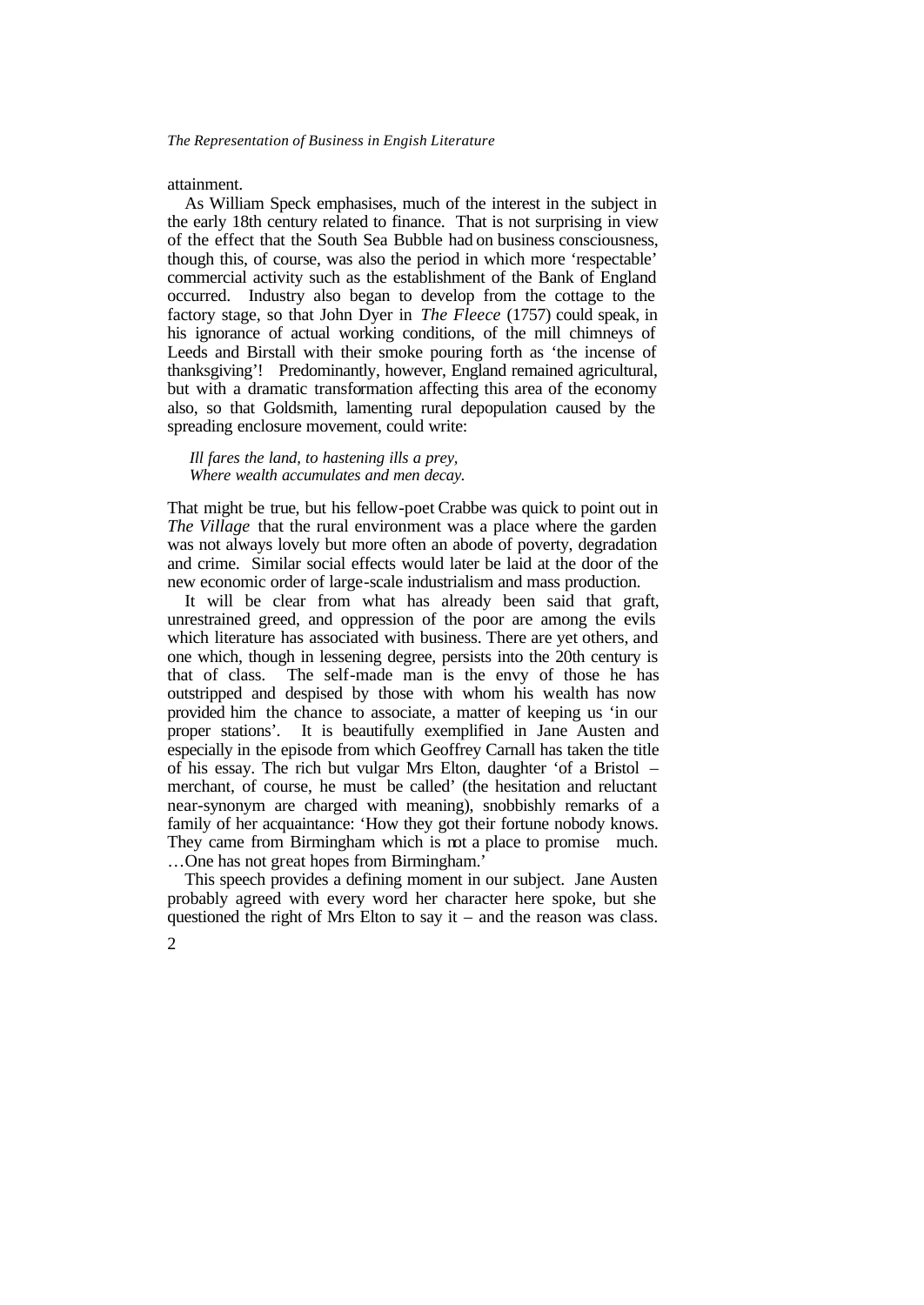The author herself was 'county', she was 'gentry'; her character, despite all her pretensions, is 'trade', and what right has 'trade' to be scornful of Birmingham? Yet Birmingham was not Bristol. Bristol was old, it was merchanting, buying and selling; Birmingham was new, it was the city of Boulton and Watt. Neither, however, was 'county'; both to Jane Austen were 'trade'.

This contempt for 'trade' persisted. We see it in such different contexts as those of Disraeli, Gissing and some of the poems of John Betjeman, but its significance lessens as the extent of engagement with and the degree of concern for business develops in the literature of the 19th century. The range of interest takes in finance and commerce, industry and agriculture. It may be useful to remind ourselves of just some of the examples that the period provided, the massive financial peculation of such precursors of Robert Maxwell as Merdle in Dickens's *Little Dorrit* and Melmotte in Trollope's *The Way We Live Now*, or the trading activities of *Dombey and Son*. There are also the major industrial novels of that single decade 1845-55 – Disraeli's *Sybil*, Dickens's *Hard Times* and Mrs Gaskell's *Mary Barton* and *North and South*. Small-town economic activity often linked to the rural hinterland is illustrated in George Eliot and in Hardy's *The Mayor of Casterbridge*, whilst Hardy supplies a vivid contrast in *Tess of the d'Urbervilles* between the contented prosperity of the Blackmore Vale and the upland starveling acres of Flintcomb Ash.

Whatever the context, it is always fundamentally a matter of men and money. Carlyle, in his idiosyncratic style, points up the conflict between business and literature, between matter and spirit, between life and possessions. The cash-nexus was not really a nexus at all.

'Sooty Manchester – it too is built on the infinite Abysses; overspanned by the skyey Firmaments; and there is birth in it and death in it [and there] Brother, thou art a Man, I think; thou art not a mere building Beaver, or two-legged Cotton Spider; thou hast verily a Soul in thee.'<sup>1</sup>

(Though Carlyle, incidentally, rejected his native Scottish Presbyterianism, it still suffuses his thought and language.) If Jane Austen makes us aware of the relationship of class and business, Carlyle compels us to take account of two other factors – the impact of thoroughgoing materialism on human society and in the reference to 'Sooty Manchester' the effects of industry on the physical environment.

<sup>1</sup> Thomas Carlyle, *Past and Present*, III, Ch. xv.

<sup>3</sup>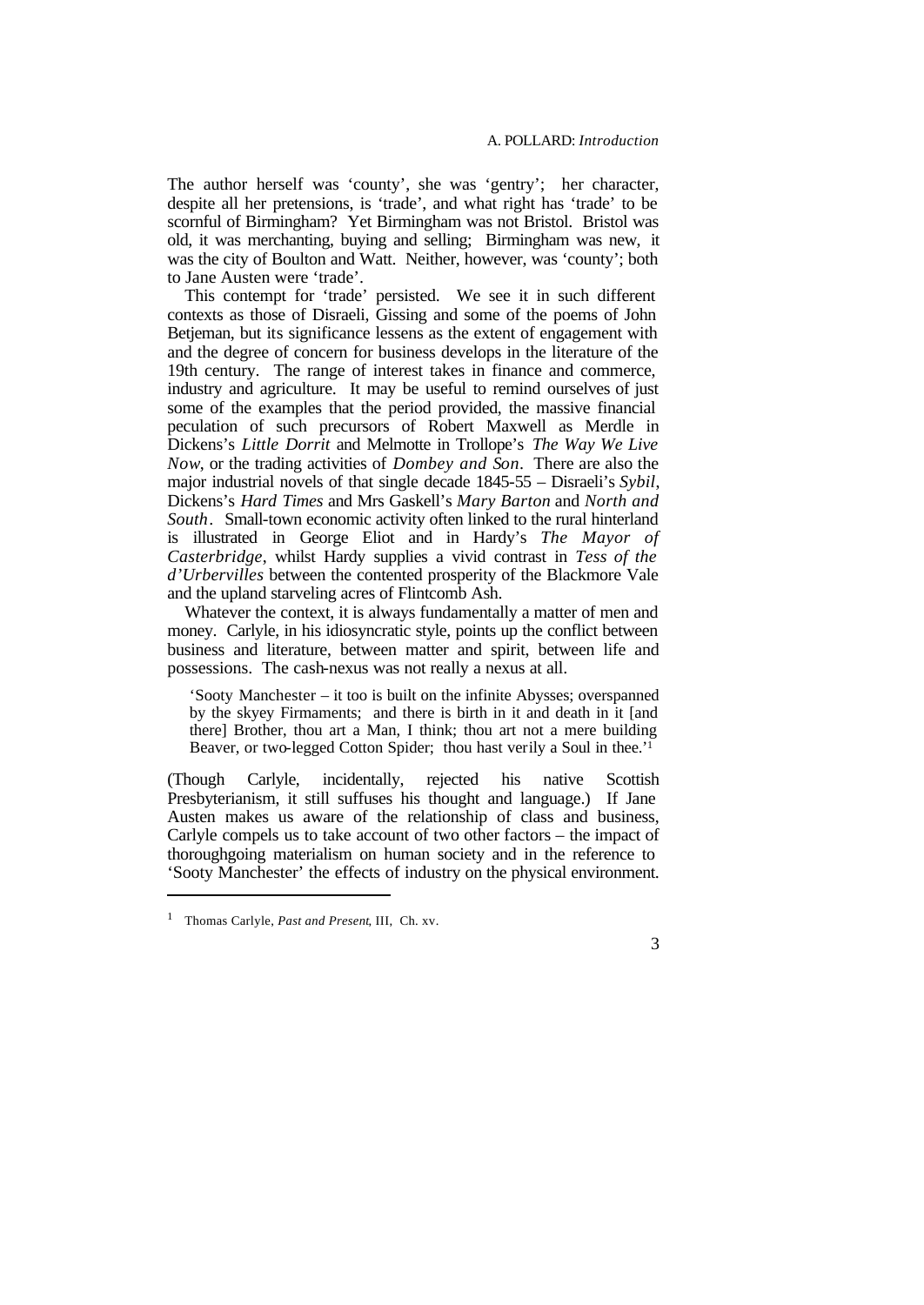## *The Representation of Business in Engish Literature*

In addition, his mention elsewhere in *Past and Present* of Morrison's Pill, a popular quack remedy of the time, illustrates yet another ill in the trading system of the time, one which has its variations in Disraeli's exposure of truck-selling and later in the exploits of Uncle Ponderevo in Wells's *Tono-Bungay*. These examples remind us that fraud is not just bogus finance on a large scale, but quite as often the fleecing of the poor in the very staples of their existence. They are instances of that unrestrained competition which so much occupied Mrs Gaskell in the Manchester settings of her novels. She lived there, and if Jane Austen and Birmingham form one defining moment in our subject, Mrs Gaskell and Manchester mark another. Asa Briggs has called Manchester the 'shock-city' of the 1840s, and in truth what was happening there at that time surpassed the ability of contemporaries either to control or understand. If contempt for business in Jane Austen is rooted in class, in her successors in the mid-19th century contempt sharpened into animosity before the sheer dehumanising effects which industry had brought with it. Population had outpaced the capacity of housing and sanitation. Living conditions for the majority were simply ghastly. We need to remember, however, that this, though an effect of, was not primarily caused by, industry. Mrs Gaskell was very fair about this. She does not underplay the foulness of the environment, but she does not blame the industrialists for it. She does feel deeply for the helpless plight of the workers. John Barton, as she herself stated, is the real inspiration of her first novel, not his daughter, the eponymous heroine. At the same time, like Dickens in *Hard Times*, she noticed the way in which trade-union agitators were quick to exploit the workers in tense industrial situations; and in her later novel, *North and South*, she would take the central character, John Thornton, cotton manufacturer, through a learning process by which he makes the connection between men and money.

Neverthless, the chronicle of suffering inflicted by industry, as we have it in the 19th-century novel, takes us through sweated labour, class conflict, cut-throat capitalism, bankruptcies and suicides. It is often a grim story of callous individualism where dog eats dog and the devil takes the foremost. And so it continues, but the degree of artistic conviction can sometimes be in inverse proportion to the vehemence of social condemnation. Mrs Gaskell got into trouble with Manchester manufacturers for what they considered to be her bias towards the workers in *Mary Barton*, but in her fair-mindedness she sought to redress the balance in *North and South.*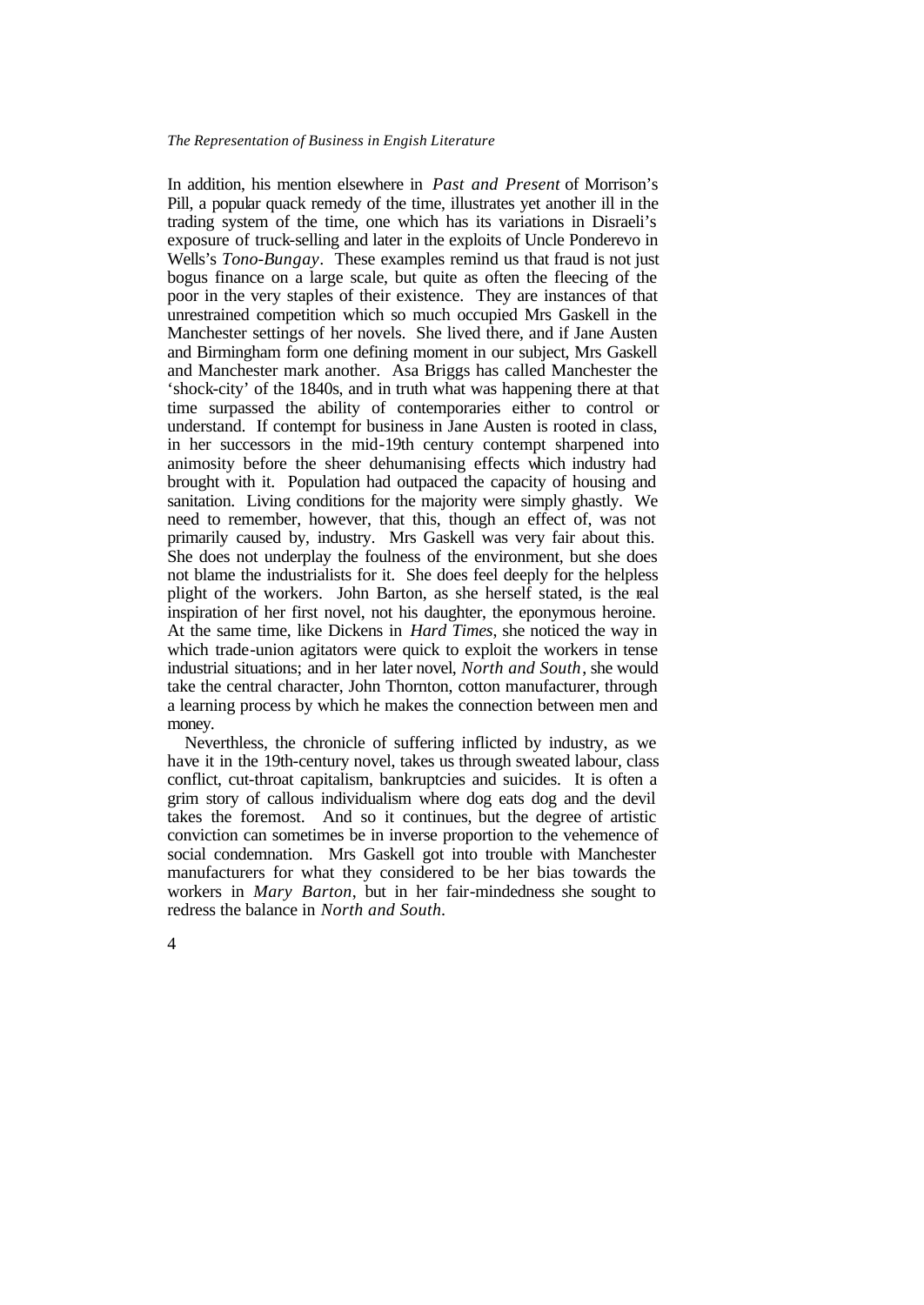5

Perhaps not surprisingly, with their ready sympathy for those who are obviously suffering, creative writers can tend to be too simplistic. Thus Disraeli in *Sybil* has his heroine, the previously unrecognised aristocrat (note class again), resolve matters in what one can only call a fairy-tale solution at the end. In a comparable reversion of what has gone before, Gissing in *Demos* has his hero physically eradicate the new town and factory development and restore the landscape to its pristine pastoral condition! That sort of transformation is difficult to credit, but no more difficult than the relentless catalogue of oppression of the workmen which Robert Tressell describes in his turgid and prolix novel, *The Ragged Trousered Philanthropists* (1914). Mrs Gaskell and Dickens, by their fair-minded portrayal of such sympathetic characters as the enlightened John Thornton and in *Nicholas Nickleby* the Cheeryble brothers, based on the Grants of Ramsbottom (Lancashire), manifest a credibility that is so obviously absent from both the idealised and the excessively condemnatory examples of the industrial novel.

Attitude shows by way of tone. Earnestness was a Victorian characteristic; wit was not. We have to wait until the later years of the 19th century to find this latter faculty deployed upon our subject, though, one has to say, without that deft scalpel-like refinement which Jane Austen always had at her command. Nevertheless, we cannot but admire the effectiveness of Shaw as he makes the glorious impudence of the munitions manufacturer Sir Andrew Undershaft annihilate the ultra-seriousness of his earnest Salvationist daughter, Major Barbara, in the play of that name. Likewise, we appreciate Wells's exposure of Uncle Ponderevo on the one hand and his generous fun at the expense of Mr Polly on the other, whilst Galsworthy's persistent low-key criticism of the materialism of the Forsytes in the saga of that name provides yet another variation in satiric tone: 'Nothing for nothing and remarkably little for sixpence' may be a truism, but it is also a devastating comment on the attitude of mind behind it. Satire is often in one respect at least a confession on the part of the satirist that, though he may condemn, he cannot convert. By the end of the 19th century modern capitalist society had become so firmly established and so complex that criticism, though it might secure the approval of readers, could never be so radical as to threaten the foundations as Manchester manufacturers had once thought it threatened them. That may be one reason why Tressell's vehemence is so much off-key and why the wit of the writers I have mentioned seems more to the point. It speaks better to the mood of the time.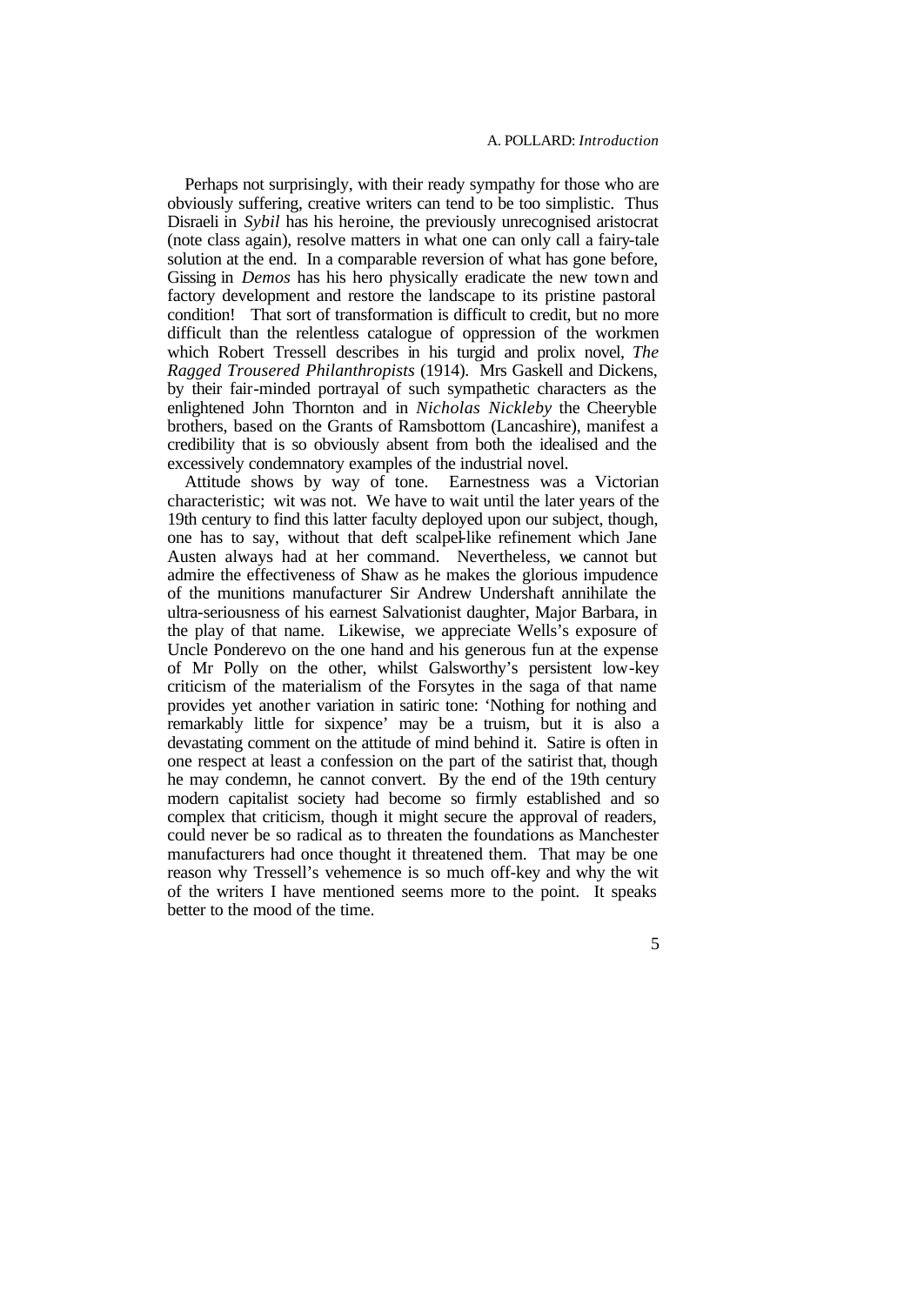### *The Representation of Business in Engish Literature*

Twentieth-century writers have a different kind of contempt for business from that of their predecessors. Generally speaking, theirs is a development of attitudes first enunciated in the Victorian period and typically expressed by Matthew Arnold, what one might call, to quote from his own phrase from *Culture and Anarchy*, the 'we in Oxford' syndrome, the dislike that intellectual superiority displays for what it regards as uncultured materialism, the denigration of the 'Philistines'. It is there in Forster's contrast of the Schlegels and the Wilcoxes, music against money, in *Howards End.* It is there again in Lawrence's hostile portraits of the manufacturers Gerald Crich (*Women in Love*) and Clifford Chatterley (*Lady Chatterley's Lover*); and once more in T. S. Eliot's 'double whammy' in *The Waste Land* when he condemns the small-house agents' clerk 'on whom assurance sits/As a silk-hat on a Bradford millionaire'. Those who succeed in business are seen as ruthless go-getters, even sinister characters as in some of Conrad's creations, destroyed spiritually by their enslavement to money; whilst of those who are entrapped in the system it is Eliot again who notices the 'death-in-life' of the city workers:

# *A crowd flowed over London Bridge, so many, I had not thought death had undone so many.*

Nihilistic materialism becomes even more evident as the century progresses, descending, as John Morris concludes his essay by noting, into 'an unprecedented moral quagmire'. This, however, is not just a criticism of business; it is an indictment of the age. In earlier periods criticism had taken the form of protest, outraged by the failure of business to measure up to a set of basic human values. With these values gone, protest has given way to cynicism and despair. Business, like all else, is now seen as operating in the post-modern spiritual vacuum. Literature has bst its bearings and defining moments are no more.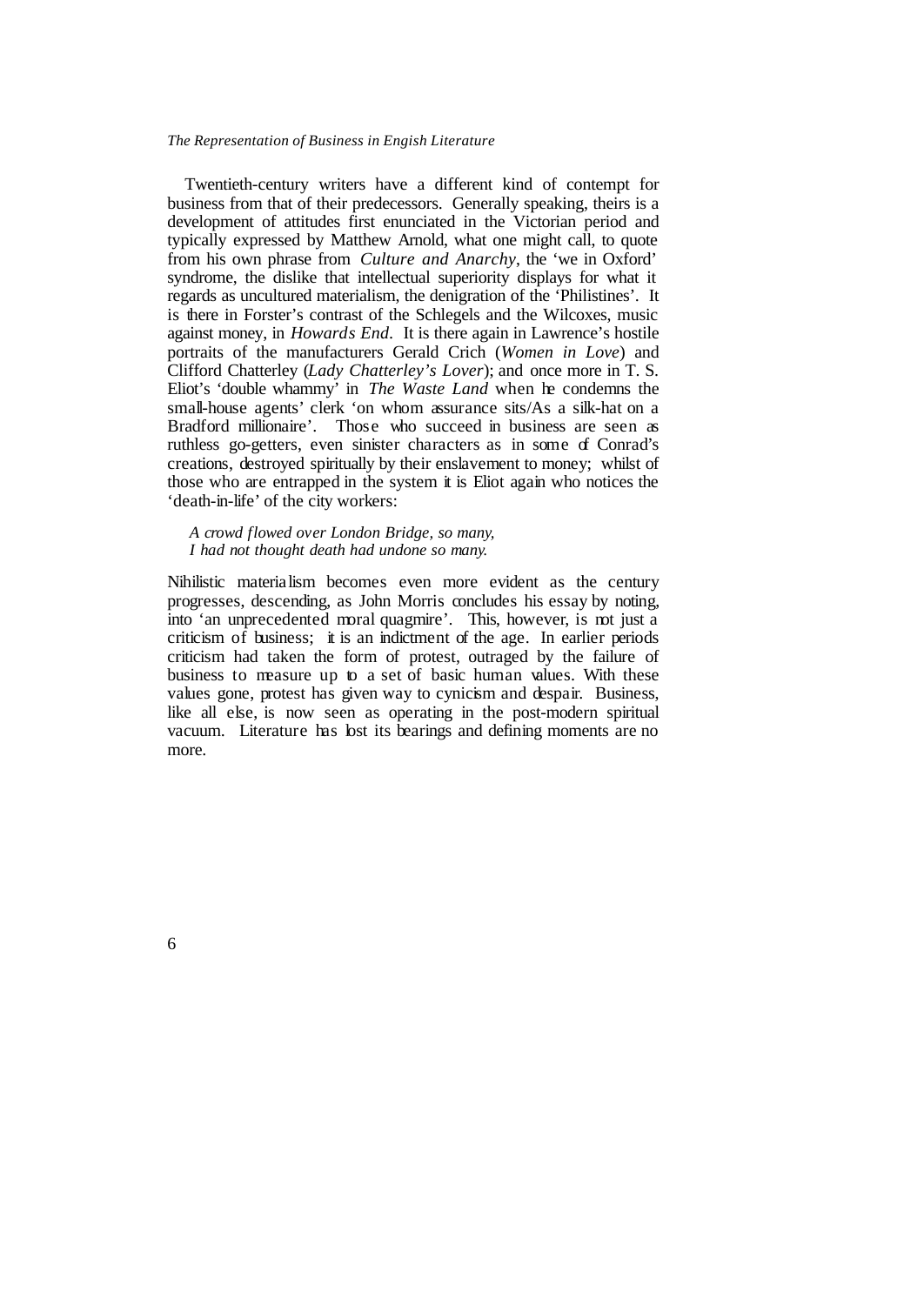# 2

# EIGHTEENTH-CENTURY ATTITUDES

# TOWARDS BUSINESS

W. A. Speck

*University of Leeds* 

**I**N THE EARLY 18TH-CENTURY, LITERARY REACTIONS TO business activity were largely conditioned by the impact of the Glorious Revolution of 1688 upon society. Above all they were influenced by the rise of the fiscal-military state and by its creation of a special relationship between the government and the City generated by the socalled Financial Revolution.<sup>1</sup> Later, in the middle decades of the century, literary responses to commerce addressed the effects of economic growth and a rising standard of living, which some welcomed as 'progress' but others deplored as 'luxury'.<sup>2</sup> Towards the end of the century incipient industrialisation and class struggle were emerging as themes informing some writings, anticipating the debate between the pessimists and the optimists over the changes wrought by the Industrial Revolution. But the most vociferous literary responses to business activity in the closing decades of the century were responding to the campaign to abolish the slave trade in the British Empire, a campaign which triumphed in 1807.

 The term Financial Revolution sums up those measures introduced to underwrite the wars against Louis XIV which occupied the years 1689 to 1697 and 1702 to 1713. These required revenues on a quite unprecedented scale. Moreover, the taxes voted by parliament, although initially adequate for war finance, took time to reach the Treasury. Meanwhile, allies and the armed forces had to be paid and equipped, necessitating the anticipation of revenues. The government therefore

<sup>2</sup> See especially J. Sekora, *Luxury: The Concept in Western Thought, Eden to Smollett* (1977).



<sup>1</sup> See J. Brewer, *The Sinews of Power: War, Money and the English State 1688 - 1783* (1989); P. G. M. Dickson, *The Financial Revolution in England: a study in the development of public credit 1688 - 1756* (1967).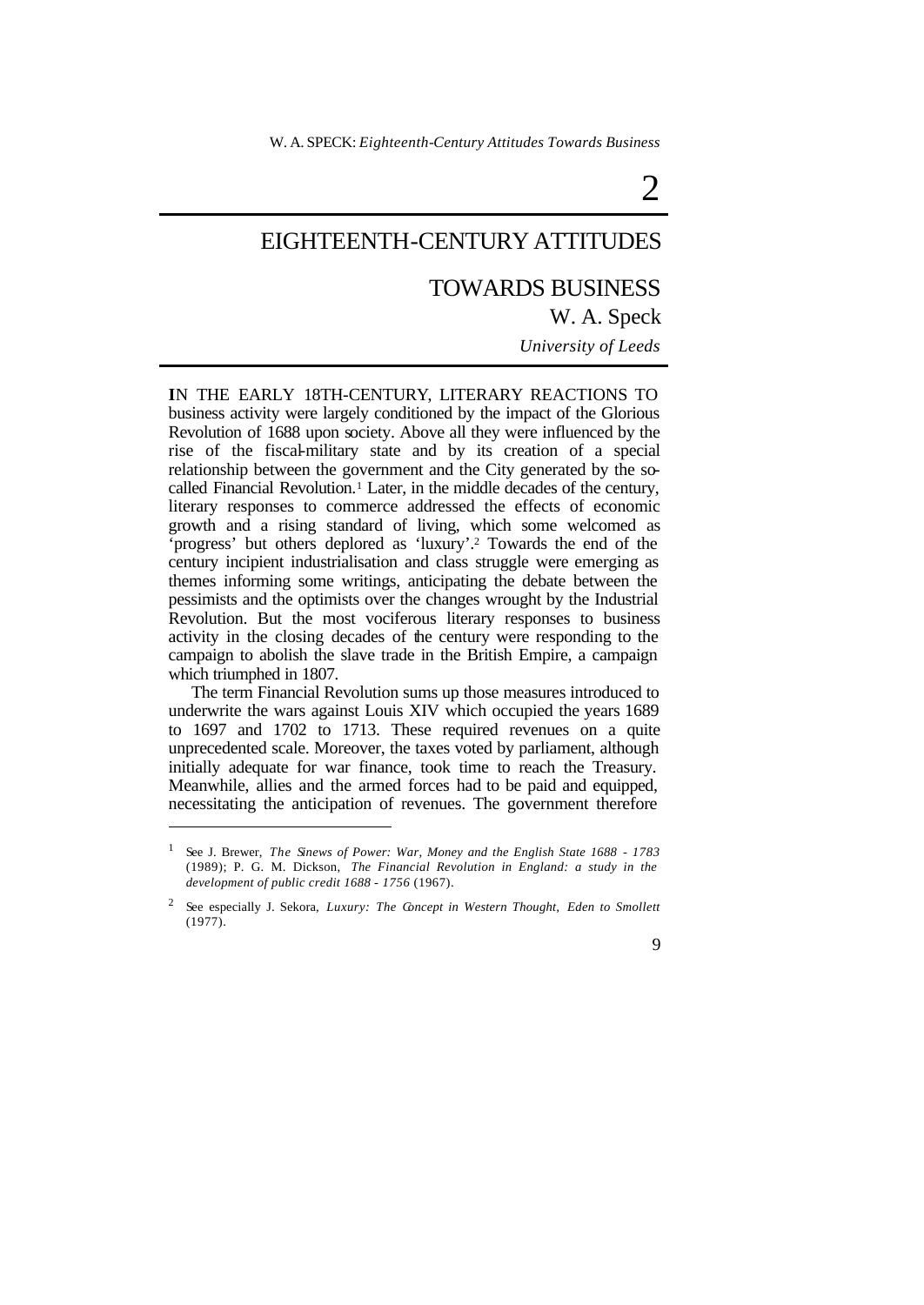resorted to loans secured on the various taxes, at first short term but increasingly long term, until a national debt came into being which depended on faith in the régime's ability to pay the interest. This system of public credit was enshrined in the Bank of England, established in 1694. In return for its privileged financial status the Bank lent £1,200,000 to the Treasury. In 1709 an Act of Parliament increased its capital to £4,402,343 and allowed it to lend another £2,900,000. Other corporations were also involved in the new financial machinery. The East India Company was frequently tapped for loans in return for the confirmation of its privileges. During the 1690s, when there were two companies vying for the government's favours, the state received substantial sums from this source. Thus in 1698, when the 'new' East India company was incorporated, it lent £2,000,000 to the government while in 1708, just before the rival concerns joined to form the United East India Company, a further sum of £1,200,000 was advanced. In 1711 the financial mechanism was completed with the launching of the South Sea Company, which incorporated the state's short-term creditors and transformed some £9,000,000 of debt into the new corporation's stock. These links between the state and the City created a fiscalmilitary complex which underpinned Britain's newly acquired Great Power status.

# **Reactions to the New Fiscal-Military State**

Reactions to this new financial machinery were mixed. Some welcomed them, but many criticised them. The fiscal-military state created huge vested interests which depended on the success of the novel experiment in public credit. The members of the financial corporations and those who serviced them in the stock exchange, together with the bureaucrats employed in the revenue system, not to mention the armed forces, all had a stake in it. Among those who welcomed its creation were the subscribers to the stock of the three great companies. These numbered around 10,000 individuals, about a third of whom were proprietors of Bank and East India stock. They were overwhelmingly based in London and the Home Counties and derived their incomes largely from nonlanded sources. Relatively few landowners had surplus capital to invest in Bank, East India or South Sea stock. Spokesmen for the landed classes were very critical of the 'monied interest', as the investors in government loans were called. Thus J. Briscoe wrote *A Discourse on the late Funds of the Million Act, Lottery Bank and Bank of England shewing that they are injurious to the nobility and gentry* 

10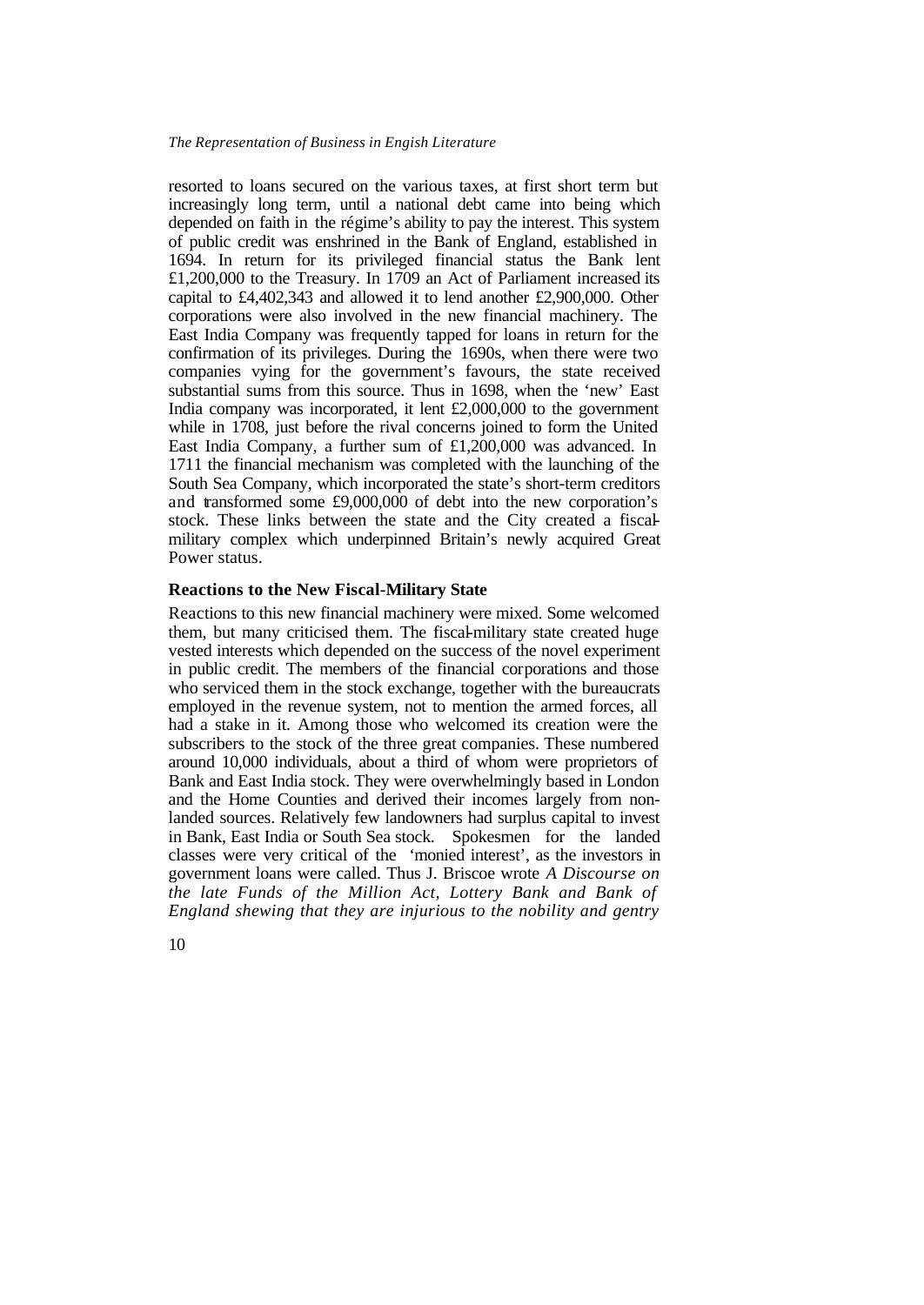*and ruinous to the trade of the nation*, in which he argued that they were

'like a canker, which will eat up the gentlemen's estates in land and beggar the trading part of the nation and bring all the subjects in England to be the monied men's vassals.'<sup>3</sup>

## In 1709 Henry St John observed that

'we have been twenty years engaged in the two most expensive wars that Europe ever saw. The whole burden of this charge has lain upon the landed interest during the whole time. The men of estates have, generally speaking, neither served in the fleets nor armies, nor meddled in the public funds and management of the treasure. A new interest has been created out of their fortunes and a sort of property which was not known twenty years ago is now increased to be almost equal to the terra firma of our island'.<sup>4</sup>

Jonathan Swift inveighed against this new monied interest the following year in the *Examiner*, observing that

'through the contrivance and cunning of stock jobbers there hath been brought in such a complication of knavery and cozenage, such a mystery of iniquity, and such an unintelligible jargon of terms to involve it in, as were never known in any other age or country in the world'.<sup>5</sup>

He pursued the same theme vigorously in *The Conduct of the Allies*. In it he claimed that in William's reign 'a set of upstarts ... fell upon these new Schemes of raising Mony, in order to create a Mony'd Interest that might in time vie with the Landed'.<sup>6</sup>

 By 'a set of upstarts' Swift meant the Whigs who came to power under William III. For the dispute over the conflict of interests allegedly created by the Financial Revolution got caught up in the disputes between the Tory and Whig parties of the later Stuart era. Tories

<sup>3</sup> J. Briscoe, *A Discourse on the late funds…* (1696), p. 2.

<sup>4</sup> Bodleian Library MS Eng. Misc. e. 180 ff. 4-5.

<sup>5</sup> *Prose Works of Jonathan Swift*, ed. H. Davis (14 vols., 1939-68), Vol. iii (1940), pp. 6 - 7.

<sup>6</sup> *Ibid.*, Vol. vi (1951), p.10.

<sup>11</sup>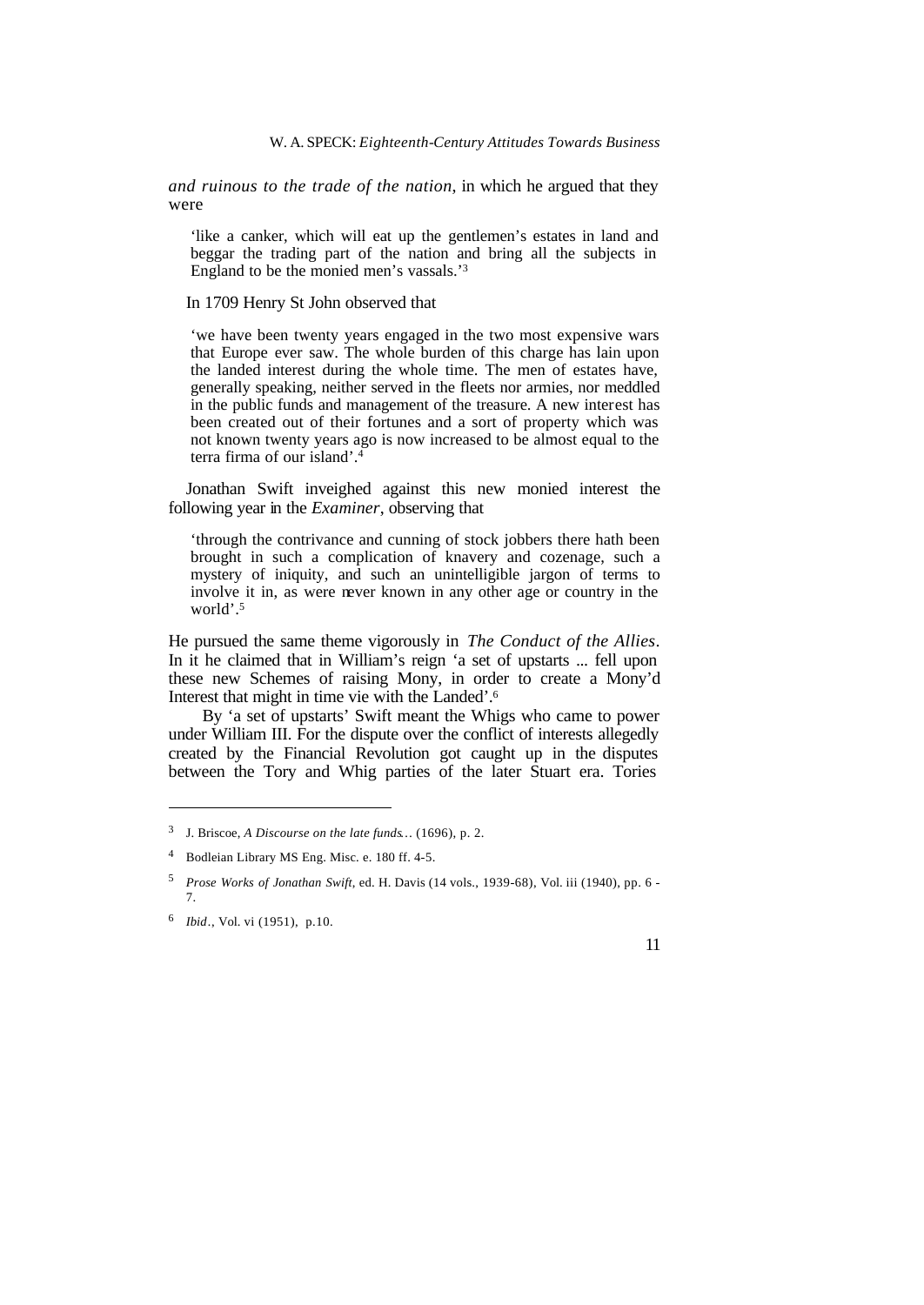claimed to represent the landed interest and accused the Whigs of cultivating the monied interest. The reality was of course different from the rhetoric. While most landowners probably were Tory, a significant minority were Whigs. And while most investors in the 'funds', as stock in the Bank and the East India Company came to be known, were Whigs, there were nevertheless Tory speculators too. But the rhetoric of party propaganda and polemic has a life of its own quite apart from reality. Thus in the years between 1945 and 1979 the Conservatives were identified with the middle class and the Labour party with the working class, despite the fact that some business and professional voters voted Labour while many more workers voted Conservative.

 Certainly Whig writers like Joseph Addison set themselves up as spokesmen for the monied interest. On 3 March 1711 he published an essay in *The Spectator* shortly before an unsuccessful bid by the Tories to wrest control of the Bank of England from the Whigs. It described an allegorical dream in which Mr Spectator saw Public Credit as a beautiful virgin on a throne of gold. Upon the walls were such symbols of English liberty as Magna Carta, the Toleration Act and the Act of Settlement, which she cherished. Her health responded immediately to news reports which were hourly read to her, an allusion to the way that the stock exchange reacted to good and bad news. She was then menaced by six phantoms, Tyranny and Anarchy, Bigotry and Atheism, Republicanism and Jacobitism, the last in the person of the Old Pretender who brandished a sword in his right hand and was rumoured to have a sponge in his left. The sword he pointed at the Act of Settlement, while the sponge was to wipe out the National Debt. At their approach Public Credit fainted, while money bags piled behind her throne. Fortunately she was rescued by such friendly forces as Liberty and the future George I, the Protestant successor.<sup>7</sup>

 John Arbuthnot, the Tory creator of John Bull, by contrast, was as critical as Swift of the City and its financial institutions. In his *History of John Bull*, law is an allegory for war, and the celebrated statement 'law is a bottomless pit' is a metaphor for the vast public debt incurred by England in the War of the Spanish Succession. In order to finance his law suit 'John began to borrow money upon Bank stock, East India bonds, now and then a farm went to pot'. This put him in the hands of scriveners – financiers who would lend on landed securities:

<sup>7</sup> *The Spectator*, ed. D. F. Bond (5 vols., 1965).

<sup>12</sup>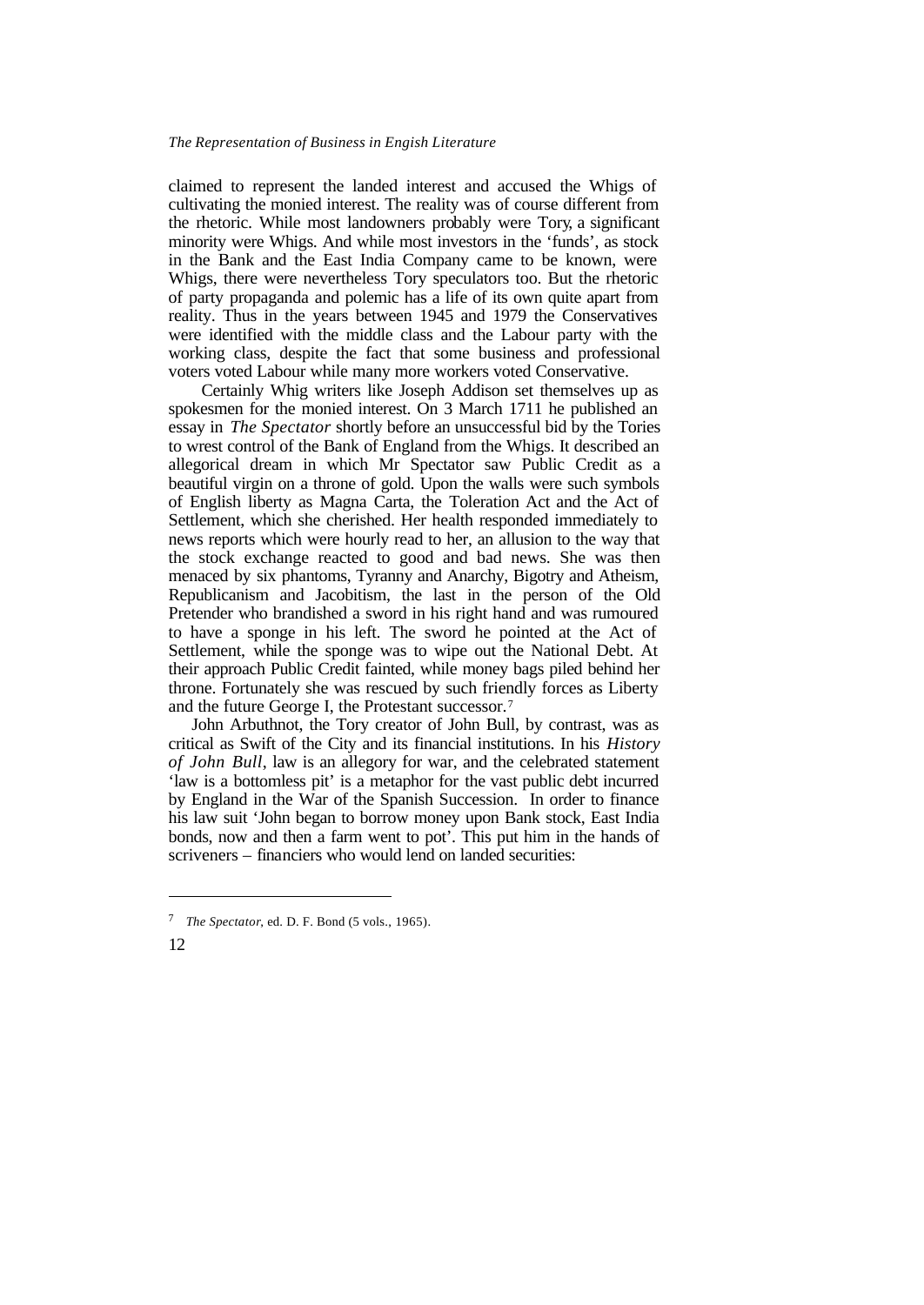'such fellows are like your wiredrawing mills, if they get hold of a man's finger they will pull his whole body at last, till they squeeze the heart, blood and guts out of him.'<sup>8</sup>

 Not all Whigs were uncritical of the new machinery of public credit. Daniel Defoe could extol the City in his *Tour through the whole Island of Great Britain* and his *Essays* upon Public Credit and Loans and yet deplore *The Villainy of Stock Jobbers*. Other Whig writers deplored not just the unscrupulous manipulation of the financial machinery but the machine itself. Thus in *Cato's Letters*, published in the aftermath of the South Sea Bubble of 1720, John Trenchard and Thomas Gordon attacked the Bank, the East India Company and the South Sea Company. 'The benefits arising by these companies,' they asserted: <sup>9</sup>

'generally and almost always fall to the share of the stock-jobbers, brokers and those who cabal with them; or else are the rewards of clerks, thimble men, and men of nothing; who neglect their honest industry to embark in those cheats, and so either undo themselves and families, or acquire sudden great riches; then turn awkward statesmen, corrupt boroughs where they have not, nor can have, any natural Interests; bring themselves into the Legislature with their peddling and jobbing talents about them, and so become brokers in politicks as well as in stock.'

 The bursting of the Bubble, when many who had speculated in South Sea stock were ruined, seemed to confirm the gloomy prophesies of those like Briscoe and Swift who had predicted that the Financial Revolution would be a social disaster. 'The world is turned upside down, topsie turvy', remarked Charles Gildon; 'those who had plentiful fortunes are now in want, and those that were in want, have now got plentiful fortunes.'<sup>10</sup>

 While most of these Cassandras were Tories, a significant voice amongst the critics of the City's new institutions and their involvement with the Bubble was that of opposition or Country Whigs like Trenchard and Gordon. They were moved to write *Cato's Letters* by the débâcle. In them they called for those responsible to be brought to justice,

<sup>8</sup> J. Arbuthnot, *The History of John Bull*, ed. A. W. Bower and R. A. Erikson (1976), pp. 11, 38, 64.

<sup>9</sup> J. Trenchard and T. Gordon, *Cato's Letters* (4 vols., 1755), Vol. iii, pp. 206-13.

<sup>10</sup> C. Gildon, *All for the better; or the world turned upside down* (1720), p. 3.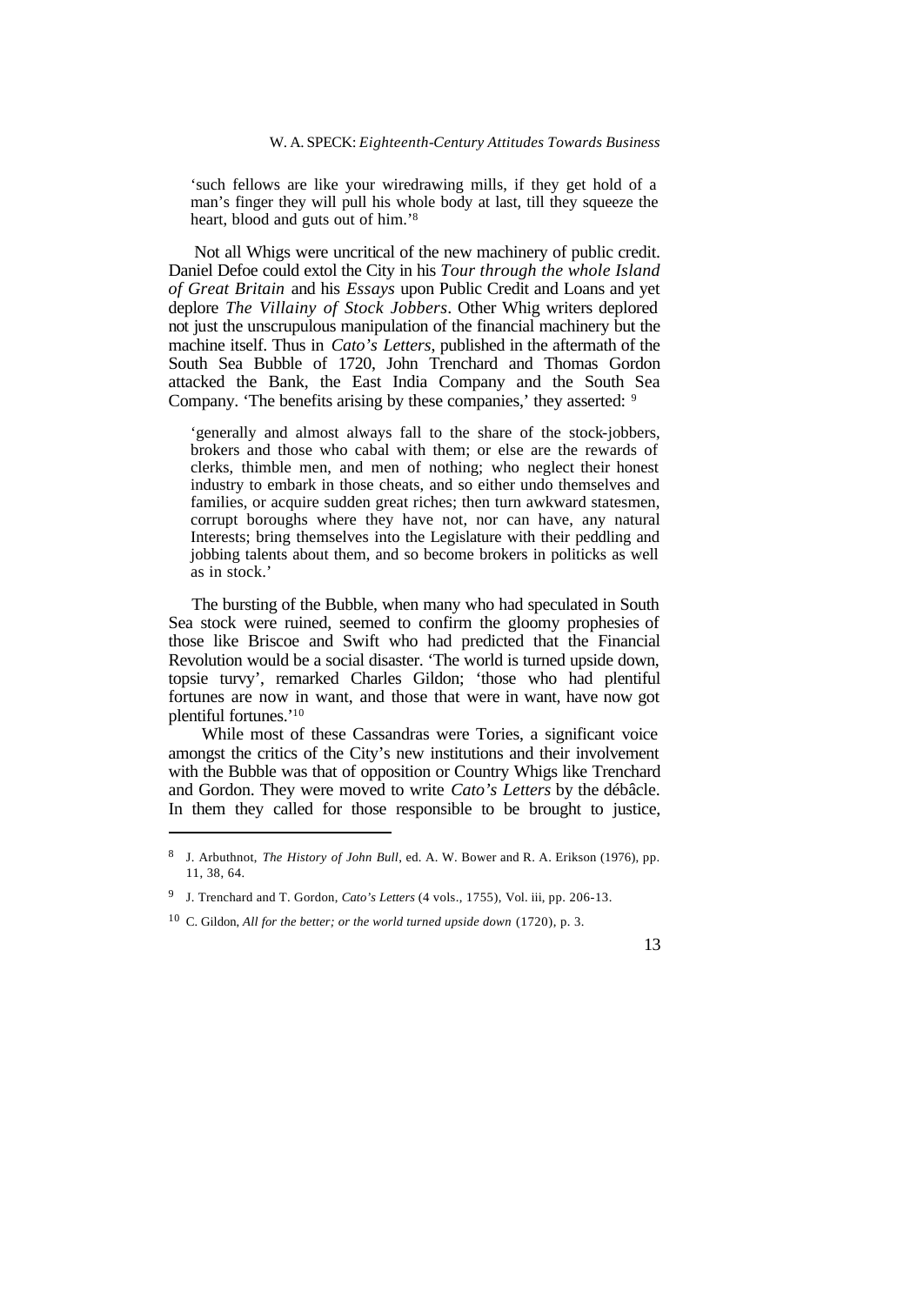### *The Representation of Business in Engish Literature*

including corrupt politicians as well as the Directors of the South Sea Company. 'Shall a poor pick pocket be hanged for filching away a little loose money,' they demanded, 'and wholesale thieves who rob nations of all that they have be esteemed and honoured?' They even published a letter, allegedly from the public hangman, 'asserting his right to the necks of the overgrown brokers'.<sup>11</sup>

 What they shared with Tories was a suspicion of the Court, meaning the ministry and its adherents in the City, whom they accused of conspiring to create a government machine which would benefit monied and military men at the expense of the landed interest and the rest of the mercantile community. Since in their view the constitution was sustained by the stake landowners had in society and the economy, the new interests of money and the expanded machinery of the state brought into being to sustain a standing army threatened to subvert the constitutional freedoms enjoyed by freeborn Englishmen. They were resisting the growth of the military-fiscal state.

## **'Civic Humanism'**

The rhetoric which they employed to articulate this resistance has also been identified as 'civic humanism'. The leading historian of this ideology is Professor J. G. A. Pocock.12 He traces its pedigree to Machiavelli's cynical exposure of the motives of politicians, and how men in power constantly endeavour to become more powerful. Virtuous citizens must therefore be perpetually vigilant to resist moves by those in authority to undermine their liberty. These Machiavellian notions were transmitted into English political discourse in the 18th century through the medium of James Harrington's *Oceana*, written in the mid-1650s as a solution to the problem of preserving the English republic. His investigation of English history in the previous two centuries had led him to the conclusion that power was ultimately based on landed property. Thus he argued that, before the advent of the Tudors, there had been what he termed a Gothic constitution in which the power of the Kings, the Lords and the Commons had been more or less equal. This was because the Crown, the nobility and the gentry had each owned roughly similar amounts of land. Between 1485 and 1640, however, the Crown and the nobility had alienated land to the Commons. This shift in landed

<sup>11</sup> *Cato's Letters*, *op. cit*., Vol. i, pp. 131-44.

<sup>12</sup> See especially, J. G. A. Pocock, *The Machiavellian Moment: Florentine Political Thought and the Atlantic Revolution* (1975).

<sup>14</sup>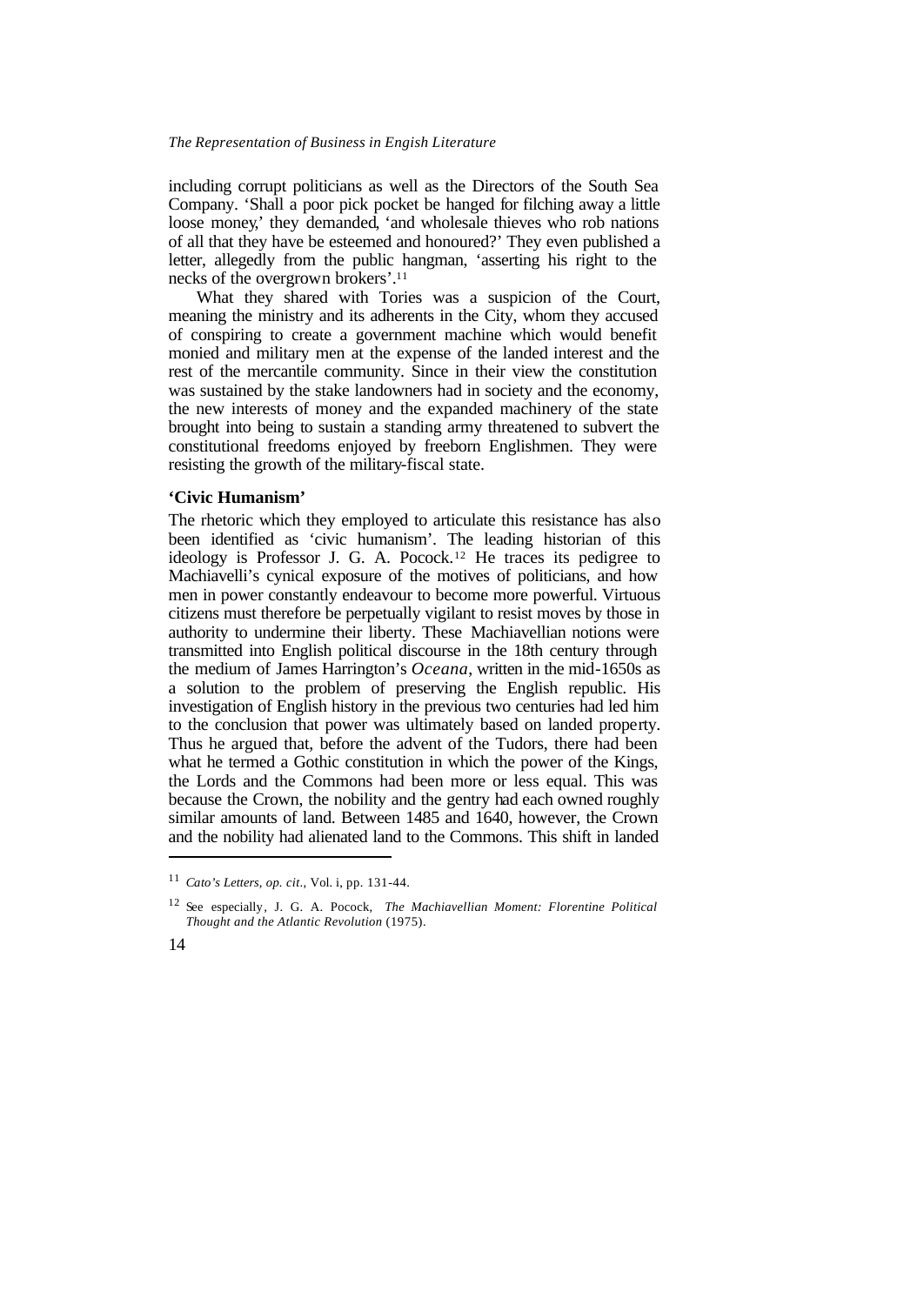wealth caused an accompanying shift in the balance of power, from the Crown and the Lords to the Commons. The readjustment resulted in the Civil War. As Harrington put it, the dissolution of the Gothic constitution caused the war, not the war the dissolution of the constitution. He was concerned to prevent a similar seismic movement which would cause the Commonwealth to collapse, and proposed an agrarian law which would stop men from acquiring enough landed property to threaten the stability of the republic.

 With the Restoration in 1660 the Gothic constitution was restored. In constitutional theory the Crown, Lords and Commons were again equally balanced forces. This was regarded as a perfect polity, since at any time two of the three could offset the tendency of a third to acquire more power. Thus the Crown and the Lords could combine to defeat a bid by the Commons to create a democracy, the Crown and the Commons could between them prevent the Lords from aspiring towards oligarchy, and the Lords and Commons could defeat the Crown's bid for tyranny. During the 1680s, however, the Crown came near to erecting an absolute monarchy by keeping parliament in abeyance. The Glorious Revolution was therefore held to have restored equilibrium. The Country writers, however, urged that the subjects should exercise eternal vigilance to prevent it being overturned again. They argued that it was threatened by the development of the fiscal-military state. The growth of the armed forces posed a direct threat, while the Financial Revolution threatened it indirectly. Thus the Court's special relationship with the City gave it opportunities to corrupt the independence of parliament and ultimately of the electorate. The South Sea Bubble narrowly averted the complete subversion of the constitution. Hence the hostility of Country rhetoric to the new machinery of public credit.

 Professor Pocock sees this rhetoric in the form of civic humanism as the dominant paradigm of the period before the French Revolution. It certainly was influential, not least in the ideology of colonial resistance to British claims of sovereignty in the War of American Independence. But there were other ideological stances less inimical to the institutions of public credit. As we have seen, Addison and Defoe both welcomed the City's relationship with the state. Bernard Mandeville was another who positively advocated the advantages of the fiscal-military state. His *Fable of the Bees* took issue with those who criticised it for being a means of corrupting the constitution. Mandeville did not deny that it was corrupt – on the contrary, he depicted it as being soused in corruption up to the ears. But where its critics saw this as a source of weakness he

15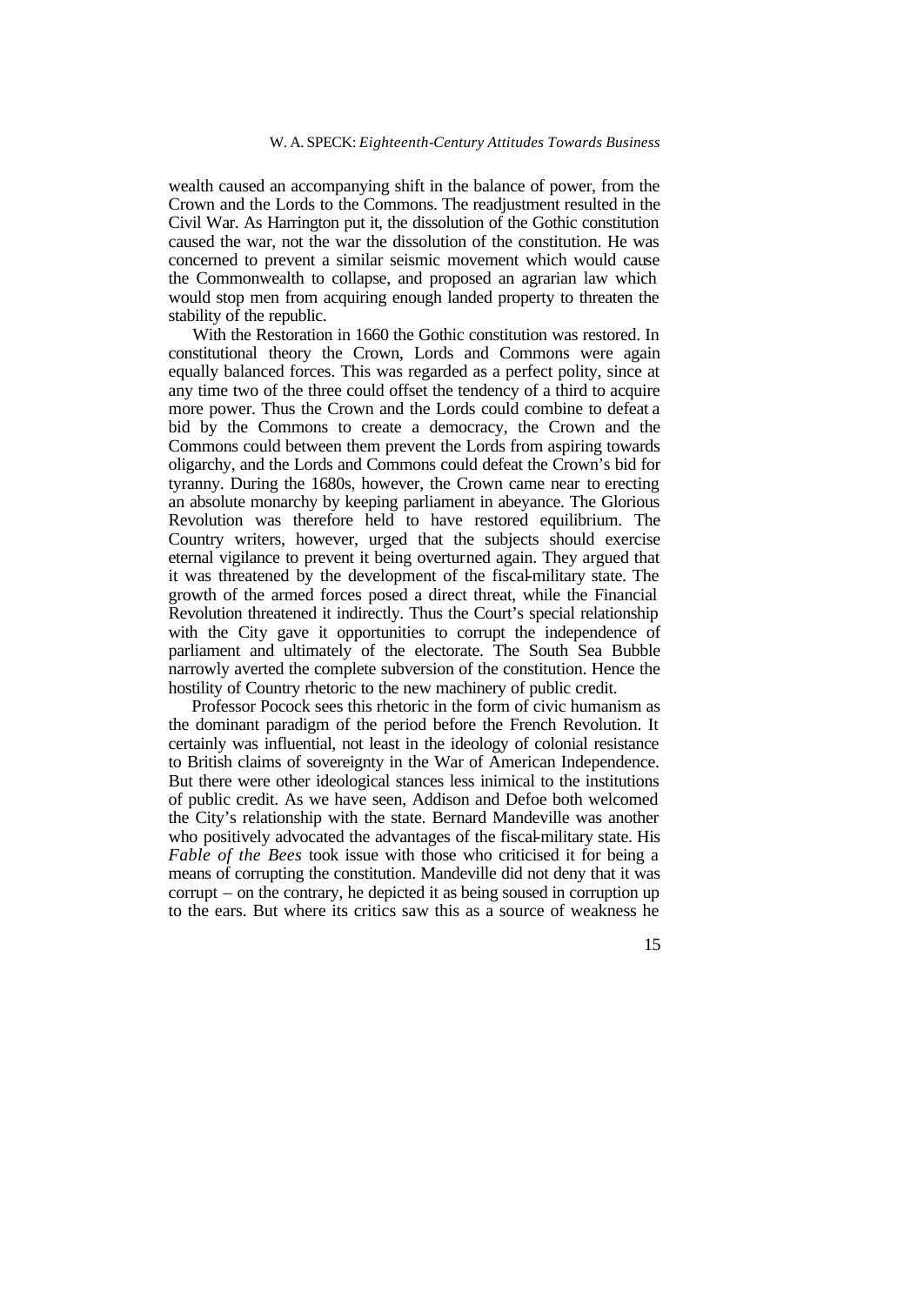asserted that it was a source of strength. As he expressed it in a notorious paradox, 'private vices, public benefits'. The paradox he explained by asserting that such vices as lust and envy generate consumer demand which stimulates the economy.

# **Debate on 'Luxury': Standards and Quality**

Mandeville was contributing to a debate which went beyond the pros and cons of public credit to the question of whether economic growth in general was beneficial to society. This debate centred round the word 'Luxury' in the sense of demands for commodities which drove up the standard and the cost of living. Mandeville was quite convinced that it was beneficial. Luxury 'employed a million of the poor'. It was particularly the conspicuous consumption of the aristocracy whose demand for buildings, furniture, equipages and clothes stimulated the urban economy. Above all, it was the insistence of upper-class women on luxury goods which swelled the demand for them: '…the variety of work that is performed and the number of hands employed to gratify the fickleness and luxury of women is prodigious.'<sup>13</sup>

Swift was convinced that Luxury was detrimental to social wellbeing. He got Gulliver to complain that he wore 'the workmanship of a hundred tradesmen; the building and furniture of my house employ as many more; and five times the number to adorn my wife'. He was particularly scathing about the extravagance of women, asserting that 'this whole globe of earth must be at least three times gone round, before one of our better female Yahoos could get their breakfast, or a cup to put it in', while

'in order to feed the luxury and intemperance of the males, and the vanity of the females, we sent away the greatest part of our necessary things to other countries, from whence in return we brought the materials of diseases, folly and vice to spend among ourselves'.<sup>14</sup>

 The dispute over luxury was thus at bottom a debate about the impact of overseas trade on society. Reactionaries like Swift deplored its allegedly corrosive effect on manners and morals, while progressive thinkers like Mandeville welcomed its contribution to improving the standard of living and the quality of life. Among the enthusiasts for the

<sup>13</sup> B. Mandeville, *The Fable of the Bees*, ed. P. Harth (1970).

<sup>14</sup> J. Swift, *Gulliver's Travels*, ed. H. Davis (1956), pp.19-20, 56, 252-54.

<sup>16</sup>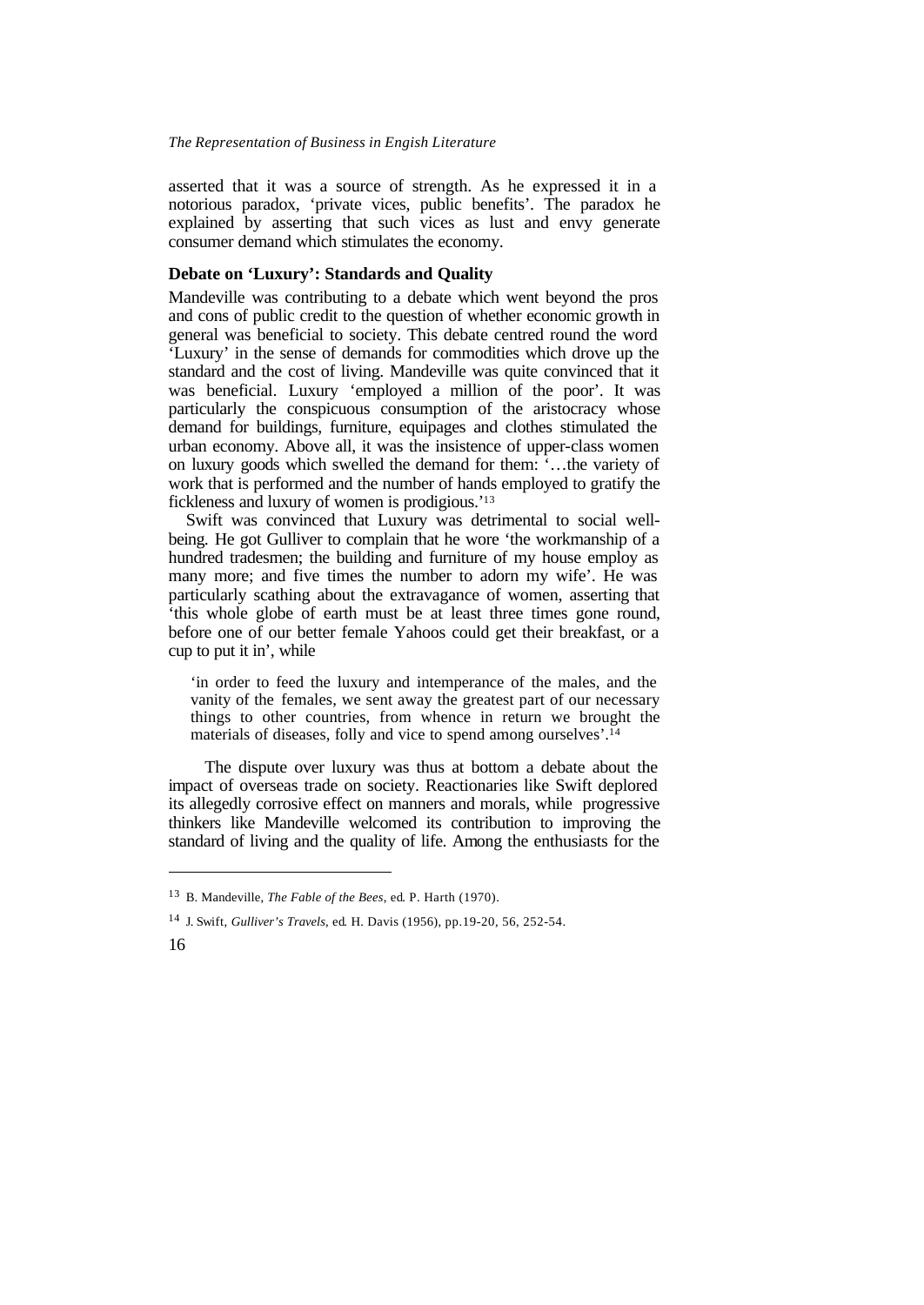burgeoning commercial activity in the middle of the 18th century was the poet John Dyer, who published a georgic poem in four books, *The Fleece*, in 1757. It celebrated the providential ordering of the global economy, whereby God had distributed different resources throughout the world, the exchange of which between nations benefitted mankind. Commerce was therefore part of the divine plan, and did not deserve aristocratic disdain.

# *To censure Trade*

### *Or hold her busy people in contempt,*

### *Let none presume.*

The bulk of the *Fleece* was an encomium on the textile industry. Describing the district around Leeds, Dyer observed that 'all is joy; And trade and business guide the living scene'. Among the more reactionary was John Brown, who published a celebrated *Estimate of the Manners and Principles of the Times* in 1756. In it he claimed that there were three stages of commerce. The *first* was confined to the exchange of necessities. The *second* was concerned with trade in conveniences. The *third* exploited demand for luxuries. Where the first two stages were beneficial the third was pernicious since it eroded morality and rendered a nation effeminate. Brown was convinced that it had already corrupted the English aristocracy and threatened to corrupt the middle and lower orders. By 1763 an anonymous tract, *The Tryal of the Lady Allurea Luxury*, lamented that 'almost every order of people amongst us, even to the meanest of the mechanics, are seduced by her malice'.

 The novelist Tobias Smollett joined in the debate. His *Complete History of England*, as well as his novels, can be read as a diatribe against the rising tide of luxury provoked by excessive demand, especially from females. Thus in the *History* luxury is vividly portrayed as a tidal wave which swept in with the Revolution of 1688 and inundated the country under the Hanoverians until by 1748 'an irresistible tide of luxury and excess' had 'flowed through all degrees of the people, breaking down all the mounds of civil polity and opening a way for licence and immorality'.15 Similar sentiments are expressed in all his novels but above all in *Humphrey Clinker*. Matthew Bramble was taken aback by the prodigal size of London. 'There are many causes that contribute to the daily increase of this enormous mass', he

<sup>15</sup> T. Smollett, *The continuation of the complete History of England* (4 vols., 1760-61), Vol. i, p. 56.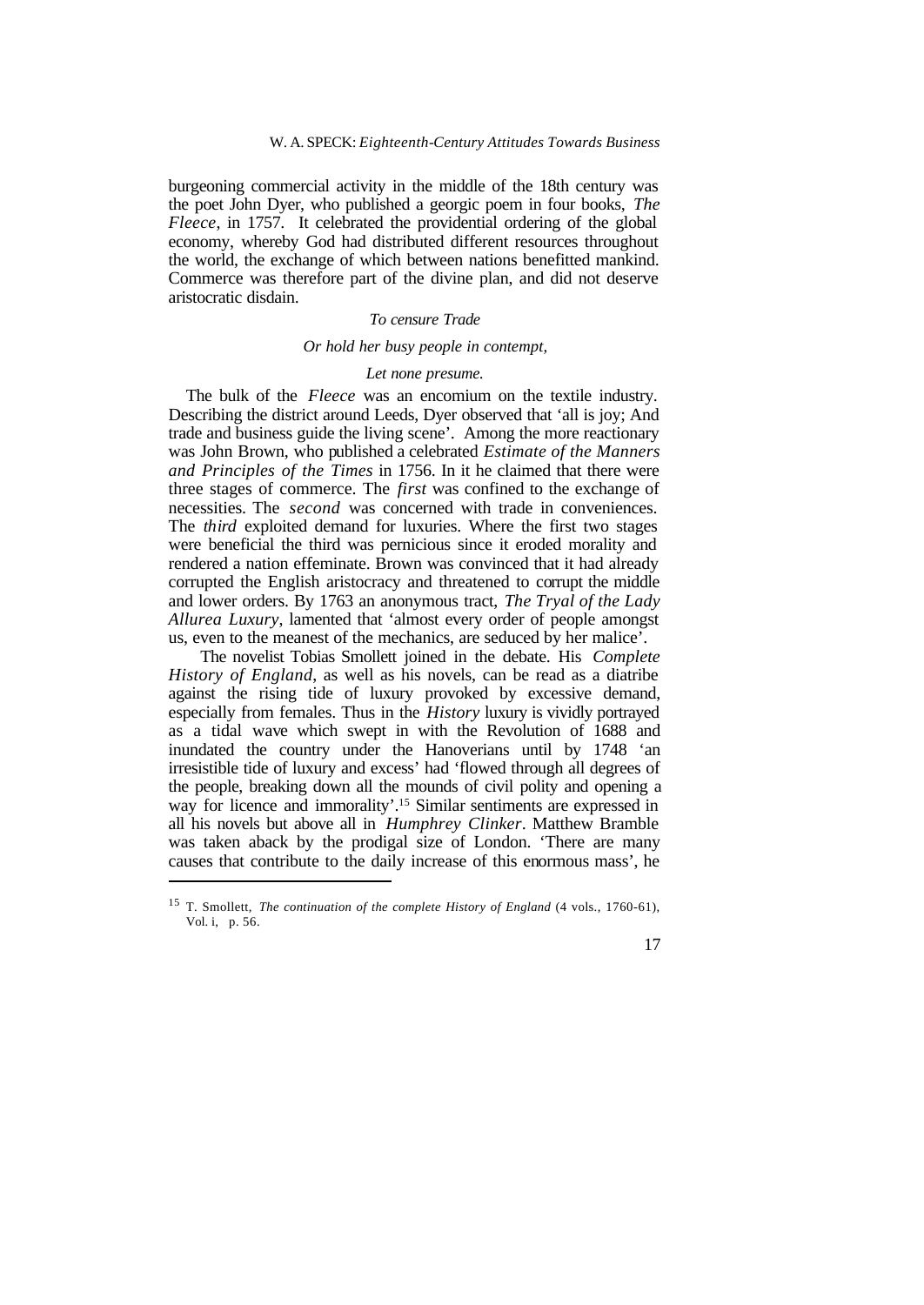### *The Representation of Business in Engish Literature*

observed, 'but they may be all resolved into the grand source of luxury and corruption.' This was attributed by Lismahago to 'the sudden affluence occasioned by trade' which 'forced open all the sluices of luxury and overflowed the land with every species of profligacy and corruption'. The contagion had even reached his native Scotland.

'The Scots, not content with their own manufactures and produce, which would very well answer all necessary occasions, seem to vie with each other in purchasing superfluities from England, such as broadcloth, velvets, stuffs, silks, lace, furs, jewels, furniture of all sorts, sugar, rum, tea, chocolate and coffee.'<sup>16</sup>

Like Mandeville and Swift, Smollett attributed the rise of luxury above all to the insatiable demand of women for a luxurious life style, giving several examples in the novel of wives who had ruined their husbands by living beyond their means. The sexism was quite explicit, for the classical figure Luxuria was a female. Luxury was accused of emasculating society and making it more effeminate.

# **The Financial Revolution – Bribery and Corruption**

The debate over Luxury to some extent paralleled that provoked by the Financial Revolution. Those who criticised it tended to be critics of the Court, accusing the régime of exploiting demands for luxury goods in order to corrupt the people, while those who accepted it were more inclined to be Court supporters. Country writers blamed a corrupt aristocracy for conniving with the Court but were also suspicious of plutocrats in the City of London, whether they derived their wealth from stocks or overseas trade. Thus Pope castigated Sir Balaam in his *Epistle to Bathurst*. A 'Citizen of sober fame', he is tempted by the Devil first by the theft of a diamond then by investments which yield profits 'in one abundant show'r of Cent per Cent'. He sells himself to the prime minister, Sir Robert Walpole, by accepting a place at Court and his soul to the devil by accepting a bribe. Pope draws a contrast between corrupt merchants like Sir Balaam who sell out to the Court and independent merchants like the patriot Sir John Barnard who deplore the corruption of the times.

<sup>18</sup> <sup>16</sup> T. Smollett, *The Expedition of Humphrey Clinker*, ed. P. Miles (1993), p. 209.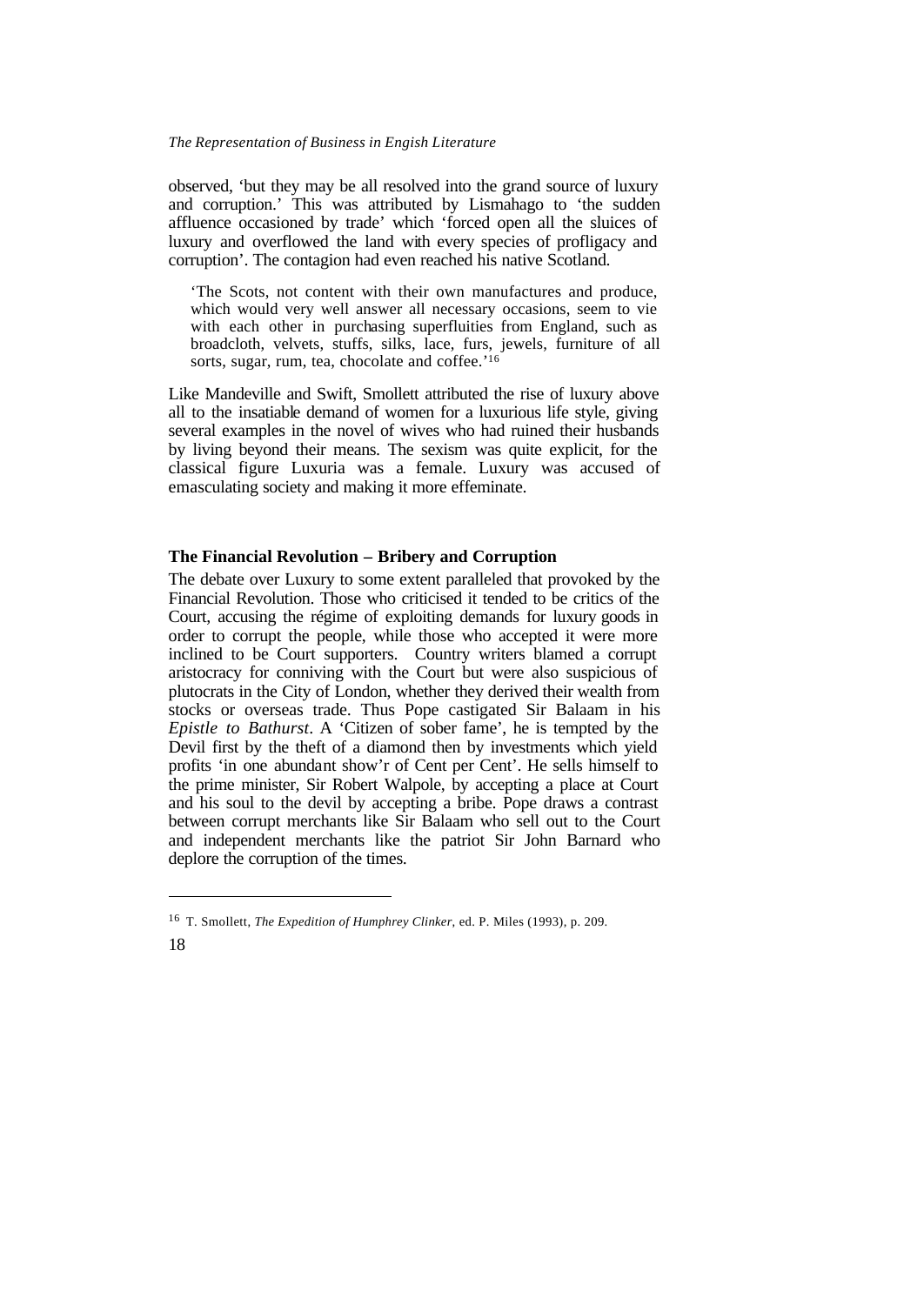### W. A. SPECK: *Eighteenth-Century Attitudes Towards Business*

# *Sir Balaam's final sell out is when he Leaves the dull Cits, and joins (to please the fair) The well-bred cuckolds in St James's air.*

 There were two quite distinct Londons in 18th-century literature. One was the City, the centre of business and commercial life, inhabited by tradesmen and merchants. The other was the Court end of town, frequented by the aristocracy and gentry who visited the capital for the season or even built town houses there in the new streets and squares north of Oxford street. These represented two distinct sets of values. The City was generally praised as the habitat of frugal, respectable citizens who added to the nation's wealth and well-being. For there was general agreement that England was a trading nation and that the business community contributed to the nation's prosperity. In this respect it is significant that when John Bull, who became the nation's symbol, made his first appearance he was not the bucolic farmer he later became but 'the richest tradesman in all the country'.<sup>17</sup> By contrast, the aristocrats who could afford town houses in London at the Court end of town were generally regarded as decadent. The West End was consequently decried as the scene of luxury and debauchery.

 There were some critics of the City who represented merchants as being grasping and avaricious, having profit as their only motive and treating people as commodities. The type was a stock character on the stage. Sir Humphrey Staple, a merchant in a play by Leonard Welsted which appeared in 1727, deplored the representation of his kind in drama. He complains that

'The wits and poets make it their business in their plays and prologues to abuse their betters, and that they treat persons of good reputation very injuriously, giving them nicknames such as Nikin, Gripe, Scrapeall, Split farthing and the like; Now Sir I must be plain to tell you that this licence is unreasonable, and that persons of substance and credit ought not to be libell'd by your poets and people of that character.' <sup>18</sup>

Yet Staple himself deserves this reputation for his treatment of his daughter as an asset to be marketed on the marriage market. As he puts it: 'my daughter is my merchandise, and I'll not part with her upon

l

19

<sup>17</sup> Arbuthnot, *op. cit.*, p. 11.

<sup>18</sup> L. Welsted, *The Dissembled Wanton: or, my son get money* (1727), p. 26.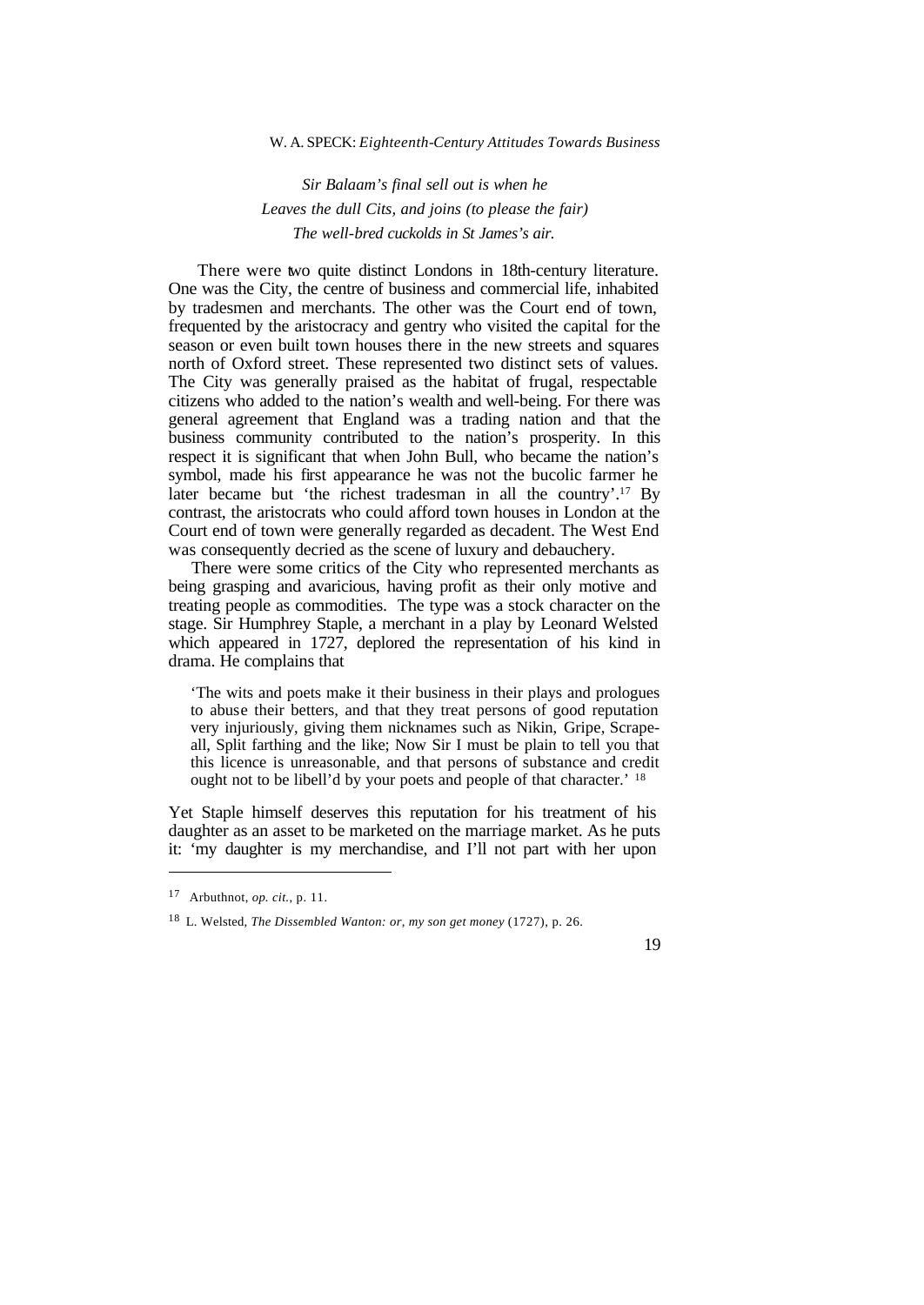### *The Representation of Business in Engish Literature*

credit; something for something and nothing for nothing, as I often say, is our family wisdom.' He is rebuked for treating his offspring as 'a commodity to be disposed of' by another character who tells him 'beauty is not the common merchandise, to be sold by cant and auction, or to be put up by inch of candle. That is for African slaves, not free born British ladies'.

Hogarth depicts another grasping merchant like Staple in the mercantile father who sells his daughter into wedlock with a noble lord's son in *Marriage à la mode*. The merchant's motive is pure greed, for his daughter's marriage to the aristocratic rake is doomed from the start, as the image in the first plate of the two dogs chained together symbolises. His miserliness is also depicted in the final plate as he takes the wedding ring off his dead daughter's finger. The unsuitability of a *nouveau riche* tradesman as a husband for the daughter of a wellestablished landed family is one of the reasons why the odious Solmes, a 'prosperous upstart, mushroomed into rank', is objectionable to Richardson's *Clarissa*.

 Despite these representations of the unacceptable face of business, there are signs that the image of merchants in literature was slowly improving during the early 18th century. Among poets, Edward Young wrote an ode in 1729 on British trade, 'The Merchant'. This was a celebration of the role of commerce.<sup>19</sup>

*Britain, fair daughter of the seas, Is born for trade, to plough her field, the wave, And reap the growth of every coast...*

In drama the more favourable representation of merchants was largely due to the efforts of Whig dramatists like Sir Richard Steele and George Lillo. Sealand in Steele's *The Conscious Lovers* (1723) is often seen as a turning point in the characterisation of the merchant, as he is eminently honest and upright. 'We merchants are a species of gentry that have grown into the world this last century,' he declaims, 'and are as honourable and almost as useful as you landed folks.' Though the disclaimer is ironic there is still a defensive view of commerce in *The Conscious Lovers*. It was not until the appearance of George Lillo's

<sup>19</sup> David Shields, *Oracles of Empire: Poetry, Politics, and Commerce in British America 1690 - 1750* (1990), pp. 23-25. Shields claims that 'the task of British literature, according to Young, was to recognise trade as the predominant heroic action in the modern era'.

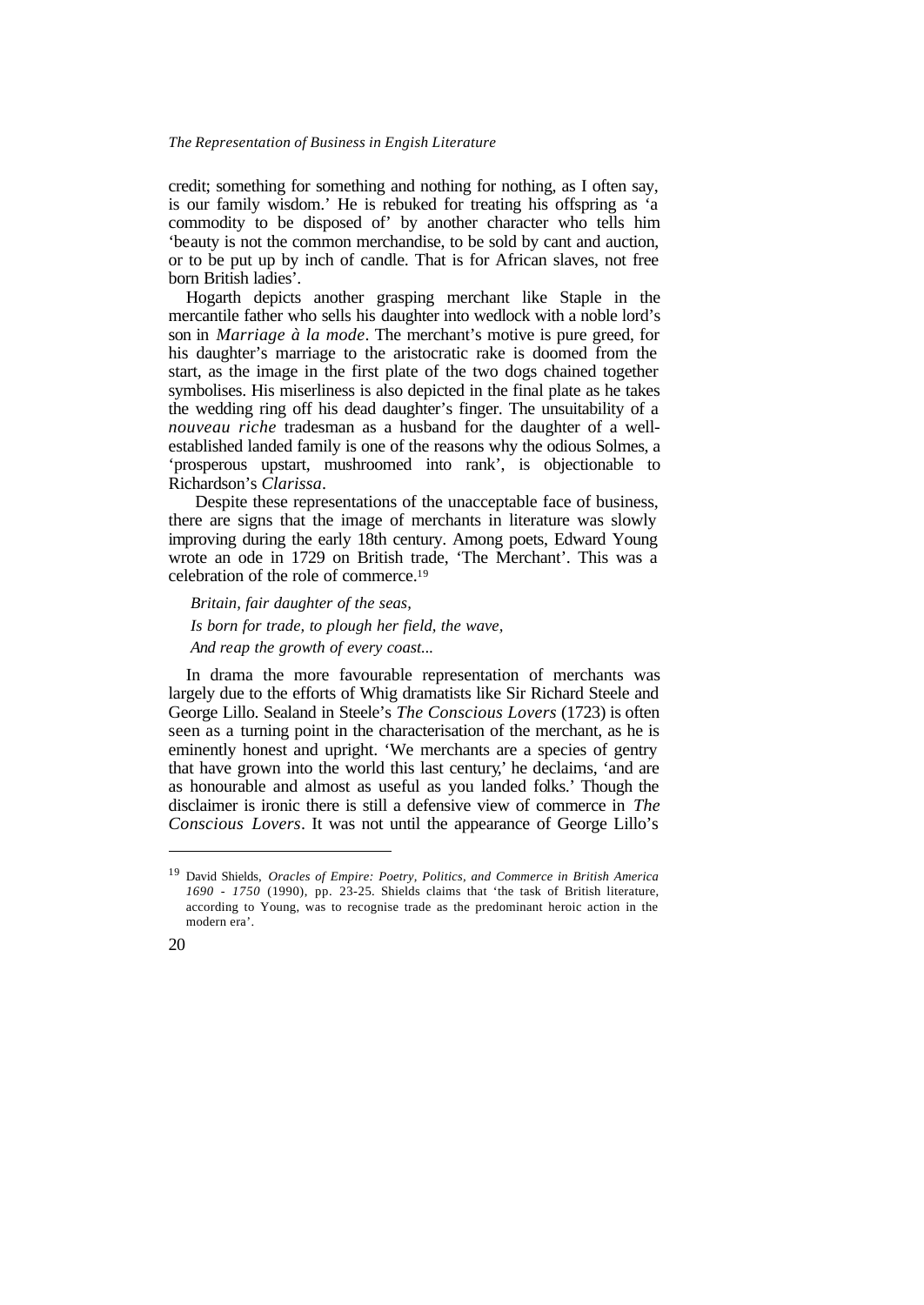*The London Merchant* in 1731 that a major production extolled the virtues of trade in its principal characters.

# **Defoe Champions Commerce**

Before that Daniel Defoe had championed the commercial community. Defoe was an unflagging advocate of trade throughout his long career as a journalist and a novelist, from his *Essay upon Projects* published in 1698 to his *Compleat English Tradesman* which appeared in the years 1726 and 1727. His *Tour through the whole island of Great Britain* boasted that

'this whole kingdom, as well as the people, as the land, and even the sea, in every part of it, are employed to furnish something ... to supply the city of London with provisions'.<sup>20</sup>

He delighted in the forest of masts below London Bridge, whose ships connected the capital not only to the rest of the kingdom but to the most distant parts of the world. The result was to make Britain 'the most flourishing and opulent country in the world'. His fiction was equally enthusiastic about the benefits arising from commerce. He even introduced a real merchant, Sir Robert Clayton, into *Roxana*. Sir Robert lectures the heroine on the advantages of trade over land, telling her 'that an Estate is a pond, but that a Trade was a spring; that if the first is once mortgag'd it seldom gets clear, but embarrass'd the person for ever; but the merchant had his estate continually flowing'.<sup>21</sup>

 *Robinson Crusoe* can be read as a paean of praise to business activity. Crusoe starts out not as a merchant but as a mariner, leaving home at the age of 18 when he was too old to be apprenticed either to a tradesman or as a clerk to an attorney. As a mariner, however, he made a profit on his first voyage to Guinea, exchanging toys worth £40 for gold dust worth nearly £300,which he says 'made me both a sailor and a merchant'. He therefore 'set up for a Guiney trader'. Later he became a planter in Brazil and after four years began to prosper, until he estimated that in another three or four years he would be worth £3,000 or even £4,000. Then he made the fateful decision to enter the slave trade, which led to his shipwreck and his long sojourn on an island.

<sup>20</sup> D. Defoe, *A Tour through the whole island of Great Britain*, ed. P. Rogers (1971), p. 54.

<sup>21</sup> D. Defoe, *Roxana*, ed. John Mullan (1996), p. 170.

<sup>21</sup>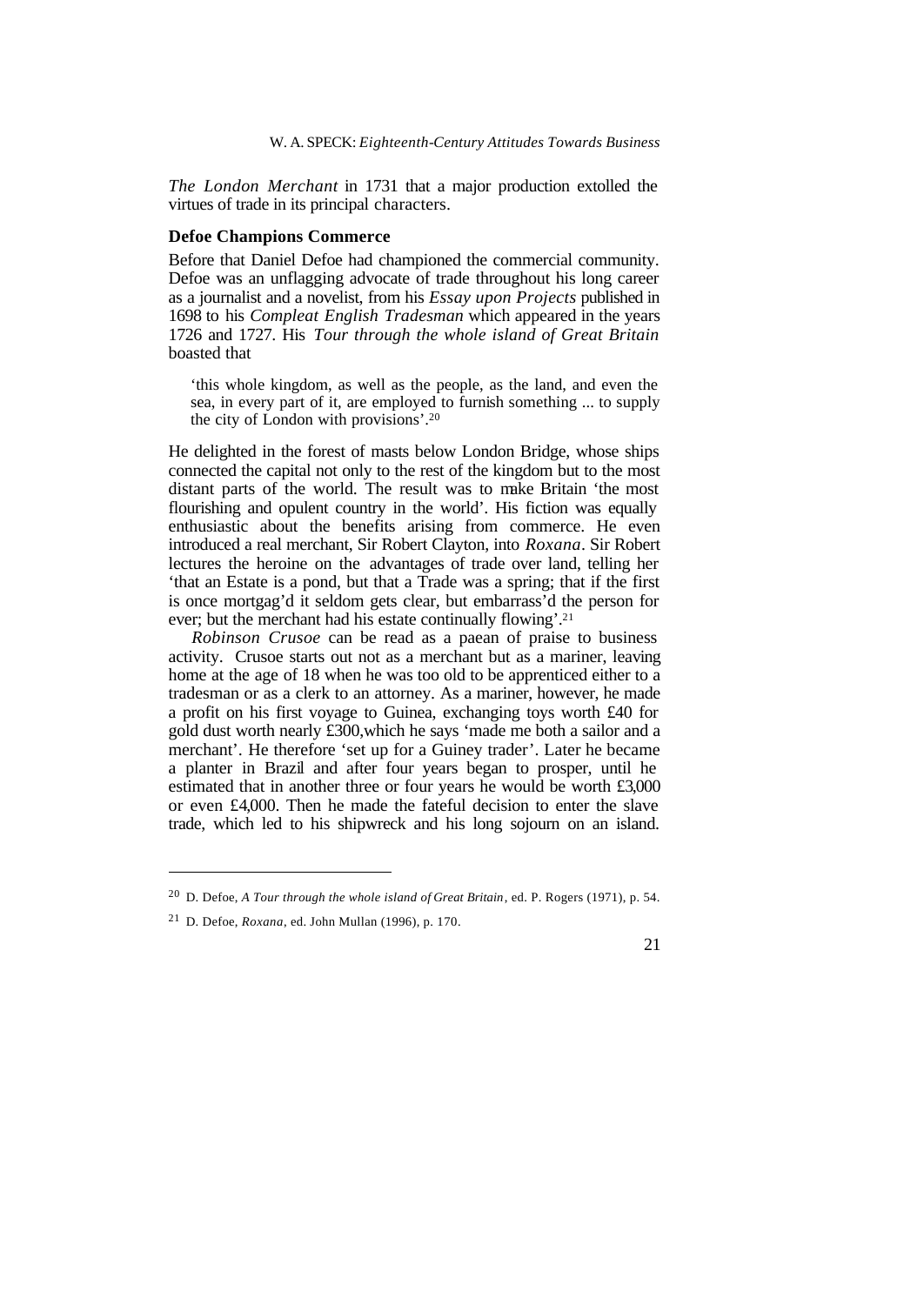## *The Representation of Business in Engish Literature*

During his stay there Crusoe becomes a basketmaker, a boatbuilder, a carpenter, a miller, a potter, a tailor and an umbrella maker.

 From the bare outline of Crusoe's adventures Defoe might not seem to have found much to commend in the merchant's calling. Yet though Crusoe is inclined to blame Fate for his misfortune, Defoe makes him the author of his own misery, partly through his lack of piety but mainly through his want of prudence. It is his impious refusal to obey his father's wishes which leads to his first shipwreck in the Yarmouth roads, but it is his imprudently overreaching himself in business ventures which indirectly causes his solitary confinement on the island. Defoe, who had himself failed in business, blamed such failures not on economic conditions but on moral and personal faults in the businessman. As he put it in *The Compleat English Tradesman*:

'There must be some failure in the tradesman, it can be no where else; either he is less sober and less frugal, less cautious of what he does, who he trusts, how he lives, and how he behaves, than tradesmen used to be; or he is less industrious, less diligent, and takes less care and pains in his business, or something is the matter.' 22

Crusoe himself admits that, at a time when his plantation was beginning to flourish, 'for me to think of such a voyage was the most preposterous thing that ever man in such circumstances could be guilty of'. He triumphs over adversity by learning to be both pious and prudent. It is especially in his acquisition of skills for physical survival that Defoe indicates his admiration of the characteristics which enabled men to survive in trade.

 Joseph Addison also championed the commercial community in the pages of *The Spectator*. 'There are not more useful members in a commonwealth than merchants', he observed in one essay. 'They knit mankind together in a mutual intercourse of good offices, distribute the gifts of Nature, find work for the poor, add Wealth to the Rich, and magnificence to the Great.' In the archetypal merchant he created with Sir Andrew Freeport, one of the leading members of the Spectator Club, he epitomised these virtues. At his first appearance we are told that he is:

'a merchant of great eminence in the City of London: a person of indefatigable industry, strong reason and great experience. His notions

<sup>22</sup> <sup>22</sup> D. Defoe, *The Compleat English Tradesman* (2 vols., 1727), Vol. 2, p. vi.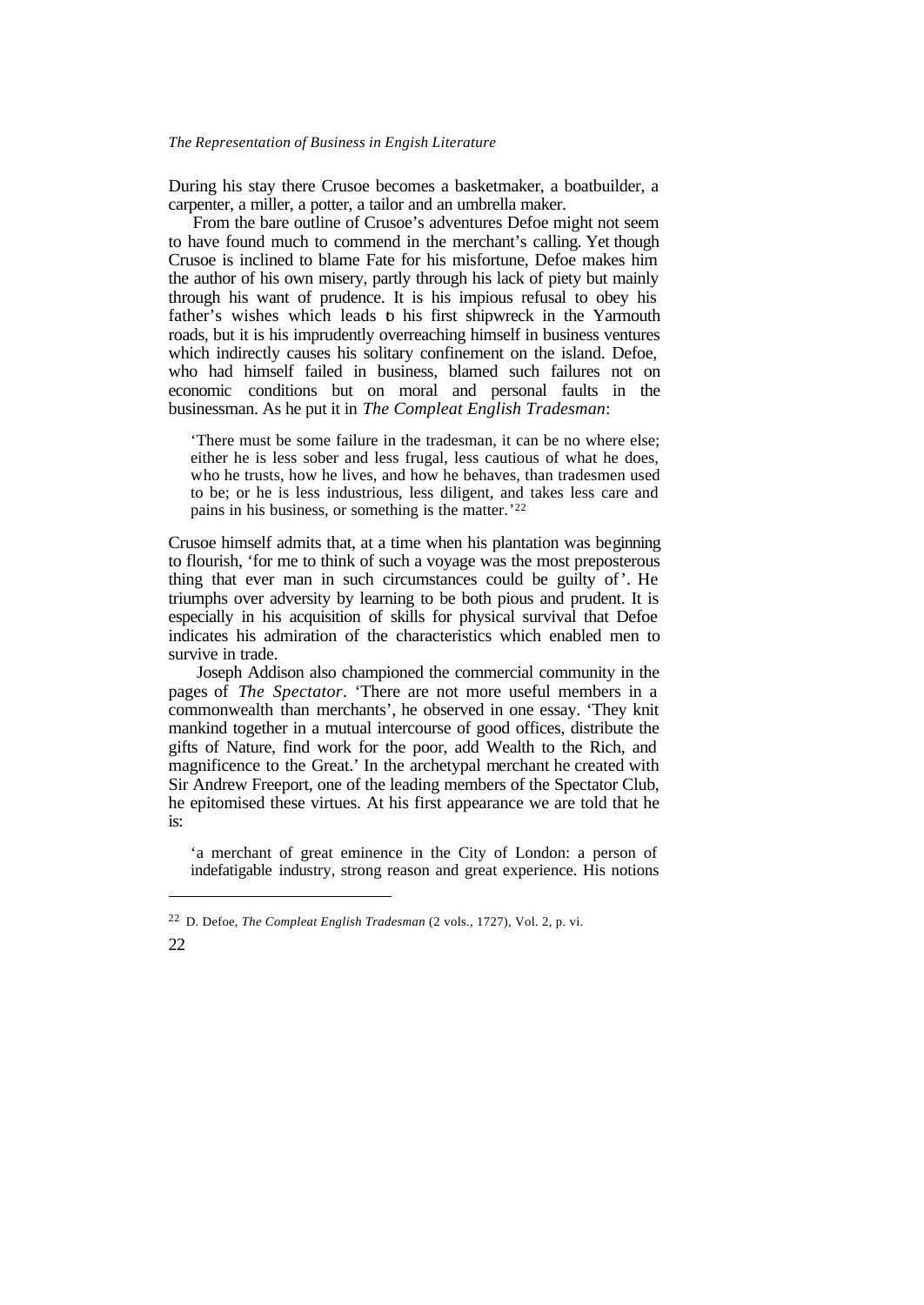of trade are noble and generous, and (as every rich man has usually some sly way of jesting, which would make no great figure were he not a rich man) he calls the sea the British common.' 23

And yet in the end Sir Andrew sells out and becomes a country gentleman. When he resigned from the Spectator Club he informed its members that he was leaving business to set up as a landed proprietor:

'as the greatest part of my estate has been hitherto of an unsteady and volatile nature, either tost upon seas or fluctuating in funds; it is now fixed and settled in substantial acres and tenements.'

In this respect Sir Andrew Freeport is the archetype of the successful businessman who acquires a country estate and leaves commerce. Their upwardly mobile ambitions were both satirised and sanctioned by contemporary writers. And ultimately the goal of landownership has been criticised for eroding the entrepreneurial spirit in England.

 The entrepreneurs who rose by manipulating the fiscal system set up in the Financial Revolution to acquire landed estates and set themselves up as country gentlemen were stock characters in the political satire of the age. The archetype of these was Thomas Double, a character created by Charles Davenant, who started out as a shoemaker's apprentice in London, but left shoemaking to buy a place in the Customs with money bequeathed to him by his grandmother 'who sold barley-broth and furmity by Fleet ditch'. In James II's reign, however, he was convicted of fraud and turned out of the customs service. Where he had previously been a loyal Tory, he now became 'a furious Whig'. When his grandmother's legacy ran out he was 'forced to be a corrector of a private press in a garret, for three shillings a week'. Then the Revolution improved his condition, for he was able by an outrageous confidence trick to pass himself off as an agent of the Prince of Orange and by even more brazen cheating at dice to win money from the man he had conned. He then set out to make his fortune from the new régime, starting with shares in the discovery of concealed Crown lands, and moving into the big time with enormous frauds in the disposal of confiscated Irish estates. Double claimed the credit for the Financial Revolution, which had 'run the nation head over ears in debt by our funds, and new devices'. He confessed that £50,000 had stuck to his

<sup>23</sup> *The Spectator*, Vol. i, pp.10-11; Vol. iv, p. 468.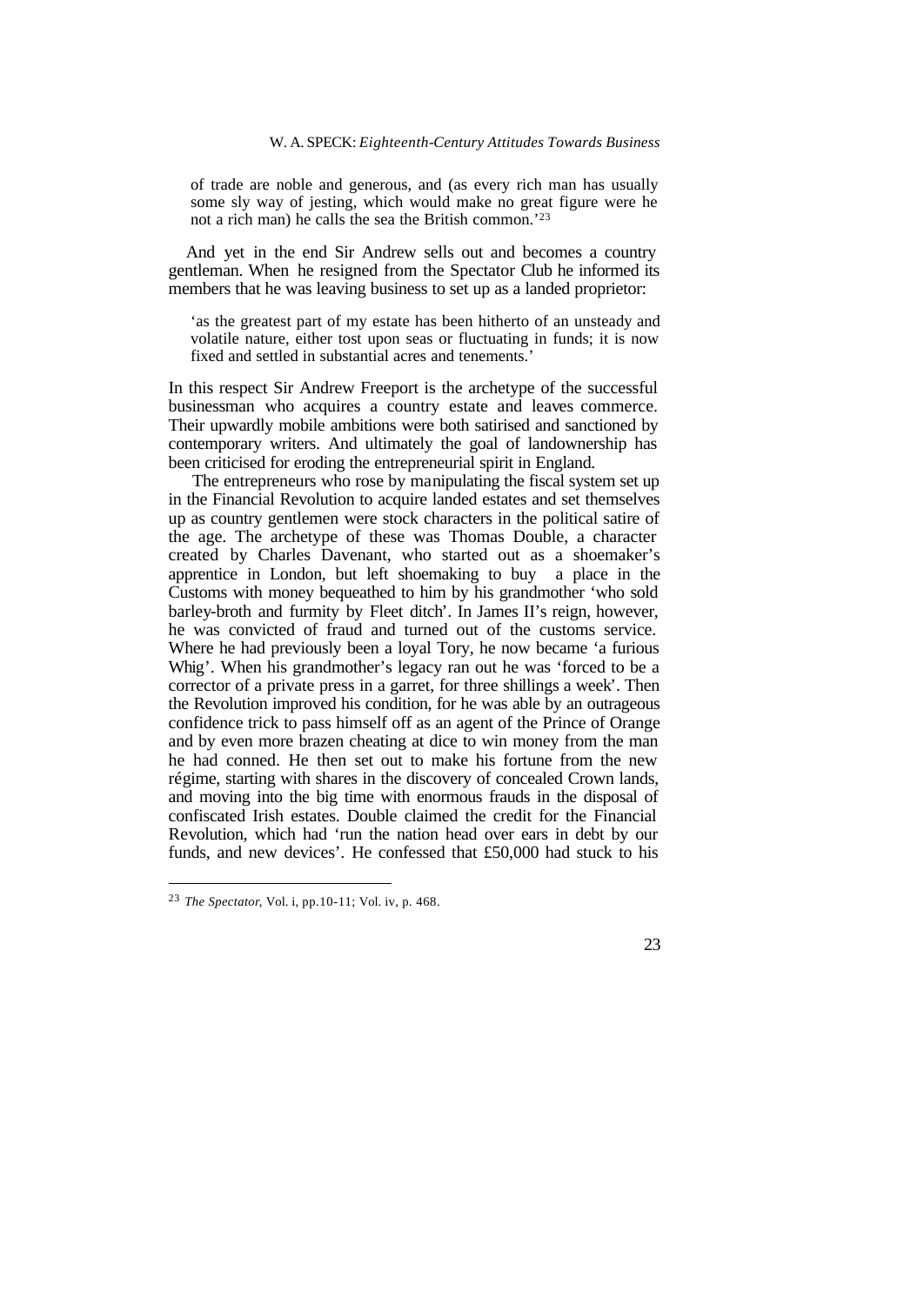fingers when he acted as receiver of taxes, and although it had cost him £20,000 to buy off a parliamentary inquiry by bribing MPs, he still had enough left to live at ease, with his country seat, a town house and a coach and six. <sup>24</sup>

# **A Gentry of War Profiteers?**

Tory satirists built on Davenant's Double to depict a whole new upstart gentry of Whig war profiteers who allegedly upheld the corrupt ministry of Walpole. They were indulging in what has been termed 'the politics of nostalgia', imagining a golden age when the country had been ruled by its hereditary aristocracy and gentry, before access to landed estates had been opened up to parvenus from the City of London. <sup>25</sup> That such an era existed largely in their imaginations was irrelevant, as was the fact that entry into the landed classes remained very restricted throughout the 18th century. Most businessmen who aspired to life in the countryside sought a house in the country with a few acres rather than a country house with tenanted farms. Travellers noticed these country homes on the approaches to London in Essex and Surrey. Thus in Stratford, Essex, John Macky observed in 1714:

'above two hundred little country houses for the conveniency of the citizens in summer, where their wives and children generally keep, and their husbands come down on Saturdays and return on Mondays.'<sup>26</sup>

Similarly, Defoe noted on the other side of town, along the road from Richmond to London, 'citizens' country houses whither they retire from the hurries of business, and from getting money, to draw their breath in a clean air'. <sup>27</sup> Most businessmen who had houses in the country were commuters rather than landed gentry. Nevertheless, it only needed a few notorious examples in reality to feed the nostalgic myth. The most outstanding was the acquisition by the goldsmith Sir Charles Duncombe of the Helmsley estate of the second Duke of Buckingham, reputedly

<sup>24</sup> C. Davenant, *The True Picture of a Modern Whig* (1701), pp. 15-31.

<sup>25</sup> Isaac Kramnick, *Bolingbroke and his Circle: The Politics of Nostalgia in the Age of Walpole* (1968).

<sup>26</sup> J. Macky, *A Journey through England* (1732), p. 30.

<sup>27</sup> D. Defoe, *A Tour through the whole island of Great Britain*, ed. P. Rogers (1971), p. 171.

<sup>24</sup>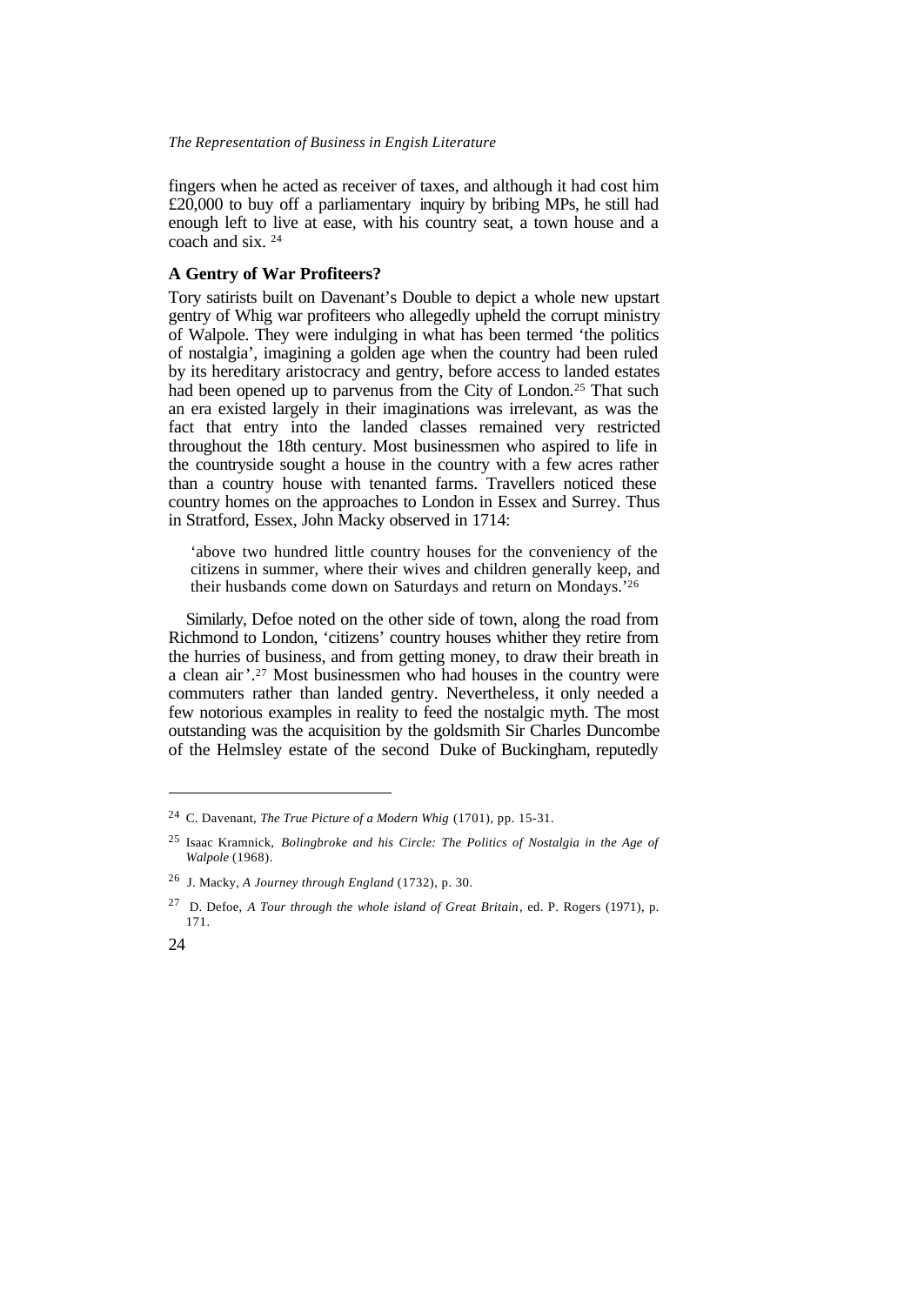for £80,000 in cash, to feed the paranoia of the landed interest. As Pope expressed it:

*And Hemsley once proud Buckingham's delight, Slides to a Scriv'ner or a City knight.*<sup>28</sup>

Upstart landowners who were allegedly usurping the place of traditional landlords were accused of introducing inappropriate business methods into estate management. Traditionally, country gentlemen were expected to act as patriarchs presiding over their local communities. The relationship between them and their tenants and neighbours was one of reciprocal rights and duties. Inferiors owed deference to their superiors but these in turn were required to treat those below them with sympathy and understanding, not rack- renting them in the interests of profit maximisation. The new breed of landlord was accused of acting more like patricians than patriarchs, reducing the traditional relationship to a crude cash nexus. Pope epitomised these contrary types in the characters of the Man of Ross and Timon. The Man of Ross, who was based on a real character, John Kyrle , who lived at Ross on Wye, was depicted as an exemplary patriarch.

*Behold the Market - place with poor o'erspread! The MAN OF ROSS divides the weekly bread: Behold yon Alms - house, neat, but void of state, Where Age and Want sit smiling at the gate: Him portion'd maids, apprentic'd orphans blest, The young who labour, and the old who rest. Is any sick? The MAN OF ROSS relieves, Prescribes, attends the med'cine makes, and gives. Is there a variance? enter but his door, Balk'd are the Courts, and contest is no more...*<sup>29</sup>

By contrast, Timon exploited his position as a landlord to gratify his own aspirations rather than to satisfy those of his neighbours.

*At Timon's Villa let us pass a day, Where all cry out "What sums are thrown away!"*



<sup>28</sup> *The Poems of Alexander Pope*, ed. J. Butt (1963), p. 624.

<sup>29</sup> *Ibid*., p. 582.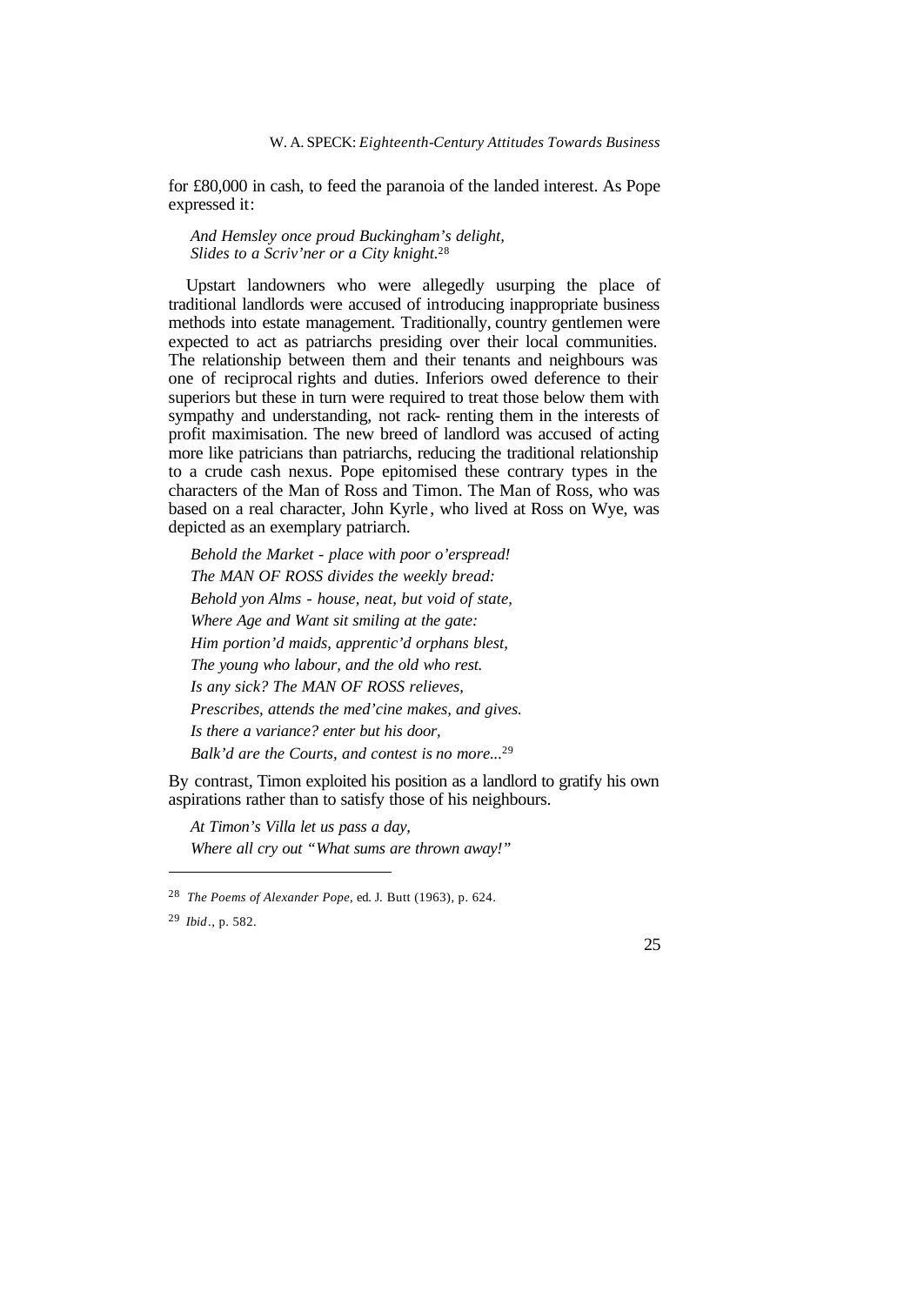*So proud, so grand, of that stupendous air, Soft and Agreeable come never there. Greatness with Timon dwells in such a draught As brings all Brobdignag before your thought. To compass this his building is a Town, His pond an Ocean, his parterre a Down: Who but must laugh, the Master when he sees, A puny insect, shiv'ring at a breeze! Lo, what huge heaps of littleness around! The whole a labour'd Quarry above ground.<sup>30</sup>*

Timon has no sense of serving the community. He uses his wealth only to indulge his own vanity. His dining-room is described as a temple, the object of his worship being himself. Pope had to admit, however, that Mandeville had a point when he claimed that the conspicuous consumption of the aristocracy stimulated economic growth. As he conceded of Timon:

*Yet hence the Poor are cloath'd, the Hungry fed; Health to himself, and to his Infants bread The Lab'rer bears: What his hard Heart denies, His charitable Vanity supplies*. 31

Yet such side-effects of luxury and vanity were not as beneficial to society in Pope's view as an economy in harmony with nature. The Man of Ross with his traditional patriarchal ways stimulated economic activity more naturally than did Timon. This is symbolised by their variant uses of water. Thus the Man of Ross conducted water from the dry rock:

*Not to the skies in useless columns tost, Or in proud falls magnificently lost, But clear and artless, pouring thro' the plain Health to the sick, and solace to the swain.*

26

<sup>30</sup> *Ibid*., p. 592.

<sup>31</sup> *Ibid*., p. 594.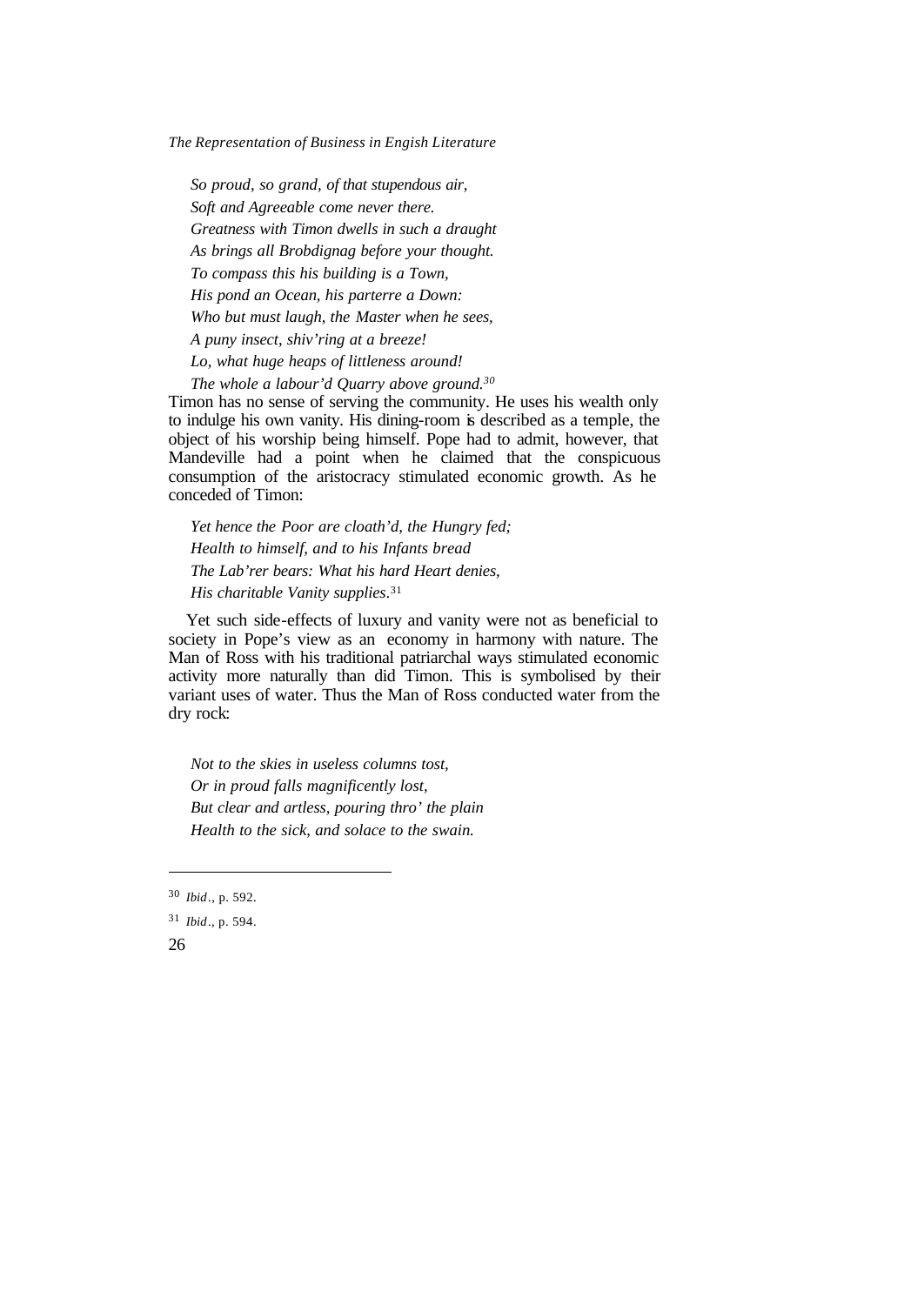At Timon's villa:

*Two Cupids squirt before; a Lake behind Improves the keeness of the Northern Wind.*

After Timon's death the estate will be developed more in conformity with nature, so that

*Another age shall see the golden Ear Imbrown the Slope,and nod on the Parterre, Deep Harvests bury all his pride has plann'd, And laughing Ceres re - assume the land.<sup>32</sup>*

 Swift drew a similar contrast between a patriarchal landlord practising traditional methods of estate management and upstart landowners exploiting new techniques in the persons of Lord Munodi and his neighbours whom Gulliver met in Balnibari. Munodi is presented as an archetypal patriarch. 'Everything about him,' Gulliver recorded, 'was magnificent, regular and polite.' He treated the traveller with much kindness and in a most hospitable manner in his town house and then took him to his country seat, where Gulliver did not 'remember to have seen a more delightful prospect'. The estate was divided into neat and prosperous farms, while the house was 'a noble structure, built according to the best rules of ancient architecture'. Gulliver notes that the neighbouring lands are barren in contrast, but Munodi confesses that his old- fashioned methods are derided by his neighbours and that

'he doubted he must throw down his houses in town and country, to rebuild them after the present mode; destroy all his plantations, and cast others into such a form, as modern usage required; and give the same directions to all his tenants'.<sup>33</sup>

 The severest condemnation of businesslike methods of estate management found expression in a poem by Oliver Goldsmith, *The Deserted Village*. Goldsmith linked changes in the countryside to the rise of luxury which in his view caused a rise in the standard of living for the privileged classes but not to the mass of the rural population: 'the rich man's joys increase, the poor's decay.' Auburn, an idyllic example of a traditional community, is transformed by a 'tyrant', 'one only



<sup>32</sup> *Ibid*., p. 594.

<sup>33</sup> *Gulliver's Travels*, *op. cit*., pp. 175-76.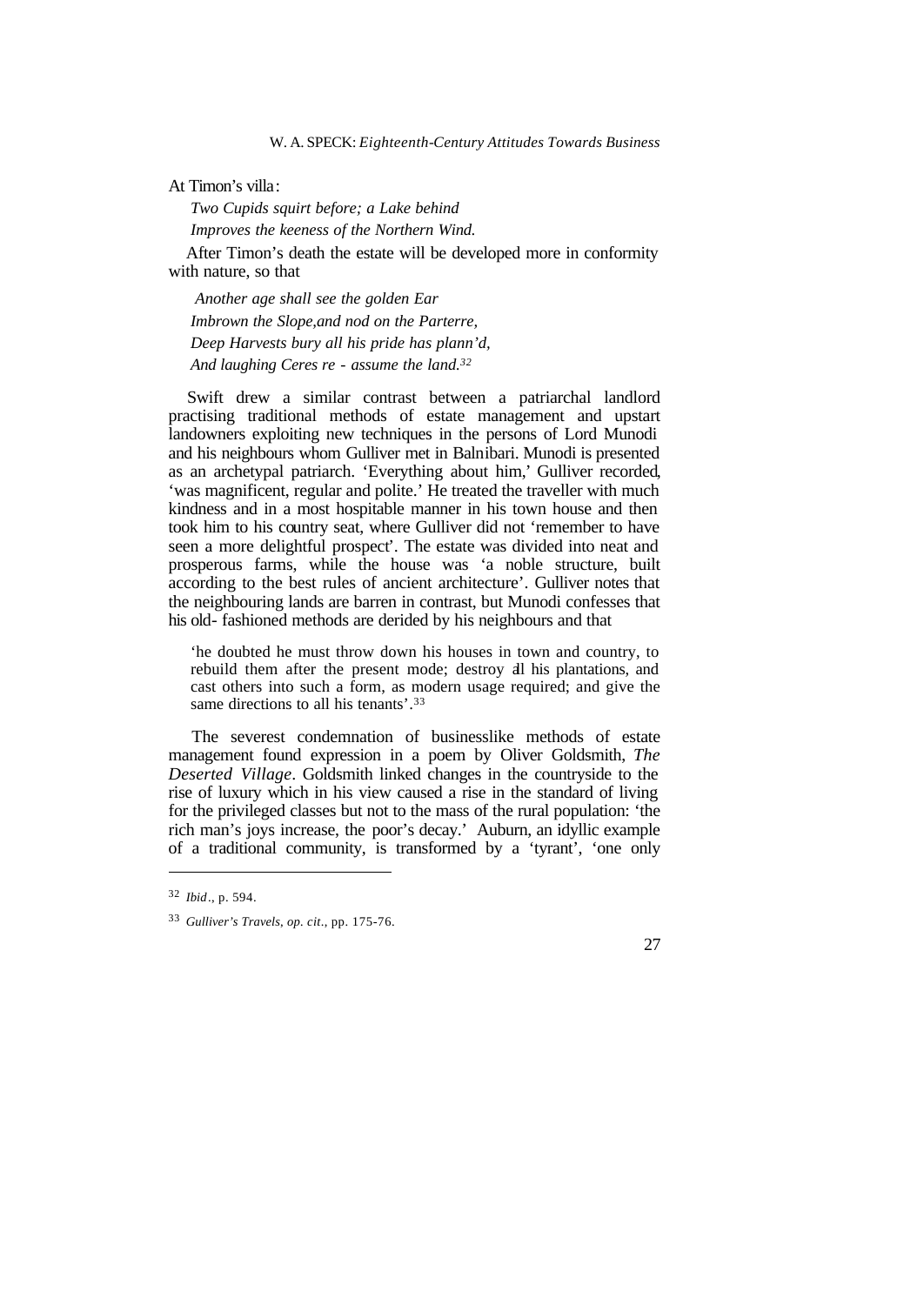master' who 'grasps the whole domain', and 'trade's unfeeling train' into 'The Deserted Village'. 'The man of wealth and pride,' like Timon, 'has robbed the neighbouring fields of half their growth' in order to extend the bounds of his country house. Worse still, he has enclosed 'the fenceless fields' and even the common land. As a result the villagers are forced out to seek a livelihood either in a town or in the colonies.

*Thus fares the land by luxury betrayed, In nature's simplest charms at first arrayed; But verging to decline, its splendours rise, Its vistas strike, its palaces surprise; While scourged by famine from the smiling land, The mournful peasant leads his humble band, And while he sinks, without one arm to save, The country blooms - a garden and a grave.*<sup>34</sup>

 Other writers were more inclined to applaud than to deplore what they saw as the refreshing of the landed classes by new entrants from the business community. Addison made this quite clear by the contrast he drew between the traditional landlord, Sir Roger de Coverley, and the policy which Sir Andrew Freeport intended to adopt towards the estate he acquired through commercial success. Sir Roger is an archetypal patriarch, 'the best master in the world', with 'a mixture of the father and the master of the family'. 'Family' is here used to denote Sir Roger's household as well as his immediate kin. His servants have a particular fondness for him, greeting him with joy when he makes his way from London to his Worcestershire seat in the company of Mr Spectator:

'some of them could not refrain from tears at the sight of their old master, and every one of them pressed forward to do something for him, and seemed discouraged if they were not employed.'

The baronet's kindness to his servants extended to their children, so that he paid the premium for his coachman's grandson to become apprenticed. He is kind to his tenants as well as to his servants, so that 'the greatest part of Sir Roger's estate is tenanted by persons who have

<sup>34</sup> O. Goldsmith, *The Deserted Village*, (1770), pp. 16-17.

<sup>28</sup>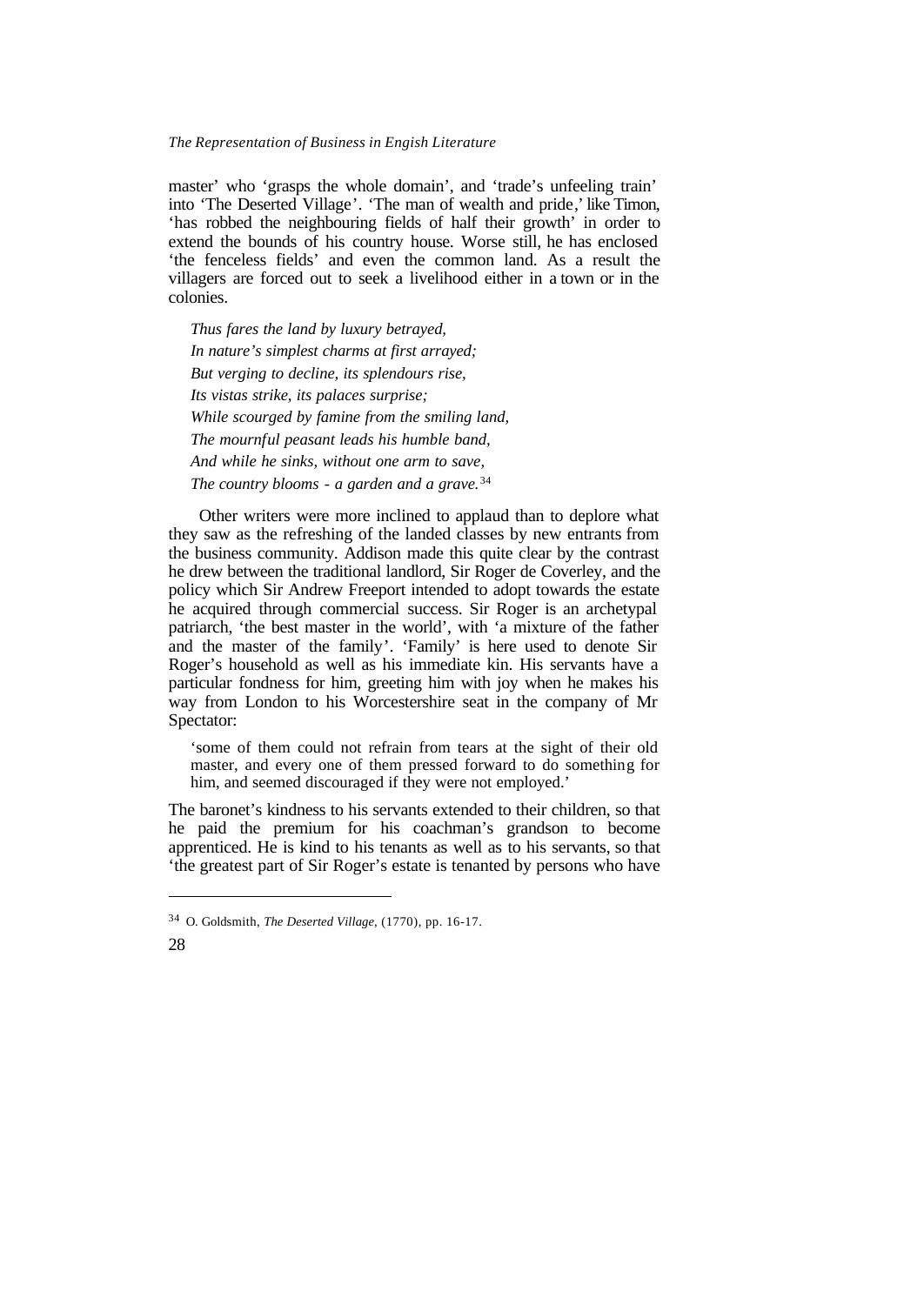served himself or his ancestors'. Being a good churchman he has given all his fellow parishioners a hassock and a copy of the Book of Common Prayer. In short, as Sir Roger confides to Mr Spectator, he 'resolved to follow the steps of the most worthy of my ancestors ... in all the methods of hospitality and good neighbourhood'. In return he is 'beloved and esteemed by all about him. He receives a suitable tribute for his universal benevolence to mankind in the returns of affection and goodwill which are paid him by every one that lives within his neighbourhood'.<sup>35</sup>

 Sir Roger de Coverley's old-fashioned values are not upheld by the merchant Sir Andrew Freeport. There is an explicit rejection of the baronet's ideas in favour of a more business-oriented ideology in a passage wherein the two members of the Spectator Club discuss charity. Sir Andrew objects to Sir Roger's indiscriminate benefaction:

'If to drink so many hogsheads is to be hospitable, we do not contend for the fame of that virtue; but it would be worthwhile to consider whether so many artificers at work ten days together by my appointment, or so many peasants made merry on Sir Roger's charge, are the more obliged? ... Sir Roger gives to his mane; but I place mine above the necessity or obligation of my bounty.<sup>36</sup>

Sir Andrew's practical rather than sentimental approach to such matters is extolled when he buys an estate and plans to run it along lines very different from the traditional methods employed by Sir Roger:

'This will give me great opportunity of being charitable in my way, that is, in setting my poor neighbours to work, and giving them a considerable subsistence out of their own industry. My gardens, my fishponds, my arable and pasture grounds shall be my several hospitals or rather workhouses, in which I propose to maintain a great many indigent persons who are now starving in my neighbourhood ... As in my mercantile employment I so disposed my affairs, that from whatever corner of the compass the wind blew it was bringing home one or other of my ships; I hope, as a husbandman, to contrive it so, that not a shower of rain, or a glimpse of sunshine shall fall upon my



<sup>35</sup> *The Spectator*, Vol. i, pp. 439-40, 454-55, 460, 464, 498.

<sup>36</sup> *Ibid*., Vol. ii, pp. 20-21.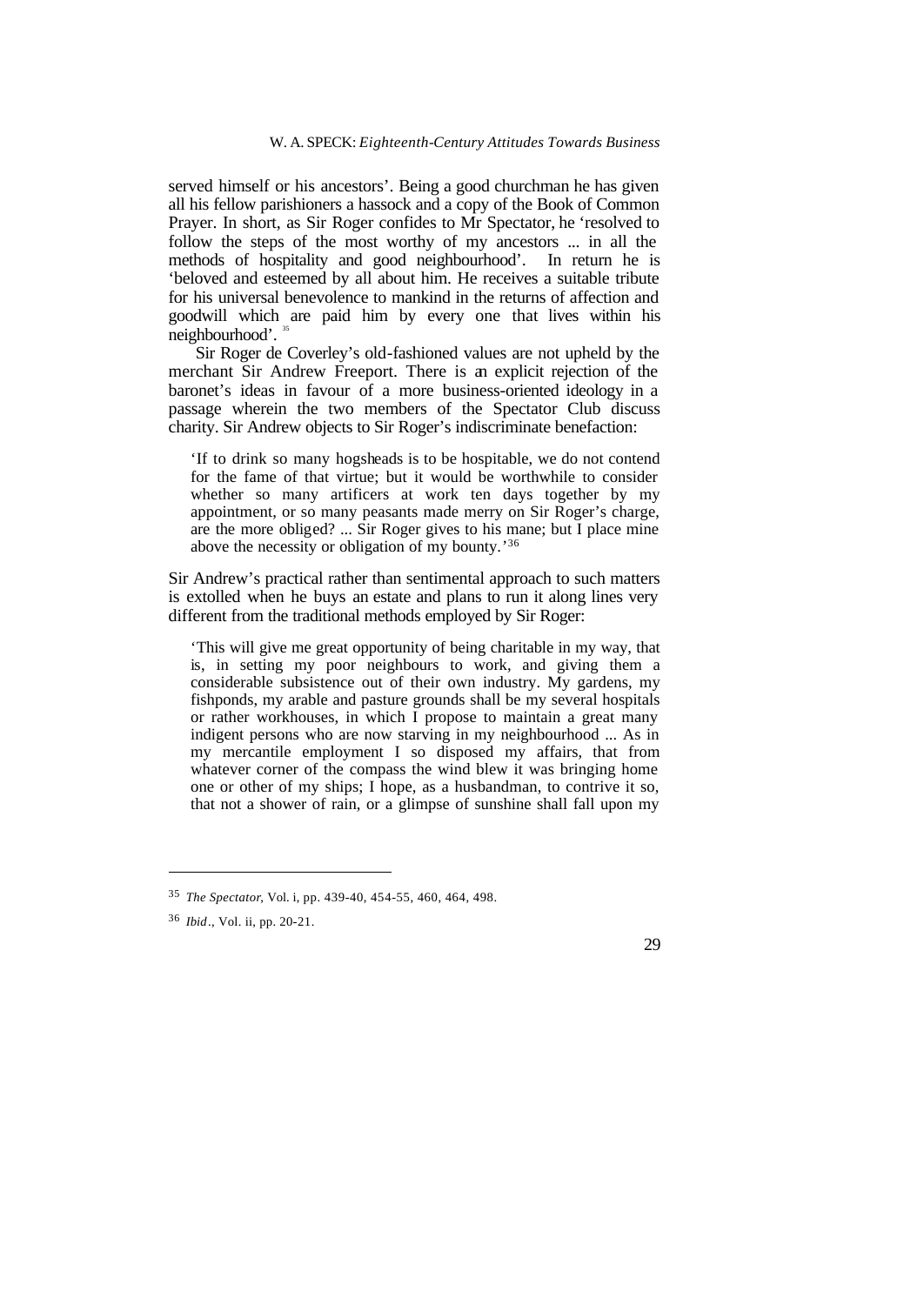estate without bettering some part of it, and contributing to the products of the season.' 37

Although Robinson Crusoe extolled the advantages of the middle station of life at the outset of his career, he ended it as a substantial landowner and proprietor of an overseas colony. Walter Shandy, the presumed father of Sterne's Tristram, was a country gentleman established at Shandy Hall at the time of Tristram's birth, but 'was originally a Turkey merchant' who 'had left off business for some years in order to retreat to, and die upon, his paternal estate'.

# **Wealth and Greatness the Cause of Corruption**

Adam Smith both commented on and criticised this social aspiration to emulate the great landed proprietors. In *The Theory of Moral Sentiments* he observed the 'disposition of mankind to go along with all the passions of the rich and the powerful'. He went on to deplore it as

'the great and most universal cause of the corruption of our moral sentiments. That wealth and greatness are often regarded with the respect and admiration which are due only to wisdom and virtue; and that the contempt, of which vice and folly are the only proper objects, is often most unjustly bestowed upon poverty and weakness, has been the complaint of moralists of all ages.'

The discrepancy between the social and moral hierarchies was also a concern of the 18th-century novel. Although it is often regarded as a bourgeois art form it is much more concerned with the landed classes than with the business world. Eighteenth-century novelists explored the social relationships of the aristocracy and gentry rather than those of the middle classes. Insofar as they dealt with concerns of those below the landed élite they tended to discuss professional men – the clergy, doctors, lawyers and soldiers – rather than merchants and manufacturers.

 Until the 1790s novelists did not generally attack the landed élite *per se*. On the contrary, while they castigated landlords who abused their privileged position, they held out the prospect of their heroes and heroines acquiring élite status as a desirable goal. Under the impact of

<sup>37</sup> *Ibid.*, Vol. iv, pp. 467-68.

<sup>38</sup> A. Smith, *The Theory of Moral Sentiments*, ed. D. D. Raphael and A. L. McFie (1976), pp. 61- 62.

<sup>30</sup>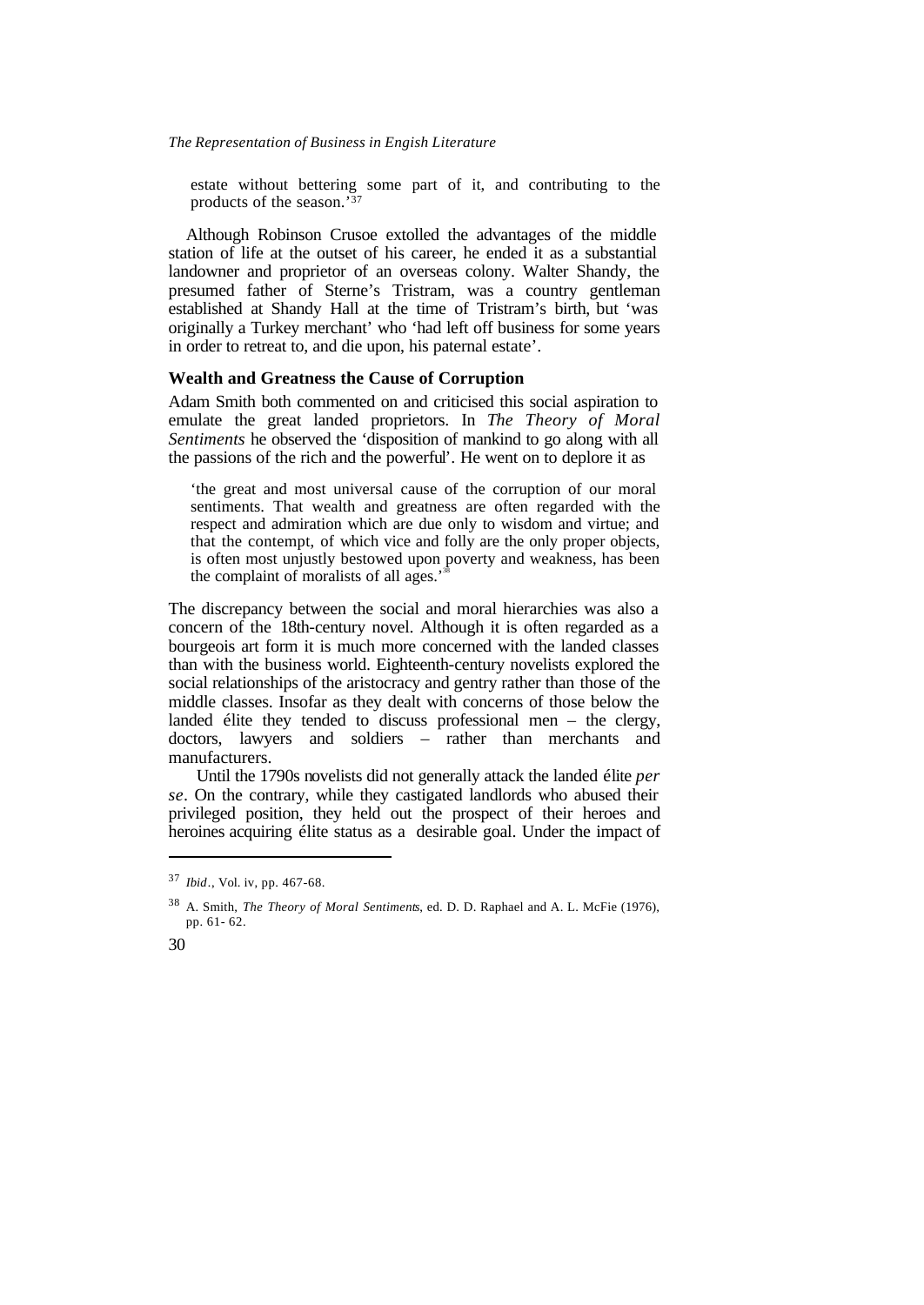the French Revolution, however, novels began to appear which challenged the desirability of identifying with aristocracy as such. In Gothic novels aristocrats were depicted as exploiters of their position in society in order to exert social and psychological terror over their inferiors. The most notorious of these figures was Montoni, the tyrannical Italian nobleman of Anne Radcliffe's sensational *Mysteries of Udolpho*. He was but the archetype of Gothic villains in this popular genre. Jacobin novels were even more explicit in their condemnation of aristocrats. Godwin's *Caleb Williams* castigated not just individuals who failed to live up to the patriarchal ideals of aristocracy but the very system itself which sustained the landed élite in its position.

 Writers in the late 18th century did not, however, espouse bourgeois values to offset those of the aristocracy. On the contrary they deplored the increasing urbanisation of the century's closing decades and advocated a rural rather than an urban way of life. In the incipient class war associated with industrialisation they tended to sympathise with the poor against their new exploiters, the industrial entrepreneurs. The early Romantics thus anticipated the debate on whether or not the social impact of the Industrial Revolution had been more detrimental than beneficial, a debate which still can divide historians into optimists and pessimists. The Romantic view was definitely pessimistic.

 William Cowper anticipated the Lake poets in many ways in his poem *The Task*, and not least in deploring the way men had lost sight of Nature in cities which 'breathe darkness all day long'. The celebrated Preface to *Lyrical Ballads* in 1798 criticised 'the increasing accumulation of men in cities'. As for the impact of industry, Blake's condemnation of 'dark satanic mills' is well known, though it can be disputed whether it refers to factories or mental processes. A less equivocal critique of industrialisation came from Robert Southey who, writing about the increase in poverty in his *Letters from England* (1807), claimed that

'many causes have contributed to the rapid increase of this evil... But the manufacturing system is the main cause; it is the inevitable tendency of that system to multiply the number of the poor, and to make them vicious, diseased and miserable'.

He illustrated these propositions by getting the fictitious author of the *Letters*, Don Manuel Alvarez Espriella, to visit a Manchester cotton mill. It employed two hundred hands, including small children. The mill owner assured Espriella that they were well treated. 'Here Commerce is the

31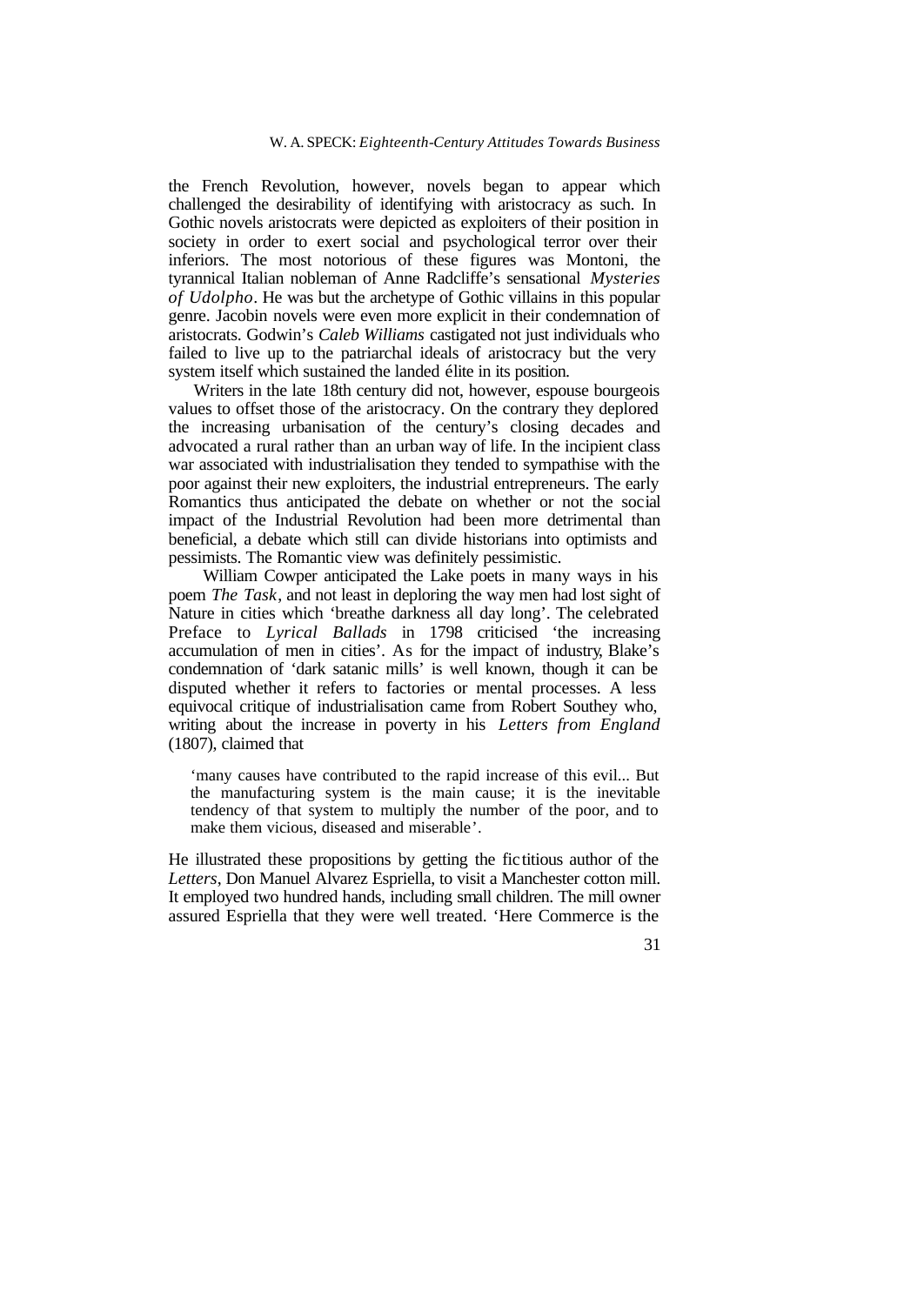queen witch,' observed the Don, 'and I had no talisman strong enough to disenchant those who were daily drinking of the golden cup of her charms.' For in Southey's view the reality was very different. Debauchery, disease, ignorance and poverty were prevalent. The employees either died of diseases inherent in their environment,

'or they live to grow up without decency, without comfort and without hope, without morals, without religion, and without shame, and bring forth slaves like themselves to tread in the same path of misery.'<sup>39</sup>

# **Literary Condemnation of the Slave Trade**

The comparison of workers with slaves was highly charged in the year 1807, which saw the abolition of the slave trade in the British Empire. That had come about remarkably quickly following a campaign which really got going only 20 years before. Previously there had been isolated condemnation of slavery and the traffick in Africans which had been echoed in literature. Even John Dyer, whose poem *The Fleece* enthused about commerce, drew the line at the slave trade. Lawrence Sterne wrote a critique of the treatment of Africans by Europeans in the last volume of *Tristram Shandy*. While he was working on it he received a letter from Ignatio Sancho, the Duke of Montagu's black butler. Ignatios wrote: 'I am one of those people whom the illiberal and vulgar call a nigger.' He had read and admired *Tristram Shandy* and also Sterne's *Sermons*. One sermon in particular, 'Job's Account of the Shortness and Troubles of Life considered', had impressed him because of what he called a 'truly affecting passage' on slavery. 'Consider slavery – what it is,' Sterne observed in it, 'how bitter a draught! and how many millions have been made to drink of it.' Sancho asked Sterne to write further on the subject, which 'handled in your own manner, would ease the yoke of many, perhaps occasion a reformation throughout our islands'. Sterne obliged by including a passage in the ninth volume of *Tristram Shandy* in which Corporal Trim asks Uncle Toby, doubtingly, if a negro has a soul. Toby replies: 'I suppose God would not leave him without one, any more than thee or me' ... 'Why then an' please your honour, is a black wench to be used worse than a white one?' 'I can give no reason,' said my uncle Toby. 'Only,' cried the Corporal, shaking his head 'because she has no one to stand up for her.' 'Tis that very

<sup>32</sup> <sup>39</sup> R. Southey, *Letters from England*, ed. J. Simmons (1951), pp. 142-47, 207-13.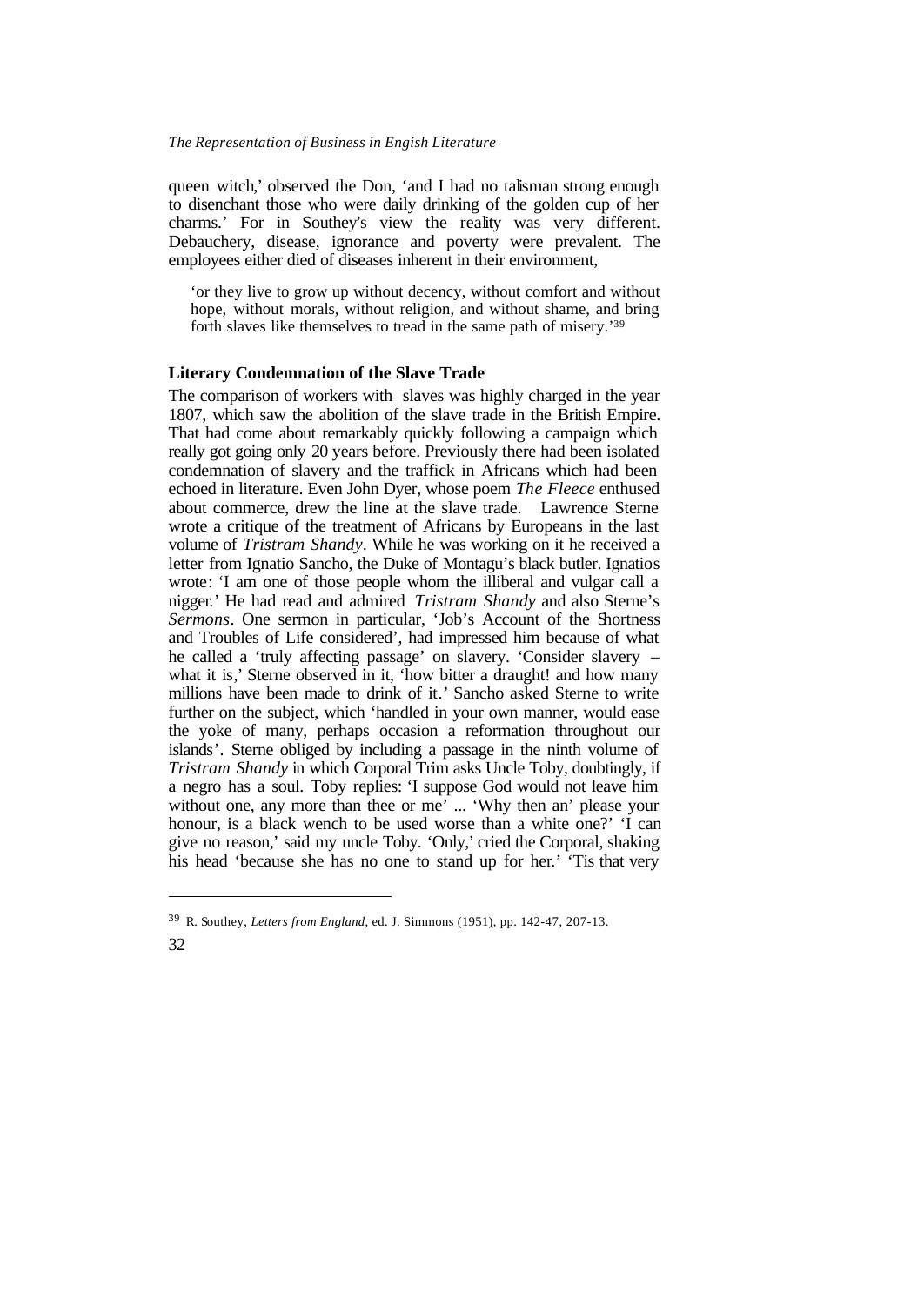thing, Trim, quoth my uncle Toby, which recommends her to protection – and her brethren with her; 'tis the fortune of war which has put the whip into our hands now – where it may be hereafter, heaven knows.' 40

 'In 1776 Adam Smith wrote the economic death warrant for slavery,' observes David Shields in one of the few investigations of the literary response to the campaign to abolish slavery.

'In a passage that became quasi-scriptural among abolitionists during the 1800s, Smith declared that "the experience of all ages and nations, I believe, demonstrates that the work done by slaves, though it appears to cost only their maintenance, is in the end the dearest of all. A person who can acquire no property, can have no other interest but to eat as much, and to labour as little as possible".' <sup>41</sup>

Shields notes 'the formation in the 1770s of a school of poets whose members included William Cowper, John Marjoribanks and Hannah More' who took up the cause of slaves. He also singles out James Field Stansfield's *The Guinea Voyage* as 'the rhetorical horizon of antislavery poetry'.<sup>42</sup> In it Stansfield imagines the African being handed over to a slave ship.

*Confin'd with chains, at length the hapless slave, Plung'd in the darkness of the floating cave, With horror sees the hatch-way close his sight – His last hope leaves him with the parting light.*

Historians have lately stressed the economic rather than the evangelical causes behind the abolition of the slave trade in 1807.<sup>43</sup> The literary response to the campaign, however, appealed more to the hearts than to the purses of readers in the closing decades of the 18th century.

<sup>40</sup> L. St erne, *Tristram Shandy*, (Everyman, 1914), p. 447.

<sup>41</sup> Shields, *op. cit*., p. 86, citing *The Wealth of Nations*. As Shields notes (p. 241): 'no adequate literary history of the abolitionist poets exists, and to write one would be a worthy effort.'

<sup>42</sup> *Ibid.*, p. 82. To them might be added William Blake, who wrung the withers with his poem the 'Little Black Boy'.

<sup>43</sup> J. Walvin, Slaves and Slavery: *The British Colonial Experience* (1992), pp. 88-100.

<sup>33</sup>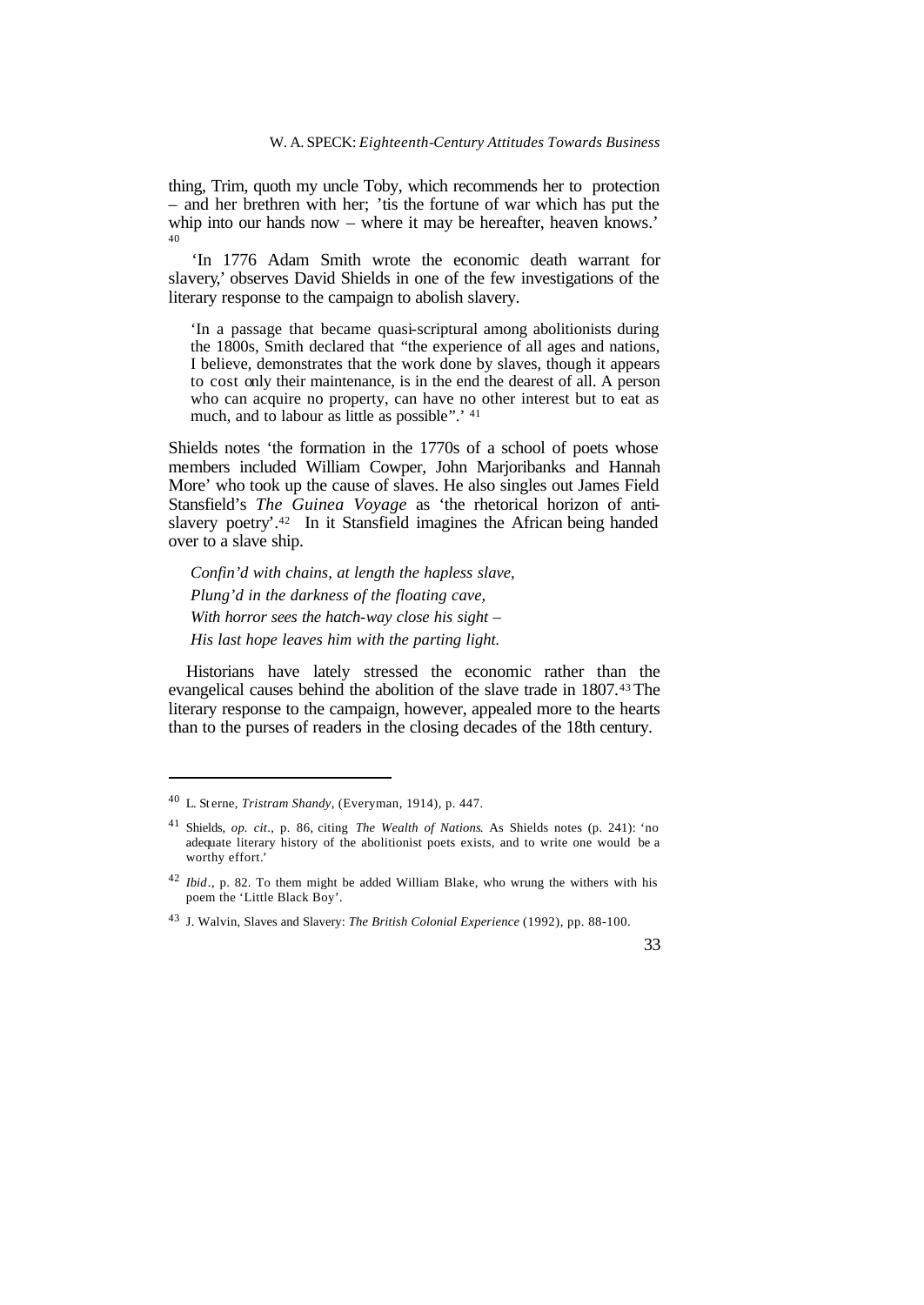# 3

# EARLY NINETEENTH CENTURY:

BIRMINGHAM – 'SOMETHING DIREFUL

# IN THE SOUND' Geoffrey Carnall *University of Edinburgh*

# **Introduction**

**T**HE STRIKING EXPANSION OF THE BRITISH ECONOMY in the latter half of the 18th century and after is to some extent a matter of technology – a matter, too, of the industrial organisation needed to exploit that technology. But the technology was only one element in a large social process much more difficult to analyse. What else was going on in the development of a society where commerce was becoming ever more influential? Industrial expansion, and its relation to the economy as a whole, remains a matter of continuing research and debate. One area of inquiry is essentially psychological: How did this phenomenon affect the mental and emotional condition of the people who lived through it? How did they perceive it?

 After the lapse of two centuries we have become so inured to an accelerating process of technological development, with all the consequences that flow from it, that the notion of an 'industrial revolution' takes on an air of threadbare commonplace. The raw experience of living in an economy whose productivity has begun to multiply itself many times over must have been profoundly disorientating – the more so when among its side-effects were substantial movements of population, large-scale working-class political activity demanding radical social change, and, just to keep everyone insecure, a recurrent tendency for banks to fail and for the currency they issued to become worthless.

 The disorientation is indeed apparent in the poetry and fiction of this period. Gothic horrors, the excitements of power and a morbid fascination with powerlessness, manifest themselves in a bewildering

35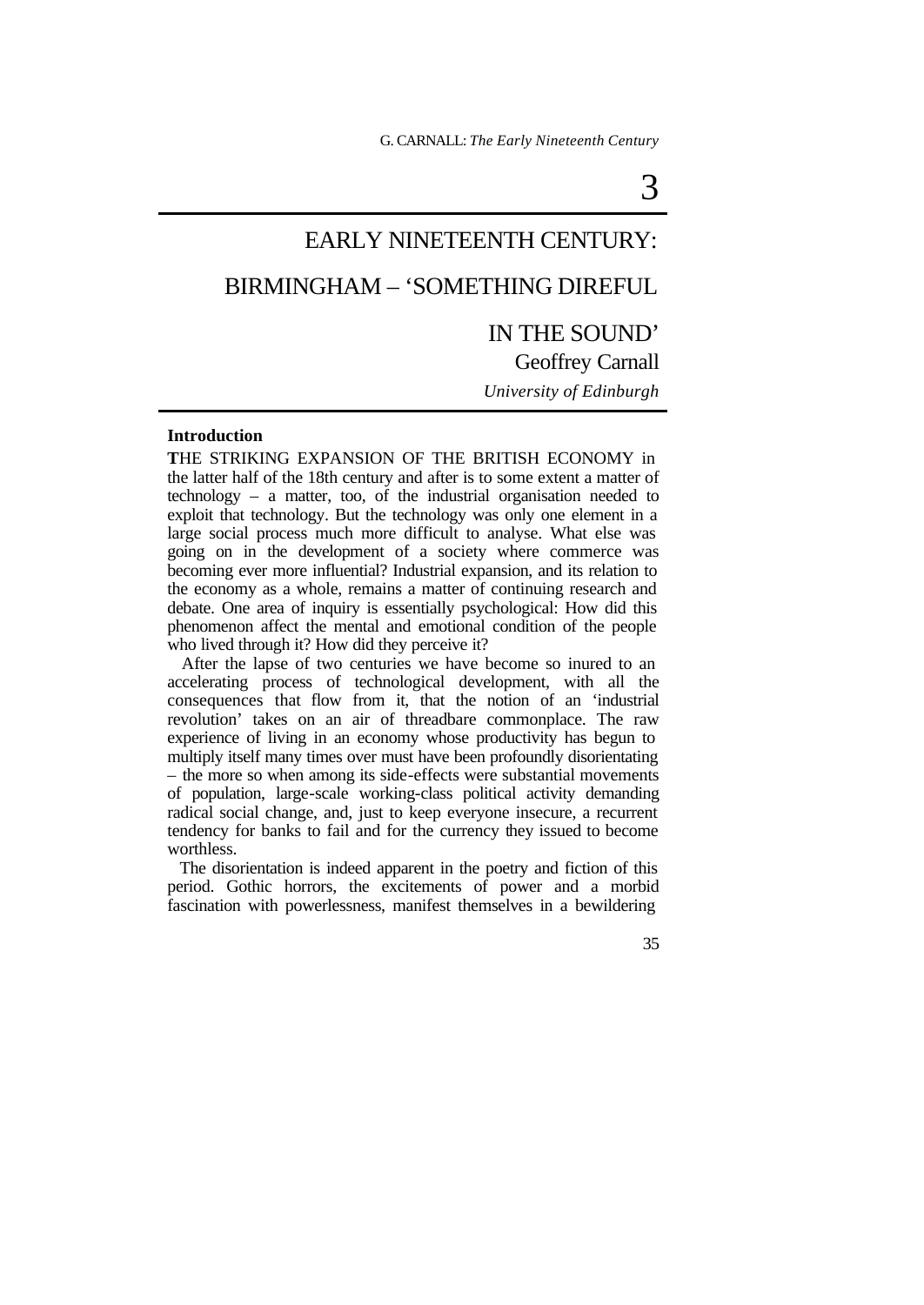variety of ways, converging in such characteristic texts as Coleridge's *Ancient Mariner* and Shelley's *Ode to the West Wind*. A whole range of solitary figures, from Wordsworth's deserted women to Byron's Childe Harold, testify to a deeply-felt insecurity, a sense of irremediable homelessness.

On the other hand, the sense of power could be a source of reassurance. Wordsworth in *The Prelude* expressed the conviction that a benignant spirit was abroad that might not be withstood. In *Prometheus Unbound*, Shelley prophesied that a subversive Demogorgon would rise up irresistibly and overthrow a tyrannical Jupiter, symbol of the oppressive old régime of aristocrats and churchmen. But neither poet was particularly willing to register the extent to which their millennial hopes were based upon social conditions generated by technological innovation on an unprecedented scale. Indeed, Wordsworth famously deplored in the preface to *Lyrical Ballads* the effects of 'the increasing accumulation of men in cities', and saw society's salvation in the rediscovery of the virtues of humble and *rustic* life.

# **Walter Scott's Nostalgia for the Old Order**

A more balanced response may be found in the novels of Walter Scott. He repeatedly articulates the passing of an old order to a new in a way which evidently appealed to his contemporaries and gained him an unprecedentedly large readership. No previous novelist had ever been as commercially successful as the Great Unknown, 'the Author of *Waverley*'. But his success is linked to his preoccupation with issues that no longer aroused strong passions, the question of the Jacobite claim to the British crown and, to some extent, the relations between England and Scotland. He is aware  $-$  how should he not be?  $-$  of the contemporary transformation of the economy. In an appendix to *The Monastery* (1820), he refers to James Watt as

'the man whose genius discovered the means of multiplying our national resources to a degree perhaps even beyond his own stupendous powers of calculation and combination; bringing the treasures of the abyss to the summit of the earth, ... commanding manufactures to arise, as the rod of the prophet produced water in the desert'.

But what appeals to Scott is Watt's wide culture and manifold interests, and, above all, his addiction to fiction, 'shameless and obstinate peruser

36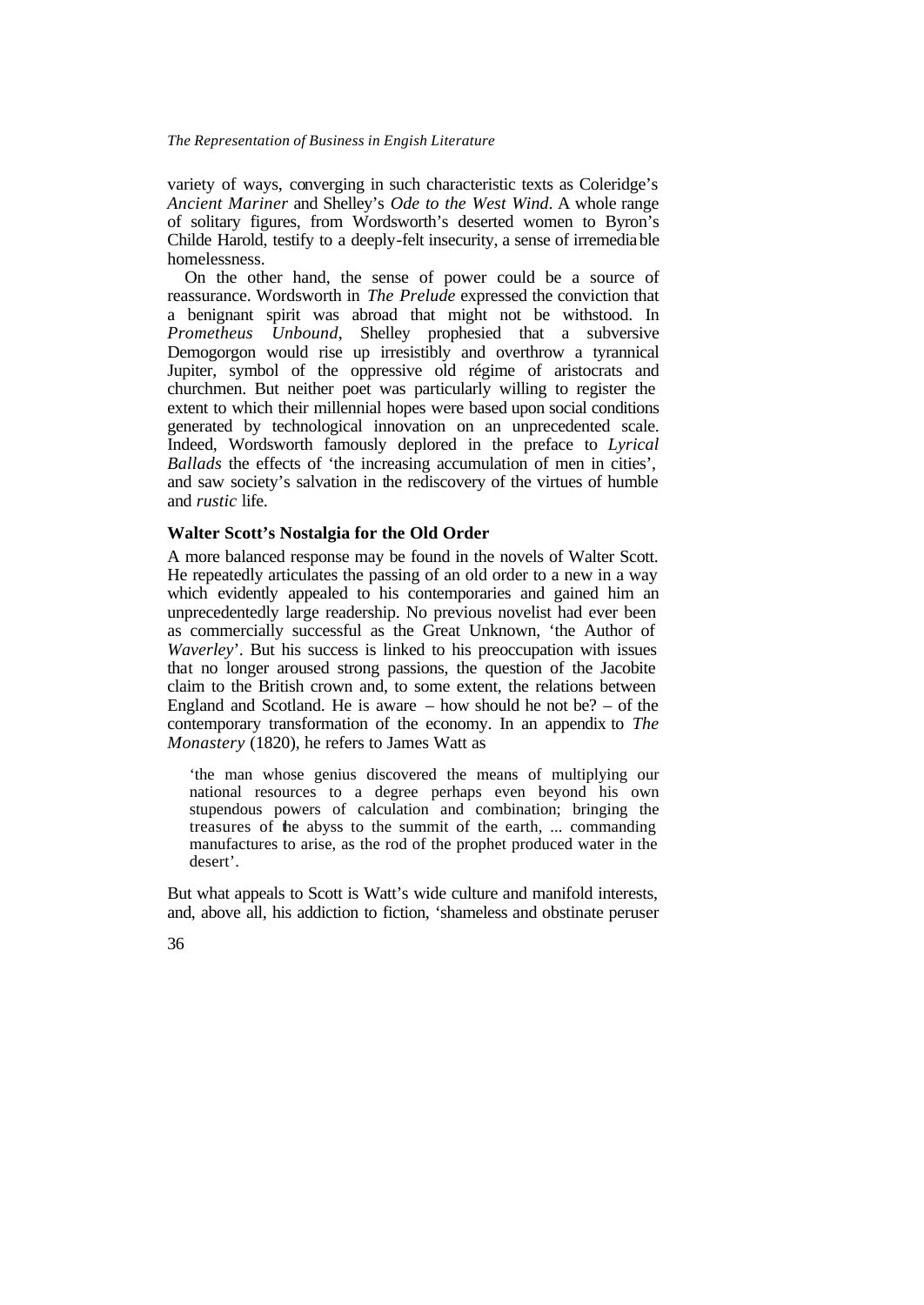of novels' that he was. Similarly with the poet George Crabbe. He was a friend of the inventor of a power loom, Edmund Cartwright, and remarked to Cartwright's son how much he admired the father's 'unwearied and active mind'.

'It is a part of the Character of a Poet that he is a kind of Creator, a Maker of new Things. Mr Cartwright therefore is a poet still, only differing from his more visionary Brethren, in giving his works not the mere Forms and Images that verses do, but the substantial realities of tangible Machinery.'<sup>1</sup>

 Those 'substantial realities' could be distinctly alarming. Crabbe and his wife once visited Cartwright's factory in Doncaster, and she at least was much distressed.

'When she entered the vast building, full of engines thundering with resistless power, yet under the apparent management of children, the bare idea of the inevitable hazard attendant on such stupendous undertakings, quite overcame her feelings, and she burst into tears.'<sup>2</sup>

Such 'stupendous undertakings' evidently overcame the feelings of many of Mrs Crabbe's contemporaries. Some poets of no importance may have celebrated technological progress. There was a certain James Jennings – a life-long earnest believer in the March of Intellect towards the Reign of Mind – who marvelled at the 'SPIRIT OF IMPROVEMENT' that

 *through the land Strides like a giant, at whose high command Bridges, Roads, Domes, Canals at once appear As if by magic*. 3

l

But, understandably, Jennings does not figure in the received canon of romantic poetry. Erasmus Darwin is a writer of more consequence, but when he attempts to describe mechanical processes in *The Botanic* 

<sup>1</sup> *Selected Letters and Journals of George Crabbe*, ed. T.C.Faulkner and R.L.Blair, Oxford:Oxford University Press, 1985, p.66 (7 July 1796).

<sup>2</sup> See N.Blackburne, *The Restless Ocean*, Lavenham: Dalton, 1972, p.102.

<sup>3</sup> *Metropolitan Literary Journal*, Vol.1, May 1824, p. 8 (from a lecture on poetry by Jennings).

<sup>37</sup>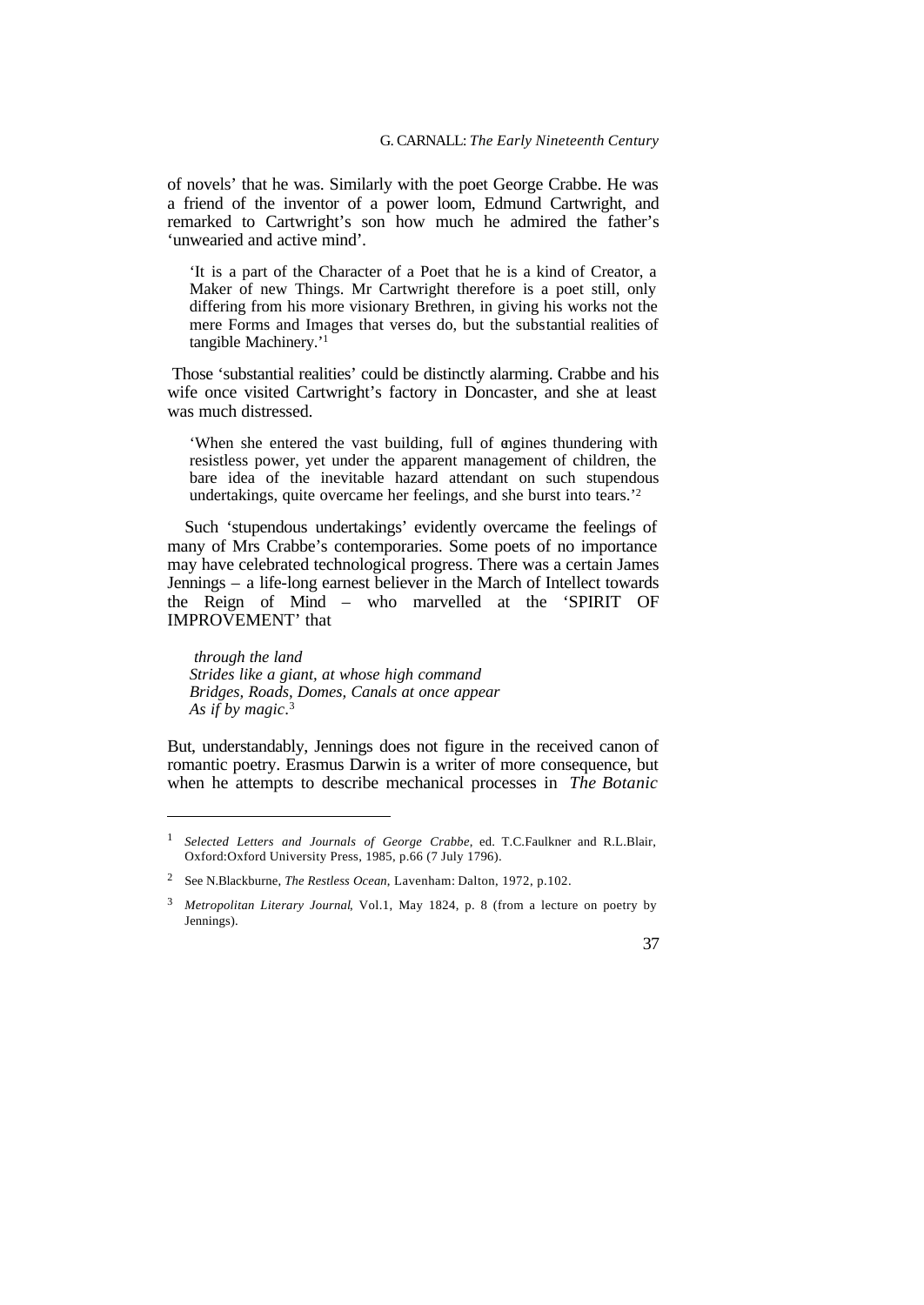*Garden*, notoriously the effect is ludicrous rather than sublime:

 *Press'd by the ponderous air the Piston falls Resistless, sliding through its iron walls*. 4

Again, Robert Southey can rise to the occasion when contemplating his friend Thomas Telford's great engineering work in the construction of the Caledonian Canal:

 *Huge rivers were controll'd, or from their course Shoulder'd aside; and at the eastern mouth, Where the salt ooze denied a resting place There were the deep foundations laid, by weight On weight immers'd, and pile on pile down-driven, Till steadfast as the everlasting rocks, The massive outwork stands*. 5

But it is significant that the poet's imagination is fired by a setting sublimely picturesque, where human power acts in concert with the powers of nature. As we shall see, Southey found the inside of a factory as disagreeable as did Mrs Crabbe.

The fact is that the literature of the period pays surprisingly little direct attention to Britain's economic transformation, and although, as we shall see, the world of trading and business is not completely ignored, it commonly appears in an unfavourable light.

# **Wordsworth's Denigration of Industrial Development**

We have remarked that Wordsworth looks to rustic life to heal the disorders of an over-urbanised society. If he looks at the developments of his time at all, he does so to lament them. Once in *The Excursion* (1814) he mentions the expansion of industrial towns:

 *From the germ Of some poor hamlet, rapidly produced Here a huge town, continuous and compact, ... O'er which the smoke of unremitting fires Hangs permanent*. 6

<sup>5</sup> R. Southey, 'Inscription for the Caledonian Canal: 2. At Fort Augustus.'

# 38

<sup>4</sup> *The Botanic Garden* (1791), Vol. I, p. 27.

<sup>6</sup> W. Wordsworth, *The Excursion* (1814), Book 8, lines 118-126.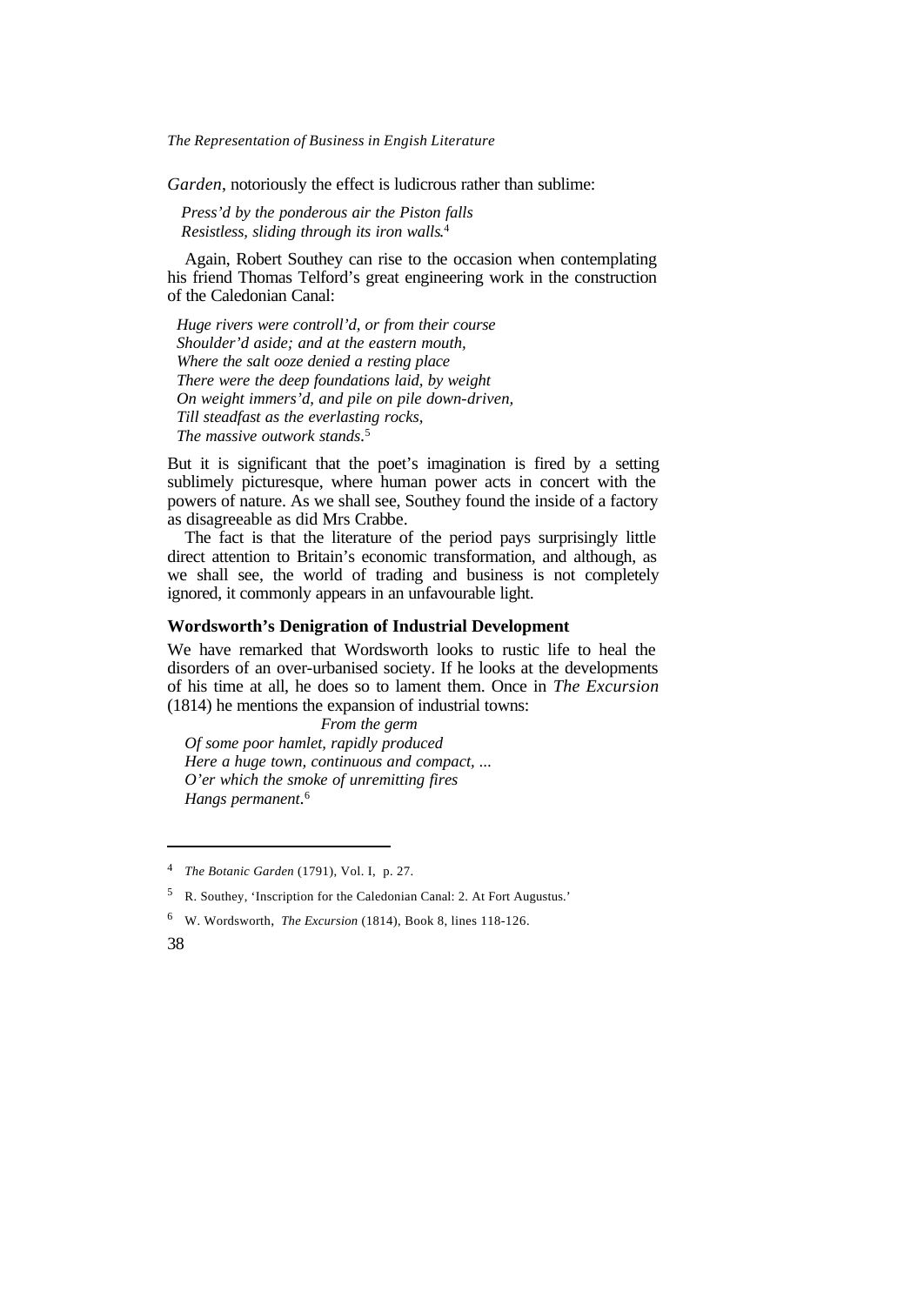And this leads towards a passage deploring the effects of factory work on the children thus employed: 'Can hope look forward to a manhood raised / On such foundations?'<sup>7</sup> As the years went on, the poet found more and more things to deplore about 'the Thirst of Gold / That rules o'er Britain like a baleful star'. These words occur in a sonnet devoted to a project he found particularly distasteful, the building of a railway between Kendal and Windermere. 'Hear YE that Whistle?' he asks the mountains of Westmorland:

 *As her long-linked Train Swept onwards, did the vision cross your view? Yes, ye were startled.*<sup>8</sup>

Still, such laments form only a small part of Wordsworth's huge output. Generally he averts his gaze from the depressing prospect. He has more elevating visions to record.

The 'Thirst of Gold' recurs in a variety of forms and in the work of many writers as a symptom of the sickness inherent in the new order of things. When Wordsworth creates a meritorious tradesman, it is one utterly untouched by that sickness – the Wanderer in *The Excursion*,

 *A vagrant Merchant under a heavy load Bent as he moves, and needing frequent rest*. 9

He is now retired, but had once serviced rural communities, and acquired a profound wisdom which Wordsworth's poem endeavours to communicate. Significantly, the first readers found this attribution of intellectual dignity to a pedlar peculiarly difficult to accept. A man, said Francis Jeffrey in the *Edinburgh Review*,

'who went about selling flannel and pocket-handkerchiefs in this lofty diction, would soon frighten away all his customers; and would infallibly pass either for a madman, or for some learned and affected gentleman, who, in a frolic, had taken up a character which he was peculiarly ill qualified for supporting.'

There is nothing in the poem that relates to the pedlar's 'low occupation'. Higgling about tape, or brass sleeve-buttons, is unlikely to



<sup>7</sup> *Ibid*., lines 333-34.

<sup>8</sup> W. Wordsworth, 'Miscellaneous Sonnets', Part 3, No.46 (written in 1844).

<sup>9</sup> *The Excursion*, *op. cit*., Book 1, lines 324-25.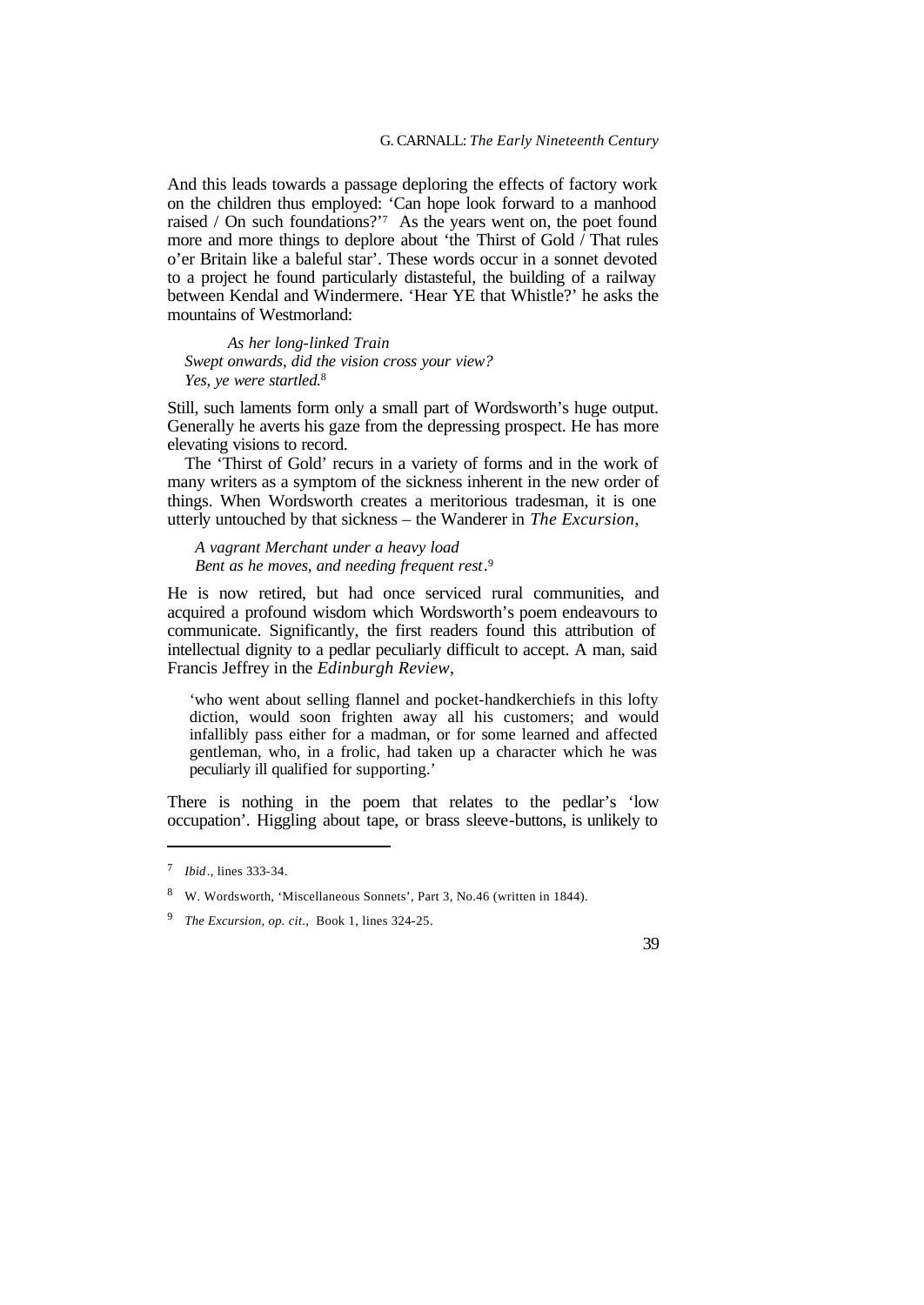engender philosophical profundity, so that there is a 'revolting incongruity' in Wordsworth's idea, which can only arouse ridicule and disgust in many of his readers.<sup>10</sup>

'Low occupation' is the crucial expression, for it suggests not only the conviction that trade is incompatible with human dignity, but also that it may well exclude common honesty. And this was a common assumption. When Jane Austen tells her sister Cassandra that she has heard from John Murray, who is publishing *Emma*, she adds, as one speaking of a truth universally acknowledged, that 'he is a rogue of course, but a civil one' (17 October 1815). And take the heroine of Fanny Burney's last novel, *The Wanderer*, which appeared in 1814. At one point Juliet helps her friend Gabriella in a haberdasher's shop. She is well aware of the petty frauds and over-reaching tricks of retailers, 'but the difficulties of honest trade she had neither seen nor imagined'.

'New to the mighty difference between buying and selling; to the necessity of having at hand more stores than may probably be wanted, for avoiding the risk of losing customers from having fewer; and to the usage of rating at an imaginary value whatever is in vogue, in order to repair the losses incurred from the failure of obtaining the intrinsic worth of what is old-fashioned or faulty; – new to all this, the wary shop-keeper's code, she was perpetually mistaken, or duped.'<sup>11</sup>

George Crabbe provides a further variation on the general theme. Francis Jeffrey warmly admired his poems about lower-class life: 'He delights us by the truth, and vivid and picturesque beauty of his representations, and by the force and pathos of the sensations with which we feel that they are connected.' All this is in striking contrast to Wordsworth and his 'school', who introduce us to 'beings whose existence was not previously suspected by the acutest observers of nature'.12 One may infer, accordingly, that whatever Crabbe presents in his poetry would have been accepted as authentic by most of Jeffrey's contemporaries. Although his concern is mainly with rural life, and he has little to say directly about trade and industry, there is one section of *The Borough* entitled, emphatically, 'Trades'. In many ways this

# 40

<sup>10</sup> *Edinburgh Review*, November 1814.

<sup>11</sup> F. Burney, *The Wanderer*, ed. M.A. Doody, R.L. Mack and P. Sabor, Oxford: Oxford University Press, 1991, Ch. 67, p. 623.

<sup>12</sup> *Edinburgh Review*, April 1808.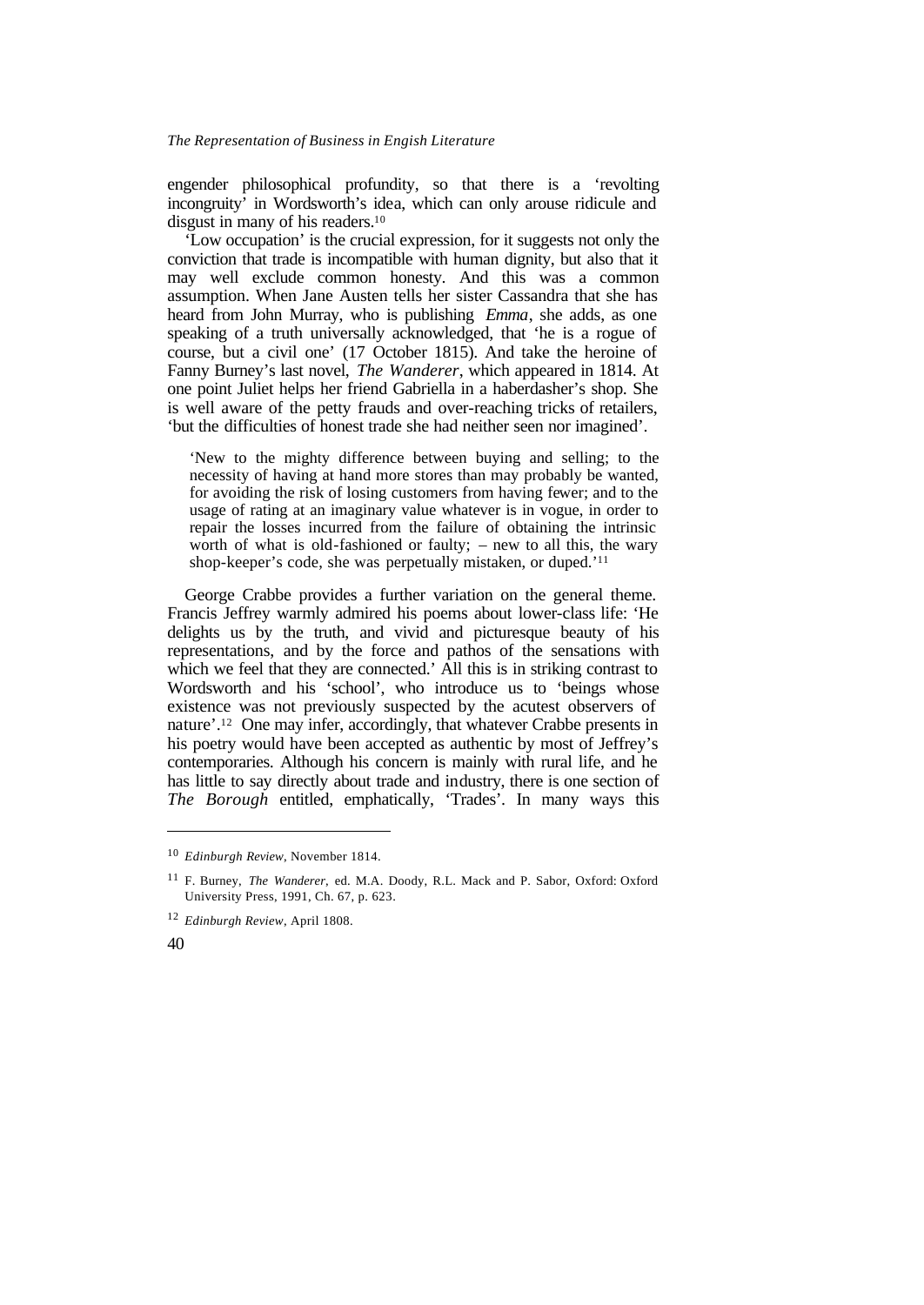reinforces a common stereotype. He begins with epigraphs from Latin poets about the folly of avarice. The text itself confirms that tradesmen do not appreciate scholarly pursuits; they are dogged by insecurity; the most successful are those who forget their common humanity. But Crabbe makes one interesting exception. He notes that some tradespeople – not, it seems, the most affluent ones – are devoted to studies like botany and entomology. His friend the weaver is wellinformed about moths and butterflies:

 *Eager he looks; and soon, to glad his eyes, From the sweet bower, by nature form'd, arise Bright troops of virgin moths and fresh-born butterflies; Who broke that morning from their half-year's sleep To fly o'er flowers where they were wont to creep*. 13

Crabbe presents this as pre-eminently a love of beauty, but references to the microscope and technical terms of botany suggest a more strictly scientific concern, which is fully borne out by the evident interest in 'natural history' in the burgeoning periodical publications of the time. The insignificant James Jennings was a grocer and druggist by trade, and although his poetry was altogether undistinguished, he was a competent ornithologist, and a pioneer in the systematic study of the Somersetshire dialect. But such modest contributions to the scientific culture established earlier by manufacturers like the Wedgwood family and their colleagues in the Lunar Society of Birmingham are barely visible in the received canon of English literature.

#### **Blake's Revolt Against Economic Expansion**

Because pessimism about the impact of economic expansion was so widespread, there was evidently great reluctance to allow the literary imagination to contemplate it in any form. One exception is that most proletarian of romantic poets, William Blake. He deplored with prophetic vigour, indeed, the elaboration of machines: 'the sons of Urizen' despised the hour-glass

 *because its simple workmanship Was as the workmanship of the plowman, and the water wheel*



<sup>13</sup> G. Crabbe, *The Borough*, Letter 8, lines 73-77.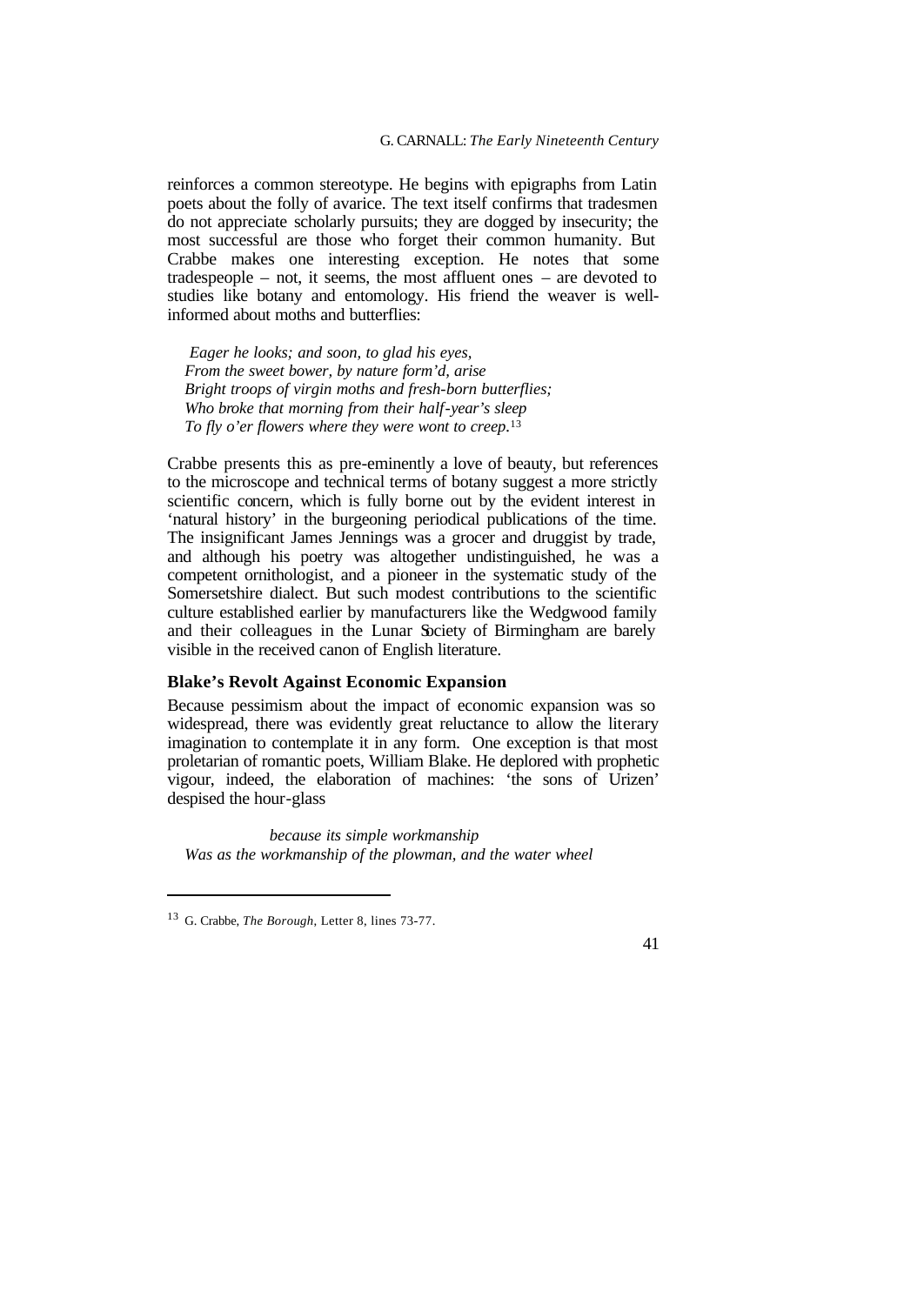*That raises water into Cisterns, broken and burn'd in fire Because its workmanship was like the workmanship of the shepherd*.

But then the poet goes on to create a nightmare vision of industrial servitude:

*And in their stead intricate wheels invented, wheel without wheel, To perplex youth in their outgoings, and to bind to labours Of day and night the myriads of Eternity, that they might file And polish brass and iron hour after hour, laborious workmanship ...*<sup>14</sup>

His poetry is a massive attempt to articulate a revolt against the ethos of a machine-dominated society.

 Paradoxically, though, Blake's concerns as an engraver reveal him as a characteristic entrepreneur. In his *Prospectus* (1793) he points out that artists, poets and musicians have been 'proverbially attended by poverty and obscurity'. This was because they had no way of publishing their own works. But Blake has discovered a way of cutting out the middleman. He has

'invented a method of printing both Letter-press and Engraving in a style more ornamental, uniform, and grand, than any before discovered, while it produces works at less than one fourth of the expense.'<sup>15</sup>

His illuminated texts may not have made Blake's fortune, financially speaking, but of course a commercial speculation can never be guaranteed success.

# **Jane Austen's Approach to Commerce**

As a working engraver, Blake was unavoidably caught up in the stresses of a trading life. But people placed in a more favourable financial and social position found it easier to evade what was going on around them. It is a commonplace of criticism to remark the extent to

<sup>14</sup> W. Blake, *Vala*, Night the Seventh (b), lines 175-182. Cp. *Jerusalem*, Ch. 3, Plate 65, lines 17-24.

<sup>15</sup> W. Blake, *Complete Writings*, ed. Geoffrey Keynes, London: Oxford University Press, 1969, p.207.

<sup>42</sup>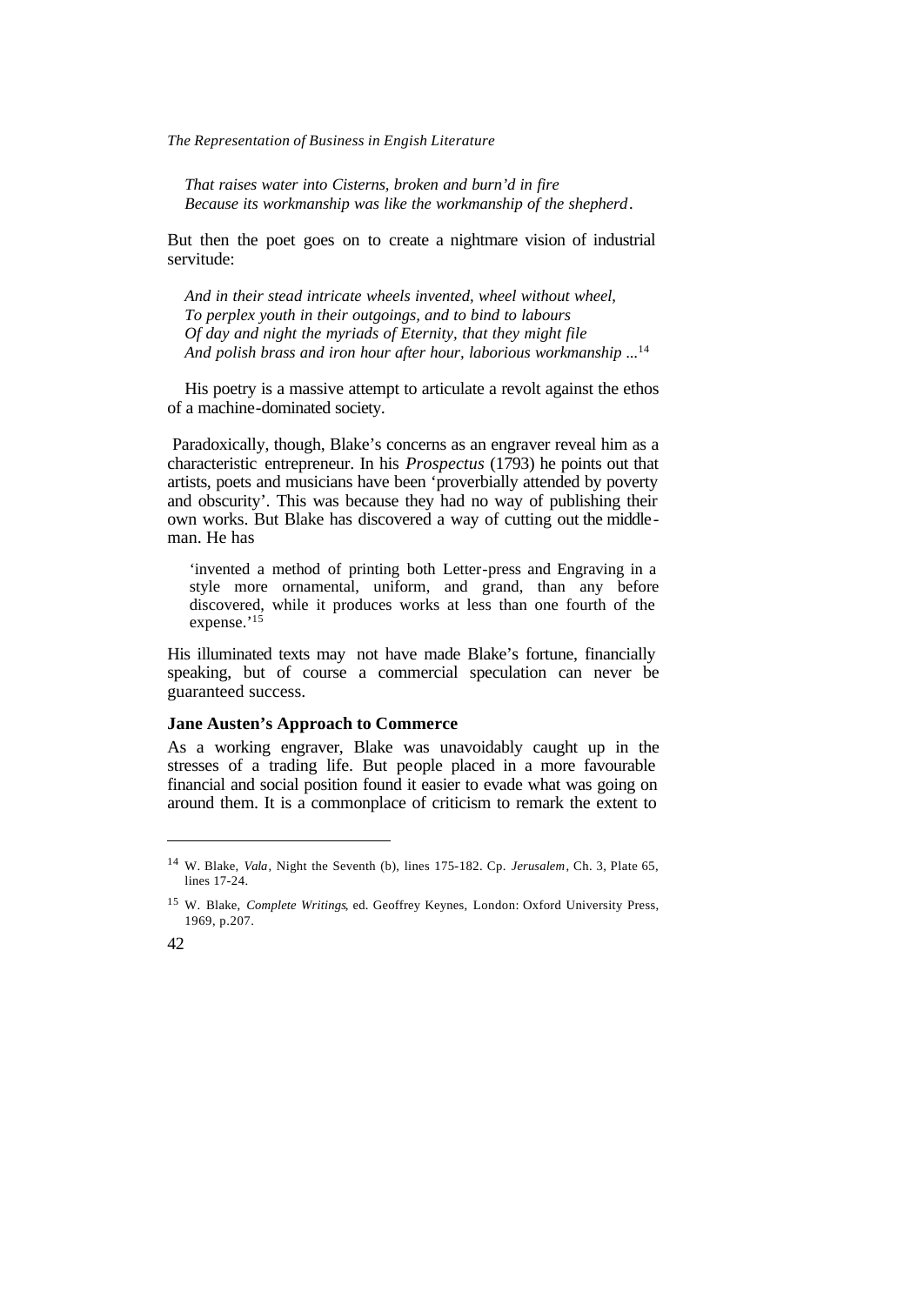which Jane Austen excludes the great events of her time from her fiction. None the less, in this respect she is rather typical. She is certainly not exceptional in taking for granted the values of country gentlefolk, whose incomes came either from rents or from government securities. Her own family, indeed, fostered clergymen and naval officers, professions which gave scope for some measure of upward social mobility. And her favourite brother, Henry, was certainly involved in the world of commerce, as he was a banker. She paid a number of visits to him in London, and benefited from his business and social contacts. In temperament he seems to have exemplified the entrepreneurial spirit to excess. There is a story of his impatience with the postillion of a postchaise in which he was travelling, considering that it was going too slowly through a rough country lane. 'Get on, boy! get on, will you?' he shouted. – 'I *do* get on, sir, where I can.' – 'You stupid fellow! Any fool can do that. I want you to get on *where you can't*.'<sup>16</sup> While this is not quite the attitude one expects in the director of a bank, it may have served him well enough in times of economic buoyancy. It did not, however, carry him through the depression that blighted Britain after the end of the Napoleonic War, and his bank was one of the casualties. After its failure, he reverted to the family norm and entered into holy orders.

There are few intimations of this new, bustling, anxious world until her last completed novel, *Persuasion*, and even there the adverse effects of an economic depression, apparent in the financial difficulties of Sir Walter Elliot, are attributed to his folly rather than to the state of the country. But in the story on which she was working just before her death, *Sanditon*, business concerns are at last very much in the foreground. The setting is that of a characteristic enterprise of the period, turning a small coastal village into a holiday resort. The entrepreneur is a Mr Parker, obsessed with his investment, 'a complete Enthusiast', as Austen remarks, no doubt mindful of the pejorative overtones that clung to the word throughout the 18th century.

'Sanditon – the success of Sanditon as a small, fashionable Bathing Place – was the object for which he seemed to live. A very few years ago, and it had been a quiet Village of no pretensions; but some natural advantages in its position and some accidental circumstances having suggested to himself, and the other principal Land Holder, the

<sup>16</sup> *Letters of Jane Austen*, ed. Lord Brabourne, London: Bentley, 1884, Vol.1, pp.35-36.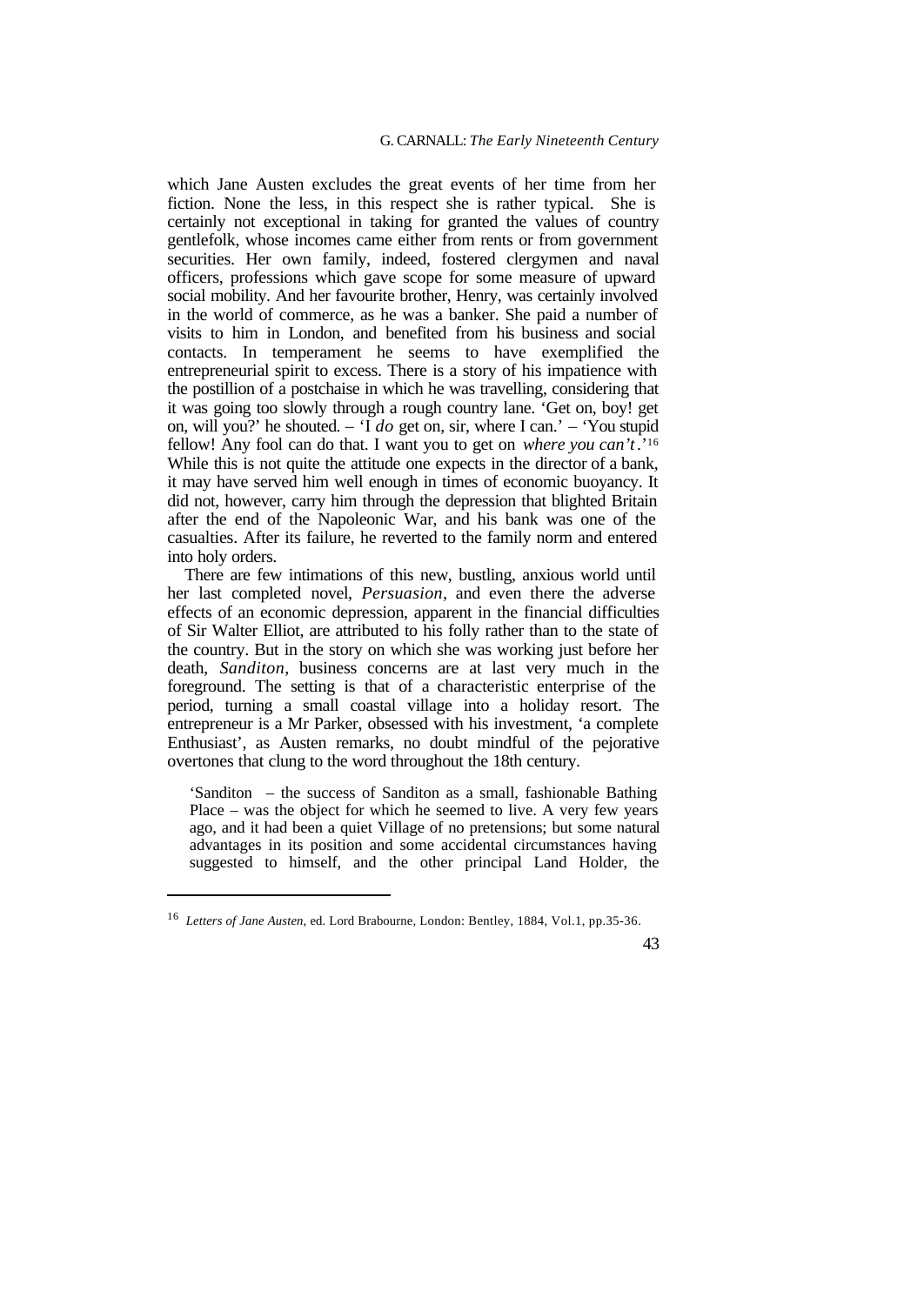probability of its becoming a profitable Speculation, they had engaged in it, and planned and built, and praised and puffed, <sup>17</sup> and raised it to something of young Renown – and Mr Parker could now think of very little besides.'<sup>18</sup>

The story opens with Mr Parker in quest of a medical man to add to the amenities of Sanditon, and he takes pleasure in the collateral effects of his enterprise on the village economy:

'"Civilization, Civilization indeed!" cried Mr P, delighted. "Look my dear Mary – Look at William Heeley's windows. – Blue Shoes, and nankin Boots! – Who would have expected such a sight at a Shoemaker's in old Sanditon! – This is new within the Month. There was no blue Shoe when we passed this way a month ago. – Glorious indeed! – Well, I think I *have* done something in my Day. ..."'<sup>19</sup>

Austen is clearly unimpressed by the claims of commerce to promote the progress of the human race, and it is not surprising that in general her fiction inhabits a world of gentlefolk, of people who could say, as Elizabeth Bennet said to Lady Catherine de Bourgh, that her father was a gentleman, and she herself a gentleman's daughter. Lady Catherine, of course, retorted that Elizabeth's father might be a gentleman, 'but who was your mother? Who are your uncles and aunts?'<sup>20</sup> And the answer was that they were involved in *trade*, something one would not care to acknowledge incautiously.

Now it is true that in *Pride and Prejudice*, Austen is concerned to show Elizabeth's uncle Gardiner as a distinctly gentlemanlike man. While his income comes from some unspecified business in the City of London, he is able to spend a month away from it in a tour of the north, and is treated as an equal by Mr Darcy, whose ancestors, as Austen may well have learned from David Hume's *History of England*, came over with William the Conqueror in 1066. Mr and Mrs Gardiner had qualified for gentry status. That was sufficient for the enlightened Mr Darcy, if not for his aunt. It is clear that Austen is not in the least concerned with Mr Gardiner's conduct of his business, any more than she is with the nature of Sir Thomas Bertram's estate in Antigua. An

<sup>&</sup>lt;sup>17</sup> 'Puffed' = advertised.

<sup>18</sup> *Sanditon*, Ch.2.

<sup>19</sup> *Ibid*., Ch.4.

<sup>20</sup> *Emma*, Vol.2, Ch. 4.

<sup>44</sup>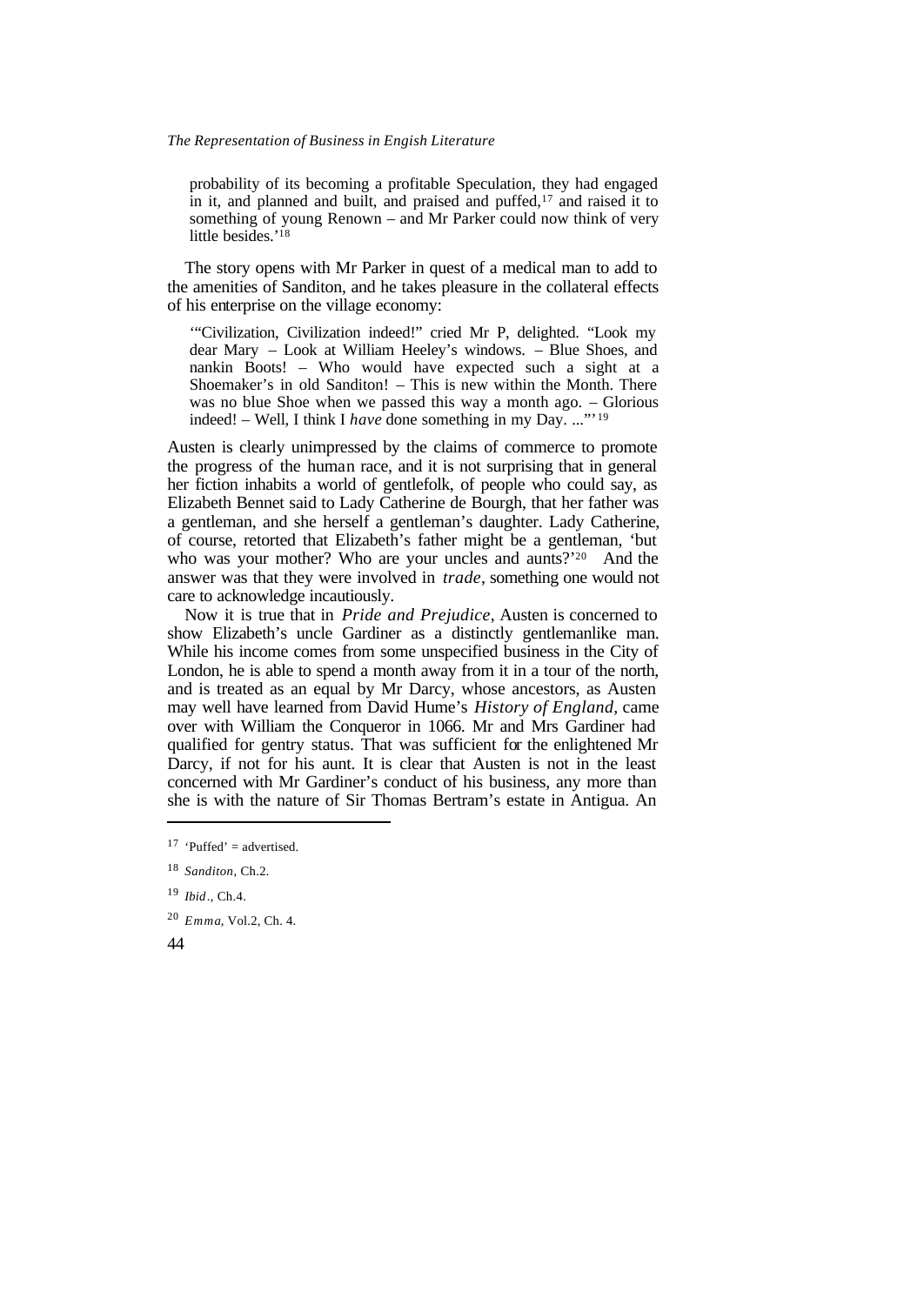office in the City is beyond the horizon as much as a ship bound for the West Indies. What she is aware of is how people performed in Austen's own world, and Mr Gardiner did better than most.

It is to be feared that Austen saw the egregious Mrs Elton in *Emma* as more representative than the Gardiners. We hear of her first as a Miss Augusta Hawkins, younger daughter 'of a Bristol – merchant, of course, he must be called'. The word suppressed is 'tradesman', connecting her with the 'rude mechanicals' of *A Midsummer Night's Dream* rather than with merchants of Venice. And though Mrs Elton was a good deal more at home in Highbury society than Bottom the Weaver was at the court of Theseus, she showed almost as little familiarity with the manners of gentlefolk as he had done, though her lapses are more subtle. She fails to realise, for example, that while it is allowable for one gentleman to refer to another by his surname alone, it is not at all the done thing for a wife to do the same.

'Never seen him in her life before [exclaims Emma] and call him Knightley! and discover him to be a gentleman! A little upstart, vulgar being, with her Mr E., and her *caro sposo*, and her resources, and all her airs of pert pretension and under-bred finery. Actually to discover that Mr Knightley is a gentleman! I doubt whether he will return the compliment, and discover her to be a lady.'<sup>21</sup>

But there are depths of social impropriety beneath even the families of questionable merchants of Bristol. Mrs Elton's sister Selina Suckling, who has married a moderately wealthy Bristolian, is disturbed by some upstart people called Tupman, who have settled in the neighbourhood.

'How they got their fortune nobody knows. They came from Birmingham, which is not a place to promise much, you know, Mr Weston. One has not great hopes from Birmingham. I always say there is something direful in the sound.'<sup>22</sup>

Austen leaves us to guess at the abysses of indecorum indicated here, but as to how the Tupmans gained their fortune in Birmingham, not only does nobody know, but nobody is interested.

Birmingham's sinister reputation can be understood if one turns to the relevant chapter of Robert Southey's *Letters from England*, published in 1807. This is a book supposed to be written by a Spanish traveller,

<sup>21</sup> *Ibid*., Vol.2, Ch.14.

<sup>22</sup> *Ibid*., Vol.2, Ch.18.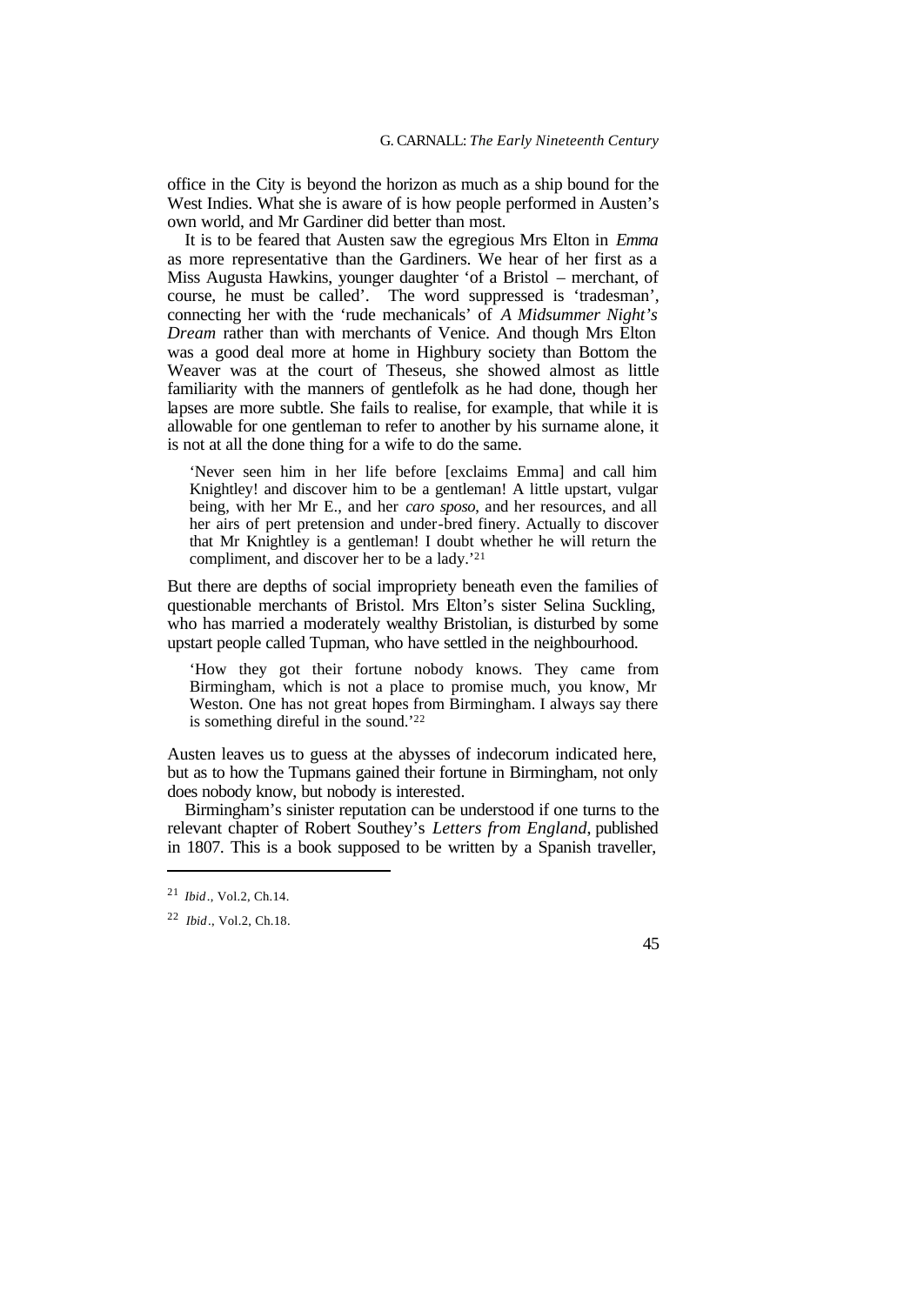Don Manuel Alvares Espriella, and Southey evidently found the persona liberating, allowing him to view English society with an ingenuous directness which would have been difficult for a native. Don Manuel finds Birmingham the most repulsive city he has ever visited: noisy beyond description, filthy with a dirt that 'penetrates every where, spotting and staining every thing, and getting into the pores and nostrils. I feel as if my throat wanted sweeping like an English chimney'.23 The goods manufactured are often shoddy, and illegal practices are carried on with impunity, including forging the currencies of every country with whom England carries on trade. But the Spaniard adds that employment in Birmingham is so insecure, so vulnerable to changes in markets, that the pervasive dishonesty is almost excusable. No doubt the Tupmans, Mr Suckling's undesirable neighbours, had been lucky and made their escape while their luck held.

Birmingham is not the only centre of commerce to dismay Don Manuel. Manchester too excites his revulsion, but this is because of the way its cotton mills exploit the labour of children. He looks at the 'unnatural dexterity' with which these young victims do their work, while he himself is half giddy with the noise and the endless motion. The proprietor explains that one shift works from five in the morning until six at night, when the night shift takes over: 'the wheels never stand still.' When, Don Manuel continues,

'he told me there was no rest in these walls, day nor night, if Dante had peopled one of his hells with children, here was a scene worthy to have supplied him with new images of torment.<sup>'24</sup>

He is appalled by the degrading effect this life must have on the children, and by the positive cruelty to which it would expose them.

'They are deprived in childhood of all instruction and all enjoyment; of the sports in which childhood instinctively indulges, of fresh air by day and of natural sleep by night. Their health physical and moral is alike destroyed; they die of diseases induced by unremitting task work, by confinement in the impure atmosphere of crowded rooms, by the particles of metallic or vegetable dust which they are continually inhaling; or they live to grow up without decency, without comfort, and without hope, without morals, without religion, and without shame, and bring forth slaves like themselves to tread in the same path

<sup>23</sup> *Letters from England*, ed. J.Simmons, London: Cresset Press, 1951, p.198, letter 36.

<sup>24</sup> *Ibid*., pp.207-08, letter 38.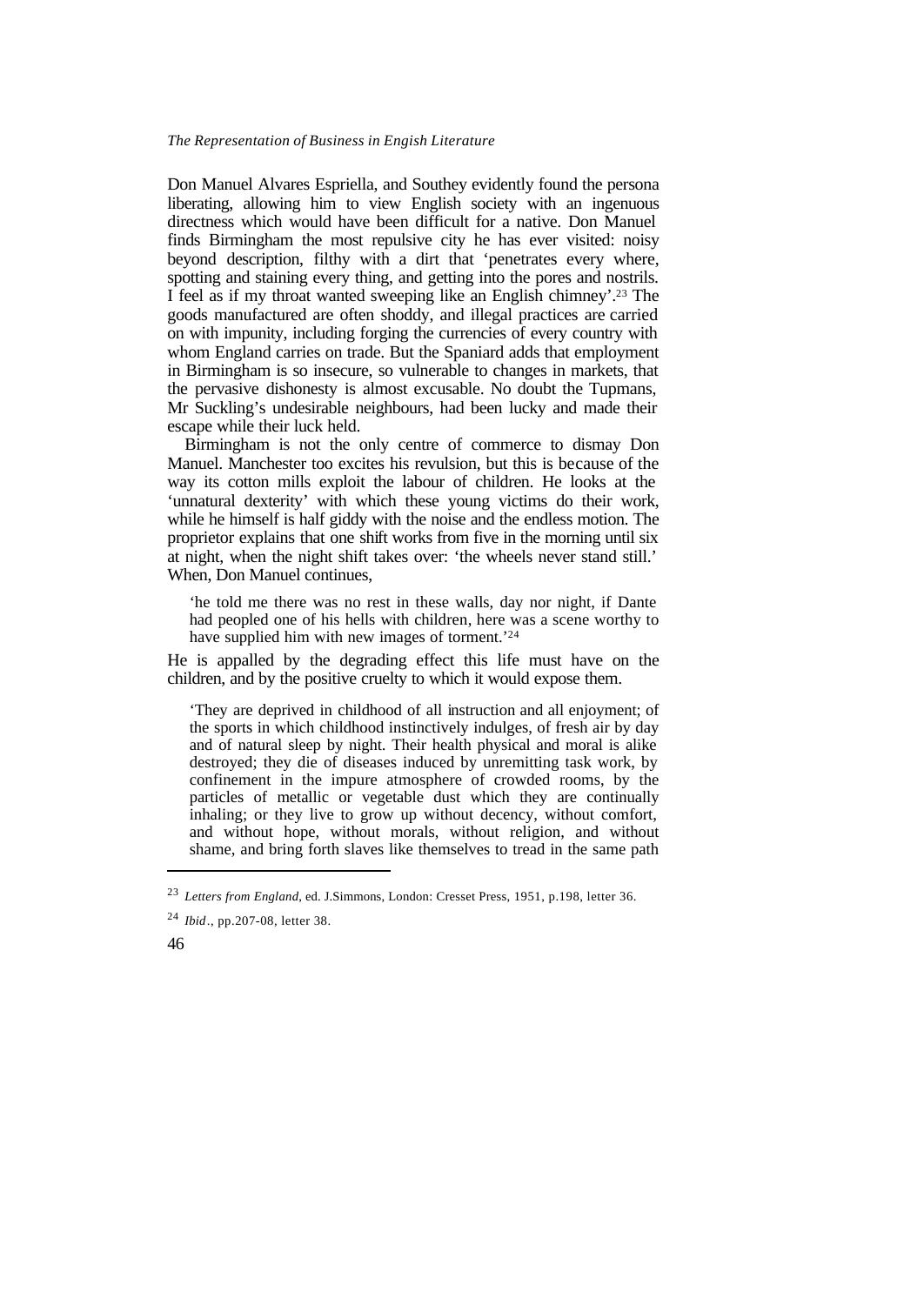of misery.'<sup>25</sup>

The proprietor is a humane and kindly man, and does not realise what he is inflicting on this generation. Don Manuel thought of cities in Arabian romance where all the inhabitants were enchanted: 'here Commerce is the queen witch, and I had no talisman strong enough to disenchant those who were daily drinking of the golden cup of her charms.'<sup>26</sup>

 In a later letter, this attack on the commercial spirit is generalised to encompass the entire development of English society in the previous half-century. The ethos of business poisons everything: 'literature, arts, religion, government are alike tainted.' Agriculture has become a trading speculation: 'field has been joined to field; a moneyed farmer comes, like Aaron's rod, and swallows up all within his reach.' Agriculture is certainly improved, but at the cost of profound social disruption. Throughout the country there is too much wealth and too much poverty: 'were there less of the one there would be less of the other.' And the solution? 'Taxation might be so directed as to break down the great properties.'<sup>27</sup>

Southey adopts essentially the same stance some two decades later in his *Colloquies of Society* (1829). The liberating persona here is Sir Thomas More, who, as is natural in a Catholic martyr, subjects the protestant reformation to a sharp scrutiny. It has, he says, 'prepared the way for the uncontrolled dominion of that worldly spirit which it is the tendency of the commercial system to produce and foster'.28 Mammon has acquired an undisputed and acknowledged supremacy, above all in England. Southey, appearing himself in this book as More's partner in dialogue under the name of Montesinos, points out that without the 'manufacturing system', Britain could not have won the last war with France. But More sweeps this objection aside. Evil can produce only evil. Modern manufacturing debases everyone engaged in it. It forces people to work in unwholesome conditions, and 'any result would be

l

# 47

<sup>25</sup> *Ibid*., pp.209-10.

<sup>26</sup> *Ibid*.

<sup>27</sup> *Ibid*., p.368, pp.371-72, letter 60.

<sup>28</sup> R. Southey, *Colloquies*, 1829, Vol.I, p.154.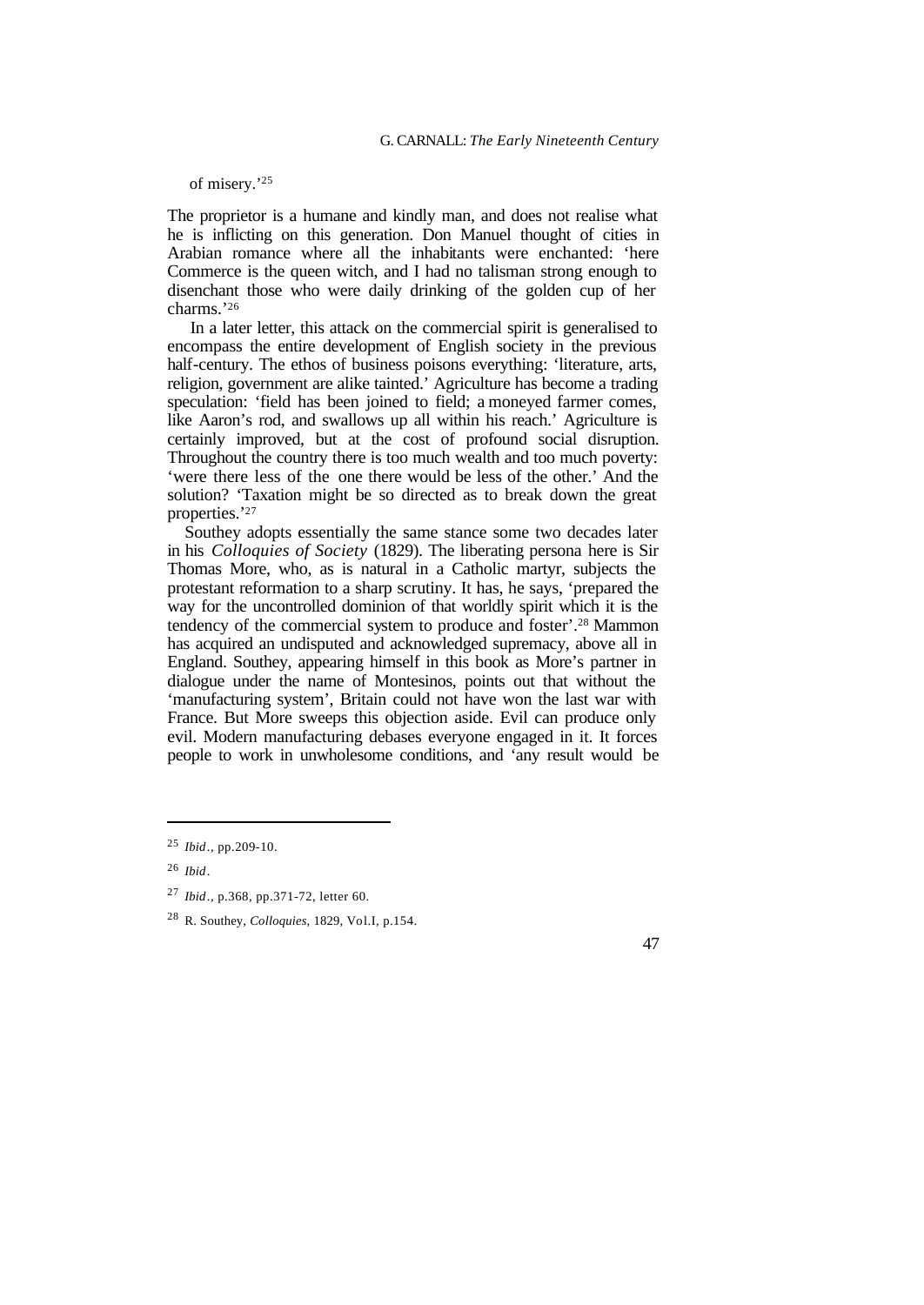dearly purchased at such an expense of human misery and degradation'.<sup>29</sup>

Sir Thomas and Montesinos do indeed go on to make a distinction between 'manufactures' and 'commerce'. The merchants of ancient Tyre, and the medieval Moors, were worthy patrons of the state and of the arts, and such merchants are still to be found. It is not usual to class merchants among the liberal professions, but it should be, as mercantile pursuits require the most general knowledge, and provide good opportunities for acquiring and enlarging it.30 This emphatic concession to the business community is, as is often the case in Southey's writings, not well defined, but one may guess he is thinking of people like William Roscoe of Liverpool, who was a banker, or possibly the directors of the East India Company. To complicate matters further, Southey sees most hope for the future in the plans of one of the most successful manufacturers of his time, Robert Owen.

Not that it is as a cotton manufacturer that Owen appears in the *Colloquies*. Southey invokes him purely as a philanthropist, author of the famous plan of co-operative associations, which would, he believes, greatly better the condition of the working classes if only it could raise the necessary capital. But alas! the Bible Society has far greater success in stimulating contributions than the eloquent Robert Owen, and it is a pity he is so constrained by the secularism which he insists on proffering to an unappreciative public.<sup>31</sup>

# **Southey: Robert Owen and the 'Invisibility' of Business in Early 19th-Century Literature**

Southey's presentation of Owen is a striking example of the sheer invisibility of serious business activity in the literature of the early 19th century. When Owen came to write his autobiography, the story of his success as a manager is riveting, and his account of the way he foiled his fellow-directors' attempt to oust him from the management of the New Lanark mills is one of the most dramatic narratives to come from the period. But although it is hard to imagine that Owen would not have told his story many times over to sympathetic hearers, the fact remains that it was not published until 1857, when it took its place among the

<sup>29</sup> *Ibid*., p.170.

<sup>30</sup> *Ibid*., p.196.

<sup>31</sup> *Ibid*., pp.132-45.

<sup>48</sup>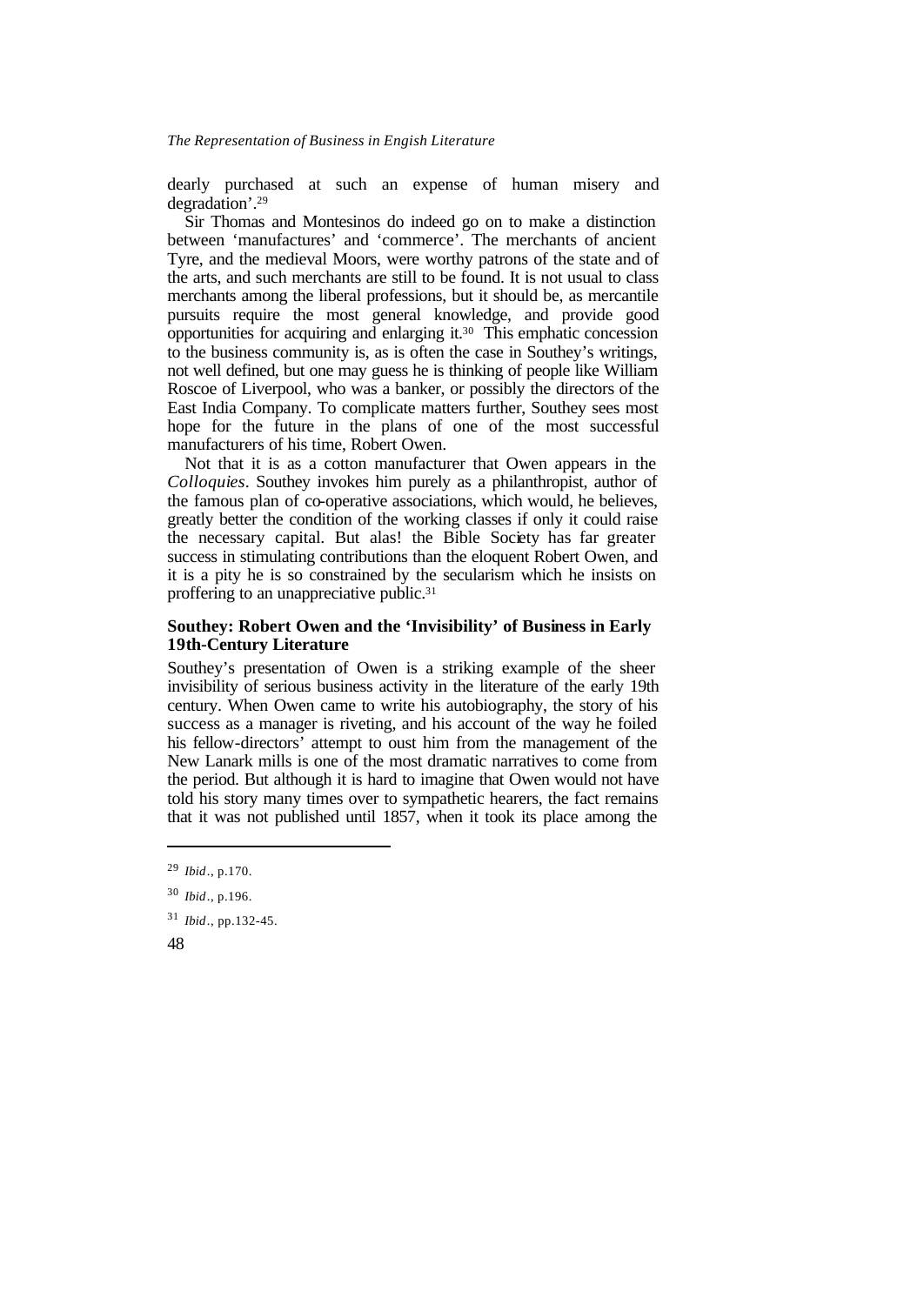writings of the Victorian prophets, and when business had become an acceptable subject for writers of fiction.

#### **Edmund Burke: Tradesmen Should Not Rule the State**

In the early 19th century itself, the business community is repeatedly presented as ill-bred and unimaginative. 'Business community' of course includes a wide social range, with bankers in particular passing easily into the ranks of the gentry. But preoccupation with one's trade and with matters of the market-place continued to incur the judgement pronounced in 1790 by Edmund Burke, in his *Reflections on the Revolution in France*:

'The occupation of a hair-dresser, or of a working tallow-chandler, cannot be a matter of honour to any person – to say nothing of a number of more servile employments. Such descriptions of men ought not to suffer oppression from the state; but the state suffers oppression, if such as they ... are permitted to rule.'<sup>32</sup>

Burke clinches his argument with an apposite text from holy writ. 'How', asks the author of *Ecclesiasticus*, 'can he get wisdom that holdeth the plough ... and whose talk is of bullocks?'

One might wonder whether Coleridge had this passage from Burke in mind when he recalled, in *Biographia Literaria* (1817), his attempts in 1796 to secure subscribers for his radical periodical, *The Watchman*. He set off on his quest in a tour of the industrial districts of the English midlands and the north, beginning in Birmingham. His first interview was with a tallow-chandler, tall and lean, with a face to match, giving Coleridge 'a dim notion of some one looking at me through a used gridiron, all soot, grease and iron!' He listened patiently enough, in spite of its being one of his busy days when he was melting down the tallow from animal carcasses, an industrial process accompanied by a peculiarly penetrating and unpleasant smell. At the end of the poet's harangue he asked the price.

'Only four-pence,' – (O! how I felt the anti-climax, the abysmal bathos of that four-pence!) – 'only four-pence, Sir, each number, to be published on every eighth day.' – That comes to a deal of money at the

<sup>32</sup> E. Burke, *Reflections on the Revolution in France* (1790), in *The Writings and Speeches of Edmund Burke*, Vol. 8, ed. L. G. Mitchell and W. B. Todd, Oxford: Clarendon Press, 1989, pp. 100-101.

<sup>49</sup>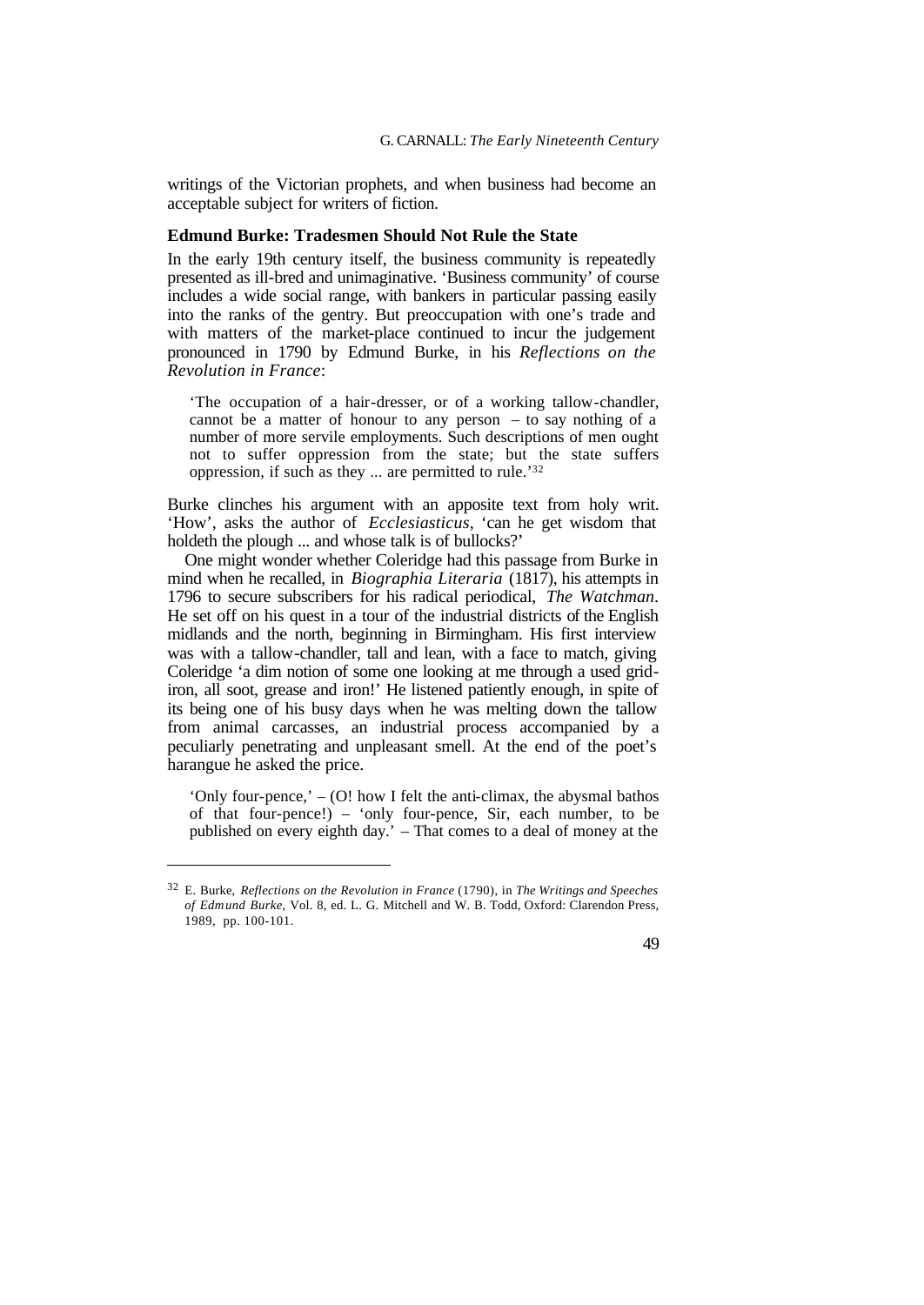end of a year. And how much, did you say, there was to be for the money?' – 'Thirty-two pages, Sir! large octavo, closely printed.'– 'Thirty and two pages! Bless me! why except what I does in a family way on the Sabbath, that's more than I ever reads, Sir! all the year round. I am as great a one as any man in Brummagem, Sir! for liberty and truth and all them sort of things, but as to this, – no offence, I hope, Sir,  $-1$  must beg to be excused.<sup>'33</sup>

An anecdote like that obviously serves to reinforce a common stereotype: tradesmen engage in malodorous activities, are unable to speak grammatically, tend to be close-fisted, and have limited intellectual horizons. They also smoke stupefying tobacco – doubtless suited to their coarse sensibilities – as Coleridge found when he afterwards dined with a more sympathetic tradesman 'and three other *illuminati* of the same rank'. He was pressed to join them in a post-prandial smoke, and almost at once became uncomfortably giddy. Recovering, he went off to an appointment with a unitarian minister, but then sank into a swoon, from which he only recovered after a party of the minister's friends had assembled to meet him. These were not tradesmen but *gentlemen*, and never, Coleridge recalled, had he since heard 'conversation sustained with such animation, enriched with such a variety of information, and enlivened with such a flow of anecdote'. One suspects that, as this was Birmingham, many of these gentlemen were engaged in business – but Coleridge does not say: presumably, the thought never crossed his mind.<sup>34</sup>

He mentions one other interview, this time in Manchester, with 'a stately and opulent wholesale dealer in cottons'. Unlike the tallowchandler, the dealer did not give Coleridge an opportunity to say his piece, but merely looked at the prospectus and then 'crushed it within his fingers and the palm of his hand'. Saying that he was 'over-run with these articles', he retired to his counting-house. And that, Coleridge claims, was the last time he tried to get a subscriber.

Lewis Patton, who edited *The Watchman* for the standard *Collected Works* of Coleridge, gives a somewhat different account of the subscription tour. He bases this on Coleridge's letters at the time to Josiah Wade, who like Jane Austen's Mr Hawkins, was a Bristol merchant. Coleridge did well in enlisting subscribers, not only in

<sup>33</sup> S. T. Coleridge, *Biographia Literaria*, Ch.10.

<sup>34</sup> *Ibid.*

<sup>50</sup>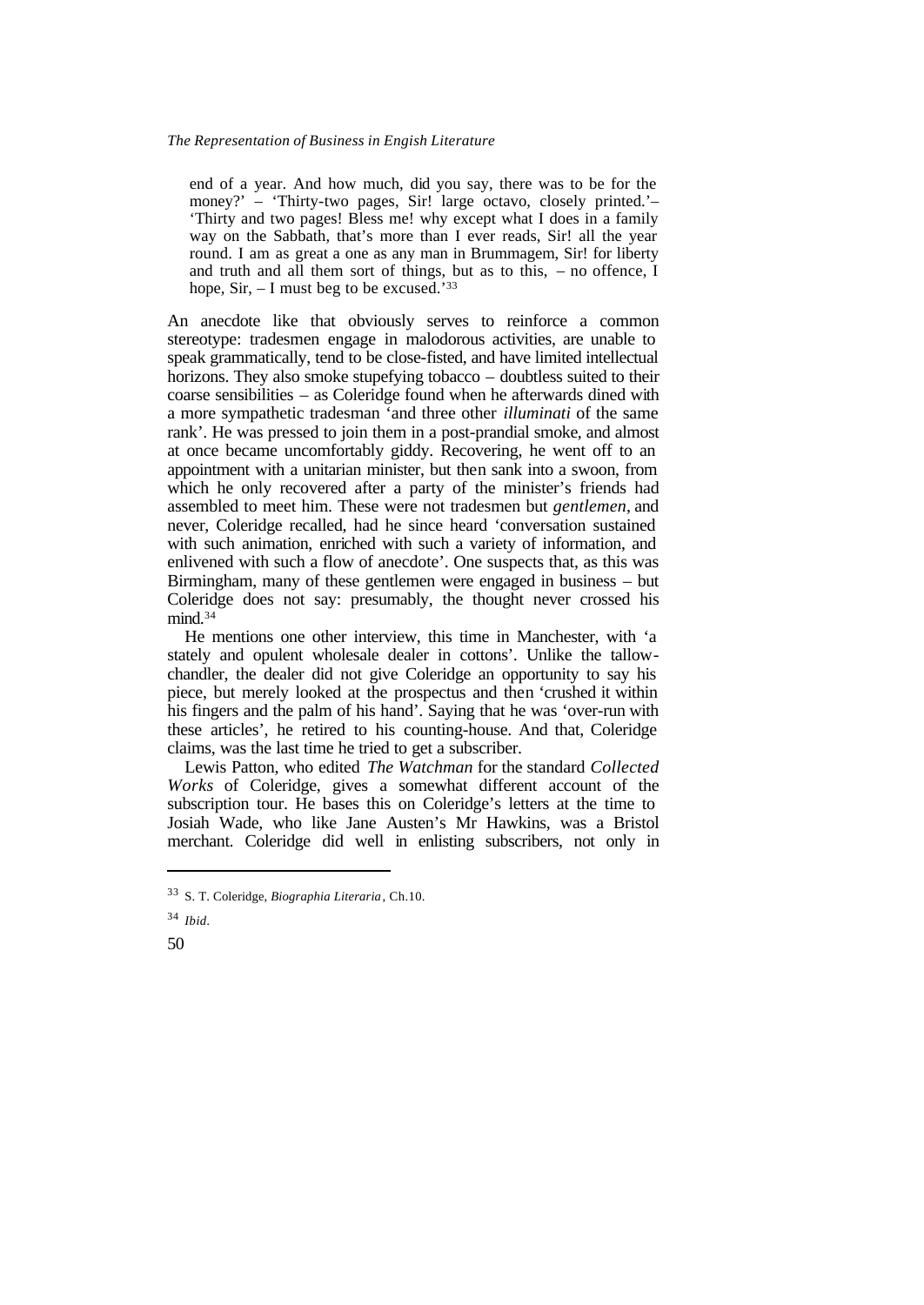Birmingham but also in Derby, Nottingham, Lichfield, and to some extent in Sheffield, though here he was inhibited by not wishing to encroach on James Montgomery's radical paper, the *Iris*. The letters were written to Wade because of the financial help he was giving Coleridge, and Patton also remarks that another Bristol tradesman, Joseph Cottle the bookseller, gave material assistance in gaining subscribers for *The Watchman* and in seeing to its distribution. None of this assistance is acknowledged in *Biographia Literaria*, an ingratitude that Cottle in particular deeply resented. But the ingratitude is evidently the consequence of a pervasive conviction that tradesmen may be worthy fellows, but are not to be taken seriously.

#### **Charles Lamb: His Archetypal Tradesman Juke Judkins**

One of the most carefully finished presentations of the early 19thcentury idea of the archetypal tradesman is provided by Charles Lamb in his 'Reminiscences of Juke Judkins, Esq., of Birmingham'. The essay appeared in the *New Monthly Magazine* in 1826, and emphasises the meanness rather than the imperfect education that one would normally expect in a tradesman. Judkin is a brazier, whose familiarity with brass as a material presumably makes his impudence the more brazen. The first thing that we learn is that he pays £93 a year to his widowed mother as a pension, which the prosperity of his business enables him to do with ease. But his mind evidently circles round the possibility of his *not* paying the £93, as the wording of his father's will might be open to an interpretation that would relieve him from the outlay. But, he adds piously, 'the wishes of a dying parent should in some sort have the effect of law'. Even so, the £93 deduction from his profits still rankles: the annual profits might *seem* to total £1,303, but 'the real proceeds in that time have fallen short of that sum to the amount of the aforesaid payment of ninety-three pounds sterling annually.'<sup>35</sup>

He has been close-fisted since childhood. He recalls the occasion when he sold off by pennyworths the surplus gingerbread his mother had given him to take to his boarding school. 'By this honest strategem I put double the prime cost of the gingerbread into my purse,' incidentally making sure that he retained enough to have plenty for himself while it remained good and moist. His father congratulated him on this stroke of business, but his mother burst into tears, saying 'it was a very niggardly

<sup>35</sup> *The Works of Charles and Mary Lamb*, ed. T.Hutchinson, London: Oxford University Press, 1909, Vol.1, pp.369-70.

<sup>51</sup>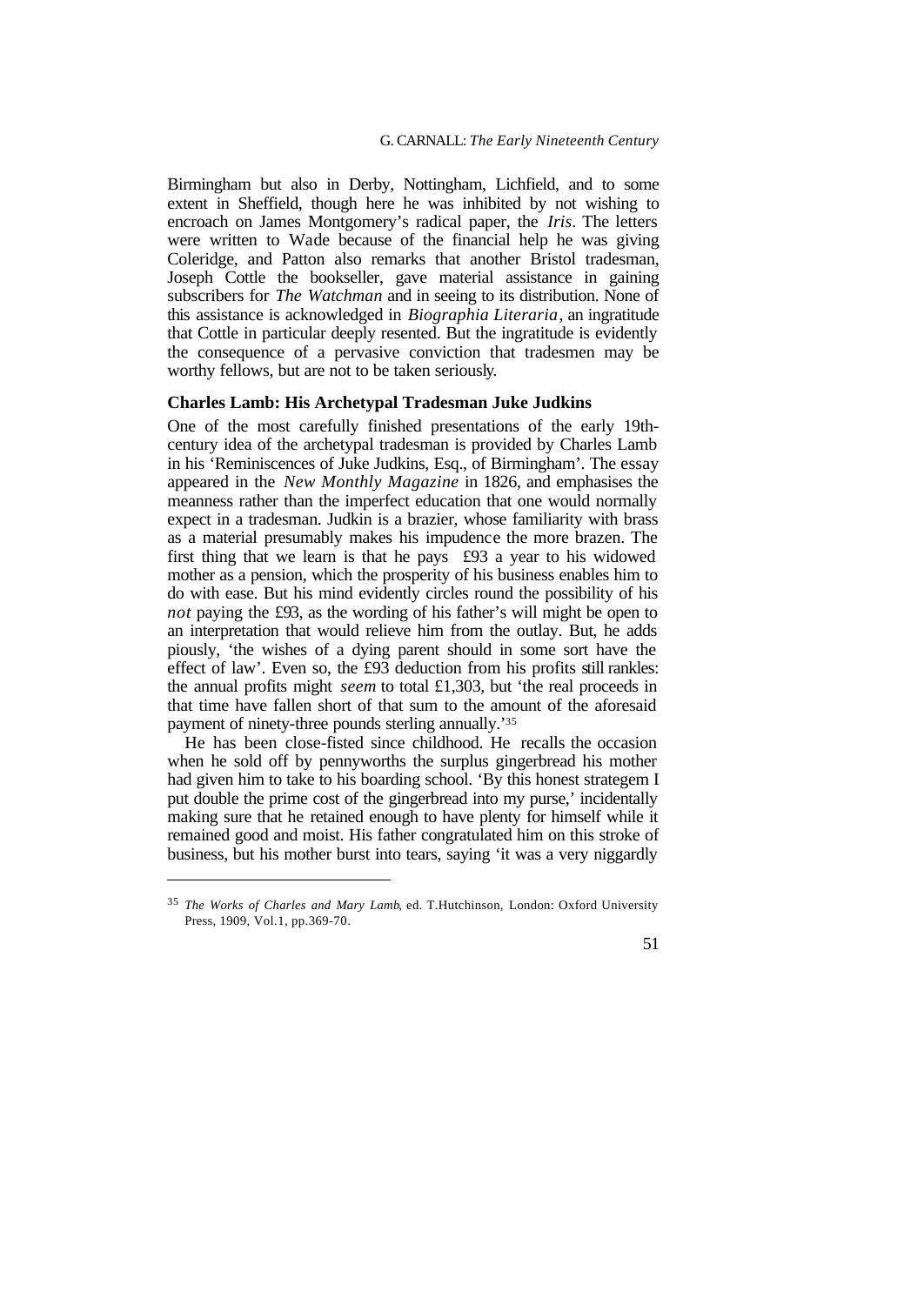action'. Of course, he never shared the food his parents sent him, but neither did he defraud anyone even of a halfpenny, and he was always willing to do anything to serve his fellows in any way that was consistent with his own well-being. Still, unaccountably, he was never much of a favourite with them, and in later life he found it difficult to prosper in love.

Lamb provides a hilarious account of Judkins's courtship, which is dominated by discussions about the choice of a house and associated expenses, and founders on his assiduity in bargaining over the oranges on sale outside the theatre, when he was prevailed upon to take his fiancée and her mother to a play. An enterprising cousin who had joined the party dashed off and got some fine oranges at a nearby fruiterers, and thus insinuated himself into the affections of the lady. Not that Judkins can bring himself to believe that such a trifle could have been the motive of her inconstancy:

'…for could she suppose that I would sacrifice my dearest hopes in her to the paltry sum of two shillings, when I was going to treat her to the play, and her mother too (an expense of more than four times that amount), if the young man had not interfered to pay for the latter, as I mentioned?'<sup>36</sup>

We leave him wondering.

Fifteen years earlier, Lamb had depicted the ethos of the world of business in terms equally mordant. 'The Good Clerk' in the essay with that title has lost almost every vestige of human spontaneity, although Lamb is so directly imitating the 17th-century Theophrastan 'character' that the reader instinctively perceives that what is being presented is an ideal to which no one, happily, could quite attain. The good clerk is clean and neat, temperate, either celibate or married – all on strictly commercial principles. He is honest:

'not for fear of the laws, but because he hath observed how unseemly an article it maketh in the Day Book, or Ledger, when a sum is set down lost or missing; it being his pride to make these books to agree, and to tally, the one side with the other, with a sort of architectural symmetry and correspondence.'<sup>37</sup>

<sup>36</sup> *Ibid*., p.376.

<sup>37</sup> *Ibid*., p.162. (*The Reflector*, No. 4, Oct.-Dec.1811.)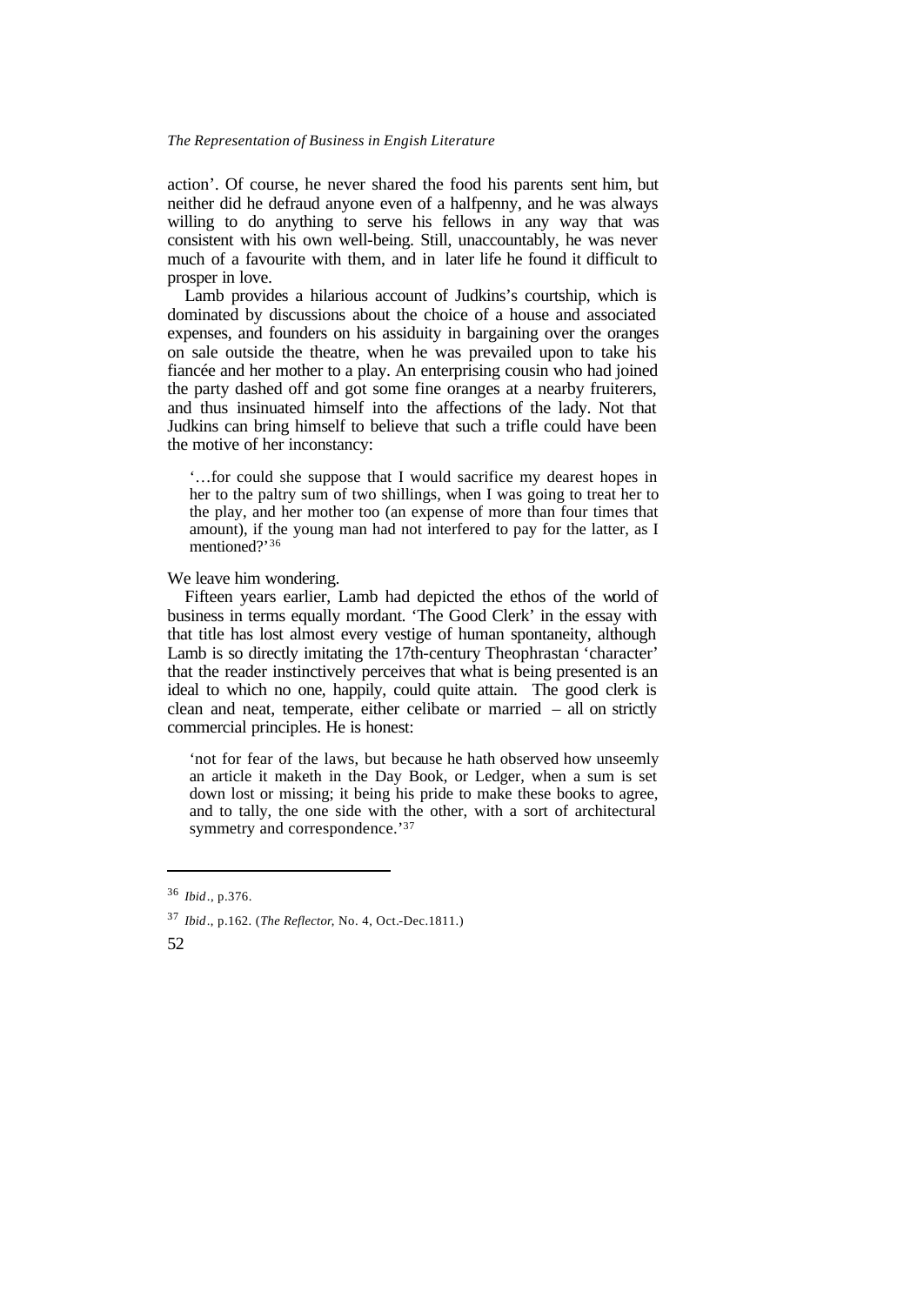Lamb informs us that this 'character' was sketched during intervals in his employment as a clerk, and was inspired by 'those frugal and economical maxims' put about a century earlier by writers like Daniel Defoe. He then enters into a searing analysis of Defoe's *Complete English Tradesman* as a guide to 'every little mean art, every sneaking address, every trick and subterfuge (short of larceny) that is necessary to the tradesman's occupation', all tending to one purpose, 'the sacrificing of every honest emotion of the soul to what he calls the main chance', narrowing and degrading the heart. He illustrates this charge out of a chapter on the government of the temper. Tradesmen must discipline themselves to be patient under the most extreme provocation: behind the counter they must have no flesh and blood about them – there must be no passion, no resentment. Even customers who obviously have no intention to buy, but yet rummage through five hundred pounds' worth of goods, must be borne with: "tis his business" to be ill used and resent nothing.' Even if his real temper is fiery and hot, it must not show in his shop. Of course, nature will out, but it must be upstairs, with his family.

'I heard once of a shop-keeper [Defoe continues] that behaved himself thus to such an extreme, that when he was provoked by the impertinence of the customers, beyond what his temper could bear, he would go up stairs and beat his wife, kick his children about like dogs, and be as furious for two or three minutes, as a man chained down in Bedlam; and again, when that heat was over, would sit down and cry faster than the children he had abused; and after the fit, he would go down into the shop again, and be as humble, courteous, and as calm as any man whatever; so absolute a government of the passions had he in the shop and so little out of it: in the shop, a soul-less animal that would resent nothing; and in the family a madman.'<sup>38</sup>

Clearly what fascinated Lamb in this passage was the dichotomy between being soul-less and being mad: a dichotomy that would have had a painful resonance in his own family, with the homicidal mania of his own sister a constant anxiety. In the context of the present inquiry, it throws a strong light on the shortcomings – to put it mildly – of commercial life as perceived in the early 19th century.

Neither of the essays considered here was collected in *The Essays of Elia*, and so have remained little known. They provide a helpful

<sup>38</sup> *Ibid*., pp.164-66.

<sup>53</sup>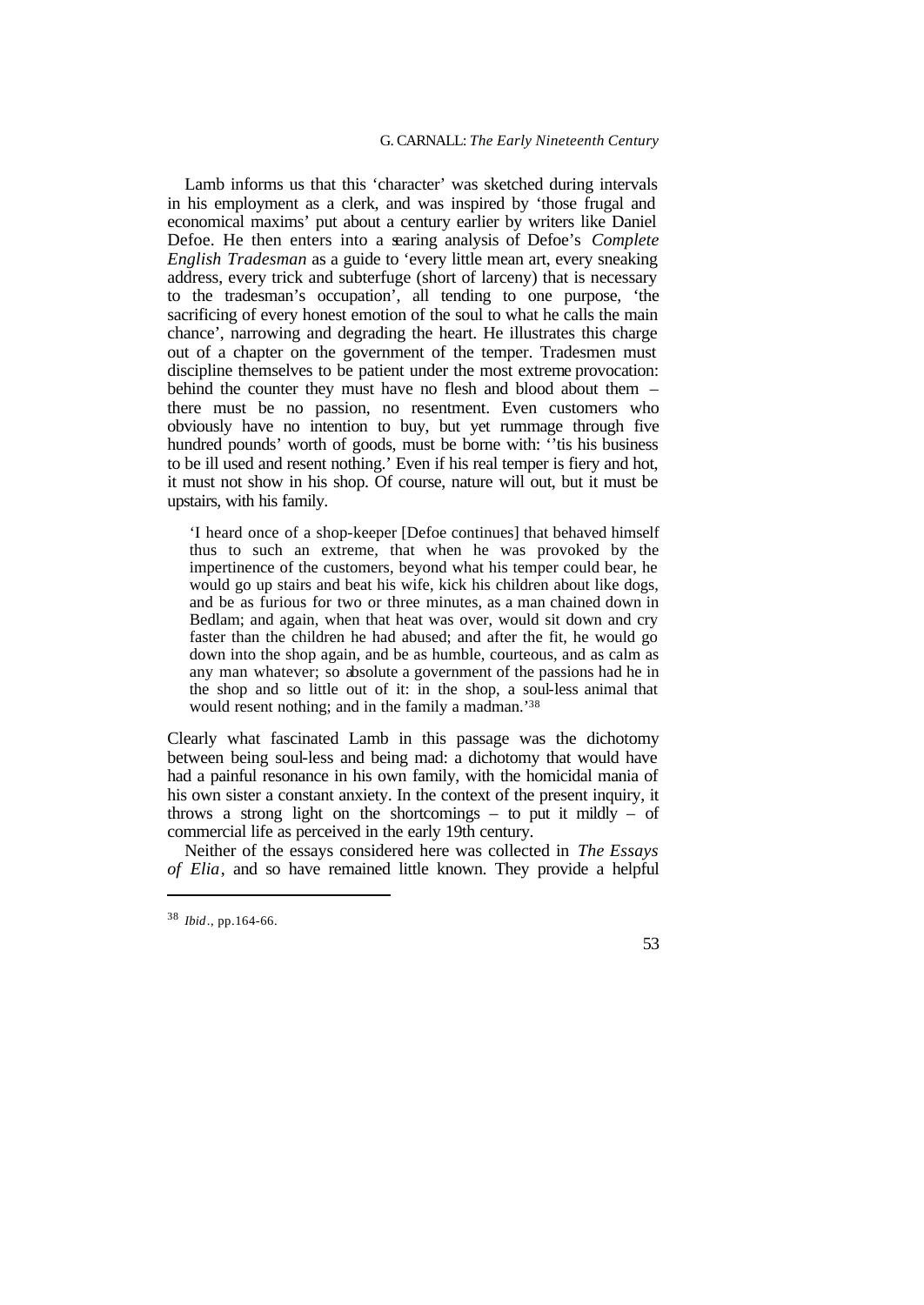context, though, for the incident that closes the essay on 'Imperfect Sympathies'. Lamb has been admitting that, although he loves Quaker ways and Quaker worship, he could not actually live the Quaker life. 'I must have books, pictures, theatres, chit-chat, scandal, jokes, ambiguities, and a thousand whim-whams, which their simpler taste can do without.' Although he does not actually say so, he would evidently find the emphasis on complete veracity difficult to sustain, but he admires the presence of mind which is the evident result of this selfimposed watchfulness on words. He illustrates 'the astonishing composure of this people' by an incident that occurred while he was travelling on a stage-coach with three Quaker merchants. They halted for refreshment in Andover, where both tea and a supper were provided. Lamb had the supper, the Quakers confined themselves to tea. When the landlady proceeded to charge them all for both meals, the Quakers objected. They offered to pay for the tea; Lamb offered to pay for his supper. The offers were refused, and the Quakers put away their money and marched out. Lamb followed their example.

'The coach drove off. The murmurs of mine hostess, not very indistinctly or ambiguously pronounced, became after a time inaudible – and now my conscience, which the whimsical scene had for a while suspended, beginning to give some twitches, I waited in the hope that some justification would be offered by these serious persons for the seeming injustice of their conduct. To my great surprise, not a syllable was dropped on the subject. They sate as mute as at a meeting. At length the eldest of them broke silence, by inquiring of his next neighbour, 'Hast thee heard how indigos go at the India House?' and the question operated as a soporific on my moral feeling as far as Exeter.'<sup>39</sup>

But not, perhaps, much beyond Exeter. It would be absurd to apply a heavy moral judgement to this 'whimsical scene', but there is a family resemblance between the 'good clerk' and these Quaker men of business, not to mention a quiet ruthlessness which no doubt assisted greatly in the successful conduct of affairs.

# **Walter Scott: The Quaker Entrepreneur – A Dedicated 'Improver' – and the Decline of the 'Old Order'**

<sup>39</sup> *Ibid*., pp.550-52.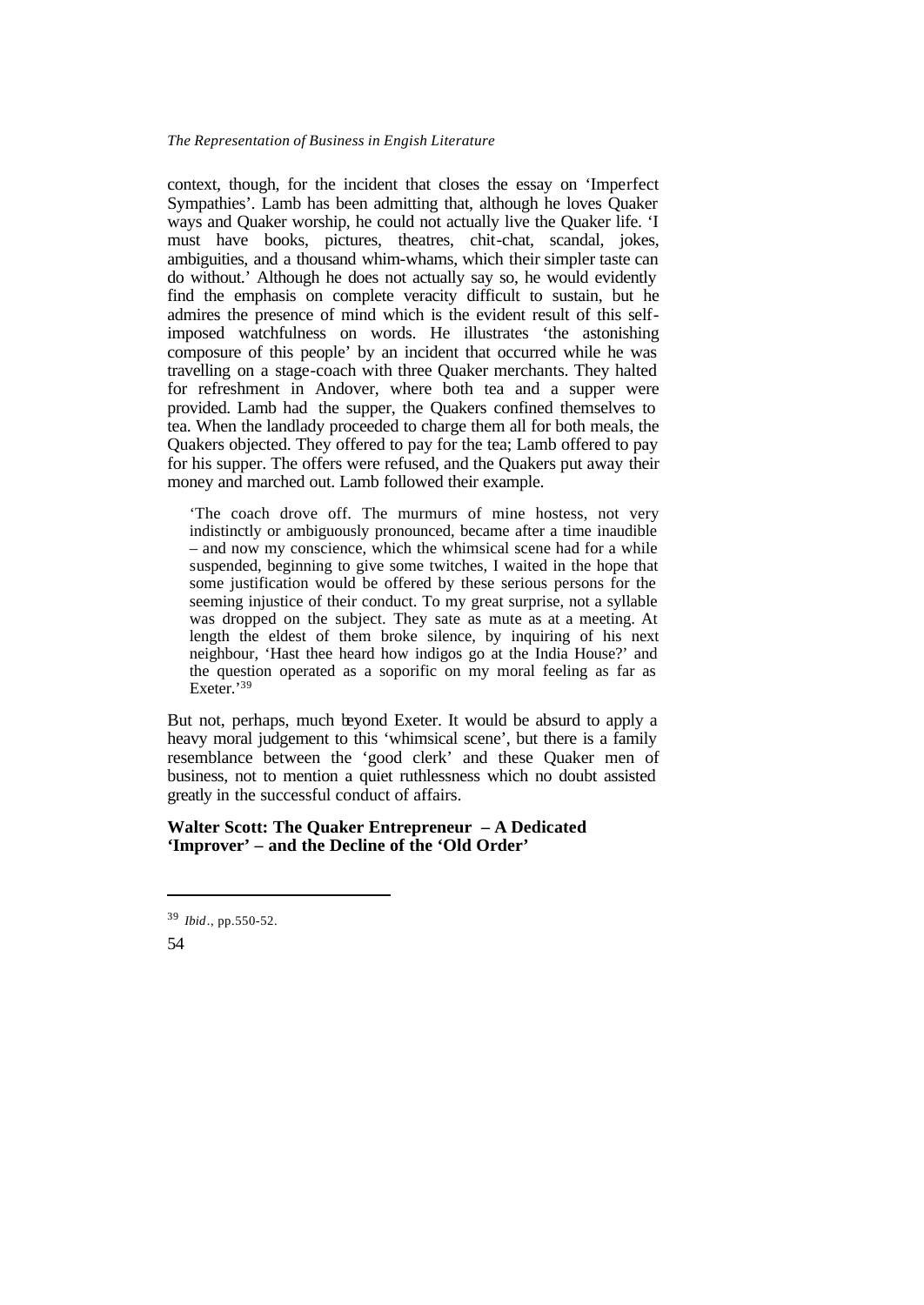Another Quaker entrepreneur who figures in an early 19th-century text is Joshua Geddes, in Walter Scott's *Redgauntlet*. Although clearly seen as a landowner, Scott being at pains to emphasise the continuity between the Quaker and his wild Border ancestors, he is a dedicated improver, and the plot of the novel partly turns on his 'improved' method of fishing. He uses tide-nets instead of the traditional methods of spear and line. The result, says Redgauntlet, is that 'you will destroy the salmon which makes the livelihood of fifty poor families'. In due course a crowd of 'damned smuggling wreckers' armed with guns, fish-spears, iron crowbars, spades and bludgeons comes to destroy the nets. Published in 1824, this episode would inevitably remind readers of the Luddite machine-breaking of the previous decade. The riot serves to facilitate the capture of Darsie Latimer, and so le ads on to issues more romantic than the enterprises of Joshua Geddes. But the implications of this element in the narrative reinforce the theme of the novel as a whole – that the old order cannot sustain itself, whether as a nation ruled by the Stuart dynasty, or in communities wringing a subsistence from the land and from the rivers in the way they have done for centuries. Although much is made of Joshua's courageous non-violence, it is clear that he is willing to invoke the law against the disturbers of his property, and the rioters are doubtless correct in thinking that the overseer of his fisheries has gone to Dumfries to fetch down redcoats and dragoons. But Redgauntlet himself is probably unduly jaundiced in warning Darsie that Joshua 'will himself shear thee like a sheep, if you come to buying and selling with him'.40 But while discounting a natural prejudice, the reader may well take the hint that it is as well to be on one's guard in any dealings with a man of business, Quaker or not.

In *Redgauntlet*, Joshua is a marginal figure, but in *Rob Roy*, published in 1817, the world of commerce takes centre stage, juxtaposed with that lusty survival of a pre-commercial society, the Scottish Highlands before Bonnie Prince Charlie and the disaster of 1745. The hero's father, the elder Osbaldistone, is a merchant in the most respectable sense, a man whom even Jane Austen's Emma would hesitate to call a tradesman. Scott, indeed, endows him with all the narrowness of outlook that forms part of the early 19th-century stereotype of the businessman. For him, the depreciation of the French currency was the most remarkable national occurrence of the time, and

<sup>40</sup> W. Scott, *Redgauntlet*, Letter 6, and Chs. 3 and 4.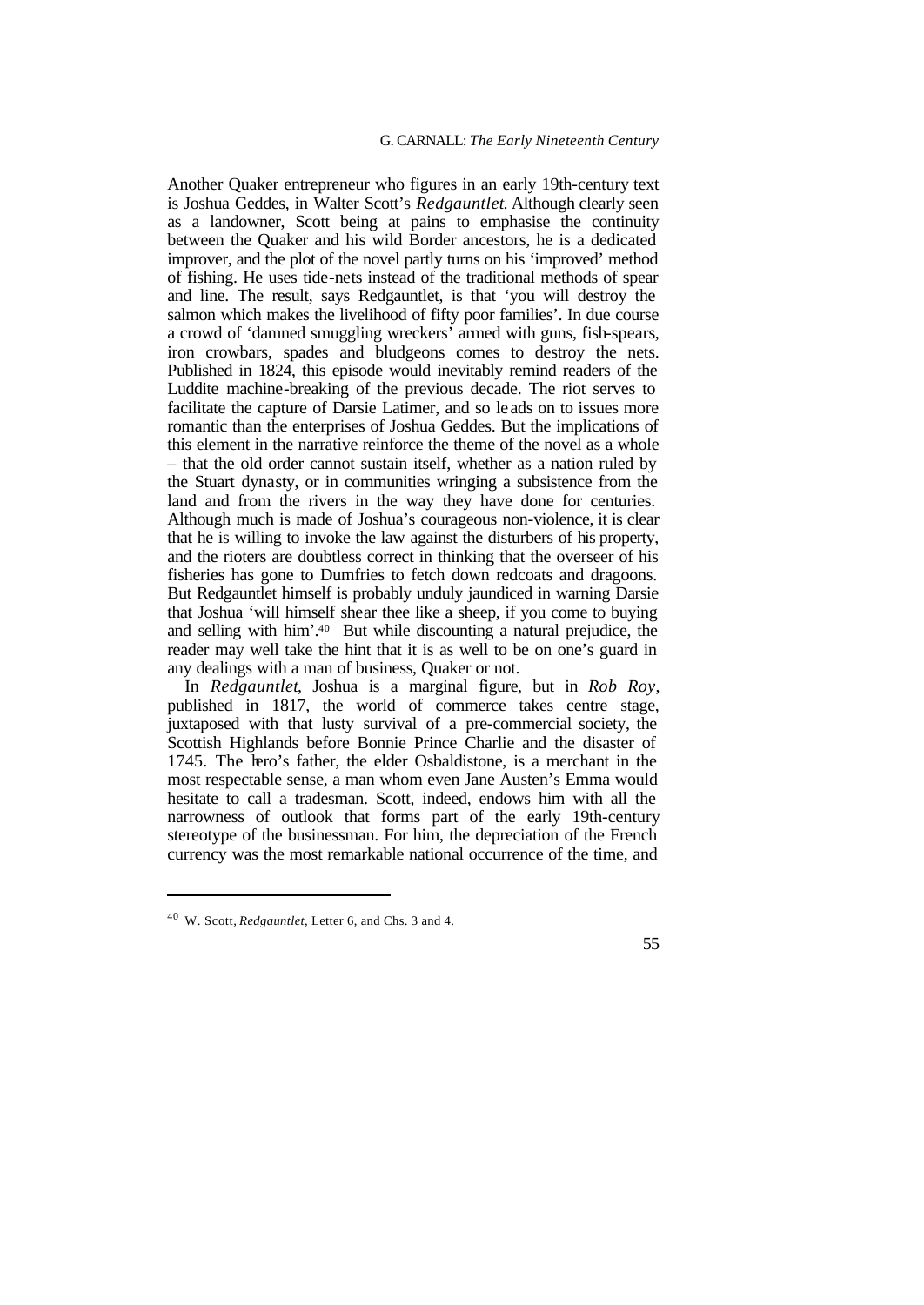of course he regarded all merely literary pursuits with contempt.<sup>41</sup> When Di Vernon chides Frank for his ignorance of the figures of heraldry, she wonders at the upbringing that allowed him to remain in such a benighted state: 'Of what could your father be thinking?' – 'Of the figures of arithmetic,' Frank replies, 'the most insignificant unit of which he holds more highly than all the blazonry of chivalry.<sup>'42</sup> Scott evidently wants the reader to think of Edmund Burke's celebrated lament over Marie Antoinette: the age of chivalry is gone; that of sophisters, economists and calculators has succeeded. And if the elder Osbaldistone is no sophister, he is certainly a calculator and economist in the 18th-century senses of the words, which focus on the sparing and effective use of resources. Although his son magnanimously pays tribute to the estimable functions of commerce, it is as part of a tactful attempt to free himself from the obligation to devote his life to the family firm.

'It is impossible, sir, for me to have higher respect for any character than I have for the commercial, even were it not yours. ... It connects nation with nation, relieves the wants, and contributes to the wealth of all; and is to the general commonwealth of the civilised world what the daily intercourse of ordinary life is to private society, or rather, what air and food are to our bodies.'<sup>43</sup>

That may be the theory, but it leaves on one side the question of what kind of character is most successful in commerce. The elder Osbaldistone's self-command is not ludicrous, as Defoe's much-tried shopkeeper's is, but it is integral to his insensitively dominating personality. He behaves with arbitrary authority, dismissing the son of his French associate for no good reason, and displacing Frank in favour of an unknown cousin, who, as it turns out, almost brings ruin on the firm. He had something of the temperament of a political adventurer. He seemed driven by a need

'to push on from achievement to achievement, without stopping to secure, far less to enjoy, the acquisitions which he made. Accustomed to see his whole fortune trembling in the scales of chance, and dexterous at adopting expedients for casting the balance in his favour,

56

<sup>41</sup> W. Scott, *Rob Roy*, Ch. 2.

<sup>42</sup> *Ibid*., Ch. 10.

<sup>43</sup> *Ibid*., Ch. 2.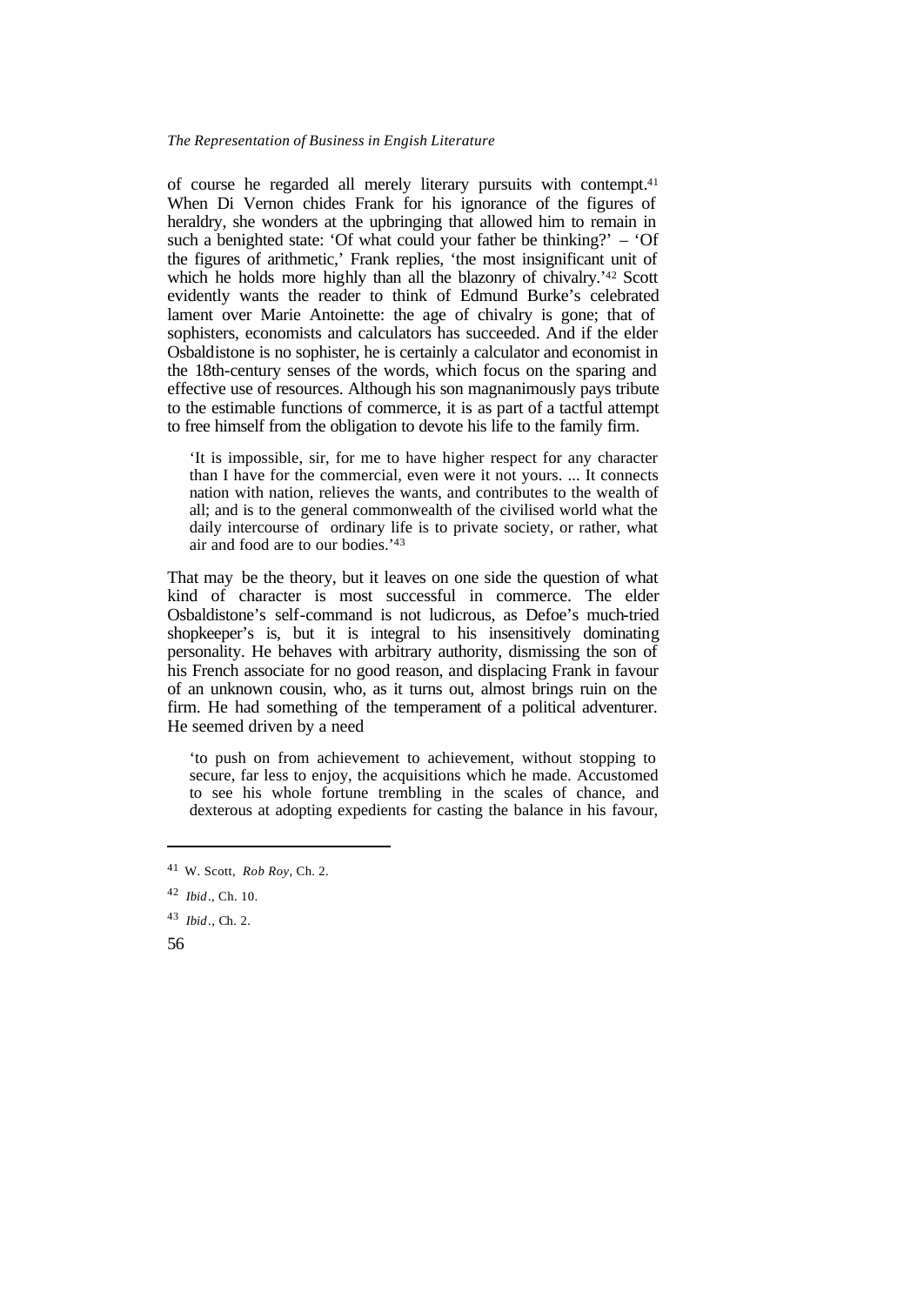his health and spirits and activity seemed ever to increase with the animating hazards on which he staked his wealth.'<sup>44</sup>

The insecurity of trade was foremost in the minds of many people at this time of bank failures and ill-comprehended movements in the trade cycle. Scott himself was to suffer personally from this instability, and the horror of bankruptcy was an important element in the emotional power of *Rob Roy* for its first readers. For Frank's father, bankruptcy was 'an utter and irretrievable disgrace, to which life would afford no comfort, and death the speediest and sole relief'.<sup>45</sup>

But financial failure was not merely a personal disaster. It could entail social cataclysms, revolutions. Bailie Nicol Jarvie explains to Frank how English firms have bought woods in the Highlands, and paid for them with bills that find credit in Glasgow and Edinburgh  $-$  'I might amaist say in Glasgow wholly, for it's little the pridefu' Edinburgh folk do in real business.' If the Osbaldistone firm could not support these bills, the Highland economy would be crippled, and social unrest would necessarily follow, probably in a desperate rising. Frank thinks it singular that the mercantile transactions of London citizens should become involved with revolutions and rebellions.

'Not at a', man – not at a',' returned Mr Jarvie, 'that's a' your silly prejudications. I read whiles in the lang dark nights, and I hae read in Baker's Chronicle that the merchants o' London could gar the Bank of Genoa break their promise to advance a mighty sum to the King of Spain, whereby the sailing of the Grand Spanish Armada was put off for a haill year.'<sup>46</sup>

The attempt to ruin Osbaldistone is, of course, foiled, but then Frank and his father have to join with other mercantile houses to support the credit of government when the 1715 Jacobite rising threatens financial stability.<sup>47</sup>

# **Tradesmen and Men of Commerce: Arithmetic Their Common Currency**

l

47 *Ibid*., Ch. 37.

57

<sup>44</sup> *Ibid*., Ch. 1.

<sup>45</sup> *Ibid*., Ch. 18.

<sup>46</sup> *Ibid*., Ch. 26.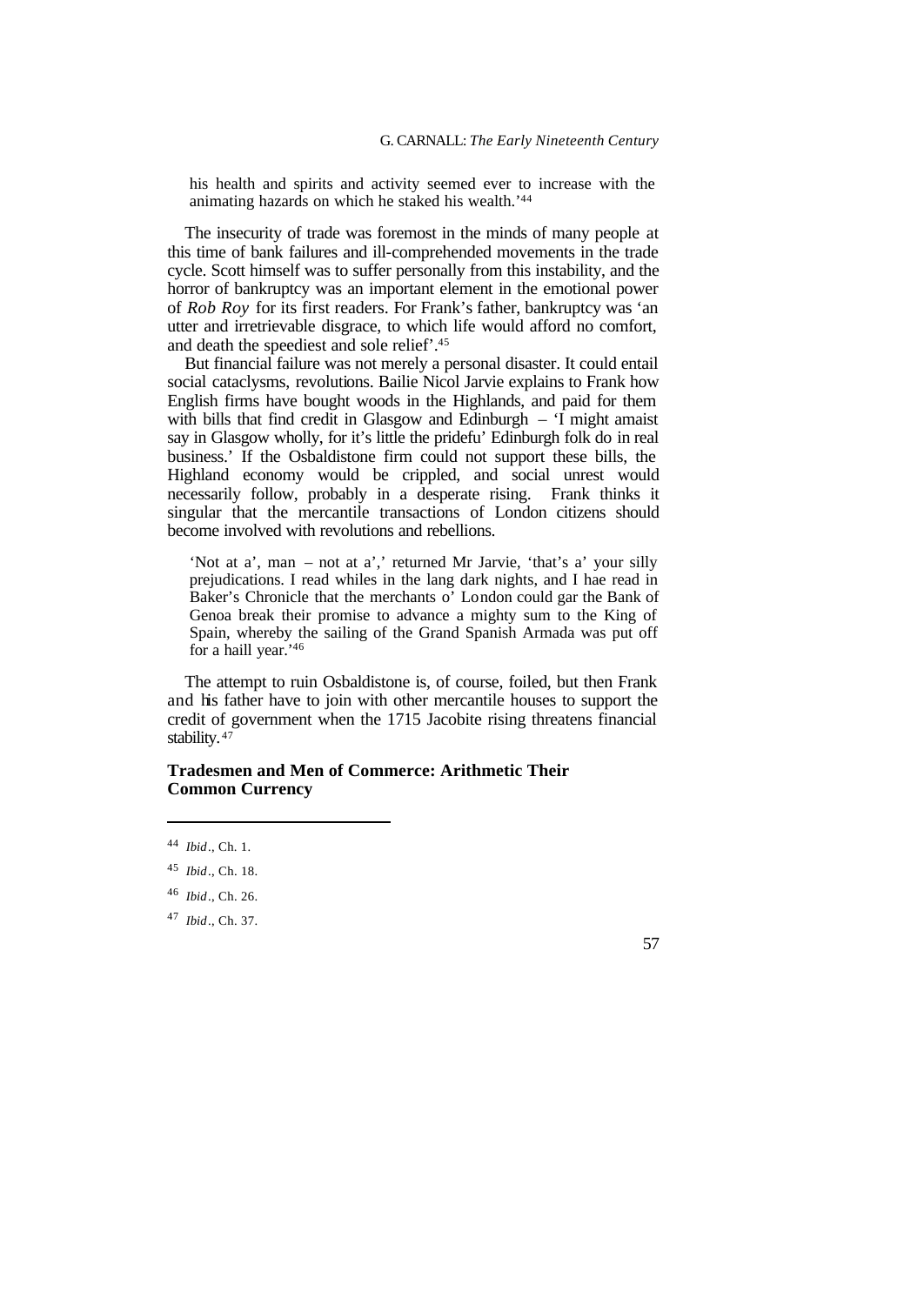If Osbaldistone represents commerce at its most socially elevated, Jarvie is emphatically a tradesman. But the two men, antithetical in so many ways, have something in common. As Frank remarks, they both considered 'commercial transactions' the main object of human life, and they shared a profound faith in arithmetic: for Jarvie, one of the most appalling disabilities of his Highland relatives is that 'they dinna ken the very multiplication-table itself, whilk [which] is the root of a' usefu' knowledge.<sup>'48</sup> Tradesman as he is, though, he has moved upwards in society. He has progressed from being a working weaver to trading only as a wholesaler, and, as we have seen, he is a man of reading, during the winter months anyhow. Frank notices that his conversation 'showed tokens of a shrewd, observing, liberal, and, to the extent of its opportunities, a well-improved mind'.49 These qualities are obscured by his 'oddity and vulgarity of manner', and Frank thinks him ridiculously vain – but then he has something to be vain about. He is a magistrate of some consequence, at least in Glasgow. He still has to lament the fact that great men in the state will not profit from the advice of one whom they would dismiss as a 'Glasgow weaver-body', while Osbaldistone's head clerk, Mr Owen, thinks of him as 'a petulant, conceited Scotch pedlar' – until the progress of events changes his mind. But within certain limits, Jarvie is clearly a man of considerable intellectual pretension. In Chapter 26 he treats Frank and Mr Owen to an elaborate statistical analysis of unemployment in the Highlands:

 '"Ye maun understand I found my remarks on figures, whilk, as Mr Owen here weel kens, is the only true demonstrable root of human knowledge.'

 Owen readily assented to a proposition so much in his own way, and our orator proceeded.'

And proceed he does, remorselessly estimating, multiplying, subtracting, and reaching the conclusion that half the population have no access to honest work.

'"Aweel, sir, this moiety of unemployed bodies, amounting to" –

 "To one hundred and fifteen thousand souls," said Owen, "being the half of the above product."

58

<sup>48</sup> *Ibid*., Ch. 34.

<sup>49</sup> *Ibid*., Ch. 27.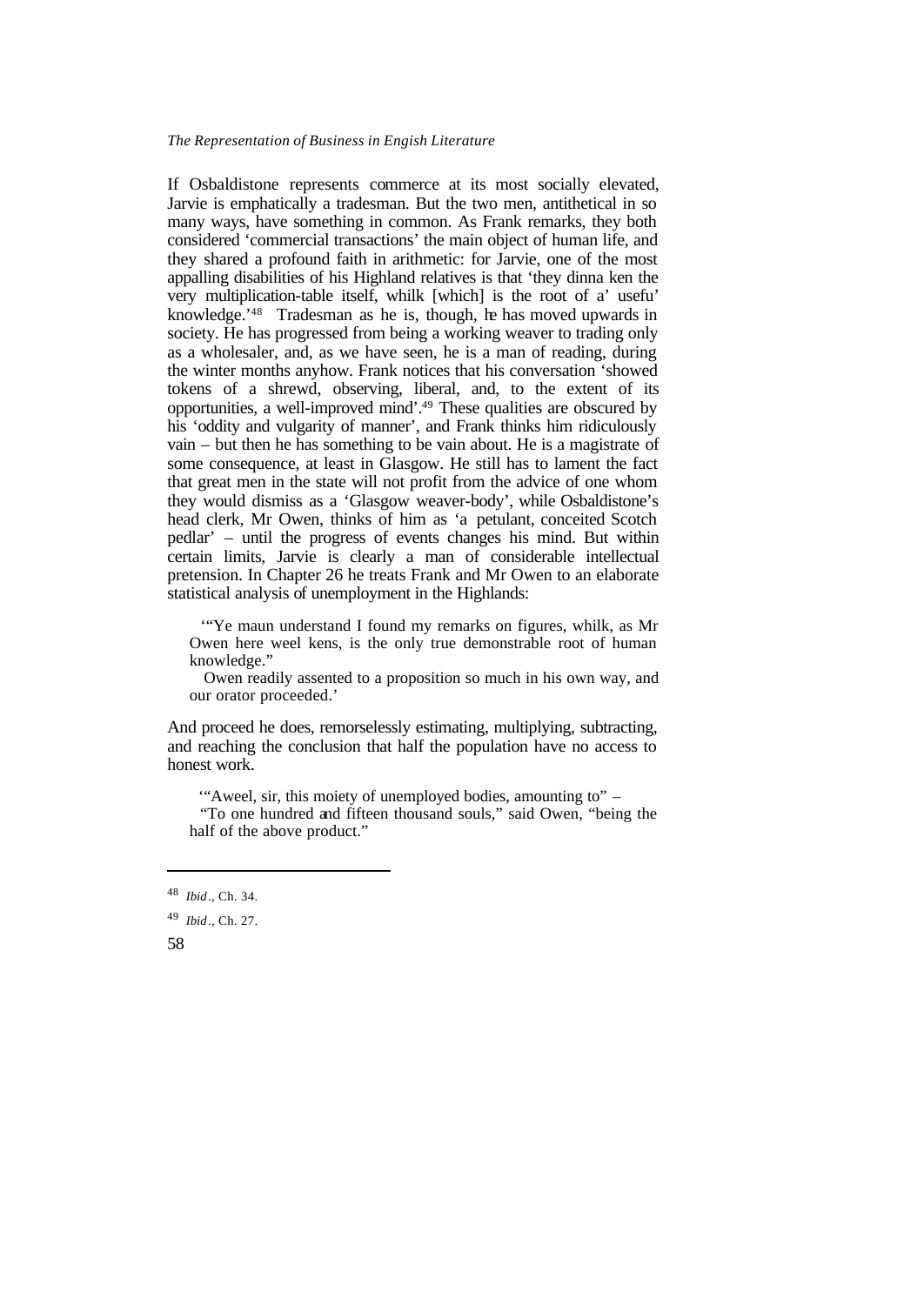"Ye hae't, Maister Owen – ye hae't – whereof there may be twentyeight thousand seven hundred able-bodied gillies fit to bear arms, and that do bear arms, and will touch or look at nae honest means of livelihood even if they could get it – which, lack-a-day! they cannot."'

Jarvie benevolently offers to help Rob Roy's sons to honest employment, but the offer is not appreciated. Rob Roy strides furiously about, cursing in a peculiarly expressive Gaelic. His sons weavers, indeed! – 'but I wad see every loom in Glasgow, beam, traddles and shuttles, burnt in hell-fire sooner!' He calms himself, though, appreciating that Jarvie meant well, and concedes that if he should ever think of apprenticing his sons, he would give Jarvie the first refusal.<sup>50</sup>

Jarvie's deficiencies in gentlemanly qualities are summed up in his pointed unconcern with the idea of honour. When Frank speaks of acting in a way that will be to his father's advantage and to his own honour, Jarvie remarks that he will attend to nothing about honour:

'We ken naething here but about credit. Honour is a homicide and a blood-spiller, that gangs about making frays in the street; but Credit is a decent honest man, that sits at hame and makes the pat play.'<sup>51</sup>

Not that Jarvie does sit at home, but goodnaturedly ventures into the Highlands to assist Frank and his father, and encounters considerable perils on the way. But when rust prevents him from drawing his sword at the beginning of the fight in the inn at the Clachan of Aberfoil, he has no hesitation in seizing a red-hot poker from the fire and setting his adversary's plaid on fire. It is hardly sporting – no gentleman would have demeaned himself thus  $-$  but it is highly effective.<sup>52</sup>

Jarvie's liberality of mind does not extend to the picturesque. He is entirely unmoved by the scenery surrounding Loch Lomond, so magnificent that it inspires Frank to thoughts of retiring as a hermit 'in one of the romantic and beautiful islands amongst which our boat glided'. Jarvie, however, enters into a series of calculations which enable him to prove the practicability of draining the loch, and 'giving to plough and harrow many hundred, ay, many a thousand acres, from whilk no man could get earthly good e'enow'. He would have retained

<sup>50</sup> *Ibid*., Ch. 34.

<sup>51</sup> *Ibid*., Ch. 26.

<sup>52</sup> *Ibid*., Ch. 28.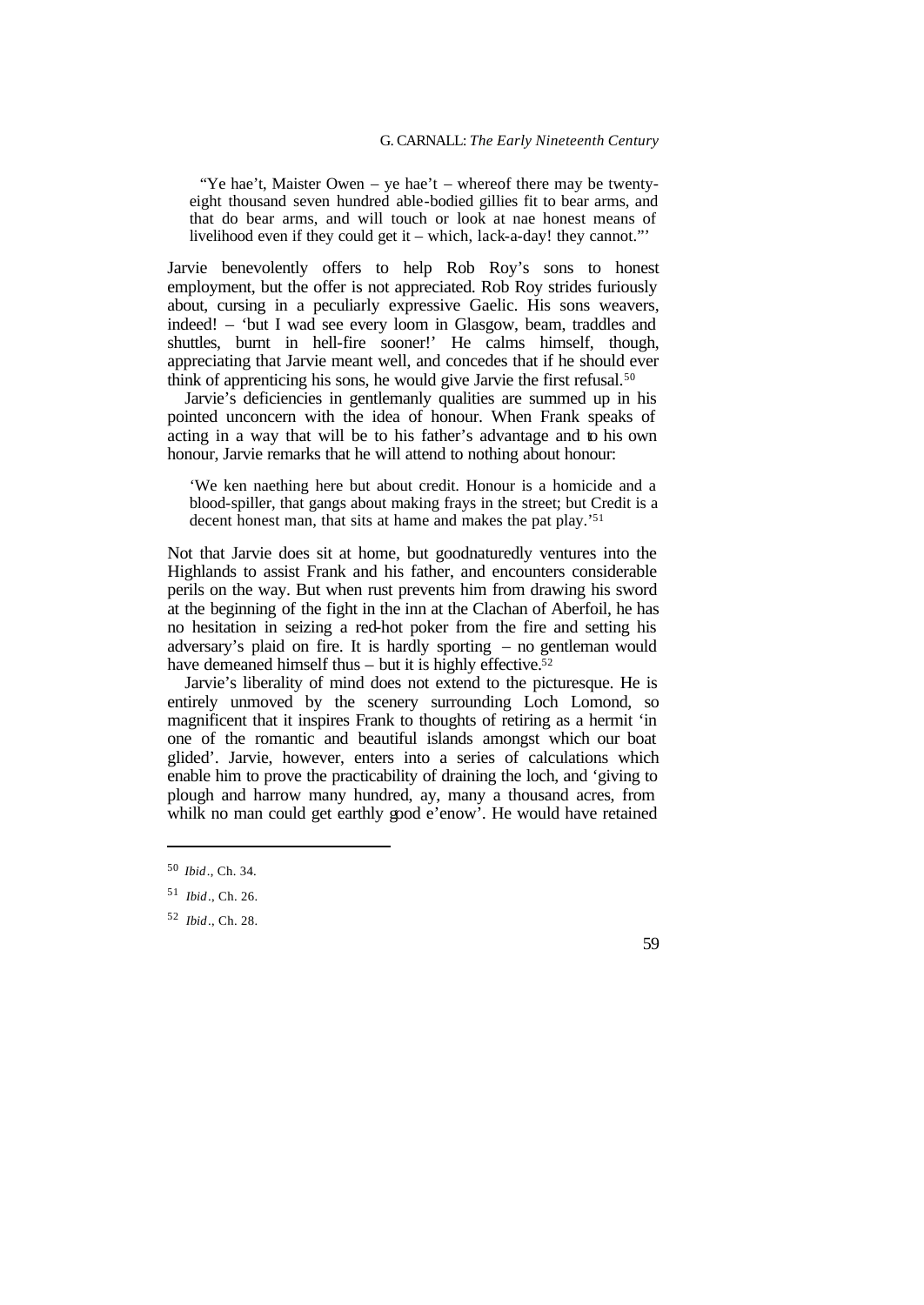just enough of the loch to form a canal, greatly facilitating the transport of coal north of Glasgow.<sup>53</sup>

Although Scott's satirical intention here is unmistakable, an engineering project on this scale would not have seemed out of the question to a generation which was seeing the ambitious and varied enterprises of men like Thomas Telford. 'Never before in history,' wrote one of Telford's biographers, 'had man created works of such magnitude as the mighty aqueducts that Telford flung across the valleys of the Ceirog and the Dee'; and while he may not have drained Loch Lomond, the same writer claims that 'no man in his century performed a greater service for Scotland', turning the Highlands from an almost trackless country of dispirited people into one served by his harbours, his roads, his great Caledonian Canal and his many bridges.<sup>54</sup> Although outrageously unromantic, Jarvie's project was in tune with that diffuse sense of power which informs a good deal of English romantic poetry.

# **John Galt's Mr Cayenne – Entrepreneur and Benefactor**

It has to be admitted that Scott's attitude to Jarvie is patronising. There is, however, at least one fairly respectful presentation of the manufacturing tradesman in the received canon of early 19th- century literature, and that is John Galt's Mr Cayenne, in *Annals of the Parish* (1821). Galt was well aware of the conventional view of the meanminded tradesman, and has in fact left a fine example of the type in *A Rich Man*, his fictional autobiography of a self-made man, Archibald Plack, a poor Glasgow lad who became Lord Mayor of London. His skill at pursuing the 'main chance' resembles the relentless closefistedness of Lamb's Juke Judkins, but he is better at dealing with people, and has greater intelligence. It may be more than a coincidence that Galt's people, like Bailie Nichol Jarvie, belong to the west of Scotland, away from 'the pridefu' Edinburgh folk' and the rest of the literary establishment.55 Not that Mr Cayenne himself is presented as a typical inhabitant. He is a loyalist exile from the newly independent American colonies, with a hot temper and an aggressively secular outlook that horrifies Galt's narrator, the Rev. Micah Balwhidder. But he sets up a successful cotton mill in the parish of Dalmailing and gives

<sup>53</sup> *Ibid*., Ch. 36.

<sup>54</sup> L.T.C.Rolt, *Thomas Telford*, London: Longmans, Green, 1958, pp.xii-xiii.

<sup>55</sup> John Galt, *A Rich Man and other stories*, ed. W.Roughead, London: Foulis, 1925.

<sup>60</sup>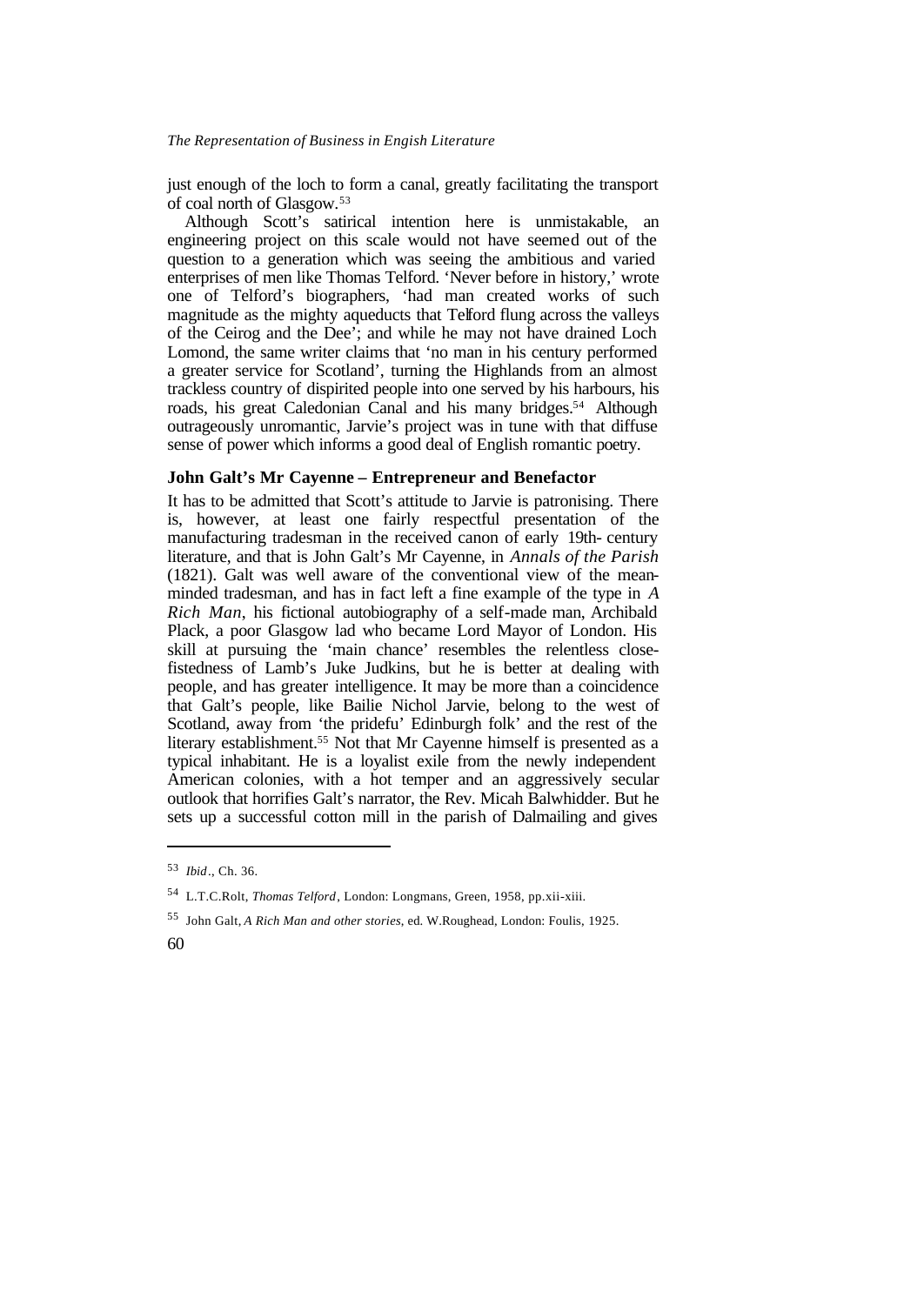employment to large numbers (some imported from Manchester), housing them, too, in handsome dwellings. The necessary investment is supplied with an unstinted hand by Cayenne and his partners in London. The factory village is, alas, a source of corruption, and Balwhidder is particularly distressed by the way it nourishes dissenting sects. But Cayenne is a strong supporter of the established order, even though he on occasion manifests his support in a blasphemous manner. Two youths who are brought before him as subversive reformers plead that Jesus Christ too was a reformer. Like the notorious Lord Braxfield on a similar occasion, Cayenne did not allow this as a plea. '"And what the devil did he make of it?" cried Mr Cayenne, bursting with passion; "Was he not crucified?"' Balwhidder was shattered: it was for him as if "the pillars of the earth sunk beneath me", and the roof carried away in a whirlwind. But the Lord failed to show His displeasure, and the lads were acquitted also.<sup>56</sup>

Cayenne, however, has his philanthropic side. It was due to his humane foresight that the parish was supported through a period of dearth, he having organised corn imports from the Baltic and America. He was also generous in his support of refugees from the troubles in Ireland in 1798, making no distinction between rebels and loyalists:

'He said he carried his political principles only to the camp and the council. "To the hospital and the prison," said he, "I take those of a man" – which was almost a Christian doctrine, and from that declaration Mr Cayenne and me began again to draw a little more cordially together; although he had still a very imperfect sense of religion, which I attributed to his being born in America, where even as yet, I am told, they have but a scanty sprinkling of grace.'<sup>57</sup>

This last observation by Balwhidder is a reminder that Cayenne unites a number of stereotypes, and is not just an example of the manufacturer. He is a coarse-speaking colonial, and something of an irascible humourist like Matthew Bramble in Smollett's *Humphry Clinker*. But the combination exempts him from the patronage or contempt which the literary world commonly felt to be appropriate on the rare occasions when its attention was turned to trade. At one point, he acts in precisely the way one would expect of the lord of the manor.

l

61

<sup>56</sup> John Galt, *Annals of the Parish*, Ch. 34.

<sup>57</sup> *Ibid*., Ch. 39.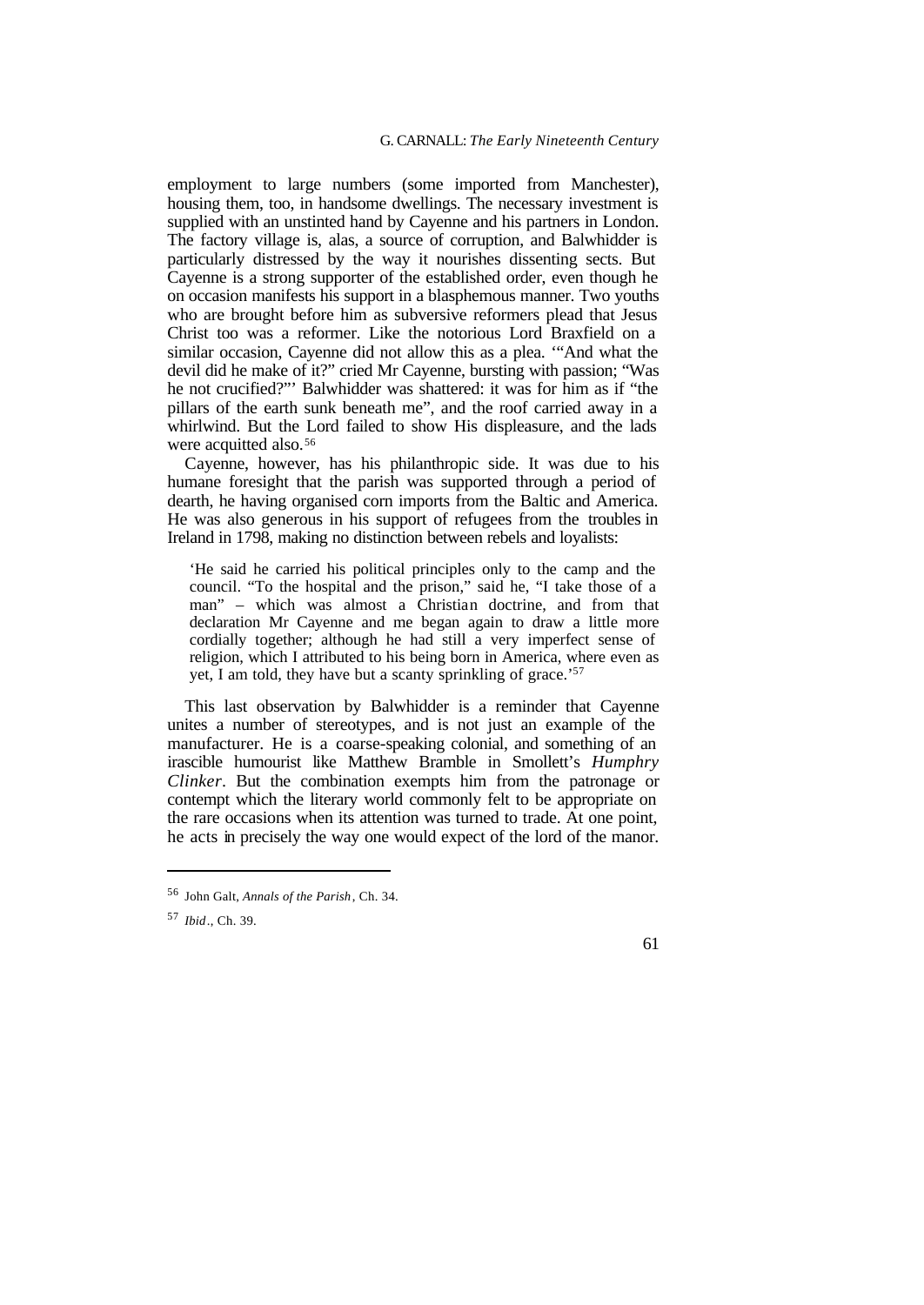This was during the alarm about an imminent French invasion in 1803, when Dalmailing raised a fine troop of volunteers to defend the nation in its hour of peril. After the inaugural parade and demonstration of fighting skill, everyone

'marched to the cotton-mill, where, in one of the warehouses, a vast table was spread, and a dinner, prepared at Mr Cayenne's own expence, sent in from the Cross-keys, and the whole corps with many of the gentry of the neighbourhood, dined with great jollity, the band of music playing beautiful airs all the time.'<sup>58</sup>

Admittedly, this is an event which Balwhidder sees as an exceptional testimony to the unity of all classes, but the fact remains that Cayenne rises to the occasion with the ease of an accomplished gentleman.

Cayenne's colonial roots and his growing integration into the Dalmailing community also help to set him apart from the malpractice associated with the world of business. In Chapter 43 we see him seeking Balwhidder's advice about how to respond to an unreasonable demand from his partners that he should give up part of his share in the business for the benefit of one of their relatives. Balwhidder advises him to accept the admission of a new partner, but at the same time to suggest that his own shareholding should be *increased*, in view of his undoubted services to the firm.

'I thought Mr Cayenne would have louped out of his skin with mirth at this notion, and being a prompt man, he sat down at my scrutoire, and answered the letter which gave him so much uneasiness.'

The partners withdrew their proposal, and wrote to him that it was not considered expedient to make any change 'at that time'. As soon as he received this letter, he came straight over to Balwhidder, 'and swore an oath, by some dreadful name, that I was a Solomon'. By thus juxtaposing Balwhidder's unworldly discernment and Cayenne's rough good nature, and making them triumph over metropolitan business interests, Galt prepares the way for a more sympathetic portrayal of trade and industry. Cayenne's partners, of course, reinforce the stereotype of rascally tradesmen: Cayenne himself emerges as a Captain of Industry, a resourceful benefactor of his local community.

<sup>58</sup> *Ibid*., Ch. 44.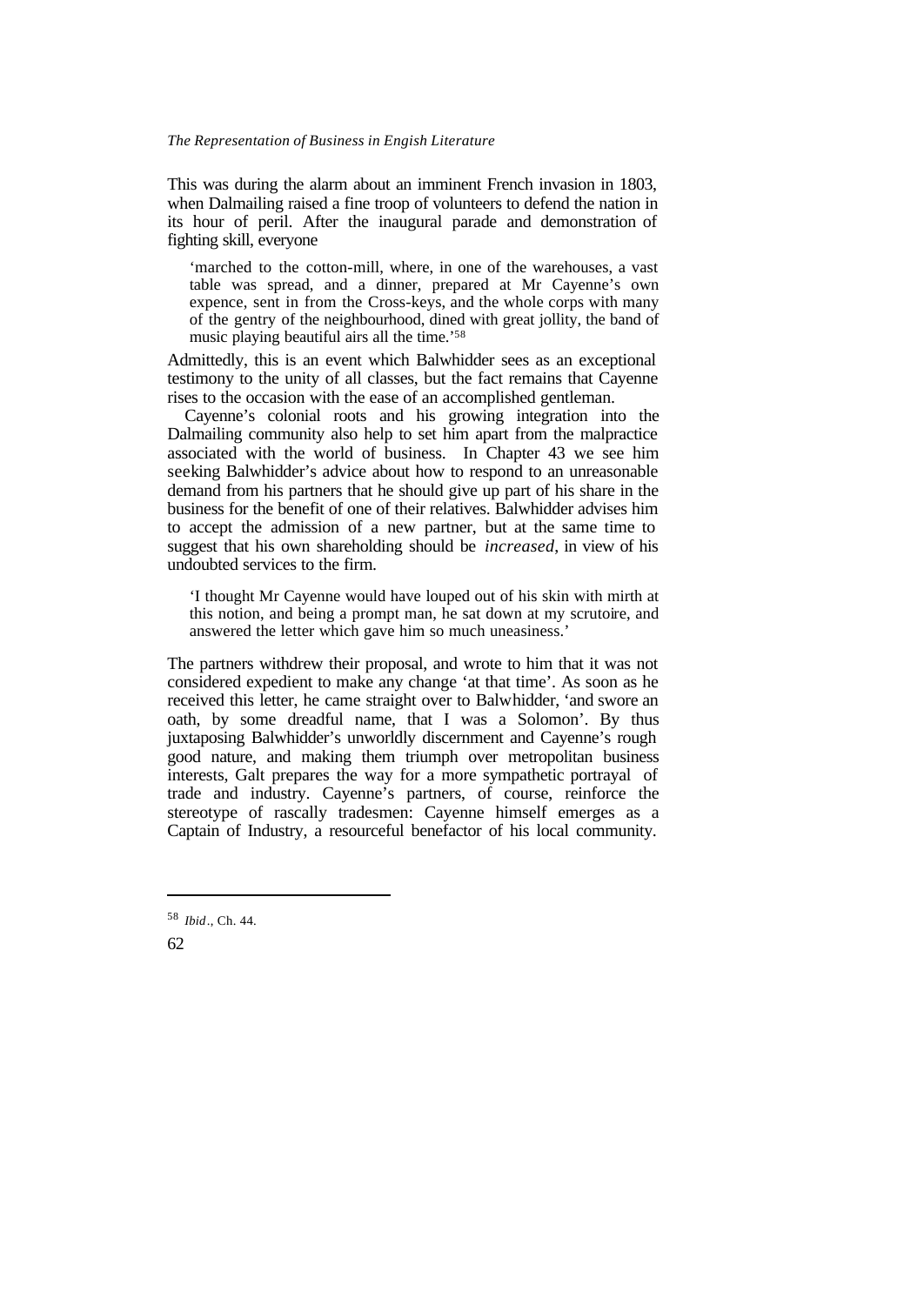We are almost in the world of Disraeli's *Coningsby* and Charlotte Bronte's *Shirley*. But not quite.<sup>59</sup>

# **Keats and Hazlitt: Merchants/Business Men Condemned – 'Ethically Ambiguous…Intellectually and Emotionally Stunting'**

In John Keats's poem *Isabella*, there are some stanzas in which he denounces the heroine's brothers, who are merchants, 'ledger-men', for whom 'many a weary hand did swelt / In torched mines and noisy factories'. 'Why', he asks five times in stanza 16, 'Why were they proud? ... Why in the name of glory were they proud?' Well might the poet ask the question, as it was the almost unanimous conviction of the literary establishment of his day that business was at best ethically ambiguous, and intellectually and emotionally stunting. It is significant that when the politically radical essayist William Hazlitt was attempting to define the *Zeitgeist* in the pen-portraits of *The Spirit of the Age* (1825), he included no one whose primary concern was with trade or industry. Nor does business figure in his writings, unless one excepts his mockery of Robert Owen and his philanthropic plans. There is, however, one direct consideration of the business world. It is a series of 'Hints to Persons in Business and Men of the World', never published until P. P. Howe included them in his Centenary Edition of Hazlitt in 1934. Hazlitt insists that the 'spirit of gambling ... is the soul of commerce', and that when men of business 'think they are consulting their own interest ... they are in fact governed by pride, caprice, obstinacy, and fancy'.

'They are in love with money – and, like other lovers, are capricious and headstrong, mad at disappointment, the slaves of suspicion and idle rumours, let go the substance to catch at the shadow, live in a dream (as much as the poet or alchemist), and in their anxious desires and feverish expectations, lose all judgment and common sense, though they suppose these qualities to be confined to themselves.'<sup>60</sup>

Bailie Nichol Jarvie and Mr Cayenne might point to better things, but to the literary world of Hazlitt's contemporaries his indictment would

<sup>59</sup> I am indebted to Ivan Melada's *The Captain of Industry*, Albuquerque: University of New Mexico Press, 1970, for some of the suggestions made here about Mr Cayenne.

<sup>60</sup> *The Complete Works of William Hazlitt*, ed. P.P.Howe, London: J. M. Dent, Vol. 20, 1934, pp.350-52.

<sup>63</sup>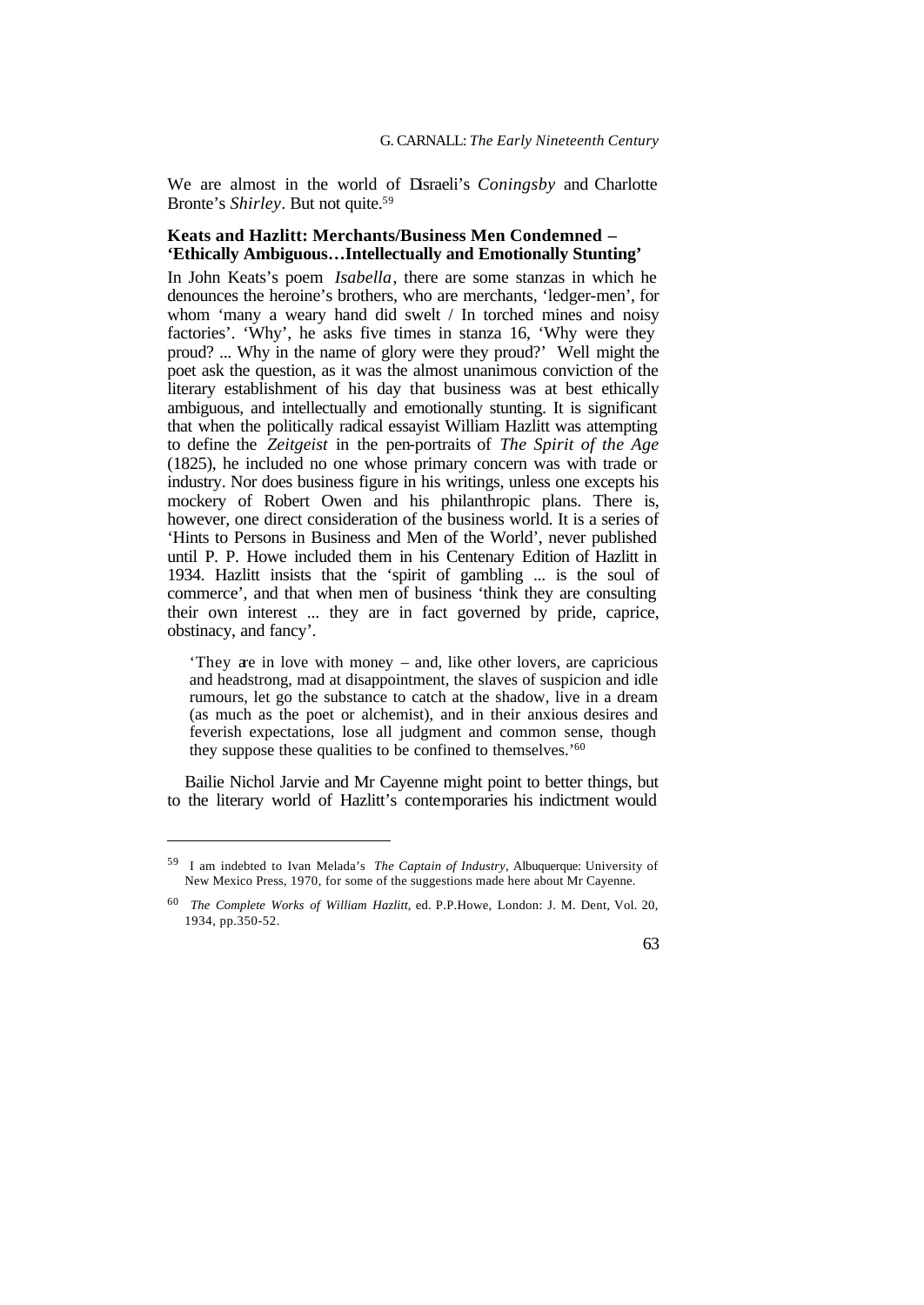have seemed an extreme formulation of an unquestionable commonplace.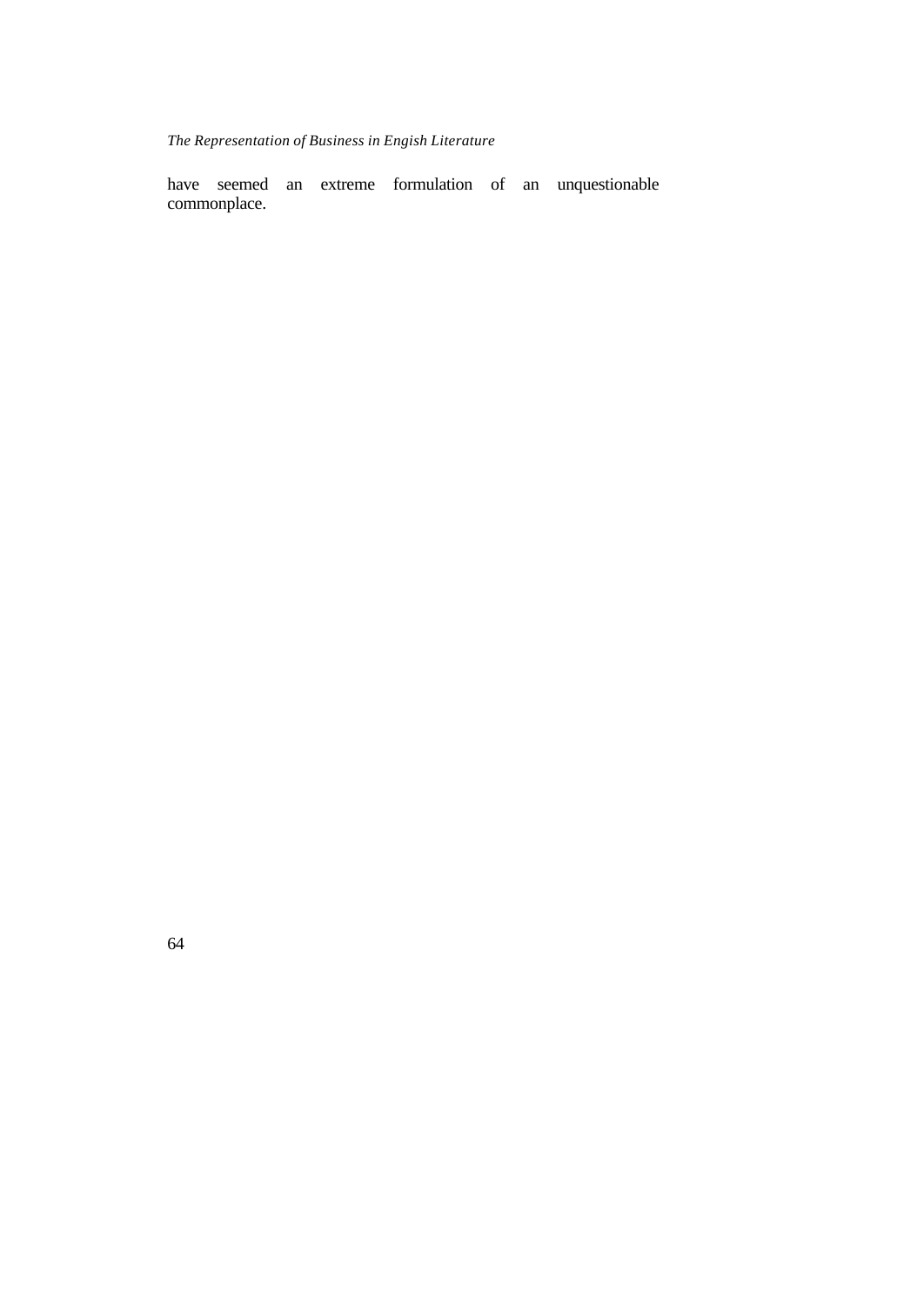# 4

# THE HIGH VICTORIAN

# PERIOD (1850-1900):

# 'THE WORSHIP OF MAMMON'

Angus Easson

*Salford University* 

*'Perhaps a clever man would find it worth his while to write a book on the romance of trade.'*

[Henry Morley], 'Patent Wrongs', *Household Words*, VII (7 May 1853), p. 229.

# **Introduction**

**T**HIS ESSAY DEALS WITH THE HIGH VICTORIAN AGE. Even when authors of this period set their work back in time, as Dickens (1812-1870), for example, commonly does, his *Little Dorrit* of 1857 being set 30 years before, they yet continuously write about the present. Dickens's financier Merdle is not a businessman of the 1820s but one for the 1850s, modelled on a swindling suicide of 1855. The chronological parameters are basically 1850 to 1900, though I draw in Thomas Carlyle from earlier, while George Bernard Shaw's *Heartbreak House* of 1919 offers a summation of the period, when the Great War, 'a tremendous jolt', might be the culmination and (hopefully) the apocalyptic close of the Industrial and Victorian ages. Faced with so vast a field, in business and in literature, I am only too conscious how necessarily limited this survey must be.

# *Nineteeth-Century Financial Institutions: Buildings and Appearance*

Perhaps we should begin with the 19th-century financial institutions. What goes on in banks? How do insurance companies work? They impress by their buildings, even if many have suffered change of use: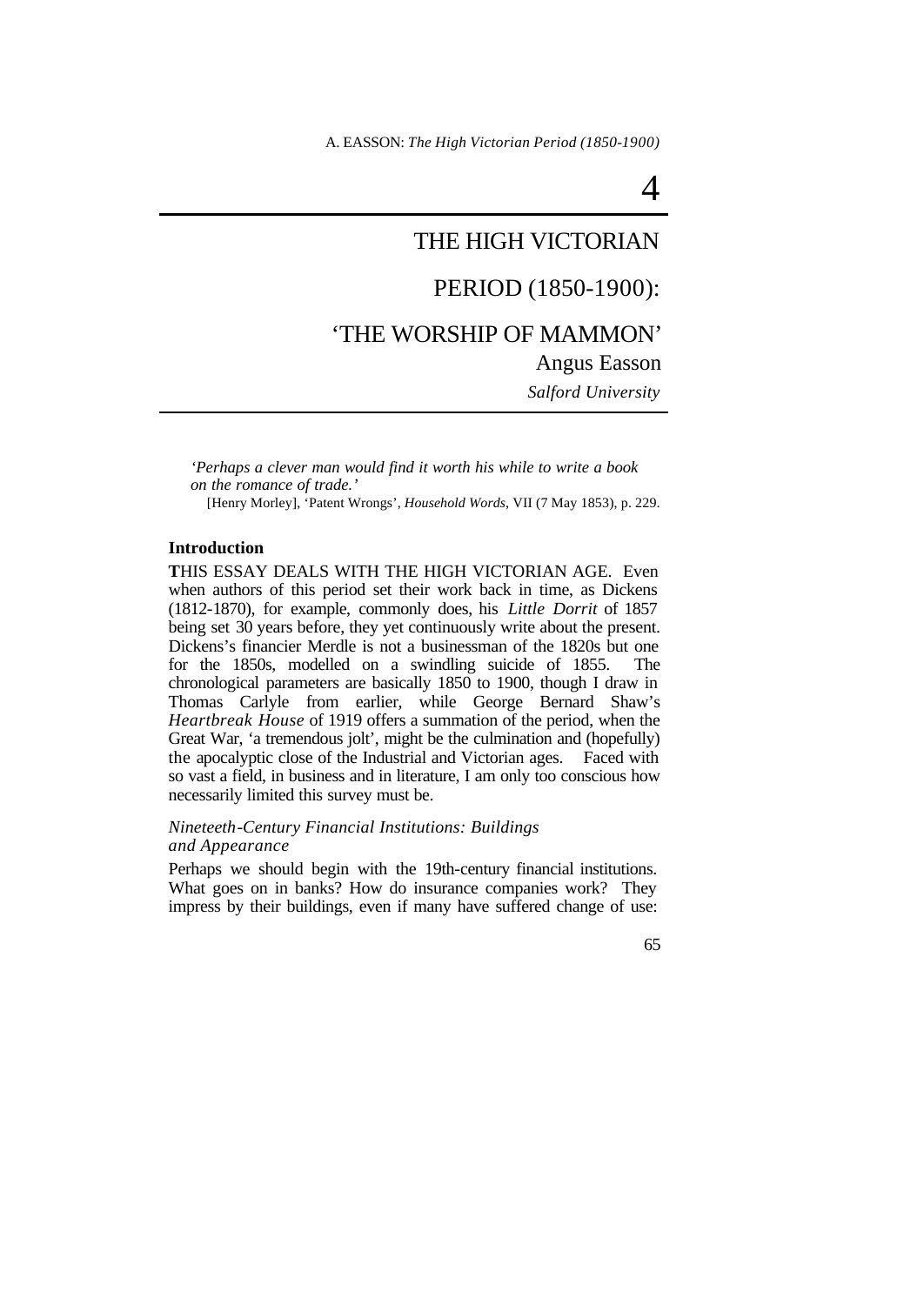banking halls have now become café bars and the great Manchester Refuge Assurance building (1891-1912) is the Palace Hotel. Such evidence of conspicuous consumption was meant to proclaim in bricks and mortar, and in marble and mahogany, the solidity of these institutions and the profits generated by them. To read the Victorian writers is often to find representations of banks and of the outer display, not so often information in detail of financial processes. The display and the consequences of both success and failure are of greater interest. In Charles Dickens's *Little Dorrit* (1857), Merdle, the great financier and yet greater swindler, the man whose name is the name of the age, has married a stately widow, with a splendid bosom which has vied with the snows of Canada and not come off worse in point of comparison of either whiteness or cold. Mrs Merdle, the Bosom, does very well to display the jewels, to host the dinner parties and salons, that assure people of Merdle's security, just as he and his bank in the City become an object of veneration:

'the carriage, and the ride into the City; and the people who looked at them; and the hats that flew off grey heads; and the general bowing and crouching before this wonderful mortal, the like of which prostration of spirit was not to be seen...in Westminster Abbey and Saint Paul's Cathedral put together, on any Sunday...' [II.xvi.591]<sup>1</sup>

The worship of Merdle, a worship of Mammon in the modern age, is all part of Dickens's satirical purpose, just as the obscurity of Merdle's financial activities is deliberate too. Dickens based Merdle upon a reallife figure, John Sadleir, the Irish banker and railway promoter, who committed suicide on Hampstead Heath in 1855. But Merdle is given none of the particularity of Sadleir's earlier career, because Dickens's purpose is to show not a swindler's progress, but Merdle as a kind of black hole which sucks money in, only for it to vanish like anti-matter. Merdle has no enjoyment from his scheming – no appetite for food, drink, horses, clothes, sensuality: he is a darkly inane figure, part of a mysterious process of acquiring and dissipating money, that Dickens deliberately shows as mysterious.<sup>2</sup>

Yet such representations by Dickens and others do not necessarily

<sup>&</sup>lt;sup>1</sup> All references are by book or volume (where appropriate); chapter; and page to the edition given in the Bibliography.

<sup>&</sup>lt;sup>2</sup> For information about banking or financial procedures see Bagehot or (with reference to the literature) Russell.

<sup>66</sup>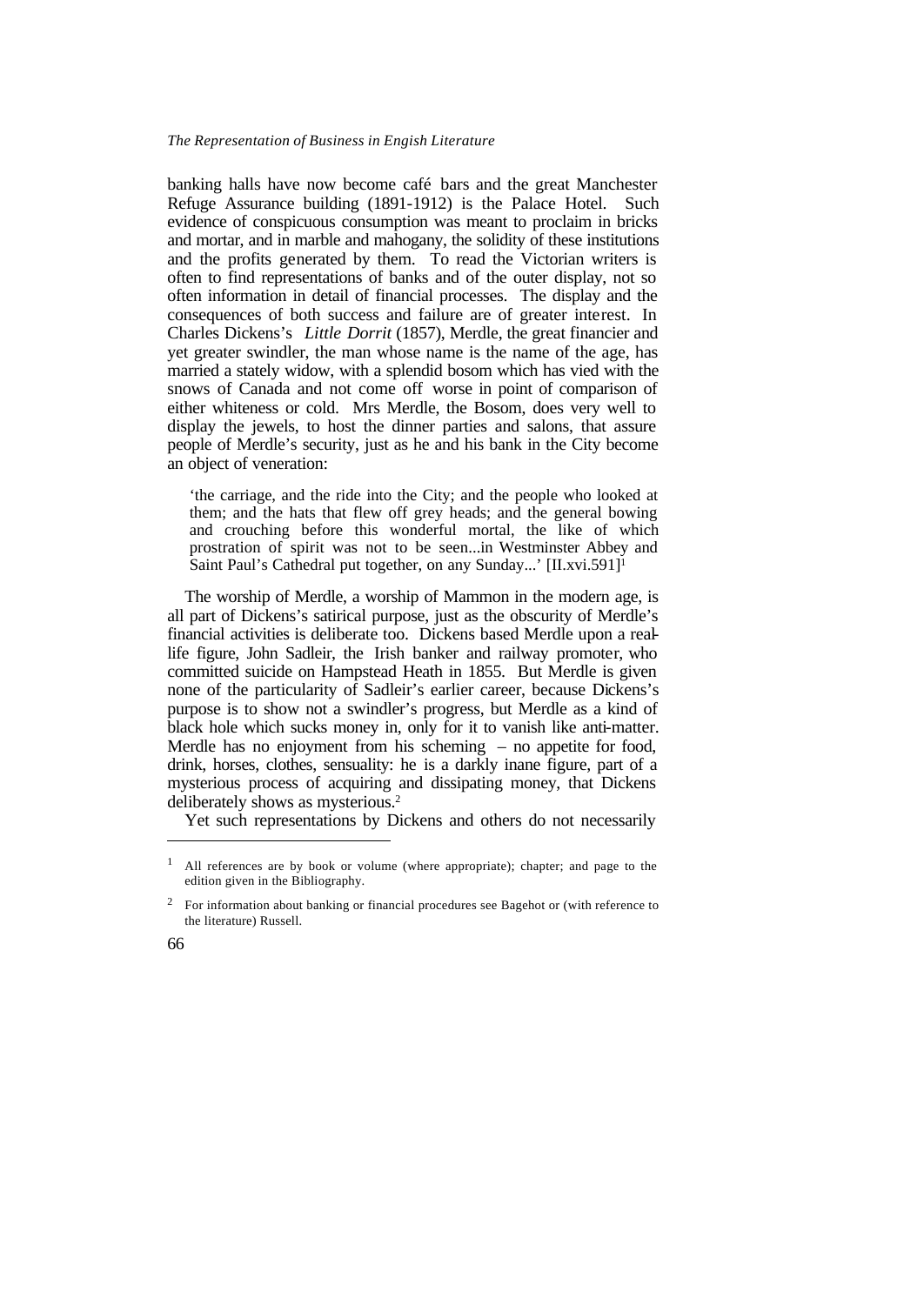spring from ignorance. Dickens himself in the 1840s had struggled to secure the financial backing to launch a newspaper, *The Daily News*, while in Manchester, Elizabeth Gaskell (1810-1865) knew many millowners, not only as members of her husband's Unitarian congregation but as manufacturers to whose premises she regularly took visitors, just as she knew and conducted visitors to see James Nasmyth's engineering works at Patricroft. Yet in reading Elizabeth Gaskell's *Ruth* (1853), it is difficult to identify the business of Mr Bradshaw, the most influential member of a Nonconformist congregation. He seems to have a factory or mill, and his partner is necessarily absent on the Continent, especially Germany, for weeks and even months at a time. More important to the novel than the Bradshaw product is the fact of the business, conducted with rigour but justice by Bradshaw, and his willingness to undertake financial business for others: he has invested money for the chapel minister, Mr Benson, holds the certificates, and pays out the interest. It is upon Bradshaw's business and religious principles and upon the criminal opportunities given his son by shares the firm holds that a crucial plot element turns, rather than upon the need to know whether he produces yarn or cloth and what the production process is.

That commercial and financial processes could indeed be the stuff of romance, giving pleasure through the imaginative faculty, Thomas Macaulay shows in his *History of England* (1848-61), describing the founding of the Bank of England (Ch.XX), the origin and nature of the National Debt (Ch.XIX), and the restoration of the currency (Chs. XXI and XXII). The misery resulting from the corrupt coinage, Macaulay declared to be worse than bad Kings, bad Ministers, bad Parliaments, for bad currency produced 'wrangling from morning to night...Even men of business were often bewildered by the confusion into which all pecuniary transactions were thrown', while under bad government still

'the grocer weighed out his currants: the draper measured out his broadcloth: the hum of buyers and sellers was as loud as ever in the towns: the harvest home was celebrated as joyously as ever in the hamlets: the cream overflowed the pails of Cheshire: the apple juice foamed in the presses of Herefordshire...' [III.xxi.392]

Yet if the authors do not set out to inform us in detail, they were well aware of the transactions of an industrial and a business age, more aware of business *per se*, indeed, than were writers in the first half of the century. People, authors among them, had money and looked for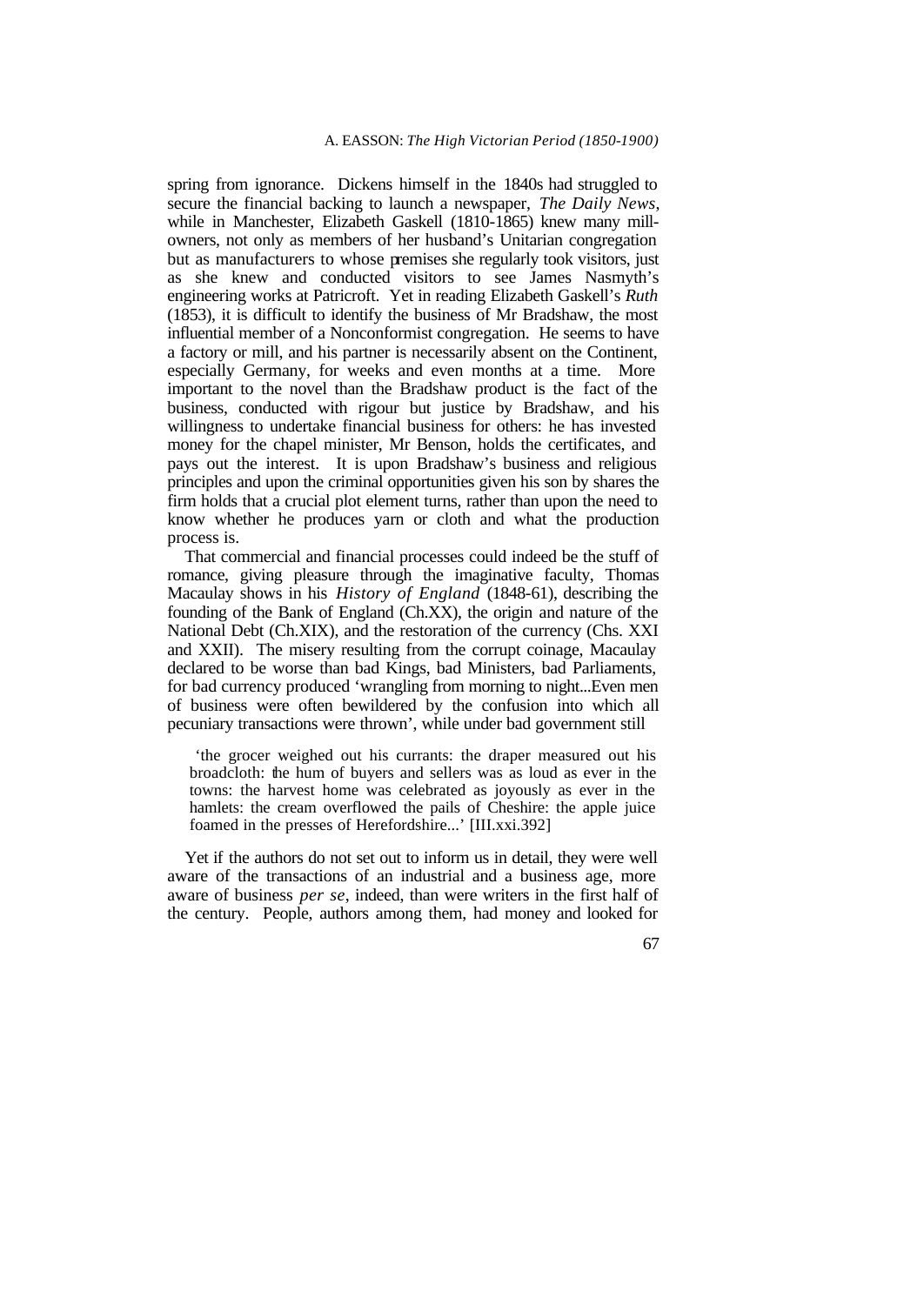ways to invest it, not in land (though urban – often meaning slum – housing became an important investment) but in business, with railways at home and abroad an obvious opportunity from the 1830s onward. Trade recessions and losses of business confidence alternated with periods of boom and are often reflected in fictional plot turns and crises: the 1840s railway frenzy and the busts associated with George Hudson and John Sadleir; the trade stagnation of the 1830s and 1850s; the Bank Charter Act suspended in 1847, 1857, and 1866.<sup>3</sup> The sense of industrial power actual and latent had long been recognised and was stressed still. Thomas Carlyle (1795-1881), a Romantic by date of birth, whose main work and influence was on the Victorian period, lauded work as heroic. To Carlyle, the Industrial Age was an achievement as great as a force of Nature and greater because it was man-made and man-controlled. The trample of boots and clogs on a Manchester Monday morning was the sound of a staggering power:

'Hast thou heard, with sound ears, the awakening of a Manchester, on Monday morning, at half-past five by the clock; the rushing-off of its thousand mills, like the boom of an Atlantic tide, ten-thousand times ten-thousand spools and spindles all set humming there, – it is perhaps if thou knew it well, sublime as a Niagara, or more so.' [*Chartism* (1840); p.211]

# *Manchester – a 'Shock' City*

Manchester had been a key city in the earlier stages of the Industrial Revolution, a 'shock' city,<sup>4</sup> receiving the brunt of industrialisation's onset and a shock to the world, a place to be visited, the place of the new. Benjamin Disraeli (1804-1881), later Prime Minister, set Manchester up in his novels as the successor to Rome and Athens. In *Coningsby* (1844), Disraeli's hero, wishing to complete his education, proposes to go to Italy and Greece. But a mystic figure, Sidonia (Disraeli's novels, often funny and theatrically effective, are full of such mysterious strangers, who, combining wisdom with all knowledge, are curiously like their author would wish himself to be), counsels him otherwise:

 'I never was in the Mediterranean,' said Coningsby. 'There is nothing I should like so much as to travel.'

 $3$  See Horsman, p.150; Russell, pp.140-41.

<sup>&</sup>lt;sup>4</sup> Briggs, p.56 and Ch.3, 'Manchester: Symbol of an Age'.

<sup>68</sup>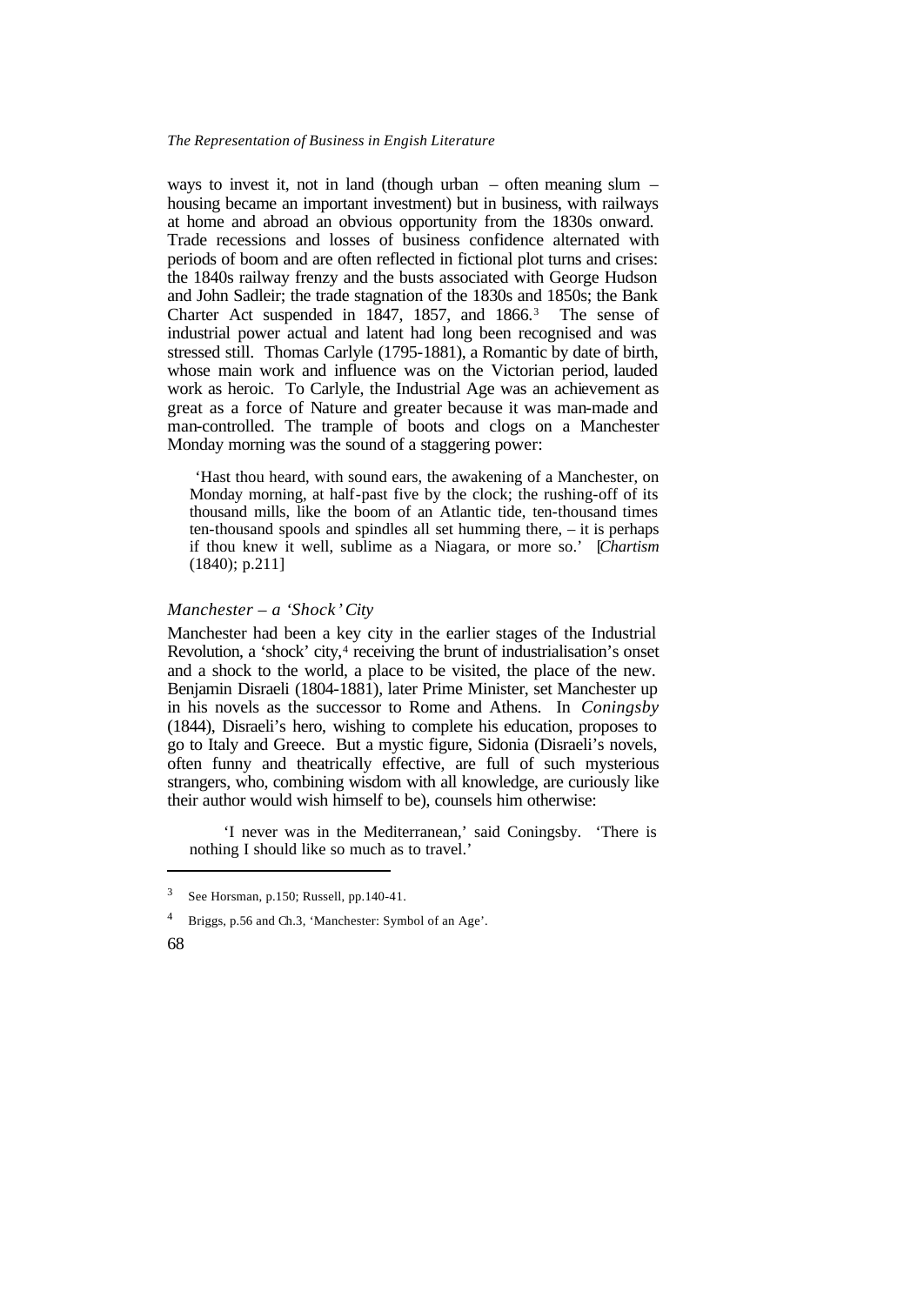'You are travelling,' rejoined his companion. 'Every moment is travel, if understood!'

 'Ah! but the Mediterranean!' exclaimed Coningsby. 'What would I not give to see Athens!'

 'I have seen it,' said the stranger, slightly shrugging his shoulders; 'and more wonderful things. Phantoms and spectres! The Age of Ruins is past. Have you seen Manchester?' [III.i.141]<sup>5</sup>

Industry, trade, transport transformed the age: London was finance and commerce; Manchester, as the Cook and Watts Warehouse (1851; now the Britannia Hotel), with its great staircase and display floors proclaimed, was making and selling. The age was a business age and the writers were well aware of this transformation: it was the material of their fiction and they saw themselves increasingly as part of it. The processes of printing and publication were transformed by steam printing and by stereotyping, by linotype and railway distribution, by increased population and wider education. More and more authors in the later Victorian period saw themselves as professionals and became increasingly concerned about the value of their product. Professionalisation did not necessarily mean writing full time, any more than now. So Anthony Trollope (1815-1882) never gave up his day job with the Post Office, while the Brontë sisters always had the certainty of a roof over their heads at Haworth, so long as their father survived (though they had no reason to think that he would  $-$  as he did  $-$  outlive them all). The Haworth Parsonage, in turn, benefitted considerably from Charlotte Brontë's income, with new furniture, wallpaper, carpets, and curtains from the success of *Jane Eyre* (1847). Again and again, authors show an awareness of the need to deal and to know how to deal in the market-place. Dickens was a shrewd businessman, his determination and acumen sharpened by disadvantageous contracts, signed in the first flush of his success, from which he escaped only with some difficulty. Once free, Dickens controlled his own work and copyright, became in the 1850s his own publisher, and effectively paid Bradbury and Evans as printers rather than publishers. He worked his copyrights in a series of editions and invested time and energy as well as money in a weekly magazine. He died in 1870 worth £93,000, so his executor and biographer John Forster estimated, and surely

<sup>5</sup> See also the opening of Bk IV: 'rightly understood, Manchester is as great a human exploit as Athens'; and Disraeli's less happy claims for Birkenhead's superiority over Damascus: *Tancred* (1847), V.v.378-9.

<sup>69</sup>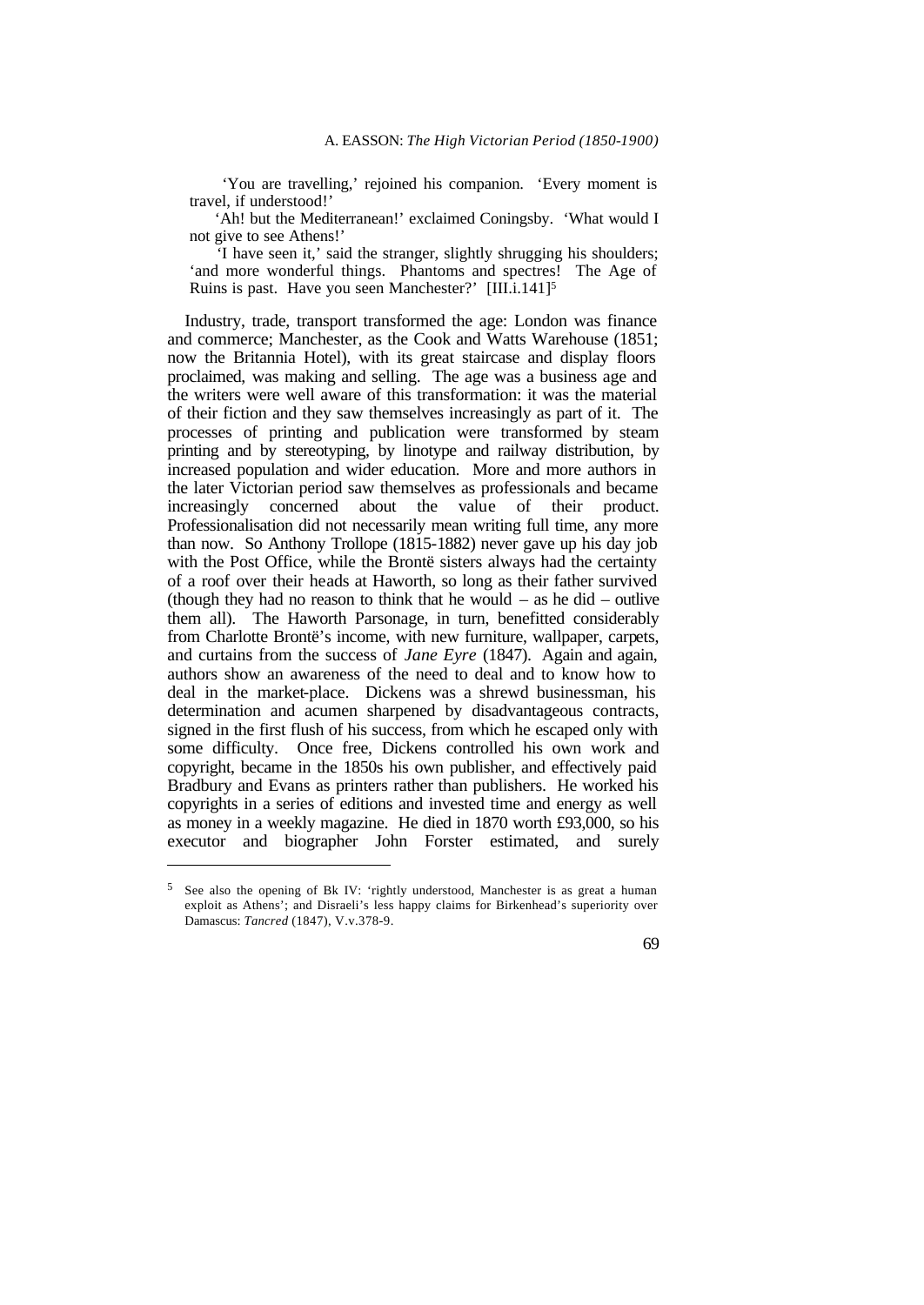underestimated, since this included only two years' purchase on the magazine and probably nothing on the copyrights.<sup>6</sup> George Eliot (1819-1880) was equally successful, building on her experience as *de facto* editor of *The Westminster Review*, with all its hurly-burly of journalism and editorial work. In the fiction market, apart from the excellence of the product, she had her partner, George Henry Lewes, to negotiate the best price and conditions. By 1873, George Eliot had enough money invested, with other income, to enjoy £5,000 a year, and could afford to have her underwear made for her.<sup>7</sup> In common with other Victorians, Elizabeth Gaskell had shares in Liverpool's Catherine Dock and in the Manchester, Sheffield and Lincolnshire Railway,<sup>8</sup> while Charlotte Brontë, even before her literary earnings, had railway shares (which caused her some anxiety): later, Charlotte's publisher, George Smith, put money for her into Government funds. Charlotte's marriage settlement (1854), by which she shrewdly alienated all her money from her husband, shows  $£1,678$  in trust.<sup>9</sup> These dealings and earnings came out of a shrewd knowledge of the market. George Eliot raised her price (her success made this possible) from £800 for *Adam Bede* (1859) to £2,000 for *The Mill on the Floss* (1860) to £7,000 for *Romola* (1863); *Middlemarch* (1872) brought in £9,000 over seven years.<sup>10</sup> If George Eliot was a star, even Elizabeth Gaskell, who did not turn the screw so tightly, could eventually expect £600 and  $£1,000$  for a novel.<sup>11</sup> These facts and figures, however briefly given, stress the business awareness of writers of the period, their hard-headedness eliciting admiration. There was some shock when Anthony Trollope in his *Autobiography*

<sup>9</sup> E. Gaskell, *The Life of Charlotte Brontë*, pp.232, 567 (note to p.448).

<sup>6</sup> Forster, p.860 (Appendix: Dickens's Will). What £93,000 would be worth in today's terms is of course highly problematical: see Patten, particularly the Introduction (p.3), and the whole work for an excellent account of Dickens as businessman.

<sup>7</sup> Haight, pp.458-59; investments included 'stocks and bonds of railways and public utilities, many of them American' (p.455).

<sup>8</sup> *The Letters of Mrs Gaskell*, p.690.

 $10$  Figures from Haight; they take no account of the particular arrangements that brought the rights back to the author after a fixed term: for example with *Adam Bede* it was a copyright sold for four years, with *Romola* for 10. Further money came from American publication, translations, and Continental publication in English.

<sup>11</sup> For details of Gaskell's payments, see *Elizabeth Gaskell: The Critical Heritage*, pp.4- 13.

<sup>70</sup>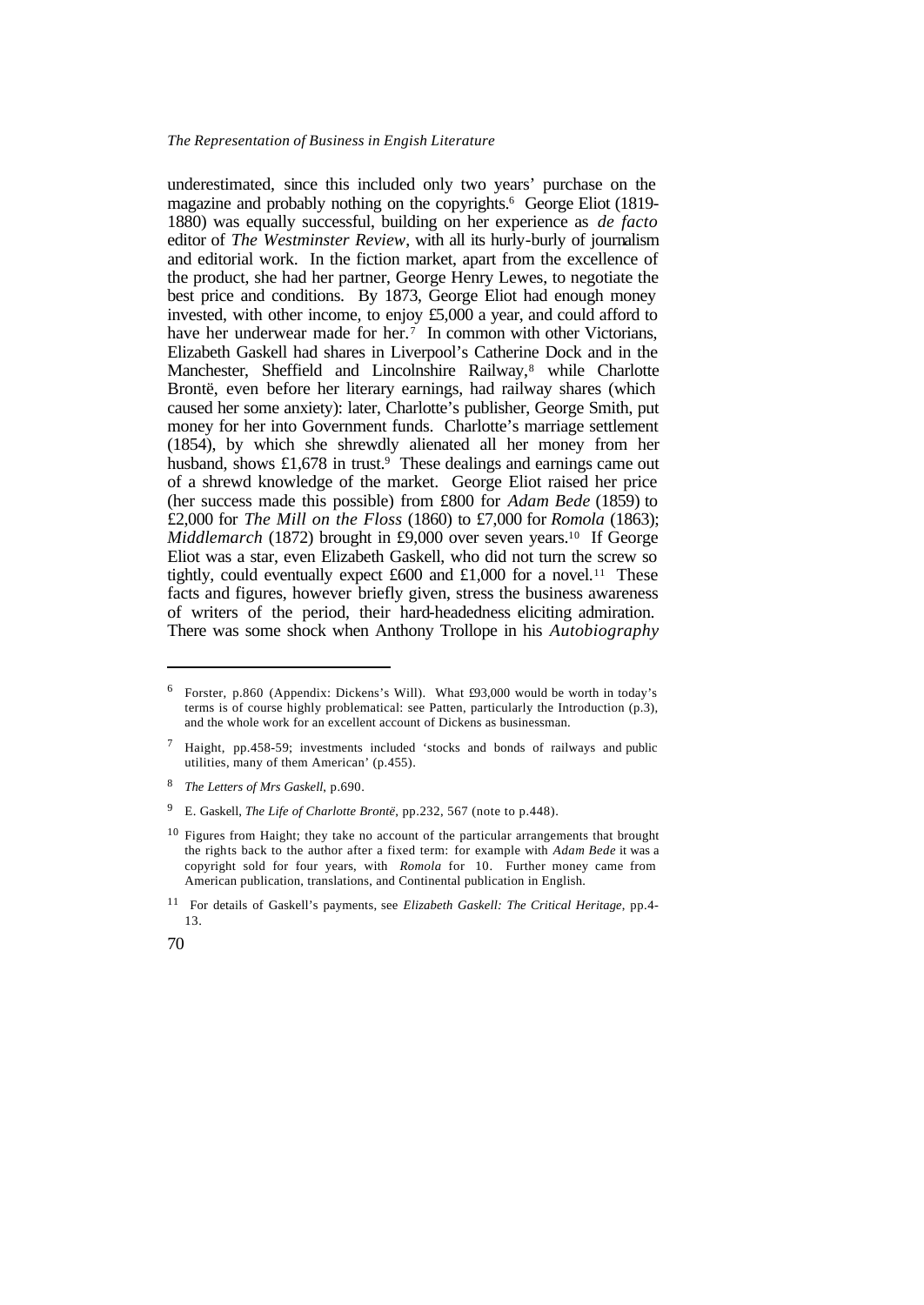(1875-76; published 1883) set out his mechanical production of a set number of words a day, regardless, plus a table of his earnings, $12$  but knowledge of business deals and operations never adversely affected the sense of Charles Dickens's or George Eliot's genius.

### **English Literature and the Age of Business**

When writers came to represent business in their work, why did they do so? The first and most obvious answer, though it has to be tied in with a strong literary convention of realism, is that these writers sought to validate their work, to make it convincing to their readers, by representing their age. There were business transactions, trade deals, manufacturing contracts, and these spoke of the reality of the world when embodied in literary form. In George Eliot's *Middlemarch* (1872), its heroine, Dorothea Brooke, is constrained by things which need not have bothered an heroic spirit like St Theresa of Avila in 16thcentury Spain. Dorothea's aspirations are as high as the Spanish saint's, but she must painfully recognise the constrictions of the world against which she beats her wings in vain, just as the idealistic doctor, Lydgate, is in some measure defeated by setting up home with furniture he cannot afford and which must yet be paid for. Economics are not the sole consideration, but the realities of a world of buying and selling, of goods against cash, are part of the world that these Victorians seek to recreate within their fiction.

But the novels (and later the plays) of the period are not mere photographic reproductions of society, tempted though the novelist Harold Biffen is, in George Gissing's *New Grub Street* (1891), by the idea of a novel which would be exactly true to life:

'...What I really aim at is an absolute realism in the sphere of the ignobly decent...I don't know any writer who has treated ordinary vulgar-life with fidelity and seriousness. Zola writes deliberate tragedies; his vilest figures become heroic from the place they fill in a strongly imagined drama...' [I.10.173]

The result, Biffen admits, would be 'something unutterably tedious', and the Victorians were not into that. Again and again these writers seek to dwell on what Dickens called 'the romantic side of familiar things' – not simply the London fog or the money bill or the twist of

<sup>12</sup> XX.316-7; he reckoned just under £69,000 between 1847 and 1879.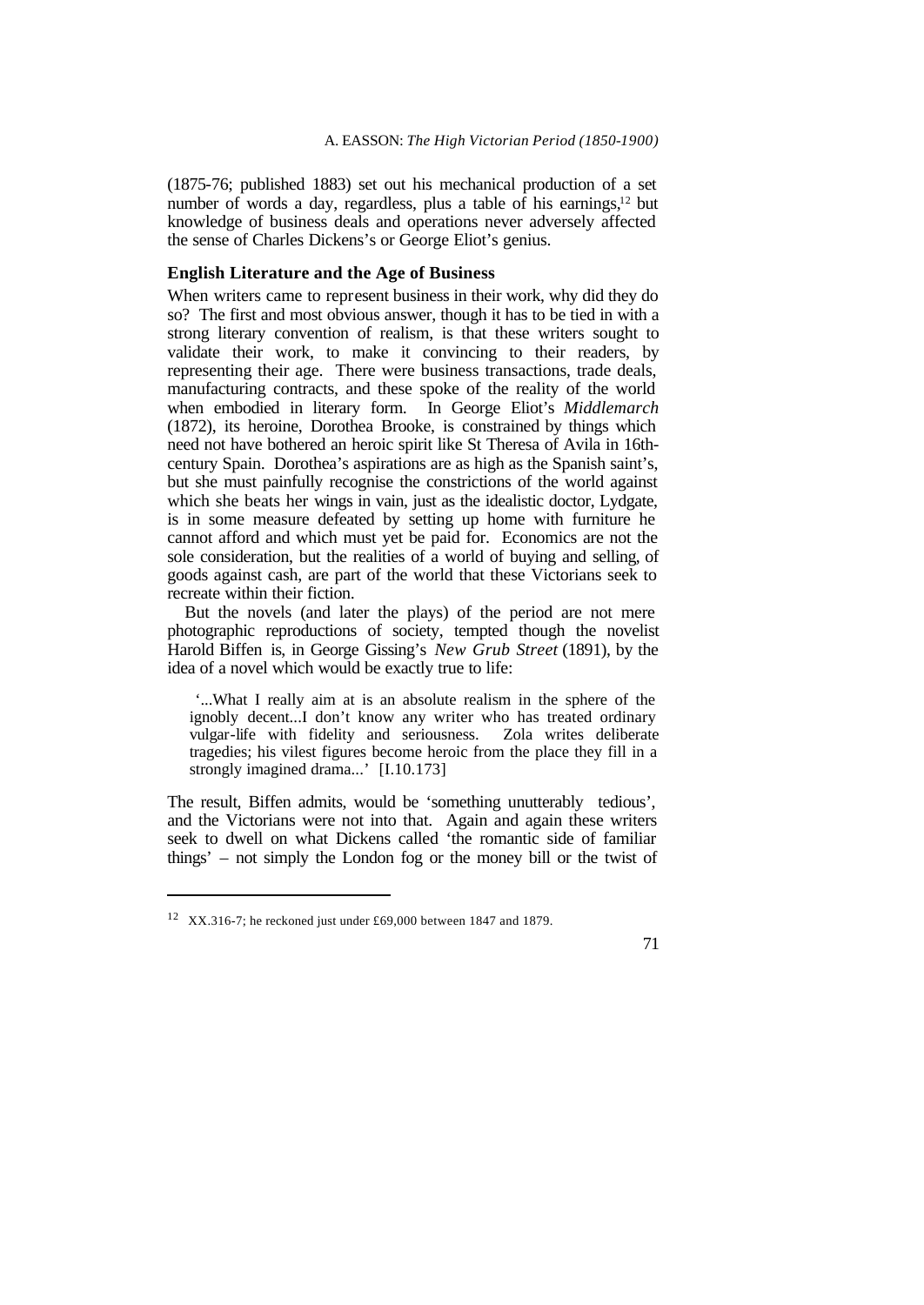thread, represented though each was in its reality, but the fog realised and then transformed to a metaphor for legal obfuscation, for pervasive disease, the money bill a trap for the usurer's victim, the twist of thread a clue to tie together people who knew nothing of each other's existence. Business provides opportunities of setting, plot, character, satire, analysis, prediction. Society is again and again represented as an interconnective structure, 'this great web' as George Eliot called it in *Middlemarch*, and the transactions of business interweave and lead on. Society is seen as multi-layered and its analysis as a means to understand something immensely complex. Plot may show the interconnections: a financier who breaks or who peculates ruins not just himself and his family (paradoxically, may not ruin his family at all), ruins not just large investors, but whole swathes of individuals who have contributed their mite to his enterprises. In Elizabeth Gaskell's *Cranford* (1853) it is (correctly) rumoured that the Town and County Bank will break. The elderly heroine, Miss Matty, shows her faith in the Bank by exchanging coins for the bewildered countryman's worthless banknote, and then, her own money lost in the crash, sets herself up to sell tea and sweets. She is a comic conception (in the larger sense of 'comedy') of those at all levels of society who suffer when the financial dam bursts and its waters sweep away investor, depositor, tradesman, and the genteel middle-class. The fall-out is through the depths as well as the breadth of society. And that sense of layers and of the reactions to different kinds of business and business people leads into a major preoccupation, which is class. Business throws up questions of where a man comes from, on what sufferance he may do his business, what lines (if any) he may cross. Can a financier be a gentleman? Can a tailor? 'But,' Dora Milvain asks in *New Grub Street*, 'is an advertising agent a gentleman?' (II.22.330). If these writers analyse class, can a way be found to represent England's social and political history and begin to construct a future?<sup>13</sup>

As already suggested, writers do not necessarily go into detail of process: that fascination is more obviously a French one, with Balzac's financial intrigues in *César Birotteau* (1837) or Zola's worlds of business that explore the traffic of laundering or prostitution or department stores (*L'assomoir* (1877); *Nana* (1880); *The Ladies' Paradise* (1883)). Yet significant detail can be 'read' and understood.

<sup>13</sup> And not just England: class is a key issue in America too. See, for example, Edith Wharton (1862-1937) in *The House of Mirth* (1905) and *The Age of Innocence* (1920).

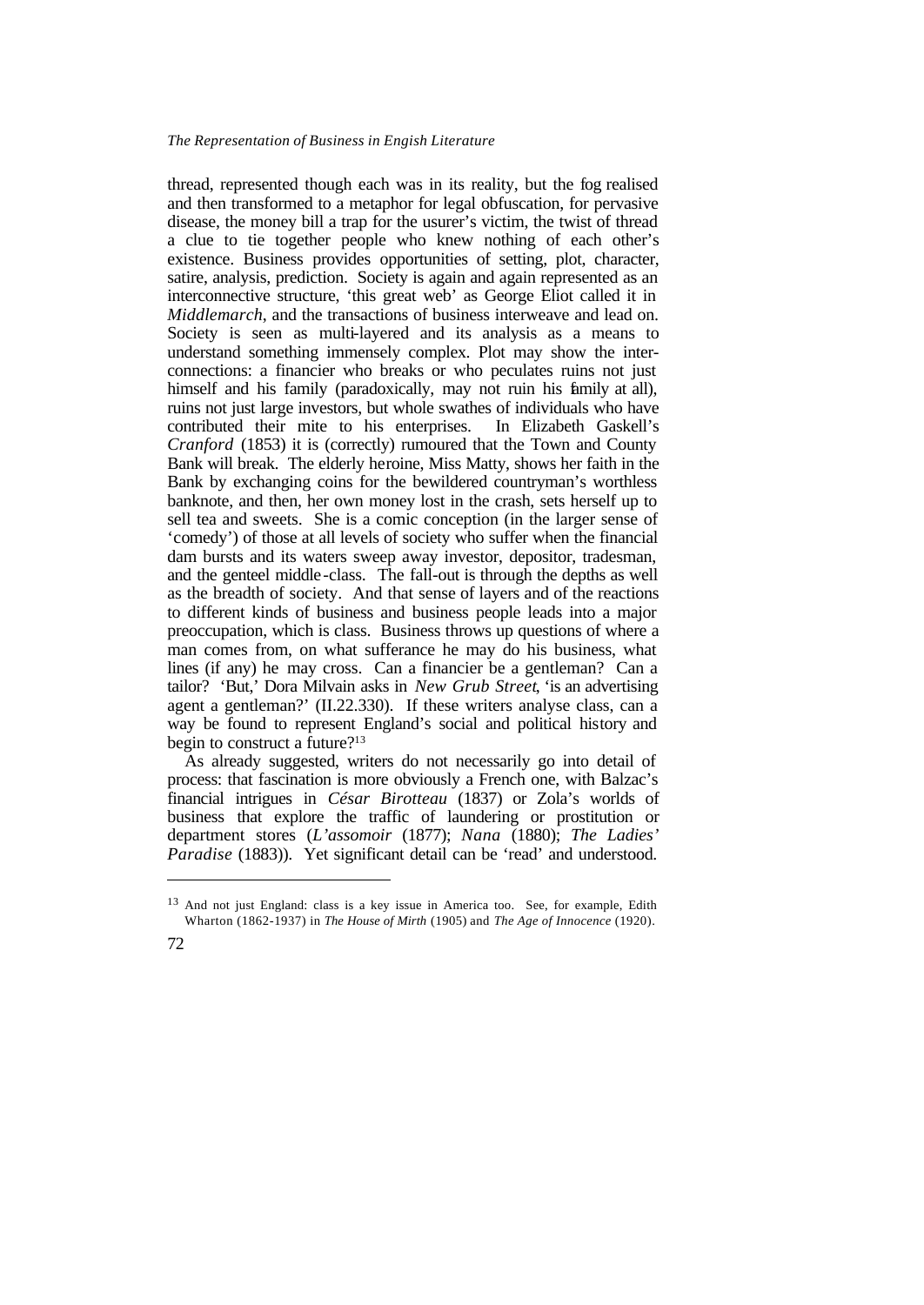In Elizabeth Gaskell's *Ruth* (1853), a dress-maker's workshop at the opening is detailed and our understanding of its organisation and economics essential to Ruth's subsequent history. This is not a novel about sweated labour, yet the harsh conditions that govern a trade where the business is controlled, not by steady production, but by demand, are vividly established:

'...more than a dozen girls still sat in the room into which Ruth entered, stitching away as if for very life, not daring to gape, or show any outward manifestation of sleepiness. They only sighed a little when Ruth told Mrs Mason the hour of the night [two o'clock]...for they knew that, stay up late as they might, the work-hours of the next day must begin at eight, and their young limbs were very weary.

Mrs Mason worked away as hard as any of them; but she was older and tougher; and, besides, the gains were hers.' [I.1.7]

The girls eat standing in their breaks, so as not to spoil the materials, and Ruth finds little consolation in the thought that it will not always be as bad as tonight: 'We often get to bed by ten o'clock' (I.1.11) is scarcely reassuring. Mrs Mason herself as a business woman is not cruel, but she needs in her own financial straitness (a widow, she has six or seven children dependent on her) to be ignorant of what her apprentices do on a Sunday, otherwise fire and a meal might be expected. Ruth, who has no relatives or friends, stays in the house, but without warmth or food beyond a bun or biscuit in the workroom, separated by her status from the servant in the kitchen. With such toil and friendlessness, so carefully established, it is no surprise that Ruth responds to the companionship, then passion, of the dashing Mr Bellingham, which leads to the crisis of 'discovery' by Mrs Mason, of dismissal, and of Bellingham taking Ruth to London and then Wales, where she is abandoned, pregnant. Details of stitching, Persian silks, matching of colours and materials, are the validation of a business that explains Ruth's conduct and develops her story.

# *Dickens's* Little Dorrit*: English Social Hierarchy and Business*

I have referred to examples of business: finance, manufactures, dressmaking, and to the conception of society as layered by class and socially interconnected. It may be useful to consider a novel that serves to illustrate both what 'business' means and how society is represented. Dickens's *Little Dorrit* peculiarly exemplifies the hierarchical nature of English society, as Dickens came to conceive it. And it is intensely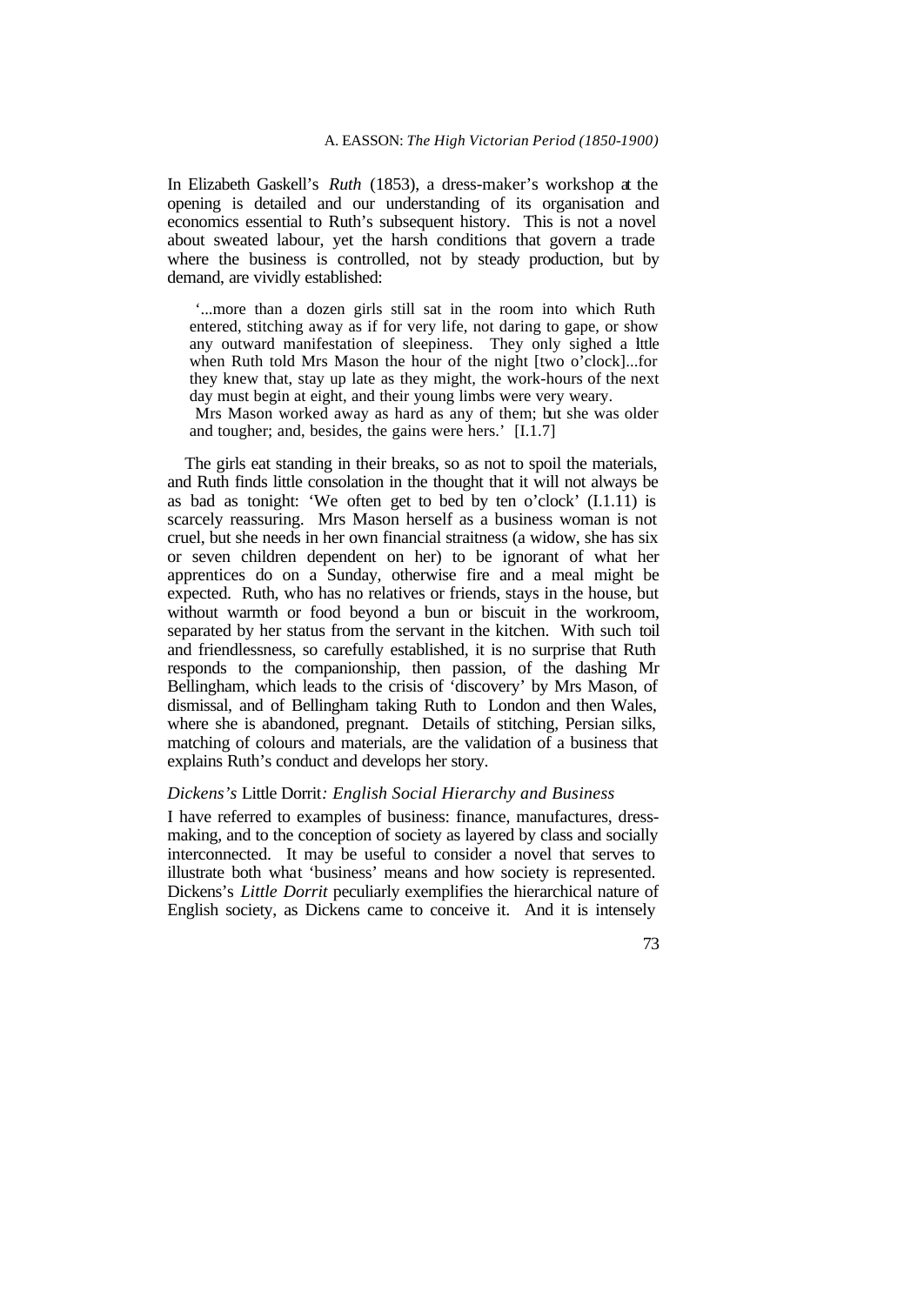concerned with business that involves economic transactions, exchanges of labour and goods for other goods or services or cash. Business constantly goes on in *Little Dorrit*'s world. Seamstresses, dressmakers, dancing masters, horse-dealers, keepers of inns, pieshops, and lodgings, bankers, theatre directors, tobacconists, wine merchants: the novel weaves these and financial and commercial dealers into all the traffic of society. This essay is not concerned with political or social business, Parliament, for example, or the Civil Service, or the family, though causal connection or metaphor may link such activities to business, as Dickens does in *Little Dorrit*, representing a network of political corruption and influence; of jobbery; and of posts under government seized upon greedily for the salary and for reciprocal favours. When Merdle the financier is bought into the Government interest, part of the 'dowery' is a job for life for his gormless step-son, Sparkler, in the Circumlocution Office. The satire of *Little Dorrit* on the failure of government to do its business, to get things done, sets the word 'business' resonating against 'jobs' and 'jobbery', just as that satire echoed, at the time of the novel's publication during the criminally mismanaged Crimean War, the demand of the Administrative Reform Association, constituted largely of men active in finance, shipping, and industry, for efficiency in public affairs and for the 'right man in the right place'.

The greatest businessman in *Little Dorrit* is Merdle, the master spirit of the age, into everything good, and without whose name no one will consider a project or an enterprise. He is an MP and has a bank, among many other things. He has a wife to run the Society side, though for all his vast schemes, his excellent health (he has 'the concentration of an oyster'), his display of wealth, he is yet browbeaten by his own butler, while his lips are powdered black as though with a trail of gunpowder and he seems constantly, in his nervous gesture of grasping one wrist with a hand, to be taking himself into custody. While Society woos him, cadges money, urges him to throw his political weight behind them, he is not a gentleman. His wife and stepson complain that Merdle carries his business affairs about with him, that (in his stepson Sparkler's irreverent phrase) he 'carries the Shop about, on his back rather – like Jew clothesman with too much business' (I.xxxiii.386). Goaded by his wife's demands that he accommodate himself to Society, Merdle retorts: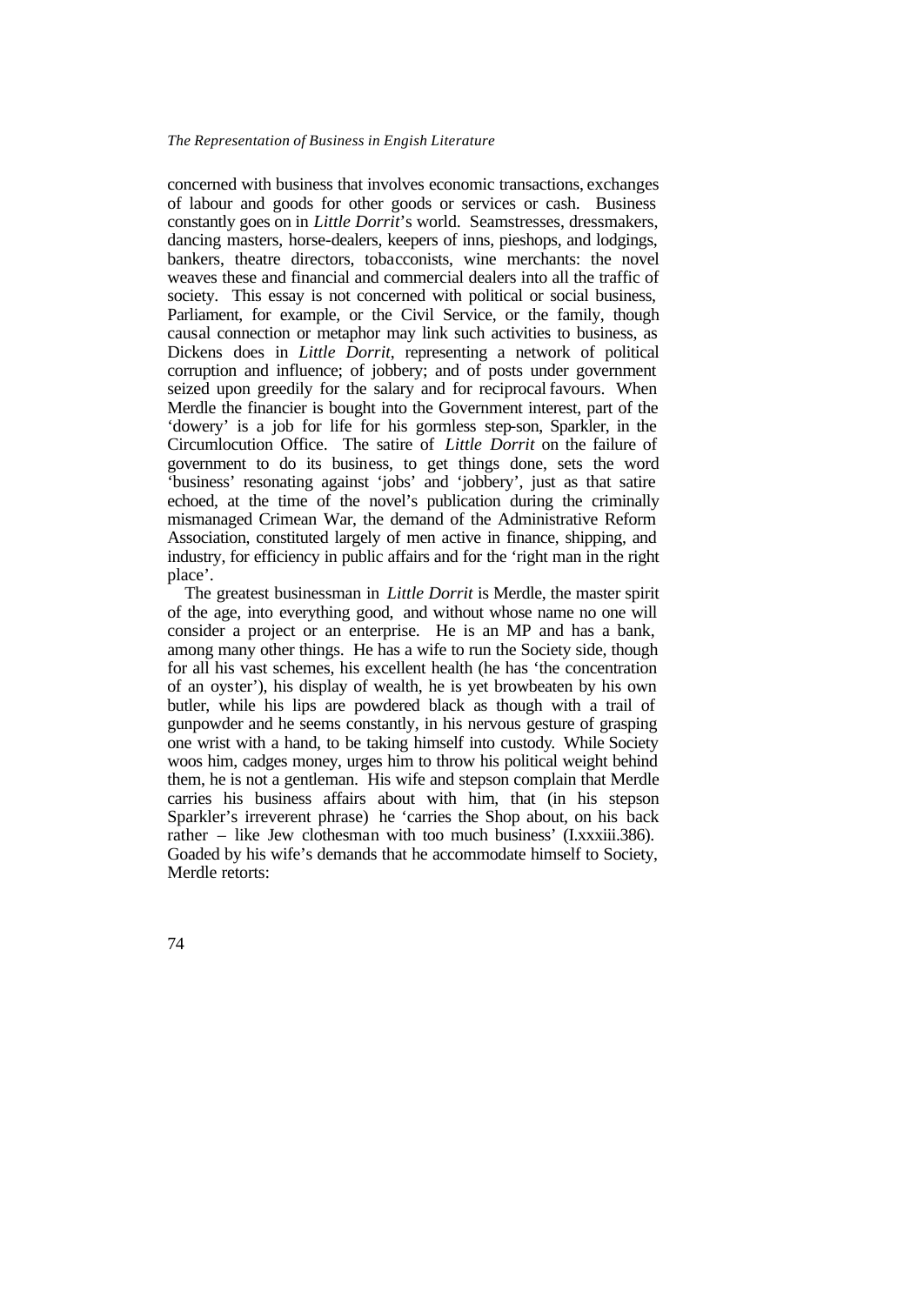'...in the name of all the infernal powers...who does more for Society than I do? Do you see these premises, Mrs Merdle? Do you see this furniture, Mrs Merdle? Do you look in the glass and see yourself, Mrs Merdle? Do you know the cost of all this, and who it's all provided for? And yet will you tell me that I oughtn't to go into Society? I, who shower money upon it in this way? I, who might be almost saidto–to–to harness myself to a watering-cart full of money, and go about, saturating Society, every day of my life?' [I.xxxiii.384]

At this stage, the semitic slur suggested by Sparkler's comparison to the Jew clothesman is hardly directed more than subliminally at Merdle by either Sparkler or Dickens. The canard, though, is commonly enough associated with finance and is later made quite shockingly explicit in Anthony Trollope's *The Way We Live Now* (1875).

Merdle is a man from nowhere, a monstrous mushroom growth, but the old-fashioned financial House of Clennam goes back into the 18th century, so old-fashioned indeed that it avoids being swept up into Merdle speculation fever (an abstention that is also a plot requirement). If Merdle's business is deliberately obscured by Dickens, to enforce the combination of the financier's criminal swindling and his dupes' eagerness to be cut into a 'share of the action', the House of Clennam's business is merely obscure. It has dealt in goods, but now uses a commission-merchant for all such business. Clennam and his father have been 20 years in China, but to what end by way of trade or transaction is unknown. The House offers money facilities to those recommended by its foreign correspondents; and one of its partners goes about the institutions and coffee-houses where business is done – the Custom's House, the Exchange, Garraway's – but we are little the wiser about what goes on to make its meagre profit. Against Merdle, it is respectable but hardly thriving, running down and haunted by some secret, the very fabric of the building loosening, shifting, and in the end falling, as the business house, and the family home, and the personal structure of the Clennam family all collapse when the guilty secret of its chief partner comes out. For Mrs Clennam, that chief partner, has a dark secret, hidden beneath the darker threatenings of a perverse Calvinism. And yet, we note, in business she is an equal partner. She may assert that as a woman she has no power, but she is partner in the firm and with her son's withdrawal, senior partner, a reminder of the presence of women at all levels of business in the 19th century, even if her guilty secret reveals among other things that she has had no legal right to be a partner. Her marriage was invalid and the man known as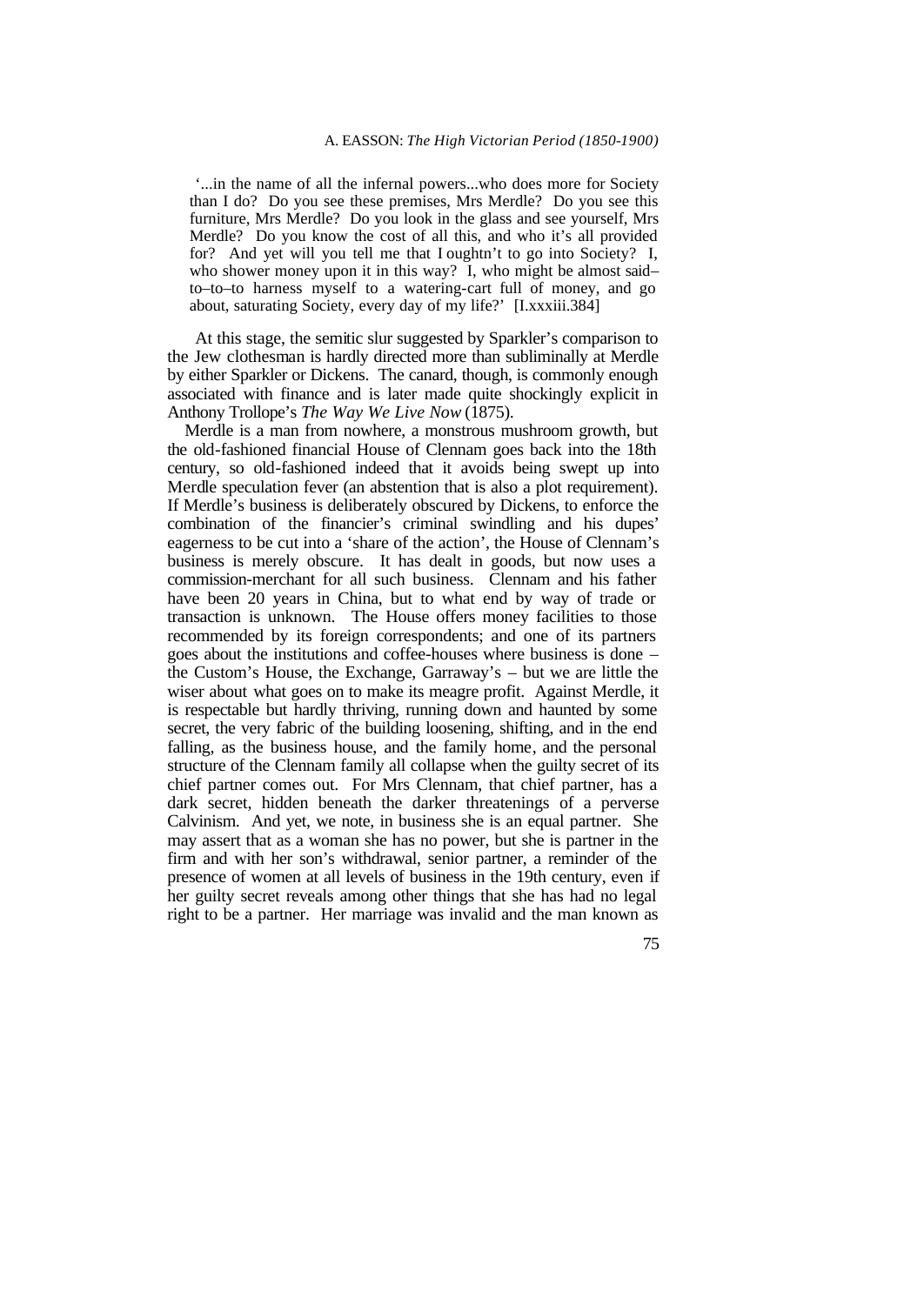her son is not hers at all. That supposed son, Arthur Clennam, fearful that a wrong has been perpetrated by the firm, resigns his share in the House of Clennam and seeks the means of livelihoood elsewhere, investing his money with Doyce the engineer, an inventor, whose workshop produces (unspecified) engineering goods. Doyce is chaffed by his friend Meagles as a genius but no man of business, a common stereotype. Yet Doyce proves to be shrewdly business-like, and welcomes Arthur to provide the office expertise in correspondence and book-keeping that allows him to work at the mechanical side, eventually to be summoned by a 'certain barbaric Power', which

'had occasion for the services of one or two engineers, quick in invention and determined in execution: practical men, who could make the men and means their ingenuity perceived to be wanted, out of the best materials they could find at hand...' [II.xxii.643]

This barbaric Power, probably Russia in the context of the 1850s, seeks to have things done, a smart hit by Dickens at England's great discovery of How Not To Do It. Against Doyce, the engineer, the mechanical artist, Dickens places Henry Gowan, a painter, a man with a grievance, who believes his order, the nobs, owes him a living (and has failed to give him one) and resents alike its neglect and its patronage. He claims to be a businessman. Dickens was sure that the artist should be fully professional and asserted the claims of the dignity of literature. But Gowan claims that all business is a matter of selling dear what is produced cheap, and that he is no greater an imposter than anyone else; they all do it:

'Painters, writers, patriots, all the rest who have stands in the market. Give almost any man I know, ten pounds, and he will impose upon you to a corresponding extent; a thousand pounds – to a corresponding extent; ten thousand pounds – to a corresponding extent.' [I.xxvi.303]

There is nothing wrong in an artist having a head for business; what grates is Gowan's 'slight, careless, amateur way' (I.xvii.206).

Below these is a range of small financial agents. The biggest fish in this pool is Casby, 'the patriarch', his white locks and benevolent appearance disguising a voracious rack-renter. Formerly Lord Barnacle's town-agent, Casby has bought houses as a speculation and employs his own agent, Pancks, to screw rents out of his tenants. Pancks, seen as the tyrant, not merely Casby's tool, is one of those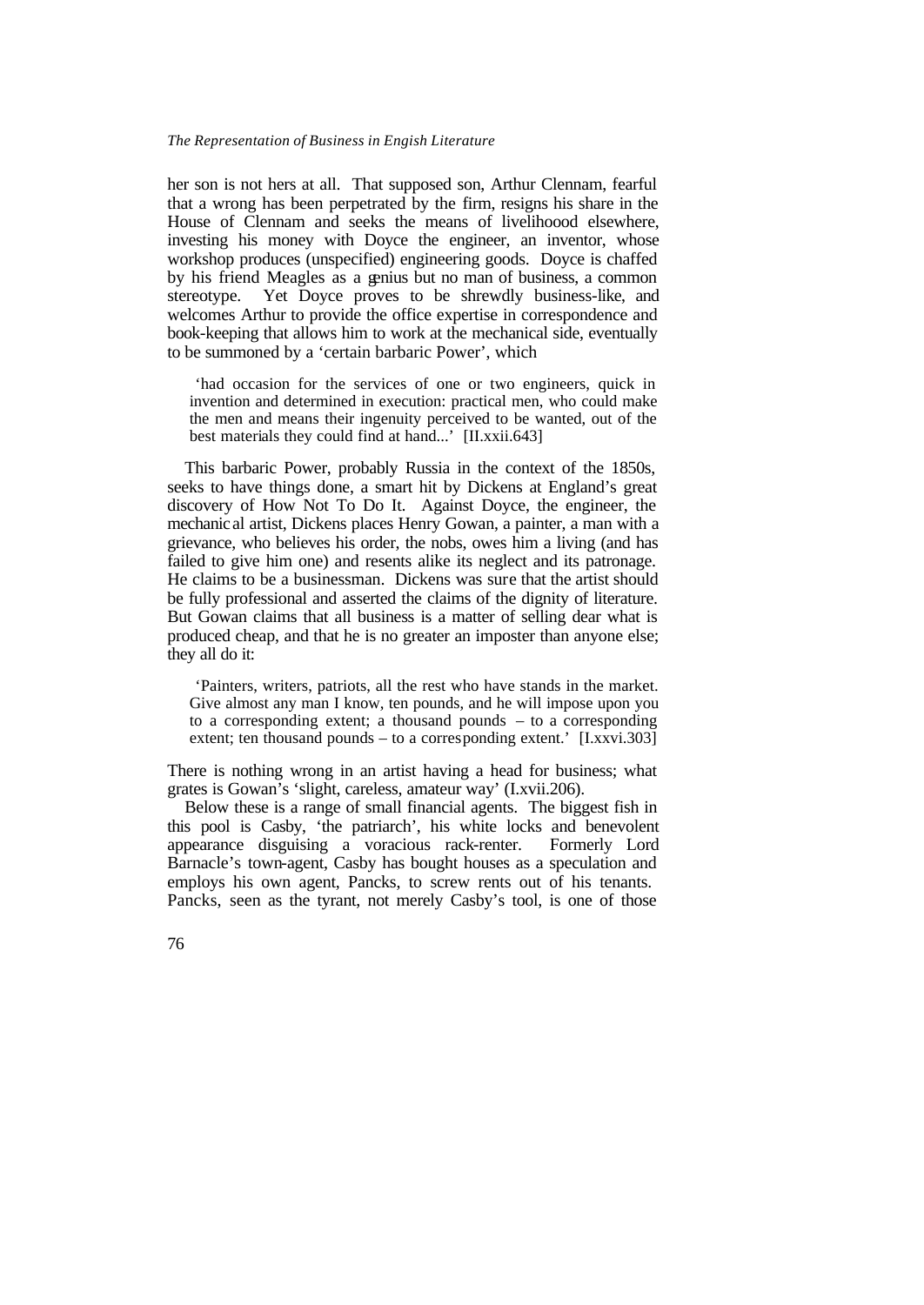ambiguous figures in Dickens, who, essentially benevolent in his eccentricity, seems yet inexplicably bound to work for his dark master, to take the blame, and unable (until driven beyond all bearing) to take revenge or even simply go elsewhere. Pancks lodges at the house of Rugg, a general agent, debt collector, and money advisor. Rugg's daughter has been shrewd enough in business to bring an action for breach of promise against the local baker and invested the damages awarded in government stock. Rugg is not averse to lending money at high interest, even when entering into a friendly conspiracy with his lodger, charging Pancks 20 per cent (5 per cent was a fairly standard 19th-century rate). Below these again come the self-employed artisans, notably Plornish the Plasterer of Bleeding Heart Yard, who finds work scarce, and whose wife is set up in business as a grocer, her neighbours determined to help the shop by patronising it:

'Influenced by these noble sentiments, they had even gone out of their way to purchase little luxuries in the grocery and butter line to which they were unaccustomed; saying to one another, that if they did stretch a point, was it not for a neighbour and a friend, and for whom ought a point to be stretched if not for such? So stimulated, the business was extremely brisk, and the articles in stock went off with the greatest celerity. In short, if the Bleeding Hearts had but paid, the undertaking would have been a complete success...' [II.xiii.551-2]

#### **Social Distinctions Among the Professions**

Separate from trade, yet still in some sense business, are the professions. An interestingly anomalous example in Dickens's novel is Mrs General, employed by Mr Dorrit to form his daughters, to teach them correct polite behaviour. She again raises class distinctions. She insists she is not a governess, that often miserable and certainly ambiguous creature, suspended between family and servants. Mrs General refuses to talk about contracts and salary, while making it clear that she received £300 for forming the single daughter of her previous employer and must therefore have one-third more in a family where there are two daughters: by contrast, a governess might have expected between £20 and £50 at this time. Mrs General thus avoids losing the gentility she claims through birth and marriage (her father a clergyman, her husband military). While the daughters of gentlefolk became governesses, their status in the families where they worked was rarely that of gentility.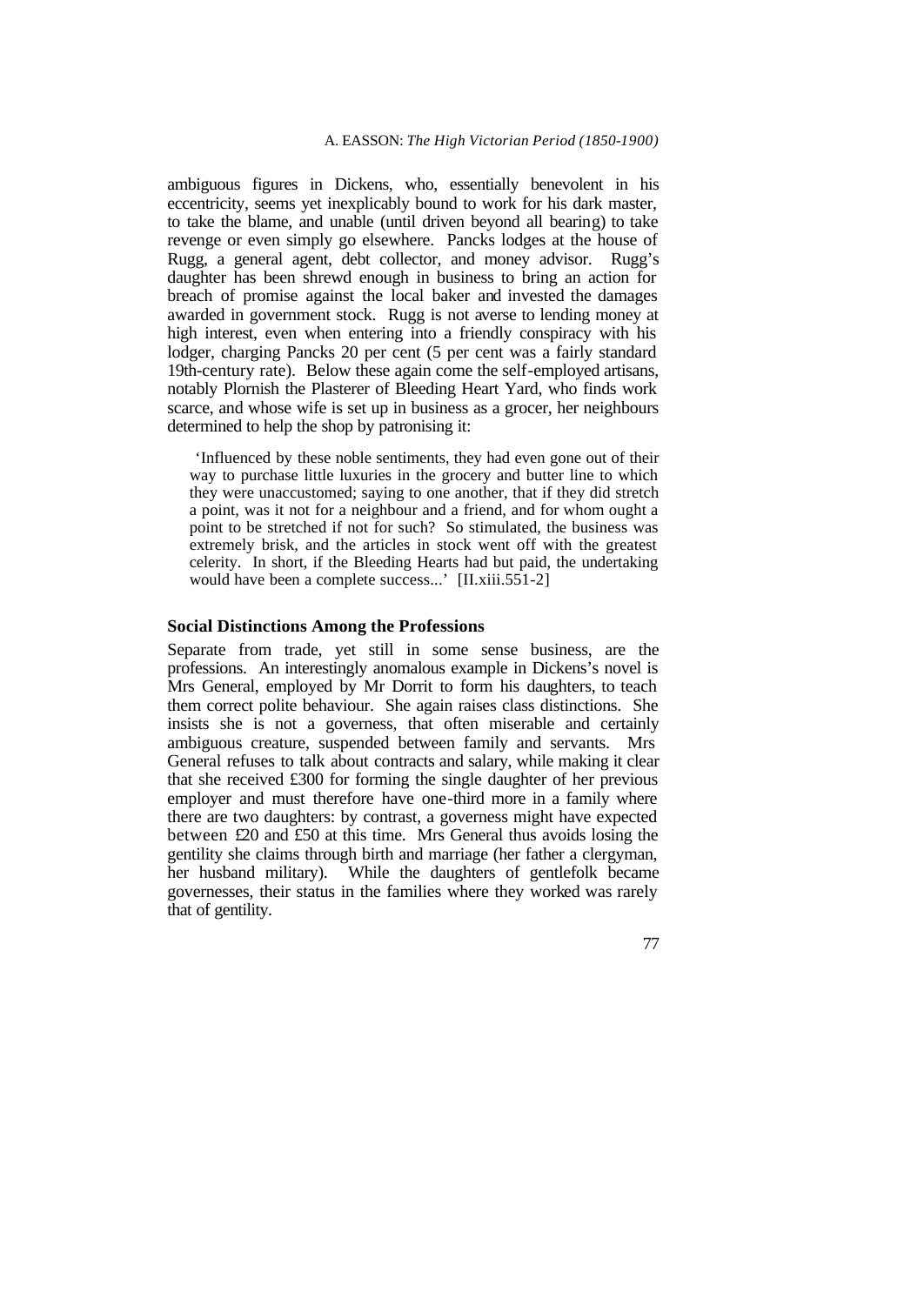More clearly professional than Mrs General, their depiction exploring the subtle shadings of class distinction and boundaries that entwine and hedge 19th-century business, are the barrister, known simply as Bar, and the physician, again simply so called. Dickens is entertained by Bar, as well as suspicious of him, as Dickens usually is of lawyers. Bar exploits language and gesture, playing to his audience, using facial expression to collude with or intimidate jurymen, yet he works hard, has a sense of purpose. He is admitted to Society, dines with Merdle, and is instrumental in getting Merdle and Lord Decimus Tite Barnacle (literally) together, so that a political bargain may be struck. Bar is a barrister, not an attorney or solicitor. In the law, a barrister is a gentleman, but the distinctions grow more uneasy below that level. In medicine, a surgeon might be regarded as little more than a descendant of the barber-surgeons, blood-letters, tooth-drawers, 'saw-bones', mechanicians. A physician, who does not work with his hands, who directs the pharmacist,<sup>14</sup> but does not himself dispense, is a gentleman. But the Victorians generally also admire the physician for his healing powers and a knowledge of humanity, held confidentially and acquired when, reduced by illness to helpless and pitiful individuals, people are stripped of their pretentions to honour or wealth or power. Yet the physician does not mock people in their nakedness, but seeks to cure or helps to die.

Dickens, like other writers, draws on the image of Jesus as the healer, who cured without distinction of race or position, and in *Little Dorrit*, a novel where Merdle is seen as the anti-Christ, people standing so the shadow of that great man may fall upon them, the character Physician becomes a shadowing counterpart of the Divine Healer, set against Merdle. Physician attends Merdle, but does not judge him. His knowledge, no matter of fact alone, allows him a survey of humanity that would be terrifying if revealed, yet is never put to improper use:

'Few ways of life were hidden from Physician, and he was oftener in its darkest places than even Bishop. There were brilliant ladies about London who perfectly doted on him, my dear, as the most charming creature and the most delightful person, who would have been shocked

<sup>14</sup> The dispensing of drugs was an issue through much of the 19th century (it plays a key part in Lydgate's eventual disaster in George Eliot's *Middlemarch*), as was the status of the surgeon. Pharmacists rose as a distinct trading class, while surgeons, with the development of medical research and teaching, could increasingly claim to be gentlemen.

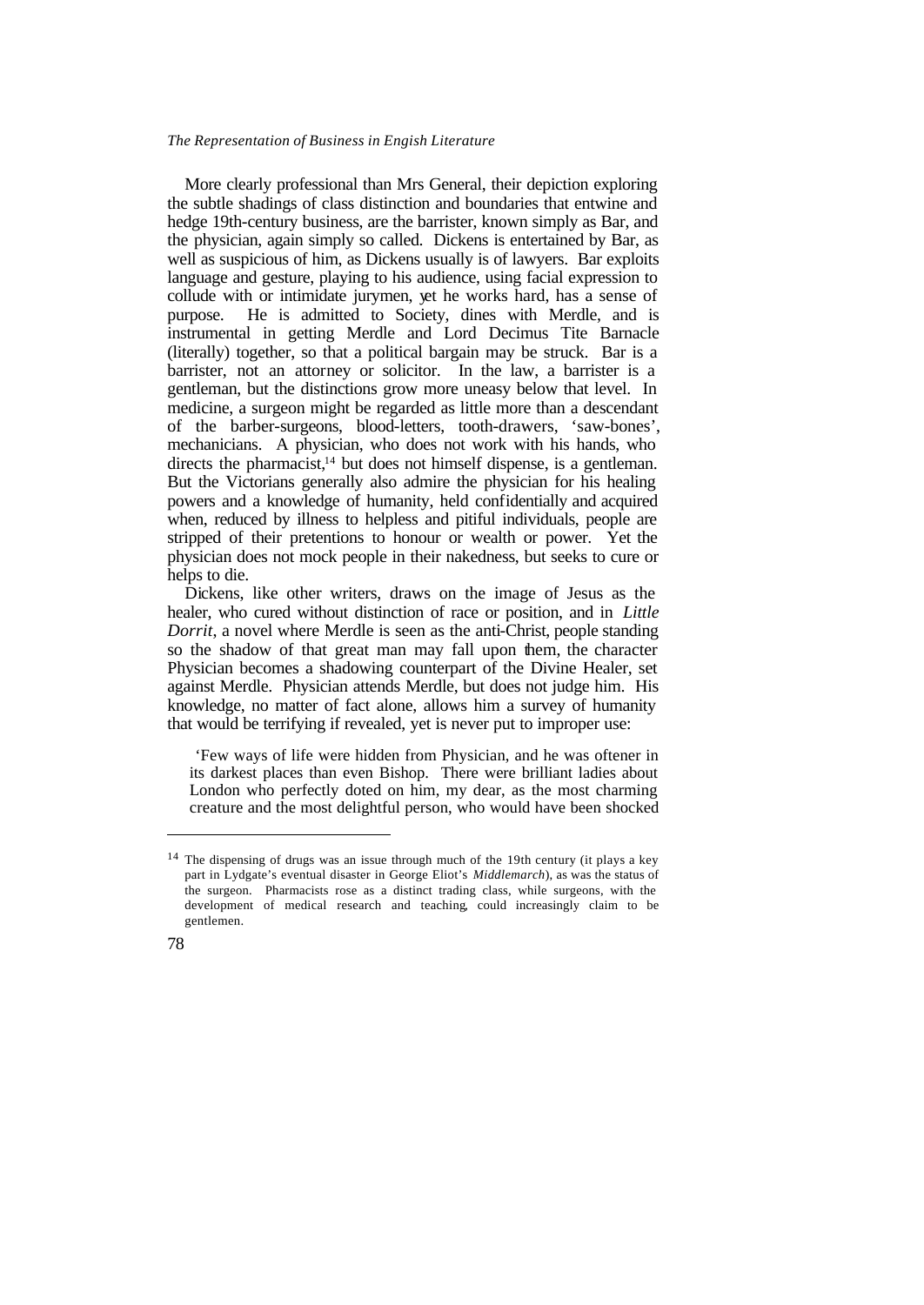to find themselves so close to him if they could have known on what sights those thoughtful eyes of his had rested within an hour or two, and near to whose beds, and under what roofs, his composed figure had stood...Many wonderful things did he see and hear, and much irreconcileable moral contradictions did he pass his life among; yet his equality of compassion was no more disturbed than the Divine Master's of all healing was.' [II.xxv.672-3]

A doctor is but one way, though an important one, in which parallels may be drawn between the world of business and the world of the gospels, parallels prompted not only by Satan's temptation of Christ and by Matthew being summoned from the collection of taxes and by the cleansing of the Temple, but also by the constant business traffic of the parables: of talents, and vineyards, and silver pence, and stewards, and debtors, and rich men entering the kingdom of heaven.

In *Little Dorrit*, people's business affairs become entangled or involved. The novel's great metaphors are of imprisonment and of debt, combined literally in the Marshalsea Debtors' Prison. Debt can slide into bankruptcy; the novel's concern is to represent an insolvent society, politically, morally, and financially. Yet here too important distinctions drawn from business reality are made. Mr Dorrit has been imprisoned for debt (probably over some government contract) for nearly a quarter of a century. His affairs are entangled, he has no idea how, and he is clearly unfitted for business, yet he was not criminal in his financial dealings. On the other hand, Merdle's spectacular fall reveals his 'complaint' as not physical illness nor 'pressure', but, quite simply, 'Forgery and Robbery' (II.xxv.680). Yet Merdle is not even declared bankrupt, while his fall involves many others in his ruin. Clennam, partner to Doyce, who has invested the firm's money with Merdle, unable to satisfy his creditors, is arrested and chooses to go also to the Marshalsea Debtors' Prison. All seems lost. He becomes a scapegoat, a living object of execration now death has placed Merdle beyond reach of his victims. Yet since arrest for debt meant also that no seizure could be made of the debtor's goods or assets, the firm and Clennam can eventually be saved by payment of the debts (Doyce the engineer returns financially successful from the barbaric Power) and the business be set running, more firmly established than ever. In a business situation, known to Dickens and accurately represented by him, to be imprisoned and one's assets thus secured, proves an advantage.

*Questions of Status and Class*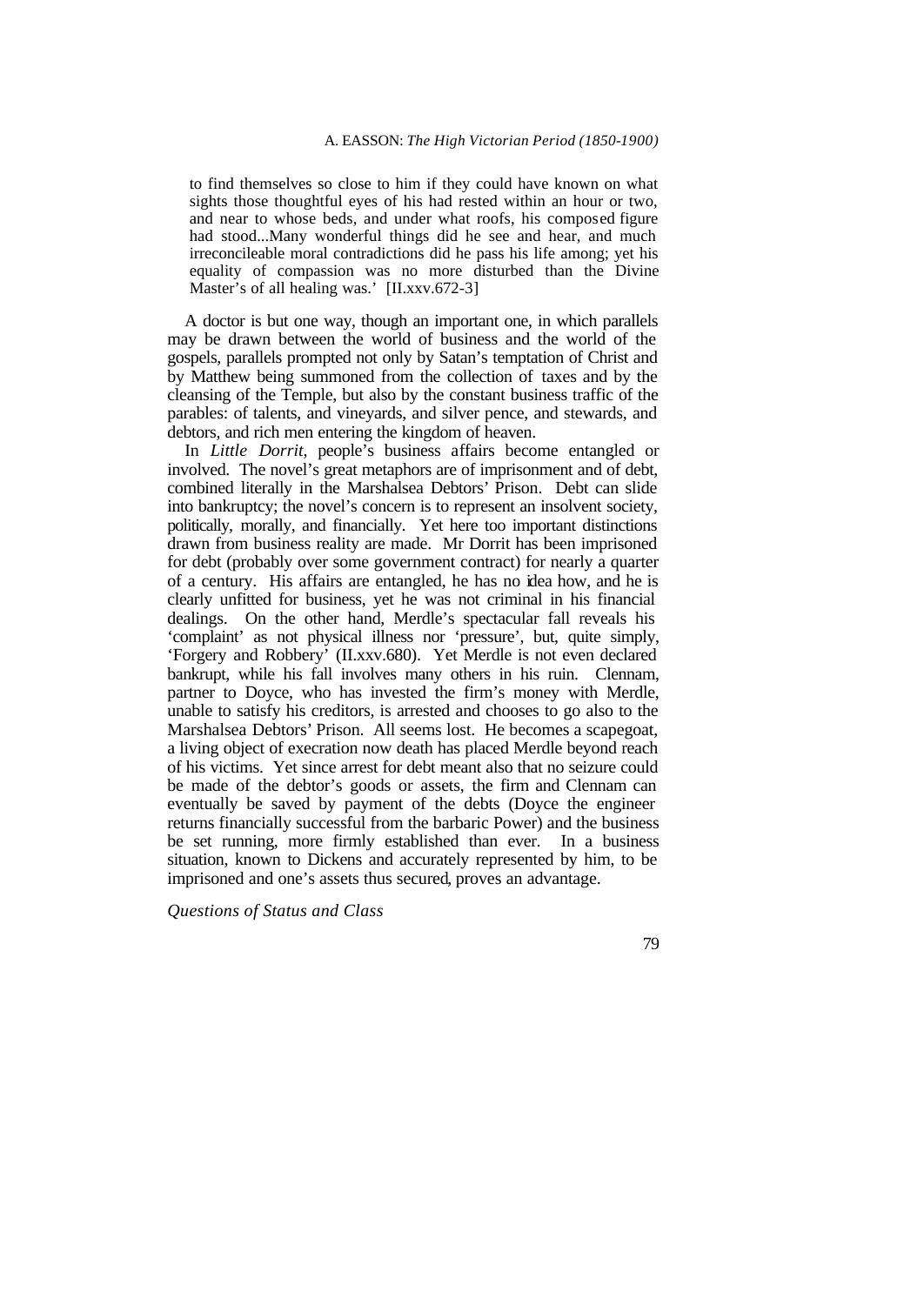The hierarchical organisation of *Little Dorrit* and the questions of status with regard to Merdle and to Bar and Physician touch very clearly on questions of class. But first, after this exemplification of the range and niches of business activity represented by Dickens, I want to consider more generally the way that business marks people and how writers represent and exploit those stigmata. Business, and more particularly trade, has its marks, sometimes physical and permanent, sometimes only in dress, sometimes in necessary restrictions of time: in business, dinner, the main meal of the day, is eaten at one o'clock or two, while the gentry eat at six or eight (as will financiers moving in or into society). The businessman must be in his office, while the gentry ride for airing and social intercourse in Hyde Park between two and four. Plornish the plasterer in *Little Dorrit* is marked by his trade, his clothes limewhitened, and he fills a gap in the conversation by picking 'a bit of lime out of his whisker, [putting] it between his lips, [and turning] it with his tongue like a sugar-plum' (I.xii.143). Even trades less manual entail marks, though some are in the eye of the beholder. At the end of George Gissing's *New Grub Street* the 'hero', Jasper Milvain, recalls Marian, the woman who lives by writing and whom he has *not* married: 'Do you know, I never could help imagining that she had ink-stains on her fingers. Heaven forbid that I should say it unkindly!' (though clearly, he does). 'It was touching to me at the time, for I knew how fearfully hard she worked' (III.37.550). The facts of trade are that it takes time to master, that it is difficult to be master of more than one, and that the training and occupation have their signs, not least the very physical conformation of the body. Ruth in Elizabeth Gaskell's novel has the numbing experience of dress-making, while in George Meredith's *Evan Harrington* (1861), Evan, as someone who would master the trade of tailor, is confronted by the grim prospect 'that at the root of the tree of tailoring the novitiate must sit no less than six hours a day with his legs crossed and doubled under him, cheerfully plying needle and thread' (XXXVIII.397). Trade takes your time and physically alters you. H.G.Wells followed through the evolutionary implications of such physical deformity in *The Time Machine* (1895) with his Eloi and Morlocks, the human race splitting into the light effete race of the surface, the dark bestial race of underground.

If trade so marks a man or woman and is inseparable from the business, at what point do these signs, if not plaster splashes or ink stains or feeble physique or sallow complexion, yet the witnesses of business, fade and allow someone to pass as a gentleman, whether in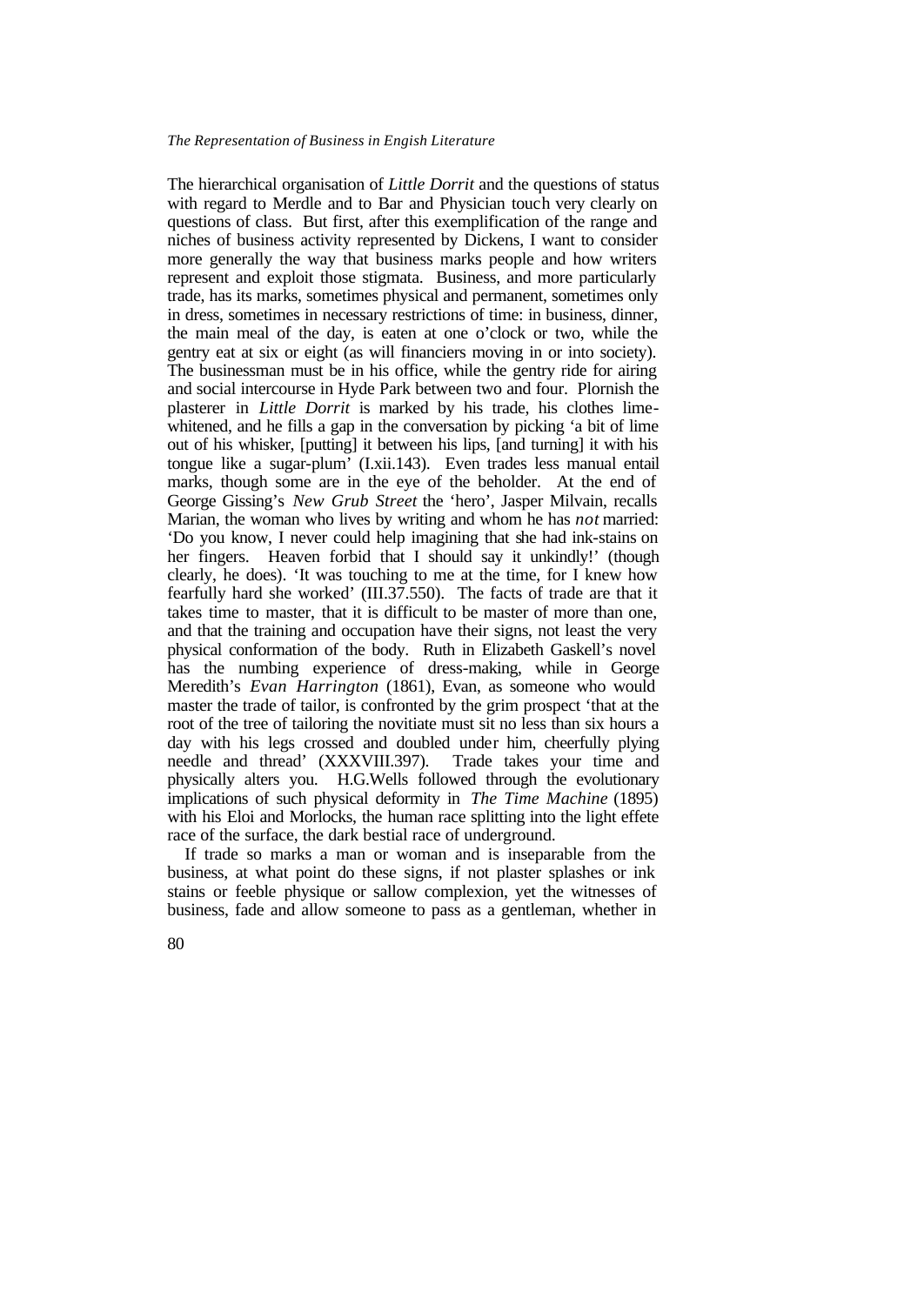appearance or in the acceptance of society? Dress may do this, markedly distinct spheres of work and leisure, or one's habitation. In Elizabeth Gaskell's *Ruth*, the manufacturer Bradshaw determines to buy a country house, Eagle's Crag, provoked by a casual remark. The town's prospective MP, far from being impressed by Bradshaw's production of pineapples on his table, pities those who cannot afford their own hothouse, 'as if to be without a pinery were indeed a depth of pitiable destitution' (II.xxii.218). Bradshaw purchases Eagle's Crag, exorbitantly dear though it is, first and foremost as a means of exhibiting his wealth. He also begins that progress, though, so characteristic of the increasingly well-to-do businessman, who has two houses (one for weekdays, one for weekends) and, in due course, only one from which he commutes, proof that he no longer carries the Shop with him. A progress through houses is also traced in H.G.Wells's *Tono-Bungay* (1909), as Uncle Ponderevo's growing wealth takes him from a deadand-alive Kentish town to London digs, through small house and large Home Counties house, to the buying up of an old family's home and the eventual building of his own. Not one house, in fact, successfully transfers Ponderevo to the inner circle of gentility, even though these later moves mark 'those magnificent years that followed his passage from trade to finance' (III.1(i).187).

Again and again, authors are interested in the degrees that mark out tradesmen from financier from gentleman. When does 'shop' or business become removable like a suit, to be left behind in the office? Such a question lies behind the complaint of Mrs Merdle and the observation of her son, that Merdle carries the business about with him: he might leave it behind and yet will not. Finance of course is not associated with articles produced for sale – such articles themselves usually being judged on a sliding scale: in Meredith's *Evan Harrington* a distinction is made between tailoring and brewing, partly a matter of the physical constraint (the tailor stitches *and* keeps a shop), partly of the money generated. But finance itself may have its own brand. It is not landed property, nor is it unearned income. The financier is in all the hurly-burly of money and market transactions. The old resentments of the poor (including the impoverished gentry) and the unsuccessful may surface against the financier, especially if he falls from grace. Where do financiers come from? And what is their nature? In fiction, many of them come from nowhere, rootless men, and some at least are tainted with usury and the Jew. A comparison of Dickens's Merdle and Trollope's Melmotte from *The Way We Live Now* is instructive both in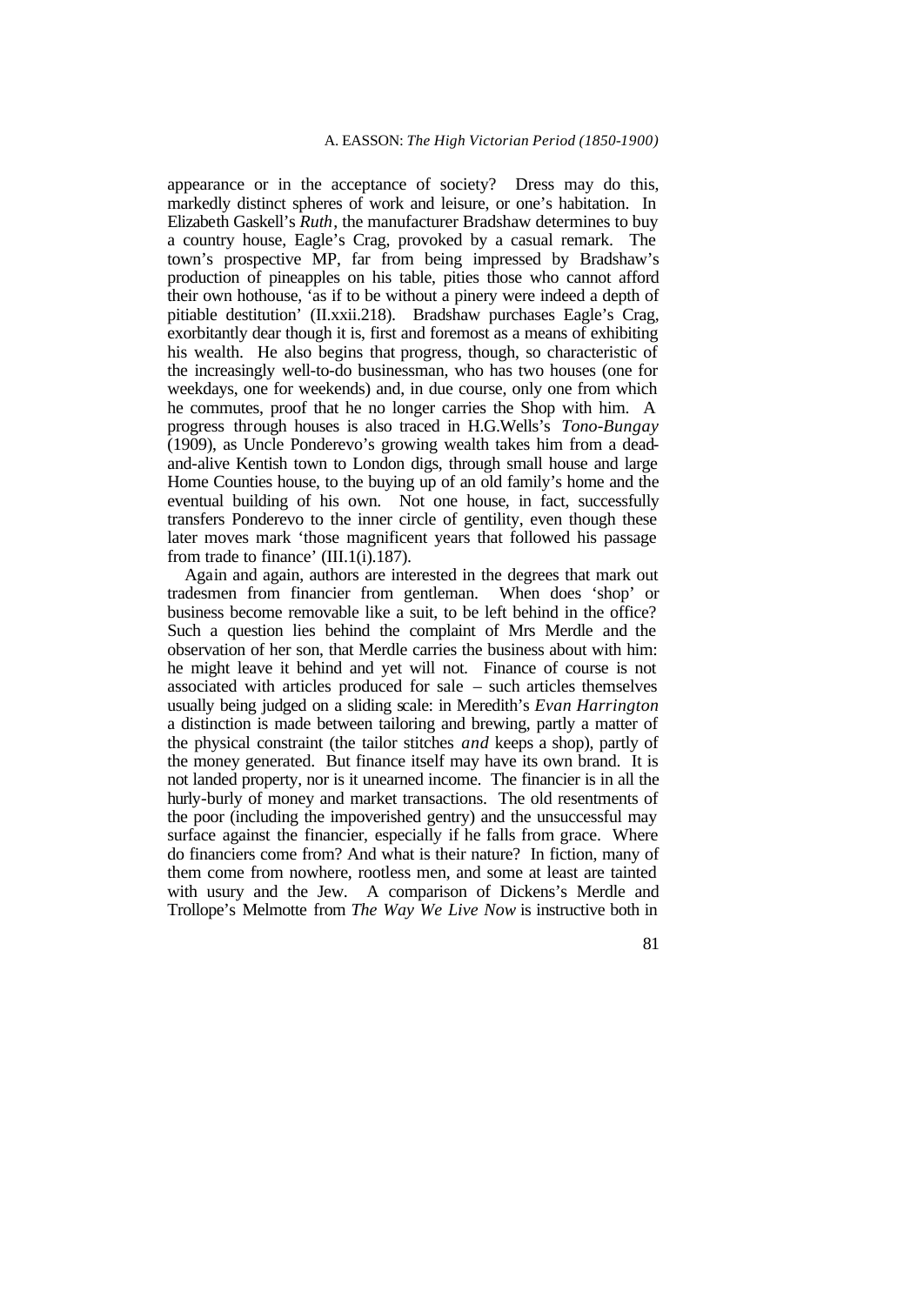the concept of the financier as an unknown man and in the contrast of treatment.

#### *Merdle and Melmotte: Dickens's and Trollope's 'Financiers'*

Merdle comes from nowhere. He is established in his position of affluence and influence when we meet him, accepted by Society:

'Mr Merdle was immensely rich; a man of prodigious enterprise; a Midas without the ears, who turned all he touched to gold. He was in everything good, from banking to building. He was in Parliament, of course. He was in the City, necessarily. He was Chairman of this, Trustee of that, President of the other. The weightiest of men had said to projectors, "Now, what name have you got? Have you got Merdle?" And, the reply being in the negative, had said, "Then I won't look at you".' [I.xxi.244]

Though Dickens based Merdle on an original, John Sadleir, 'that precious rascality', as Dickens called him,15 he does not trace Merdle's earlier career and indeed we never learn anything about his origins, any more than we ever see him at work. He carries the 'shop' about with him, but his whole reputation is built up by others, so far as the action of the novel is concerned. At Merdle's dinner party, the guests accumulate by hundreds of thousands of pounds, one from another, the rumour of the value of his latest coup, and all the time the reader has the evidence of Merdle before him, a man without energy, of sluggish blood, overshadowed by his magnificent butler (who looking out of the window is mistaken by admiring passers-by for his master).

Anyone might see through him: as of course people do in retrospect, for that is part of Dickens's point. A man so situated does not need delicacy or intelligence, once people believe in him. He becomes an object of worship, a figure of gold, Mammon himself or the anti-Christ in an age where signs and wonders herald the end of all things. He is a religion, whose worshippers, abject believers, are seized by a devout desire to be both cured and trampled by him, and he is a disease, which must and will run its course. London becomes, with Merdle's death and the revelation that he is 'Forgery and Robbery', a pullulating body possessed by a putrid fever. The talk

<sup>15</sup> Russell discusses Dickens's and Trollope's use of originals for Merdle and Melmotte.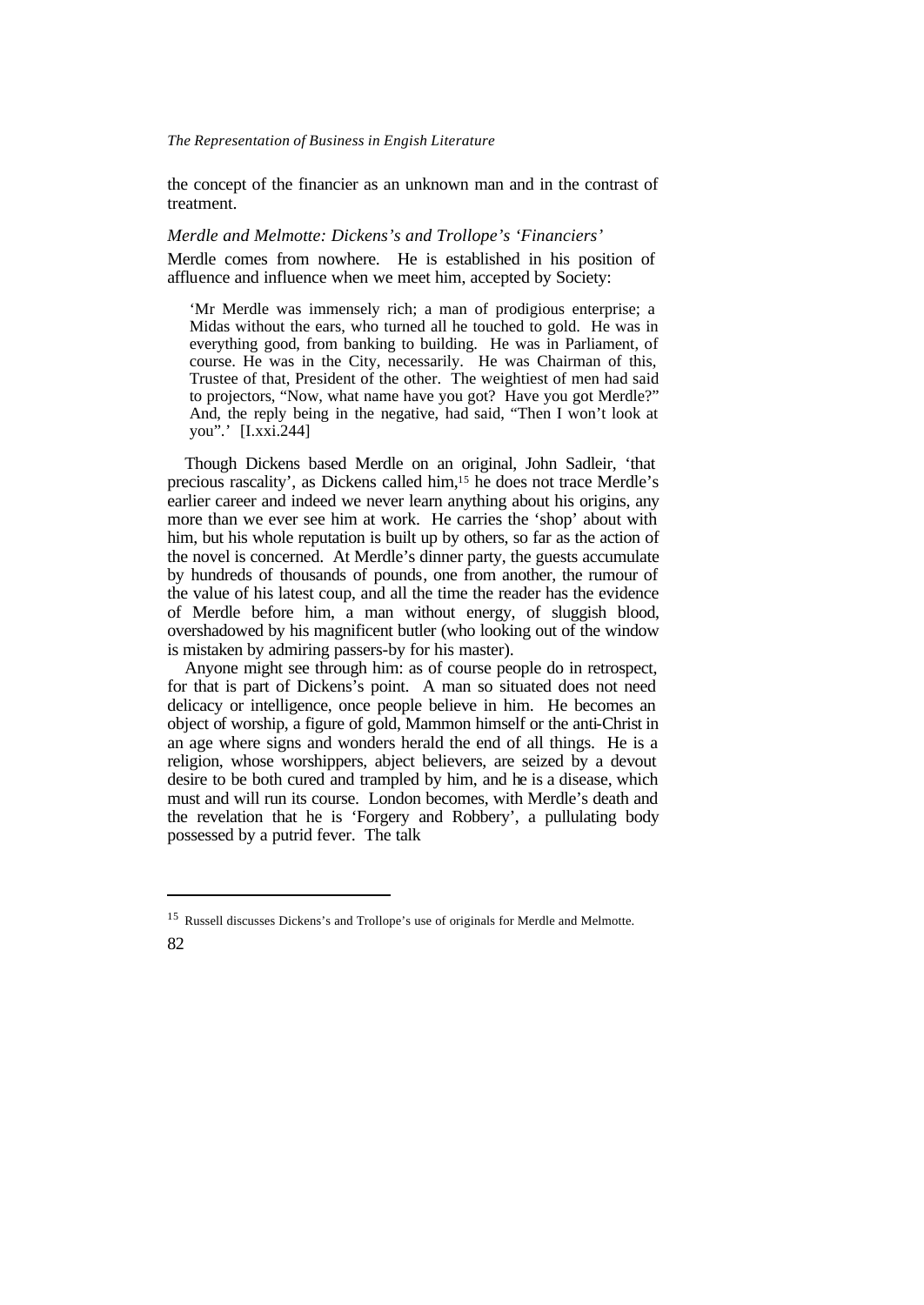'swelled into such a roar when night came, as might have brought one to believe that a solitary watcher on the gallery above the Dome of St Paul's would have perceived the night air to be laden with a heavy muttering of the name of Merdle, coupled with every form of execration.' [II.xxv.680]

What the reader has suspected all along becomes clear in Merdle's sordid end. He lies in a public bath where he has cut his throat, a man who went to do the deed dancing as though possessed by devils, and now revealed with 'an obtuse head, and coarse, mean, common features' (II.xxv.676). The financial Messiah is incarnate as this grossness and his dupes do not take kindly to having to say with Shakespeare's Caliban, 'what an ass I was to take this drunkard for a god'.

Merdle may be no gentleman (the butler, in resigning, makes it clear he has never taken Merdle to be such), but that he is English, native born, though never stated, is never in doubt. Trollope's Melmotte is not only a financier who deals in dubious schemes and finally breaks, but he is also a foreigner and indeed a Jew – though just as Dickens works through what other characters say and believe about Merdle, so also Trollope uses rumour rather than authorial statement. While we can never be exactly sure about Melmotte, we can be sure enough about his background and activities, be sure enough that the rumours derive from a core truth about the man, however much each detail is falsified in repetition or highly coloured. Like Merdle, Melmotte is a great financier, though one from the first called in question by some. Like Merdle, after reaching a high point – election as MP for Westminster and the entertaining of the Emperor of China to dinner, a highly comic episode, yet memorably and irretrievably damaging to all his schemes – Melmotte commits suicide, though not suddenly, for the process is set against a financial deadline in which Trollope and the reader pursue the quarry's twists and turnings.

Melmotte claims to be British born, but has arrived in London from France and we piece together a career that has taken in Frankfort (where the family was Jewish) and Paris (where they all became Christian), while later he is associated with a failed assurance company now located in Vienna (I.iv.30-31; I.xi.106-07; II.liv.32-3). Where Merdle's frauds are never suspected until the revelations sprung by his death, Melmotte is constantly shadowed by his past. Each stage of his London career is fought against an increasingly tight threat of failure to meet payment deadlines and so the imminence of ruin and flight. His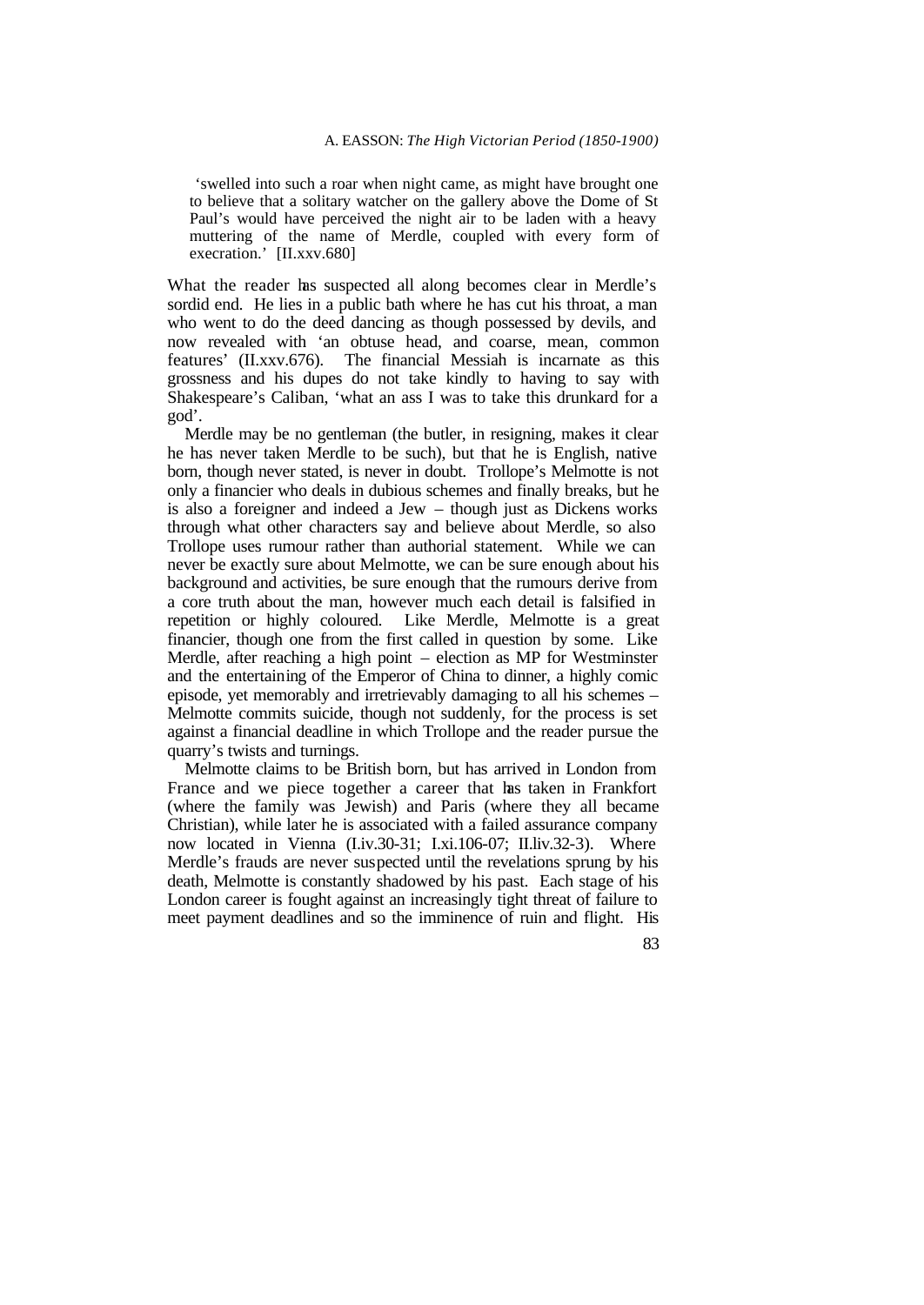greatest scheme is the South Central Pacific and Mexico Railway, an entire fiction (so far as we can grasp), but a highly profitable one. Melmotte runs his course, returned for Westminster, entertaining the Emperor of China, yet entangled in deferred payment for an estate, itself remortgaged to buy slum property in the East End. Faced with a charge of forgery and unable to get his daughter Marie to sign back the money he has, as future security, put into trust in her name, Melmotte reflects that 'men would at any rate remember him' (II.lxii.113).

Trollope largely presents Melmotte externally, through his actions at the office or the Railway board meetings and through the dense web of rumours. Yet his fraudulent purpose is never in doubt, even if, as Melmotte's end approaches, we are told the most remarkable circumstance of his career 'was the fact that he came almost to believe in himself' (II.lvi.57). In distinct contrast, Merdle remains and deliberately remains always occluded, a dark mystery upon which others project their fantasies and desires. As Melmotte, overtaken by events and defied by his daughter, who resists not only threats but beatings, he is both fraud and hero, a man who dares like Zola's heroes, especially in contrast to the jackals that accompany him and to the contemptible gentleman of good society. Yet for all his greatness (a dark greatness, true), Melmotte seems denigrated. On his last night, Melmotte goes down to the Commons, defiantly eats alone in the Members' dining room, and then, having drunk too much, disgraces himself in the Chamber, toppling forwards onto the MP in front of him, though able still with some difficulty to walk unaided out. True, he is allowed a death effective in its shocking quietness. He goes to his sitting room with a bottle of brandy:

'Neither of the ladies of the family came to him, nor did he speak of them. Nor was he so drunk then as to give rise to any suspicion in the mind of the servant. He was habitually left there at night, and the servant as usual went to his bed. But at nine o'clock on the following morning the maid-servant found him dead upon the floor. Drunk as he had been, – more drunk as he probably became during the night, – still he was able to deliver himself from the indignities and penalties to which the law might have subjected him by a dose of prussic acid.' [II.lxxxiii.319]

Melmotte is a man who lives with danger, yet Trollope makes him guilty of an extraordinarily clumsy forgery and leaves him without expedients or ruses to defy his opponents. Trollope seems to fear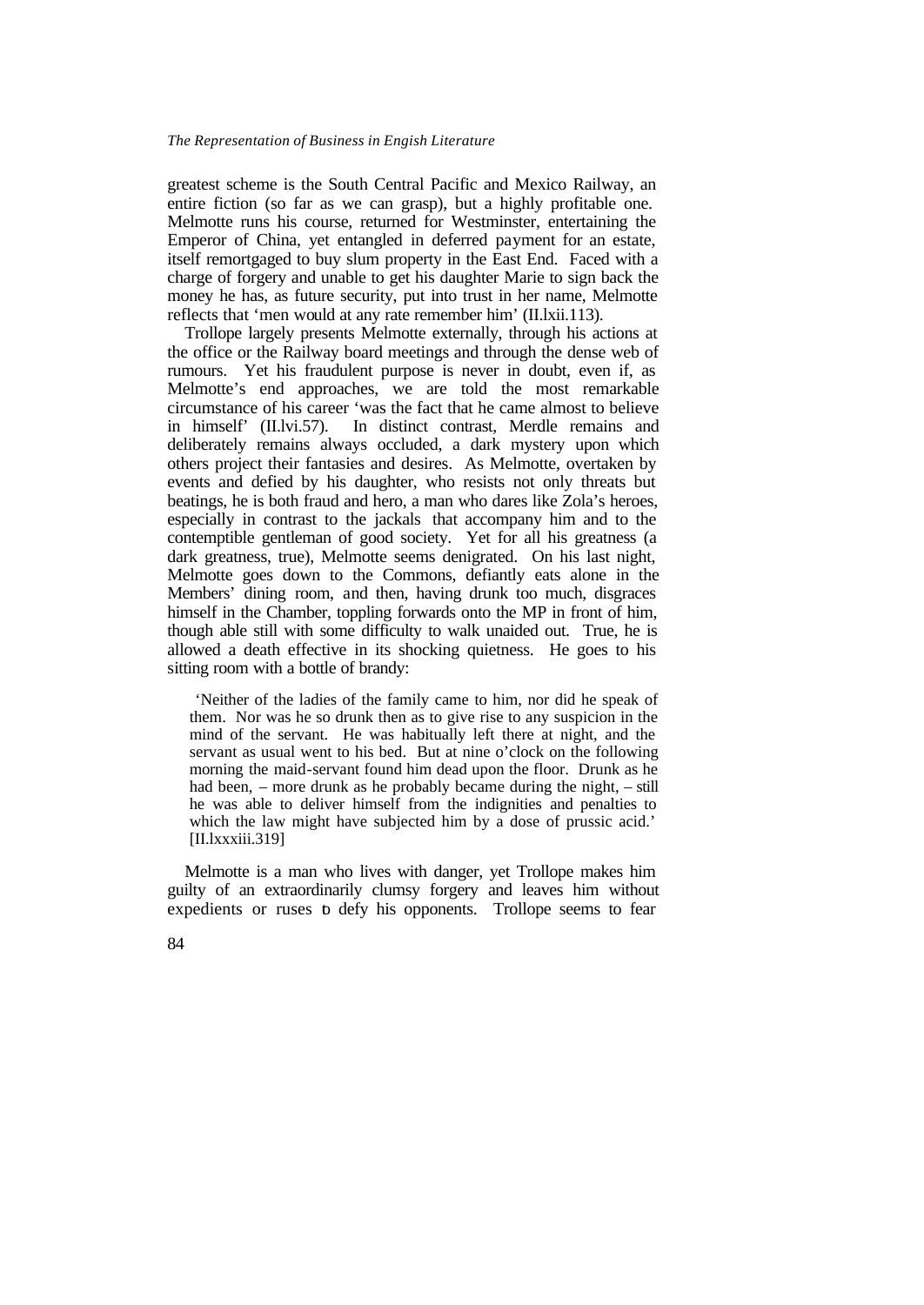making Melmotte too heroic in a world of the greedy, the feeble, and the dull, though he makes a nice point in Marylebone's desire to erect a posthumous monument to him and there are hints that, with a pinch more luck, Melmotte might have survived and even thriven.

Melmotte was a Jew in Frankfort and while that is not particularly dwelt upon even by his enemies, the smear of 'Jew' bursts shockingly into Trollope's narrative. Dickens's references to Jews in *Little Dorrit* are observational: a minor law officer is a Jew; Sparkler compares Merdle in carrying the 'shop' around with him to a Jewish second-hand clothesman. When Georgiana Longstaffe in Trollope's novel, desperate for a husband, proposes to accept Mr Brehgert, the objections are not only that he is in his fifties, a widower with two children, and a tradesman ('a banker', Brehgert mildly observes), but and above all that he is a Jew. In her father's objections, we may wonder how far we hear the objection of caste or of the age or even of Trollope himself: '"A Jew! an old fat Jew! Heavens and earth! that it should be possible that you should think of it!...It will kill [your mother]. It will simply kill her..."' (II.lxv.143). Mrs Longstaffe's comment hat there is surely something in the Bible against it, is some assurance on Trollope's own view, and Mr Brehgert's sensible letter to Georgiana and her foolish reply by which she effectively breaks off the engagement (II.lxxix.269- 73, 276-7), sufficient to make clear that the marriage would have failed on her side. But the energy of execration disturbs not merely because of our reading *now* of such hatred: its vehemence lies too with a hatred that surfaces later in Sir Clifford Chatterley's hysterical denunciation of Mellors as working class and, more relevantly here, with the vivid contempt for trade and for tailoring in particular of Meredith's *Evan Harrington*.

# **Money, Race, Class and Morality**

Brehgert, answering Mr Longstaffe's objections to his marrying Georgiana, stresses how Longstaffe has hardly kept pace with the movements of the age on Jews, while as for the idea that being in trade is an objection, 'my business is that of a banker; and I can hardly conceive it to be possible that any gentleman in England should object to his daughter marrying a banker, simply because the man is a banker' (II.lxxix.270). There is a perspective here on money: a banker is respectable, equal to the daughter of a gentleman, and again and again these writers offer us perspectives on money. Dickens's Paul Dombey in *Dombey and Son* (1848) had asked: What is money? What can it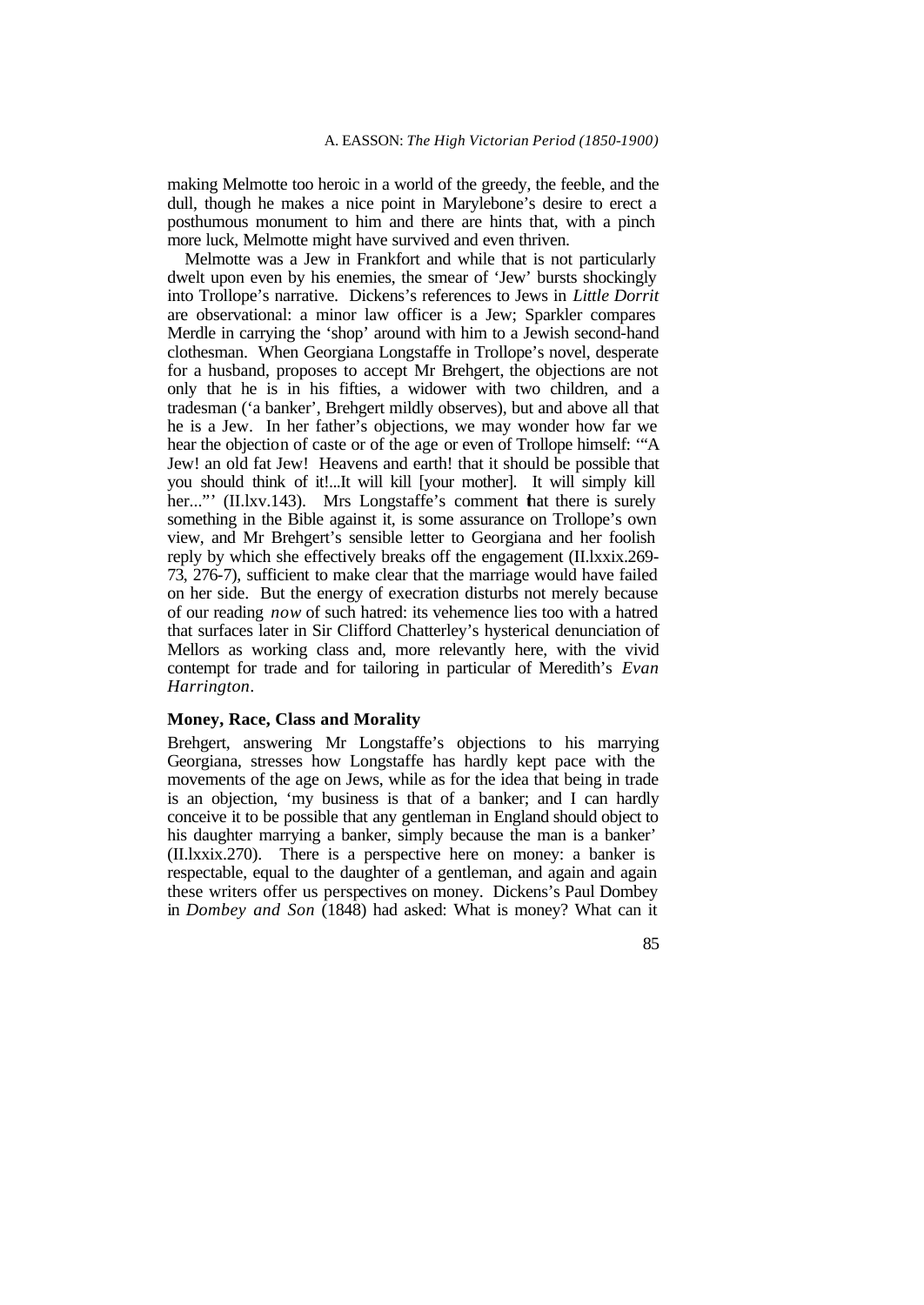do? And told it can do anything, asks why, then, it did not save his mother? The challenge to money is perhaps naturally a common response, deriving from the Christian tradition of it as the root of all evil. It did not need R.H.Tawney, though, to point to *Religion and the Rise of Capitalism* (1926) for a strong link between the Protestant ethic and commercial success to be noted and (sometimes) approved. Still, the sense in the earlier part of the period is strong that money may be bad as well as good, according to its source, and that it can be put to base use as well as virtuous. Money in any quantity, indeed, is seen as unnecessary. The wealth which Mr Dorrit inherits in *Little Dorrit* vanishes (through Merdle) as though it had been fairy gold, leaving nothing achieved by its means, and the codicil of a will, that would benefit Amy, Little Dorrit herself, is burnt at her request by Arthur Clennam, without him knowing what it is, lest it be a barrier between them in happiness. They marry and pass down into the crowded street, blessed and happy in each other. Dickens is not such a fool as to think they can live literally without money –Clennam's partnership with Doyce is being remarkably successful – but the business of this world (to twist the word 'business' a little) is not with inherited money or money unearned.

In contrast, Trollope's *The Way We Live Now* offers, though without approving, an American perspective on money. Hamilton K.Fisker is the moving force behind the South Central Pacific and Mexico Railway. Far from being downhearted at Melmotte's suicide, he seeks to buy up every share he can, coming to England specially for the purpose:

'...These shares are at a'most nothing now in London. I'll buy every share in the market. I wired for as many as I dar'd, so as not to spoil our own game, and I'll make a clean sweep of every one of them. Bu'st up! I'm sorry for [Melmotte] because I thought him a biggish man; – but what he's done'll just be the making of us over there.' [II.xcii.394]

Fisker is true to his business philosophy, early expressed, that 'there's more to be got out of the smash up of such an affair as this [the railway], if it should smash up, than could be made by years of hard work out of such fortunes as yours and mine in the regular way of trade' (I.x.85). Even so, Trollope allows there to be more weight in one word of Melmotte than a whole speech by Fisker. Merdle's railway would have crashed with everything else; Melmotte's, or rather America's, survives in what Trollope identifies as a new 'money age' –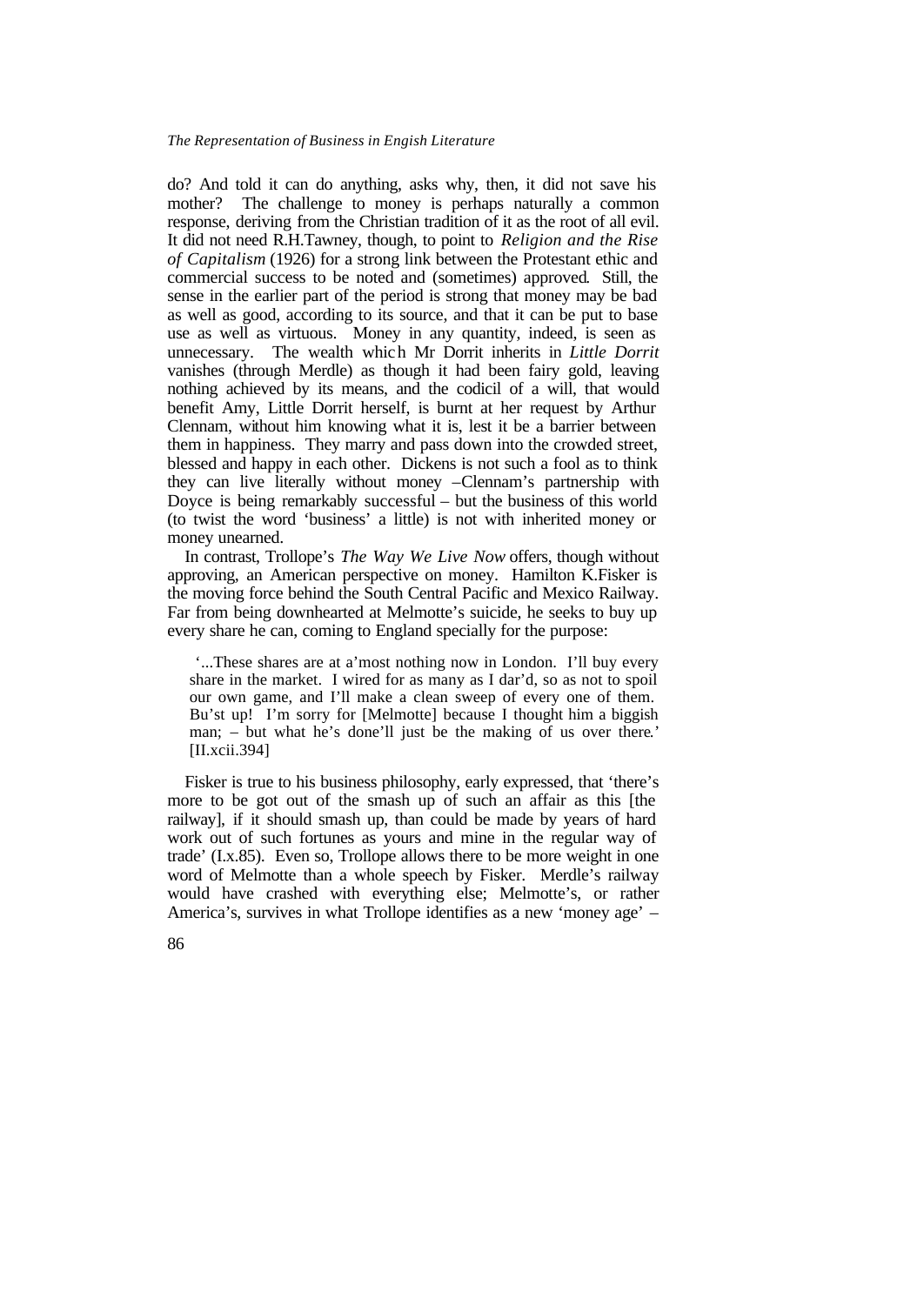where financial trading is not to promote a product but to promote the generation of money that sticks to those who know a good thing and how to manipulate it; fortunes are to be made, not by the railway, but by floating railway shares (I.x.89-90). This new age is enforced by Mrs Hurtle, who comes to England hoping to marry the novel's romantic hero, Paul Montague. She is a new kind of woman in England: she has killed a man and is divorced from her husband (in one State at least). She believes in dollars and success, not tradition. To her, it would be better to see Melmotte than 'your Queen': what grandeur, what power. Yes, answers Paul, if Melmotte came by it honestly. Such a man, Mrs Hurtle insists, rises above honesty; this man with a scratch of the pen can send out or call in millions of dollars (I.xxvi.245-6). Trollope clearly delights in shocking his readers about business and morality, and in some degree challenges their assumptions, though Melmotte's situation is somewhat rockier than Mrs Hurtle believes. Still, Mrs Hurtle's is the voice of new ways, however unwelcome, and indeed Mrs Hurtle comes out well in her dealings with most people. In the end, though, she packs back to America, in the company significantly of Melmotte's widow and daughter: the widow marries Melmotte's confidential clerk and the daughter marries Fisker – once she is clear about married women's property in California. All these ladies are determined never to revisit England (II.xcviii.457), yet the Americanisation of business has been deferred rather than defeated.

If money is not tied in with Christian morality, nor to be legitimately gained by manipulating shares (both views are strongly represented within the period), then money may be a force for political and class transformations, once outdated and sentimental principles are jettisoned. The obvious advocate of this position is George Bernard Shaw. To him, money is powerful; without it, in society as presently constituted, there can be no reform or change. Here is a new master-worker relationship, where the benevolent employer provides first for the body, not the soul. In *Major Barbara* (1905), Andrew Undershaft, the munitions manufacturer, is set against his daughter Barbara, a major in the Salvation Army. The struggle that half a century before would have been between Barbara and Andrew for her father's soul, now is a struggle, often apparently effortless on the part of the witty Undershaft, for Barbara's enlightenment. She must understand that the Salvation Army (to which Shaw is not, as such, hostile) only patches over symptoms, cannot reach the root problem. Bread and tea exchanged for a confession and fake conversion is not transforming the world, as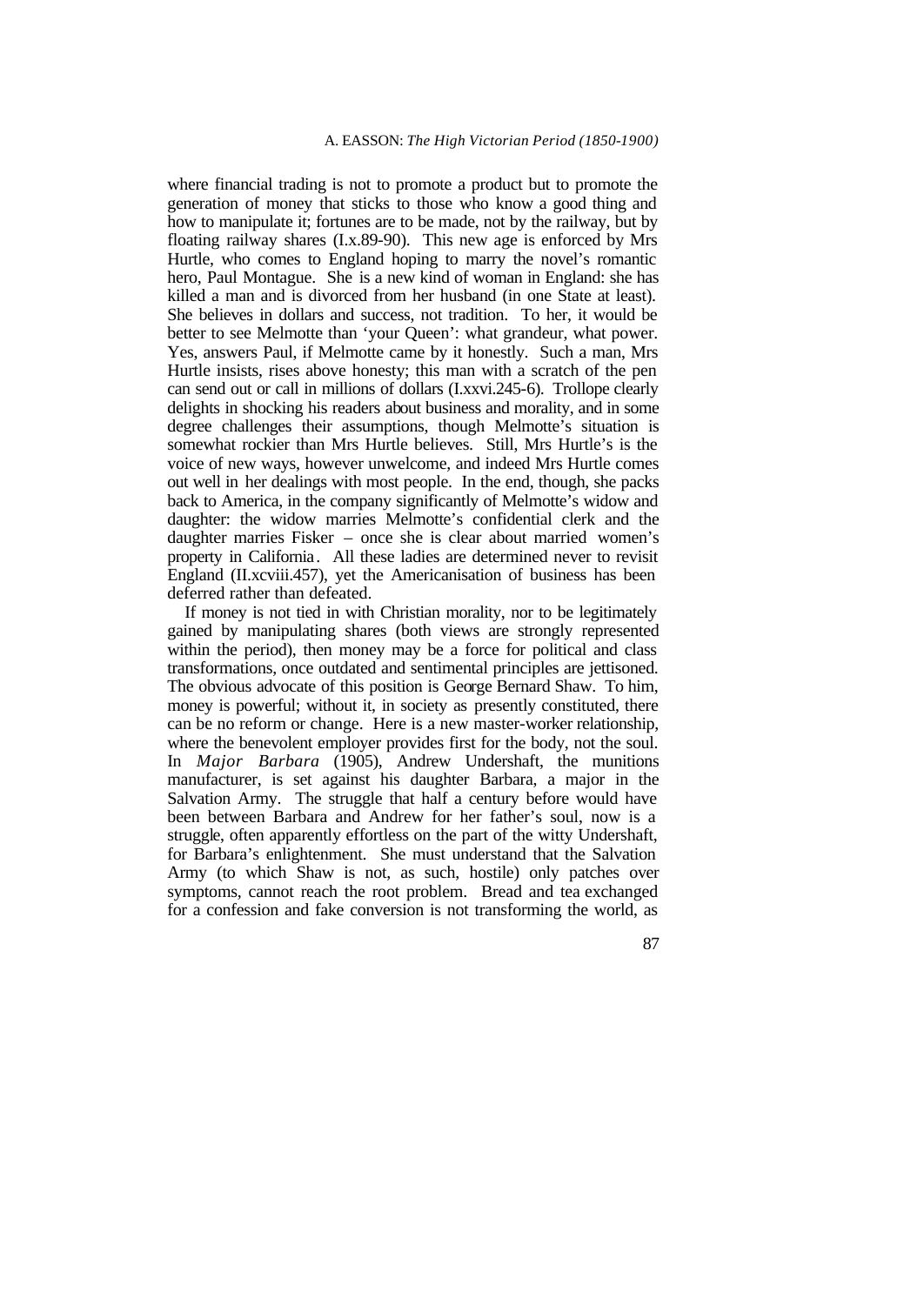Barbara herself recognises when she rejoices that 'we have got rid of the bribe of bread'. Barbara experiences a crisis when the Army accepts a donation from Bodger's Whiskey, and again when she visits her father's factory, where there are fair wages and welfare provision: it is Utopian, even millennial, in its rational organisation and future prospects. Shaw is well aware of the paradoxes of his presentation. Undershaft is a dealer in death, yet his money goes to the welfare of his workers – Shaw could easily have made the proposal more palatable and less interesting, if Undershaft were a spinner or weaver or an ironfounder. For Undershaft the body, not the soul nor Carlyle's divine spark, must be provided for first.

# *'Captains of Industry': The Modern Heroes*

Undershaft is a modern hero and in 1905 still recognisable as the hero redefined in the 1830s and 1840s by Thomas Carlyle, for whom the true benefactor was not a king  $\alpha$  warrior, but he 'who first hammered out for himself an iron spade' (Carlyle, p.53). Carlyle coined the term 'Captains of Industry' to establish a new kind of warrior class.<sup>16</sup> Business itself became an heroic endeavour, though in a different key from that struck by Mrs Hurtle. In Dickens's *Bleak House* (1853), the ironmaster Rouncewell (whose mother is housekeeper at Chesney Wold, the home of the old landed interests) has great power in transforming society. He names his son Watt, after James Watt, the heroic engineer, though the ear of reaction hears it as an ominous repetition of the rebel Wat Tyler. Dickens sees Rouncewell as symptomatic of the new age, and a welcome symptom. Sir Leicester Dedlock is a gentleman in the best sense, but he is the best of an older way that, seized by paralysis, must now pass with all the stifling relicts of a worn-out age. The horror at the idea that Rouncewell will stand for Parliament was manifestly ridiculous in 1853, but underlines the emergence of a new class that sought to challenge an older landowning caste.

Rouncewell, to the astonishment of some, has the manners of a gentleman, and while fun could be made of the rudeness of northern magnates, the figure of John Thornton in Elizabeth Gaskell's *North and South* (1855) exemplifies Carlyle's new industrial captain and new hero who seeks to cultivate himself and provide for his workforce. Thornton's father failed in business and Thornton, supported by his

### 88

<sup>16</sup> See further Melada (1970).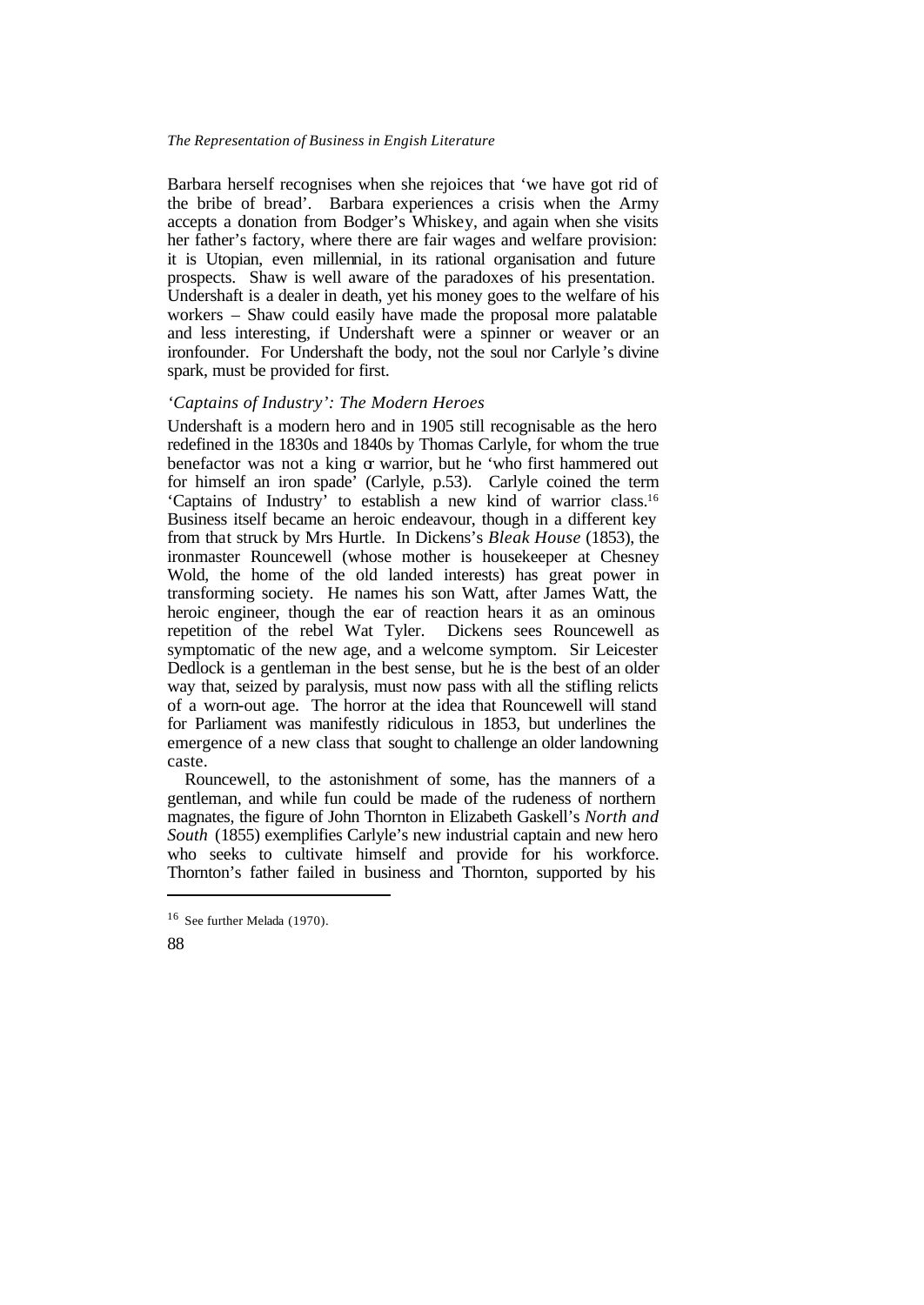indomitable mother, paid off his father's debts and established himself as a millowner in Milton Northern (a lightly disguised Manchester). Thornton lives on the premises: his house is part of the mill complex and he is proud of that fact. He is not a wealthy man, as Milton men go, though well-to-do. Others have realised their wealth and turned it into land, while 'his was all floating capital, engaged in his trade' (II.ii.212). This is one reason he needs to bring in scab labour ('blacklegs') when the men go on strike, since otherwise he will break. It is only the financial aid given him by Margaret Hale, a southerner settled in Milton, that preserves him at a time of recession. Thornton is the north to Margaret's south, his world observed shrewdly by Margaret. These northern men are powerful through wealth and not afraid. Margaret likes that, though she urges Thornton, who is more thoughtful and more cultivated than most, that such power demands responsibility as well as ostentation, social acceptance as well as individualism. Thornton, while highly critical of some millowners, speaks for this new strength of the industrial north, in ways that echo Carlyle on racial characteristics and echo too those businessmen who believed they should not be put to unnecessary expense by law to curb their smoke or fence their machinery:

'...I belong to Teutonic blood...we do not look upon life as a time for enjoyment, but as a time for action and exertion. Our glory and our beauty arise out of our inward strength, which makes us victorious over material resistance, and over greater difficulties still. We are Teutonic up here...in another way. We hate to have laws made for us at a distance. We wish people would allow us to right ourselves, instead of continually meddling...We stand up for self-government, and oppose centralisation.' [II.xv.334]

At the end of the period, Shaw's Undershaft is a very different figure: a southerner, established in the manufacturing process, with (apparently) no labour problems. But he too is a benevolent paternalist in the workplace, providing housing and welfare, a 'superman' still recognisably Carlyle's heroic Captain of Industry, though Shaw has very different purposes from Gaskell's conciliatory politics. Like Thornton, Undershaft is a new man, a point stressed by the firm of Undershaft never passing by inheritance but only to an orphan (as its founder had been), who must make his own way, from obscurity, without ancestors. If certain likenesses link Thornton and Undershaft, both are in marked distinction to H.G.Wells's Uncle Ponderevo in *Tono-Bungay*, though he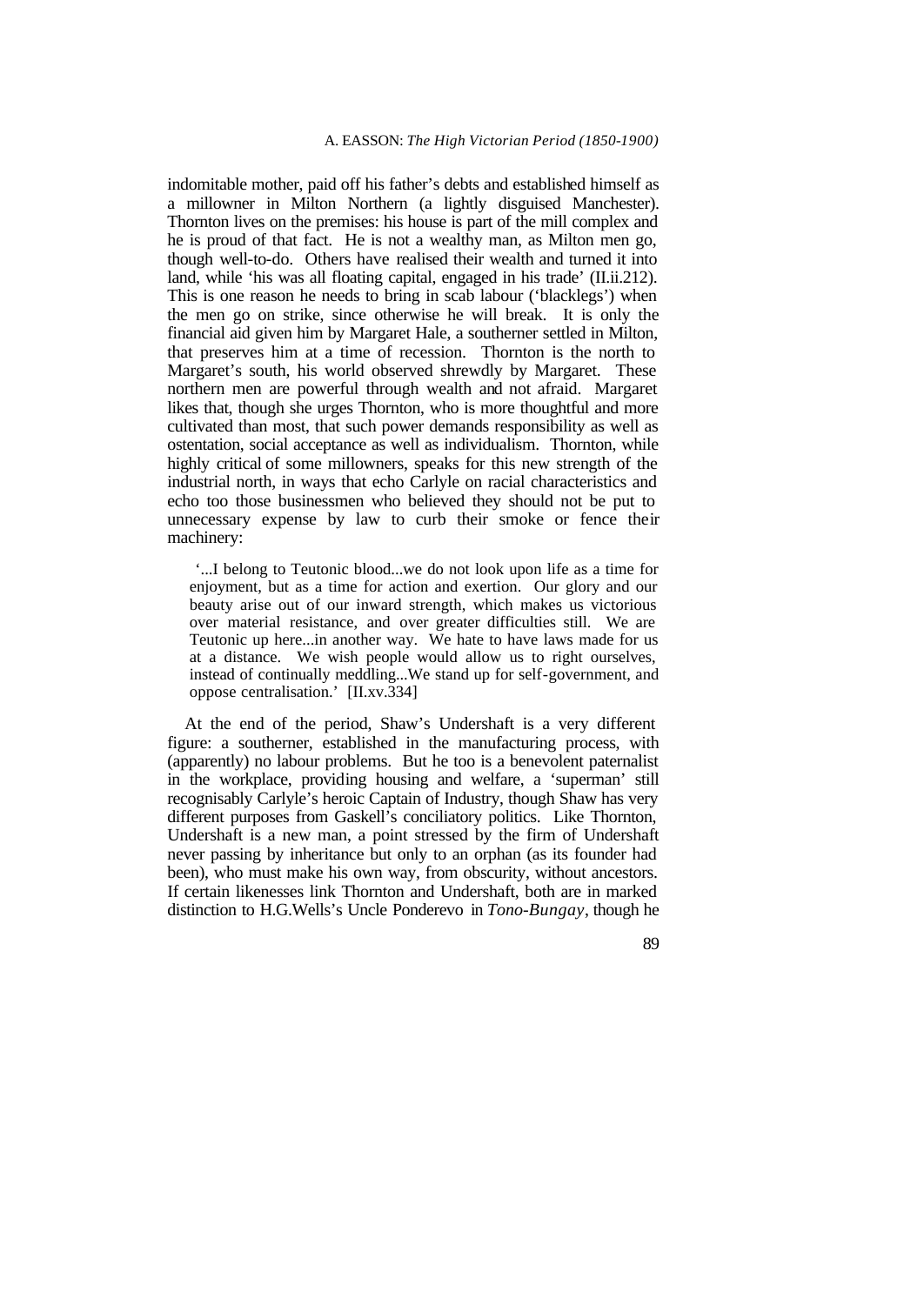too is a man without origins or ancestry. But Ponderevo is not a Captain of Industry, in any sense understood by Carlyle. He is an exploiter of advertising, of 'American' methods in business, in a field, patent medicines, that prompted the detailed and scathing report of the Patent Medicines Committee in August 1914. What Ponderevo's nephew, the narrator of *Tono-Bungay*, celebrates is this new emphasis on selling, even while he is charting a history of England and of class. Young Ponderevo exposes the sham of the huckster and the sham of the gentleman.

# **Social Climbing, Money, Commerce and Trade**

The 'old proverb' says, 'It takes three generations to make a gentleman',17 and most of these writers are keenly aware of social movement, usually though not invariably upward, and aware too of the commercial origins in fact (which they transfer to fiction) of many upper-class families. In Meredith's *Evan Harrington*, the Beckley estate, owned by Mrs Bonner, was bought by her father, a grocer (XV.158); the Jocelyns are noble, but they are Bonners on their mother's side and look eagerly to the Bonner inheritance. Yet this very fact, of money buying its way, becoming respectable in the third or even second generation, meant that people were acutely alive to distinctions and niceties, which sometimes astonish us and undoubtedly astonished some of their contemporaries.

*Evan Harrington* is about attitudes to business rather than about business itself. Evan himself determines, on the death of his father Melchisedec Harrington, the 'Magnificent Mel', a tailor who liked mixing with the gentry, going riding, and the rest, that he must become a tailor himself to pay off his father's debts. The novel's course shows how Evan avoids that fate, not by his own default, but by the machinations of his sister, the Countess, married to a Portugese nobleman, who fights a series of 'campaigns' designed to conceal the trade origins of herself and her two sisters, and to secure the hand of Rose Jocelyn for Evan. Much of the action takes place at Beckley, to which the Countess has contrived invitations for herself and Evan.

The comic possibilities of embarrassment and eventual discovery are fully exploited by Meredith, if the premise is accepted that being a tailor is so awful (part of this springs from the exaggerated notions of the Countess) and that exposure could be so long avoided. As 'Jew' was

<sup>17</sup> Melada (1970), p.13, quoting James Fennimore Cooper.

<sup>90</sup>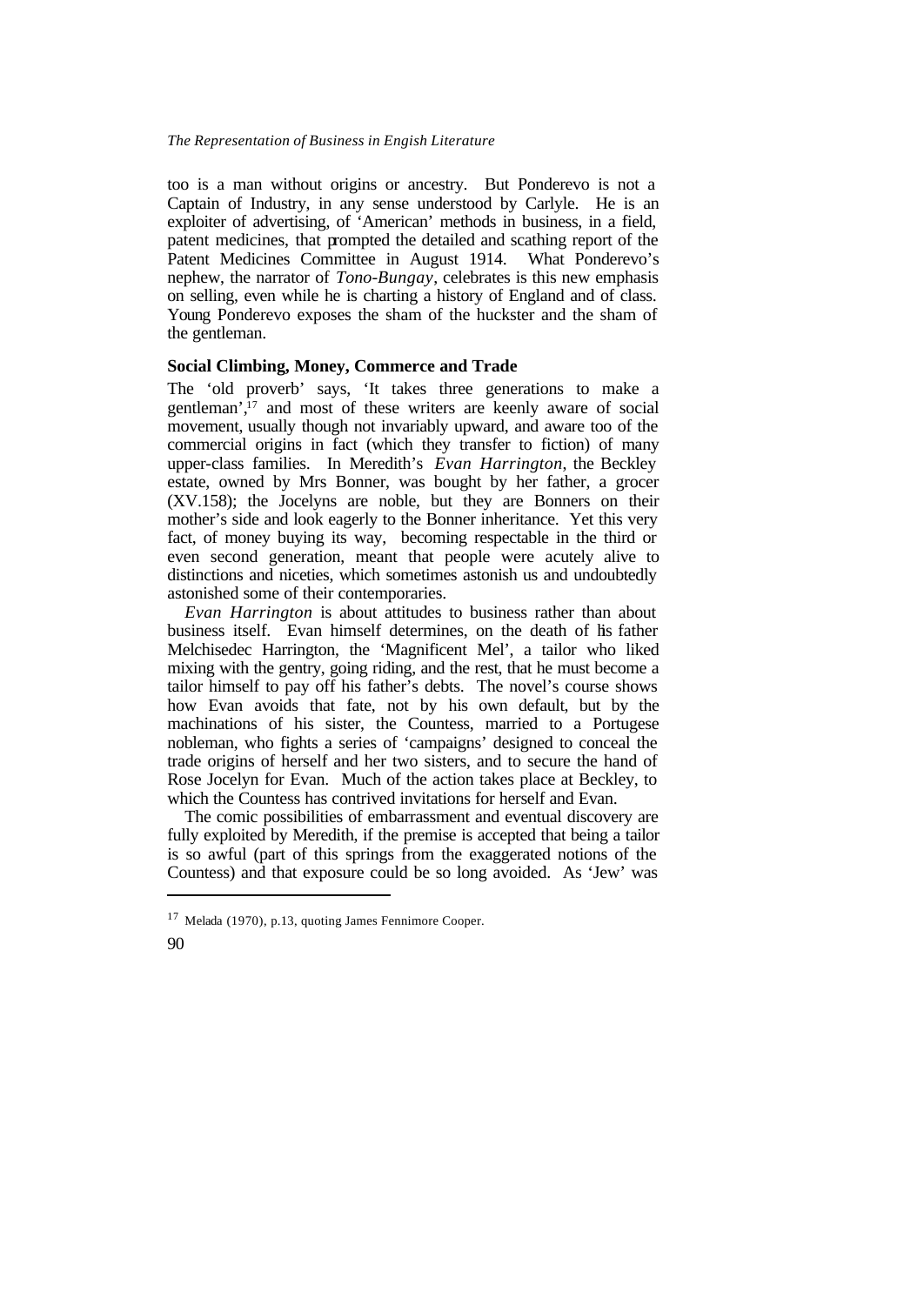the fatal word in *The Way We Live Now* when Brehgert offered marriage to Georgiana, so 'snips' is the ignominious slur here. The disgust generated by the brand, not just of trade but of physical degradation (sitting cross-legged to work), is akin to that produced by 'Jew' in Trollope, and extraordinary for the sense of shame it generates. It is true that the Jocelyn family may rightly feel a deception is being practised upon them, but even before Evan's origins are known, 'snips' is a topic of ridicule and contempt. Rose herself, told the truth by Evan (despite his sister purloining from a servant Evan's letter of revelation), still is sickened by the idea and has to gaze on her beloved for reassurance. Even to herself, she cannot name what Evan is:

'[S]he thought she had completely conquered whatever could rise against him. But when Juliana Bonner told her that day that Evan was not only the son of the thing, but the thing himself, and that his name could be seen any day in Lymport, and that he had come from the shop to Beckley, poor Rosey had a sick feeling that almost sank her. ...Her eyes had to feed on Evan, she had to taste some of the luxury of love, before she could gain composure...' [XXVII.286]

Meredith himself, ready to laugh at the English readiness to toady to those who are above trade (evidence, he notes, of how wrong Napoleon was to call us a nation of shopkeepers [II.10]), ready to laugh at the Countess (while admiring her campaigning skills), and to laugh at gentry whose wealth is from trade, seems in the end to denigrate business. The 'Great Mel' is laughed at but his adventures admired; the Countess if defeated retires in reasonable order to Italy; Evan inherits Buckley, even if he gives it away again. Meredith, in this comedy of embarrassment, insists that Evan should end, not stitching at his bench nor even running his shop, but married to Rose and in the first stages of the diplomatic service.

# *H.G. Wells on Class in English Society*

More instructive on class, though equally convinced of its being deeply (and perniciously) embedded in the history and structure of English society, is H.G.Wells's *Tono-Bungay*. Tono-Bungay itself, the business project, is a patent medicine, a cocktail of Uncle Ponderevo's contriving, containing two tonics (one with a marked effect on the kidneys), alcohol, and a secret ingredient (II.2(i).115). Ponderevo's nephew, George, is clear about this concoction, when invited to come into the business: it's 'a damned swindle'. Ponderevo enters his protest: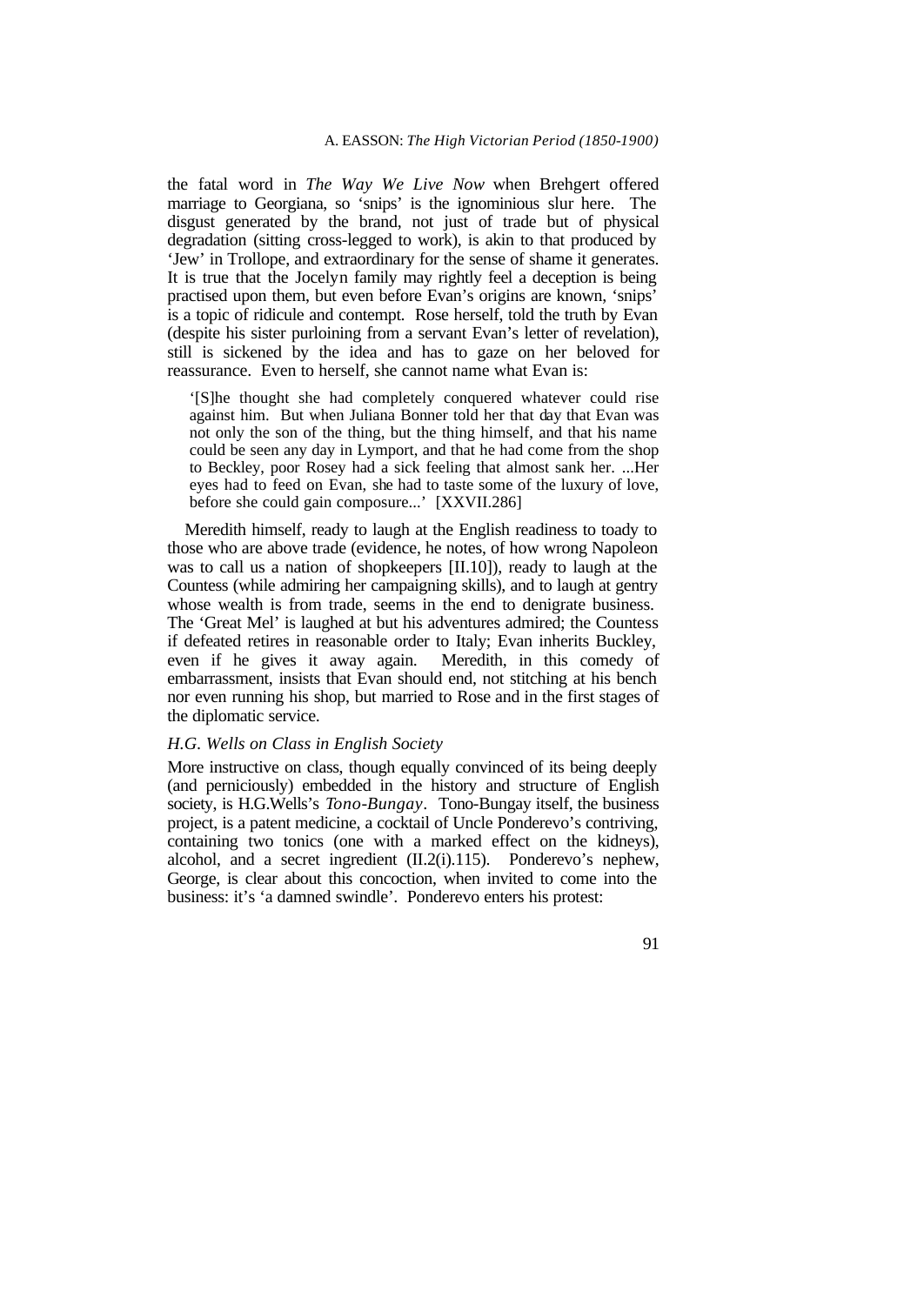'I'd like to know what sort of trading isn't a swindle in its way. Everyone who does a large advertised trade is selling something common on the strength of saying it's uncommon. Look at Chickson –they made him a baronet. Look at Lord Radmore, who did it on lying about the alkali in soap!...It's the modern way!...[If not, among] other things, all our people would be out of work. Unemployed! I grant you Tono-Bungay *may* be – not *quite* so good a find for the world as Peruvian bark, but the point is, George – it *makes trade!*' [II.2(ii).118- 19]

This is Mrs Hurtle's 'American' world of business, though some Americans felt they could learn from the British example.18 Once George agrees to join his Uncle in the project, already started, with its assembly line and its advertising, he manages the mechanics of production and sales: 'It sounds wild, I know, but I believe I was the first man in the city of London to pack patent medicines through the side of the packing case, to discover there was a better way in than by the lid' (II.3(i).138). Ponderevo's advertisements, successful and unsuccessful, are laid out delightedly by Wells, including three 'preliminary sketches' by this 'Napoleon of domestic conveniences'  $(I.1(i).4)$ . The company flotation produces a subscription of £150,000; soon Ponderevo has £2 million of property and a controlling influence near £30 million. The iridescent bubble expands and inevitably, with unrealisable securities in hand, bursts (though Tono-Bungay itself continues to 'this day' to sell regularly). Ponderevo flees with George to France (by flying machine), where he dies: he cannot outlive the enterprise that intoxicated him.

# *Wells's Analysis of the History and Class System of England*

But when he invokes 'this old British system' (III.2(viii).236), so stable and yet able to accommodate new men, Ponderevo touched on Wells's own analysis not only of business methods and speculative finance, but also, as Ponderevo's collapse leaves the building of his last home, Crest Hill, abandoned and already crumbling in its gerry-built splendour, on his analysis of the history of England. This began with Bladesover House, where George lived 'below stairs', his mother being the housekeeper,

<sup>18</sup> In Henry James's *The Ambassadors* (1903), Chad, the scion of a successful manufacturer of a never-identified product, is struck by advertising in London: 'Advertising scientifically worked presented itself thus as the great new force: "It really does the thing, you know"' (12.iv.363).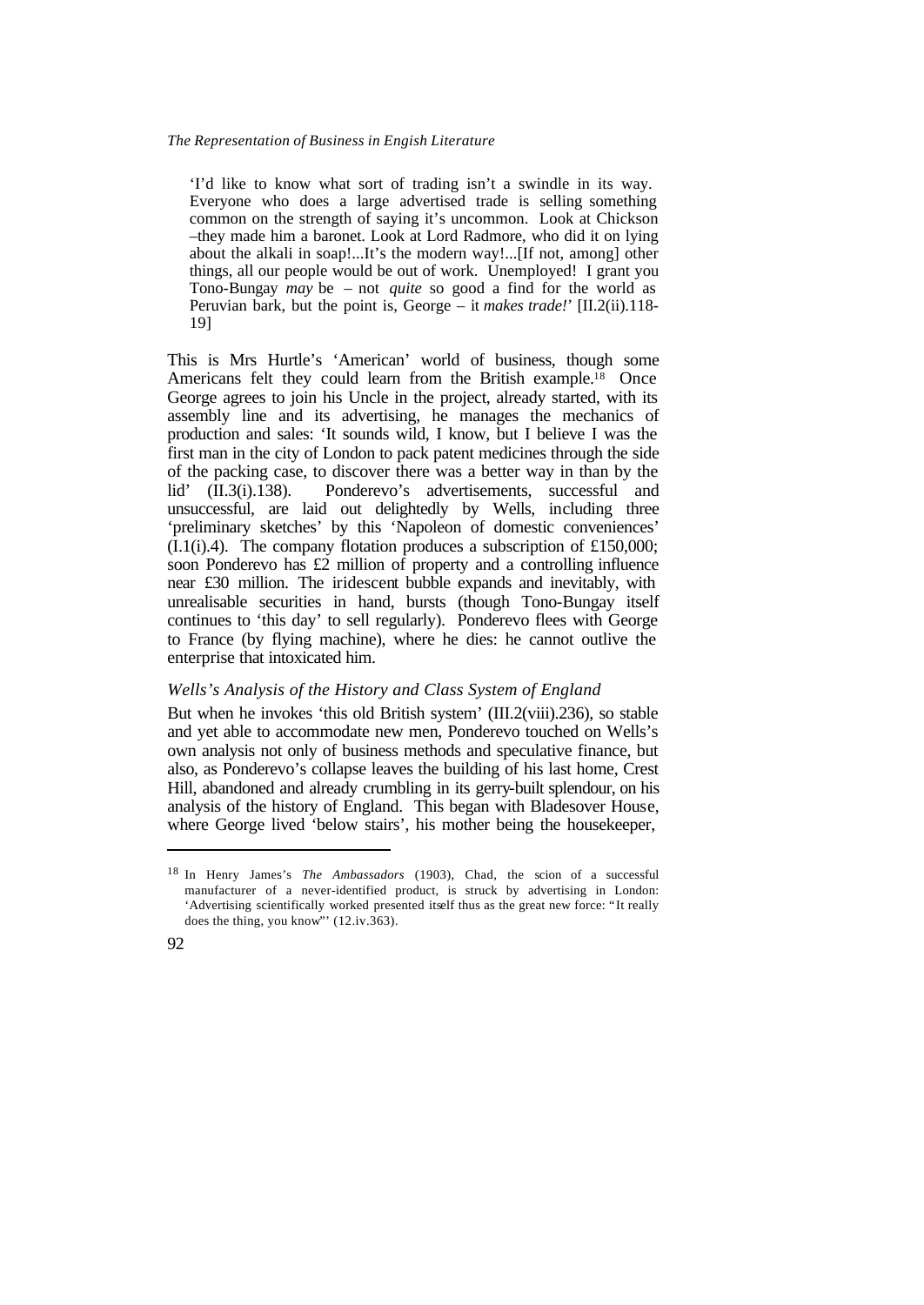representative of that old world of landed gentry being taken over by the Chicksons and the Radmores, being taken over by the Ponderevos. The houses in which the Ponderevos live mark their social rise and aspirations. Yet, just as the baize door at Bladesover marked the boundary of below stairs and above stairs (through which George made secret raids upon the treasures hidden in the library), so also these houses again and again show Ponderevo up against the impermeable membrane of a rigid class system. For Wells this barrier must be broken, not for Ponderevo especially but for everyone, and the system itself destroyed.

Yet his regard for what England means also gives us the novel's closing bravura run down the Thames from Hammersmith to the open sea: 'To run down the Thames so is to run one's hand over the pages in the book of England from end to end' (IV.3(ii).348). Business in *Tono-Bungay* leads to a vision that suggests, from the Socialist Wells, an end to England, even though Wells, like other great Socialists, like George Orwell, for example, is intensely bound up with Englishness.<sup>19</sup>

'Out to the open we go, to windy freedom and trackless ways. Light after light goes down. England and the Kingdom, Britain and the Empire, the old pride and the old devotions, glide abeam, astern, sink down upon the horizon, pass – pass. The river passes – London passes, England passes...' [IV.3(ii).352]

It is an elegy and an epitaph for the old world. For the Utopian Wells there is an unknown yet vibrant future ahead, an old world to be discarded, a new world to be found. The novel does not end on 'England passes', though its saying is deeply felt. It ends, rather, on a vision of the future, challenging yet optimistic:

'I have come to see myself from the outside, my country from the outside – without illusions. We make and pass.

We are all things that make and pass, striving upon a hidden mission, out to the open sea.' [IV.3(iv).353]

That was a vision of 1909. By 1919 some had grown wiser or wearier. Wells's vision is essentially apocalyptic, as so much of his writing is. It sees that revelation of the end or intimations of it, whether

<sup>19</sup> That Vaughan Williams based a movement of his London Symphony on Wells's passage reinforces the Englishness.

<sup>93</sup>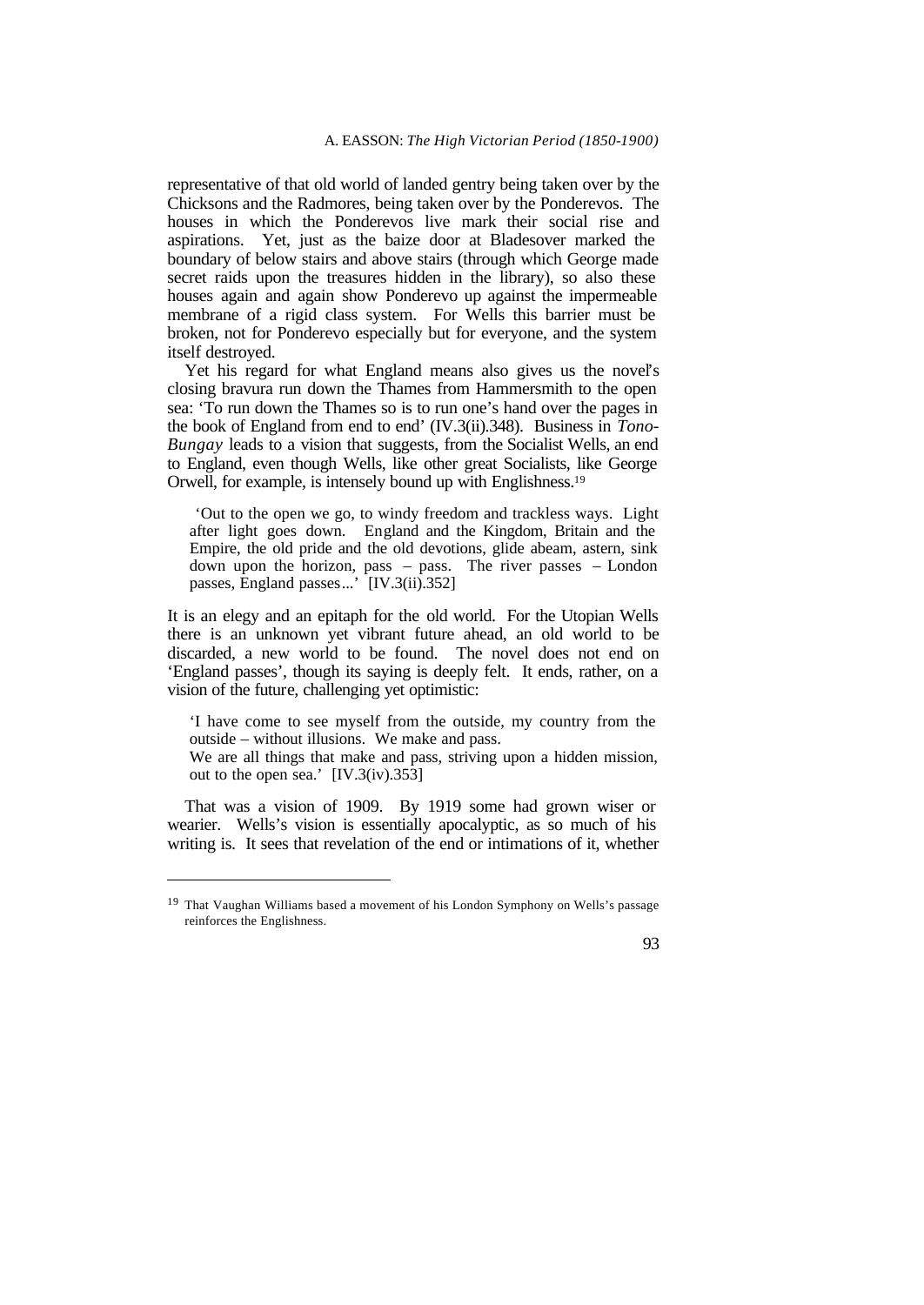in Wars of the Worlds or in the Time Machine's dying sun low over a dark sea where crab-like creatures scuttle. Such apocalyptic ideas had played already in Dickens's world of *Little Dorrit*, with Merdle as Anti-Christ and the collapse of the House of Clennam in rubble an image of the end of all things. George Bernard Shaw, in *Heartbreak House*, a work that attempted, foolhardily but with a failure that outdoes success, to encapsulate the meaning of the past century and to view its end, envisaged a world drifting, frivolous, that invites destruction and yet escapes it, perhaps because there is the future hope of new love and new life, perhaps just because it is England. At the end of *Heartbreak House*, 'A Fantasia in the Russian Manner on English Themes', its inhabitants frenziedly turn on all the lights and tear down the curtains as the Zeppelins pass overhead on their night raid. There is a frantic desire for excitement, for an epic immolation. The bomb, though, hits the cave with the dynamite and blows up Boss Mangan and the burglar, the play's only two 'practical men of business'. The war, the culmination of a century's capitalism and national competition, of blind power and mechanical ingenuity, the end of political idealism, has promised the end of all things. Yet these people (except the 'practical men of business') survive; the raid passes on. The play sums up a whole era of business and its representation by a conclusion in which nothing quite is concluded. England survives; perhaps tomorrow (as always) it will perish:

MRS HUSHABYE: But what a glorious experience! I hope theyll come again tomorrow night.

ELLIE [*radiant at the prospect*]: Oh, I hope so. [p.160]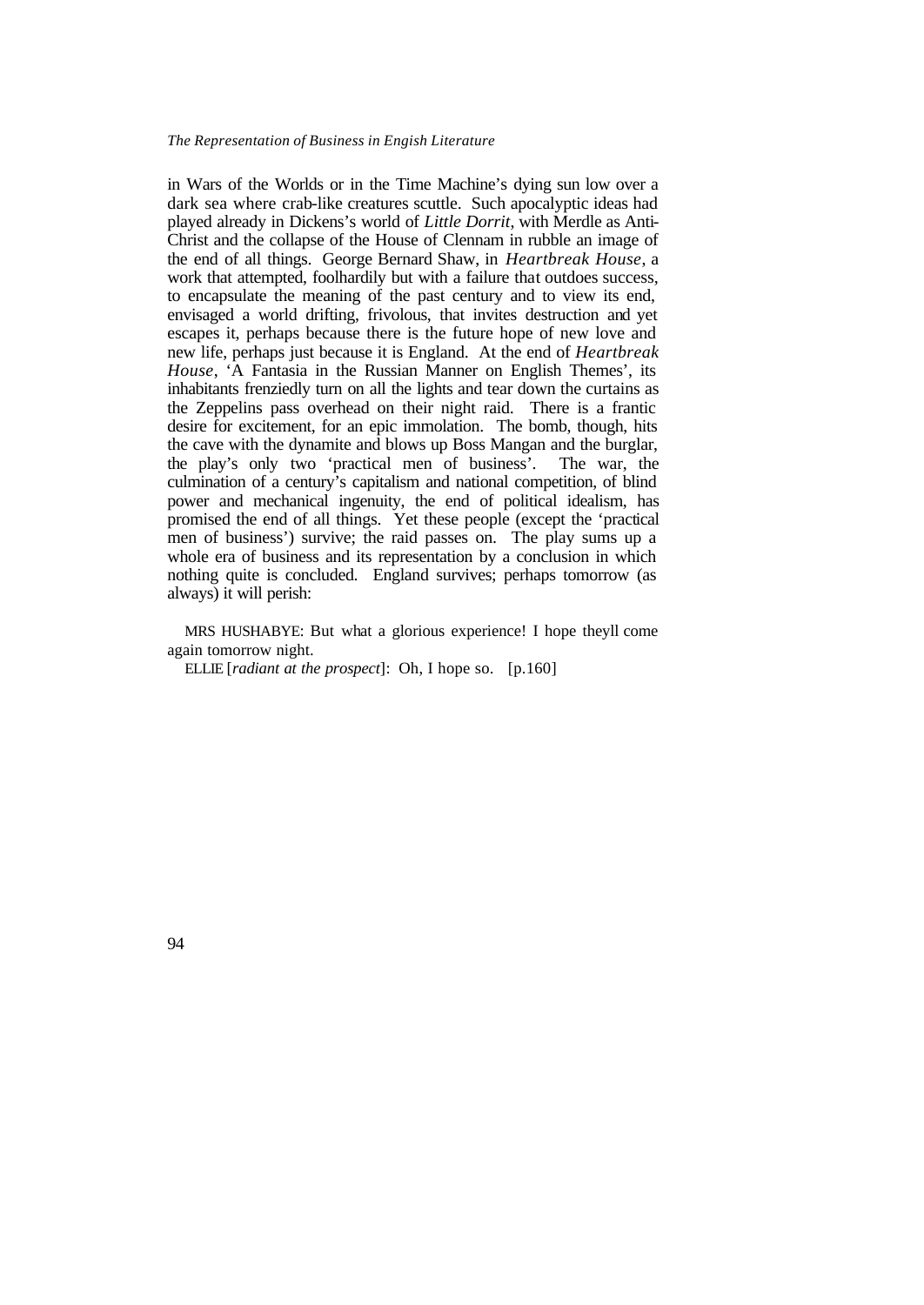# **BIBLIOGRAPHY**

#### *Primary*

- Carlyle, Thomas, *Selected Writings* (ed. Alan Shelston, Penguin Classics, 1971).
- Dickens, Charles, *Bleak House*, 1853 (ed. Stephen Gill, World's Classics, 1996).
- —: *Little Dorrit*, 1857 (ed. Stephen Wall and Helen Small, Penguin Classics, 1998).
- Disraeli, Benjamin, *Coningsby*, 1844 (ed. Thom Braun, Penguin Classics, 1983).
- —: *Tancred*, 1847 (Longmans, Green, 1894).
- Eliot, George, *Middlemarch*, 1872 (ed. David Carroll, World's Classics, 1998).
- Gaskell, Elizabeth, *Cranford*, 1853 (ed. Elizabeth Porges Watson, World's Classics, 1980).
- —: *The Life of Charlotte Brontë*, 1857 (ed. Angus Easson, World's Classics, 1996).
- —:*Ruth*, 1853 (ed. Angus Easson, Penguin Classics, 1982).
- Gissing, George, *New Grub Street*, 1891 (ed. Bernard Bergonzi, Penguin Classics, 1968).
- James, Henry, *The Ambassadors*, 1903 (Everyman Library, 1959).
- Macaulay, Thomas, *The History of England from the Accession of James II*, 1848-61 (Everyman Library, 3 vols., 1906).
- Meredith, George, *Evan Harrington*, 1861 (Constable, 1907).
- Shaw, George Bernard, *Heartbreak House*, 1919 (Penguin, 1964).
- —: *Major Barbara*, 1905 (Penguin, 1961).
- Trollope, Anthony, *An Autobiography*, 1883 (Williams & Norgate, 1946).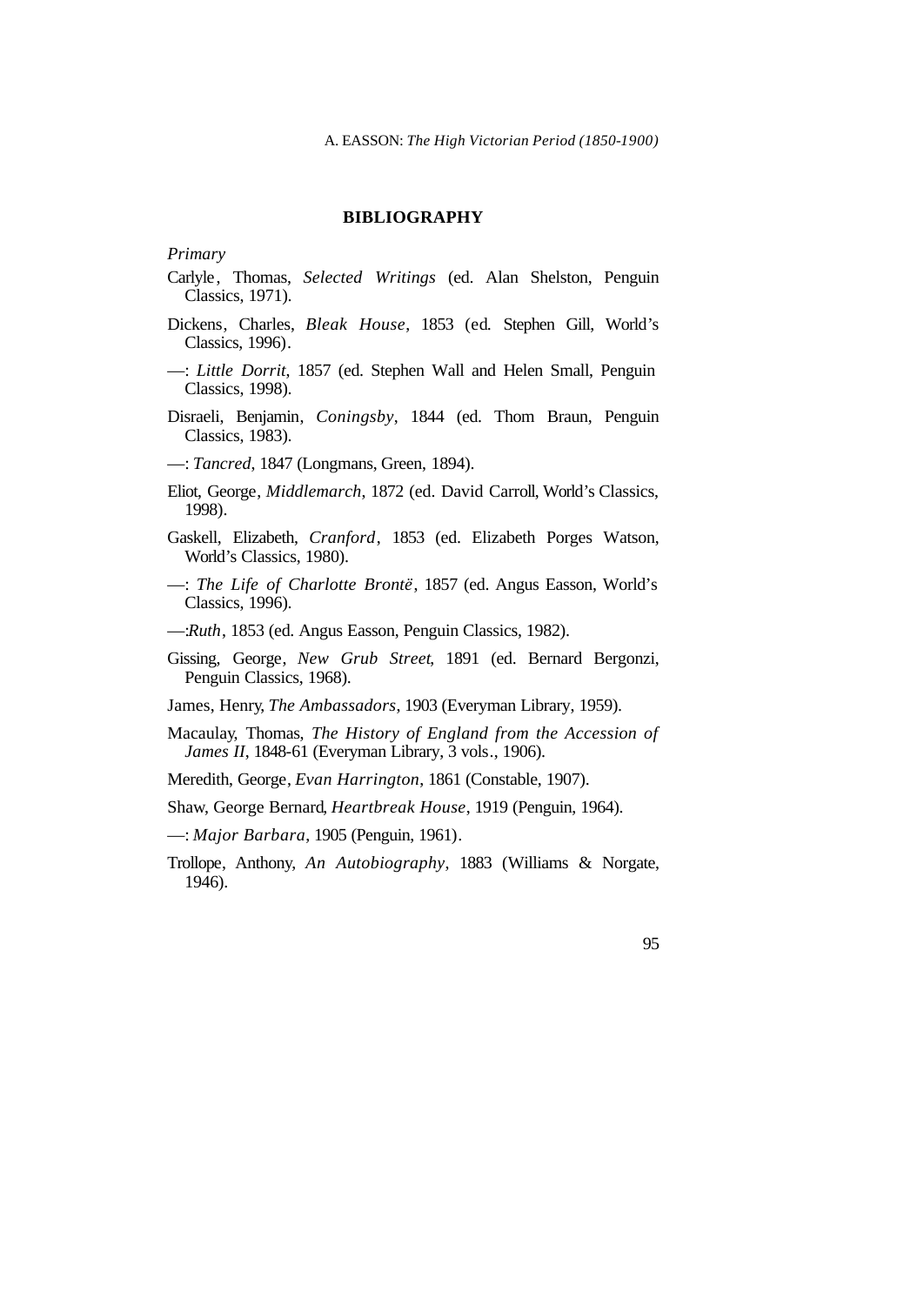—: *The Way We Live Now*, 1875 (ed. John Sutherland, World's Classics, 1982).

Wells, H. G., *The Time Machine* (William Heinemann, 1895).

—: *Tono-Bungay*, 1909 (ed. John Hammond, Everyman Library, 1994).

Wharton, Edith, *The Age of Innocence*, 1920 (Penguin, 1974).

—: *The House of Mirth*, 1905 (ed. Martha Banta, World's Classics, 1994).

*Secondary*

- Bagehot, Walter, *Lombard Street: A Description of the Money Market*, (H.S. King, 1873).
- Briggs, Asa, *Victorian Cities*, 1963 (Pelican, 1968).
- Cameron, Rondo, *Banking in the Early Stages of Industrialization*, (Oxford University Press, 1967).
- Forster, John, *Life of Charles Dickens*, 1872-74 (ed. J.W.T. Ley, Cecil Palmer, 1928).
- Easson, Angus (ed.), *Elizabeth Gaskell: The Critical Heritage* (Routledge, 1991).
- Gaskell, Elizabeth, *The Letters of Mrs Gaskell*, ed. Arthur Pollard and J.A.V.Chapple (Manchester University Press, 1966).
- Gilmour, Robin, *The Idea of the Gentleman in the Victorian Novel*, (Allen & Unwin, 1981).
- Haight, Gordon S., *George Eliot: A Biography* (Clarendon Press, 1968).
- Horsman, Alan, *The Victorian Novel* (Oxford History of English Literature), (Clarendon Press, 1990).
- Malchow, H.L., *Gentlemen Capitalists: The Social and Political World of the Victorian Businessman* (Stanford University Press, 1992).
- Melada, Ivan, *The Captain of British Industry in English Fiction 1821-1871* (University of New Mexico Press, 1970).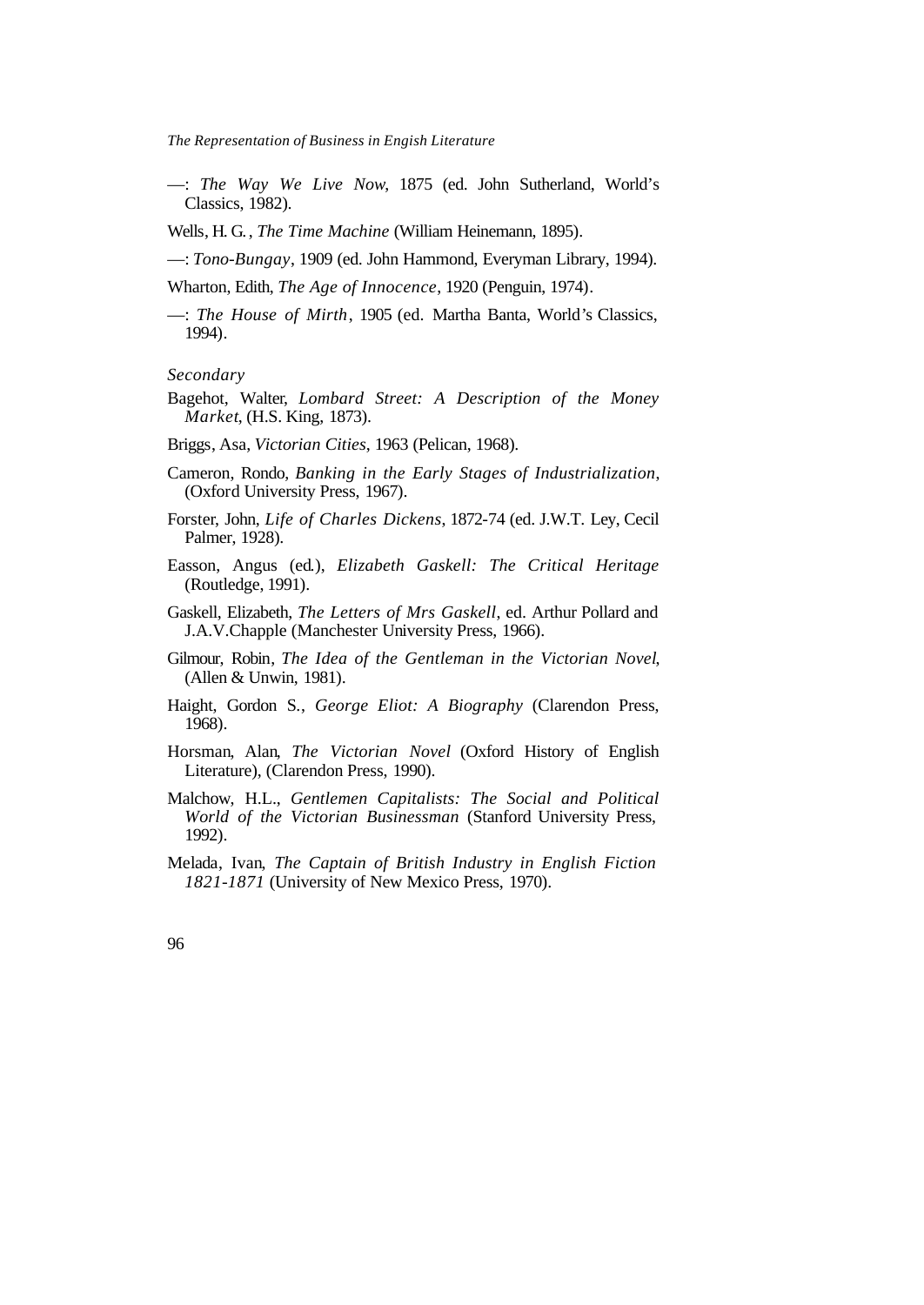- Patten, Robert, *Charles Dickens and His Publishers* (Clarendon Press, 1978).
- Russell, Norman, *The Novelist and Mammon: Literary Responses to the World of Commerce in the Nineteenth Century* (Clarendon Press, 1986).
- Tawney, R. H., *Religion and the Rise of Capitalism* (Pelican,1926).
- Turner, Paul, *English Literature 1832-1890* (Oxford History of English Literature) (Clarendon Press, 1989).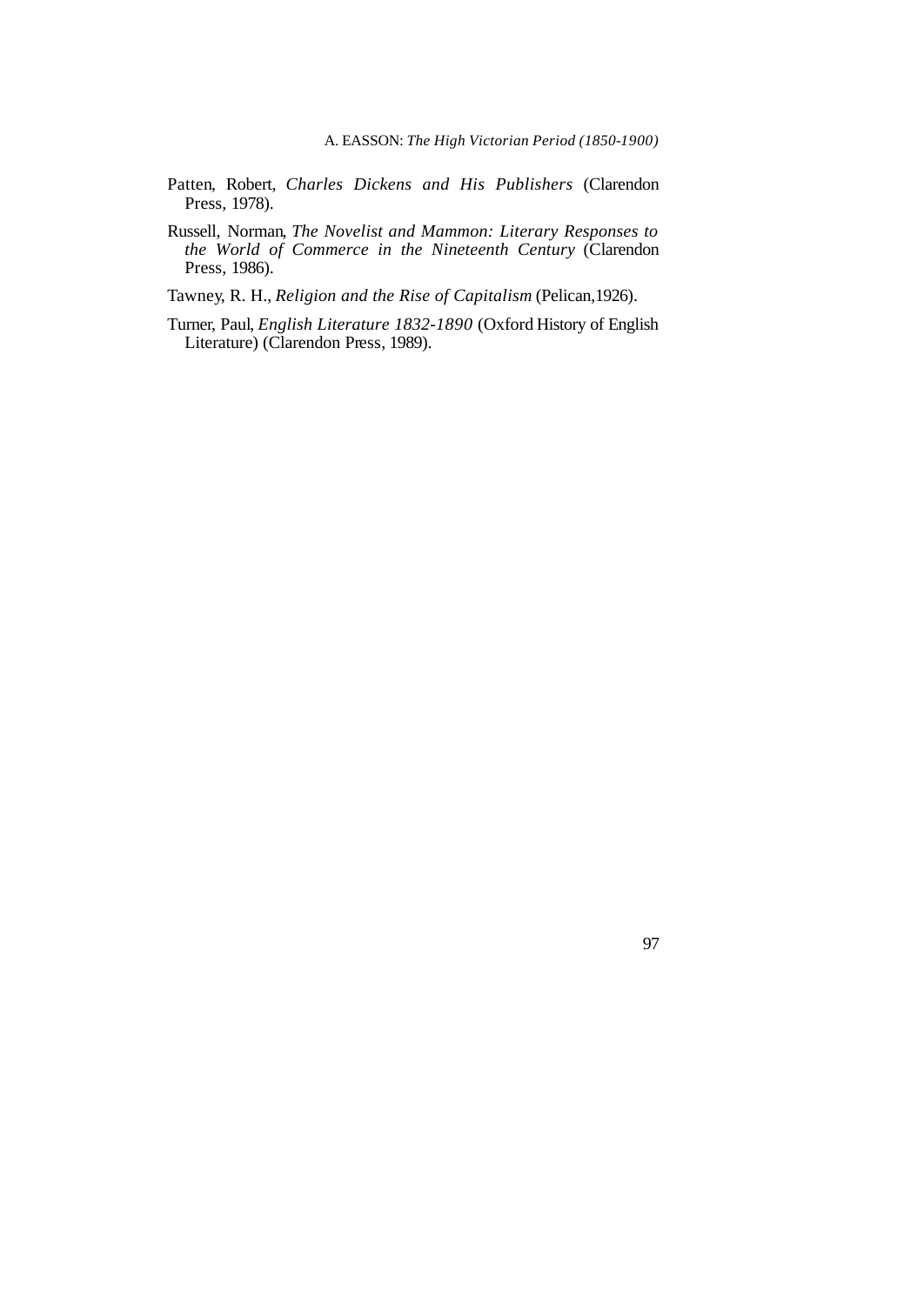# 5

# THE EARLY TWENTIETH

# CENTURY: UNIFORMITY, DRUDGERY

# AND ECONOMICS Allan Simmons

*St Mary's College, University of Surrey* 

# **Introduction**

l

*Unreal City, Under the brown fog of a winter dawn, A crowd flowed over London Bridge, so many, I had not thought death had undone so many. Sighs, short and infrequent, were exhaled, And each man fixed his eyes before his feet.*<sup>1</sup>

**T**.S. ELIOT'S DAMNING PORTRAYAL OF THE POWER OF ECONOMIC FORCES, in the opening section of *The Waste Land*, is illustrative of how business is represented in the literature of the early 20th century. The dehumanising daily routine, that drains these workers of life and renders them anonymous, is reinforced by a host of poetic devices ranging from simple repetition ('*Un*-real', '*Un-*der', '*un-*done'; 'so many'), through half-rhyme ('brown', 'dawn'; 'crowd,' 'flowed'), alliteration ('death', 'undone'; 'fixed', feet'), and sibilance ('Sighs', 'short', 'exhaled'), to passive constructions ('were exhaled'). The effect of these literary techniques is to underscore the sense of drudgery in the lives of workers, caught up in the homogenising rituals of labour. For this is the age of the faceless multitudes of office-bound clerical-workers whose entrapment within a dehumanising and impenetrable 'system' is captured in the novels of Franz Kafka. Thus, in his description of workers, which associates them, by allusion, with the

<sup>1</sup> T. S. Eliot, *The Waste Land* (ll.60-65), in *The Complete Poems and Plays of T. S. Eliot*, London: Faber, 1969, p. 62.

<sup>99</sup>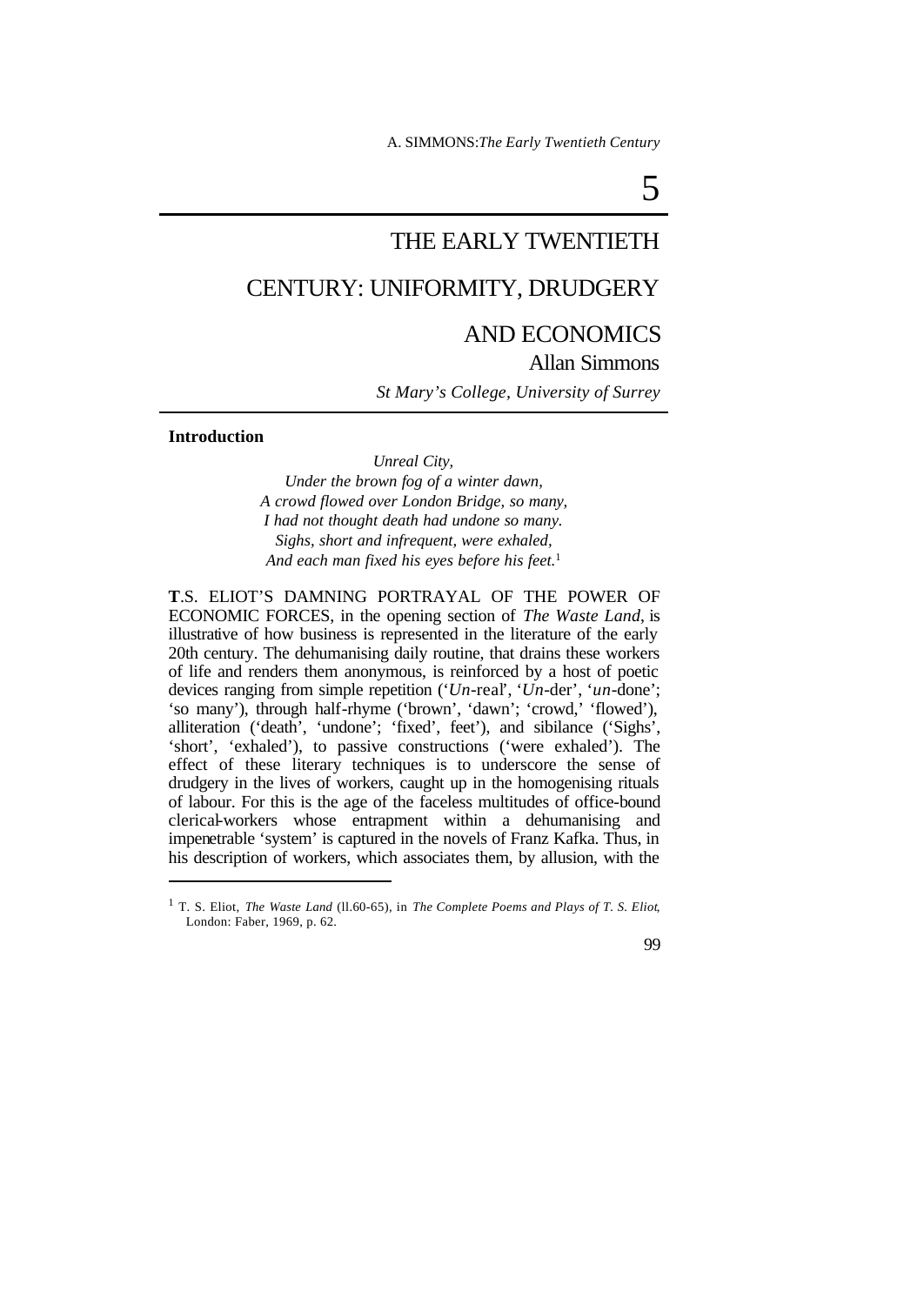dead in Dante's *Inferno*, Eliot might be said to be responding to a key feature of the age: this is the age of Modernism, the age of the masses, and the age of the 'anonymous' worker. As John Carey observes in *The Intellectuals and the Masses*:

'Between 1860 and 1910 the section of the middle and lower-middle class employed in commerce, banks, insurance and real estate increased markedly in all Western European countries, as a result of the emergence of the imperialist and international economy of the late nineteenth century. In England by 1911 the clerical profession, including 124,000 women, was one of the most rapidly expanding occupational groups.'<sup>2</sup>

Whilst attempts to date literary movements are notoriously imprecise, it is helpful to think of the movement we call 'Modernism' as extending, roughly, from 1880 to 1930. If art reflects and passes comment upon the prevailing philosophies and mores of the moment in which it is written, then Modernism captures the vulnerabilities and scepticism associated with the abandonment of comforting certainties of the Victorian period in the wake of the combined impact of thinkers such as Freud, Marx, and Darwin. The challenges their theories posed for man's settled sense of self, his place within a social order, and his place within a divinely arranged scheme, inform all the arts in this period. The formal experiments in such literary works as *Ulysses* and *The Waste Land* are of a piece with those in, say, the paintings of Picasso and Braque, or the music of Stravinsky. In each case, the artist's experiments with technique reveal a quest for new ways in which to communicate with an audience, whilst simultaneously suggesting a new uncertainty about the power to communicate unambiguous, objective truth.

Essentially, Modern literature is a literature of doubt. It questions the ideas by which Victorian man oriented himself with respect to the world and, through this, the very ideas that sustain Western civilisation. The

<sup>2</sup> John Carey, *The Intellectuals and the Masses*, London: Faber, 1992, p.58. In *The Soul of London*, London: Alston Rivers, 1910, Ford Madox Hueffer notes: 'Workers in London divide themselves, roughly, into those who sell the labour of their bodies and those who sell their attentions. You see men in the streets digging trenches, pulling stout wires out of square holes in pavements, pecking away among greasy vapours at layers of asphalte, scattering shovelfuls of crushed gravel under the hoofs of slipping horses and under the crunching tyres of wheels. If walls would fall out of offices you would see paler men and women adding up the records of money paid to these others. That, with infinite variations, is work in London.' (p. 68)

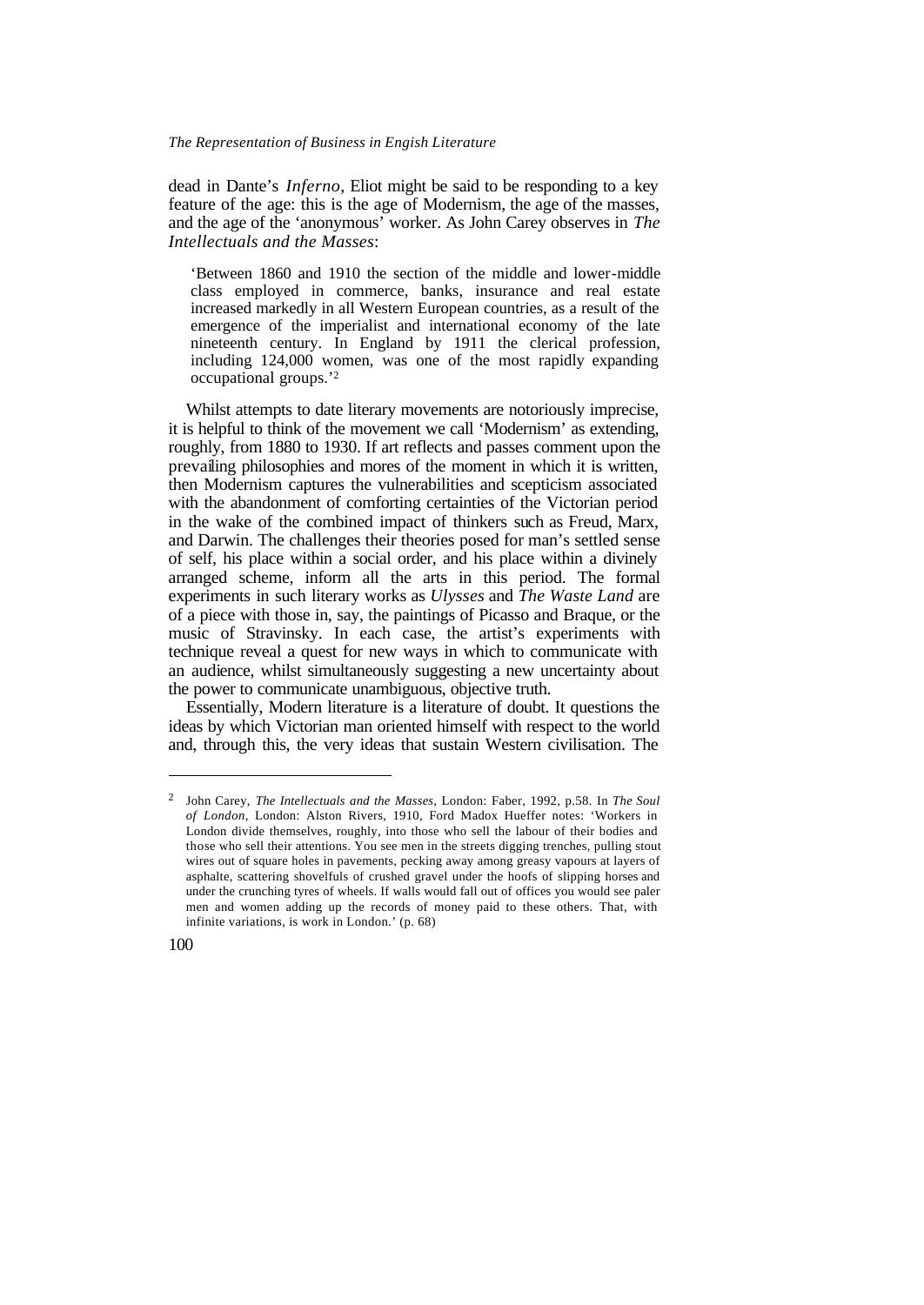anxieties of the age are reflected in the stylistic features which typify the literature of the period: Henry James's labyrinthine sentences enact the problems of communication, Joseph Conrad's time-shifts serve to place the reader in the disorientated predicament of his characters, and James Joyce's attempts to present the inner life of his characters trace both the randomness of thought associations and the infinite complexity of other minds. Unsurprisingly, the vulnerability and lack of surety that typifies this age – whose central historical event, the First World War, provides the ultimate example of mankind's loss of confidence in itself and its systems – finds some of its most profound expression in the presentation of man within the context of economic forces. Thus, whilst the literature of the period confronts the unavoidable economic plight of the individual with realism – as H. G. Wells's young draper's shopman, Artie Kipps, is informed: 'we're in a blessed drain-pipe, and we've got to crawl along it till we die<sup>'3</sup> – its presentation of the individual as disorientated and victimised by forces beyond his or her control reflects the scepticism and vulnerability that characterise the age of Modernism.

To consider the representation of business in the literature of the period, this chapter will commence with a brief survey of prevailing attitudes towards business in the literature of the period, across the genres of poetry, drama, and prose. Then, I shall turn to the work of four novelists, whose representations of business are at once more thorough and more realistic than those of their contemporaries: H. G. Wells, Thomas Hardy, D. H. Lawrence, and Joseph Conrad.

# **Survey of the Literature of the Age**

l

Virginia Woolf voices her economic awareness of the age when she advocates for the aspirant female novelist, hoping to compare with her male counterpart, 'a room of her own and five hundred a year'.<sup>4</sup> This balance between art and life is not always reflected in the literature of the time, though, and some writers seem almost wilfully detached from economic necessity. W. B. Yeats, for instance, seems wholly oblivious at times of the economic plight of the Dublin shop-keepers who he berates in his poetry for their failure to respond to his call to art as the way to find a sense of Irishness rooted in the collective memory of Celtic myths and legends. Yeats's name for the petty huckster is 'paudeen', who he

<sup>3</sup> H. G. Wells, *Kipps: The Story of a Simple Soul*, London: Everyman, 1993, p. 34.

<sup>4</sup> Virginia Woolf, *A Room of One's Own*, London: Hogarth, 1929, p.142.

<sup>101</sup>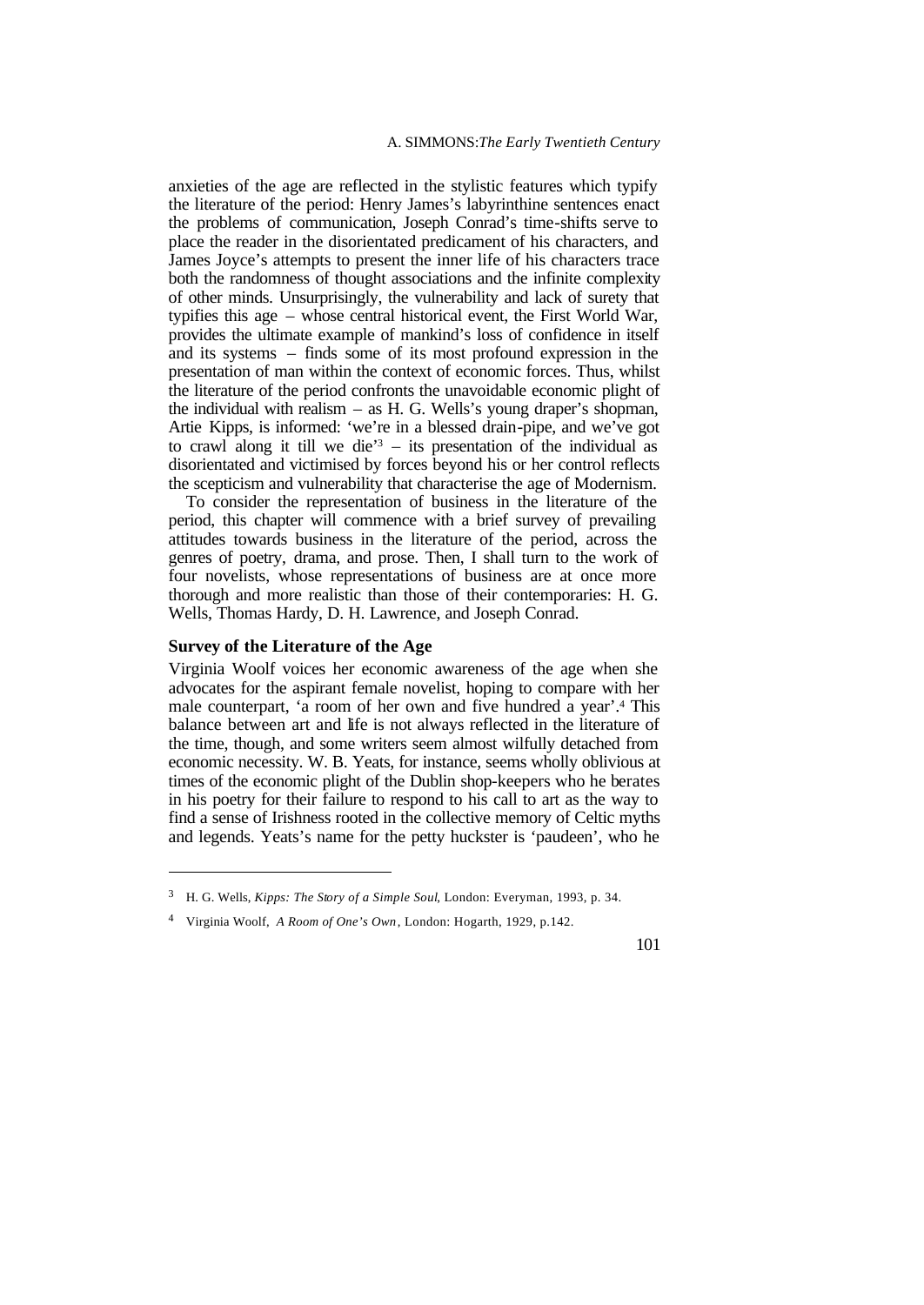characterises as having 'fumbling wits' and 'obscure spite' (*Paudeen*). There is little redemptive in Yeats's portrait of the paudeen who 'fumble in a greasy till / And add the halfpence to the pence,' oblivious of any finer motive for life than 'to pray and save' (*September 1913*). The usual interpretation of Yeats's sneering tone and his portrait of the small trader as mindless, material, and money grubbing, is that he is behaving like the stereotypical 'other-worldly' poet, who transforms everything he touches into symbol. From this angle, Yeats might be said to voice the rather simplistic view of the romantic generally: that material gain necessarily involves spiritual loss. As we shall see, much Modern literature concerns itself with the spiritual loss rather than the material gain. Looked at from another angle, however, Yeats's view is wilfully escapist and blinkered. Whilst promoting art and culture as the means by which the fragmented elements of Ireland could be reunited, he seems to be consistently oblivious of the economic plight of his countrymen: at the time, Dublin's slums were among the worst in Europe.

# *Shaw*

l

Initially, Yeats's countryman, George Bernard Shaw, seems to offer a more realistic treatment of the economic plight of his characters. Shaw makes no secret of his Ibsenite leanings. For example, he says in his Dedicatory Letter to *Man and Superman*: 'it annoys me to see people comfortable when they ought to be uncomfortable; and I insist on making them think in order to bring them to conviction of sin.'<sup>5</sup> Thus, Shaw's first play, *Widower's Houses* (1892), deals with tainted money and slum landlords. More pertinent for our purposes, though, is his third play, *Mrs Warren's Profession*, which was written in 1894 but banned by the British censor until 1926. Mrs Warren's 'profession' is, of course, prostitution: she is a brothel-keeper. In his Preface to the play, Shaw lays the blame for her plight squarely at the door of economics:

'*Mrs Warren's Profession* was written in 1894 to draw attention to the truth that prostitution is caused not by female depravity and male licentiousness, but simply by underpaying, undervaluing, and overworking women so shamefully that the poorest of them are forced

<sup>102</sup> <sup>5</sup> George Bernard Shaw, *Collected Plays*, Vol. 2, London: Bodley Head, 1971, p. 495.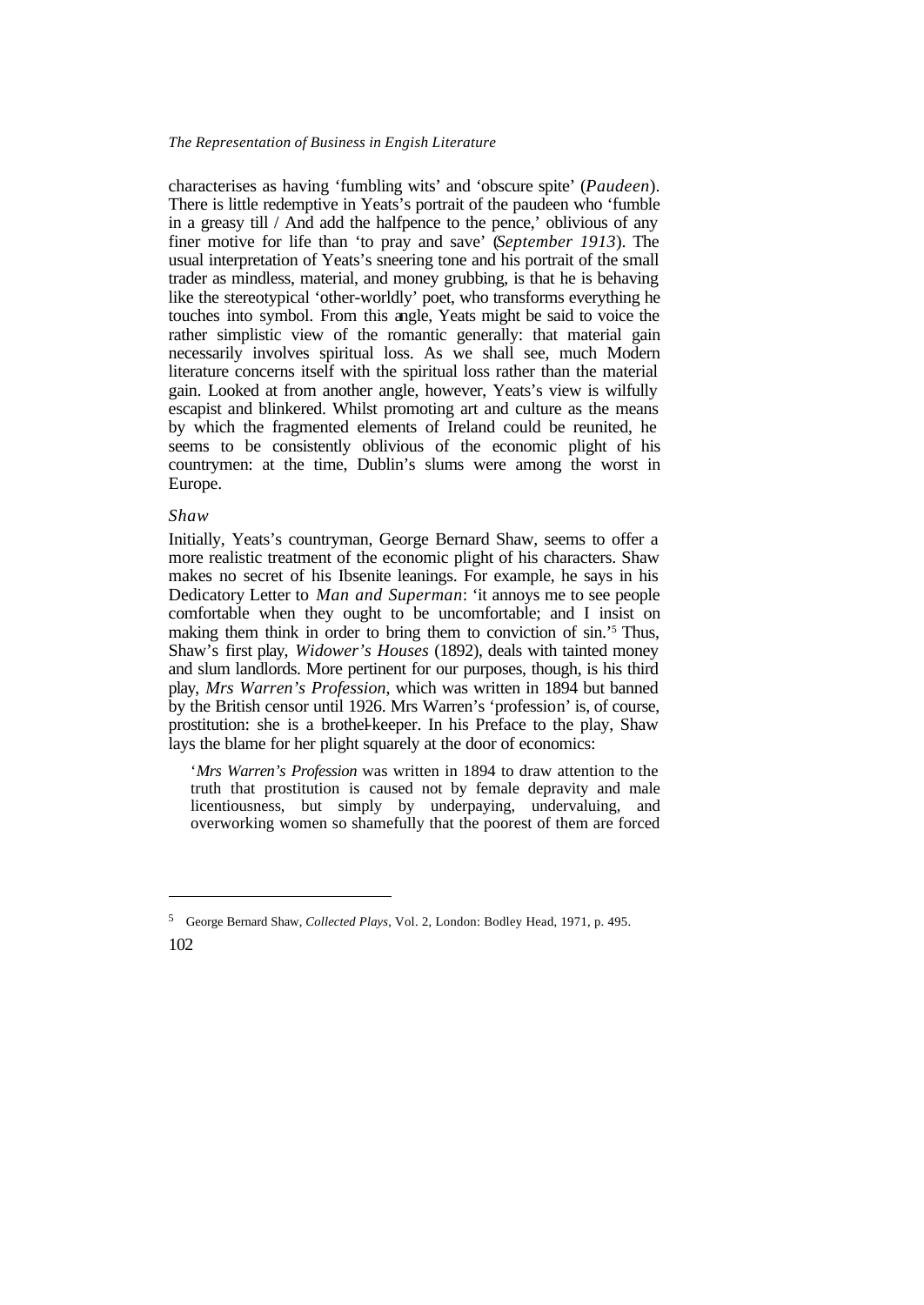to resort to prostitution to keep body and soul together.'<sup>6</sup>

Much of the economic and social criticism in the play emerges in Mrs Warren's justification of her profession to her daughter, Vivie, who she asks, rhetorically: 'Do you think I did what I did because I liked it, or thought it right, or wouldn't rather have gone to college and been a lady if I'd had the chance?' (p. 309) But the force of the social message in such presentations of the individual determined by the crude reality of financial forces beyond her control is occasionally blunted by the sheer vitality and hyperbole of Shaw's comic irreverence. This happens in *Major Barbara* (1905), for example, where Shaw reverses the expectation that an armaments manufacturer will be morally inferior to a Salvation Army officer.

The role of money in *Major Barbara* assumes prominence immediately: the play opens with Lady Britomart wishing to provide financially for the future of her grown-up children and, without the resources to do this herself, sends for her estranged husband, the children's father, Andrew Undershaft, a millionaire who has made his fortune out of the manufacture of armaments. Undershaft's visit initiates a trial of strength between himself, as arms' merchant, and his daughter Barbara, a major in the Salvation Army. In essence, the play contrasts idealism and realism: Barbara and her fiancé, Adolphus Cusins, are 'converted' to Undershaft's 'religion' and come to see money and power as the weapons by which evil can best be defeated:

Cusins: 'Excuse me: is there any place in your religion for honour, justice, truth, love, mercy and so forth?'

Undershaft: 'Yes: they are the graces and luxuries of a rich, strong, and safe life.'

Cusins: 'Suppose one is forced to choose between them and money or gunpowder?'

Undershaft: 'Choose money and gunpowder; for without enough of both you cannot afford the others.'

Cusins: 'That is your religion?'

Undershaft: 'Yes.'<sup>7</sup>

l

In other words, Undershaft's 'religion' is the social dream of satisfying the material needs of his workers. In the play, it is Mammon, and not

<sup>6</sup> George Bernard Shaw, *Collected Plays*, Vol. 1, London: Bodley Head, 1970, p. 231.

<sup>7</sup> George Bernard Shaw, *Collected Plays*, Vol. 3, London: Bodley Head, 1971, p.116.

<sup>103</sup>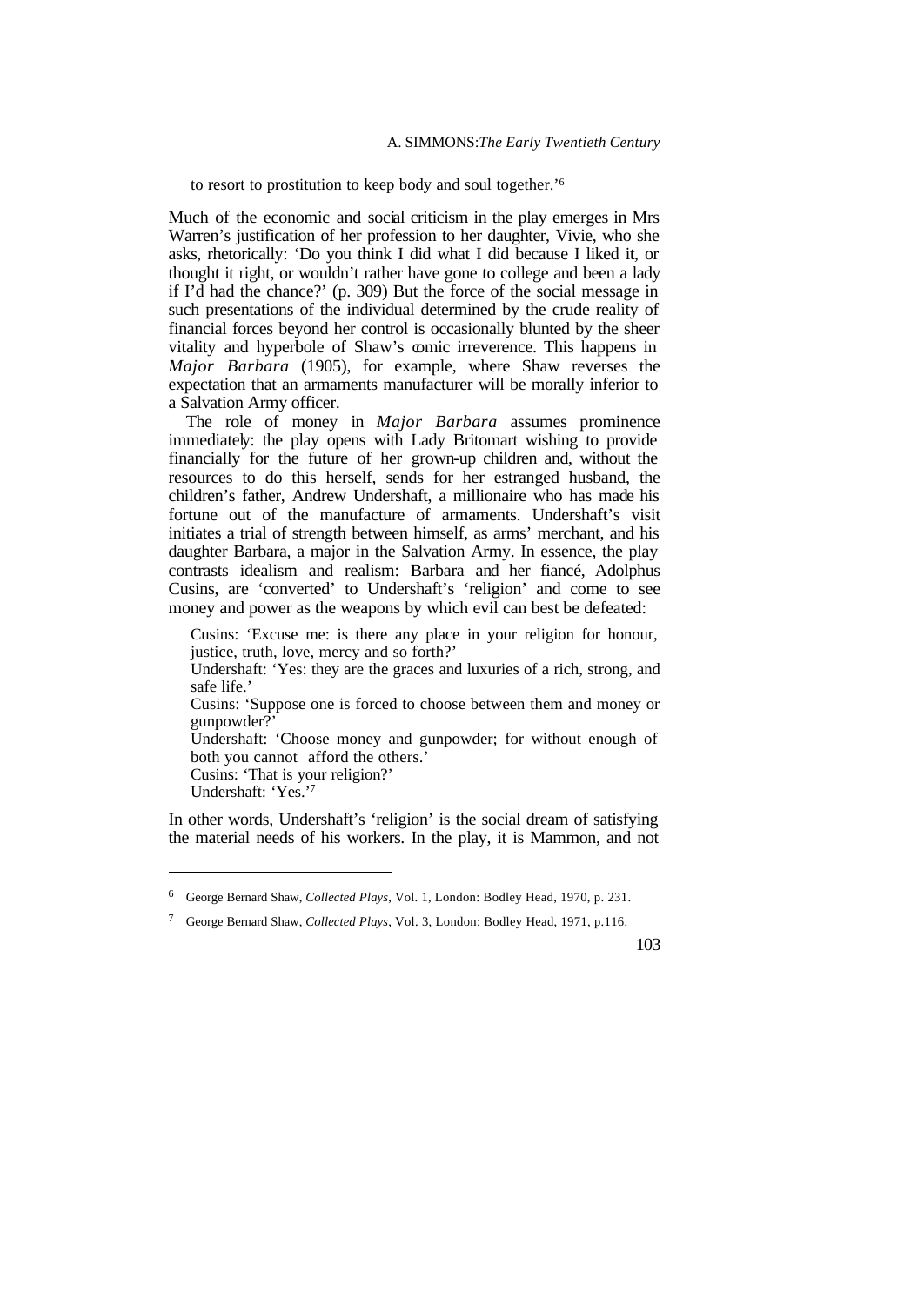God, who triumphs, as the Salvation Army is shown to be dependent upon Undershaft's funds to keep its shelters open during the winter and Barbara is made to realise that, in order to help the poor, charities have to rely upon the tainted money of Undershaft and Bodger, a liquor manufacturer.

The play contrasts the two 'kingdoms' (and, as Undershaft's very name suggests, the religious allegory is intentional): first, Undershaft visits the Salvation Army shelter, where he witnesses his daughter dealing with the bully, Bill Walker, then the whole family visit the Undershaft factory and the workers' town in Perivale. By contrast with the tawdriness of the Salvation Army shelter, the kingdom over which Undershaft presides is a workers' paradise. However, given the starkness of such a contrast, one wonders whether the Shavian approach to business is any more satisfactory than Yeats's. Implicit in *Major Barbara*'s suggestion that the struggle to save souls from evil must begin by saving bodies from poverty is the claim that the Salvation Army, in particular, and religion, in general, have missed the point about the business of salvation. At crucial points in the play, the sheer exaggeration of Undershaft's outbursts serve to make the audience wary of this message. Here, for instance, is his description of poverty: '…the worst of crimes. All the others are virtues beside it: all the others are chivalry itself by comparison. Poverty blights whole cities' (p. 172). Whilst such a tide of rhetoric may make Shaw's social points through hyperbole, we need to look elsewhere for a realistic portrayal of business.

# *Bennett*

The social criticism of George Bernard Shaw's plays finds an echo in the many novels of the period which address the changing face of British society through tales of small businessmen. In Arnold Bennett's *The Old Wives' Tale* (1908), for instance, the histories of Constance and Sophia Baines unfold against the backdrop of irrevocably economic forces which transform the life of St Luke's Square. The steady erosion of traditional crafts and small independent businesses in the Five Towns, by mass production and chain-stores, occurs with a remorseless and inevitable logic, in which even the central characters are implicated. In his funeral eulogy for John Baines, Charles Critchlow praises his friend's conservative regard for 'the wise old English maxims of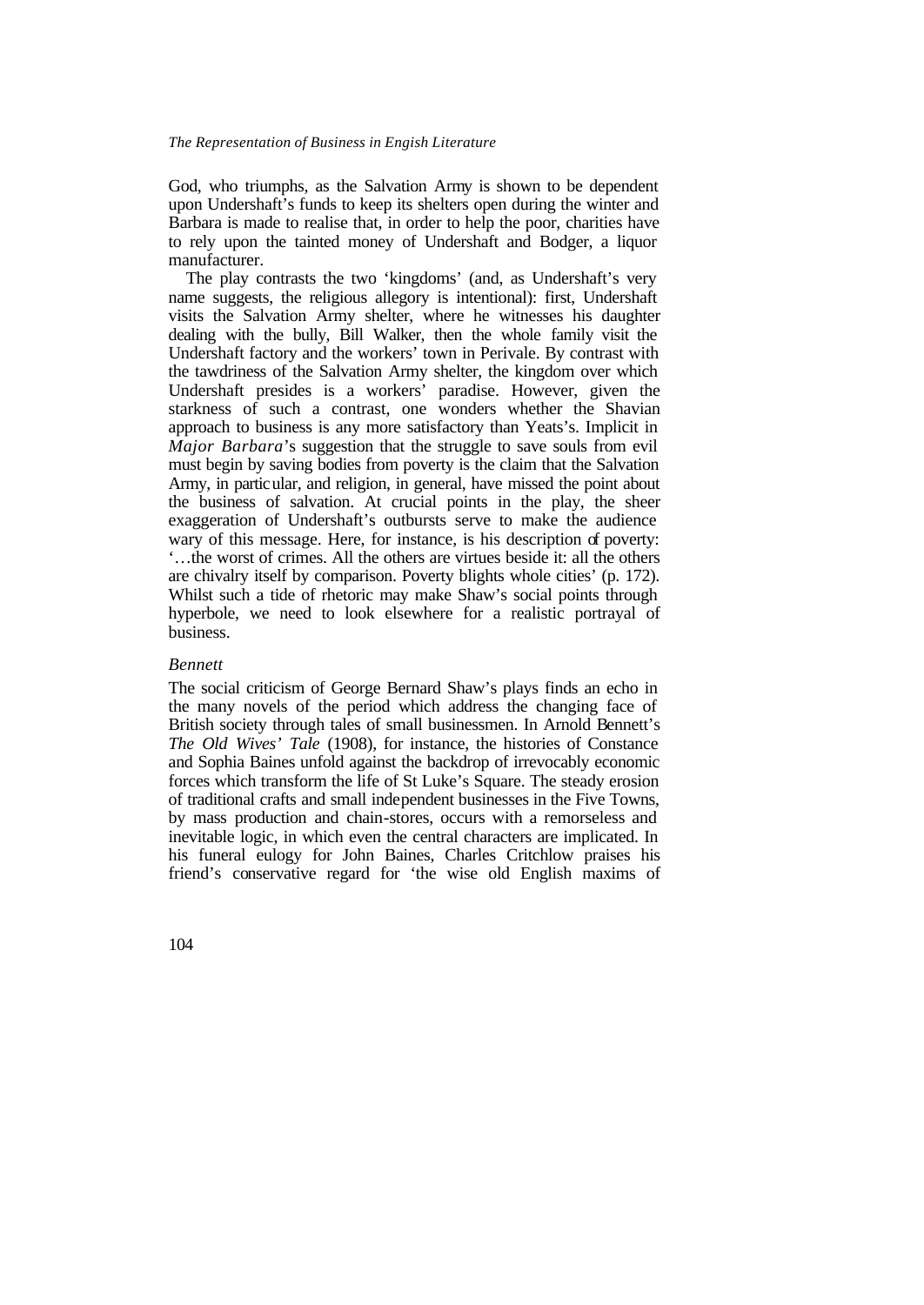commerce and the avoidance of dangerous modern methods'.<sup>8</sup> But part of the novel's point is that commerce is a dynamic rather than a static force. Thus, we see John Baines's own daughter, Constance, and her future husband, Samuel Povey, designing advertisements to drum up trade:

'Those two, without knowing or guessing it, were making history – the history of commerce. They had no suspicion that they were the forces of the future insidiously at work to destroy what the forces of the past had created, but such was the case.' (p. 119)

For his part, it is Critchlow himself who will purchase the draper's business when the Baines's lease expires and, in his turn, will sell it to the Midland Clothiers Company 'which was establishing branches throughout Staffordshire, Warwickshire, Leicestershire, and adjacent counties' (p. 601).

A criticism levelled at Bennett's portrayal of the economic realities of the Staffordshire Potteries in this novel, that spans the period from 1860 to 1906, is that his picture of the rise of economic monopoly is historically incomplete as it omits the rise of the Labour movement.<sup>9</sup> One might argue, however, that this limitation is a deliberate consequence of restricting us to Constance's view of the changing face of Bursley. Significantly, Bennett's clearest comment upon the changing face of business comes in the form of a lament as Sophia, having finally returned to her birthplace from Paris, looks out at the Square again:

'The heaven of thick smoke over the Square, the black deposit on painted woodwork, the intermittent hooting of the steam sirens, showed that the wholesale trade of Bursley still flourished. But Sophia had no memories of the wholesale trade of Bursley; it meant nothing to the youth of her heart; she was attached by intimate links to the retail traffic of Bursley, and as a mart old Bursley was done for.' (p. 511)

In this shift from retail to wholesale trade, the scale of problem is presented: mass production has brought with it the end of the small

<sup>8</sup> Arnold Bennett, *The Old Wives' Tale*, Harmondsworth: Penguin Books, 1990, p.114. *Cf*. 'firms remained small and privately owned, antiquated plant was not modernised' in Boris Ford (ed.), *The Cambridge Cultural History of Britain: Early Twentieth-Century Britain*, Cambridge: CUP, 1992, p. 5.

<sup>9</sup> See Arnold Kettle, *An Introduction to the English Novel*, Vol. II, London: Hutchinson University Library, 1953, pp. 85-89.

<sup>105</sup>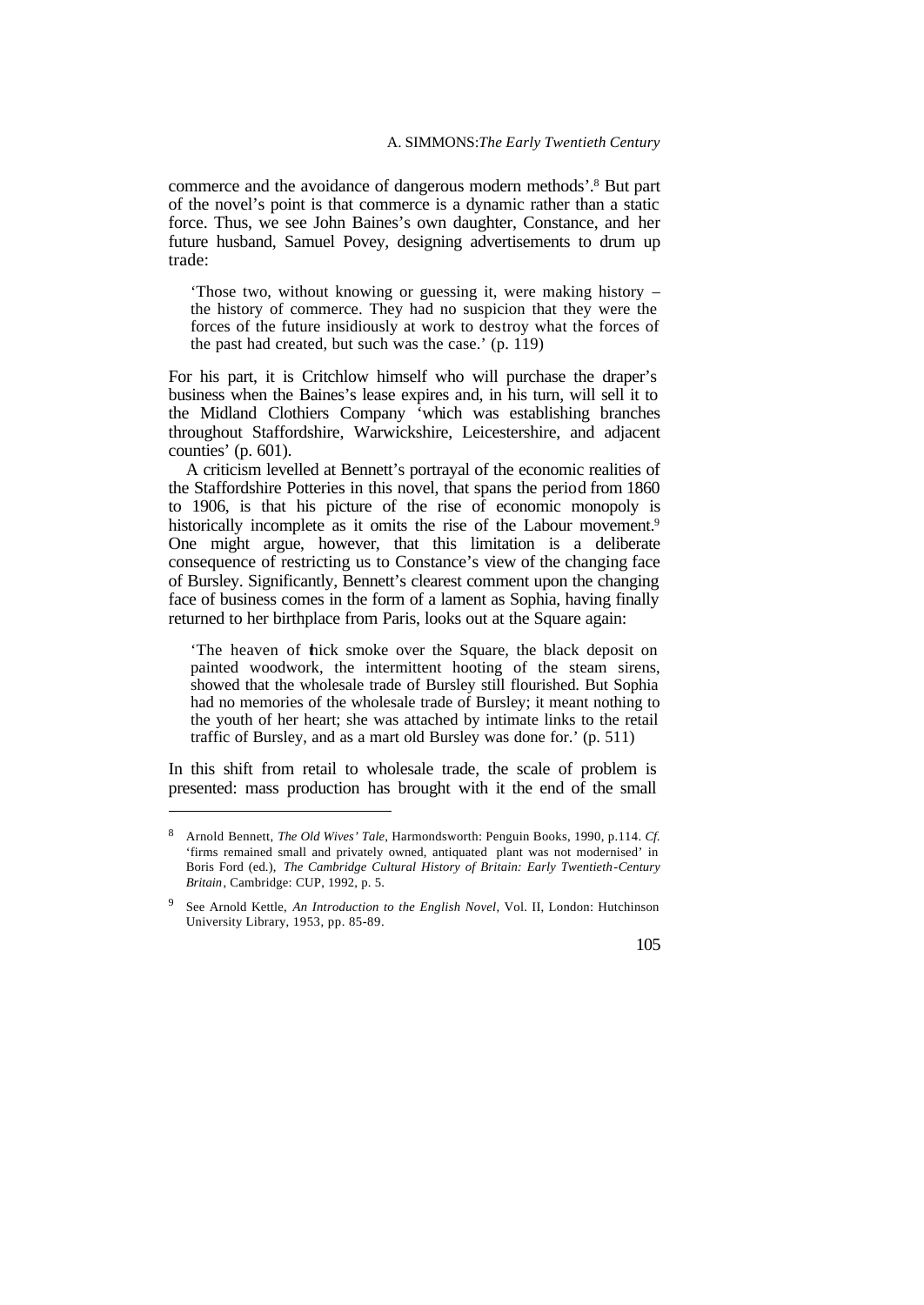trader, and, with his demise, business has lost its human face. Bennett's narrow concentration upon the sisters, rather than upon the broader picture of social life, in this novel might be read as the sincerest expression of lament for this lost age.

In her essay entitled 'Modern Fiction', Virginia Woolf links Arnold Bennett with John Galsworthy and H. G. Wells, disparagingly calling them 'materialists', by which she means that 'they write of unimportant things ... they spend immense skill and immense industry making the trivial and the transitory appear the true and the enduring'.10 But, whilst it is true that these novelists have not endured to form part of the 'canon' of Modern literature in the way that, say, Hardy or Conrad have, their attention to the 'unimportant things' does at least ensure a context of economic realism in their novels through the practical concerns of business. There are a number of reasons why these novelists failed to create works of enduring importance: at one extreme, one may identify their inability to convince the reader that the plight of an individual character, like Constance Baines, is representative of the plight of human beings generally; at the other, characters, particularly those of H. G. Wells, are often little more than mouthpieces for his points of view about politics, history, and society, as well as economics. If Bennett's presentation of economic development in the Five Towns through the eyes of a few characters proves to be a limitation in *The Old Wives' Tale*, obscuring the broader picture, Wells's novels suffer from the opposite defect: their emphasis upon ideas rather than character as the mainspring of plot means that the characters are so easily forgettable. What R. C. Churchill says of *Ann Veronica* (1909) can be adapted, *mutatis mutandis*, to much of Wells's writing: 'We remember *Ann Veronica* as a novel about the condition-of-woman question; it is difficult to recall anything about Ann Veronica Stanley as an individual woman.'11 Allowing for this criticism, though, H. G. Wells synthesises and develops the attitudes towards business that have emerged in the work of writers we have been considering. Given their concentration upon ideas, where Wells's novels do impinge upon the

<sup>10</sup> Virginia Woolf, *The Common Reader*, First Series, London: Hogarth Press, 1929, p. 187.

<sup>&</sup>lt;sup>11</sup> R. C. Churchill, 'The Comedy of Ideas: Cross-currents in Fiction and Drama', in Boris Ford (ed.), *The New Pelican Guide to English Literature: From James to Eliot*, Vol. 7, Harmondsworth: Penguin Books, 1983, p. 295.

<sup>106</sup>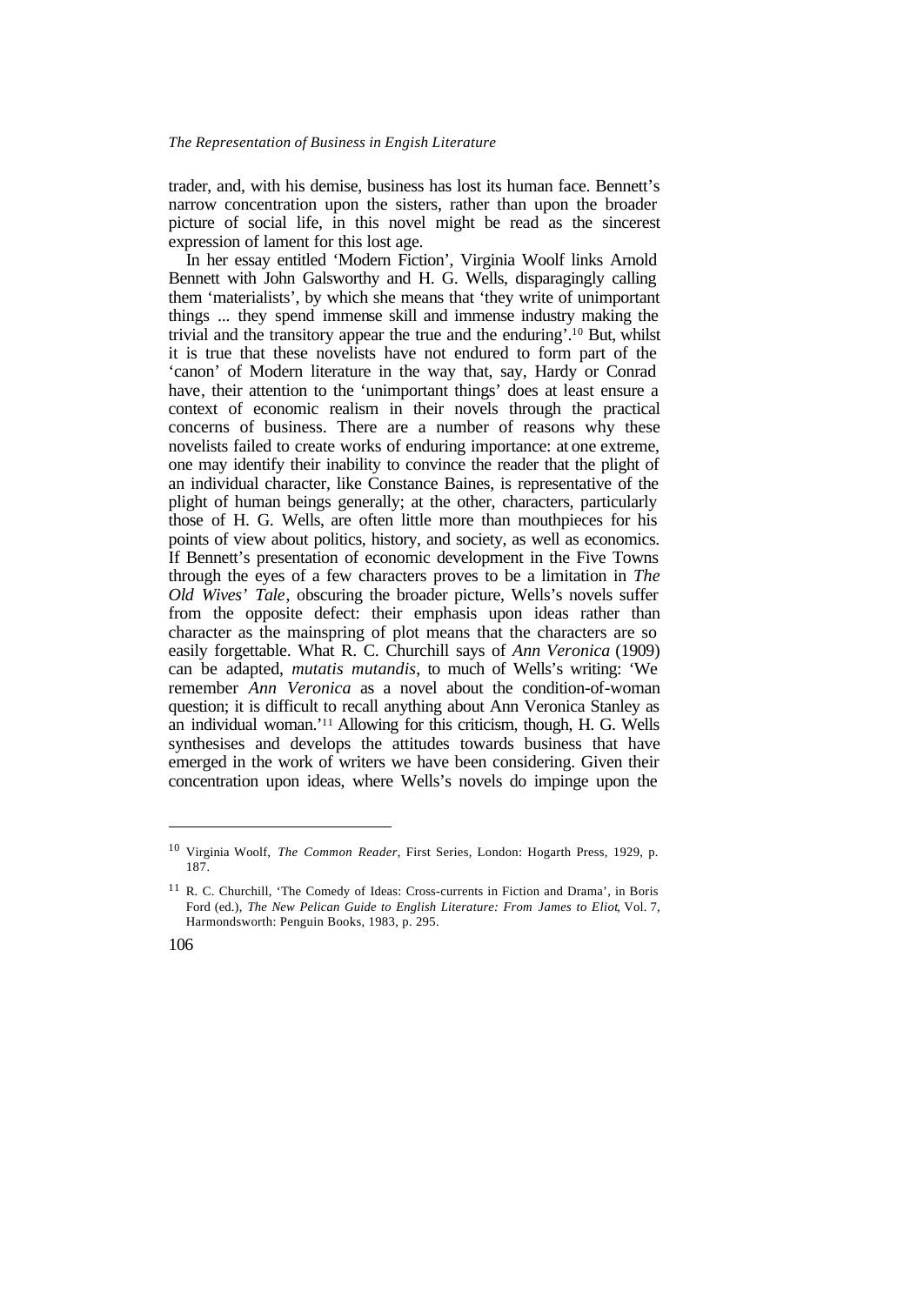world of business, they might be thought of as economic parables about business in the early 20th century.

# *Wells*

At the age of 14, H. G. Wells (1866-1946) was apprenticed to Rodgers and Benyer, Drapers, of Windsor, and, a year later, to Southsea Drapery Emporium. He draws on these early experiences for the social comedies, *Kipps* (1905) and *The History of Mr Polly* (1910). In both novels, the protagonists, themselves assistant drapers, are shown to transcend the drudgery of their 'clipped and limited lives',<sup>12</sup> but only through legacies. As such, the novels appear to offer escapist fantasies in the manner of the Victorian novel of 'expectations', and yet Wells succeeds in tempering this escapism with a degree of realism: money, *per se*, brings happiness to neither Kipps nor Polly. Rather than freeing the protagonists from the need to work, their legacies offer them the chance to choose their form of occupation. Thus, through a large, unexpected legacy from his grandfather, Kipps is able to progress from the Folkestone Drapery Bazaar of Mr Shalford, at the beginning of the novel, to owning his own small bookshop, at the end. A much smaller legacy, from his father, enables Mr Polly to set up as a small outfitter at Fishbourne, from which he escapes, by means of an insurance scam after a botched suicide attempt, to become the resident handyman at the Potwell Inn. These are novels of self-development rather than escapist fantasies: neither of Wells's heroes ends up outside the system of work. Instead, Wells uses the forum of retail business to demonstrate the degree to which individual choice is a product of social institutions. Thus, beneath the social comedy, his message would seem to be that reconstituting the individual depends, ultimately, upon restructuring these institutions themselves.

In the social commentary they provide, Wells's parables of liberation are founded on his own escape from life as a draper's assistant, by winning a scholarship to study science at Imperial College in Kensington. Here Wells came under the influence of T. E. Huxley whose Darwinist beliefs would profoundly influence his own thinking about social evolution. Both *Kipps* and *The History of Mr Polly* might be said to reflect this influence in the refusal of their central characters to accept the limitations of their comparable social stations, together with the idea (implicit in their attempts to better themselves) that people

l

<sup>12</sup> *Kipps*, *op. cit*., p. 279.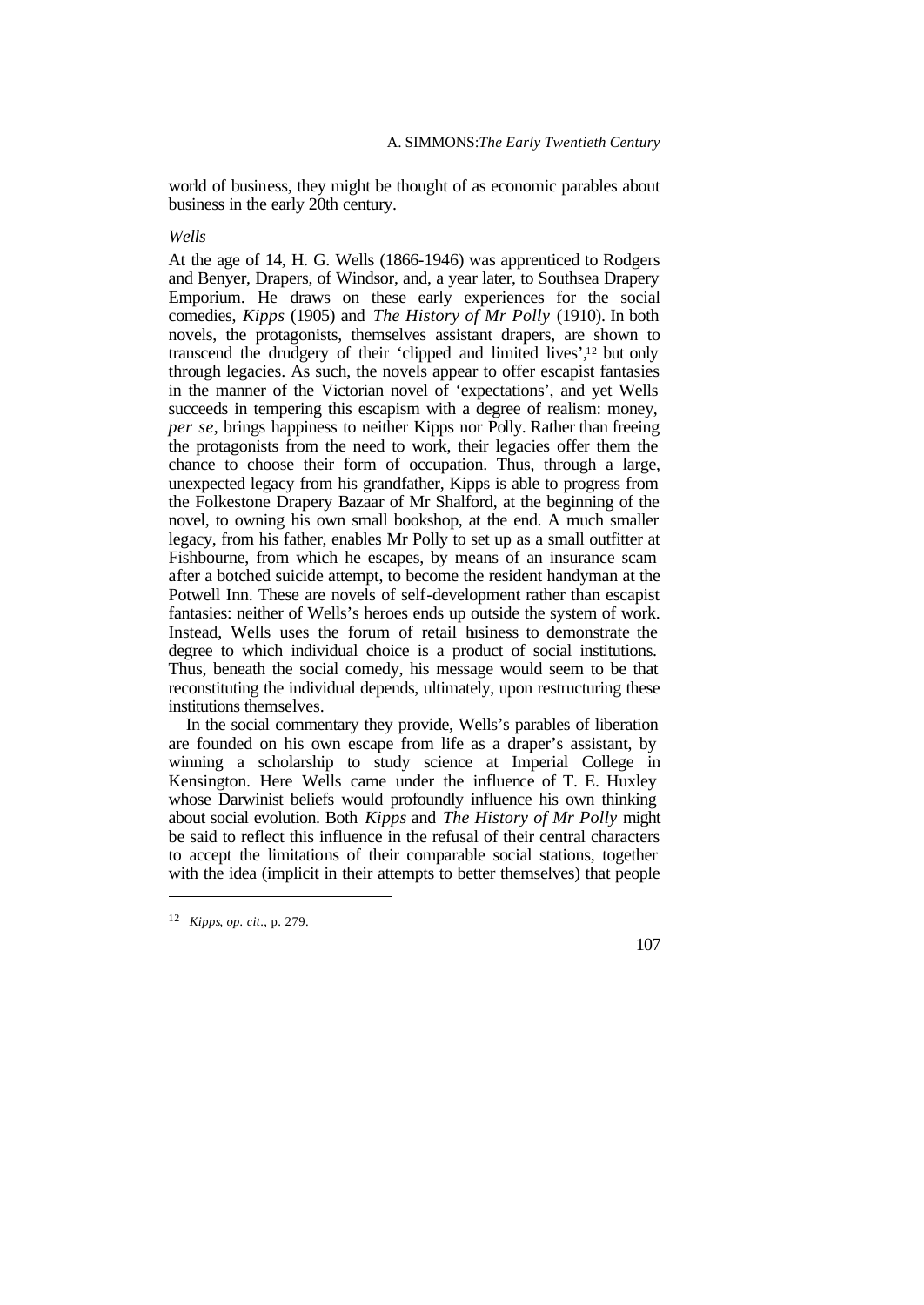are capable of progressing beyond these limits. In these novels, the essential entrapment of the individual – and the quashing of individual effort – is traced, by and large, to business, the 'system', that, according to one of Kipps's fellow-apprentices, Minton, is 'a blessed drain-pipe, and we've got to crawl along it till we die' (p. 34). Of course, it is not only their apprenticeships that enslave Kipps and Polly: in *Kipps*, for instance, Wells traces the limitations imposed upon individual potential to such causes as social class, too. In fact, nowhere is the image of stifled and frustrated potential better expressed than in the gift the young Kipps receives from his aunt: 'Once his aunt gave him a trumpet if he would *promise* faithfully not to blow it, and afterwards took it away again' (p. 5). More usually – and more perversely – it is business itself that checks individual effort, as Parsons demonstrates in *The History of Mr Polly* when his attempts to advertise the store's wares more imaginatively lead to a fracas with his employer, which culminates in his arrest and dismissal.

Both *Kipps* and *The History of Mr Polly* present the drive towards business efficiency as somehow excluding the eponymous young apprentices. In this, Wells suggests an inverse relationship between financial gain and spiritual loss. Tied to Mr Shalford by means of 'antique and complex' indentures, and, more particularly, to Mr Shalford's credo of 'System. System everywhere. Fishency', the young Kipps comes to the conclusion that 'save for a miracle, the brief tragedy of his life was over' (pp. 28,27,36). Of course, the legacy that rescues Kipps from this plight is little short of 'a miracle' and it is Wells's point that this financial miracle, by means of the comic topsy-turveydom it suggests, should subvert the very system that has thus far entrapped Kipps. As Sid Pornick says:

'Who's going to work and case in a muddle like this? Here, first you do – something anyhow – of the world's work and it pays you hardly anything, and then it invites you to do nothing, nothing whatever, and pays you twelve hundred pounds a year. Who's going to respect laws and customs when they come to damn silliness like that? ... It's not you I'm thinking of, o' man; it's the system. Better you than most people. Still —'  $(p. 161)$ .

That Kipps's fortune is subsequently embezzled by Walshingham and then partially restored by the improbable success of Chitterlow's play, '*Pestered Butterfly*', further confirms the subversion of the system by forces alien to but dependent upon it. Even more subversive in this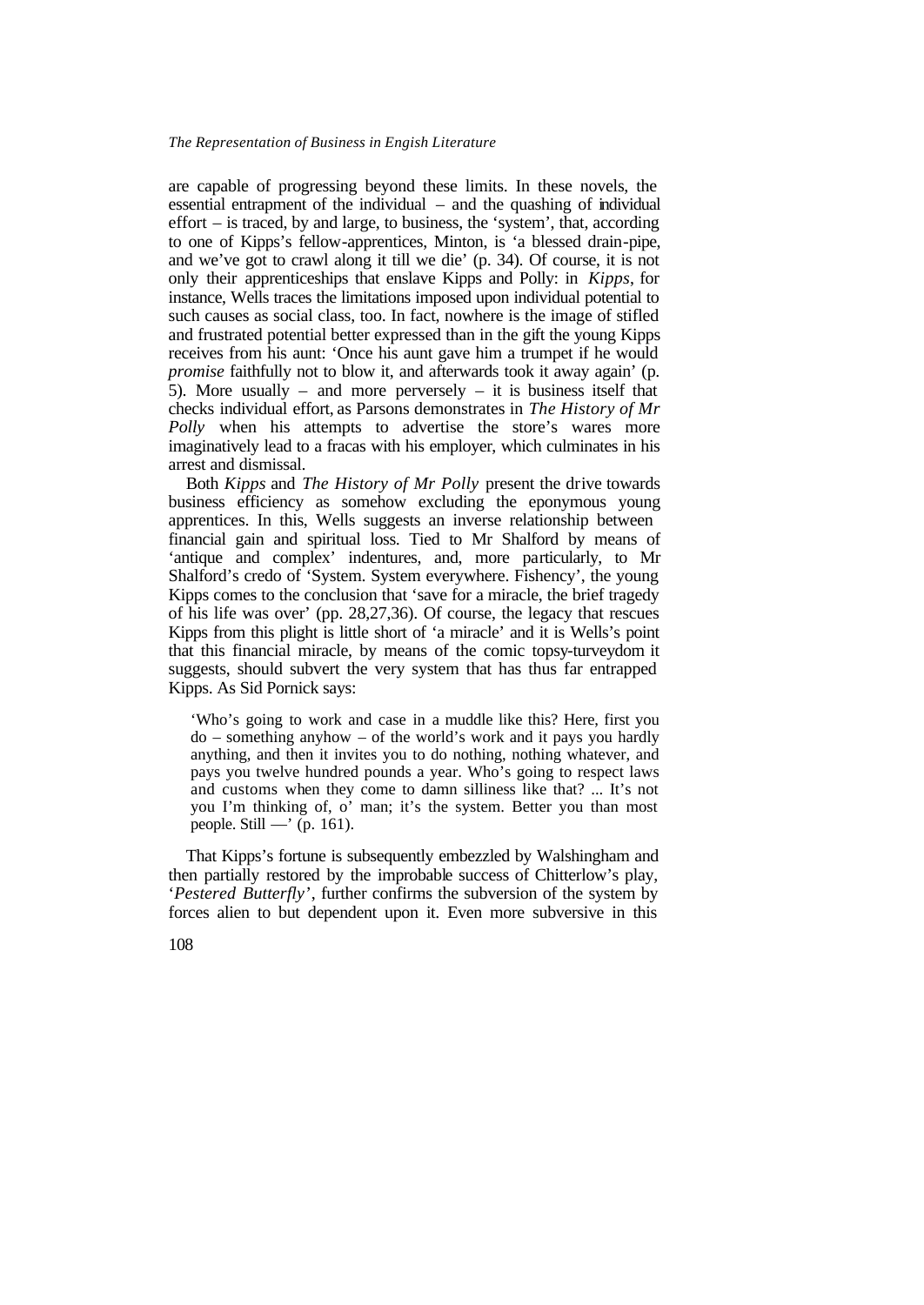respect is the manner in which Polly secures his release from the drudgery of 'zealacious commerciality':13 saddled with a wife and business he doesn't want, and having reached the end of his tether, he decides upon suicide as a way out both for himself and for Miriam, who will benefit from his insurance policies. Although Polly botches his suicide attempt, he succeeds in starting 'the great Fishbourne fire' in which his own shop and those of neighbouring retailers are destroyed. One of the great comic moments in the novel ensues when Polly's fellow traders hail him as a hero, ostensibly because of his daring rescue of his neighbour's mother-in-law, but actually because of their chance to claim damages from their respective insurance companies and so escape their collective plight:

'Not one of those excellent men but was already realising that a great door had opened, as it were, in the opaque fabric of destiny, that they were to get their money again that had seemed sunken for ever beyond any hope in the deeps of retail trade. Life was already in their imagination rising like a Phoenix from the flames.' (pp. 133-34)

The fact that one business – insurance – thus provides a hitherto unimaginable escape from the drudgery of another – the retail trade – seems designed to suggest the comic futility of the economic system as a whole.

The indigestion from which Polly suffers until his escape functions as a comic indicator of the 'pathology of business': as Wells sees it, business threatens the very well-being of the individual. Initially, the desire of both Polly and Kipps to escape from the routine of business is expressed in such activities as Polly's reading about (rather than living out) 'the wonder of life' (p. 101) and Kipps's introduction to 'old Methusaleh' whisky under Chitterlow's influence. When escape comes, in the form of Polly's insurance money and Kipps's legacy, it transforms the static lives of the heroes: Polly's picaresque wanderings, with the sense of freedom these connote, provide a literal counterpart to the abstract mobility of Kipps through the class system. Such transformation suggests that, in Wells's view, the stability necessary for business is limiting to, or at odds with, the desire and growth of the individual spirit.

l

<sup>13</sup> H. G. Wells, *The History of Mr Polly*, London: Everyman, 1993, p. 100.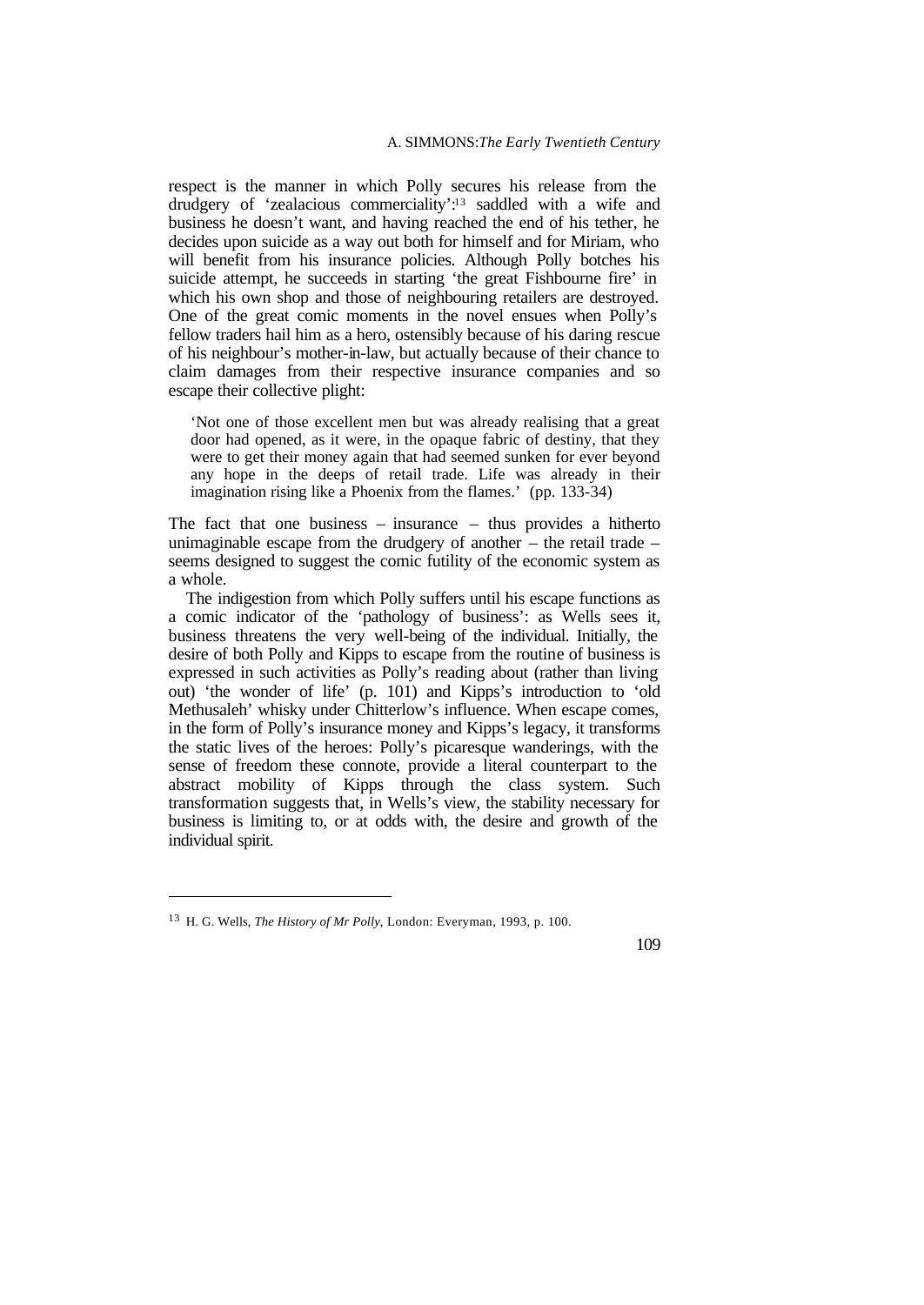In *Tono-Bungay* (1909), Wells's focus broadens from the comedies of self-improvement offered in *Kipps* and *The History of Mr Polly* to a consideration of the state of England, as reflected in its business and commerce. In the novel, Wells questions where the relentless pursuit of wealth leads and reveals how, left unchecked through English history, this pursuit has had degenerative effects upon individuals, communities and environments alike. For an example of the breadth of vision in *Tono-Bungay*, this is how the narrator, George Ponderevo, describes the London docks:

'One goes down the widening reaches through a monstrous variety of shipping, great steamers, great sailing-ships, trailing the flags of all the world, a monstrous confusion of lighters, witches' conferences of brown-sailed barges, wallowing tugs, a tumultuous crowding and jostling of cranes and spars, and wharves and stores, and assertive inscriptions. Huge vistas of dock open right and left of one, and here and there beyond and amidst it all are church towers, little patches of indescribably old-fashioned and worn-out houses, riverside pubs and the like, vestiges of townships that were long since torn to fragments and submerged in these new growths. And amidst it all no plan appears, no intention, no comprehensive desire.'<sup>14</sup>

Here, the implied critique of the current state of England – and of the forces of commercialism which drive English society – extends to the imperial impulse behind the British Empire itself. The description of London in the novel also provides a fitting correlative for the unplanned chaos of George Ponderevo's path through life and love. His utter disillusionment with the state of England by the end of the novel is fittingly reflected in his eventual profession: he is a military engineer, building naval destroyers.

*Tono-Bungay* is another of Wells's parables about the place of the individual within the world of business, only here, Wells's focus turns from the plight of the individual to the flawed mechanics of the commercial system. The novel charts the financial rise and collapse of the business empire of the narrator's uncle, Edward Ponderevo, a failed pharmacist, who makes a fortune overnight when he foists his quack patent medicine, the 'Tono-Bungay' of the title, upon the gullible public through skilful marketing. Reviewing the affair, the narrator comes to view his uncle and himself as 'no more than specimens of a modern

<sup>110</sup> <sup>14</sup> H. G. Wells, *Tono-Bungay*, London: Everyman, 1994, pp. 350-51.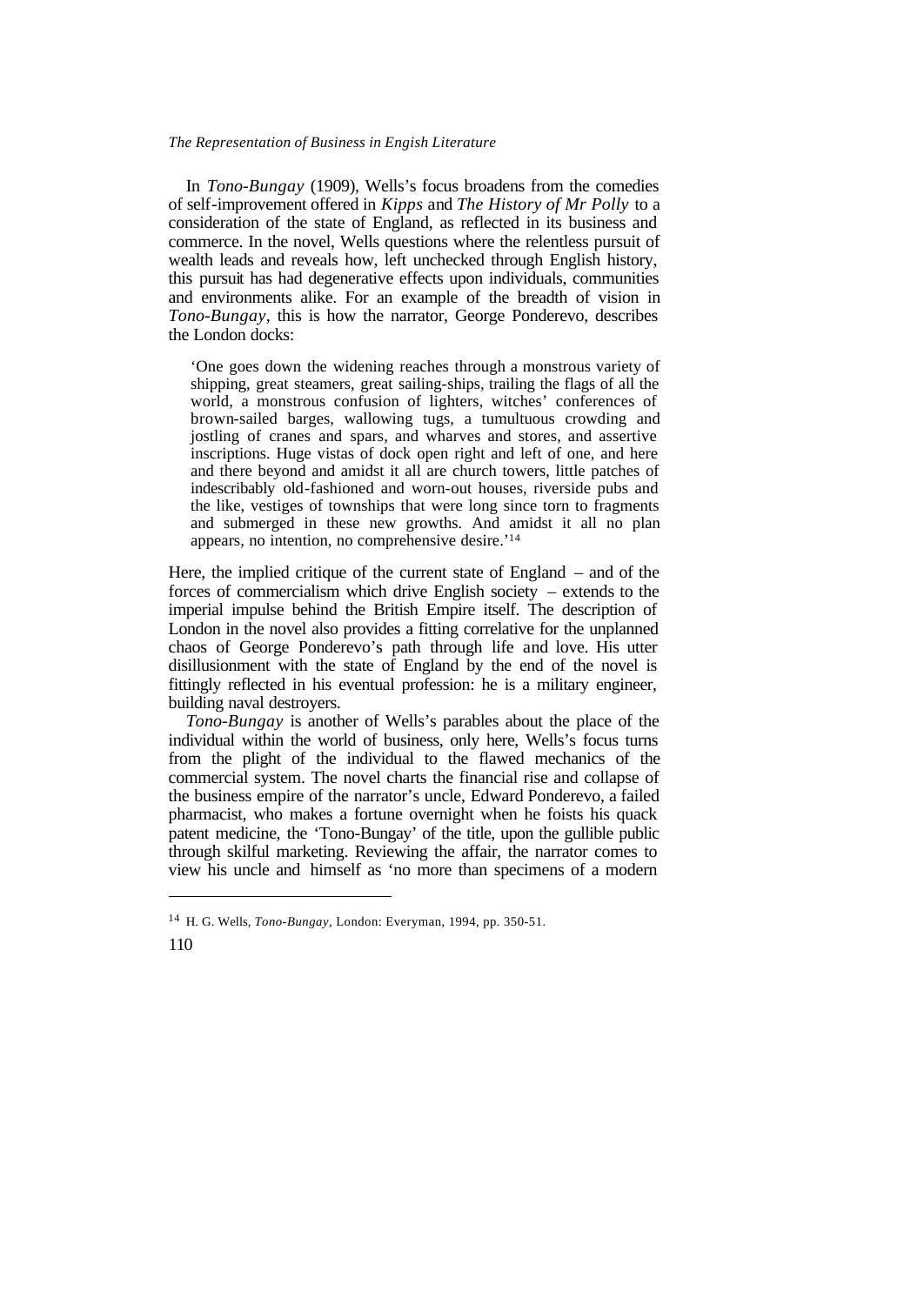species of brigand, wasting the savings of the public out of the sheer wantonness of enterprise' (p. 335). As a comment upon 20th-century Britain, this notion that business success depends upon advertising rather than upon the product advertised, that it is an idea without substance, is damning. Granted his 'near view of the machinery by which our astounding Empire is run', the narrator sees England as 'the most unpremeditated, subtle, successful and aimless plutocracy that ever encumbered the destinies of mankind', where the establishment actually encourages his uncle's 'almost naked dishonesty of method' (p. 231-32). This image of the prevailing economic condition as one of unchecked, opportunist profiteering reaches its comic climax in the episode of the, appropriately-named, 'quap,' which George Ponderevo steals from a West African republic to stave off financial ruin. The quap, however, is a radioactive substance and, having first harmed the workers involved in its retrieval, it then destroys the ship in which it is being transported back to England. To the narrator, the analogy between quap and the diseased state of England is obvious: radioactivity, he says, is in matter exactly what the decay of our dd culture is in society, a loss of traditions and distinctions and assured reactions' (p. 297).

# **Business and Trade in Hardy, Lawrence and Conrad**

Whilst the idea of business-as-decay lies behind the comedy in Wells's novels, the fact that these are *comedies*, and the fact that they propose no real alternative to the economic system they satirise, suggests that, for all its degenerative side-effects, there is no better model of the economic system than that portrayed. But if even a social critic like Wells merely uses business as a convenient structure on which to hang his ideas, are there any early 20th- century authors who approach business and commerce in a manner which foregrounds business and its concerns? I suggest that the work of Hardy, Lawrence, and Conrad offers such an approach and I shall now discuss the work of each of them in turn. I shall argue that the sense of work as an imprisoning routine in Modern Literature commences with the disorientation caused by the migration from *rus* to *urbs*, as reflected in the novels of Thomas Hardy, and continues through the entrapment and victimisation of the individual through industrialism in D. H. Lawrence's presentation of the Nottingham-shire colliers, and into the clear-eyed view of the unglamorous necessity of trade in the work of Joseph Conrad.

*Hardy*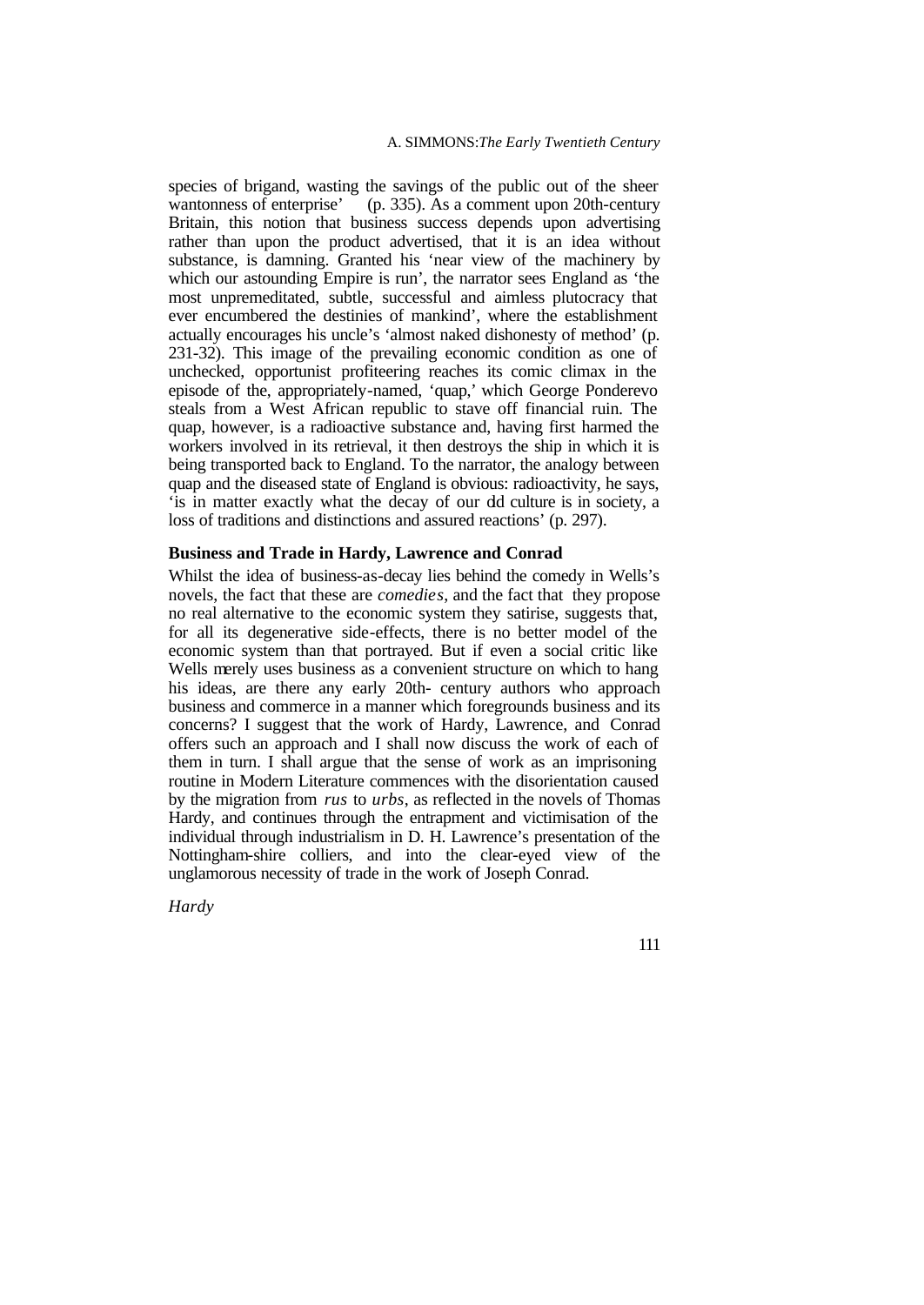All ages are 'ages of change' and it is, thus, facile to attribute the character of an age to a single cause. Yet, were one seeking to identify the single element that best characterises British culture in the Modern age, this element would undoubtedly be the transformation of a predominantly rural society into a predominantly urban society. In the middle of the 19th century, only half of the population was urban; at the beginning of the 20th century the modern city was home to most of the population: 'Of the forty-five million inhabitants of the United Kingdom in 1911 (an increase of fourteen million in forty years), nearly 80 per cent lived in England and Wales; and, of these, again, roughly 80 per cent came to live in urban districts.'15 The social consequences of this shift in population in the second half of the 19th century cannot be overstated. With the loss of rural traditions was lost a way of life, at once individuating and definitive in its communal values, and a major consequence of the urbanisation that followed was to define the workforce in purely financial terms as the self-supporting cottager was transformed into a consumer:

'…what emerged was a new ethic, familiar enough by then in the towns but less known in the country, the ethic of competition. The effect of this was to reduce man to the level of economic man, one whose community relationships were at the mercy of the cash nexus and whose psychological motivations were thought of largely in terms of self interest.'<sup>16</sup>

The age of the masses had arrived and, in the face of the complexities of urbanised society, writers like Thomas Hardy, D. H. Lawrence, and Joseph Conrad evoked simpler, organic communities – the pastoral community in Hardy's novels and the ship's crew in Conrad's novels, for instance. However, there is nothing escapist in this evocation: each author addresses the role of the individual in relation to the cash nexus with a refreshing dry-eyed realism.

The novels of Thomas Hardy (1840-1928) provide a record of a vanishing way of life as the invention of Wessex enables the contrast between *rus* and *urbs*. Indeed, the use of Wessex across the novels themselves reflects the inescapable influence of urbanisation upon rural society: from its invention in *Under the Greenwood Tree* (1872), the

<sup>15</sup> G. H. Bantock, 'The Social and Intellectual Background', in B. Ford (ed.), *op.cit*., p. 15. <sup>16</sup> Ford (ed.), *ibid*., p. 17.

<sup>112</sup>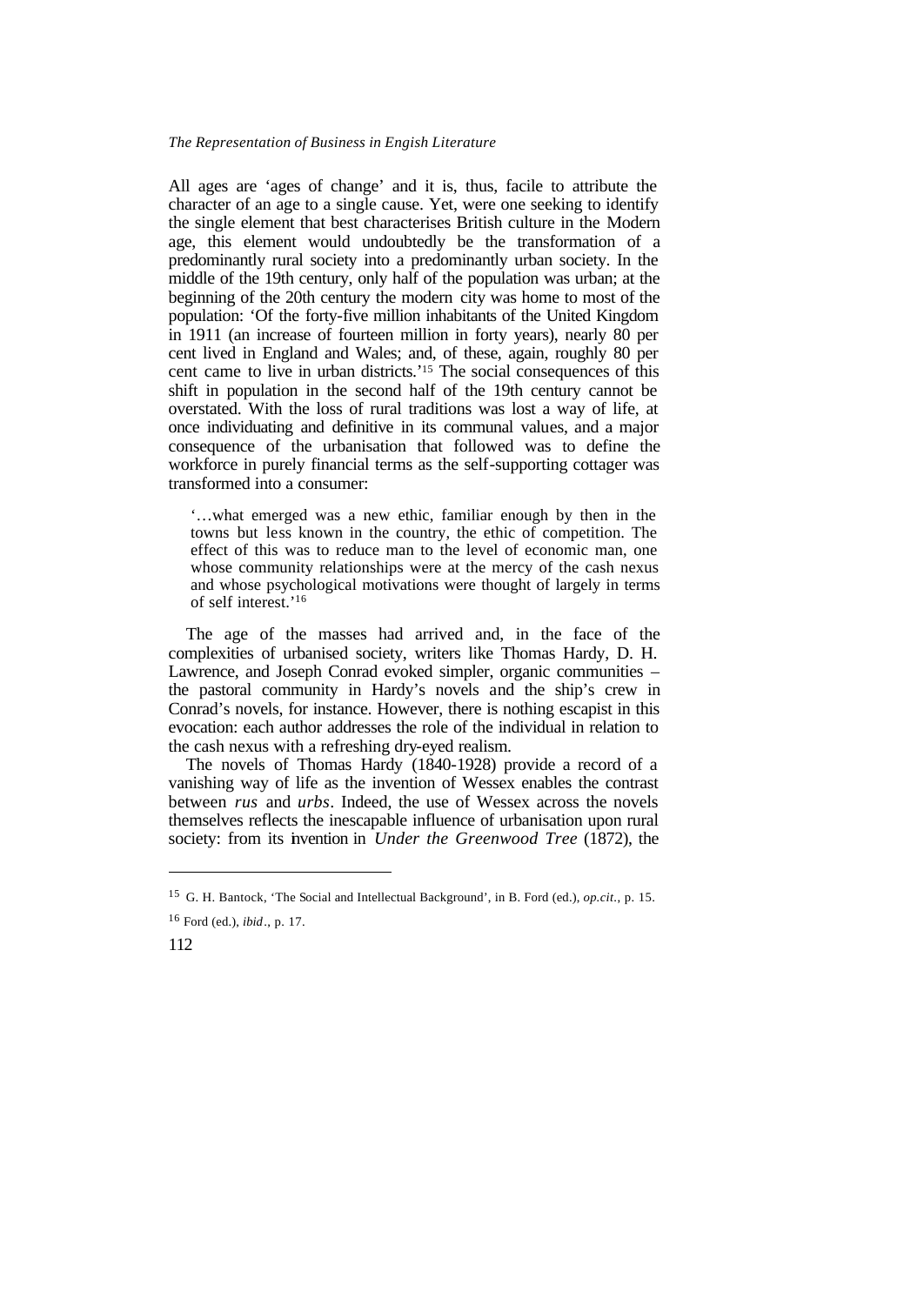rhythms and pastoral traditions of the Wessex landscape come to dominate novels like *Far from the Madding Crowd* (1874); place itself comes to assume the importance of a central character in *The Return of the Native* (1878) and *The Woodlanders* (1887), through the evocation of Egdon Heath and the Hintock Woods as respective presiding spirits; *The Mayor of Casterbridge* (1886), with its predominantly urban setting, and *Tess of the d'Urbervilles* (1892), through its contrasted rural settings, dramatise the presence of unsettling, and mainly economic, new forces at work in the countryside; until, finally, in *Jude the Obscure* (1896), the Wessex landscape itself is present only in muted form. Hardy's chief interest for us in this study lies in his representation of agriculture as a business and, for Hardy, the business of farming is ultimately dependent upon the relationship between the worker and his or her environment.

Hardy uses landscape and region to promote human values, and, generally speaking, the *genius loci*, which reveals the degree to which an individual comes to be defined by his way of life and environment, is revealed to be hopelessly at odds with the prevailing spirit of social change. Hardy's novels endorse values that Modern man is in danger of forgetting; the implication is that man obtains civilisation at the expense of his organic contacts. In this organically composed world, the life of Old John South can be determined by that of an elm tree, in *The Woodlanders*. The permanence of nature and of traditional working methods, as embodied in such characters as Gabriel Oak, Diggory Venn, Giles Winterborne and Marty South, is reflected in the very landscapes which define them. Thus we learn in the opening chapter of *The Return of the Native* that 'The sea changed, the fields changed, the rivers, the villages and the people changed, but Egdon remained'.17 This sense of the immutability of nature is further emphasised by its extension to the lives of those 'in tune' with it:

'The citizen's *Then* is the rustic's *Now*. In London, twenty or thirty years ago are old times; in Paris ten years, or five; in Weatherbury three or four score years were included in the mere present, and nothing less than half a century set a mark on its face or tone.<sup>'18</sup>

<sup>17</sup> Thomas Hardy, *The Return of the Native*, London: Macmillan, 1975, p. 36.

<sup>18</sup> Thomas Hardy, *Far From the Madding Crowd*, London: Macmillan, 1985, p. 189.

<sup>113</sup>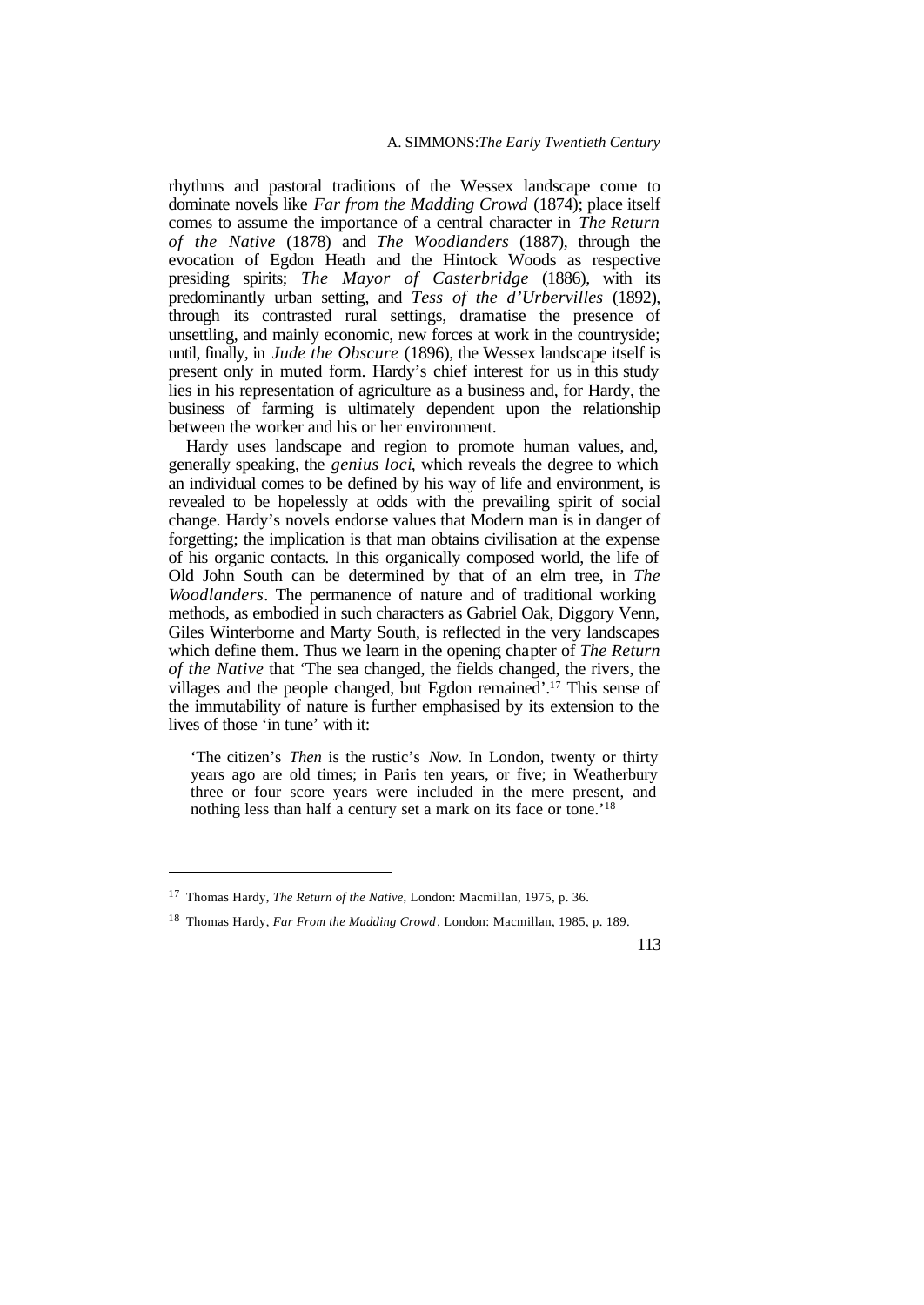Such sharp distinction encourages the reader to contrast those characters who work 'in tune' with their natural surroundings with those interlopers who bring subversive new attitudes and values. Thus, for instance, we are led to contrast Diggory Venn with Damon Wildeve, Gabriel Oak with Sergeant Troy, the Stokes with the Durbeyfields, and Giles Winterborne and Marty South with Edred Fitzpiers and Felice Charmond. In each case, the organic stoicism of the former throws into stark relief the dislocation of the latter.

The structure of *Far from the Madding Crowd*, like the pace of life of its characters, is governed by the pastoral rhythms of lambing and shearing: the progress of the novel derives not from the usual demands of plot but from the rhythms of the seasons and the farming year. Within this structure, individuals seem to lose their separate identities as they work, suggesting that they form a logical extension of their (natural) activity. In the great shearing scene, for instance, not only do the shearers 'not require definition by name' (p. 137), but the barn itself is compared to a church to suggest that the needs of the body and the needs of the soul cannot be differentiated. In this organic unity 'the barn was natural to the shearers and the shearers were in harmony with the barn' (p. 139). The innate wisdom associated with a life lived in harmony with nature is present in the sixth sense of Gabriel Oak, whose very name combines the connotations of watchfulness and stolidity on which Bathsheba Everdene will come to depend. Thus, Oak is able to predict the impending storm by 'reading' the behaviour of rooks, sheep, horses, toads, and slugs, as messages 'from the Great Mother' (p. 216). The simple juxtaposition of Troy, who has sunk into a drunken stupor at this point, and Oak is felt most keenly in the latter's estimated value of Bathsheba's wheat and barley that needs covering to protect it from the storm:

'5x30 = 150 quarters = 500*l*.

3x40 = 120 quarters = 250*l*.

Seven hundred and fifty pounds in the divinest form that money can wear – that of necessary food for man and beast.' (pp. 217-18)

This simple formulation not only distinguishes between Troy and Oak in terms of their attitudes to money – Troy is a consumer and Oak a producer – it also carries a significant endorsement of a definitive feature of rural 'business': here the workers are not separated from the end product of their labours. This point is repeated during the Talbothays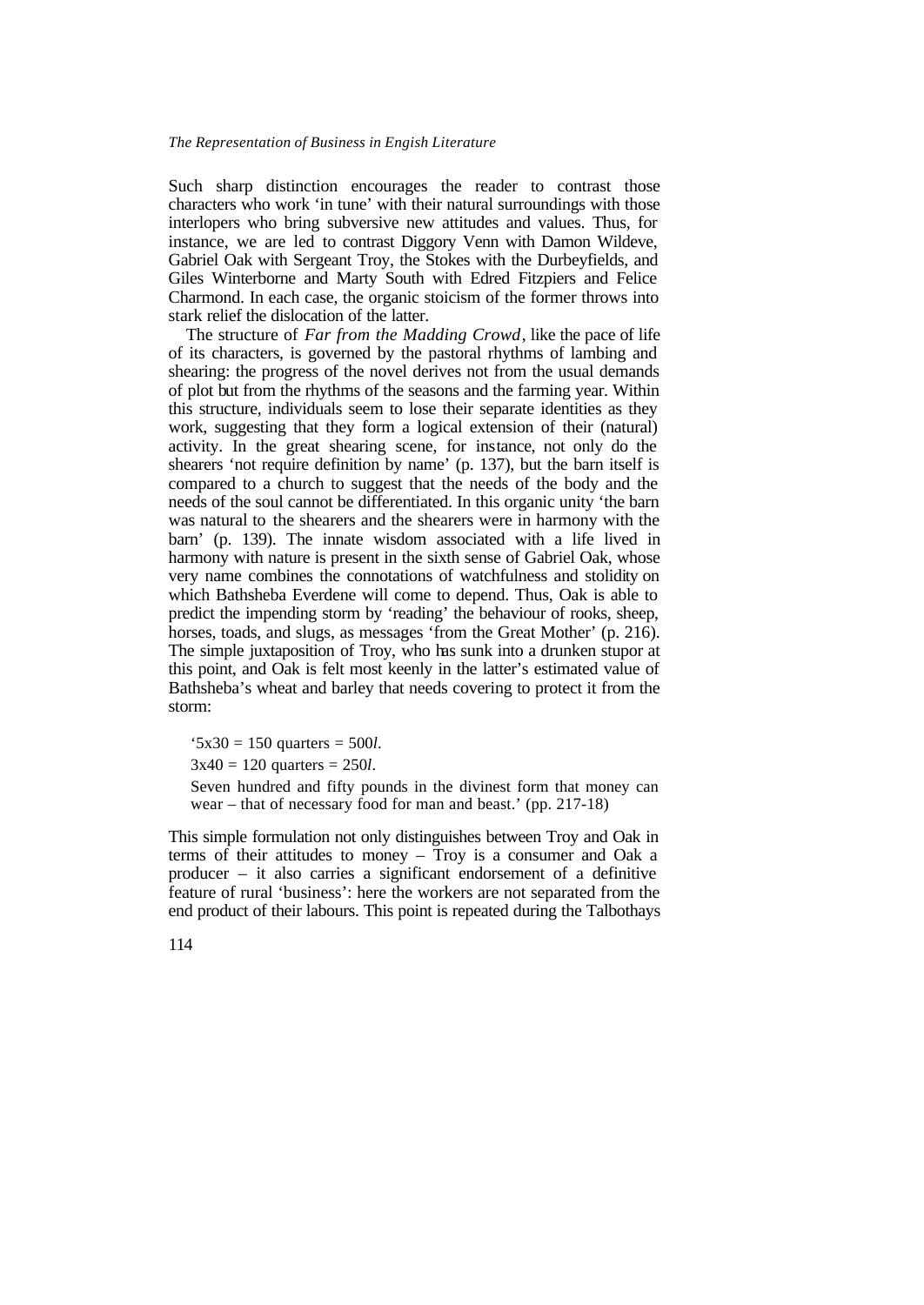Dairy sequence, in *Tess of the d'Urbervilles*, in the discussion between Tess and Angel about who will drink the milk they have just loaded onto the train:

'Londoners will drink it at their breakfasts to-morrow, won't they?' she asked. 'Strange people that we have never seen.'

'Yes – I suppose they will. Though not as we send it. When its strength has been lowered, so that it may not get up into their heads.'

'Noble men and noble women, ambassadors and centurions, ladies and tradeswomen, and babies who have never seen a cow.'

'Well, yes; perhaps; particularly centurions.'

'Who don't know anything of us, and where it comes from; or think how we two drove miles across the moor to-night in the rain that it might reach 'em in time.'<sup>19</sup>

Such emphasis upon the organic, communal nature of rural work, however, might lead one to suspect that Hardy's novels present the rural environment as a time capsule, immune from the demands of the real, changing world. So, can one defend Hardy from the charge of escapism that this suspicion raises?

Hardy writes novels that endorse values that modern man is forgetting, yet, in the natural world of which he writes, both the mantrap, in *The Woodlanders*, and the pastoral tragedy that determines Gabriel Oak's fate in *Far From the Madding Crowd*, have their place. In keeping with this, Hardy's presentation of the business that constitutes the rural economy is anything but escapist. As the eponymous hero, Jude, learns to his cost, there is little room for sentiment in a world where 'Pigs must be killed' because 'Poor folks must live'.20 Increasingly in Hardy's novels, the nature of rural work is shown to be arduous, physical, and, often, exploitative. The nature of farming as a business, and of labour as a commodity to be bought, is graphically demonstrated in Chapter 6 of *Far from the Madding Crowd* where Gabriel Oak, now unemployed, joins the throng of wouldbe labourers hoping to be selected at the annual hiring fair at

<sup>19</sup> Thomas Hardy, *Tess of the d'Urbervilles*, London: Macmillan, 1985, p.189.

<sup>20</sup> Thomas Hardy, *Jude the Obscure*, London: Macmillan, 1990, pp. 50, 51.

<sup>115</sup>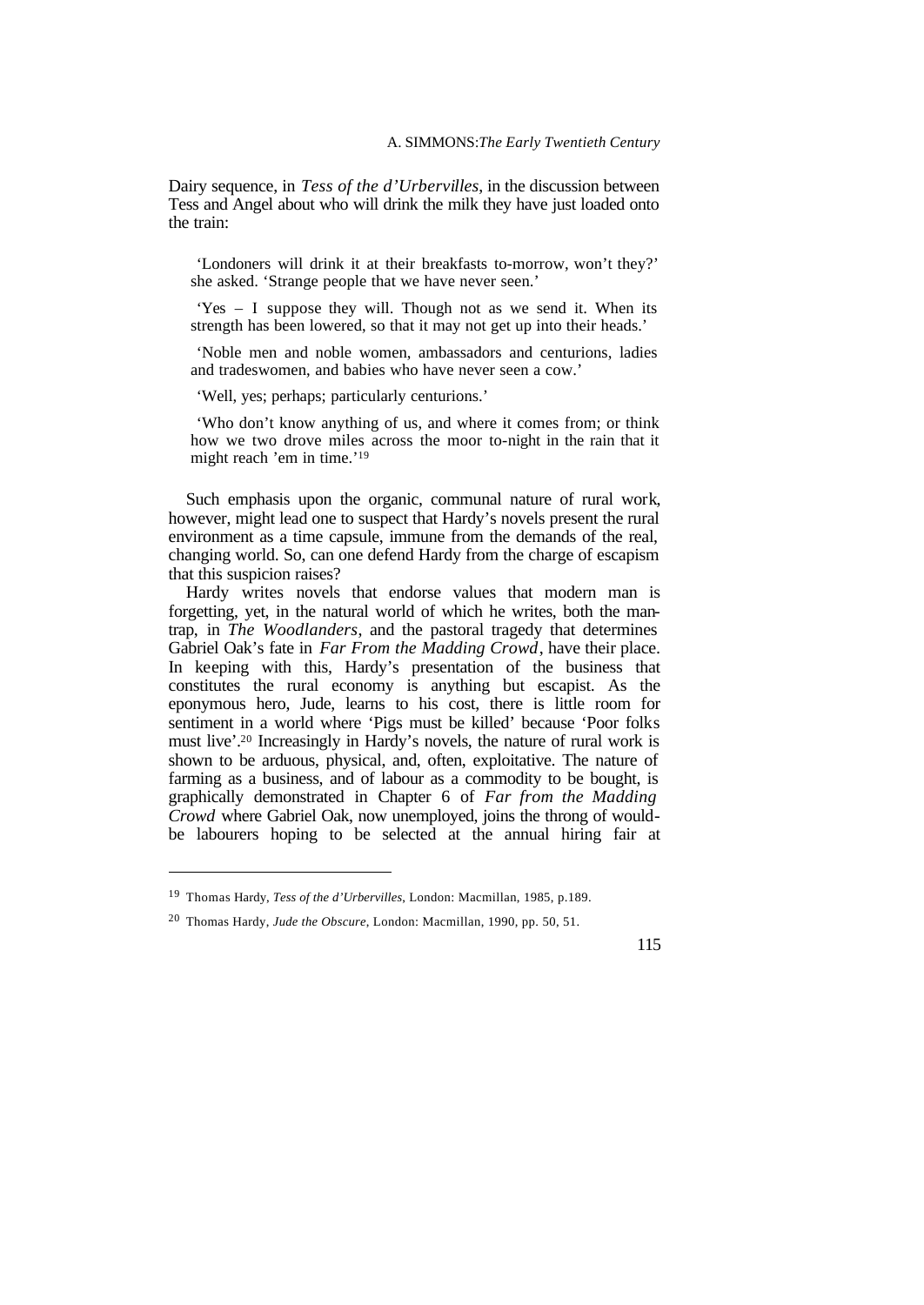Casterbridge. Hardy expressed his views on the subject of hiring fairs more fully in an essay entitled 'The Dorsetshire Labourer', published 10 years after *Far from the Madding Crowd*. <sup>21</sup> His sympathy and admiration for the labourers are quickly in evidence:

'To see the Dorset labourer at his worst and saddest time, he should be viewed when attending a wet hiring-fair at Candlemas, in search of a new master. His natural cheerfulness bravely struggles against the weather and the incertitude; but as the day passes on, and his clothes get wet through, and he is still unhired, there does appear a factitiousness in the smile which, with a self-repressing mannerliness hardly to be found among any other class, he yet has ready when he encounters and talks with friends who have been more fortunate.' (p. 257)

Even though the life-style of people working close to nature is sometimes idealised, 'The Dorsetshire Labourer' makes clear Hardy's unease with this system of securing labour. Interestingly, though, he is not advocating its abolition. Rather, what seems to exercise Hardy is that, in the market-place, individuality gives way to uniformity, as evidenced in the loss of the traditional dress which once individuated the shepherds, carters, thatchers, and so on, from each other:

'Formerly they came in smock-frocks and gaiters, the shepherds with their crooks, the carters with a zone of whipcord round their hats, thatchers with a straw tucked into the brim, and so on. Now, with the exception of the crook in the hands of an occasional shepherd, there is no mark of speciality in the groups, who might be tailors or undertakers' men, for what they exhibit externally.' (p. 258)

Developing this idea, Hardy's novels reflect a transitional period on the land that might be thought of in terms of a transformation in agriculture from an occupation that individuates to an occupation that renders its workers anonymous. We should note here that, unlike, say, Wells, Hardy does not fight shy of the need for agriculture to be run as a business; his concern is with the passing of 'natural' values. Hardy is dry-eyed in his observation of farming as a business and the work-force as a commodity. He bemoans the lost sense of contact with the land consequent upon the 'increasing nomadic habit of the labourer' (p. 263),

<sup>21</sup> Thomas Hardy, 'The Dorsetshire Labourer', in *Longman's Magazine*, Vol. 2, 1883, pp. 252-69.

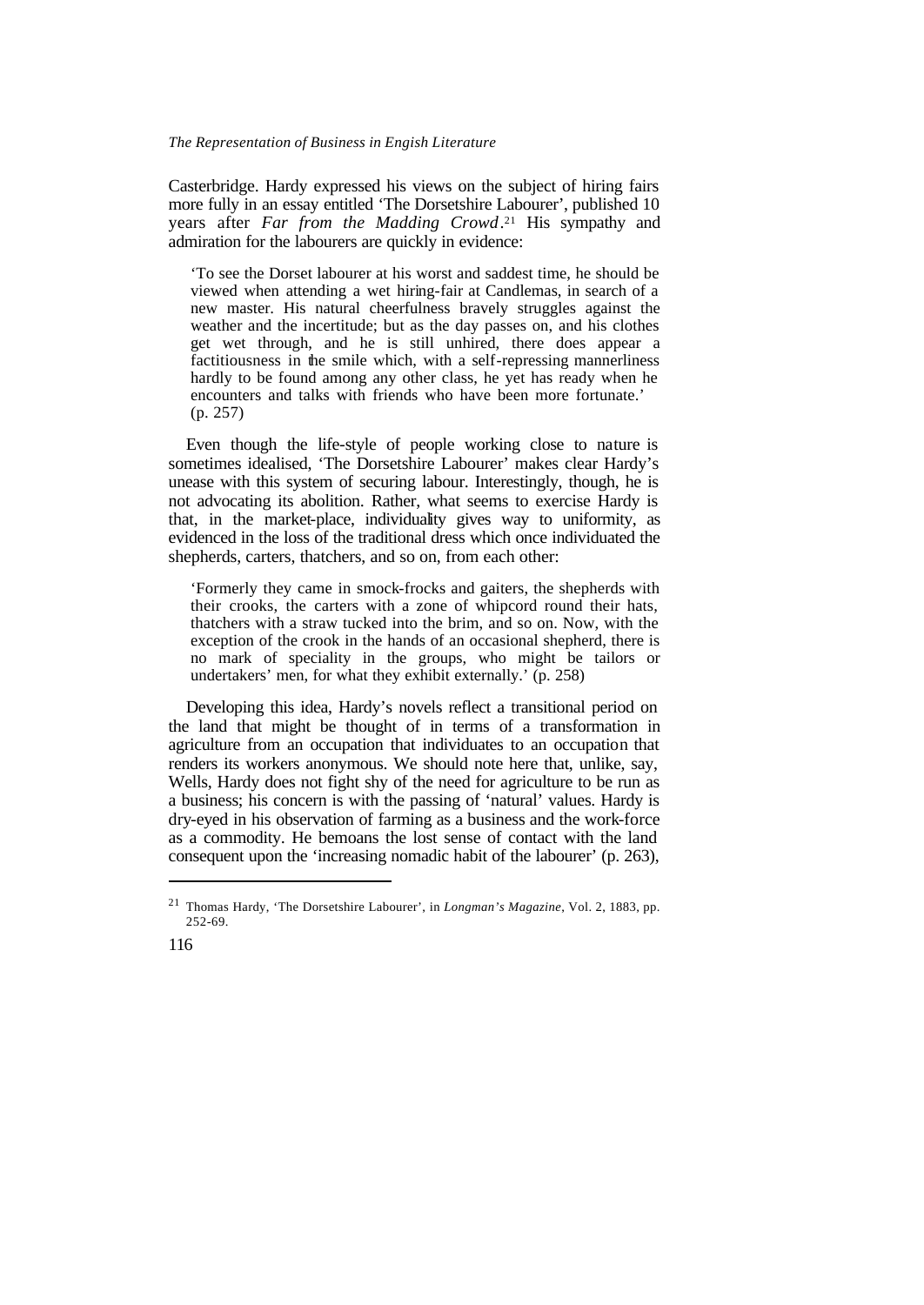yet recognises that the rural work-force must follow the demand for labour. As Hardy dramatises in the plight of the Durbeyfield family after John's death, his sympathies are with the labouring families, rendered increasingly vulnerable as their cottages are leased to them for the duration of their employment and can be just as easily reclaimed from them on Lady Day. Nevertheless, he is alive, too, both to the inevitability of change and to the fact that change 'is also a sort of education':

'Many advantages accrue to the labourers from the varied experience it brings, apart from the best market for their abilities. ... It is only the old story that progress and picturesqueness do not harmonise. They are losing their individuality, but they are widening the range of their ideas, and gaining in freedom.' (p. 262)

This capacity to present rural life and work as it is and not as he would like it to be, makes Hardy a realist, and it is his realism that enables him to see both the comforting and the malignant side of rural work, and this nowhere better than in *Tess of the d'Urbervilles*.

Her locale provides an index to the emotional state of Tess Durbeyfield: at Talbothays Dairy, her relationship with Angel Clare burgeons 'at a season when the rush of juices could almost be heard below the hiss of fertilisation' (p. 155), whilst the description of the swede-field at Flintcomb-Ash Farm as 'a complexion without features' (p. 273) perfectly reflects the bleakness of her prospects after Angel has abandoned her. But work is a function of locale in Hardy's novels and is, thus, also used to reflect in miniature an important transitional stage in the countryside: the increasing mechanisation. In the harvesting scene, in Chapter 14 of *Tess of the d'Urbervilles*, the mechanical reaper, whose noise resembles 'the love-making of a grasshopper', is followed by women whose movements gathering and binding draw them together 'like dancers in a quadrille' (pp. 102,104). How different this is from the threshing-machine, in Chapter 47, which is described in terms which emphasise dominance and subservience:

'Close under the eaves of the stack, and as yet barely visible, was the red tyrant that the women had come to serve – a timber-framed construction, with straps and wheels appertaining – the threshing machine which, whilst it was going, kept up a despotic demand upon the endurance of their muscles and nerves.' (p. 309)

With its emphasis on women serving the machine, this embodiment of new forces on the land is couched in sexual terms. Tess is thus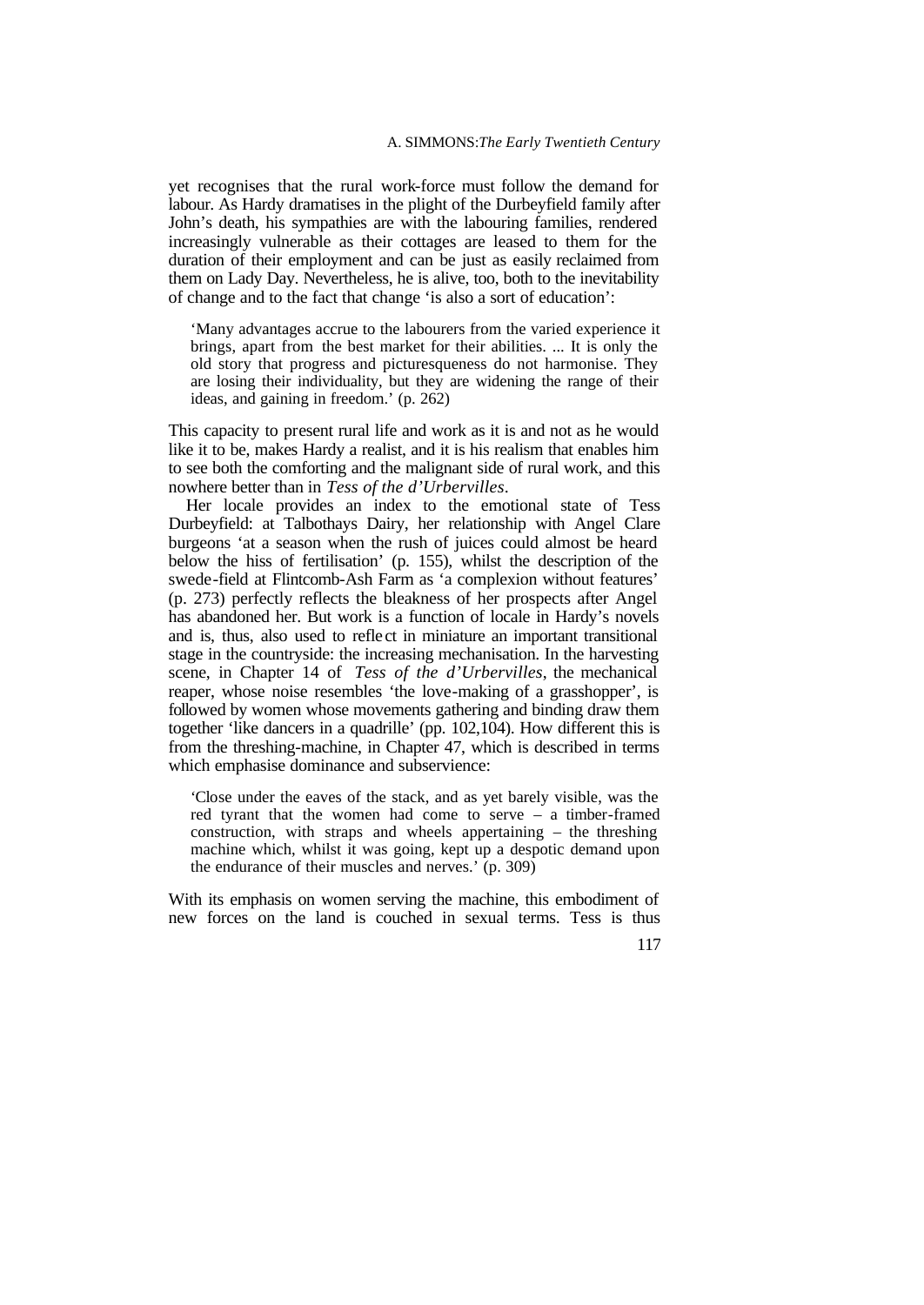representative of woman's lot in the face of 19th-century patriarchy both as woman and as woman-worker. In 'The Dorsetshire Labourer', Hardy observes that women's labour 'is highly in request, for a woman who, like a boy, fills the place of a man at half the wages, can be better depended on for steadiness' (p. 267). Hardy's presentation of Wessex across his novels is, thus, simultaneously a representation of the changing face of farming as a business, run for profit, and his greatness as a novelist may well lie in his courageous recognition that, despite his own personal sympathies, this business like any other needs to move with the times.

# *Lawrence*

Like Hardy, D. H. Lawrence (1885-1930) addresses the de-humanising effects of new working practices, but his concern is predominantly with industrialism, for which the mining country of Nottinghamshire and Derbyshire where he grew up provides the perfect setting. In his essay, part-autobiography, part-polemic, 'Nottingham and the Mining Countryside', Lawrence, at once more angry and impassioned than Hardy, presents an emotional rather than an intellectual case against the loss of the countryside in the face of industry-led urban expansion:

'The Englishman still likes to think of himself as a "cottager" – "my home, my garden". But it is puerile. Even the farm-labourer today is psychologically a town-bird. The English are town-birds through and through, today, as the inevitable result of their complete industrialisation. ... England is a mean and petty scrabble of paltry dwellings called "homes". I believe in their heart of hearts all Englishmen loathe their little homes ... And the promoter of industry, a hundred years ago, dared to perpetrate the ugliness of my native village. And still more monstrous, promoters of industry today are scrabbling over the face of England with miles and miles of red-brick "homes", like horrible scabs.'22

In this essay, Lawrence rages against what he sees as the ugliness of England and of English life, an ugliness that, once again, he lays at the door of industry:

<sup>22</sup> D. H. Lawrence, 'Nottingham and the Mining Countryside', in *Phoenix*, Geneva: Edito-Service, S.A., n.d., pp. 139-40.

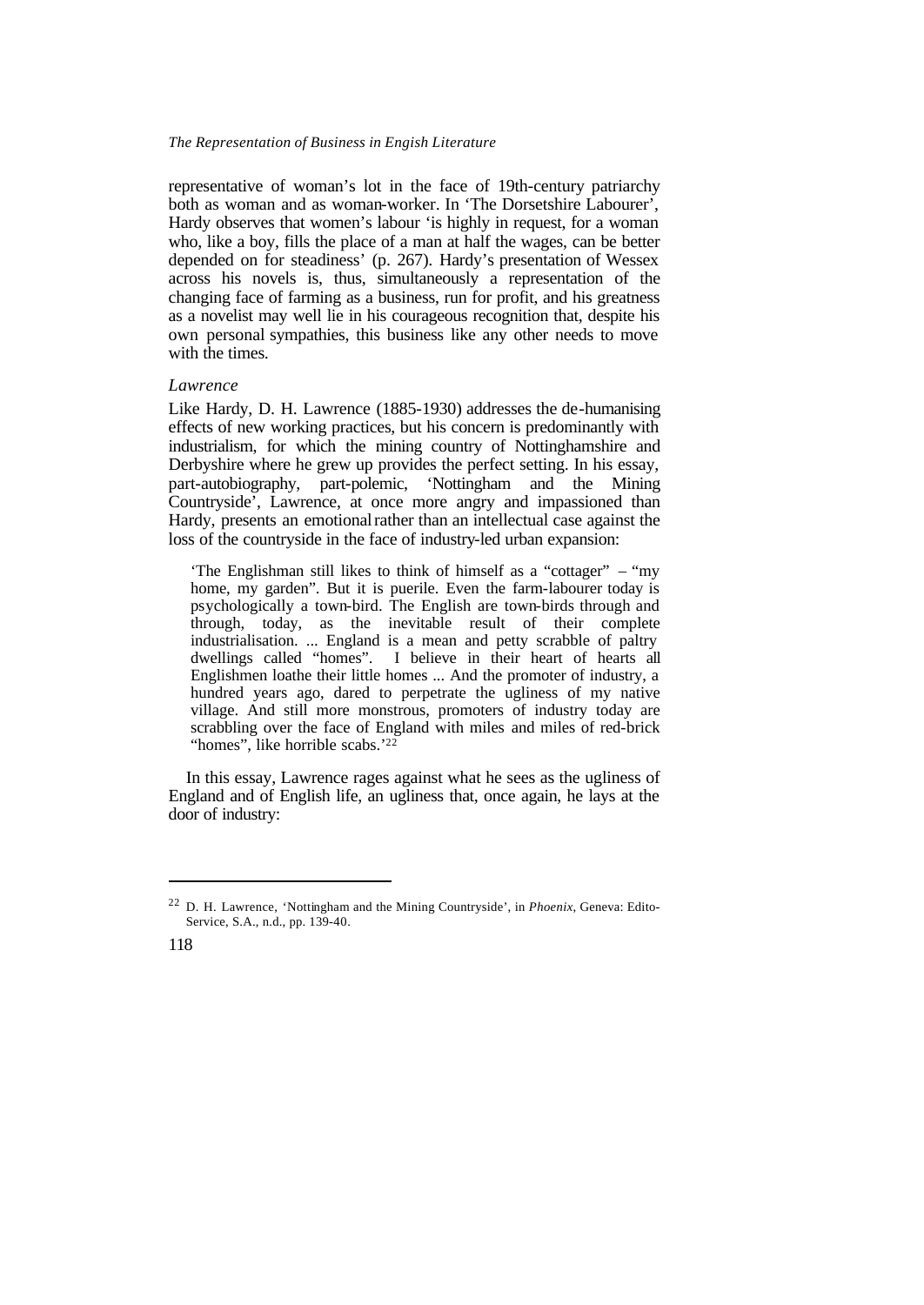'The great crime which the moneyed classes and promoters of industry committed in the palmy Victorian days was the condemning of the workers to ugliness, ugliness, ugliness: meanness and formless and ugly surroundings, ugly ideals, ugly religion, ugly hope, ugly love, ugly surroundings, ugly ideals, ugly relationship between workers and employers. The human soul needs actual beauty even more than bread.' (p. 138)

But whilst the mining industry provides Lawrence with an easy target for his attack on materialism generally in this essay, it is employed in his fiction more subtly than this. His short story, 'Odour of Chrysanthemums', provides a good illustration. The tale commences with a brief description of the ineffectuality of mechanisation as a colt out-distances a passing locomotive engine 'at a canter'.23 But the blight of industry is present in the countryside:

'In the open, the smoke from the engine sank and cleaved to the rough grass. The fields were dreary and forsaken, and in the marshy strip that led to the whimsey, a reedy pit-pond, the fowls had already abandoned their run among the alders, to roost in the tarred fowlhouse. The pit-bank loomed up beyond the pond, flames like red sores licking its ash sides, in the afternoon's stagnant light.' (p. 283)

Nature itself seems unable to compete with the forces of industry. This sterility announces the corrosive potential of industry, that spreads from the pit to the countryside and, ultimately, into the Bates's marriage itself. To complete this picture, an unidentified woman stands, 'insignificantly trapped between the jolting black waggons and the hedge,' as the locomotive passes by (p. 283). Through this detail, designed to suggest that industry hems in the lives of those associated with it, Lawrence adumbrates the death of Walter Bates, significantly, by asphyxiation, in a mining accident. At this point, it is tempting to see Lawrence's portrayal of the mining industry as simply reductive. But, however prevalent in his work are the related themes of Nature, including human nature, tainted by mechanisation, and the constrictions of the material world upon instinctual life, Lawrence is attracted, too, to the fellowship and community fostered by the colliers' work. In 'Nottingham and the Mining Countryside' he claims that

<sup>119</sup> <sup>23</sup> D. H. Lawrence, *The Complete Short Stories*, Vol. 2, London: Heinemann, 1955, p. 283.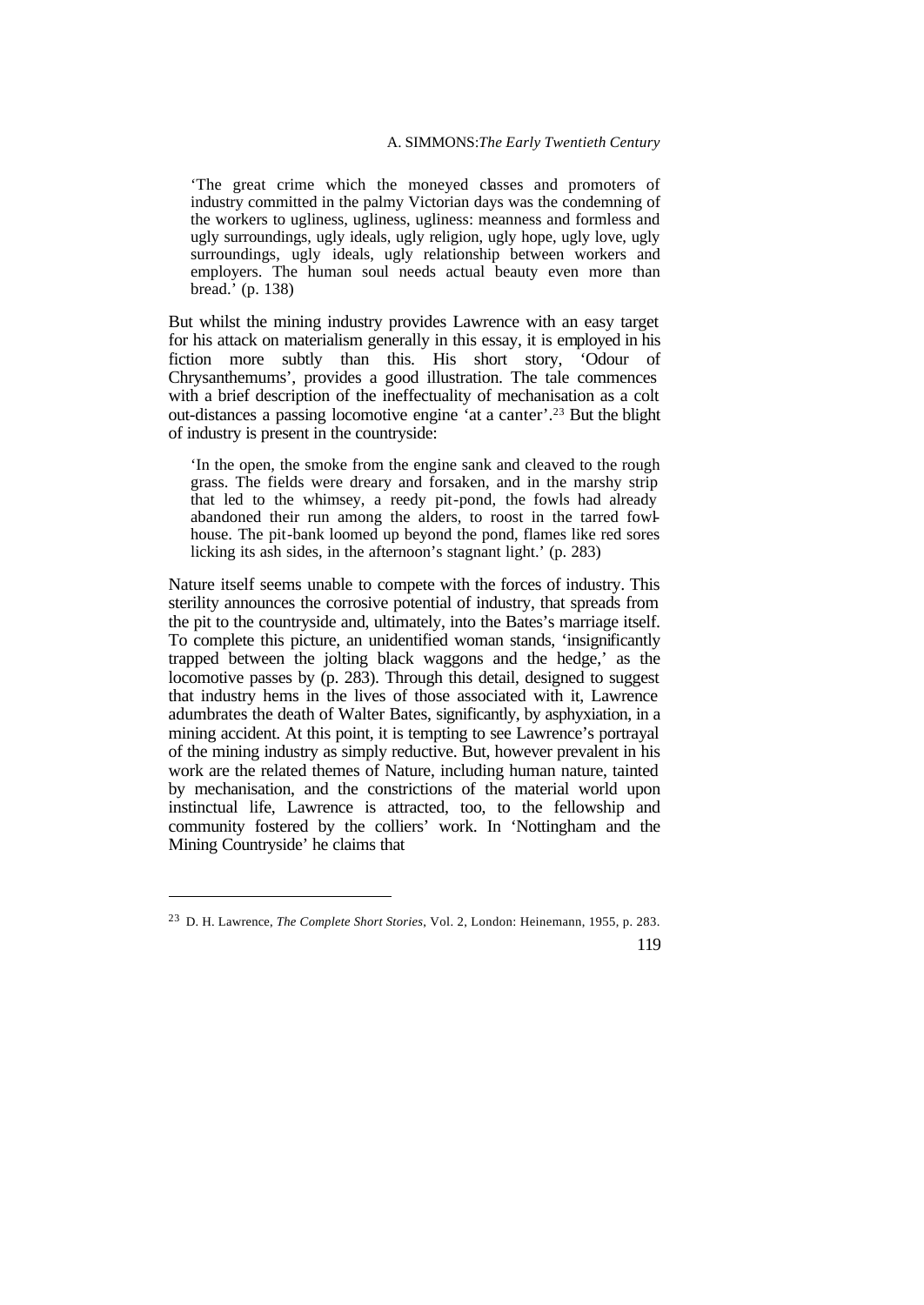'the miners worked underground as a sort of intimate community, they knew each other practically naked, and with curious close intimacy, and the darkness and the underground remoteness of the pit "stall", and the continual presence of danger, made the physical instinctive, and intuitional contact between men very highly developed, a contact almost as close as touch, very real and very powerful' (pp. 135-36).

This curious fascination with what repels him is of a piece with some of the lingering, almost loving, descriptions of, say, Dickens in the presentation of 'Tom-all-Alone's' in *Bleak House*, and it hints at the complexities and contradictions within Lawrence's own approach to industrialism. Interestingly, this same mixture of attraction and revulsion defines the attitude of Gudrun Brangwen towards the Beldover colliers in *Women in Love*:

'It was the same every evening when she came home, she seemed to move through a wave of disruptive force, that was given off from the presence of thousands of vigorous, under-world, half-automatised colliers, and which went to the brain and the heart, awaking a fatal desire, and a fatal callousness.'<sup>24</sup>

Similarly, in *The Rainbow*, the feelings of Winifred Inger for Ursula's uncle, Tom Brangwen, are contradictory: 'She was afraid of him, repelled by him, and yet attracted.'25 Such contradiction extends to the couple's perverse fascination and acceptance of the plight of the Wiggiston colliers: Winifred and Tom are described as 'cynically reviling the monstrous state and yet adhering to it, like a man who reviles his mistress, yet who is in love with her' (p. 349). Lawrence seems to suggest that it is only through such emotional confusion that the system can be perpetuated, believing that civilisation had corrupted the natural behaviour of men and women. As he said in a letter to Ernest Collings, dated 17 January 1913:

'My great religion is a belief in the blood, the flesh, as being wiser than the intellect. We can go wrong in our minds. But what our blood feels and believes and says, is always true. The intellect is only a bit and

<sup>24</sup> D. H. Lawrence, *Women in Love*, London: Heinemann, 1954, p. 108.

<sup>120</sup> <sup>25</sup> D. H. Lawrence, *The Rainbow*, London: Heinemann, 1955, p. 346.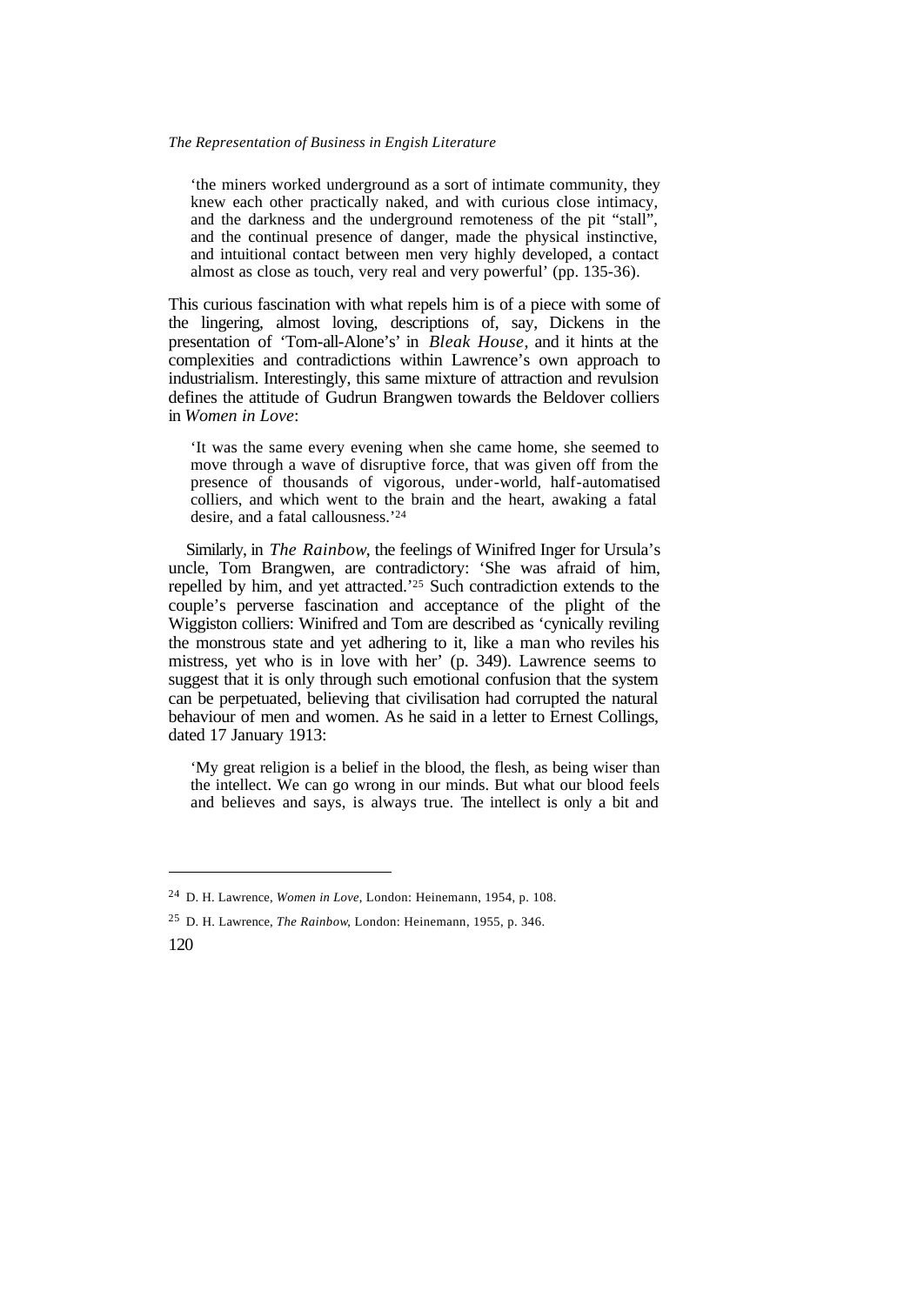bridle. What do I care about knowledge. All I want is to answer to my blood, direct.'<sup>26</sup>

It is in the light of such claims that we read such works as *Lady Chatterley's Lover*, with their emphasis upon the re-discovery of a passionate, impulsive life that has been suppressed by the evasions and pretence of the Modern world. The degree to which D. H. Lawrence believed that this instinctual life of mankind had been suppressed by industry is apparent in his presentation of business in the two novels, *The Rainbow* and *Women in Love*, that evolved out of the projected single novel, *The Sisters*, begun in 1913.

*The Rainbow* (published in 1915 and immediately suppressed on sexual and political grounds) is a family chronicle that charts the history of three generations of the Brangwen family and culminates in the successful struggle of Ursula Brangwen to make her way in a male dominated world. By contrast, *Women in Love* (written in 1916-17 and published in 1922) is an apocalyptic novel: written under the spirit of the First World War, it charts the fortunes of two couples against the backdrop of an increasing pessimism in the social world. Not unnaturally, given British participation in the First World War, the novels of this period reflect a national self-consciousness of the idea and state of British society. Such novels belong to a genre known as 'condition of England' novels and include such examples as Wells's *Tono-Bungay* (1909) and E. M. Forster's *Howards End* (1910). Lawrence's survey of English life, *Women in Love*, belongs to this tradition.

The pastoral rhythms of the world of the Brangwens are inscribed in the very tissue of the prose at the beginning of *The Rainbow*, where the lyricism and repetitions combine to suggest the continuity of this world:

'The young corn waved and was silken, and the lustre slid along the limbs of the men who saw it. They took the udder of the cows, the cows yielded milk and pulse against the hands of the men, the pulse of the blood of the teats of the cows beat into the pulse of the hands of the men.'  $(p. 2)$ 

Across the two novels, the destruction of this pastoral world is registered in the stylistic transformation from rhythmical prose like this, that reinforces the sense of organic unity between man and his

<sup>26</sup> Diana Trilling, *The Selected Letters of D. H. Lawrence*, New York: Farrar, Straus and Cudahy, 1958, p. 46.

<sup>121</sup>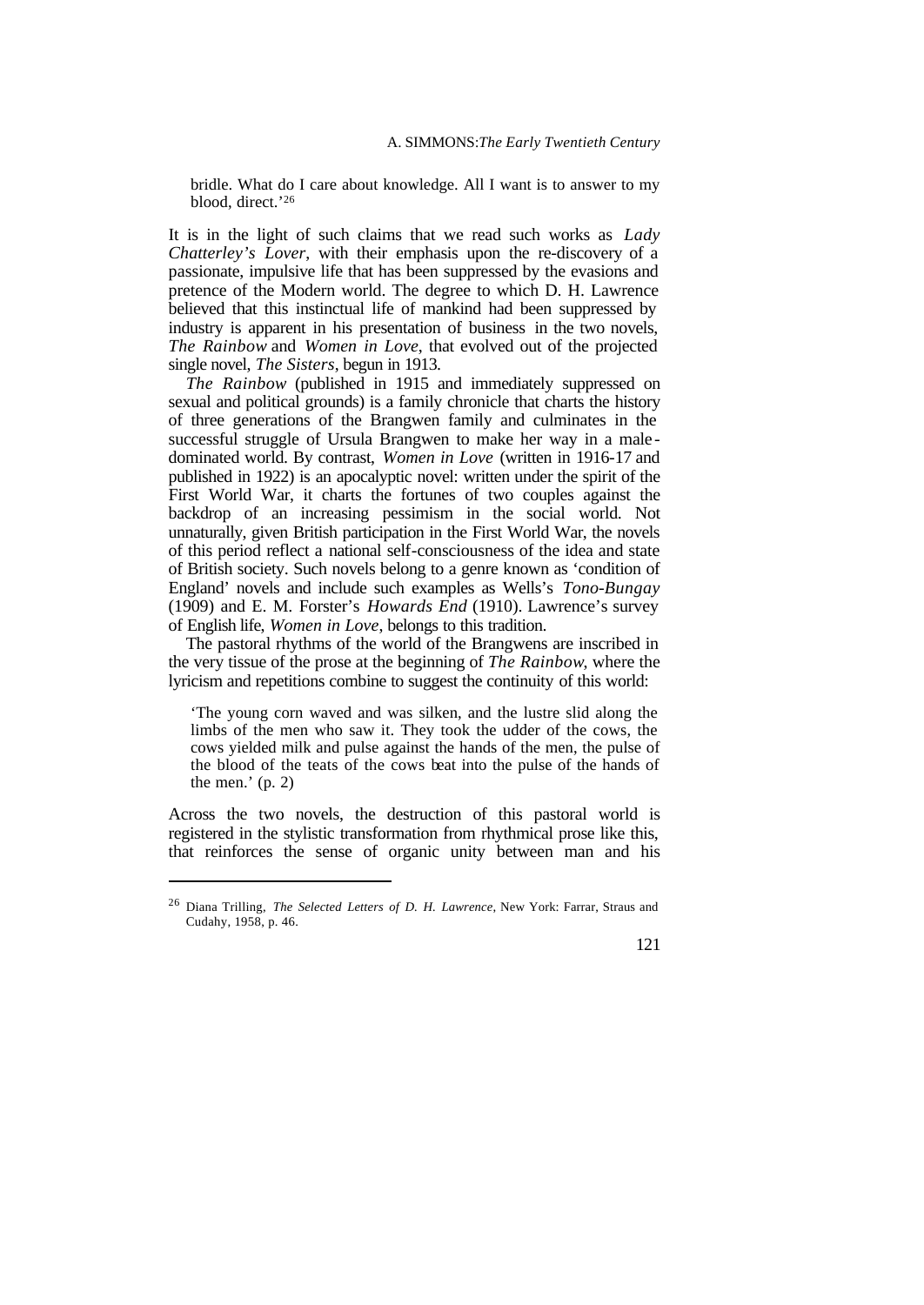environment, to the fragmentary style of *Women in Love*, whose chapters read like a series of discrete short stories, mirroring the discontinuities of the age. Nowhere is the progressively bleak note that is sounded about the fate of society in these two novels heard to more effect than in Lawrence's presentation of the mines and the miners: industry might be said to provide the index to the state of English society.

Chronologically, the sweep of *The Rainbow* is significant: the novel begins in the late-Victorian period and ends in the Boer War. In other words, *The Rainbow* commences in semi-rural England and, through its presentation of the mining industry in particular, examines the influence of the large-scale industrialisation which characterised this period. Even before the birth of Ursula's grandfather, Tom Brangwen, whose marriage to Lydia Lensky occupies the first third of the novel, new forces are gaining purchase around Marsh Farm:

'About 1840, a canal was constructed across the meadows of the Marsh Farm, connecting the newly-opened collieries of the Erewash Valley. A high embankment travelled along the fields to carry the canal, which passed close to the homestead, and, reaching the road, went over in a heavy bridge.

'So the Marsh was shut off from Ilkeston, and enclosed in the small valley bed, which ended in a bushy hill and the village spire of Cossethay. ... looking from the garden gate down the road to the right, there, through the dark archway of the canal's square aqueduct, was a colliery spinning away in the near distance, and further, red, crude houses plastered on the valley in masses, and beyond all, the dim smoking hill of the town.

'The homestead was just on the safe side of civilisation, outside the gate.' (p. 6)

Symbolically, the canal that supplies the mines also both hems in the lives of the Brangwens and separates their old rural way of life from the new mechanised way of life. Further, in a novel where the past is important, as each generation inherits traits from its predecessors, this 'new' force on the land will itself have a consequence: many years later, Tom Brangwen will be drowned when this same canal bursts its (manmade) banks. Tom is the last of the Brangwen farmers so his death carries the suggestion that industry has now succeeded in replacing agriculture as the local business. Further, his physical death can be seen,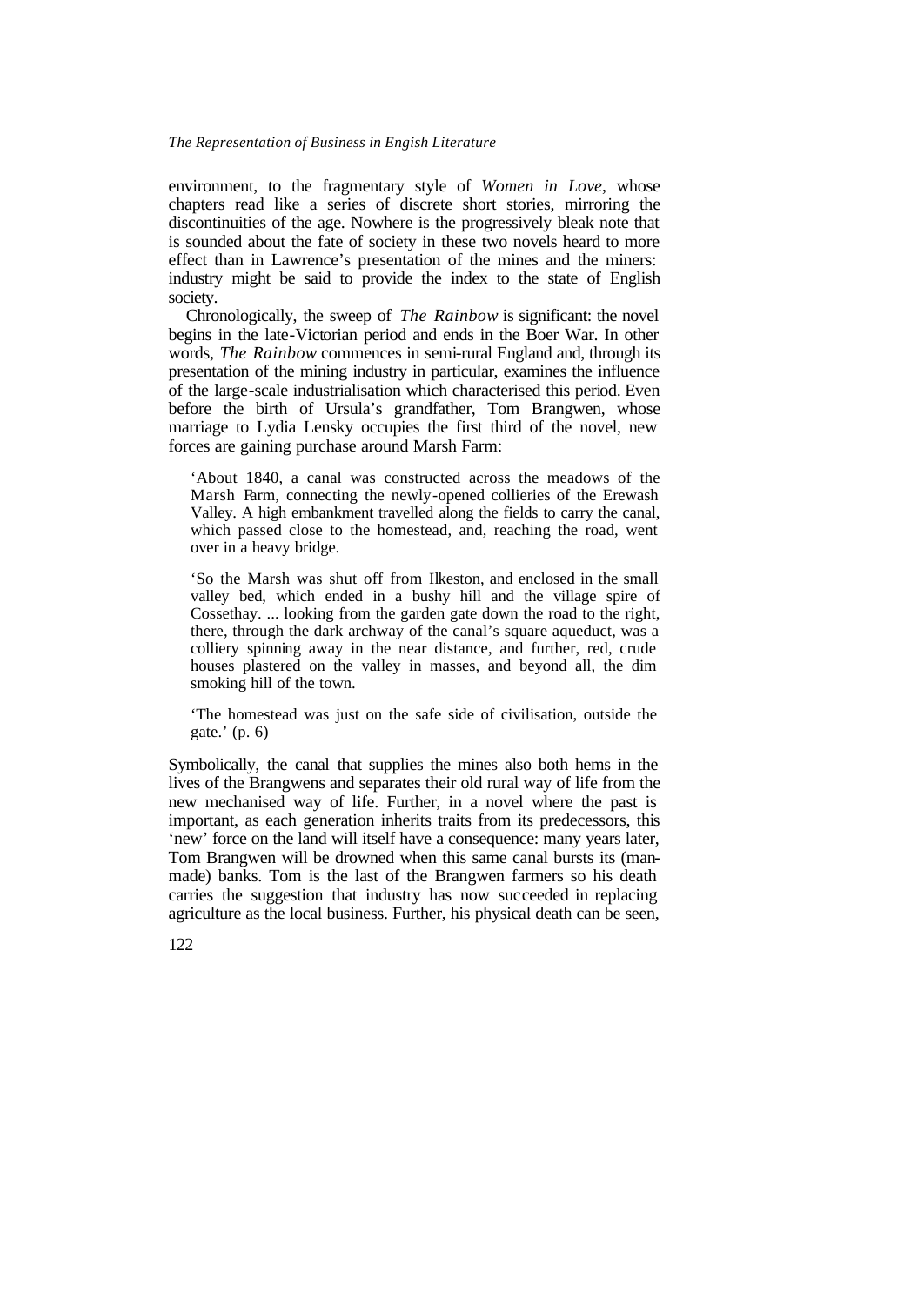in part at least, as an embodiment of the spiritual deaths of the miners, who are identified as the real victims of the forces of social and economic change in the novel.

Another way of saying that the Modern age reflects the migration from *rus* to *urbs*, is to say simply that this is 'the age of the masses'. Indeed, M. D. Biddiss's book on the period has this phrase as its title (1977). But, within the mass production, mass culture, and mass communication, that characterise the age, lie the cause of much of Lawrence's disquiet: the loss of individualism. His novels in general, and *The Rainbow*, in particular, contrast the uniqueness of the individual with the sameness of the mechanical world. In the reduction of the individual to something mechanical lies the true 'ugliness' of industrialism for Lawrence. Thus, Wiggiston is described in terms that accentuate its utilitarian sterility:

'The streets were like visions of pure ugliness; a grey-black, macadamised road, asphalt causeways, held in between a flat succession of wall, window, and door, a new-brick channel began nowhere, and ended nowhere. Everything was amorphous, yet everything repeated itself endlessly. ... The rigidity of the blank streets, the homogeneous amorphous sterility of the whole suggested death rather than life.' (p. 344)

In his description of the miners' subordination to the pit, 'the great mistress', uncle Tom Brangwen, the mine manager, paints a stark picture of the degree to which the industry has destroyed any sense of individuality in their lives: 'Every man his own little side show, his home, but the pit owns every man. The women have what's left of this man, or of that – it doesn't matter altogether. The pit takes all that really matters' (p. 348). In *The Rainbow*, this sense of the industrial machine as the only reality gains as we see its influence – and corrosive power – extend to other areas of life. For instance, disillusioned with her studies, Ursula has a vision of her College as a mere adjunct of commerce: 'It was a little apprentice-shop where one was further equipped for making money. The college itself was a little, slovenly laboratory for the factory' (p. 435). In *Women in Love,* Lawrence satirically extends his consideration of industry's dehumanising effect to reveal its influence upon the lives of the mine owners.

*Women in Love* is set in the years immediately preceding the First World War and, by concentrating upon two contrasted couples, it traces the prevailing mood of social and cultural crisis to the area of emotional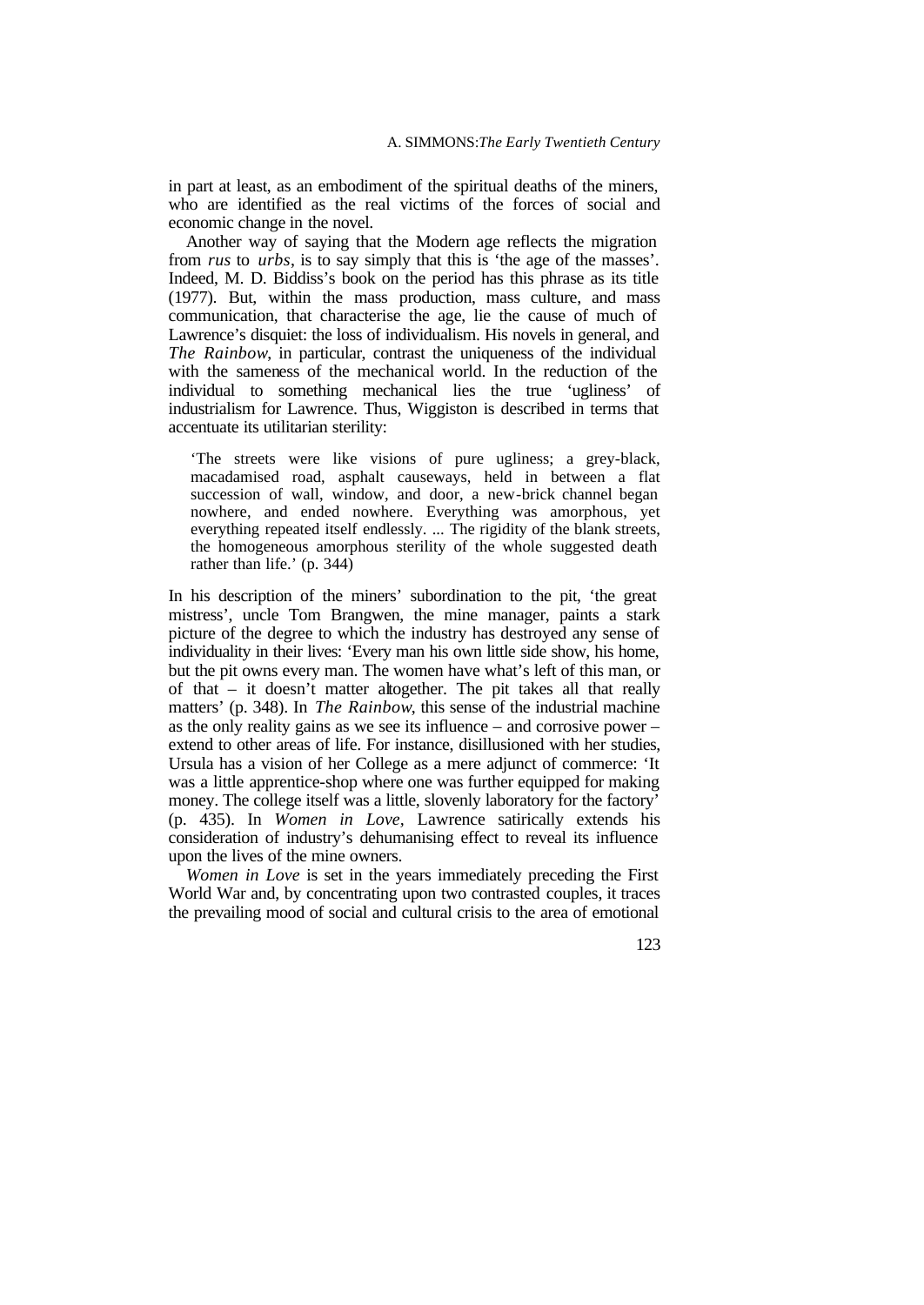and sexual relationships. Whilst it is a much bleaker work than *The Rainbow*, it too affirms the claims of instinctual over industrial life, but with the difference that the argument it offers for this is less arbitrary than that offered by its predecessor. Ursula's hopeful 'rainbow vision' provides *The Rainbow* with an up-beat ending that its social context does not really justify. Given the same context, the hope offered by the relationship between Ursula and Rupert Birkin in *Women in Love* is more coherent in that it depends upon their abandoning this context altogether: for them a new life, ultimately, beckons beyond the ties of home, family, and possessions. Such belief in an individual – rather than a social – code of conduct distinguishes Birkin from the other central male character in the novel, Gerald Crich. At the wedding reception of Gerald's sister, Laura, Birkin says that he should like people 'to like the purely individual thing in themselves, which makes them act in singleness. And they only like to do the collective thing'. Gerald replies that he 'shouldn't like to be in a world of people who acted individually and spontaneously' (p. 27), a response which allies him with Anton Skrebensky in *The Rainbow*, who tells Ursula: 'I belong to the nation and must do my duty by the nation' (p. 309). He sees himself as 'just a brick in the whole great social fabric' (p. 326).

In the 'Coal Dust' chapter of *Women in Love*, Gerald, the mine owner's son, is seen exerting a wilful mastery over the Arab mare he is riding as it tries to escape the clamour caused by an approaching colliery train. The nearer the train gets, the more frantic become the horse's struggles:

'She began to wince away, as if hurt by the unknown noise. But Gerald pulled her back and held her head to the gate. The sharp blasts of the chuffing engine broke with more and more force on her. The repeated sharp blows of unknown, terrifying noise struck through her till she was rocking with terror. She recoiled like a spring let go. But a glistening, half-smiling look came into Gerald's face. He brought her back again, inevitably.' (p. 103)

Of course, the horse is emblematic of the natural impulse that is quashed in the service of industry, whose relentlessness is perfectly captured in that post-positioned adverb, 'inevitably'. In *Women in Love*, Lawrence's concern extends beyond the plight of the mine-worker to include the nature of mine-management itself.

The presentation of the Crich family reveals the changing face of the industrial magnate as control of the mine passes from old Thomas Crich,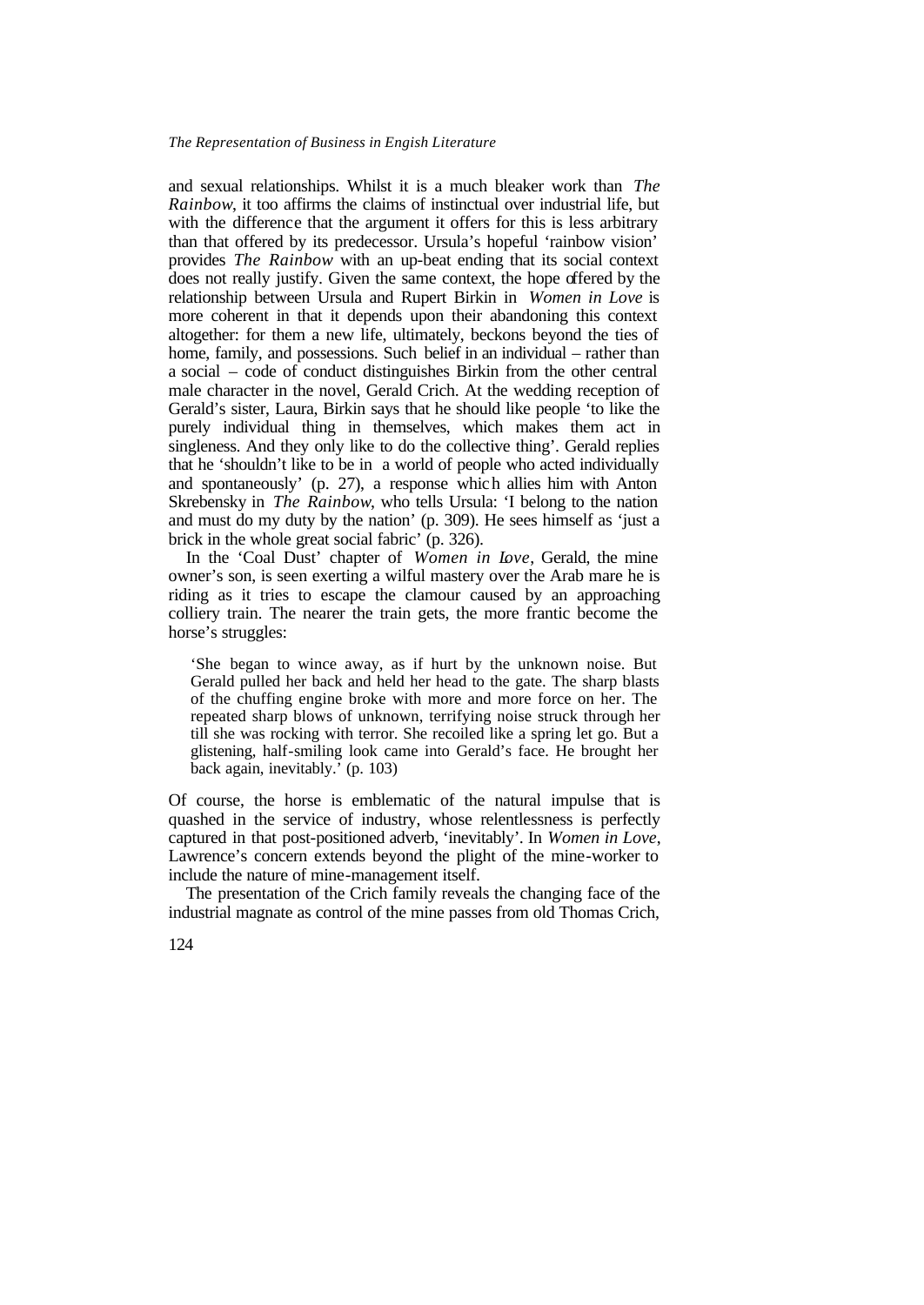a second-generation mine-owner, to his son, Gerald. Between them, father and son represent a crucial shift in the nature of the relationships between employer and employee. Thomas Crich's sentimental paternalism exists within an inherent contradiction: 'He wanted to be a pure Christian, one and equal with all men. He even wanted to give away all he had, to the poor. Yet he was a great promoter of industry, and he knew perfectly that he must keep his goods and keep his authority' (p. 219). By contrast, Gerald is not exercised by any such qualms – 'He abandoned the whole democratic -equality problem as a problem of silliness. What mattered was the great social productive machine' (p. 219) – instead, he is driven by the simple obsession to rationalise the mines and to make them more efficient:

'The working of the pits was thoroughly changed, all the control was taken out of the hands of the miners, the butty system was abolished. Everything was run on the most accurate and delicate scientific method, educated and expert men were in control everywhere, the miners were reduced to mere mechanical instruments. They had to work hard, much harder than before, the work was terrible and heartbreaking in its mechanicalness.' (p. 223)

But, in an amusing paradox, once he has 'converted the industry into a new and terrible purity', with himself as 'the God of the machine' (pp. 224, 220), Gerald finds that the 'machine' runs by itself: so successful has been his rationalisation that he has succeeded in making himself surplus to requirements. It is part of Lawrence's point about industrialism that Gerald is then shown to lack the inner resources necessary to sustain him.

With grim irony, the improved fortunes of the Crich's family business coincide with the deterioration of the family: Thomas Crich dies after a long, lingering illness. This association of business with death is central to Lawrence's presentation of Gerald, the industrial magnate *par excellence* in the novel: not only is Gerald responsible for the deaths of his brother (in a shooting accident) and sister (who drowns at the water party he is supervising), but he is repeatedly described in terms that emphasise his coldness – he is 'an arctic thing', 'a ray of cold sunshine', and so on (pp. 9, 105), and when he dies, it is in his 'element', in the snow-bound wastes of the Swiss Alps. This suggestion that business has, at its core, an inherent 'death-wish', is of a piece with the narrative suggestion that, taken to its extreme, industrial efficiency 'kills' the individual worker by reducing him to something mechanical. This idea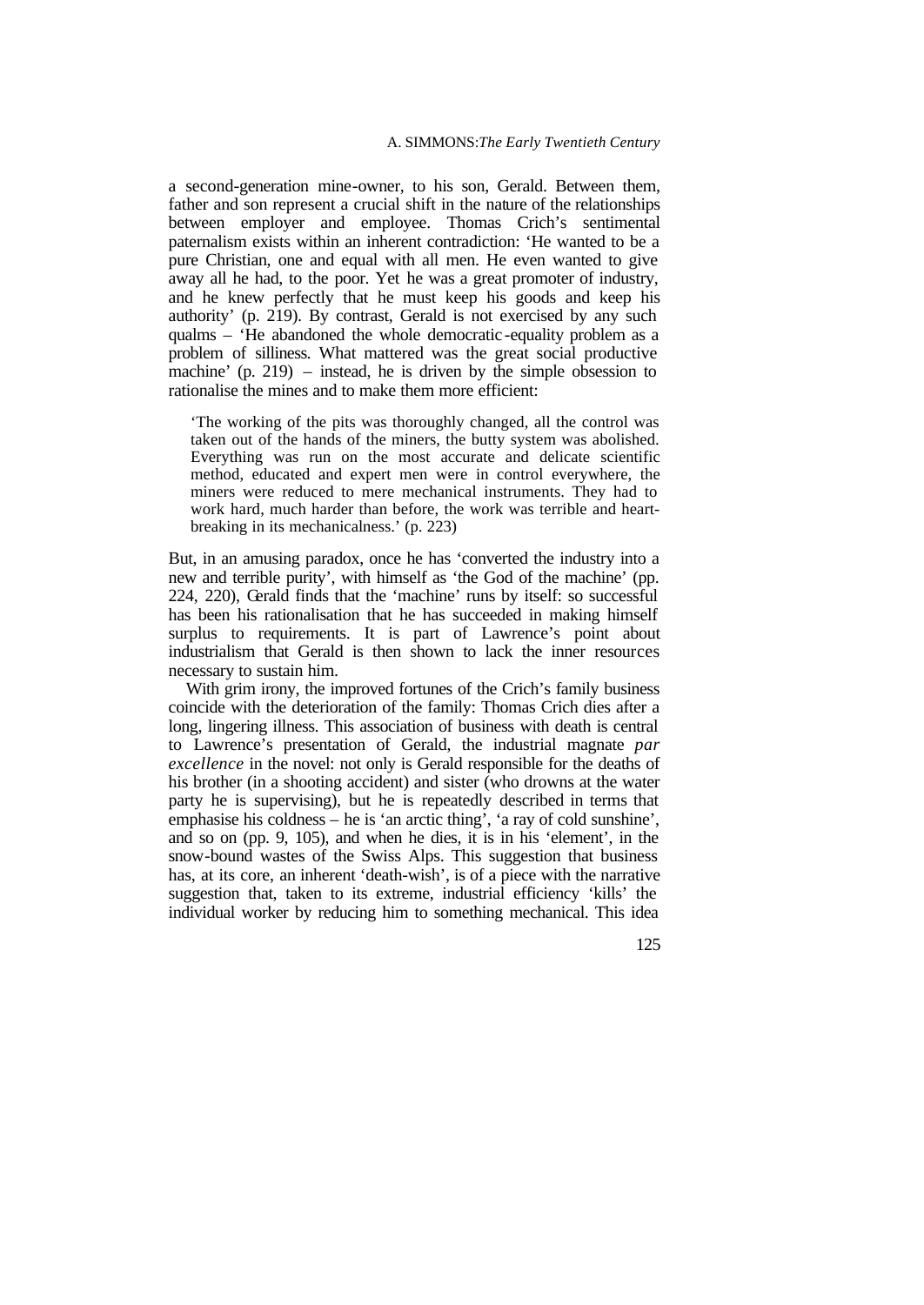might thus be construed as a bout of wish-fulfilment on Lawrence's part. None the less, in its presentation of the deleterious effects of industrialism in areas of life as diverse as sexual relations and art, *Women in Love* sees business as perpetuating the crisis of culture to which early 20th-century writers were responding. Thomas Hardy and D. H. Lawrence concentrate, respectively, upon rural and industrial economies, and thus, by and large, attend to this crisis of values 'from within' the milieu of English society: their works voice the sadness and anger at the breakdown of the pre-industrial way of life in *English* society. It was left to another writer, an immigrant, to offer a complementary view of this crisis 'from without' by placing it in an international context.

# *Conrad*

Joseph Conrad (1857-1924) was the adopted, anglicised version of the name of Józef Teodor Konrad Korzeniowski. Born of ardent Polish patriots (his father was sent to a Russian penal colony for his views), Conrad left Poland at the age of 17 for Marseilles to become a trainee seaman in the French Merchant Service, before transferring to British ships in 1878 and working his way up through the ranks to obtain his Master's Certificate in 1886. A sailor in the last great age of sailing ships, Conrad's travels took him round the world and these experiences furnished him with material for the sea-fiction. After Conrad's sea career ended in 1894 (with a brief cross-Channel voyage on the *Adowa*), he committed himself to writing novels for a living and, although writing in his third language, he quickly earned his place among the foremost novelists of the age. Indeed, F. R. Leavis saw Conrad as the successor to Jane Austen, George Eliot, and Henry James in the 'great tradition' of the English Novel.

In his early novels, Conrad, like Hardy, describes humanity as a prolongation of the natural world. Conrad's first novel, *Almayer's Folly* (1895), earned him the sobriquet 'the Kipling of the Malay Archipelago'.27 In *Almayer's Folly*, Conrad uses trade to pass an ironic comment upon Dutch colonialism. Set in the village of Sambir, the fictional counterpart of Tanjong Redeb on the Berau River in North Borneo, the novel charts the declining fortunes of the resident Westerner, Kaspar Almayer, a failed trader who is outsmarted by his native counterparts. Almayer's assumed cultural superiority leads him to

<sup>27</sup> Unsigned review in *Spectator*, 19 October 1895, p.530.

<sup>126</sup>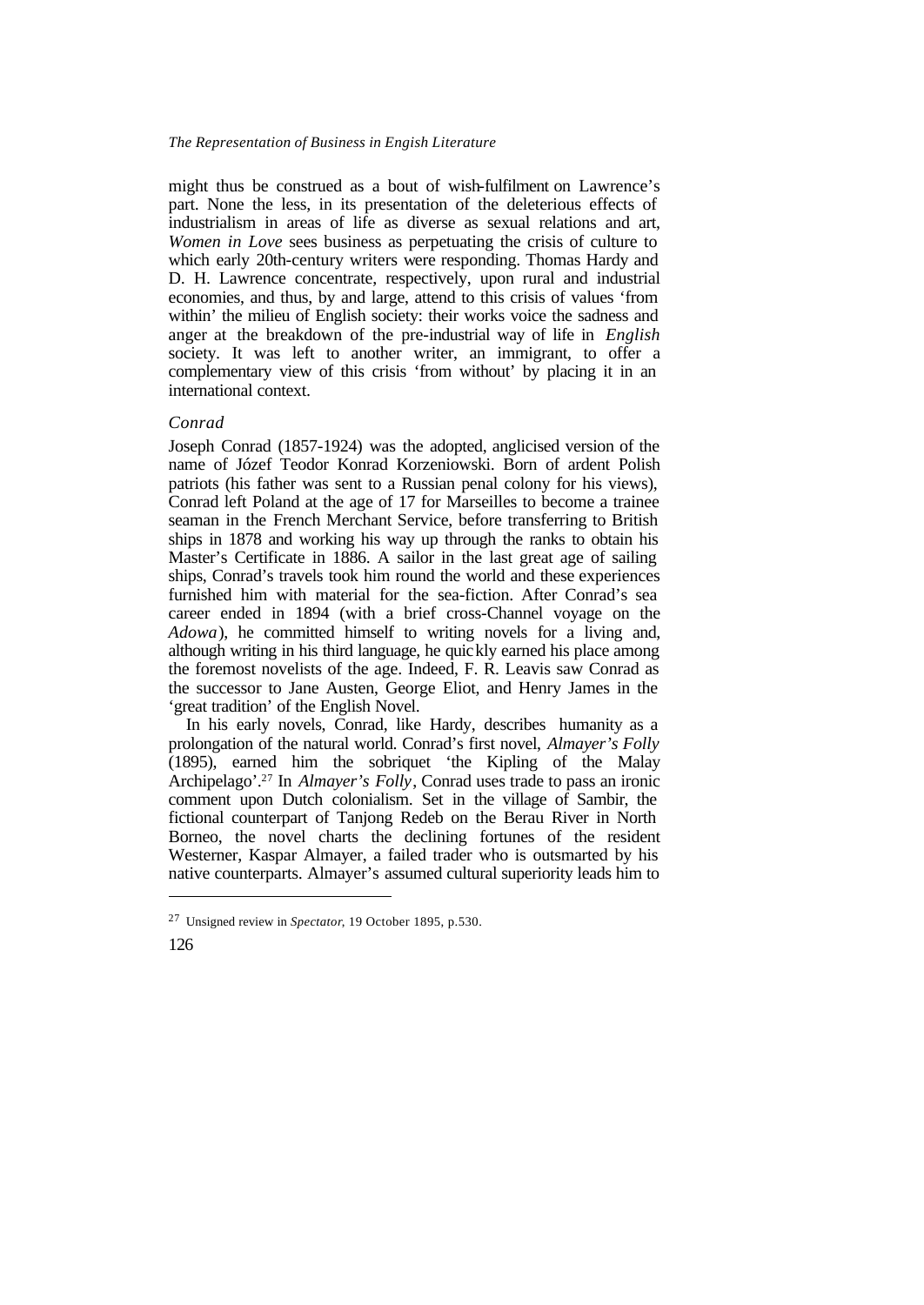dismiss the natives as inferior, yet Conrad reveals how the same impulses motivate both the European and the Malays, and the image of Almayer, towards the end of the novel, in an opium daze and being led about by his pet monkey provides a humorous picture of the would-be supremacist descending the evolutionary ladder.

*Almayer's Folly* might be thought of as a debasement of the theme of *Madame Bovary*: the novel offers a study in disintegration in the person of the *declassé* Almayer, whose cheap dream of riches makes of him a metaphor for failure. Ironically, Almayer's plan to flee Sambir and to introduce his daughter, Nina, into Amsterdam society entails a journey into the interior to collect gold and diamonds. Thus, Almayer hopes to assert his Dutch identity by travelling deeper into the heart of Borneo! The link between commerce and cultural diversity is best made when Abdulla, who has quickly become the foremost trader in Sambir, visits Almayer with an offer to buy Nina as 'a favourite wife' for his nephew, Reshid.28 Whilst the proposal itself deeply offends Almayer's assumed cultural superiority, the material advantages that Abdulla promises hint at the very connotators of European civilisation for which Almayer yearns:

'You know, Tuan,' he said, in conclusion, 'the other women would be her slaves, and Reshid's house is great. From Bombay he has brought great divans, and costly carpets, and European furniture. There is also a great looking-glass in a frame shining like gold. What could a girl want more?' (p. 45)

Part of Conrad's point in the novel is the blindness of colonialism to the shabbiness of its own motives. Thus, the reader and not the protagonist is aware of Abdulla's vested economic interests and how these are ranged against Almayer, outsmarting him at every turn. According to Cedric Watts, this provides the novel with a 'covert plot'.29 I suggest that this idea of naked financial interest parading as something finer becomes something of a feature of Conrad's presentation of business and money in his subsequent novels.

In *Heart of Darkness* (1899), colonial expansion itself is exposed as little more than European greed masquerading as philanthropy.

<sup>28</sup> Joseph Conrad, *Almayer's Folly*, London: J. M. Dent and Sons, 1923, p. 45.

<sup>29</sup> See Cedric Watts, *The Deceptive Text: An Introduction to Covert Plots*, Brighton: Harvester, 1984, Ch. 5.

<sup>127</sup>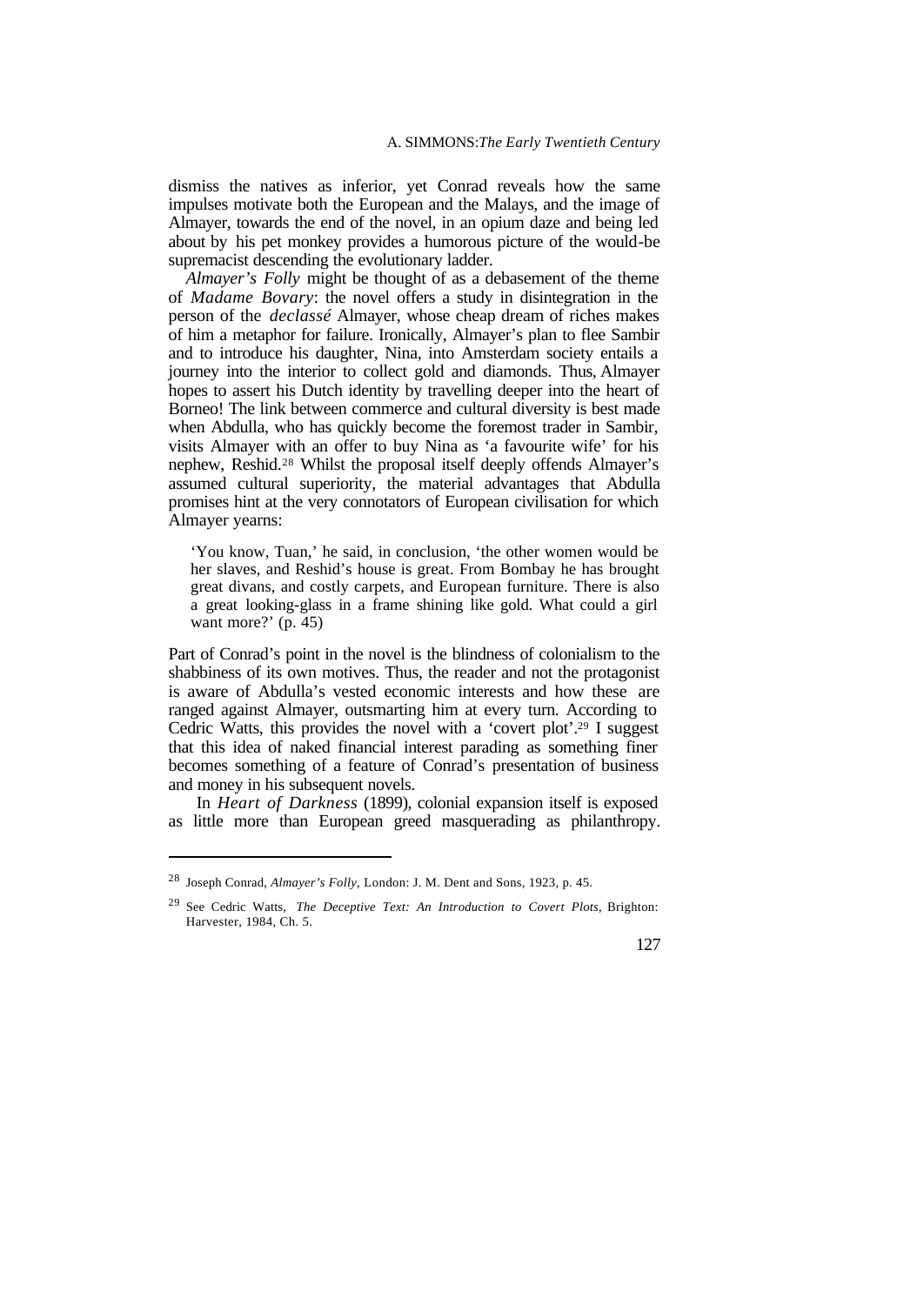Drawing upon his own visit to the Congo Free State in 1890, Conrad paints a grim picture of imperialism that, by drawing attention to the cruelty of its methods, stresses its purely economic basis:

'It was just robbery with violence, aggravated murder on a grand scale, and men going at it blind  $-$  as is very proper for those who tackle a darkness. The conquest of the earth, which mostly means the taking it away from those who have a different complexion or slightly flatter noses than ourselves, is not a pretty thing when you look into it too much. What redeems it is the idea only.'<sup>30</sup>

Within the narrative, the civilising 'idea' behind the venture is debunked by Marlow's observations of the lust for ivory in Africa. In a letter to Arthur Conan Doyle (dated 7 October 1909), E. D. Morel, the founder of the Congo Reform Association, called *Heart of Darkness* 'the most powerful thing ever written on the subject'.31 It was first published in *Blackwood's* magazine, in serial form, from February to April 1899, and, subsequently, in book form, in *Youth: A Narrative and Two Other Stories*, in 1902. In other words, Conrad's novella, expressing disillusionment with the imperial achievement, is published against an historical backdrop which includes the death of Queen Victoria and the outbreak of the Boer War. At the time of publication, Britain was still the banker of the world: 'in 1901 the British were still considerably the world's largest exporters of manufactured goods and by far the leading trading nation, accounting for some twenty five per cent of the world's trade.'32 However, in various ways, Britain was showing signs of vulnerability: the first stirrings of nationalism were making themselves felt in far-flung corners of the Empire whilst, economically, her maritime advantage was being eroded by America.<sup>33</sup>

In the novel, the idea behind European involvement in Africa is voiced by Marlow's aunt as 'weaning those ignorant millions from their horrid

<sup>30</sup> Joseph Conrad, *Youth: A Narrative and Two Other Stories*, London: J. M. Dent and Sons, 1923, pp. 50-51.

<sup>31</sup> Quoted in Edmund Dene Morel, *History of the Congo Reform Movement*, ed. William Roger Louis and Jean Stengers, London: OUP, 1968, p. 205n.

<sup>32</sup> Ford (ed.), 1992, p. 5.

<sup>33</sup> For a discussion of this, see Jacques Berthoud's essay 'Introduction: Conrad and the Sea' in: Joseph Conrad, *The Nigger of the 'Narcissus'*, ed. Jacques Berthoud, Oxford: OUP, 1992, pp. vii-xxvi.

<sup>128</sup>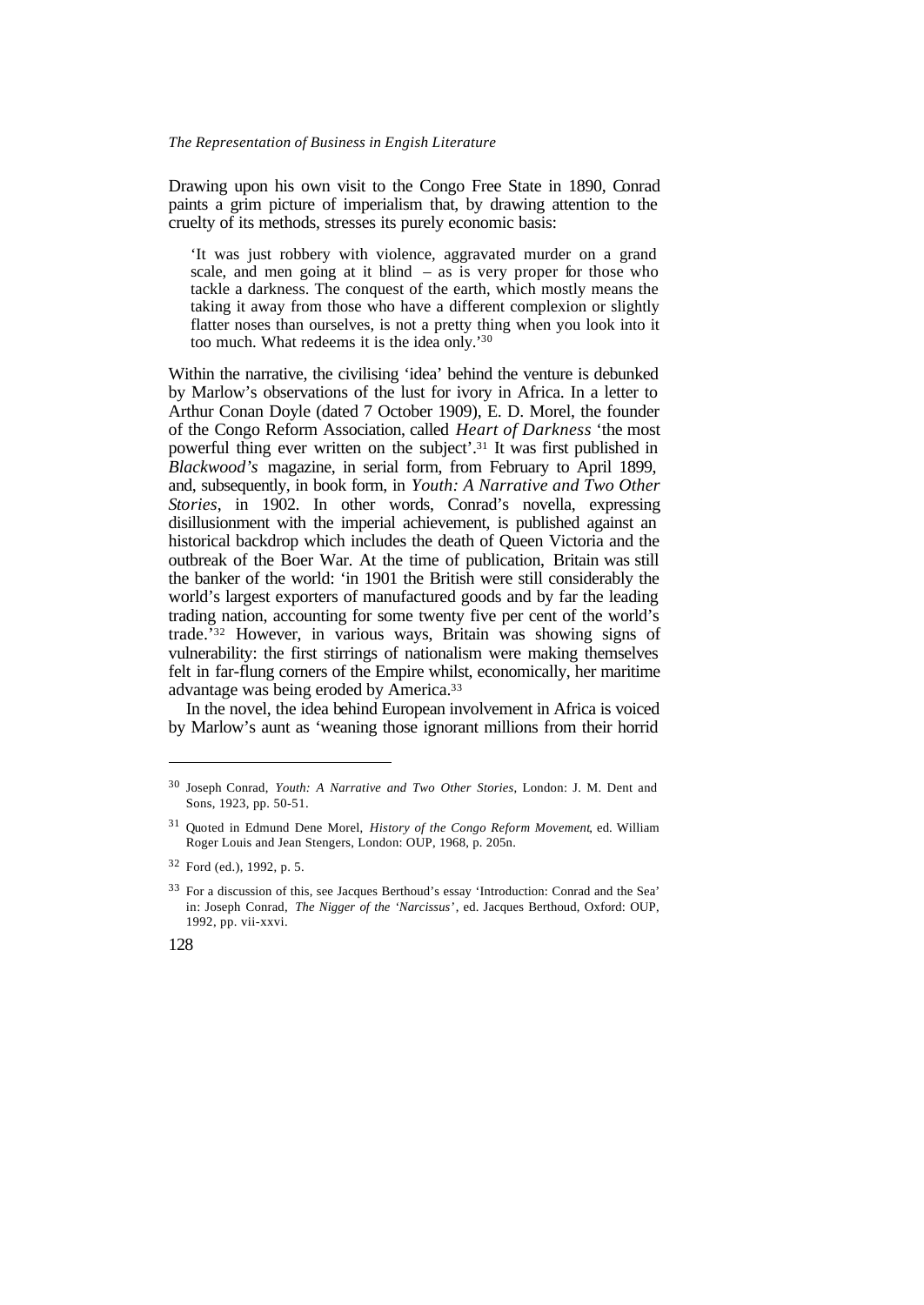ways' (p. 59). The yawning divide between such superficial sentiment and the manifestation of business in its crudest form advertises the blindness of colonial enterprise. In an interesting reversal, whilst business is disguised as colonialism in *Heart of Darkness*, in Conrad's great metropolitan novel, *The Secret Agent* (1907), it is Verloc's small business that provides the cover for his activities as a double agent. In keeping with the fact that Verloc's activities involve secrecy, his trade is in 'shady wares'.34 In these narratives, it is as though Conrad is suggesting that business *per se* entails some degree of subterfuge. Inevitably, one thinks of *The End of the Tether* (1902), where Captain Whalley continues to pilot the 'Sofala', in order to provide for his daughter, even though his blindness makes him unfit to do so. A variation on the theme of subterfuge – which may well owe something to H. G. Wells's *Tono-Bungay* – comes in *Chance*, published in 1914, in which the central figure, Flora de Barral, is victimised largely because of the collapse of her father's business empire that is discovered to consist of little beyond the advertising:

'One remembers his first modest advertisements headed with the magic word Thrift, Thrift, Thrift, thrice repeated; promising ten per cent on all deposits and giving the address of the Thrift and Independence Aid Association in Vauxhall Road. Apparently nothing more was necessary. He didn't even explain what he meant to do with the money he asked the public to pour into his lap. Of course he meant to lend it out at high rates of interest. He did so – but he did it without system, plan, foresight or judgment. And as he frittered away the sums that flowed in, he advertised for more – and got it. During a period of general business prosperity he set up The Orb Bank and The Sceptre Trust, simply, it seems, for advertising purposes. They were mere names.'<sup>35</sup>

Capturing the mood of the time in which it was written, this is a novel about women's struggle to get their voices heard in a world dominated by men. Thus, the fact that the male world of her father's business, upon which the young Flora depends for her security, is shown to be a sham, is simultaneously a criticism of the world of business and the subjugation of women. Ironically, it was this tale of swindling that finally made Conrad's fortune with the reading public.

<sup>34</sup> Joseph Conrad, *The Secret Agent*, London: J. M. Dent and Sons, 1923, p. 5.

<sup>35</sup> Joseph Conrad, *Chance*, London: J. M. Dent and Sons, 1923, pp. 78-79.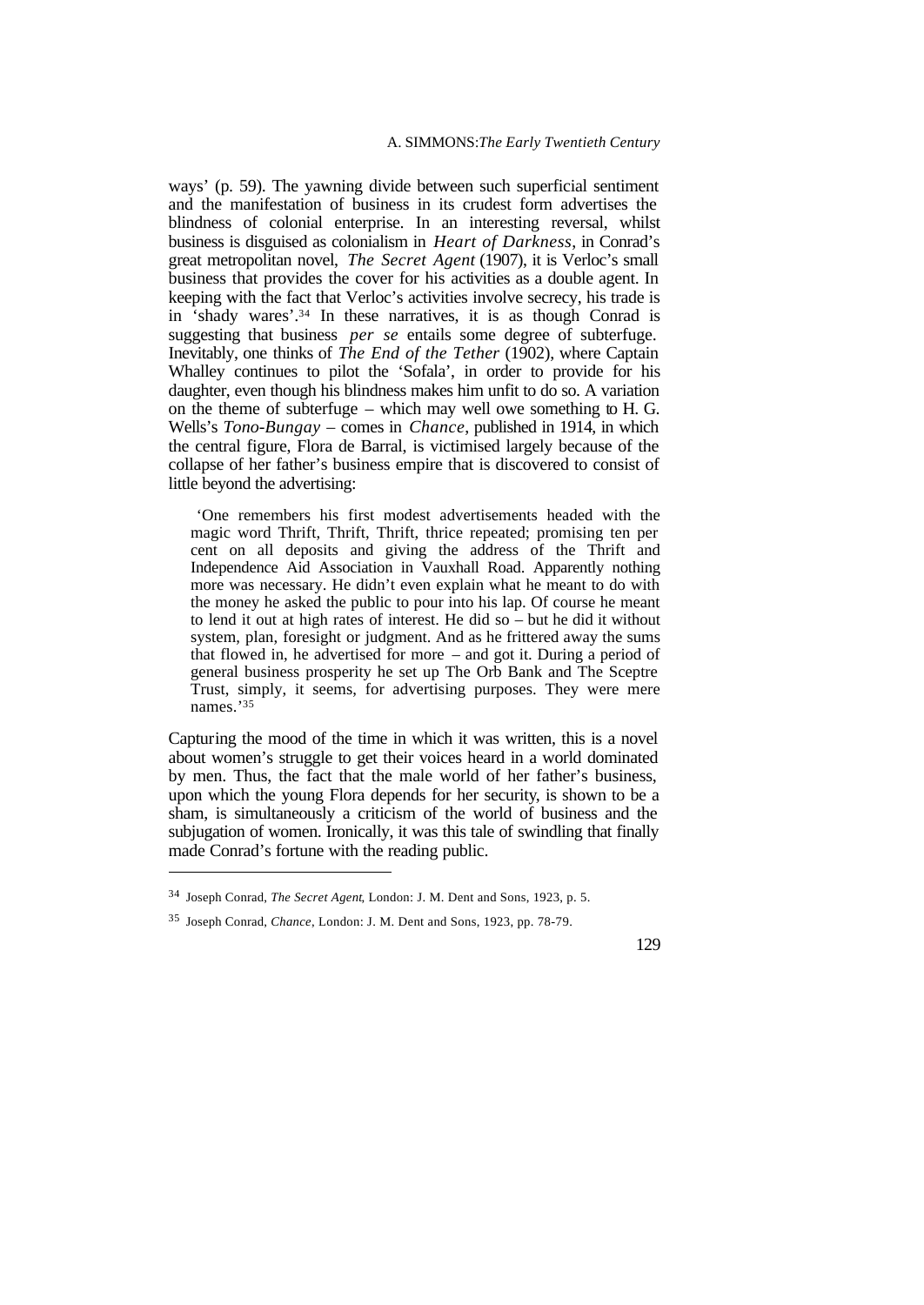However jaundiced it may seem, Conrad's view of business and of the economic underpinning of daily life is never less than realistic. Conrad served as a sailor in the age when sailing ships were giving way to steamers, and the romance of his sea-fiction is underpinned by the gritty realism of employment and trade: the sailors are doing a job and the ship is sailing in service of the business. For instance, in *The Nigger of the 'Narcissus'*, the reader never discovers what freight the 'Narcissus' is carrying on her return voyage from Bombay to London, and so is tempted to identify this 'freight' as the insights about themselves gained by the crew. But Captain Allistoun's refusal to cut the masts during the storm scene is nonetheless subtly linked to the trade-ethic that 'time is money', even if this is partially obscured by the captain's own egotism:

'He loved his ship, and drove her unmercifully; for his secret ambition was to make her accomplish some day a brilliantly quick passage which would be mentioned in nautical papers. He pronounced the owner's name with a sardonic smile.'<sup>36</sup>

A more obvious instance of this is provided in *Typhoon* when Captain MacWhirr, the dour skipper of the 'Nan-Shan' sails through, rather than round, the 'dirty weather' predicted by the steady fall of his ship's barometer. Like the heroes of Hardy, Conrad's MacWhirr is at home in his environment and so, when confronted by a crisis, he is guided by his seaman's instinct rather than the 'storm strategy' he reads about in books. MacWhirr's explanation of his actions to Mr Jukes, his chief mate, is humorous at the Captain's expense whilst, simultaneously, emphasising that he is an employee whose working practice is monitored:

'If the weather delays me – very well. There's your log-book to talk straight about the weather. But suppose I went swinging off my course and came in two days late, and they asked me: "Where have you been all that time, Captain?" What could I say to that? "Went around to dodge the bad weather," I would say. "It must've been dam' bad," they

<sup>36</sup> Joseph Conrad, *The Nigger of the 'Narcissus'*, London: J. M. Dent and Sons, 1923, p. 31.

<sup>130</sup>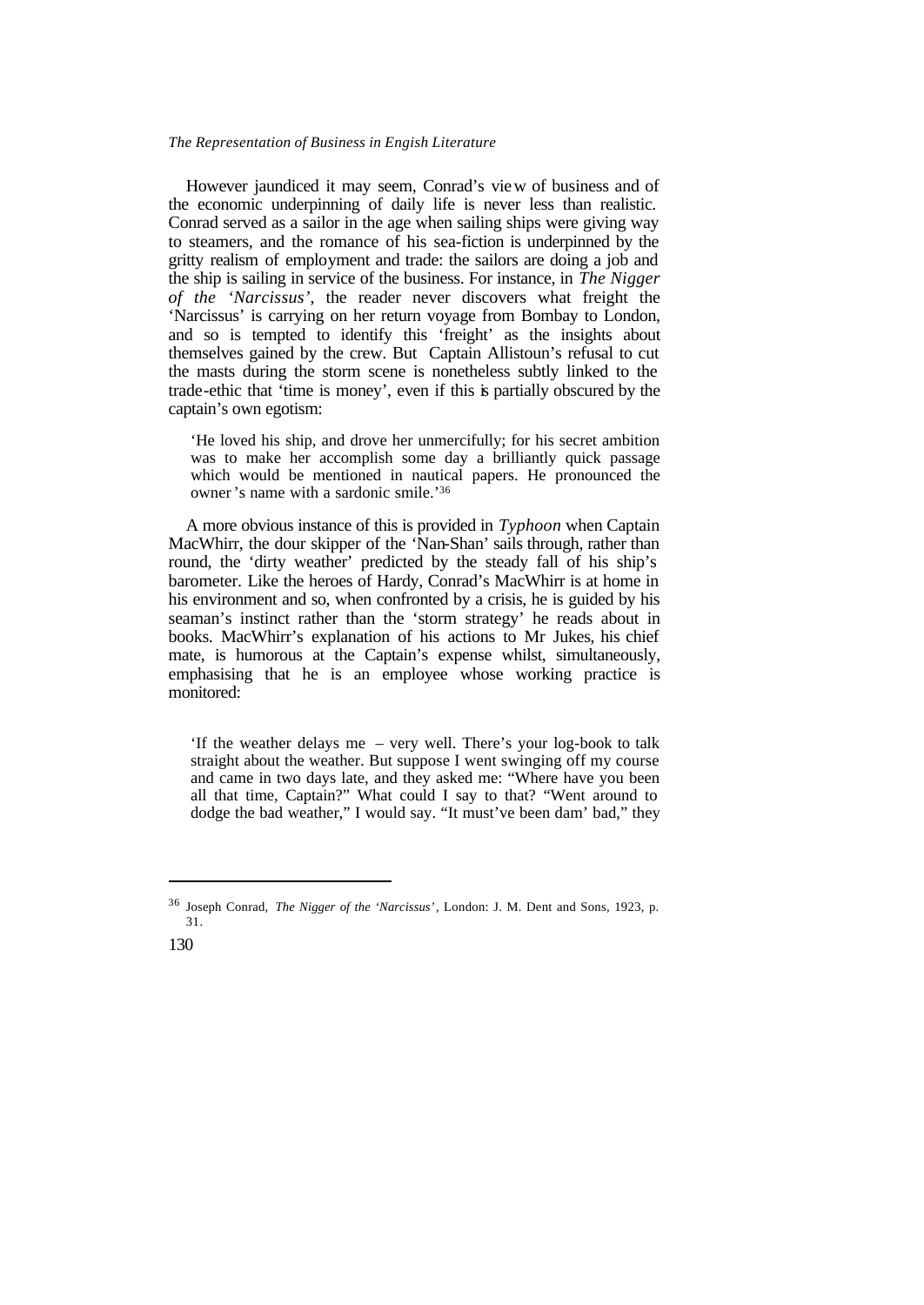would say. "Don't know," I would have to say; "I've dodged clear of it." See that, Jukes?'<sup>37</sup>

This tale, which was originally entitled 'Equitable Division', provides a good example of the manner in which Conradian fiction is grounded in economic reality. Whilst the eventual title directs the reader towards the typhoon itself, the consequence of the storm is that MacWhirr has to redistribute their money to the Chinese workers, returning home from Fu-chau to their families after working abroad. Confronted by this problem, MacWhirr solves it just as he does the problem of the typhoon, by confronting it head on. The boxes containing the workers' savings break open during the typhoon so MacWhirr orders Jukes to gather up all the money to prevent them fighting for it below-decks. The storm over, MacWhirr resolves the problem of redistribution by sharing the money out equitably. As Jukes writes to his friend:

'He told me afterwards that, all the coolies having worked in the same place and for the same length of time, he reckoned he would be doing the fair thing by them as near as possible if he shared all the cash we had picked up equally among the lot. ... There were three dollars left over, and these went to the three most damaged coolies, one to each.' (pp. 101-02)

It is part of the point of the novel that Jukes, another 'reader' of the unimaginative MacWhirr's actions, doesn't fully appreciate the captain's actions – 'he got out of it very well for such a stupid man,' Jukes writes to a friend (p. 102) – instead, this is left to the chief engineer, Mr Solomon Rout, who informs his wife that the captain 'has done something rather clever' (p. 96), and then forgets to inform her what it is! In the light of Jukes's desire to alter the ship's course away from the typhoon for the benefit of 'passengers', MacWhirr's attitude seemed racist – 'Never heard a lot of coolies spoken of as passengers before. Passengers, indeed!' (p. 31) – yet, as subsequent events demonstrate, the captain's fairness throws into stark relief the false humanitarianism of his chief mate. The point is that, to the unimaginative MacWhirr, the workers *are* just so much cargo being conveyed from one port to another.

Conrad's most forceful and far-reaching comments on business, however, come in *Nostromo* (1904). This novel, set in the fictional South

<sup>131</sup> <sup>37</sup> Joseph Conrad, *Typhoon and Other Stories*, London: J. M. Dent and Sons, 1923, p. 34.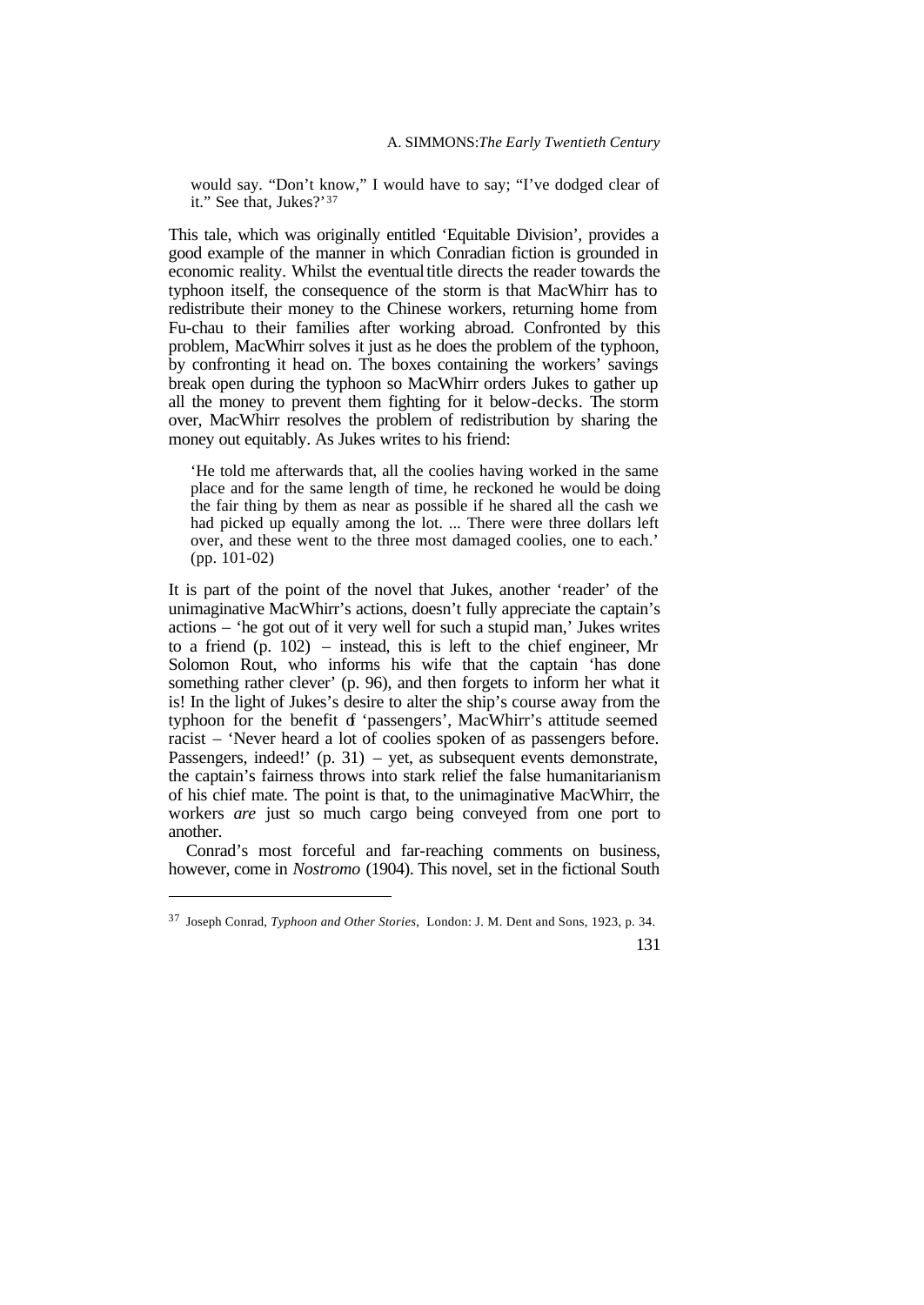American republic of Costaguana, offers both an analysis of the relationship between business and politics, through the San Tomé silver mine, the 'imperium in imperio' in Costaguana, and, through the American tycoon, Holroyd, in particular, a prediction of global economics across the whole of the 20th century. It is thus fitting that I conclude this survey of representations of business in early-20th-century literature with this 'most anxiously meditated' novel, as Conrad described it is his 'Author's Note'.

Charles Gould, a young Englishman, returns to Costaguana, the country of his birth, with his new bride, Emilia, and reopens the San Tomé silver mine, that had been forced upon his father when Gould was about 14, under a 'perpetual concession' that stipulated immediate payment of 'five years' royalties on the estimated output of the mine' to the impoverished government, 'the fourth in six years'.38 Against a volatile political backdrop of revolution and counter-revolution, Gould, a trained engineer, succeeds in working the mine to the point where it becomes *the* force in the land, and Gould himself earns the nickname 'King of Sulaco' (p. 93). The novel's chronological shifts serve to replicate, in the reading process, the interconnectedness of people, patterns, and events, as Conrad's true subject in the novel is made clear: in *Nostromo*, Conrad's concern is nothing less than the historical process itself. Amid the welter of forces that combine to create the history of Costaguana, the one point of fixity is the silver itself. This novel charts the obsession with material interests as, ultimately, the characters connect more with the silver than with each other.

In a conversation with his wife, Charles Gould links commerce to social stability, making it sound as if the mine will serve a finer purpose than crude materialism:

'What is wanted here is law, good faith, order, security. Any one can declaim about these things, but I pin my faith on material interests. Only let the material interests once get a firm footing, and they are bound to impose the conditions on which alone they can continue to exist. That's how your money-making is justified here in the face of lawlessness and disorder. It is justified because the security which it demands must be shared with an oppressed people.' (p. 84)

<sup>38</sup> Joseph Conrad, *Nostromo: A Tale of the Seaboard*, London: J. M. Dent and Sons, 1923, p. 53.

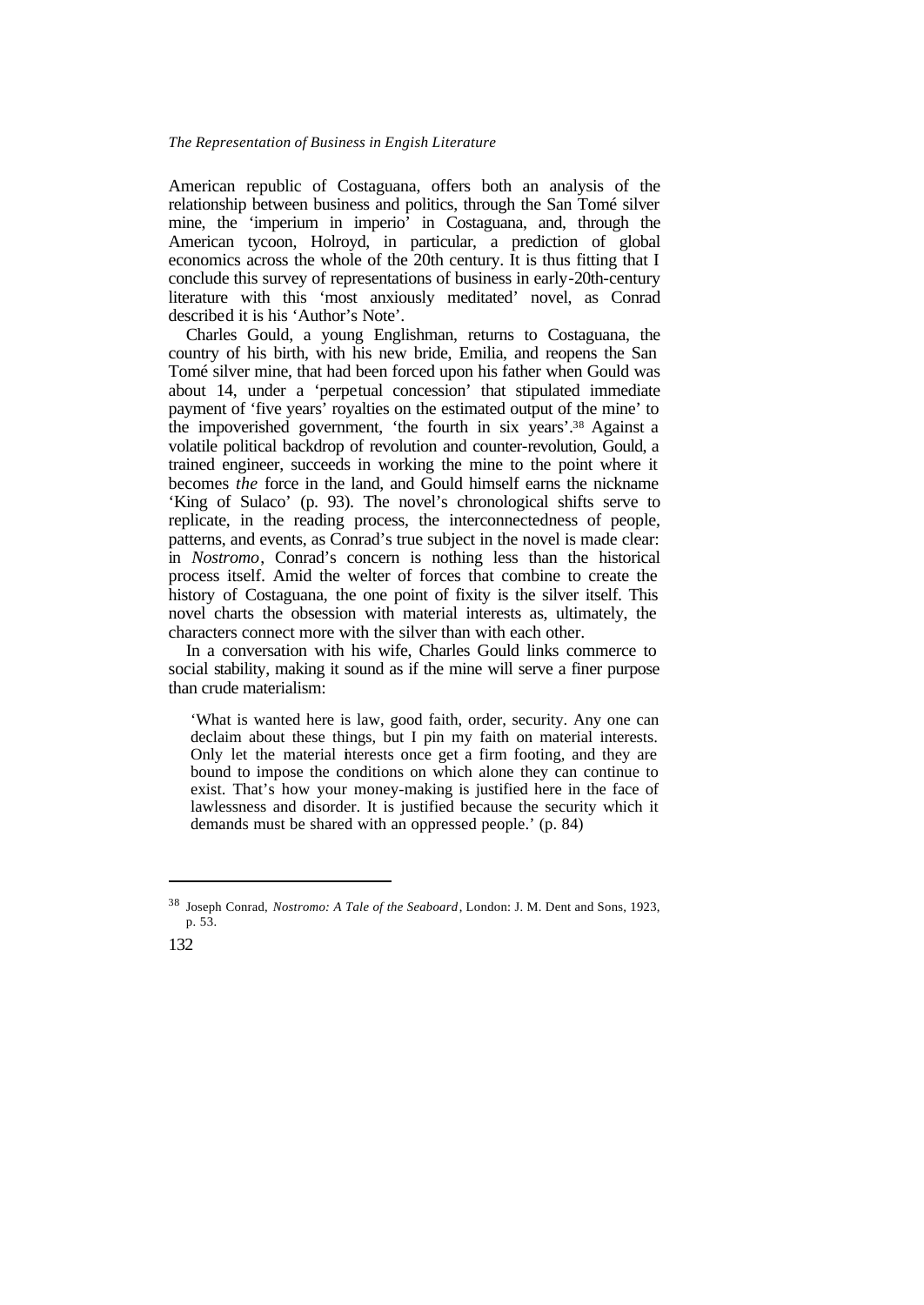However, in order to preserve and protect the mine, Gould resorts, first, to bribery and, then, to financing a revolution to install Don Vincente Ribiera as 'President-Dictator', which in turn fuels further revolution, leading, ultimately, to the War of Separation through which the Occidental province becomes the independent State of Sulaco. Such emphasis upon Costaguana politics as a function of economics carries with it the suggestion that Conrad's is, in part at least, a Marxist reading of history. But if the silver does influence the politics of Costaguana, does the founding of the State of Sulaco achieve the stability and order of which Gould spoke to Emilia? The novel concludes against a backdrop of increasing class conflict and with powerful Sulacans conspiring for the annexation of Costaguana. As Doctor Monygham tells Emilia Gould:

'There is no peace and no rest in the development of material interests. They have their law, and their justice. But it is founded on expediency, and it is inhuman; it is without rectitude, without the continuity and the force that can be found only in a moral principle. Mrs Gould, the time approaches when all that the Gould Concession stands for shall weigh as heavily upon the people as the barbarism, cruelty, and misrule of a few years back.' (p. 511)

By the end of the novel, then, the wheel has come full circle. In affluent, present-day Sulaco, the Communist Party is urging the workers to rise against their capitalist exploiters. Conrad's novel reveals the entrapment of the individual within the larger forces – such as politics and economics – which shape the age, but it shows, too, how material interest induces a blindness to the presence of these forces. For instance, when Gould threatens to blow up the silver mine rather than surrender it to Pedro Montero, his defiance might suggest control and independence, but he is, really, just a counter in the game of international capitalism, the toy of the American financier, Mr Holroyd.

The political identity of Costaguana is shaped by representatives of various nations, predominantly European, suggesting that, in *Nostromo*, Conrad returns to the theme of colonial expansion. In *Heart of Darkness*, the blame for colonialism is laid at the door of all Europe, not simply Belgium, as Marlow traces Kurtz's parentage: 'His mother was half-English, his father was half-French. All Europe contributed to the making of Kurtz' (p. 117). In *Nostromo*, Holroyd's similarly cosmopolitan parentage – 'German and Scotch and English, with remote strains of Danish and French blood' (p. 76) – apportions the blame for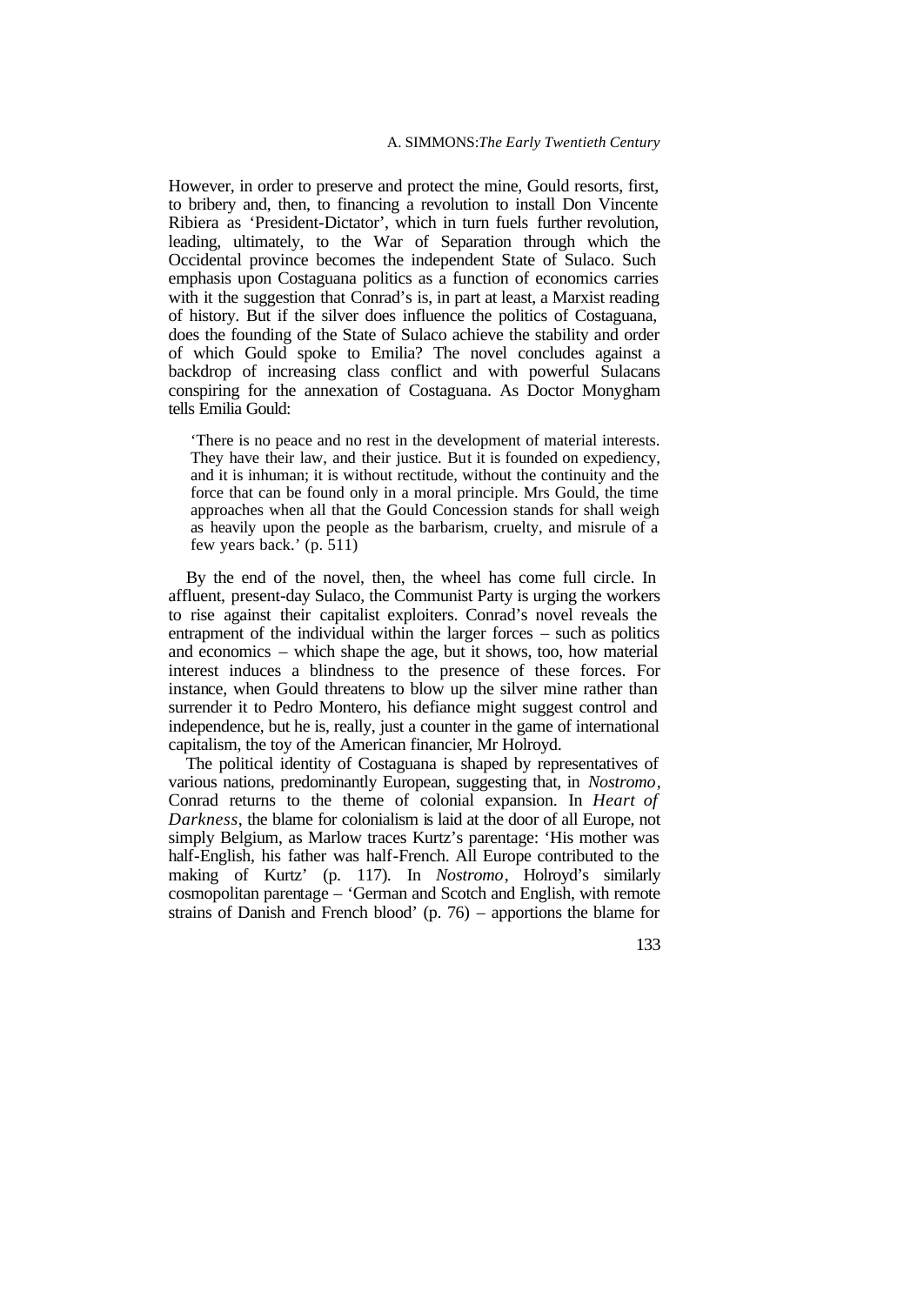the *financial* colonialism of South America just as widely. By comparison with our previous novels, the sheer scale of *Nostromo* is daunting, and indicative of the ambition of the Modern Novel: rather than offering a simple representation of business, *Nostromo* addresses the very forces which shape business in the 20th century. At the beginning of Gould's adventure in Costaguana, Holroyd offers him a summary of the country's history in purely financial terms, and is then moved to speculate upon the nature of American involvement in the country in terms which, prophetically, define the nature of international business in the 20th century:

'Now, what is Costaguana? It is the bottomless pit of 10 per cent loans and other fool investments. European capital had been flung into it with both hands for years. Not ours, though. We in this country know just about enough to keep indoors when it rains. We can sit and watch. Of course, some day we shall step in. We are bound to. But there's no hurry. Time itself has got to wait on the greatest country in the whole of God's Universe. We shall be giving the word for everything: industry, trade, law, journalism, art, politics, and religion, from Cape Horn clear over to Smith's Sound, and beyond, too, if anything worth taking hold of turns up at the North Pole. And then we shall have the leisure to take in hand the outlying islands and continents of the earth. We shall run the world's business whether the world likes it or not. The world can't help it – and neither can we, I guess.' (pp. 76-77)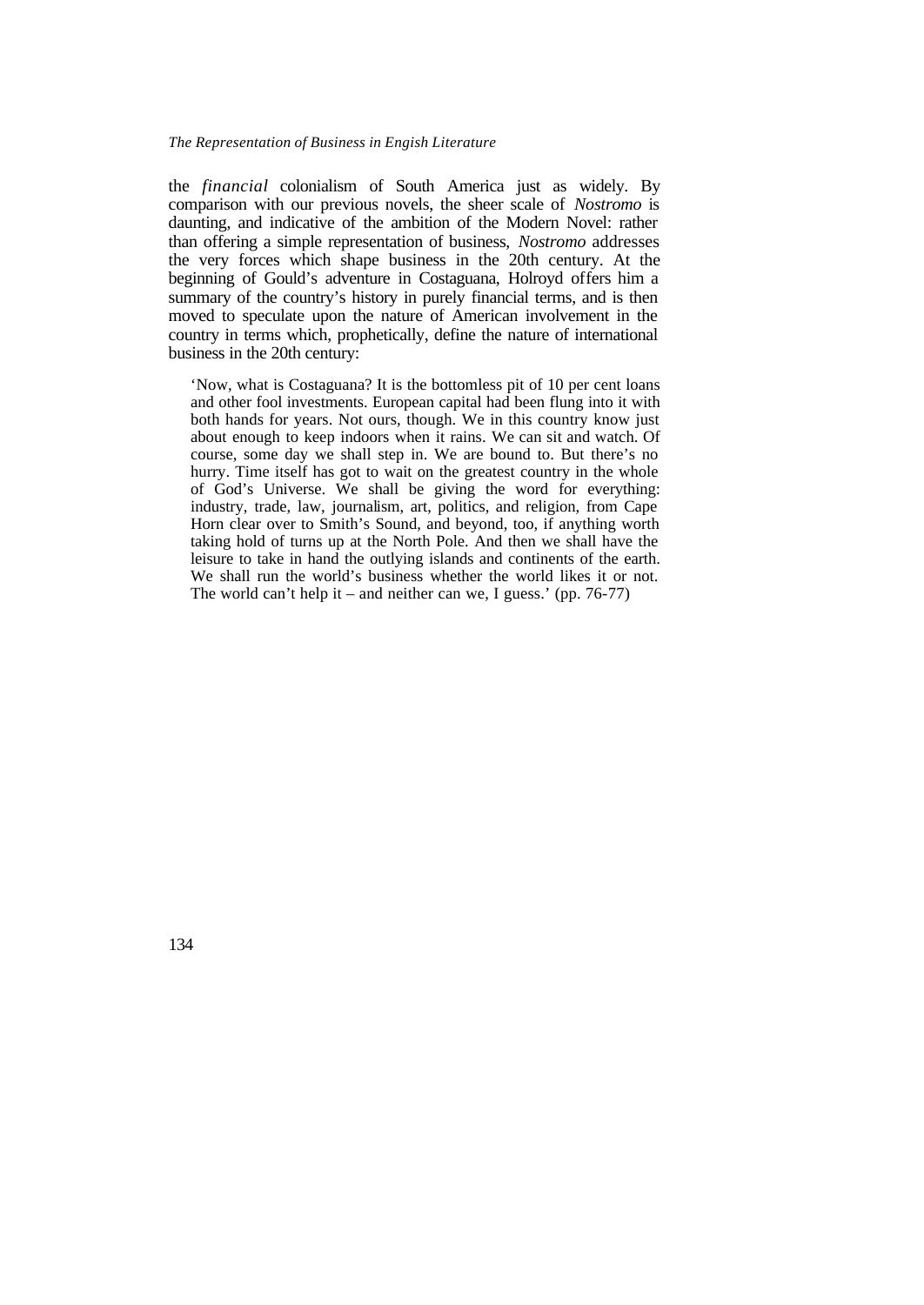# 6

# MID-LATE TWENTIETH-CENTURY:

# 'AN UNPRECEDENTED

# MORAL QUAGMIRE'

John Morris

*Brunel University* 

# **1. The Scene in the 1930s**

l

*'You gave a week of your life, every week, so that you might have a hovel for shelter, an insufficiency of food and five bob left over to clothe yourself and the missis in shoddy'.*

Walter Greenwood*, Love on the Dole* (1933)

**I**T IS DIFFICULT TO FIND POSITIVE AND APPRECIATIVE IMAGES OF BUSINESS in 20th-century English literature. This is especially true in the period leading up to the Second World War. By then the entrenched feeling among many writers reflected the powerful influence of Charles Dickens to the effect that business – capitalism – was a dirty, disreputable, tarnished affair in practice. *Hard Times, Dombey and Son* and in particular *Our Mutual Friend*, which includes an unseemly struggle for the ownership of a heap of dirt near the waters of the Thames, were profoundly influential on a whole range of differing writers from H.G. Wells to T.S. Eliot (the latter even considering an alternative title to *The Waste Land* (1922) taken from Dickens's novel).<sup>1</sup>

<sup>&</sup>lt;sup>1</sup> 'He Do the Police in Different Voices.' Eliot was referring here to Sloppy's skill as a newspaper reader in *Our Mutual Friend* and also to Dickens's experimental technique in anecdotal reportage, for Eliot like the great novelist was giving a panoramic view of London and its society. See T. S. Eliot, *The Waste Land: A Facsimile and Transcript of the Original Drafts including the Annotations of Ezra Pound*, ed. V. Eliot, London:Faber and Faber, 1971, p. 23. See also Erik Svarny, '*The MEN of 1914': T. S. ELIOT and Early Modernism*, Milton Keynes and Philadelphia: Open University Press, 1988, p. 188.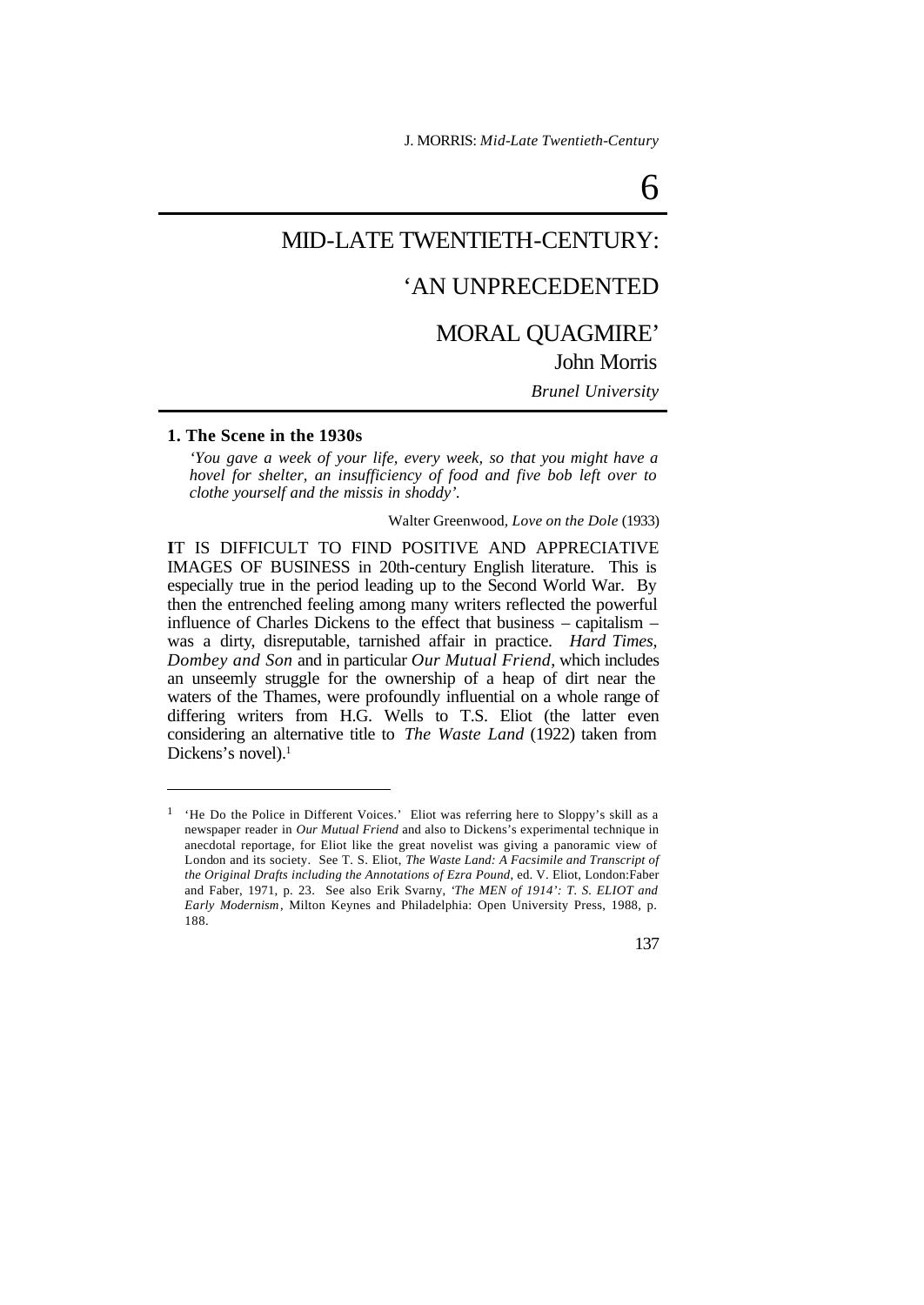But there were further, political, reasons why the world of business and finance should have received such a 'bad press' in creative writing. For by the 1930s literature had become increasingly polarised into Left and Right. For the Left, capitalism was seen as allied to fascism. Indeed, fascism was seen in Freudian terms as a kind of socialpsychological disease whose financial wing was capitalist. There were those on the Left who considered fascism to be the last death-throe of capitalism faced by the advance of Marxist theory and practice.<sup>2</sup> Thus W.H. Auden's Miss Gee who wonders 'Does anyone care/That I live in Clevedon Terrace/On one hundred pounds a year?' and who as a frustrated spinster is doomed to die of cancer, is portrayed as a victim, literally carved up by Church and State.

*Mr Rose he turned to his students, Said: 'Gentlemen, if you please, We seldom see a sarcoma As far advanced as this.'*

*They took her off the table, They wheeled away Miss Gee Down to another department Where they study Anatomy.*

*They hung her from the ceiling, Yes, they hung up Miss Gee; And a couple of Oxford Groupers Carefully dissected her knee.* <sup>3</sup>

Such Freudo-Marxist analysis of how a predominantly capitalist society with an established church can use 'the little people' may seem absurd now, but it was common in the 1930s when for many the Soviet Union and its policies offered the only fair financial prospects for the l

<sup>2</sup> John Strachey's *The Coming Struggle for Power* (1932) took such a view and is considered 'the most influential exercise in Marxism produced by the English Left'. See also Strachey's 'The Strangled Cry', *Encounter* XV, November 1960, and Richard Crossman (ed.), *The God that Failed: Six Studies in Communism*, London: Hamish Hamilton, 1950, especially Crossman's Introduction. Further information on Strachey and his influence is given in Sonia Orwell and Ian Angus (eds.), *The Collected Essays, Journalism and Letters of George Orwell*, Vol. 1, Harmondsworth: Penguin Books, 1970, p. 247, n. 53.

<sup>138</sup> <sup>3</sup> W. H. Auden, *Selected Poems*, ed. E. Mendelson, London: Faber and Faber, 1979, p. 58.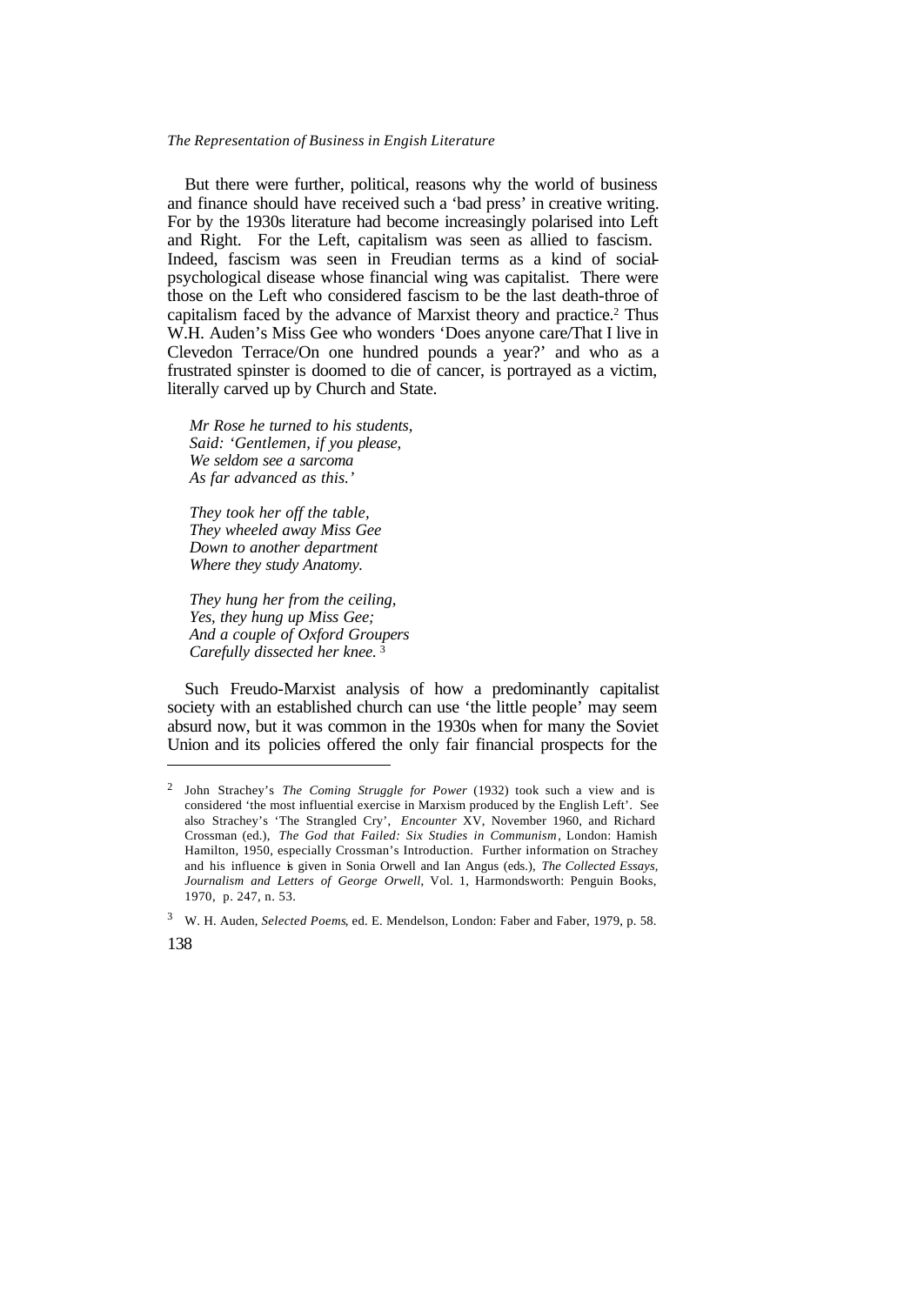future. Stephen Spender's picture of capitalist England as 'the landscape of hysteria' similarly sees only exploitation and cruelty in a country where the profit motive is paramount. The passengers in an aircraft coming in to land

*…observe the outposts Of work: chimneys like lank black fingers Or figures frightening and mad: and squat buildings With their strange air behind trees, like women's faces Shattered by grief.*

And here too capitalism is seen as in league with the Church in depriving people while obscuring the reality:

*…larger than all the charcoaled batteries And imaged towers against that dying sky, Religion stands, the church blocking the sun.*<sup>4</sup>

# *'Images of Cultural Debasement'*

l

Yet the writers of the Right, Yeats, Pound, Eliot, Wyndham Lewis scarcely saw business and capitalism more favourably, partly because from their lofty stand-point they considered the counting of pennies and the charging of interest beneath them, but also because as mass society became larger and more integrated and more the creature of applied science, industry and technology they felt that standards were being debased. Indeed, John Betjeman spoke for many both of the Left and the Right in his 1937 poem when he invited bombs to 'fall on Slough… and get it ready for the plough'. The 'air-conditioned, bright canteens', and the 'tinned beans' and 'tinned minds', images of cultural debasement, are portrayed as the direct result of 'The profits of the stinking cad'.<sup>5</sup> Similarly, Gordon Comstock repeatedly in George Orwell's 1936 novel, *Keep the Aspidistra Flying* (written as an attack on the worship of the 'Money-God'), welcomed the idea of destroying the products of capitalist consumerist society because of their debasing effects, while Orwell's own war-time diary echoed these sentiments:

<sup>4</sup> Stephen Spender, *Collected Poems 1928-1953*, London: Faber and Faber, 1955, pp. 56- 57.

<sup>5</sup> *John Betjeman's Collected Poems*, (compiled by Lord Birkenhead), London: John Murray, 1959, pp. 21-23.

<sup>139</sup>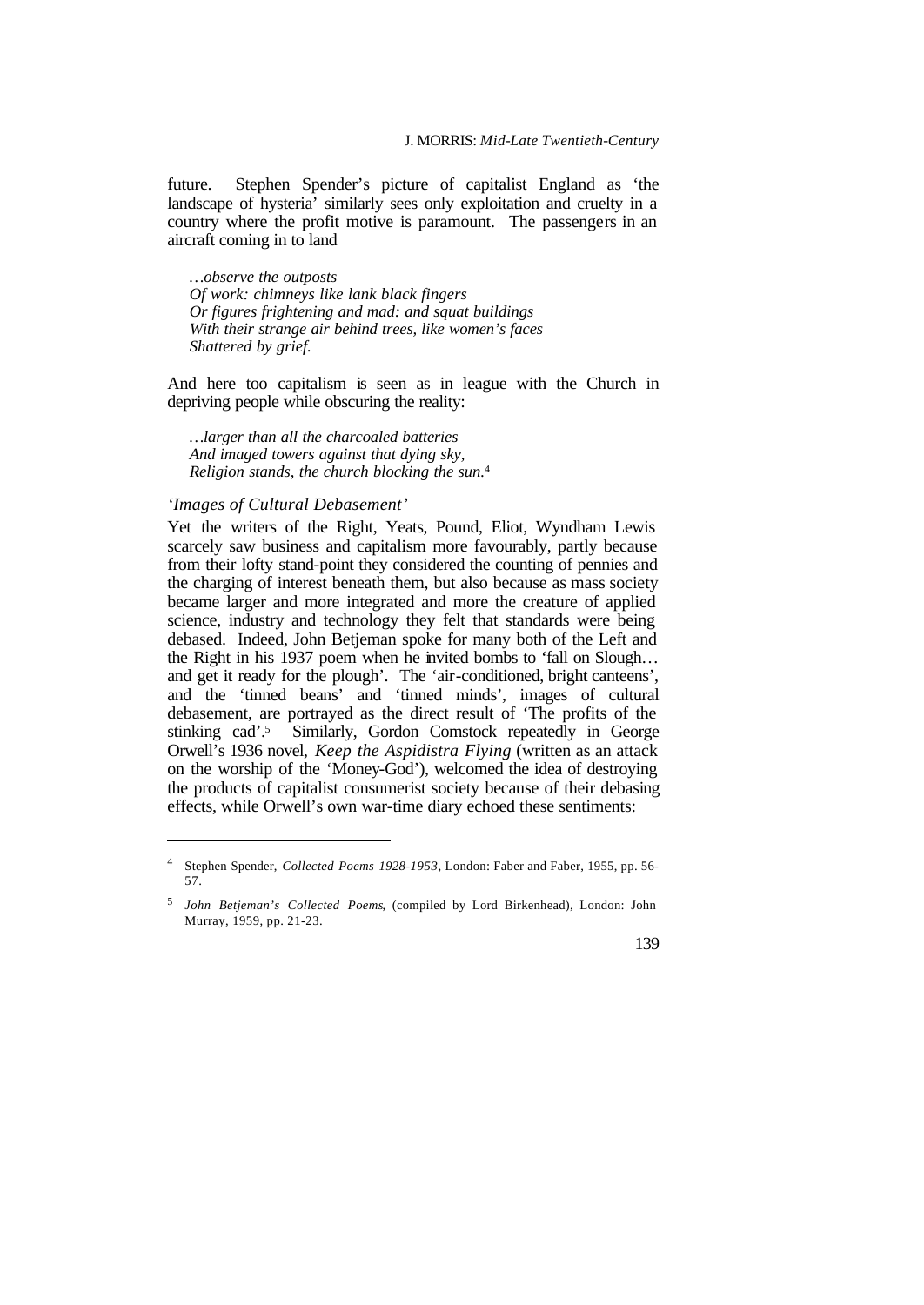*'Always, as I walk through the Underground stations, [I am] sickened by the advertisements, the silly staring faces and strident colours… How much rubbish this war will sweep away…*' 6

It might now seem strange to us that creative writers of both Left and Right, divided on so much else, should have shared anti-business feelings, especially as Eliot became a director of Faber and Faber, Pound a propagandist for Mussolini, and Yeats an established figure close to the rich and privileged. What was really happening, I think, was that a great realignment was taking place, notably foretold by the remarkable Peter F. Drucker in his book *The End of Economic Man* (1939). Orwell too was quick to realise the significance of Drucker's prediction and acknowledged it.<sup>7</sup> Economically and therefore ultimately politically, Fascism and Communism were moving ever closer. The development of industry, technology and mass communication which accelerated in the 1930s in the face of probable war led remorselessly to even more powerful state capitalism on both sides of the political divide and eventually to the Nazi-Soviet non-aggression pact of 1939.

There is a further reason why business and industry should have been so negatively portrayed in the decade that produced the Means Test and the Jarrow Crusade. One would have thought indeed that the hardship and squalor vividly depicted in Orwell's *The Road to Wigan Pier* (1937), written on behalf of the Left Book Club, would have encouraged the positive re-establishment of successful businesses properly financed and run so that the unemployment figure of 3,000,000 could be significantly reduced. Yet that is scarcely found in the literature of the time which concentrated instead on the exploitation of workers, the poor working conditions and the callousness and cruelty of those who had succeeded in the system. But this further reason mentioned above has more to do with literature than with society. The problem goes back to the advent of the Modernist era in the first two decades of the 20th century. It has been argued that literature faced a schism in the early

<sup>6</sup> Entry for 14 June 1940 in Orwell and Angus, *op. cit.*, Vol. II, pp. 395-96. *Cf.* George Orwell, *Keep the Aspidistra Flying*, Harmondsworth: Penguin Books, 1962, p. 21.

<sup>7</sup> In 'Notes on Nationalism' (1945): 'A few writers…such as Peter Drucker, foretold an agreement between Germany and Russia'. (Orwell and Angus, *op. cit.*, Vol. III, p. 413, Note.)

<sup>140</sup>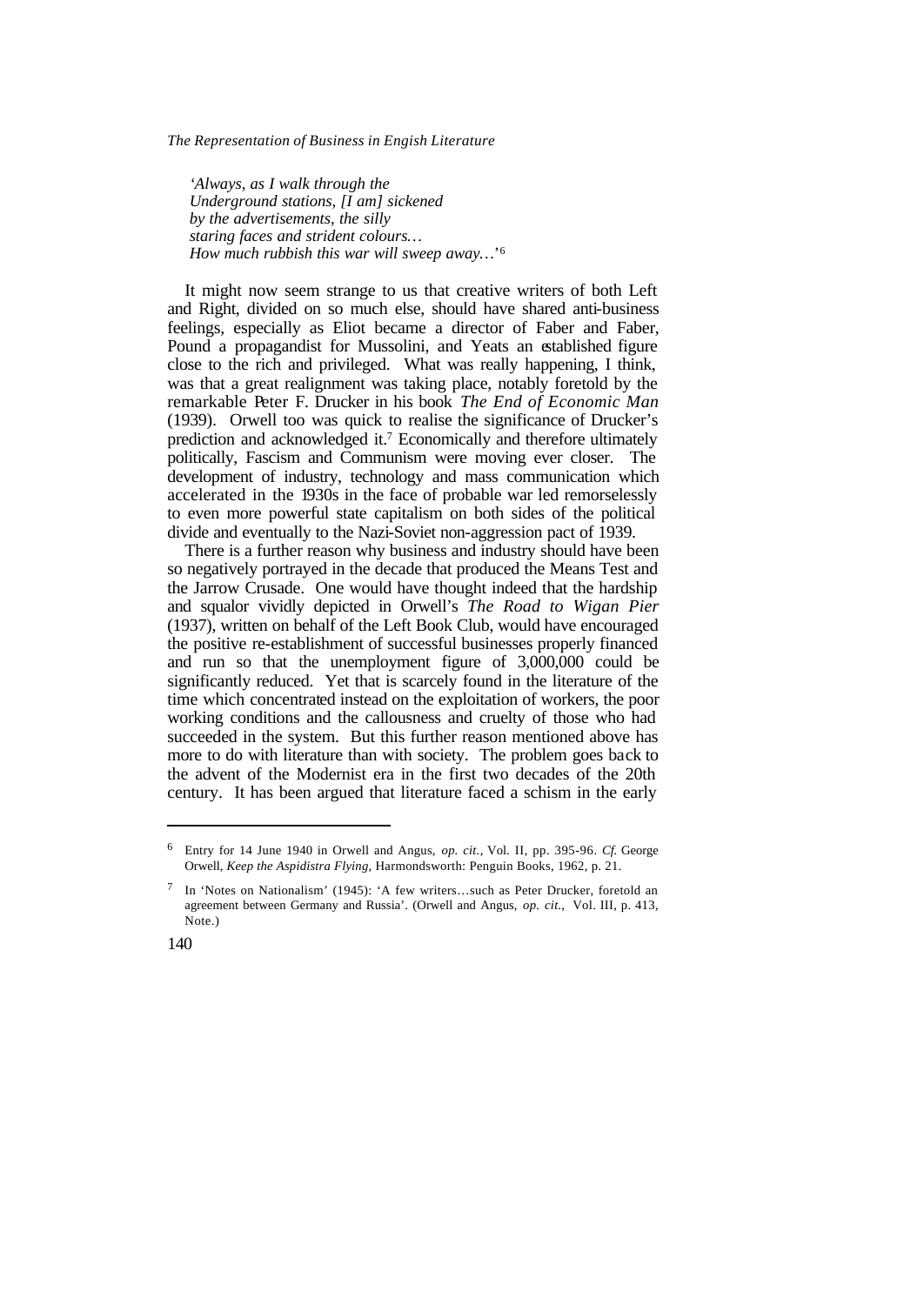years of the century. Should it concentrate on 'the voyage without' or 'the voyage within'? Was important creative writing to be about 'the real world', the world say of Rudyard Kipling whose work deals with war, empire, business, and so on, or the world, say, of James Elroy Flecker, the world of imagination, dream and spirit? Undoubtedly these two worlds which a Chaucer, a Shakespeare, a Donne, could bring together had become by 1910 so separate that a fusion was unthinkable.

# *'Stream of Consciousness'*

It was perhaps because of this 'dissociation of sensibility' – to use T.S. Eliot's term – that ideas of what literature was supposed to be about, its very justification, divided into two 'camps'. The more powerful and *avant-garde* of these became known as 'stream of consciousness' writers: those who believed that creative writing should portray the life of the mind. One of its foremost apologists was Virginia Woolf who argued that the worthwhile literature of the early decades of this century was written by those who believed that the act of thought was 'an event'. She referred to writers like James Joyce, T.S. Eliot and herself. Significantly, she illustrated what she meant by attacking writers like Wells, Shaw, Galsworthy and Bennett, that is, those who would claim they dealt with 'the real world': the world of business and money in particular, but also of politics and society. She argued that in a novel such as Arnold Bennett's *Hilda Lessways* (1911) we could not hear characters' voices, 'we can only hear Mr Bennett's voice telling us facts about rents and freeholds and copyholds and fines'.<sup>8</sup> She claimed that the 'Edwardian' novelists – Bennett, Wells, Galsworthy – had stressed only 'the fabric of things' and by so doing had been allowed to 'palm off' upon the reading public 'a version' of the living reality that constitutes a person's character and life: 'the Edwardians were never interested in character in itself; or the book in itself. They were interested in something outside.'<sup>9</sup> Neither Wells nor Galsworthy tried to portray the reality of a character of, for example, an ordinary woman you might see in a railway compartment:

'I do not think that Mr Wells in his passion to make her what she ought to be, would waste a thought upon her as she is. … Burning with

l

<sup>8</sup> See Virginia Woolf, *Mr Bennett and Mrs Brown*, London: The Hogarth Press, 1924, pp. 9-23.

<sup>9</sup> *Ibid*.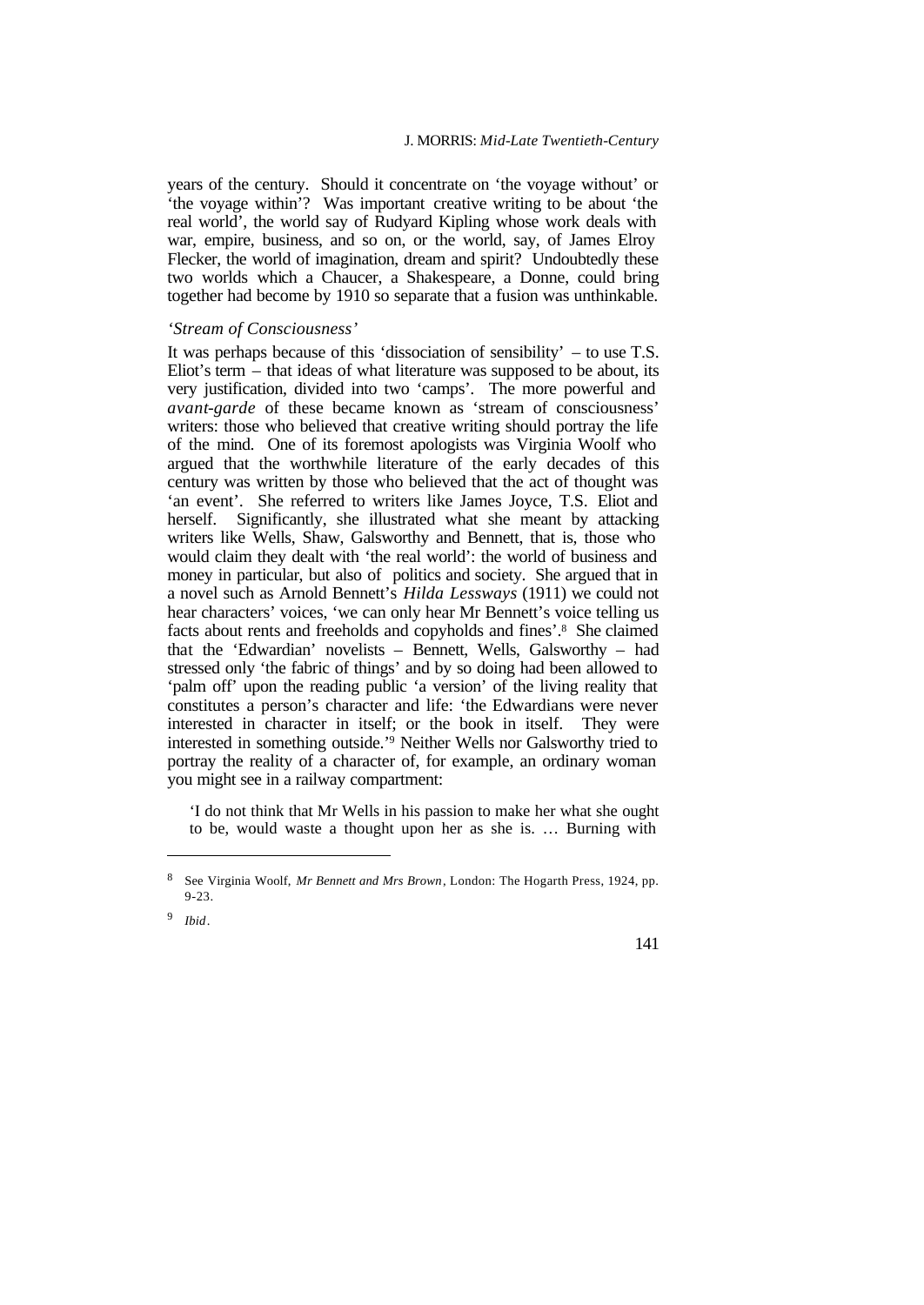indignation, stuffed with information, arraigning civilisation, Mr Galsworthy would only see in [her] a pot broken on the wheel and thrown into the corner.'<sup>10</sup>

Perhaps Virginia Woolf's most fundamental criticism of these novelists is as follows:

'It is to express characters – not to preach doctrines, sing songs, or celebrate the glories of the British Empire, that the form of the novel, so clumsy, verbose, and undramatic, so rich, elastic and alive, has been evolved.'<sup>11</sup>

Those critics who, like Virginia Woolf, considered these 'naturalistic' writers inferior, would tend to bracket together business and politics for they believed that the writers concentrated on 'the voyage without' effectively derived from W.E. Henley and Rudyard Kipling 'the dream of unending progress through empire and machine'<sup>12</sup> even if the empire was not necessarily the British empire but rather one of future socialistic propaganda.

I think it is important to recognise these influences because the 'greatness' subsequently claimed by critics like F.R. Leavis for writers of whom Virginia Woolf approved – Joyce, Eliot, D.H. Lawrence – effectively denigrated those who dealt with the realities of the world of business, industry and politics. Not only would such a significant text as Tressall's *The Ragged Trousered Philanthropists* (1914) have been considered scarcely worth attention but even what are now seen to be novels of lasting importance – Wells's *Tono-Bungay* (1909) and Bennett's *Anna of the Five Towns* (1902), for example – received scant regard as serious works of literature.

Even though Leavis considered Wells a very inferior novelist and 'slapped down' Lord David Cecil for even mentioning Wells in the same breath as writers like Conrad and Lawrence,<sup>13</sup> other critics have been

<sup>10</sup> *Ibid.*

<sup>11</sup> *Ibid*.

<sup>12</sup> W. Y. Tindall, *Forces in Modern British Literature, 1885-1956*, New York: Vintage Books, 1956, p. 57.

<sup>13</sup> In *Early Victorian Novelists* (1934), Harmondsworth: Penguin Books, 1948, p. 22. Leavis believed his 'great tradition' would exclude Wells and that there was an 'elementary distinction' to be made between those within the tradition and a writer such as Wells.

<sup>142</sup>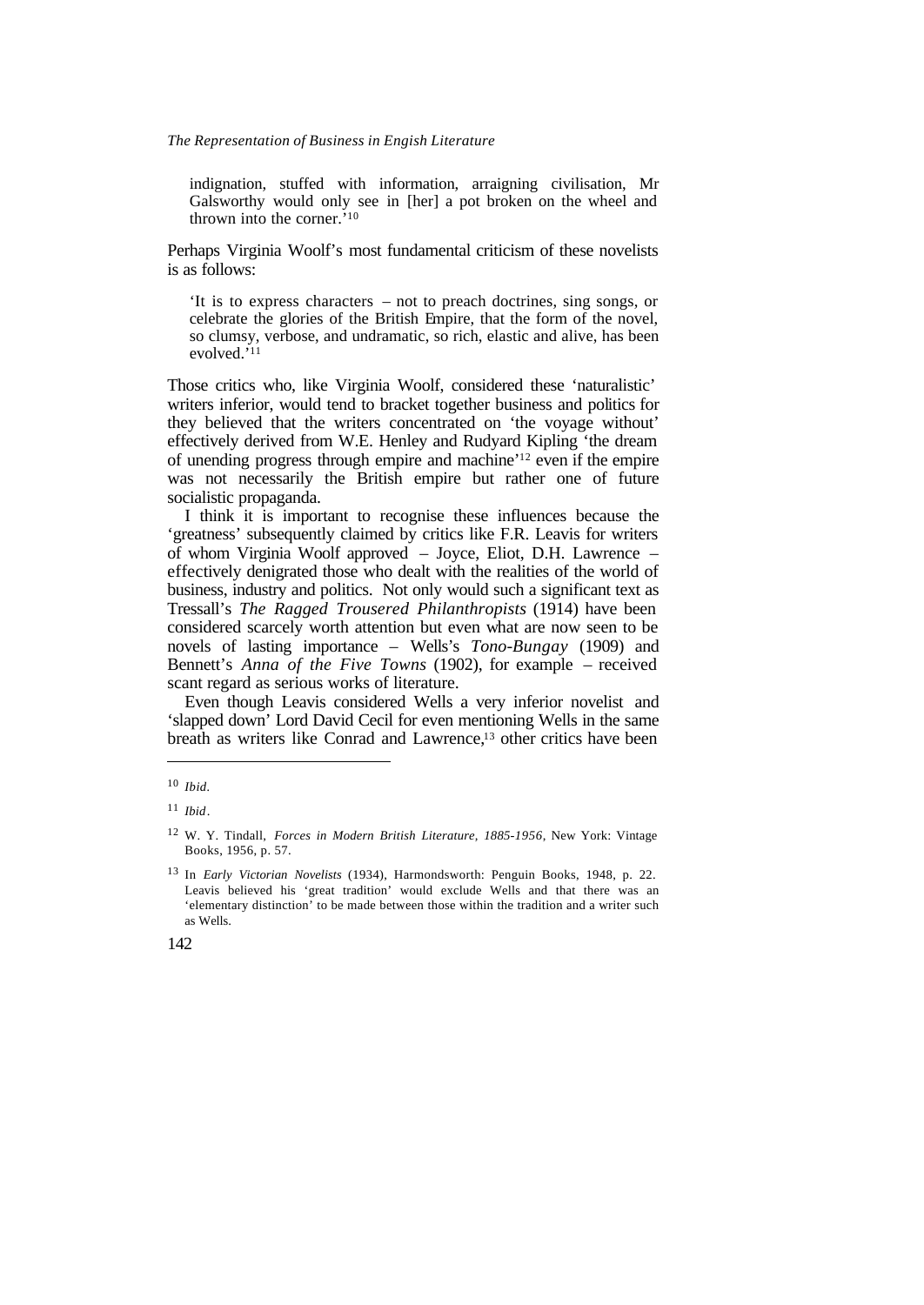highly appreciative of him as not only the father of science fiction but also 'a great comic novelist' in the Dickensian tradition. Wells had also had experience of business which he portrayed in a number of novels: *Kipps* (1905), *Tono-Bungay* (1909) and *The History of Mr Polly* (1910), for example. It is true that, as a socialist, Wells portrayed business as haphazard, a lottery and destructive, but it was always done with gusto, humanity and a sense of fun. In *Tono-Bungay* we see Uncle Ponderevo fantasising about making a fortune by playing the stock market or cornering the market for a patent medicine like quinine, an antiseptic or cocaine. 'Rather a nuisance to the doctors,' remarks his nephew George, the hero, to which he receives the reply:

'They got to look out for themselves. By Jove, yes. They'll do you if they can, and you do them. Like brigands. That makes it romantic. That's the Romance of Commerce, George.'<sup>14</sup>

Looking back on this conversation with the wisdom of adulthood, George tells us with biting irony:

'I will confess that when my uncle talked of cornering quinine, I had a clear impression that anyone who contrived to do that would pretty certainly go to jail. Now I know that any one who could really bring it off would be much more likely to go to the House of Lords!'<sup>15</sup>

Yet despite his uncle's 'going bust' and frittering away George's inheritance, George cannot resist the attraction of helping his uncle to build a financial empire by advertising and marketing a patent medicine called Tono-Bungay that largely consists of distilled water. The activity is deeply satisfying and great fun:

'We really worked infernally hard, and, I recall, we worked with a very decided enthusiasm, not simply on my uncle's part, but mine. It was a game, an absurd but absurdly interesting game, and the points were scored in cases of bottles.'<sup>16</sup>

Together they do succeed in building a financial empire – which subsequently crashes.

l

<sup>14</sup> H. G. Wells, *Tono-Bungay* (1909), London: Odhams Press (undated), p. 57.

<sup>15</sup> *Ibid*., p. 57.

<sup>16</sup> *Ibid*., p. 116.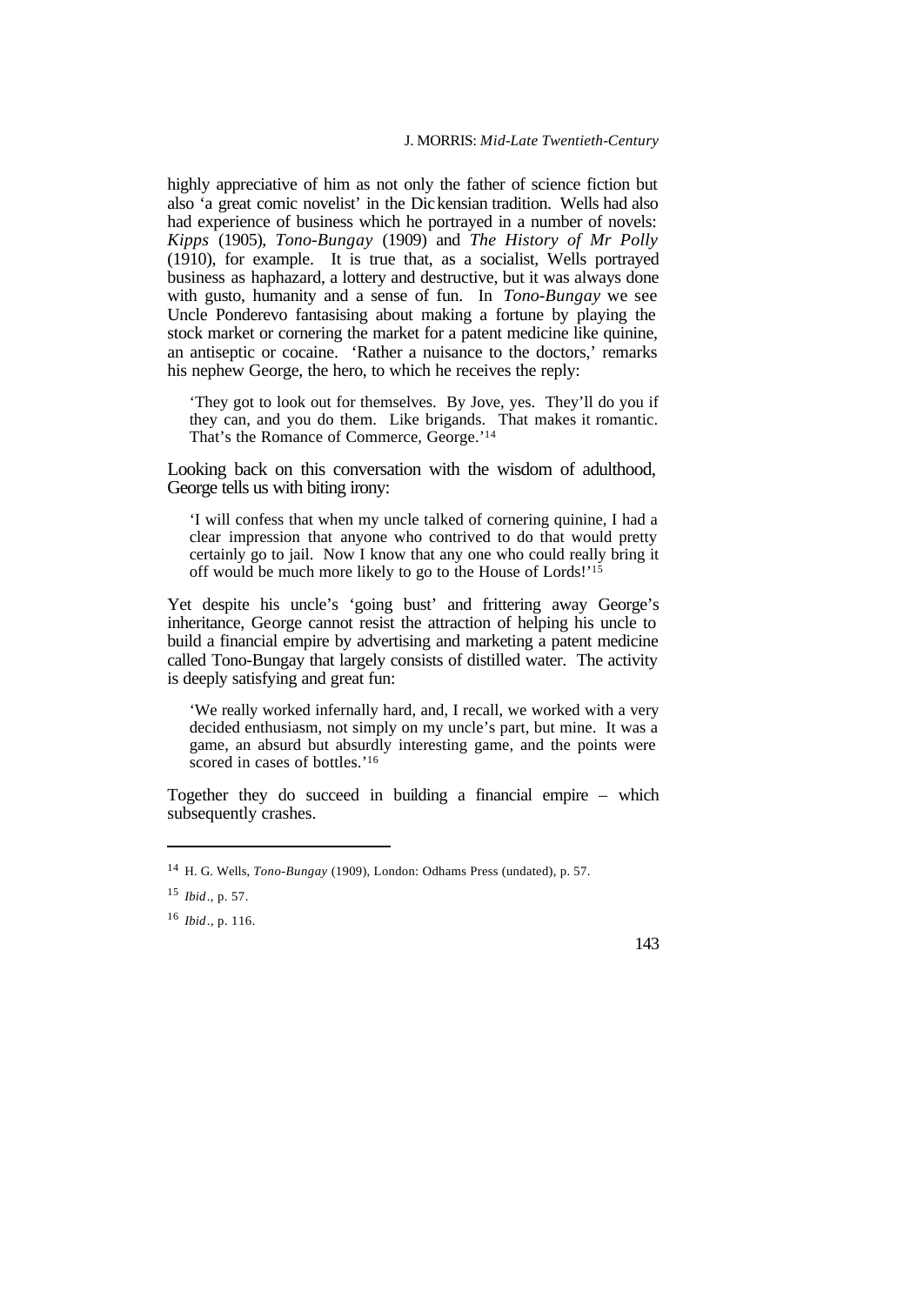Arnold Bennett, too, as we have seen, was sneered at by those who considered themselves superior, in part because he portrayed the world of business. 'He was declared to be a vulgarian who "stank of brass" – in Virginia Woolf's word, a tradesman.' Yet Frank Swinnerton, whom I quote here, continued, 'In reality he was an artist…'. And of Bennett it has also been said, 'although he regarded literature as a business, his imagination never became corrupt'.<sup>17</sup>

Bennett had an extraordinary capacity for describing the workings of a factory process such as a pottery involves:

'Confronted with a piece of clay, the batting-machine descended upon it with the ferocity of a wild animal, worried it, stretched it, smoothed it into the width and thickness of a plate, and then desisted of itself and waited inactive for the flat presser to remove its victim to its more exact shaping machine. Several men were producing plates, but their rapid labours seemed less astonishing than the preliminary feat of the batting machine. … Neither time nor space nor material was wasted in this ant-heap of industry. In order to move to and fro, the women were compelled to insinuate themselves past the stationary bodies of the men. … Everyone exerted himself as though the salvation of the world hung on the production of so much stuff by a certain hour; dust, heat, and the presence of a stranger were alike unheeded in the mad creative passion.'<sup>18</sup>

Here, in my opinion, Bennett anticipated the kind of man-machine interface later to be portrayed in Eastern Europe by writers such as Zamiatin, Mayakovsky and Capek. Such prophetic futurism was not to be achieved by a workmanlike journeyman: there is real stylistic power here and, lest the reader does not make the proper connections, Anna, the eponymous heroine, who has just witnessed the awe-inspiring union of man and machine, ponders over 'the organising power, the forethought, the wide vision, and the sheer ingenuity and cleverness which were implied by the contents of this warehouse. ... It was a humble and deeply felt admiration'. The passage ends with the lightest

<sup>17</sup> See Arnold Bennett, *The Journals*, ed. F. Swinnerton, Harmondsworth: Penguin Books, 1954, Introduction, p. 5. See also M. Seymour-Smith, *Guide to Modern World Literature*, New York: Funk & Wagnalls, 1973, p. 201.

<sup>144</sup> <sup>18</sup> Arnold Bennett, *Anna of the Five Towns* (1902), Bath: Chivers Press, 1991, p. 113.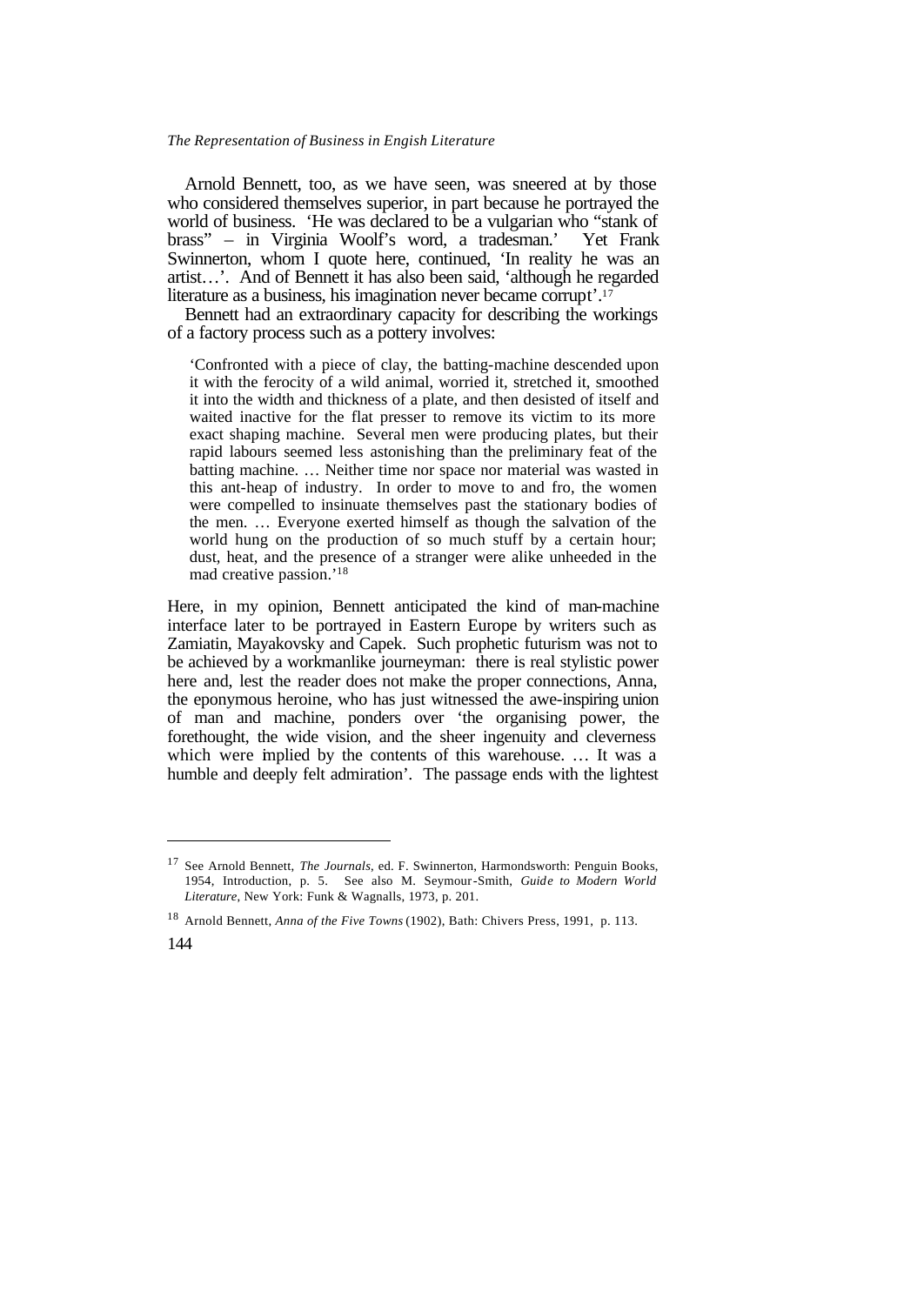touch of humour: '"You seem to make a fine lot of tea-sets," she remarked.'<sup>19</sup>

# *Business and Industry – Class Divisions*

Finally in this discussion of how and why business was portrayed as it was in the period that was to lead to the Second World War, I will briefly touch on the work of three further writers: Galsworthy, Lawrence and Forster. They all reflect class divisions when business and industry are portrayed.

In Galsworthy's play *The Skin Game* (1920) there is a head-tohead confrontation between the landed gentry and a vulgar *nouveau riche* industrialist who justifies despoiling the countryside and breaking his promise not to evict people living in tied cottages on grounds of expediency: 'My works supply thousands of people, and my heart's in *them.* What's more, they make my fortune. … Suppose I were to consider this and that, and every little potty objection – where should I get to? – nowhere!'20 Yet all is not as clear-cut as it may seem for the battle between the two emblematically named rivals. Hillcrist, the gent, has a wife who manages mercilessly to expose the marital and moral irregularity in the family of Hornblower, the vulgar industrialist. When it comes to hitting below the belt the message seems to be that the upper classes are more than a match for the lower. Similarly, in *The Forstye Saga* it appears that the dynasty of property owners and lawyers is to be exposed. However, by the time the saga draws to its close, 'The Forstyes who have been the villains of the early novel now become its heroes'.<sup>21</sup>

That business and industrialism debase mankind is a recurrent message in the major fiction of D.H. Lawrence from *Sons and Lovers* (1913) through *The Rainbow* (1915) and *Women in Love* (1921) to *Lady Chatterley's Lover* (1928). Worse than that in Lawrence's view, the industrial emasculates mankind: it destroys what is vital and organic in him. It is significant in Lawrence's portrayal that the upperclass mill-owners are mechanical types like Gerald Crich and Sir Clifford Chatterley. Gerald 'glistens' like a machine, the word 'mechanical' is constantly used in reference to him and during his

l

<sup>19</sup> *Ibid*., p. 118.

<sup>20</sup> John Galsworthy, *Loyalties, with two other plays*, London: Pan Books, 1953, p. 157.

<sup>21</sup> M. Seymour-Smith, *op. cit*., p. 200.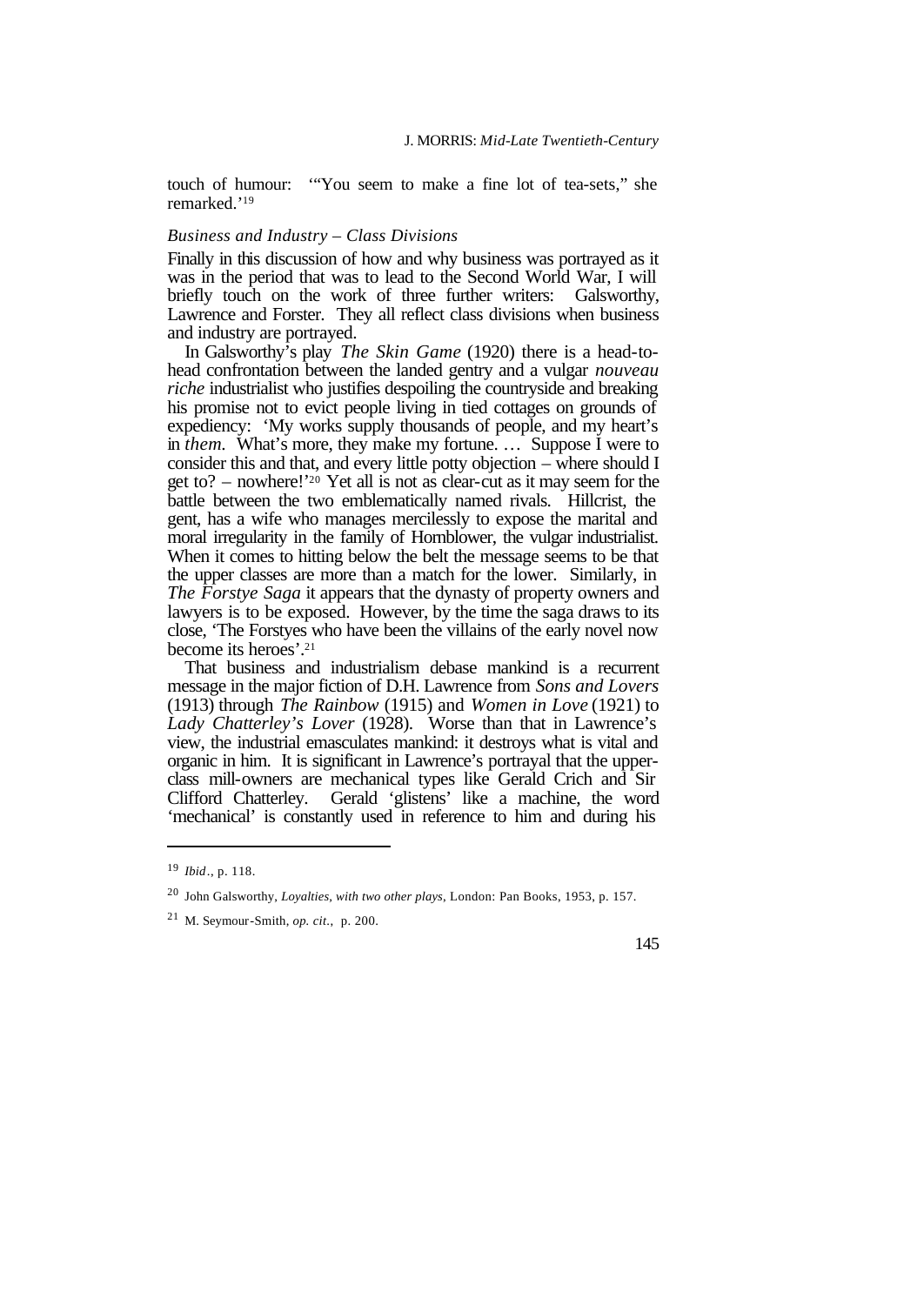wrestling bout with the 'organic' Rupert Birkin, Gerald's power is described as 'plastic', 'frictional' and 'mechanical' and his appearance as 'gleaming'.22 Conversely, Birkin, the schoolteacher, is throughout *Women in Love* portrayed as vulnerable flesh which yet, unlike Gerald Crich's, has the power to grow. Birkin, however, is constantly threatened by the mechanical:

'Birkin fixed the iron handle of the sluice and turned it with a wrench. The cogs began slowly to rise. He turned and turned like a slave. ... Ursula looked away. She could not bear to see him winding heavily and laboriously, bending and rising mechanically like a slave, turning the handle.'<sup>23</sup>

Of course, Lawrence's was an extreme view of industry and commerce but not one to be totally separated from other writers: some of Lawrence's ideas and images are anticipated in the work of William Morris and even carried on in the poetry of T.S. Eliot.

Lawrence's admirer, E.M. Forster, also portrayed social types whose characteristics are directly related to questions of wealth, dass and business. There is the 'anger and telephones' type (successful businessman), the 'ancestral wisdom' type (one spiritually remote from the concerns of business, commerce and technology), and the lower or lower middle-class semi-cultured type (one in danger of falling into poverty and therefore out of 'society'). *Howards End* (1910) clearly displays these types but it has to be said that whatever the social satire and indeed moral condemnation involved in the portrayal of Henry Wilcox's behaviour, there is tacit acceptance that 'anger and telephones' – that is, successful business practice – pays the mortgage even though Wilcox's advice to Leonard Bass concerning finance and employment is an absolute disaster. On these matters, as on the Empire, Forster's portrayal had an ambiguity which some find teasing and others irritating.

Indeed, overall, many writers of different *genres,* different political persuasions and different social opinions were ambiguous about business in the pre-war period and of course many have been since. 'A necessary evil' might suggest something of a general approach to those who wished to write, be published and succeed as an influence in an age where patronage was increasingly scarce and where market size

<sup>22</sup> D.H. Lawrence, *Women in Love*, London: Ace Books, 1960, pp. 212-16.

<sup>23</sup> *Ibid*., p. 145.

<sup>146</sup>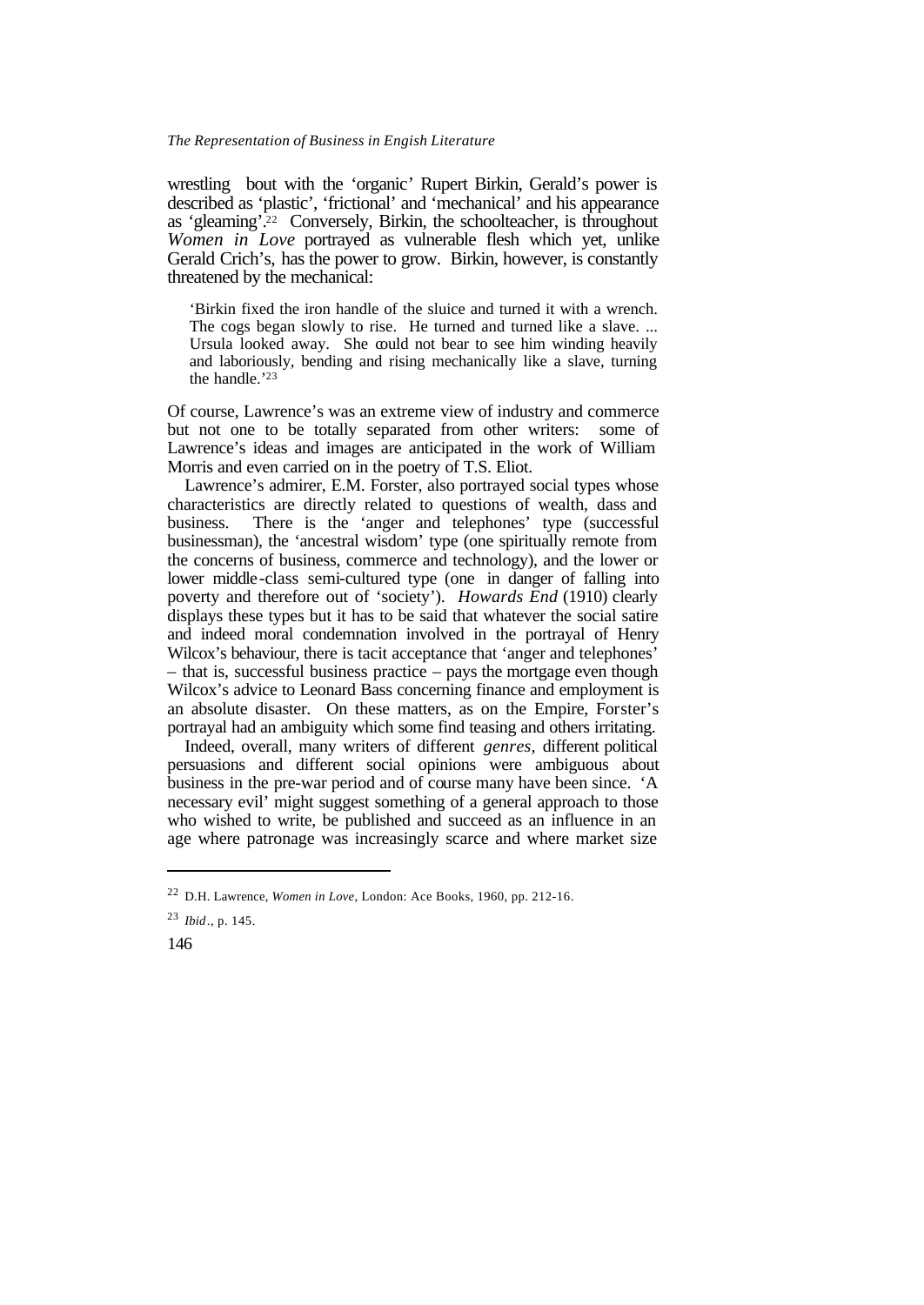was increasingly developing in the direction of mass audiences, this being made possible and ultimately inevitable as the media industry accelerated towards what was to become an explosion in the post-war years.

# **2. The Post-War Era: The Business of Death and its Aftermath**

*If we are more than groping pain, If we are more than soldiers, Can we separate desire and death? And must these streets form scabs, The smiling fields grow sick While little shops hoard luxuries, and avarice Gleams in the commercial eye?* Emmanuell Litvinoff, *Garrison Town Ah, were I courageous enough To shout* stuff your pension!

Philip Larkin, *Toads*

**W**HAT WAS THE WAR FOUGHT FOR? For many British writers it was *not* fought to restore the *status quo* with its inequalities of class and wealth. But although 'fairer shares for all' might encapsulate the mood and wishes of many ex-military, ex-combat, writers and indeed the general mood, it was by far from clear which economic system would or should prevail. The land-slide victory for Labour in 1945 ushered in a government which, within the space of a few years, had taken into state ownership the Bank of England and the coal, gas, electricity, iron and steel and transport industries. By the early 1950s a planned, nationally run, integrated industrial policy had been set in place, giving clear advantages as far as the co-ordination of services and capital investment were conceived. There were undoubtedly improvements in working conditions and in facilities such as hospitals and schools for many, yet those in charge, those in managerial and executive positions, tended to be from the same background as before the war: upper-middle class, privately educated, Oxbridge. Attlee's massive programme of nationalisation and the creation of a National Health Service were brought in by a Cabinet nearly all of whom had been to Eton, Harrow or similar schools. Eighty per cent of the country's industry remained in private ownership. Thus, whatever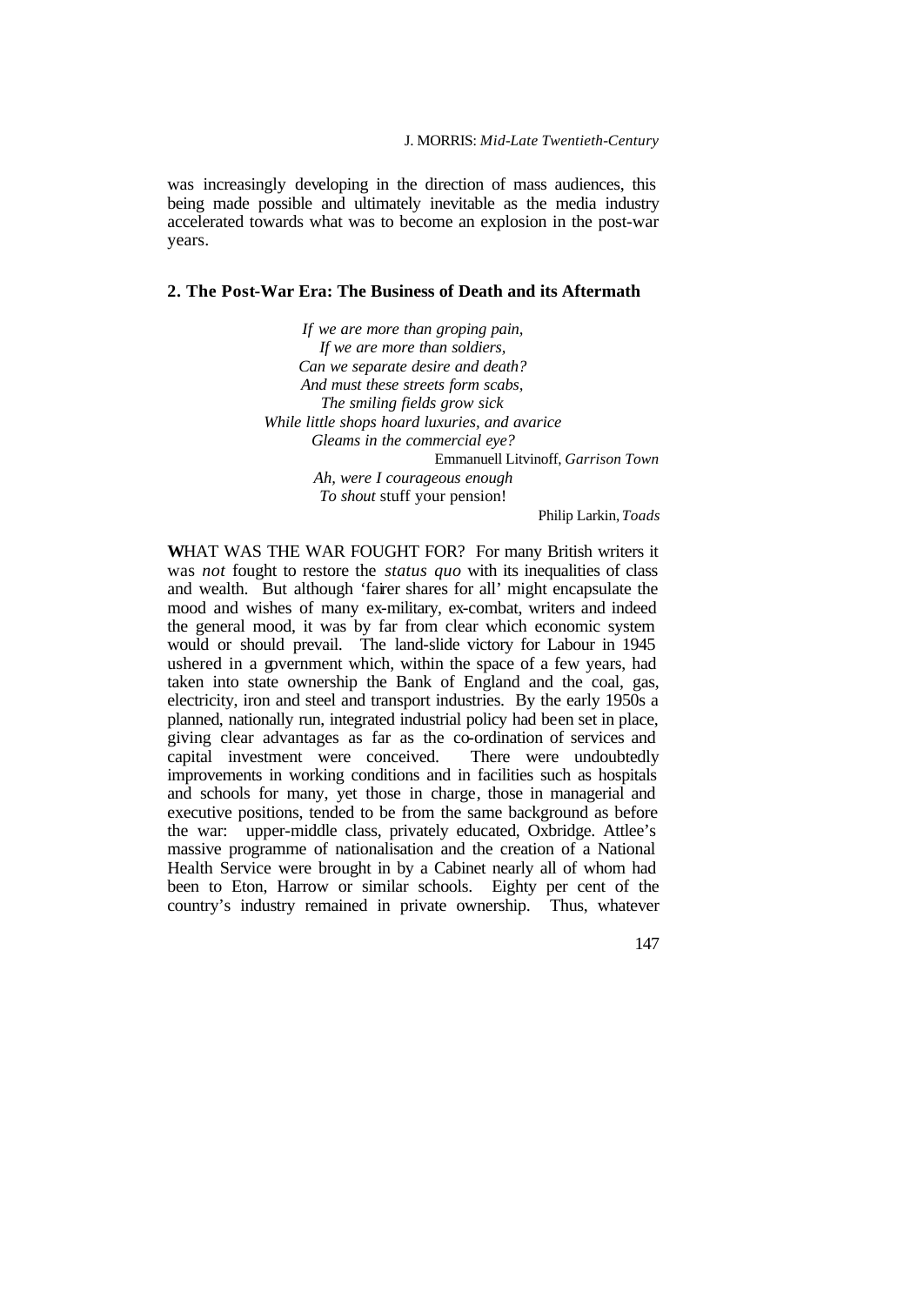socialist policies had achieved in the reorganisation of industry, little had been done to transform the character and structure of British society.

Yet had not George Orwell in 'My Country Right or Left', while patriotically applauding 'the military virtues' and lambasting the 'boiled rabbits' of the Left, acknowledged that if necessary 'the red militias' should be billeted at the Ritz and 'the London gutters run with the blood' to bring in a New Britain after the war?24 There is a sense in which the term 'business as usual' took on for many writers an ironic and even pessimistic meaning in the 'Forties and 'Fifties. For what had really changed after all? Unless you were lucky or very talented you were in hock to a commercial or state-capitalist organisation, working your life away to make the rich richer and the powerful even more so. Such sentiments may seem a travesty and, indeed, those without a job, despite the advent of the Welfare State, would have recognised them as such, yet particularly in the writing fraternity the sense that this war had not delivered economically and socially any more than the Great War, was to continue powerfully at least until the 1970s.

During the war, and for a while after, there appeared a series of books called *English Story* edited by Woodrow Wyatt. Many were 'Services Editions' and must have been read by thousands of serving men and women. The Fourth Series includes 'Fancy Free', a story by James Hanley. Ostensibly it is a graphic account of a drunken pubcrawl told in the present tense by a newly disembarked sailor in search of alcohol and female company. Yet it is also about death and money and the connection between the two. For the sailor meets a man whose job it is to stand behind a grille all day and dole out wages to sailors' wives. The job had reduced him to a scarcely human shadow: 'that was his place in this city ... being pressed down and fated to wear a grey suit forever.<sup>'25</sup> In the convivial atmosphere of the pub with its liquor and buxom barmaids, the man seems a harbinger of coldness and death, 'a fish-eyed feller' dressed in grey whose incongruous appearance 'tickles [the sailor] to death'.26 And in a monologue worthy of a plebeian character in *The Waste Land* the sailor pictures the man

# 148

<sup>24</sup> Orwell and Angus, *op.cit*., Vol. I, pp. 591-92.

<sup>25</sup> James Hanley, 'Fancy Free', in *English Story: Fourth Series*, ed. Woodrow Wyatt, London: Collins, Services Edition, 1945, p. 12.

<sup>26</sup> *Ibid*., pp. 12-14.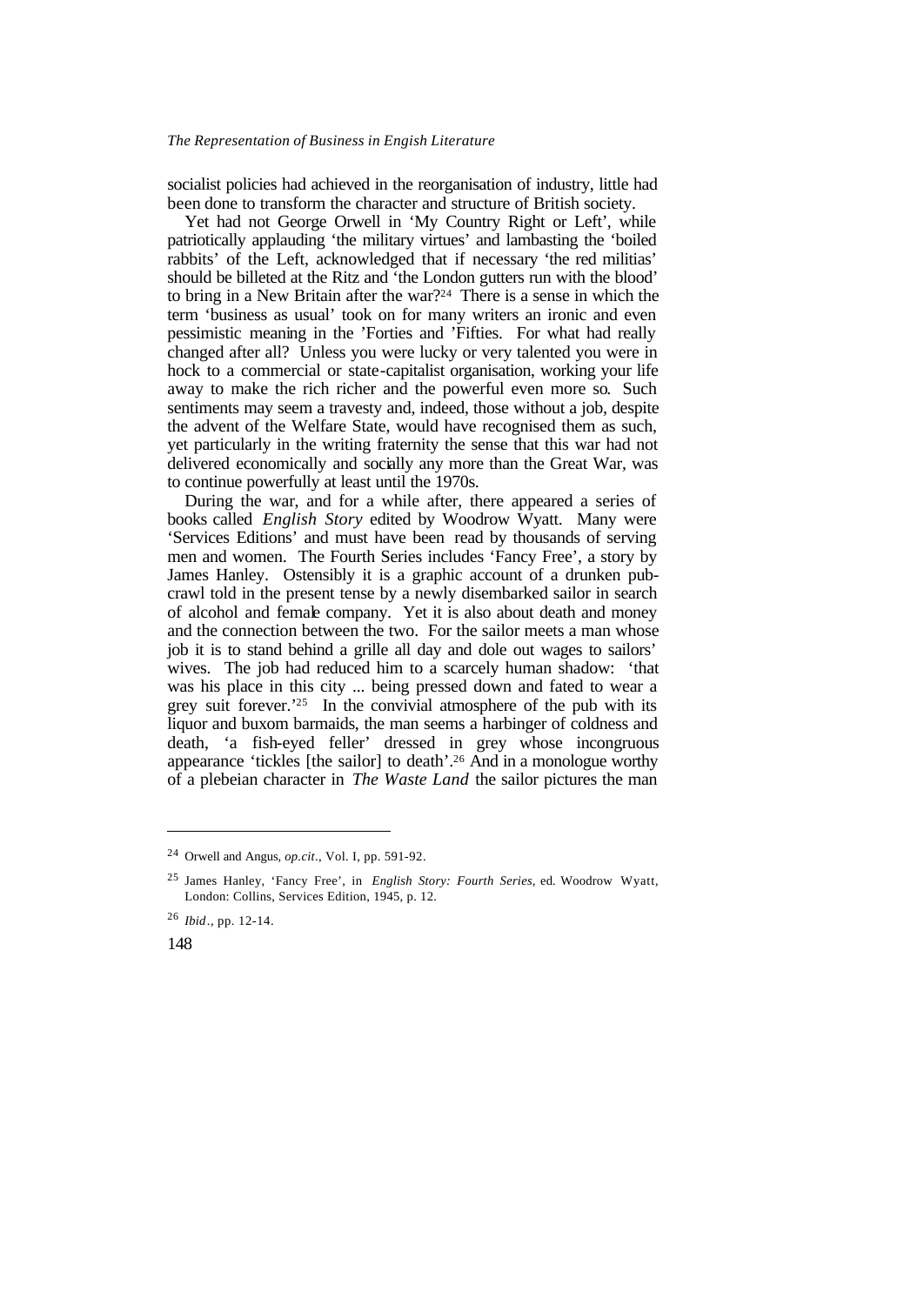as symbolic of the spiritual death of someone who is caged daily to count out money:

'Pass down between great walls, marvellous walls these, might be walls leading into Paradise, and doors everywhere, all shining, and clink and clank of office machines, and ringing of telephones, and they're not the only bells that ring. Go far down this corridor, always keeping to ... the left-hand side, and we come to a hole in the wall, iron grille there. You're behind that. ...you're behind a grille. You pay out coin to sailors' women, you have your hands dug into mountains of money, it might be sand or sugar or rubbish to you, so used to having your hand in it. Isn't that right?…this grille's finely woven, you might be a priest behind your confessional, you can't see anybody or anything except the face that's sort of flowed up to you, another thing, you never look up. That's right, isn't it? ... Now if you pushed your head through this grille, which you never do, and might be frightened to do, if you did, you'd see a fair long line of sailors' women, all drib and drab and shuffling up to your hole, and leaning about the walls and whispering, and never talking too loud, and edging up, by the mere inch, and one at a time they come to your grille ...and you dive into the mass of money and hand some out, never say good day, never say thanks, say nothing at all. That's you isn't it? Sun might be pouring in all over that place, still you say nothing…Saying nothing's a duty to do, and you do your duty. ...[You] believe in nothing except figures, your head's full of them, full of nothing else. …How you break away from them at day's end, I don't know, and God knows where you go to, but here you are and I can tell at a glance that you push yourself around all evening, crushing into this and that pub, all the time aiming to get away from your Figures, dancing in your head. ...following you around everywhere. ...That's tough on you, but blame the grille.  $\ldots$ <sup>27</sup>

Shortly after, when he comes face to face with the vibrant barmaid Susie, 'she looks hard at him' and he vanishes 'just like he was shadow and not man' 28

# *War and Business*

This positively Kafka-esque (or perhaps Dickensian) figure brings to mind a recurrent idea in 20th-century literature to the effect that money and money-counting are not just degrading and dirty but also deathly.

l

<sup>27</sup> *Ibid*., pp. 15-17.

<sup>28</sup> *Ibid*., p. 17.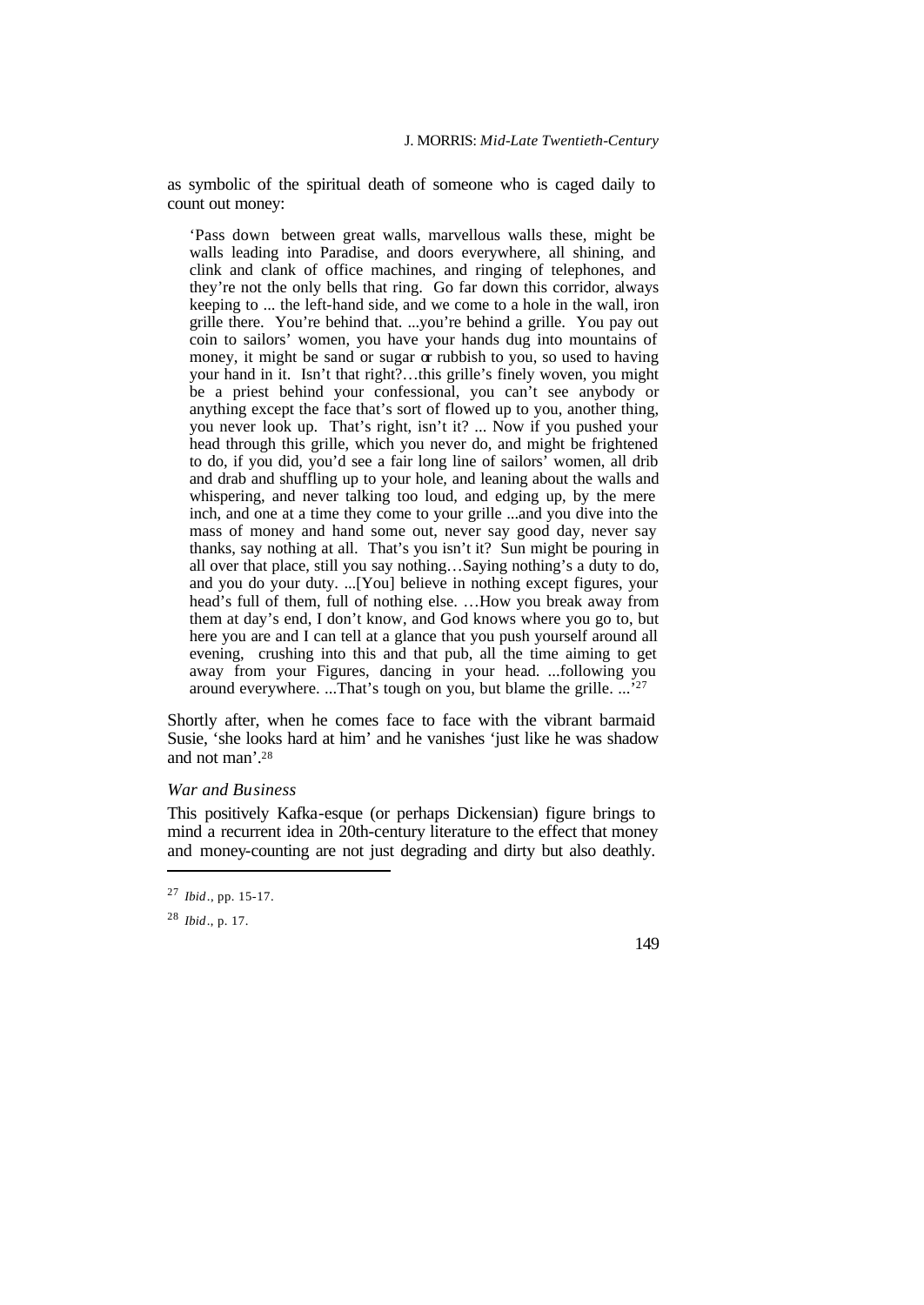Such feelings were undoubtedly reinforced by both world wars, partly because they were *industrial* wars which acted inevitably as catalysts for the accelerating development of scientific and technological research and of commercial and state-capitalist expansion. The idea that war was a business was further reinforced by the increasing involvement of civilians not only in the war effort but also of course in the suffering of war, its death and destruction. The Blitz made London, the financial capital of the world, a front-line city and its areas of devastation are clearly anticipated in George Orwell's novel *Coming Up For Air* (1939) and echoed in his last book *1984* (1949). Similarly, our greatest poet of the Second World War, Keith Douglas, who clearly saw war literally as diabolic and that to take part involved being in league with 'the devil', portrayed the commercial detritus that litters a battlefield:

*….by a day's travelling you reach a new world the vegetation is of iron dead tanks, gun barrels split like celery the metal brambles have no flower or berries and there are all sorts of manure, you can imagine the dead themselves, their boots, clothes and possessions clinging to the ground, a man with no head has a packet of chocolate and a souvenir of Tripoli*. 29

As Peter Drucker has argued, the 'devils' of hyperinflation and unemployment had haunted the Weimar Republic leading to Germany's need for a *homo magus* or 'witch doctor' to purge all ills by violence or war if necessary. (And were such ideas not already confirmed by the anthropological research of Malinowski among the Tobriand Islanders?) In a real sense, therefore, total war was big business 'gone mad', an idea later to be confirmed with lacerating humour in Joseph Heller's *Catch-22* (1961).

A British novel which also deals with these ideas and which deserves to be better known is Alex Comfort's *The Power House* (1944). Set in Northern France before and during the German occupation, the early part of the novel is dominated by La Virginie, a huge steam-engine which operates looms. The machine is so large and powerful it attracts

<sup>29</sup> 'Cairo Jag', in *I Burn for England: Anthology of the Poetry of World War II*, selected and introduced by Charles Hamblett, London: Leslie Frewin, 1966, p. 91.

<sup>150</sup>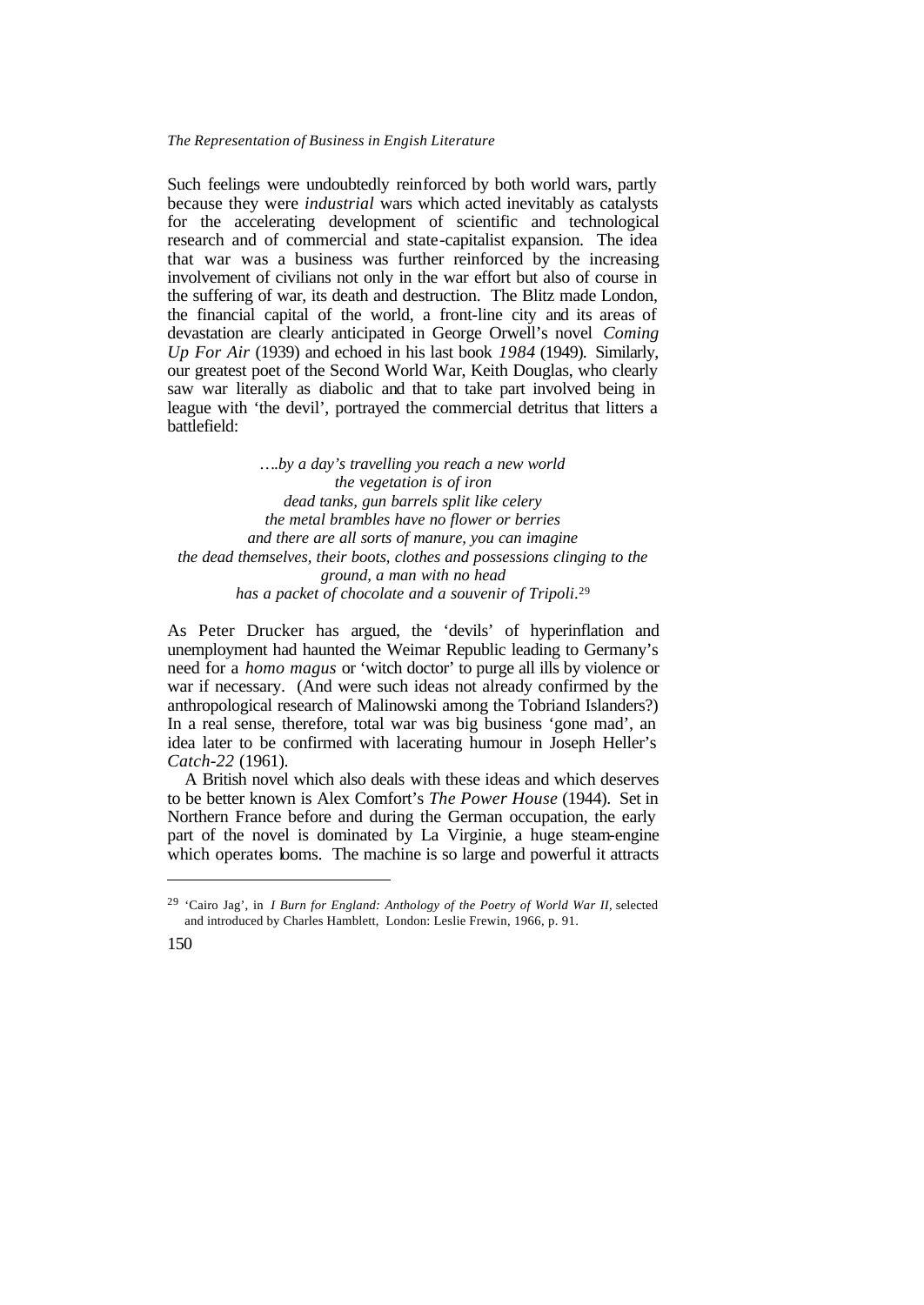the admiration and loving commitment of those who operate and tend it – or perhaps one should say 'her'. But La Virginie is also a murderess who crushes the unwary who work near her in her 120-foot embrace. At her heart is a 'cauldron of moving parts'.

La Virginie is part of an industrialised complex that includes mills, works, a chemical plant, a plastics factory and a slaughterhouse. Each has its own machines, smells, noises, pollution and dangers. Apart from industrial accidents there are the appalling conditions in which many work. It is the time of socialist and communist rallies and of pitched street battles with fascists just before the collapse of the Popular Front. And, of course, the 'phoney war' is soon to become very real with the German invasion.

Against this background we follow the lives of the employees, their hopes and fears, jealousies, sexual and emotional problems, the squalors and satisfactions of their working days. A good example of the two-way tug of employment is the case of Uncle Pecquard who loves and takes pride in the work that destroys his health – anticipating perhaps our current ambiguous attitude to the decline in Britain's coal-mining industry since 1980.

'Uncle Pecquard was having a bath, standing upright in it, his whole remarkably deformed body exposed to view. His forearms were bent into semicircles, and his thighs bowed as if he had stood upon them when they were soft, and so bent them. His skin was surprisingly white, and his face, from the enlargement of his skull and his lower jaw, was concave and triangular. He held it on one side, so as to look out of the corner of his eyes, the other side being gradually obscured by a cloud which had come over it during the last six months. He could still pick up a bale by its cord with the crane hook, however, by looking sideways. He walked sideways also, like a crab. He was soaping himself slowly, his bent arms working, and his body white from the shoulders down. His face was black with coal dust, except for white circles where he had knuckled his eyes, and a black patch covered the part of his back that his deformity prevented him from reaching. The markings on his face, the bent arms, made him resemble an erect Himalayan bear, peering through the steam to see who was opening the door.'<sup>30</sup>

<sup>30</sup> Alex Comfort, *The Power House*, London: Readers Union, George Routledge & Sons, 1945, p. 8.

<sup>151</sup>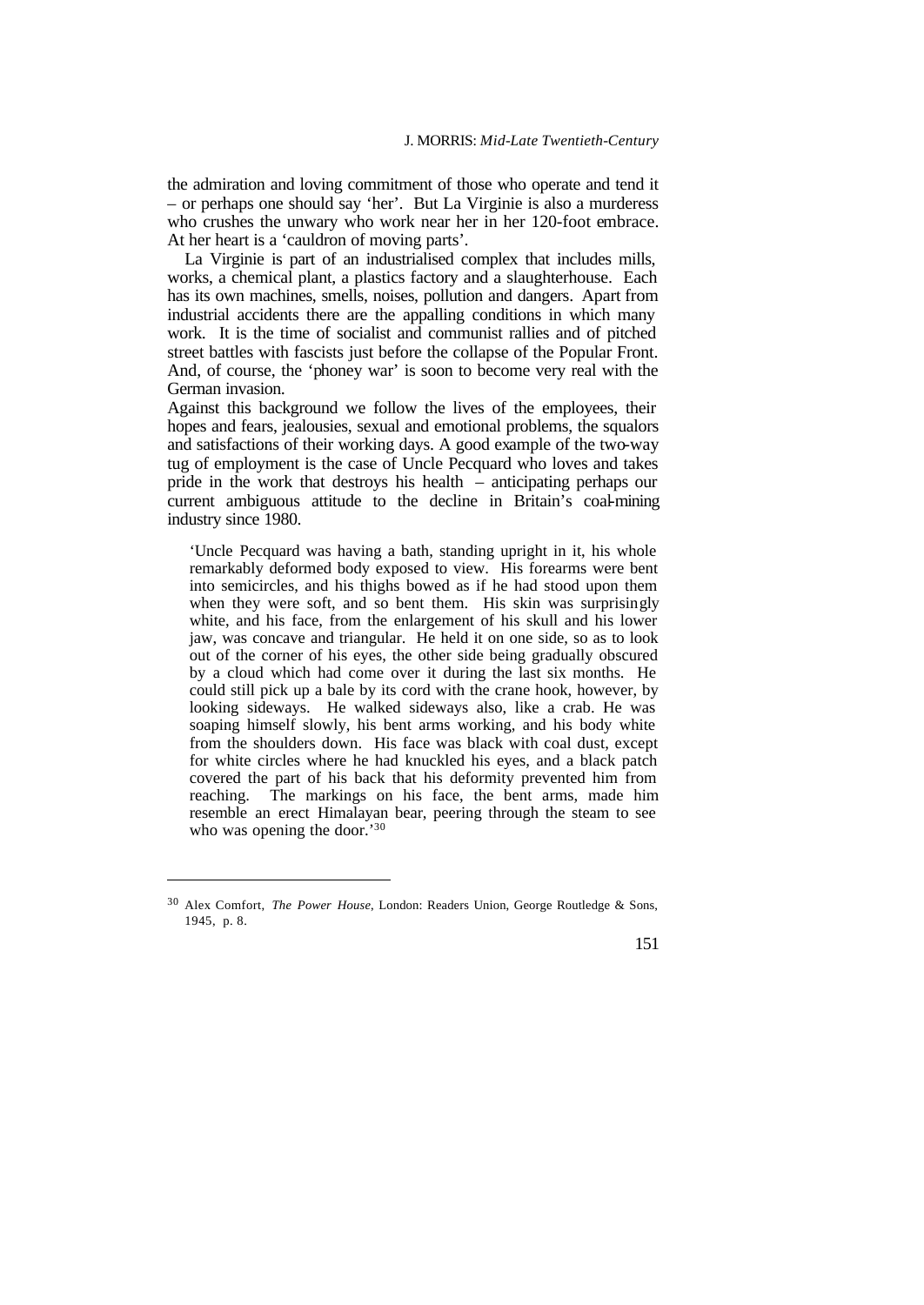Comfort's style – especially when he describes workers and their machines – owes something perhaps to Arnold Bennett and before him to Emile Zola, though he also writes with the eye of a surgeon. Uncle Pecquard, who works as a crane-operator, not only because of financial need at a time of growing unemployment, but because of intense pride in the job, is in his misfortune a symbol of the callousness of capitalist industry which will use, ruin and then discard. When found to be unfit for work he is given a small pension:

'Old Pecquard bit his moustache and tried not to sob, since the dust from the ore and the rubbing of his eyes had made him tearless, so that all he could show of grief was a grimace. From then on he sat in his chair. When [his family] wanted him removed they pushed the chair with Uncle Pecquard in it.'<sup>31</sup>

But something even bigger than these industrial concerns is taking place in his novel. For La Virginie, despite being for some positively voluptuous in her attractions, together with her fellow machines, comes to symbolise the plight of industrial man trapped in a system he cannot control that is in due course taken over by the Nazi army of military machine-men who reduces those captured further to slaves or even animals which, like those in the slaughterhouse, are dispensable once they have served their purpose. The pre-invasion scene was just a preparation for what was to follow. The novel, however, ends on a note of desperate fight, anarchy, subversion and passionate idealism:

'Throughout continents, sickness and deformity are coming to be valuable. ... We're the weak. We're bombed, starved, taxed, jailed, conscripted, shot or frightened. ...We are the enemies of society, and we must learn disobedience. …You carry your freedom inside your skull and your ribs. …Therefore we hang to life like crabs to a piece of bait till they pull our legs off one at a time. ...There is only one responsibility – to the individual who lies under your own feet. To the weak, your fellows.'<sup>32</sup>

It is perhaps significant that the novel was prefixed with a German quotation whose translation is 'killing is a form of our continuing bereavement'.

152

<sup>31</sup> *Ibid*., p. 76.

<sup>32</sup> *Ibid*., p. 318-19.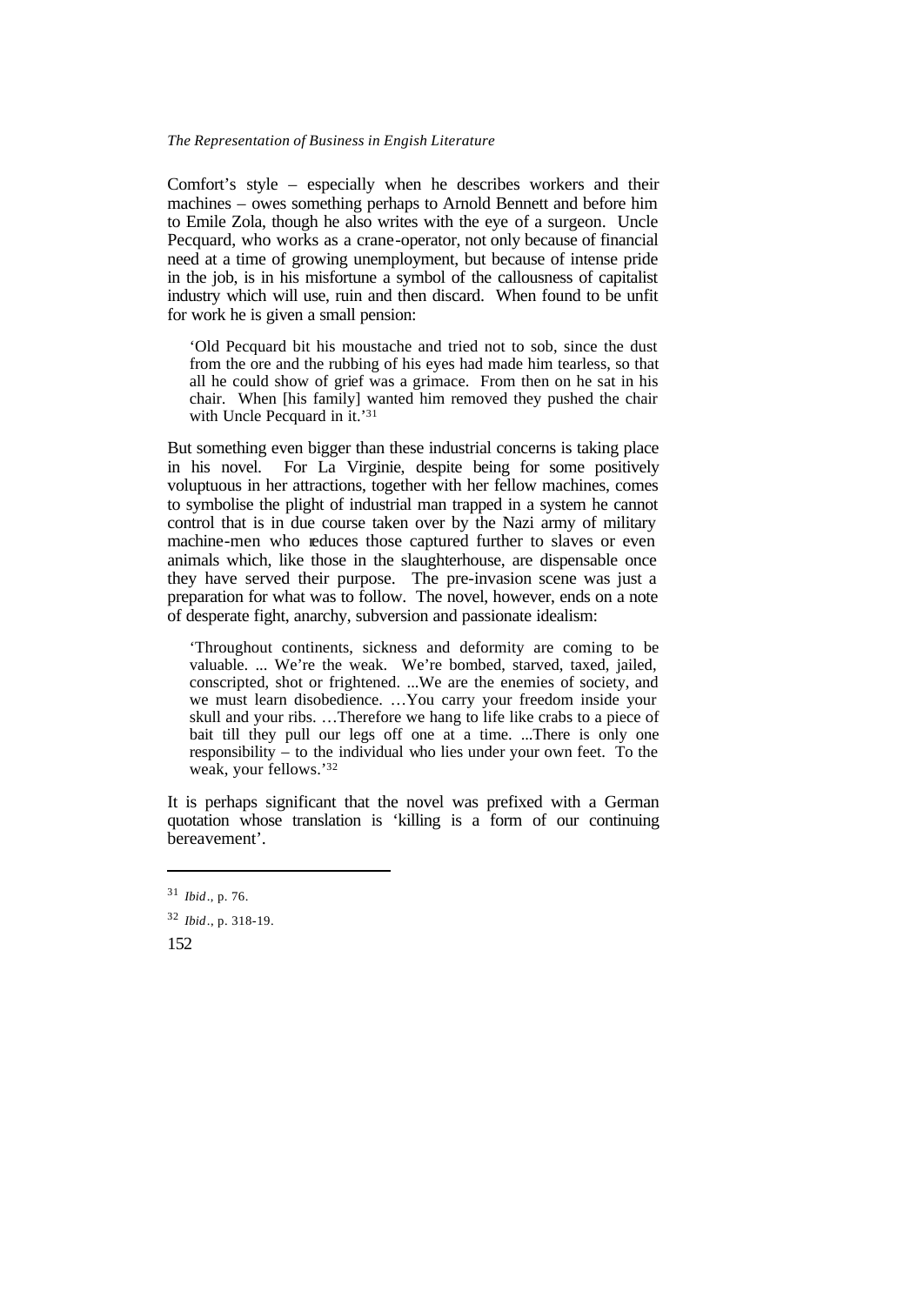# *The American Connection*

l

There is a further reason why business became associated with death both before and during the Second World War: the American connection. American influences on British culture had grown steadily since their significant advent during and after the Great War. However, following the Great Crash in 1929, American writing that portrayed business increasingly pictured commerce as destructive of talent and humanity: equally hard on those who were creative and those who were vulnerable. Even before the Wall Street crash, Scott Fitzgerald had portrayed the death of the eponymous Gatsby as a product of his financial and social success while the fact that no-one attends his funeral and his empty mansion is surrounded by ashpits takes on a symbolic value. And again in *The Last Tycoon* (published posthumously in 1941), the glittering tinsel world of Hollywood is seen to mask a cruel world of money versus art in which the talented and romantic hero Monroe Stahr is crushed by the power of the profit motive. Deceit and death also dominate the plays of Arthur Miller which portray business, like *All My Sons* (1947) and *Death of a Salesman* (1949). The 'little guy' is callously swept aside by forces which even the victim himself, in this case Willy Loman, fails to recognise because he sentimentally harks back to the brave America of opportunity he had been brought up on. As Biff tells his father, he has been bred in an atmosphere of selfdeception:

'I never got anywhere because you blew me so full of hot air…I am not a leader of men, Willy, and neither are you! You were never anything but a hard working drummer who landed in the ash-can like all the rest of them.'<sup>33</sup>

Images of death, such as ashes, are recurrent in mid-century American portrayal of the business world. One of the most telling and ironic, perhaps, is Kenneth Fearing's brilliant evocation of a funeral (eerily reminiscent of Gatsby's heartless end, though here at least are some nameless pallbearers):

*'Dirge'*

<sup>33</sup> Arthur Miller, *Death of a Salesman,* Act II, London: Pocket Book Edition, The Cresset Press, 1952, pp. 116-17.

<sup>153</sup>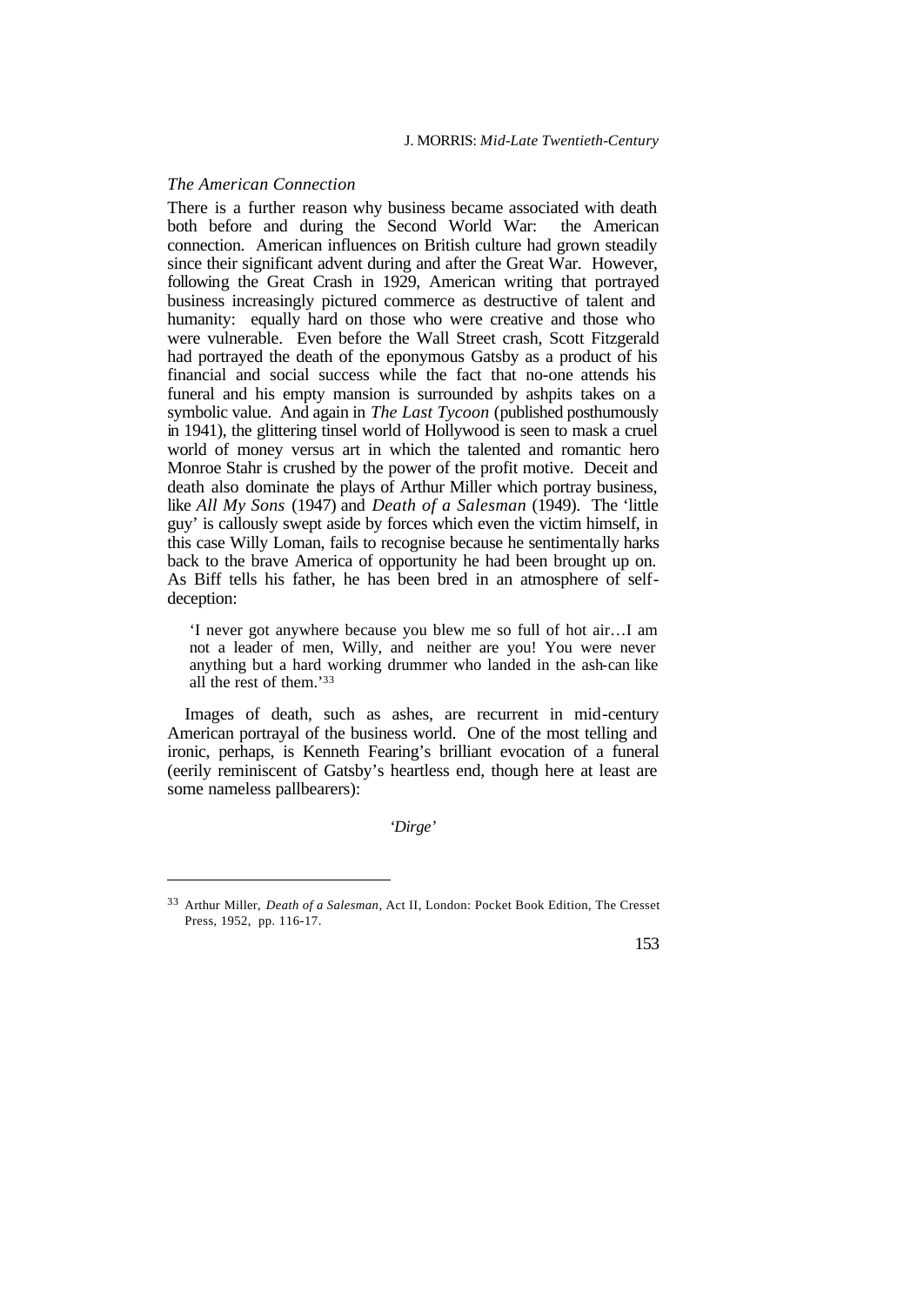*1-2-3 was the number he played but today the number came 3-2-1; bought his Carbide at 30 and it went to 29; had the favourite at Bowie but the track was slow –*

*O, executive type, would you like to drive a floating power, knee-action, silk-upholstered six? Wed a Hollywood star? Shoot the course in 58? Draw to the ace, king, jack? O, fellow with a will who won't take no, watch out for three cigarettes on the same, single match; O democratic voter born in August under Mars,*

*beware of liquidated rails –*

*Denouement to denouement, he took a personal pride in the certain, certain way he lived his own, private life, but nevertheless, they shut off his gas; nevertheless, the bank foreclosed; nevertheless the landlord called; nevertheless, the radio broke,*

*And twelve o'clock arrived just once too often, just the same he wore one grey tweed suit, bought one straw hat, drank one straight Scotch, walked one short step, took one long look, drew one deep breath,*

*just one too many,*

*And wow he died as wow he lived, going whop to the office and blooie home to sleep and biff got married and bam had children and oof*

*got fired,*

*zowie did he live and zowie did he die, With who the hell are you at the corner of his casket,*

*and where the hell we going on the right hand silver knob, and who the hell cares walking second from the end with an American Beauty wreath from why the hell not.*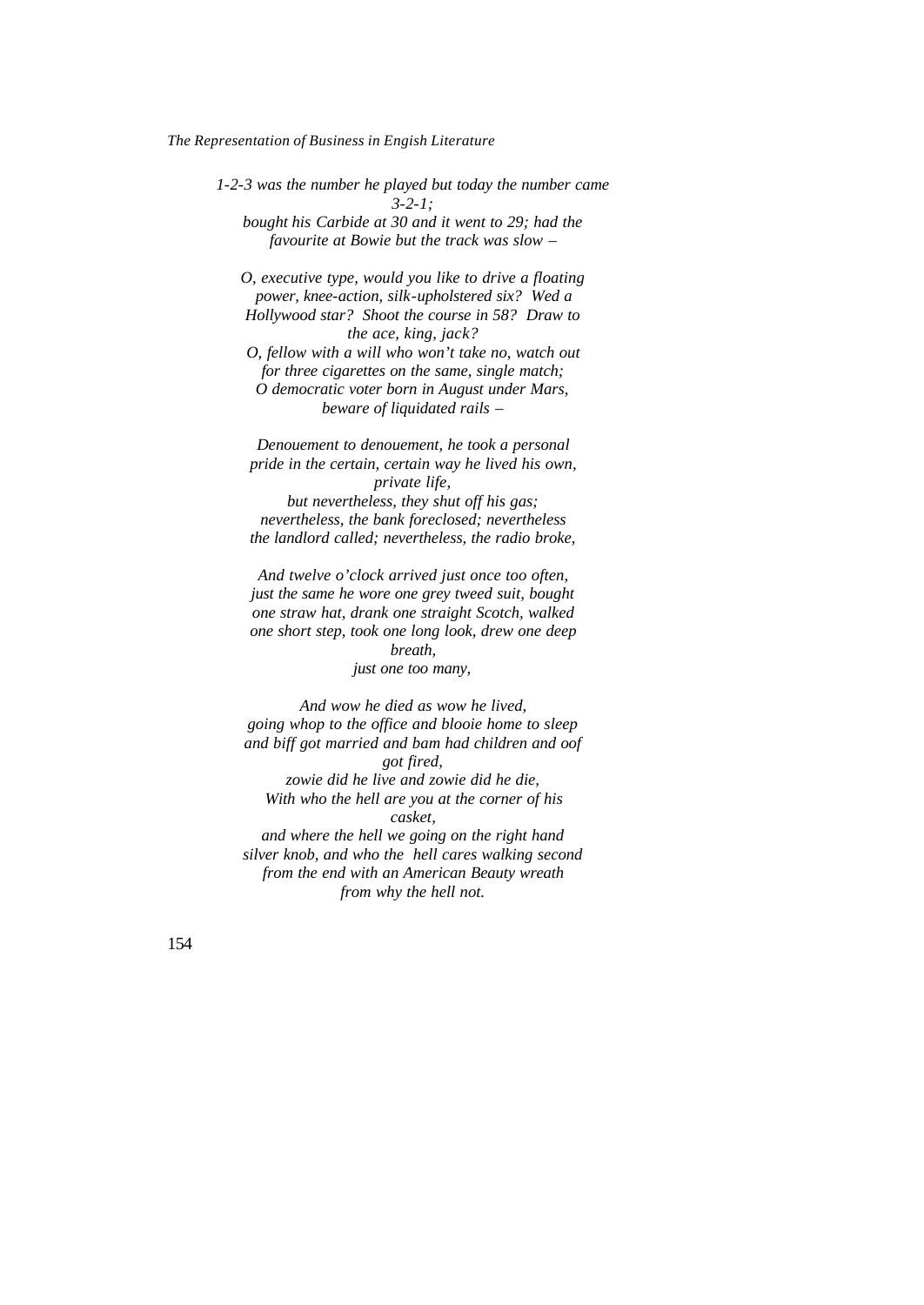#### J. MORRIS: *Mid-Late Twentieth-Century*

*Very much missed by the circulation staff of the New York Evening Post; deeply, deeply mourned by the B.M.T.,*

*Wham, Mr Roosevelt; pow, Sears Roebuck; awk, big dipper; bop, summer rain; bong, Mr, bong, Mr, bong, Mr, bong.*<sup>34</sup>

Even 'jokey' writers like e.e. cummings make connections between money and death:

> *suppose Life is an old man carrying flowers on his head.*

*young death sits in a café smiling, a piece of money held between his thumb and first finger*<sup>35</sup>

Cummings also wrote memorably: 'a salesman is an it that stinks to please'.36 Moreover, while he too links money and death, Ogden Nash in 'Bankers are just like Anybody Else, Except Richer' has the following:

> *Most bankers dwell in marble halls, Which they get to dwell in*

*because they encourage deposits and discourage withdrawals.<sup>37</sup>* In the trivialisation of banks, the suggestion of small-mindedness, Nash is following a well-established tradition of humour that had been seen also in the novels of Thornton Wilder:

'I'm closing up my account,' he said. 'I'll draw out everything except the interest.'

'I beg your pardon?'

<sup>34</sup> *The Penguin Book of Sick Verse*, ed. George MacBeth, Harmondsworth: Penguin Books, 1963, pp. 323-24.

<sup>35</sup> e.e. cummings, *selected poems 1923-1958*, Harmondsworth: Penguin Books, 1965, p. 6.

<sup>36</sup> *Ibid*., p. 53.

<sup>37</sup> In the original text the word is 'withdralls'; *The Pocket Book of Ogden Nash*, with an Introduction by Louis Untermeyer, New York: Pocket Books, Inc., 1955, p. 163.

<sup>155</sup>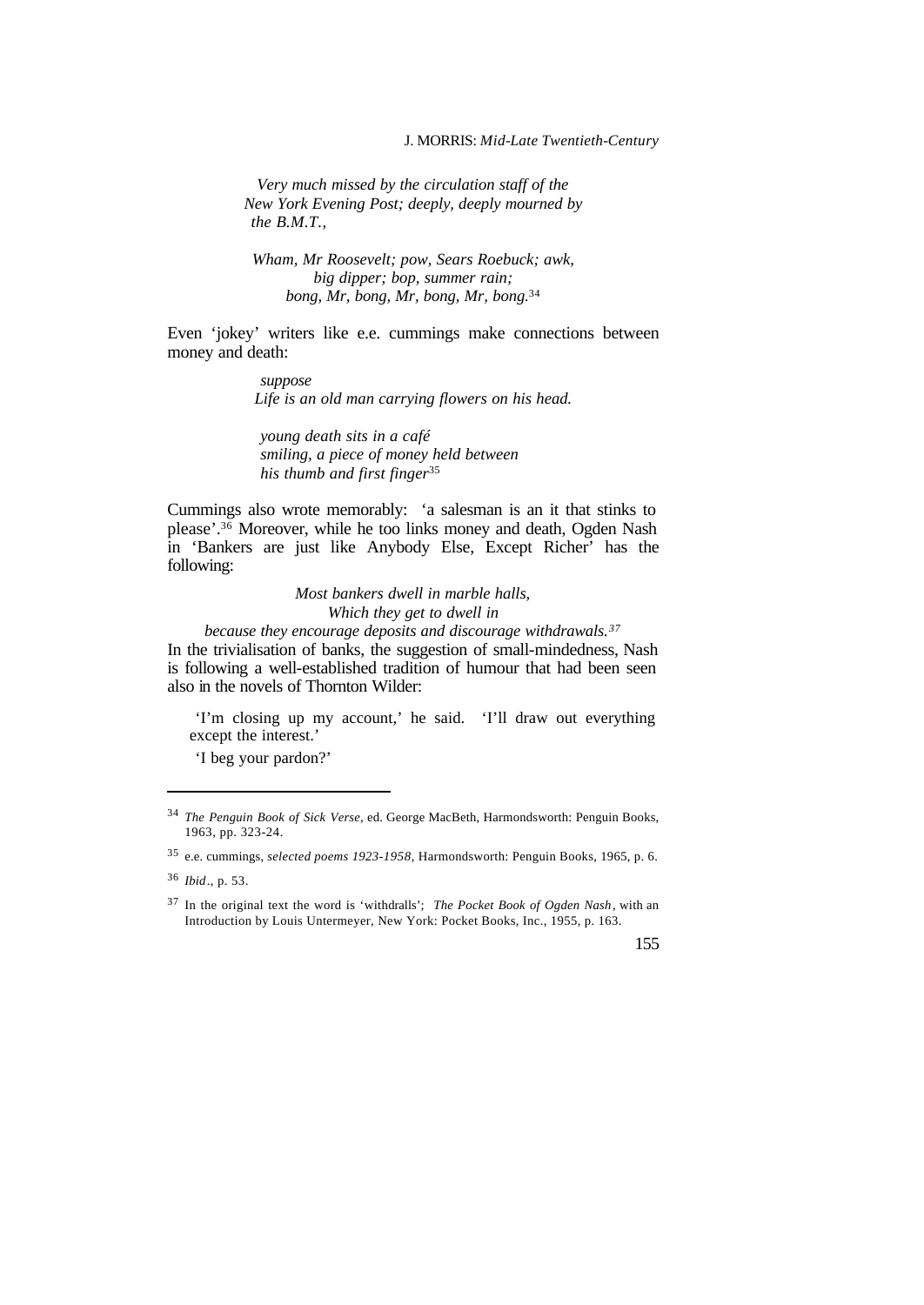'I'll take out the money,' he repeated, raising his voice as though the cashier were deaf, 'but I'll leave the interest here.'

The cashier blinked a moment, then began playing with his coins. At last he said in a low voice: 'I don't think we'll be able to keep your account open for so small a sum.'

'You don't understand. I'm not leaving the interest here as an account. I don't want it. Just turn it back into the bank. I don't believe in interest.'

The cashier began casting worried glances to right and left. He paid out both sum and interest across the counter, muttering '...the bank…you must find some other way of disposing of the money.'

Brush took the five hundred dollars and pushed the rest back. He raised his voice sharply and could be heard all over the room saying, 'I don't believe in interest.'

The cashier hurried to the president and whispered in his ear. The president stood up in alarm, as though he had been told that a thief was entering the bank. He went to the door of the bank and stopped Brush as he was about to leave.

'Mr Brush.'

'Yes.'

'Might I speak to you for a moment, Mr Brush? In here.'

'Certainly,' said Brush, and followed him through a low door into the presidential pen.

Mr Southwick had a great unhappy head rendered ridiculous by a constant adjustment of various spectacles and black ribbons. His professional dignity rested upon an enormous stomach supported in blue cloth and bound with a gold chain. They sat down and gazed at one another in considerable excitement.

'Mm…...mm….. you feel you must draw out your savings, Mr Brush?' said the president softly, as though he were inquiring into a private and delicate matter.

'Yes, Mr Southwick,' replied Brush, reading the name from a framed sign on the desk.

'….and you're leaving your interest in the bank?'

'Yes.'

'What would you like us to do with it?'

'I have no right to say. The money isn't mine. I didn't earn it.'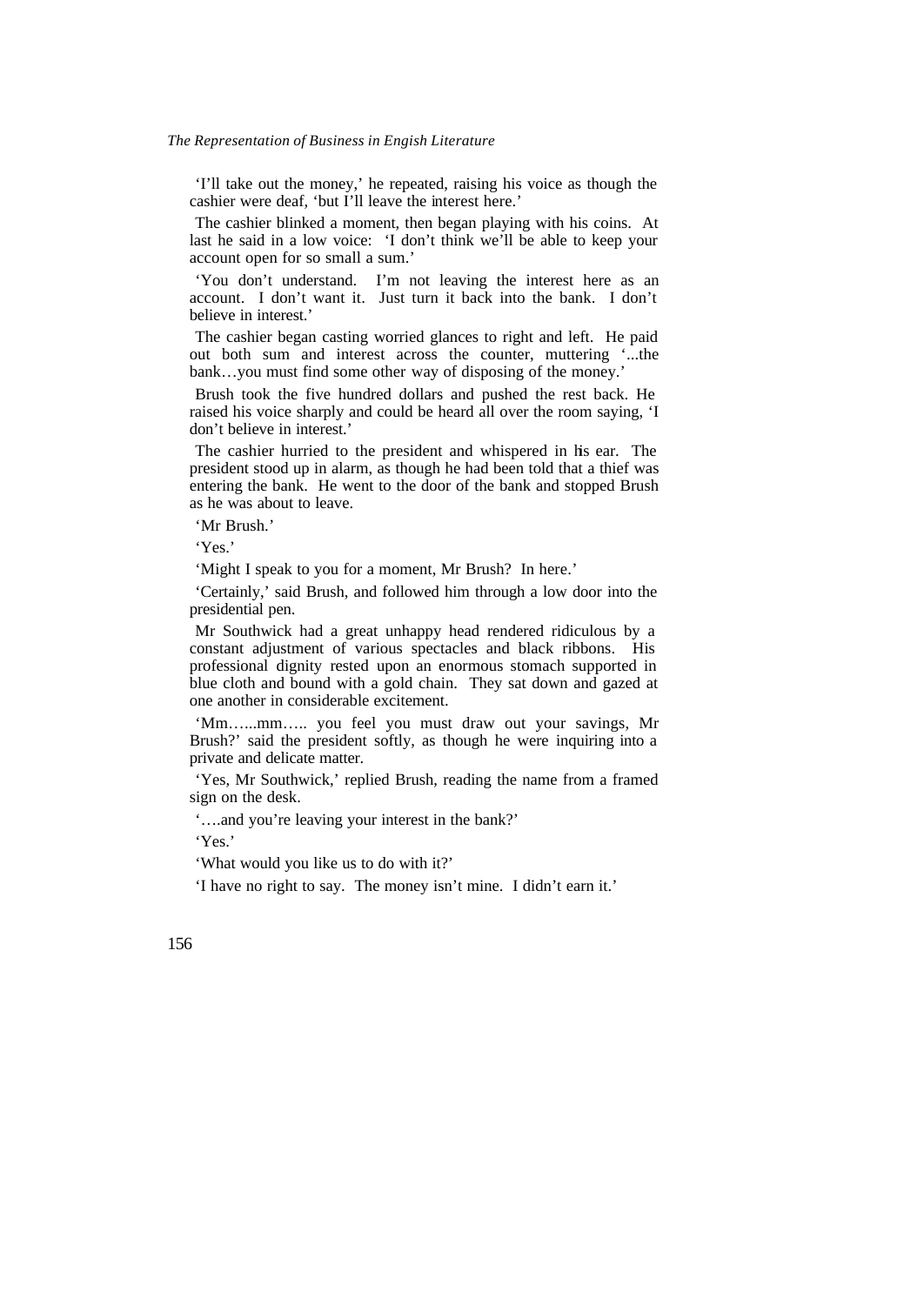'But your money, Mr Brush, - I beg your pardon, - your money earned it.'

'I don't believe that money has the right to earn money.'<sup>38</sup>

# *The Technology of Control Systems*

But at some point the 'funny' aspects of business and finance inherent perhaps in the Keynesian idea that the stock market was 'a lottery' became subsumed in its deathly aspect. Perhaps it was the advent of British futuristic novels such as *Brave New World* and *1984* where state controls meant that any fluctuation or movement in currency would be *intended.* Certainly the technology of control systems permeates the picture of a future society in Kurt Vonnegut's *Player Piano* (1952) where that society is divided into three groups: the professional managers (qualified people who operate the system), the proletariat, the 'Reeks and Wrecks' (those with redundant or nonexistent skills who are forced into the reconstruction and reclamation corps), and thirdly the machines (computers and computerised techniques) which control the system. What is portrayed is a financial and commercial society which, however competitive, entails the cultural death of man. For social engineering has meant that a

'union of the country's manufacturing facilities under one council has taken place…Similar councils had been formed for the transportation of raw materials, food and communication industries… The system had so cut waste and duplication, that it was preserved after the war and was often cited as one of the few concrete benefits of the war'.<sup>39</sup>

Indeed, 'waste and duplication' are eliminated through rationalis-ation and techniques of social control while future qualified workers are placed into professional and social slots by 'grading machines'. The struggle of the emblematically named Paul Proteus, the arch-hero and 'rebel observer', is set against the remorseless development of civilisation 'towards a techtopia where humanity is subordinated to its own mechanical means'.40 Significantly, it is clear that behind this novel

<sup>38</sup> From Thornton Wilder's *Heaven's My Destination* (1935); quoted in G. C. Thornley (ed.), *Further Practice in English*, London: Longman, 1970, pp. 12-13.

<sup>39</sup> Kurt Vonnegut, *Player Piano*, London: Flamingo Books, 1992, p. 45.

<sup>40</sup> See David Porush, *The Soft Machine: Cybernetic Fiction*, New York and London: Methuen, 1985, pp. 90-92.

<sup>157</sup>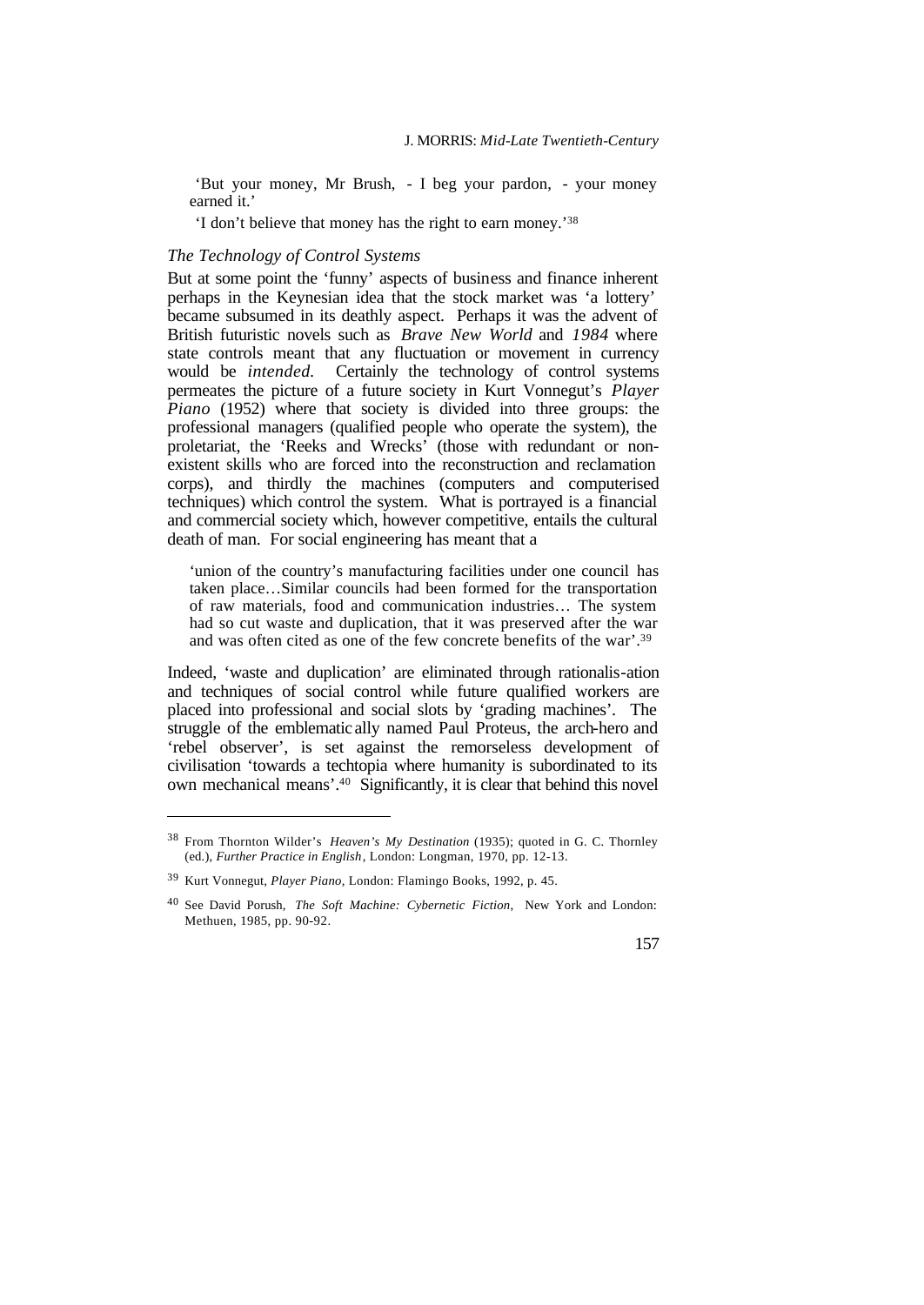lies the epoch-making early study of computer and cybernetic power and its social implications, *The Human Use of Human Beings* by Norbent Wiener, itself a precursor of the disturbing study by Joseph Weizenbaum, *Computer Power and Human Reason.*<sup>41</sup>

When we look back now in the early 2000s we can see that business and finance and their computerisation, let alone society, are no more predictable and subject to real controls than quasars and black holes would have been fully in accordance with the laws of physics as taught in the early 1950s. But it has to be said that the dystopian look at finance and business set an important literary and cultural trend to the effect that those who work within the system need to use it before it uses them.

In Britain by the mid-1950s all that has been discussed above was established as an influence on the rising generation: those who were likely to have been called up at the tail-end of the war or involved in National Service. University education was being widened socially and attracted on a much greater scale those who came from working- and lower middle-class backgrounds. They knew that business was unscrupulous and cut-throat: many came from families that had been personally involved in its effects. They knew too that money was dirty: 'filthy lucre'; 'where there's muck there's brass'. Indeed, there was and is a cultural and literary tradition that links money to excretion: it can be found in Swift, Dickens, William Morris, D.H. Lawrence and right through to Martin Amis. The new generation were aware too of the dangers of work reducing one to a kind of automaton. Yet in general they wanted what is now called 'part of the action' and their wants and requirements were, in Britain, to a significant degree classdriven. Key texts to support these claims are John Braine's *Room at the Top* (1957), Kingsley Amis's *Lucky Jim* (1954), Alan Sillitoe's *Saturday Night and Sunday Morning* (1958), and the poetry of Philip Larkin. Other writers of that period would be associated: John Wain and Stan Barstow, for example, while Muriel Spark and Stevie Smith wrote in part from their experience of business and commerce, the former publishing *The Girls of Slender Means* in 1963. Some of these writers are also associated with the group which became known as the 'Angry Young Men' following Walter Allen's review of *Lucky Jim* in

<sup>41</sup> Vonnegut, *op. cit*., p.22. The books by Wiener and Weizenbaum date from 1950 and 1976 respectively.

<sup>158</sup>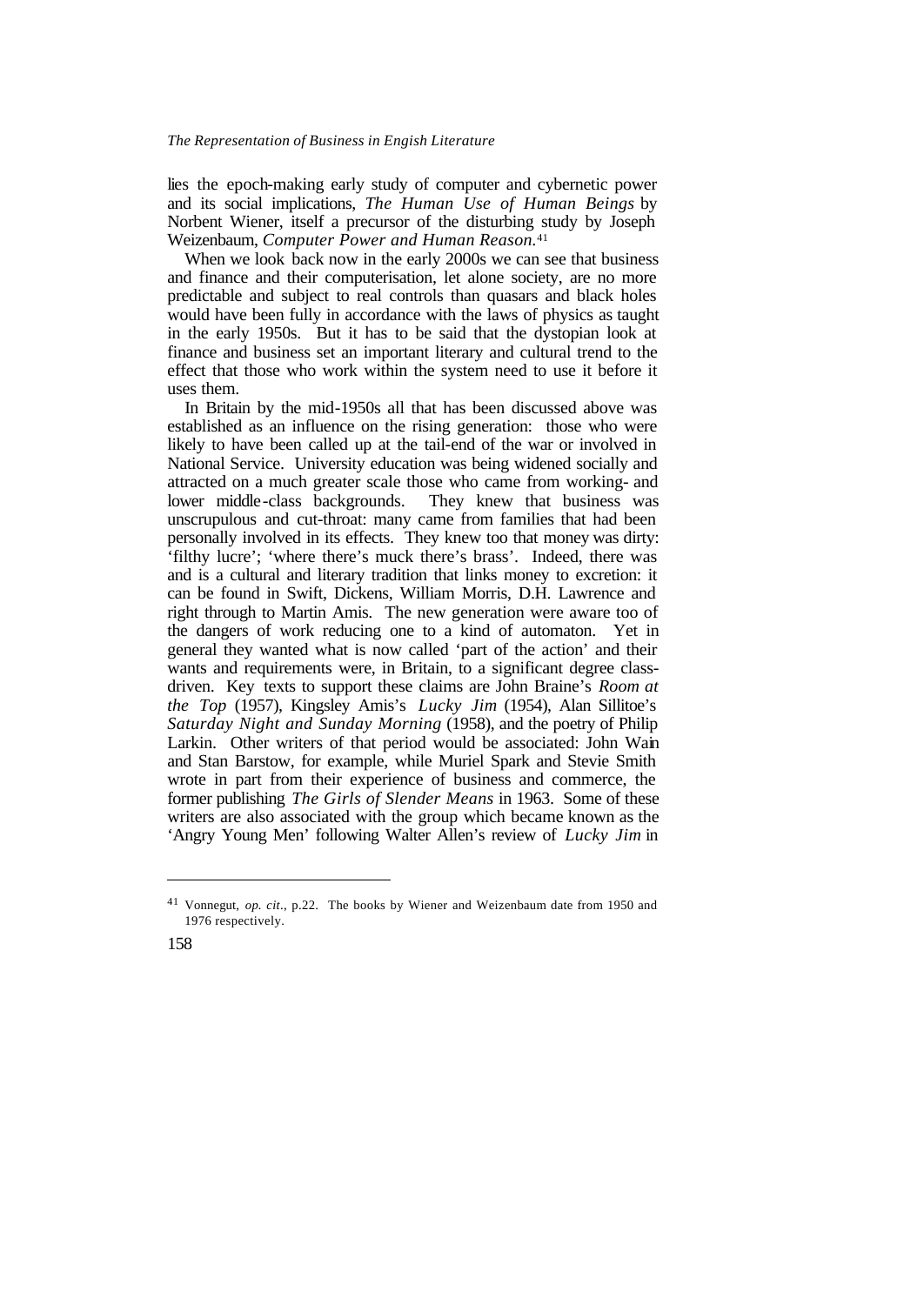1954.<sup>42</sup> 'Angry' for a while some of them may have been in the sense that their social and financial origins debarred their progress to 'The Fame and The Girl and The Money' but 'rebels' they were not, despite being called so in some contemporary studies. On the contrary, in general it could be said that they were knocking at the door of success, if not the Establishment, and asking to be let in.

*Room At the Top* contains the essence of what we are concerned with here. Indeed, it came to typify the *genre* as did the name of its hero, Joe Lampton. 'Working-class boy makes good' is an insufficient *cliché,* however, to do justice to the fierceness and, yes, anger with which Joe sets about his quest. Behind the fierceness and anger is the question of class, but it is not as simple as that because the hero has a hard-eyed, calculating quality that informs his aspirations. His lust to succeed is directed by awareness, experience and education. It is interesting that Joe comes to talk in terms of grades and of bridging the gap between grades as if here too in Warley, an industrial northern town that is significantly superior socially to his home town of Dufton, the kind of mechanical system had developed which predetermines status. We are not as far as it might seem from Kurt Vonnegut's *Player Piano*. Here in my opinion is the most important passage which encapsulates and anticipates what the novel is about:

'Then… something happened which changed my whole life. ...

Parked by a solicitor's office…was a green Aston-Martin tourer…a beautiful piece of engineering...; it wasn't the sort of vehicle for business or for family outings but quite simply a rich man's toy.

As I was admiring it a young man and a girl came out of the solicitor's office…

The ownership of the Aston-Martin automatically placed the young man in a social class far above mine; but that ownership was simply a question of money…This seems all too obvious; but it was the kind of truth which until that moment I'd only grasped theoretically…

For a moment I hated him…I tasted the sourness of envy. Then I rejected it. …This didn't abate the fierceness of my longing. I wanted an Aston-Martin, I wanted a three-guinea linen shirt, I wanted a girl with a Riviera suntan – these were my rights, I felt, a signed and sealed legacy. ...I remembered the second hand Austin Seven which ...Dufton's Chief Treasurer had just treated himself to. That was the

<sup>42</sup> *New Statesman and Nation*, Vol. 47, 30 January 1954: reprinted in Gene Feldman and Max Gartenberg (eds.), *Protest*, London: Quartet Books, 1973, pp. 299-300.

<sup>159</sup>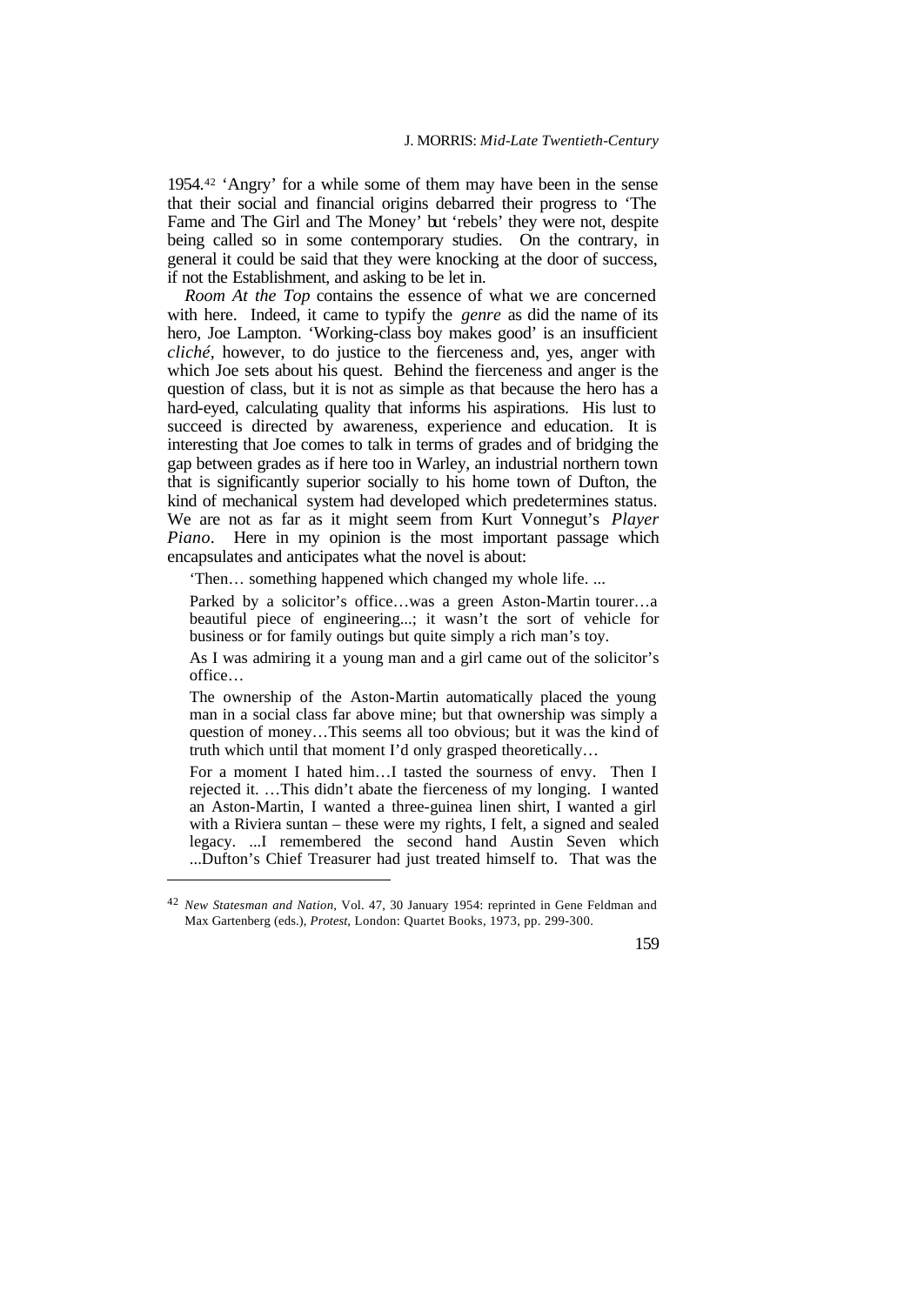most the local government had to offer me; it wasn't enough. I made my choice then and there: I was going to enjoy all the luxuries which that young man enjoyed. I was going to collect that legacy. It was as clear and compelling as the sense of vocation which doctors and missionaries are supposed to experience though in my instance of course the call ordered me to do good to myself not others.'<sup>43</sup>

And, of course, Joe Lampton does get the girl and the job and the money, sufficient no doubt eventually to buy an expensive car. He does it by courting (and in the end almost raping) Susan Brown, the daughter of his future boss, the major local industrialist who realises what has happened and with grudging admiration for Joe's success and determination is prepared to admit him to the family and a good job with his company despite Joe's lack of pedigree: 'See her tomorrow and get it done with, I'll not have it put off anymore.' When Joe inquires why he resisted the match earlier, old Brown says: 'You should have seen to it that your parents had more brass.'<sup>44</sup>

It is 'brass' that determines events in the novel and defines a kind of harsh morality. The discarded mistress, Alice Aisgill, already into early middle age, kills herself in a horrific intentional motor accident that leaves her crawling half-dead in her own blood. Yet the overall effect is less one of pity for her than the inevitability and in a sense rightness of her destruction. She was in the way. She had played around with too many men, we are told, and anyway as her former girl friend tells our hero: '...it was all for the best. She'd have ruined your whole life.'45 Thus Alice symbolises in her demise the ruthlessness of the business ethic, although I am not sure that John Braine would have seen it quite in this way. As with the other novelists of this genre there was a definite ambivalence concerning those who succeeded in making money. When Joe muses 'honour, like freedom, is a luxury for those with independent incomes',<sup>46</sup> I suspect it is the author speaking, and yet of course much of the evidence which the novel itself provides would contradict this statement.

160

<sup>43</sup> John Braine, *Room at the Top*, London: Methuen, 1983, pp. 29-31.

<sup>44</sup> *Ibid*., p. 228.

<sup>45</sup> *Ibid*., p. 256.

<sup>46</sup> *Ibid*., p. 233.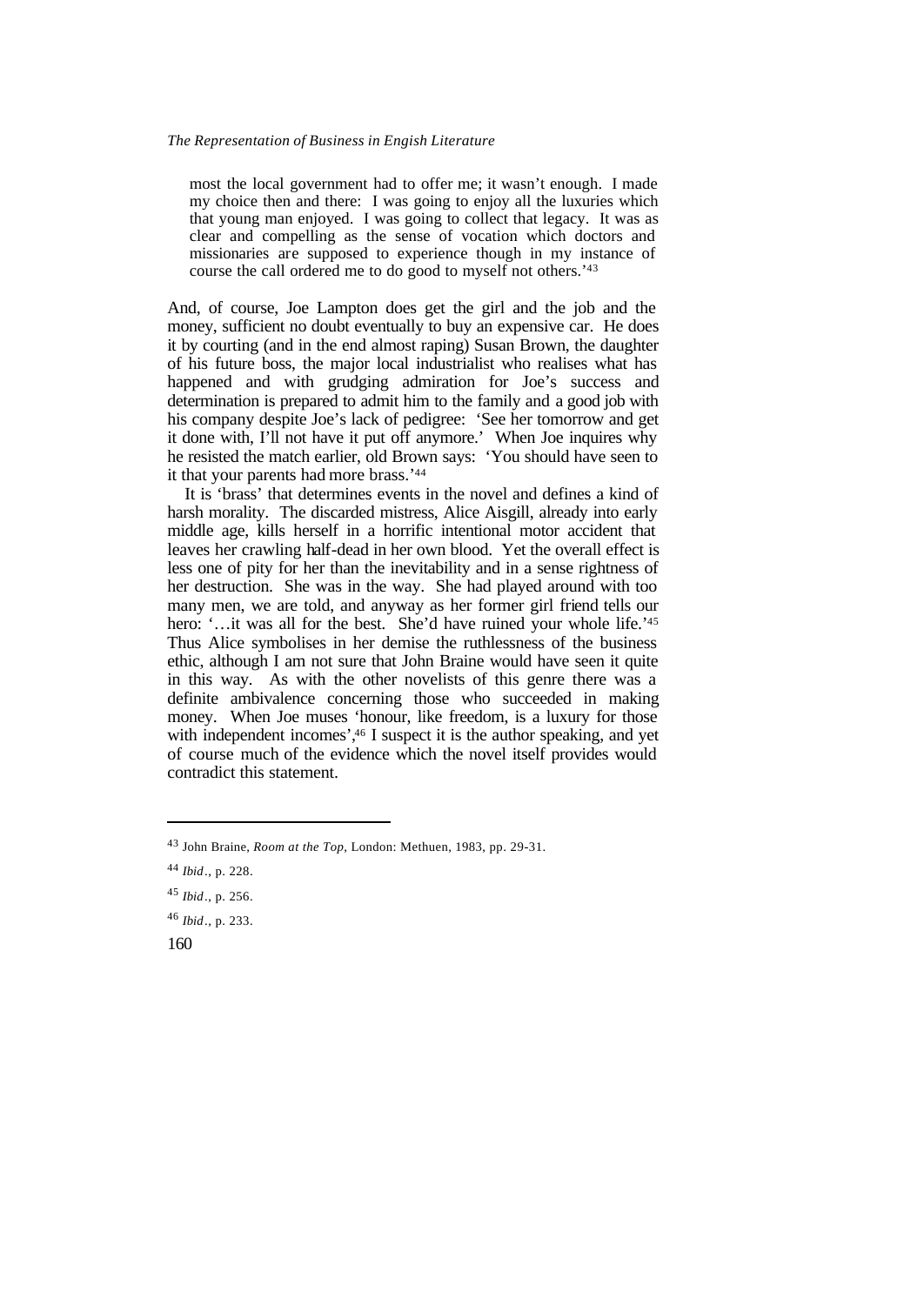# *'The Angry Young Man – A World of Absurdity'*

It is true that the early novels, poems and plays of the 'angry young men' were 'egotistical' in the Keatsian sense – that is, that their work recreated their own world. Like Jim Dixon, Kingsley Amis had experienced working as a young university lecturer on probation. That world through Amis's uncanny gift for humorous invention seems to be transformed into something 'rich and strange': a world of absurdity, of at times 'Alice in Wonderland' dimensions, though I can vouch for the fact the universities have indeed gone through absurdist periods, largely due to government interference! In *Lucky Jim* there are strange preechoes of the plot of *Room at the Top* in that when Jim is invited to the ridiculous weekend party at his Professor's house he meets his odious, pretentious son Bertrand (pronounced in the French manner) whose beautiful girlfriend, Christine, Jim instantly falls in love with. As in the case of Jack Wales, Susan Brown's former intended in John Braine's novel, the anger felt by the protagonist is fired to white-hot proportions by the snobbish superiority of the upper-class, public school-educated rival for the lady's hand – although other parts of her body attract most of his attention. Once again the ex-grammar schoolboy wins through, getting the girl and the job and an *entrée* into money and privilege. Jim's career as a university lecturer ends farcically when he collapses drunkenly while giving a public lecture on 'Merrie England' before an audience that includes the Principal and most of the College Council. But his dismissal is well compensated for when he is taken on as a wellpaid private secretary to Christine's wealthy uncle, Julius Gore-Urquart.

Arthur Seaton in Alan Sillitoe's *Saturday Night and Sunday Morning* is another central character with a job which in many ways he despises. Like his creator he had worked at a piece-work rate on the production line in a Nottingham cycle factory. Monday, for him, is 'back to the treadmill'. Although Arthur is a joker with an eye for the girls and a passion for beer, a man full of vitality, he communicates memorably the deathly, mind-numbing repetitiveness of his work. Not inappropriately, D.H. Lawrence springs to mind when we read the following:

'The minute you stepped out of the factory gates you thought no more about your work. But the funniest thing was that neither did you think about work when you were standing at your machine. …The noise of motor-trolleys passing up and down the gangway and the excruciating din of flying and flapping belts slipped out of your consciousness after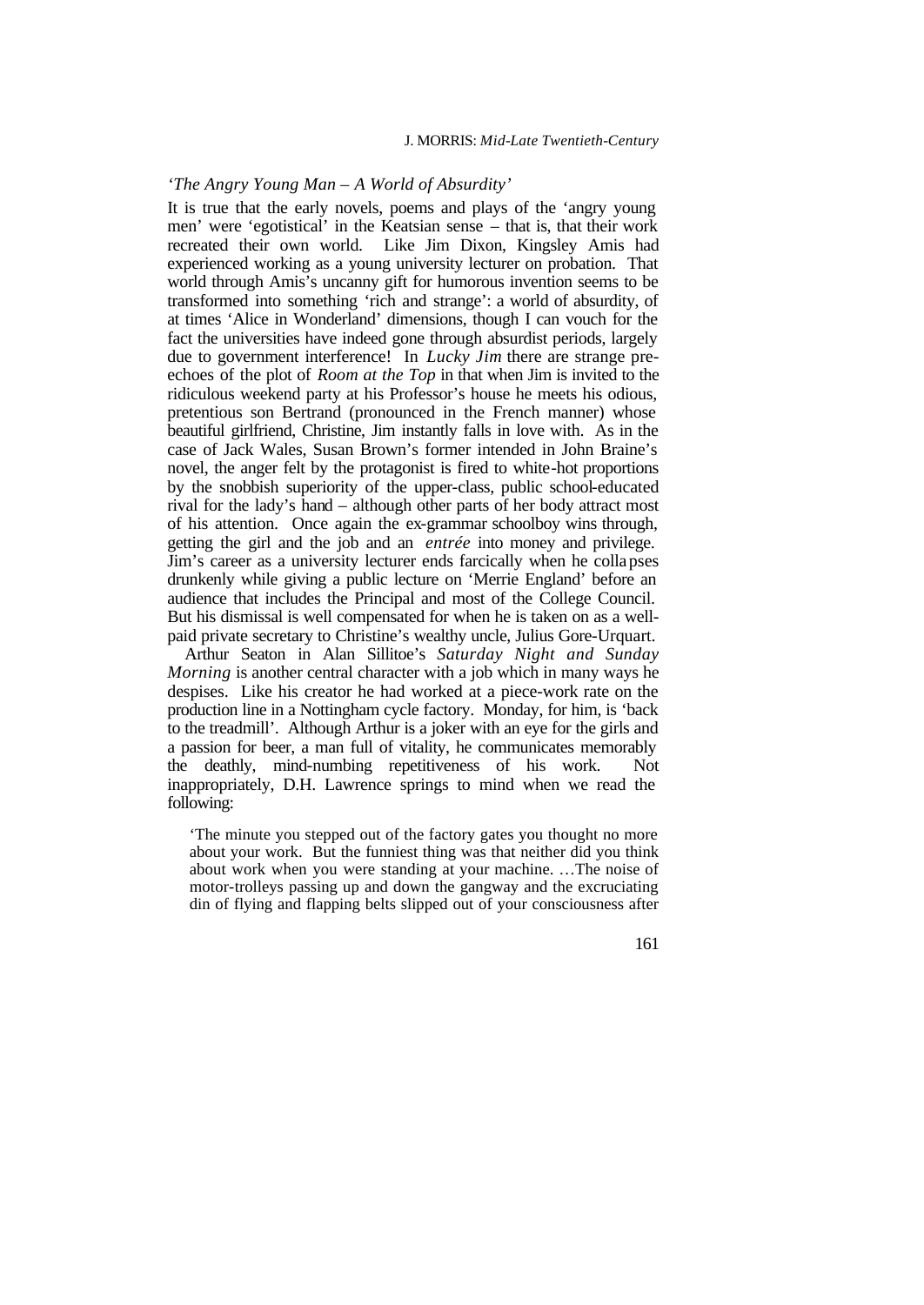perhaps half an hour, without affecting the quality of the work you were turning out. …You went off into pipedreams for the rest of the day. And in the evening, when admittedly you would be feeling as though your arms and legs had been stretched to breaking point on a torture-rack, you stepped out into a cosy world of pubs and noisy tarts that would one day provide you with the raw material for more pipedreams as you stood by your lathe.'<sup>47</sup>

He works of course just for the money; his job means that half his life is lived vicariously. Can, could such a means of employment be socially, indeed humanly, justified? And yet, rebel that he seems to be in some ways, Arthur too wishes to join, to be engaged, in the very set-up that the novel satirises. In an interesting and revealing passage near the end of the novel while Arthur is fishing by the canal, he compares himself to the fish:

'As soon as you were born you were captured by fresh air that you screamed against the minute you came out. Then you were roped in by a factory, had a machine slung around your neck, and then you were hooked up by the arse with a wife.'

And then Arthur continues: 'It meant death for the fish, but for a man it might not be so bad. Maybe it was only the beginning of something better in life...'<sup>48</sup>

Most revealing of all are Arthur's final thoughts:

'Slung into Khaki at eighteen, and when they let you out, you sweat again in a factory, grabbing for an extra pint, doing women at the weekend and getting to know whose husbands are on the night-shift, working with rotten guts and an aching spine, and nothing for it but money to drag you back there every Monday morning.'

Yet he continues immediately: 'Well, it's a good life and a good world, all said and done, if you don't weaken...'49 *That* is the prime characteristic of the 1950s novels of this *genre*: defiant optimism despite the moaning (some would say whining) about the job, the money,

<sup>47</sup> Alan Sillitoe, *Saturday Night and Sunday Morning*, London: Pan Books, 1960, p. 31.

<sup>48</sup> *Ibid*., p. 189.

<sup>49</sup> *Ibid.*, p. 191.

<sup>162</sup>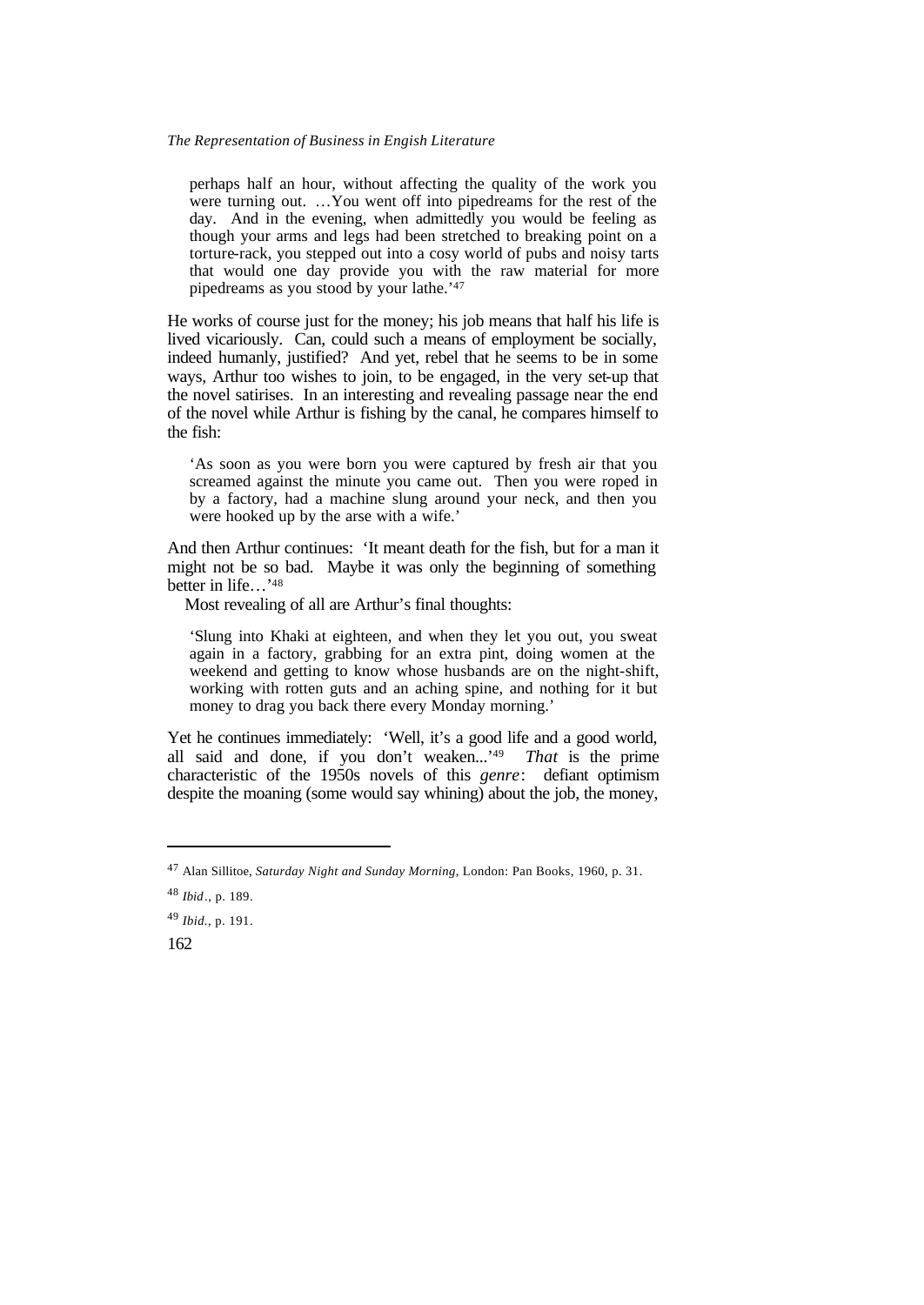the system. If they can, the heroes want to be inside and climb towards success and happiness.

Arthur's foreman is called Robboe which suggests indeed that here too the author was aware that factory office employees were being treated like machines (robots) with the implication that in the future the identification between man and machine could become even closer. Even in the poetry of Philip Larkin there are such suggestions: that an employee becomes programmed to respond to just this or that situation in the workplace, recognise this face and ignore that. Sometimes the stimuli are mechanical or electronic as in the superb 'Aubade':

> *……..we can't escape, Yet can't accept. One side will have to go. Meanwhile telephones crouch, getting ready to ring In locked-up offices, and all the uncaring Intricate rented world begins to rouse*. 50

Frequently the imprisonment in work – in Larkin's case at a university – is inseparable from money and the need for it with which, as is the case of so many writers, especially of the post-war period, he had an ambiguous relationship. 'Money' or its equivalent as an image or epithet is recurrent in this verse (from 'Neurotics'):

> *The mind, it's said, is free: But not your minds. They, rusted swift, admit Only what will accuse or horrify, Like slot machines only bent pennies fit.*<sup>51</sup>

In 'Modesties' he spoke of 'Thoughts that shuffle round like pence' and in 'Arrival' of shovelling 'faces like pennies down the back of mind'. And most potently of all, in the poem 'Money' he speaks of the futility of our dependence on it:

> *...however you bank your screw, the money you save Won't in the end buy you more than a shave.*

l

<sup>50</sup> Philip Larkin, *Collected Poems*, edited with an Introduction by Anthony Thwaite, London and Boston: The Marvell Press and Faber and Faber, 1988, p. 209.

<sup>51</sup> *Ibid*., p. 22.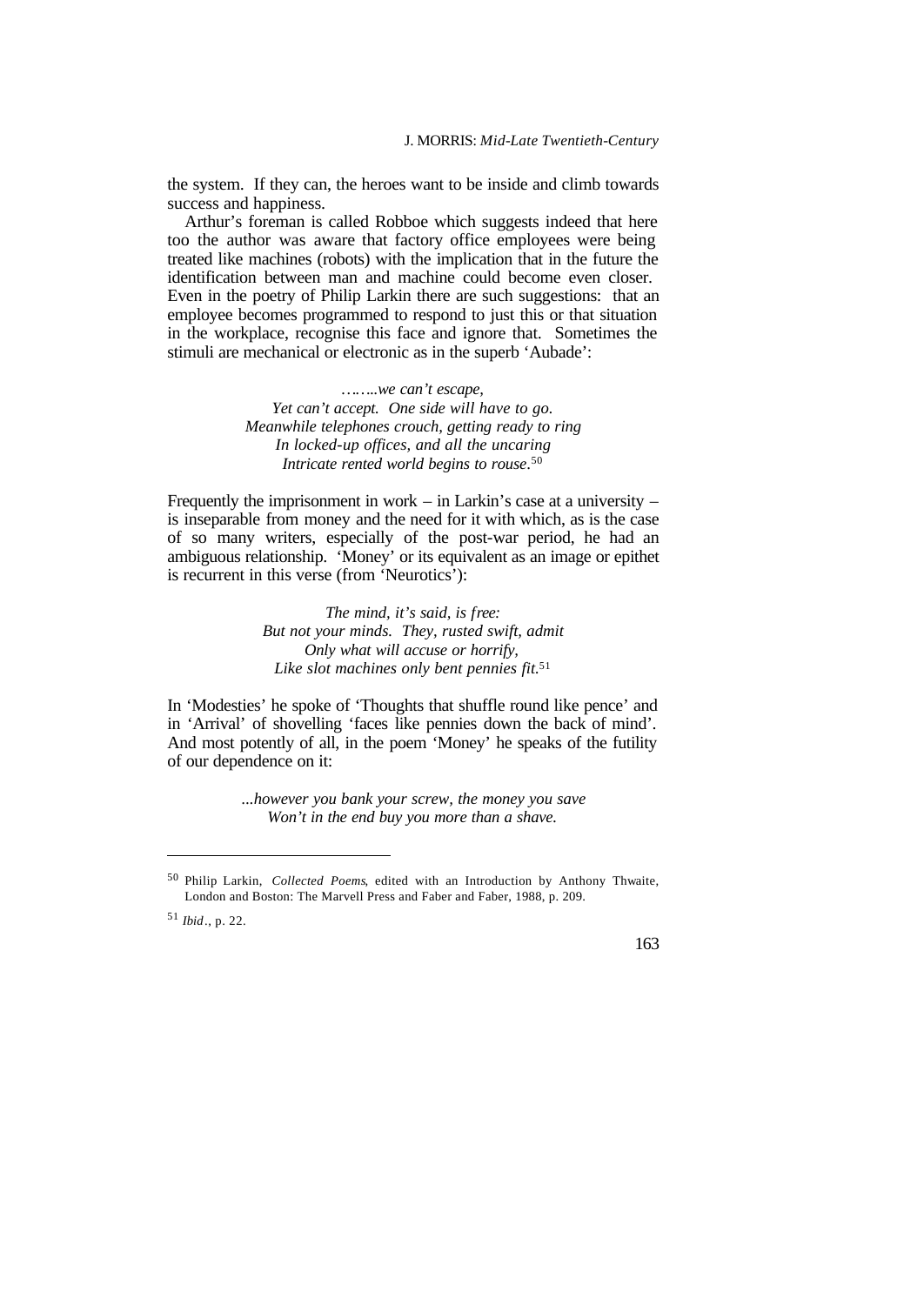*I listen to money singing. It's like looking down From long French windows at a provincial town, The slums, the canal, the churches ornate and mad In the evening sun. It is intensely sad*. 52

The famous 'Toads' is ostensibly about 'work' but of course the need to  $\phi$  it – to be trapped and crushed by it – is inseparable from the need for money:

> *Ah, were I courageous enough To shout* stuff your pension! *But I know, all too well, that's the stuff That dreams are made on.*

*For something sufficiently toad-like Squats in me, too. …*<sup>53</sup>

And in 'Toads Revisited' work, and therefore money (a.k.a. 'toad'), are appropriately equated with death:

> *……give me my in-tray My loaf-haired secretary, My shall-I-keep-the-call-in – Sir: What else can I answer,*

*When the lights come on at four At the end of another year? Give me your arm, old toad; Help me down Cemetery Road.*<sup>54</sup>

# **3. The 'Sixties and Beyond**

*Money, it's a crime. Share it fairly, but don't take a slice of my pie.* Pink Floyd, *'Money'* (1973)

<sup>52</sup> *Ibid*., p. 198.

<sup>53</sup> *Ibid*., p. 89.

<sup>54</sup> *Ibid*., p. 148.

164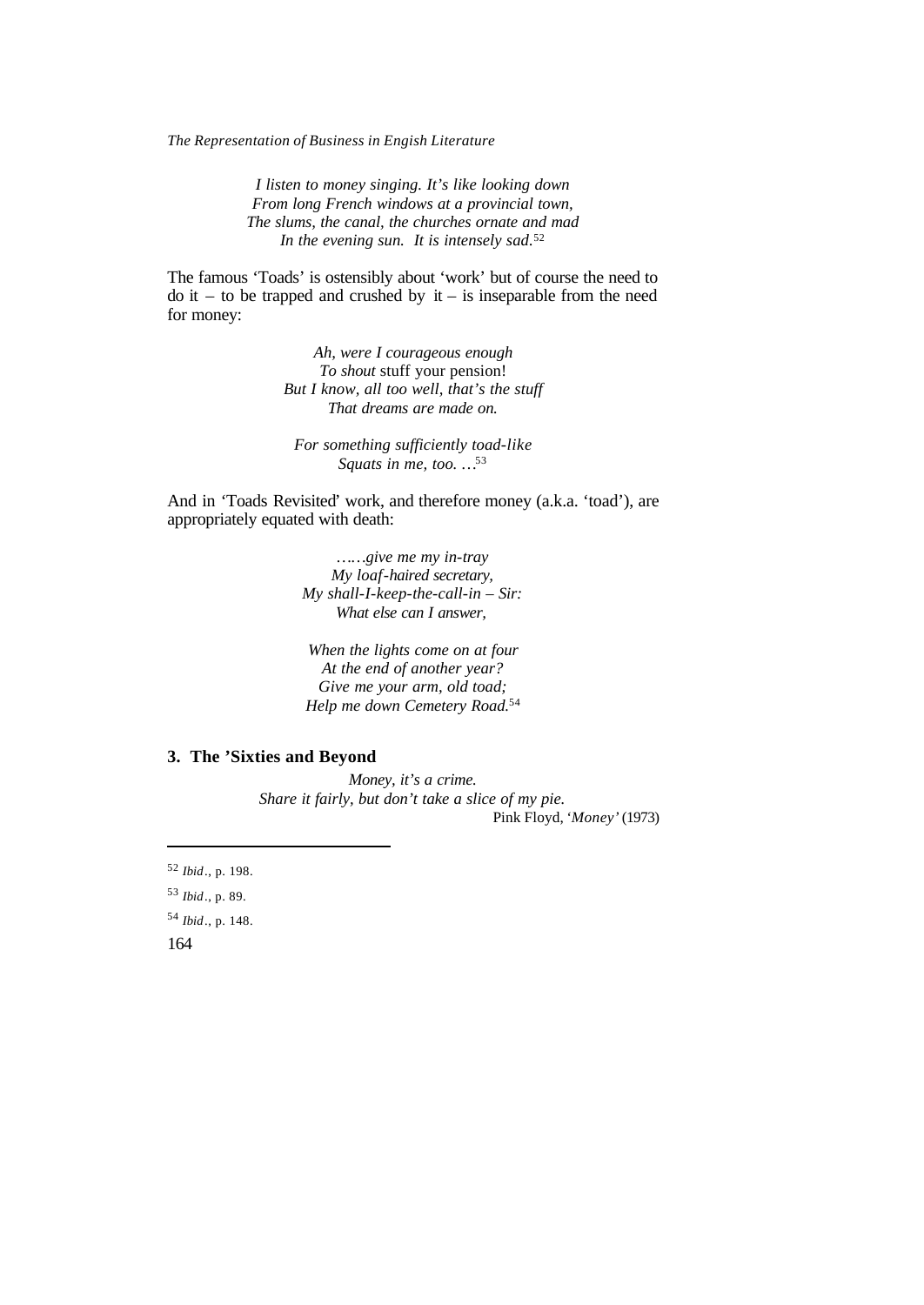#### J. MORRIS: *Mid-Late Twentieth-Century*

*Money is the only thing we have in common. Dollar bills, pound notes, they're all suicide notes.* Martin Amis, *Money* (1984)

**T**HE 1960s HAS BEEN CALLED 'THE SWINGING DECADE': one in which 'having fun' now and not considering the morrow was fashionable and one which even spawned quasi-oriental philosophies that were anti-work, anti-business and anti-profit. The influence of hippie-dom harked back to the beatniks of the 'fifties. Yet some of those who appeared most in support of such a life-style ended up becoming – to use a later term – 'seriously rich'.

During the late 1960s money and its application in society became quite suddenly trendy. The Beatles – who helped to power the financial success of Carnaby Street and The King's Road – Mary Quant, Terence Conran and many others effectively focused an explosion of talent and creativity that were unmistakably marketable. And yet the picture we get of business, finance and money itself in the writing of the 1970s and indeed into the succeeding decades is one of mockery and guilt with increasingly a note of hysteria and death – just as if the legacy of the Second World War, far from abating, intensified. Moreover, when one thinks of the accelerating impact of new technology on industry and the money markets, all this is hardly surprising.

The topic of money was certainly 'in the air' by 1972 – or perhaps I should say 'on the air' because of the phenomenal success of the film version of *Cabaret* and its hit song 'Money, money, money'. The musical had a strange history which takes us back to the 1930s, the period at which this essay begins, for although the musical was based on John van Druten's play *I am a Camera* which had also been made into a successful film in 1955, its real genesis was Christopher Isherwood's semi-autobiographical novel *Goodbye to Berlin* (1939).

# *The Role of Money: the 'Mad' Christie Malry*

The role of money in society and the ethics of the situation have always interested writers, of course, but by the early 1970s we are firmly in the run-up to massive computerisation and globalisation of money systems – a process which still continues and whose effects can alarm and surprise even seasoned observers. In 1973 appeared an extraordinary novel called *Christie Malry's Own Double-Entry* by B.S. Johnson. There is something rather 'mad' about the work, but then in the era of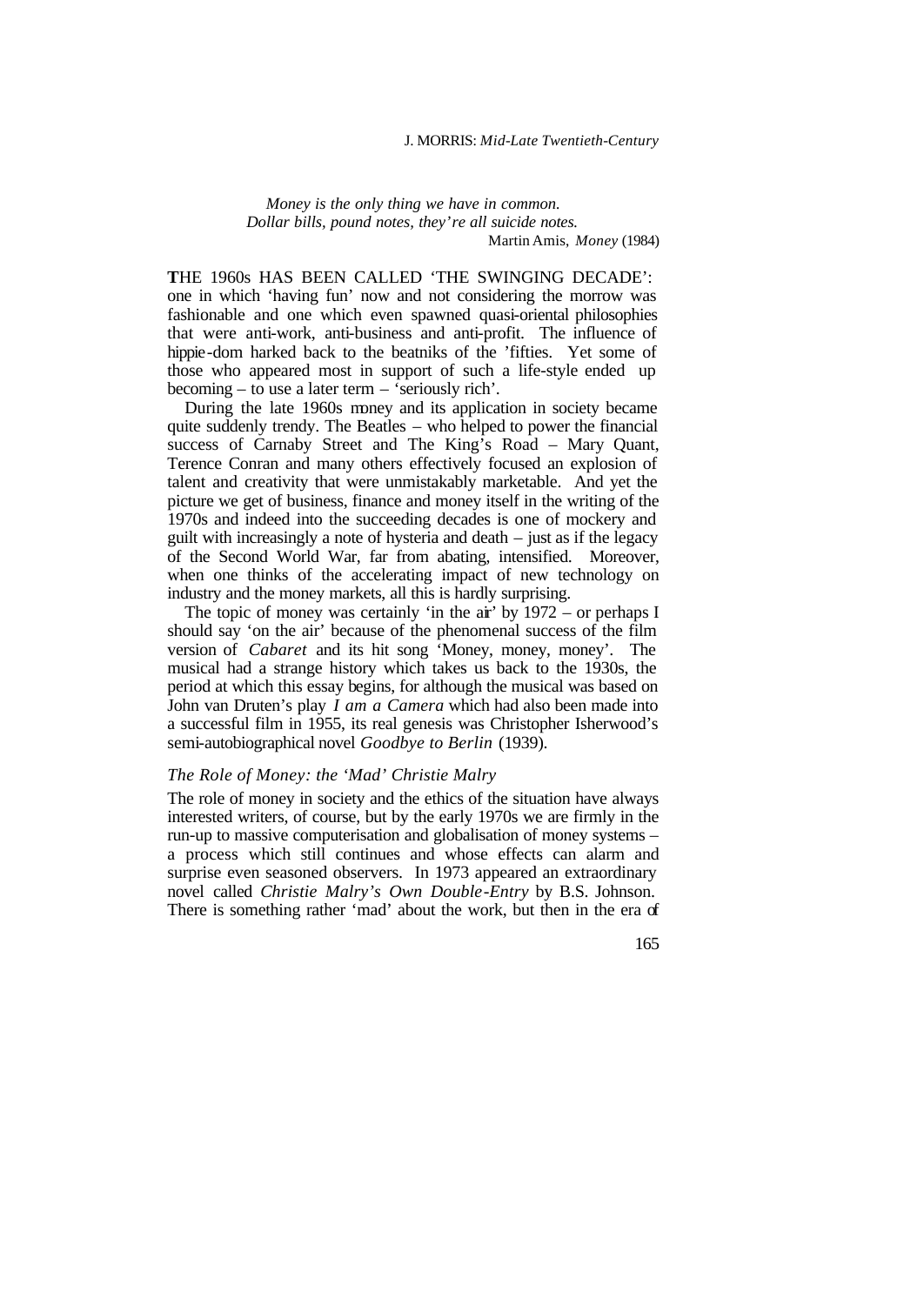*Monty Python*, which targeted institutions like the BBC, Universities, Government Departments and Banks, such a quality seems singularly appropriate – the novel even has the characteristic of referring to itself as a novel just as in *Monty Python* you get characters saying: 'What a way to end a sketch!' This novel moves us firmly into the era 1970-90, that was to produce such revealing and often absurd  $-$  in the literary sense – pictures of the commercial world as David Hare's *Plenty*, Martin Amis's *Money* and Caryl Churchill's *Serious Money,* of which works more discussion later.

The novel begins: 'Christie Malry was a simple person. It did not take him long to realise that he had not been born into money,' and soon continues: 'He therefore decided that he should become a bank employee. I did tell you Christie was a simple person.'55 While working at the bank Christie finds he is increasingly irritated by colleagues whose acts of wrong towards him as he sees them need, in his opinion, recompense. During his evenings Christie studies Accountancy and becomes aware of the system of Double -Entry which leads to his 'Great Idea': that is that he should draw up a double -entry account with 'THEM': other people in the world. Every offence he considers he has received is shown as a debit on his account with 'THEM' which duly receives a recompense to be credited to the other column of the account. For example, the Bank's General Manager is unpleasant and £1.00 is debited, but a small kindness from a female colleague results in 28p credit. Soon Christie is getting his recompense by scratching the façade of an Edwardian office-block or leaving his mother's funeral bill unpaid.

Much of the early part of this novel is farcical or absurd – but there is an interesting undertone of serious disturbance suggesting desperation that the mad world of society (and its transactions) is not recognised for what it is. These matters are focused by the author through his device of Christie Malry's double-entry. For example, when leaving his mother's funeral the clergyman who has officiated at the service hands him a leaflet. Christie's reaction is to write the following letter to the Borough of Hammersmith Weights and Measures Department:

'Dear Sirs:

<sup>55</sup> B.S. Johnson, *Christie Malry's Own Double-Entry*, Harmondsworth: Penguin Books, 1984, p. 11.

<sup>166</sup>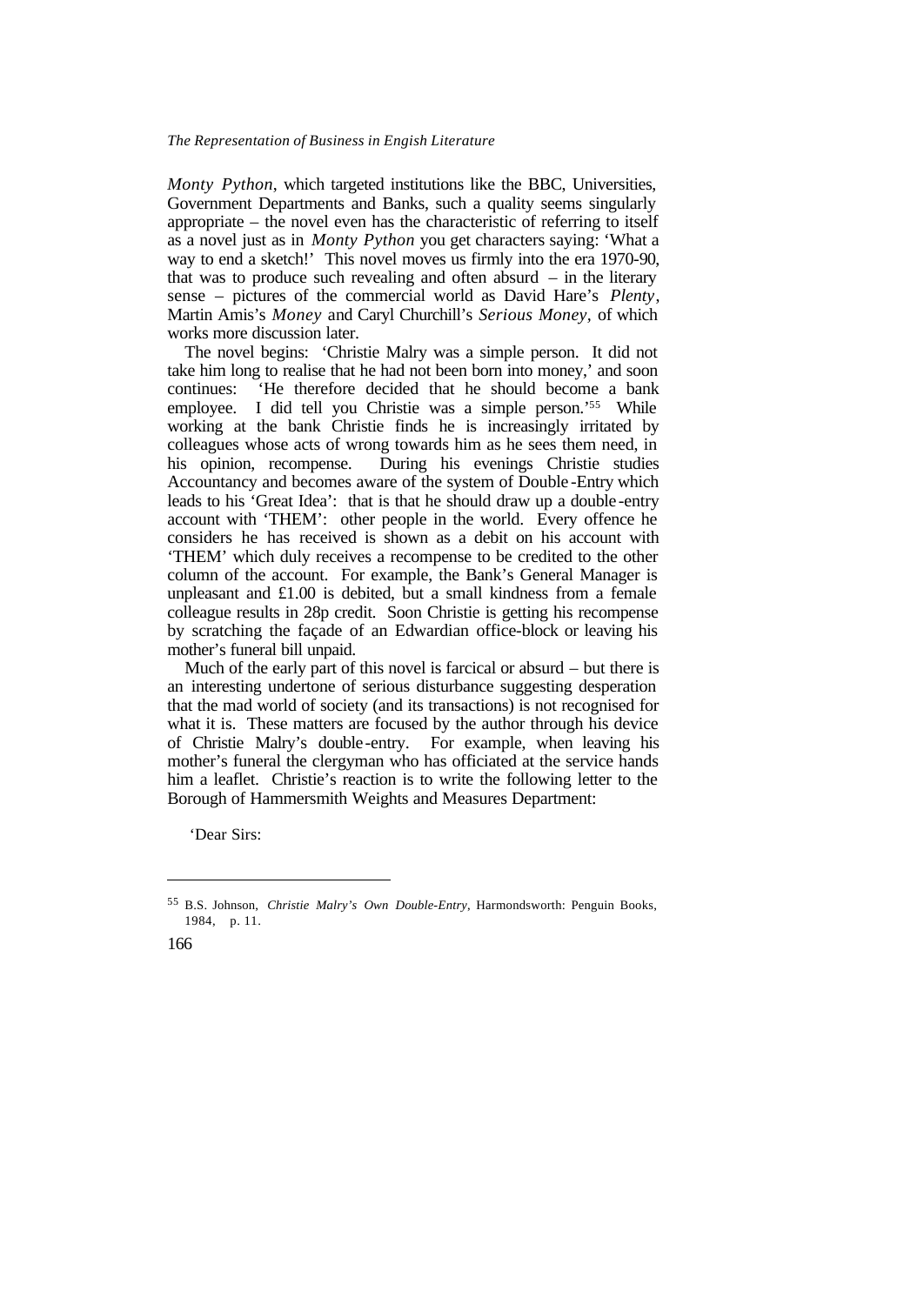re St Jude's Church.

You will note that the organisation publishing the enclosed leaflet claims to have the answer to all problems, personal, political and international?

I would be grateful if you would check upon the factual accuracy of this claim and, if you find it to be in any way false or exaggerated, I trust you will institute proceedings under the relevant section of the Trade Descriptions Act.

Yours sincerely,

Christie Malry.'<sup>56</sup>

The action of the clergyman and the letter are recorded in Christie's account with 'THEM' and appear in the significantly titled 'The First Reckoning'.

After leaving the bank Christie works for Tapper's, an organisation that 'had been manufacturing sweets and cakes for a mere eighty-three years', where he becomes an invoice clerk. We are close to the world of Reginald Perrin and 'Sunshine Desserts', and indeed the entire workings, organisation and set-up of Tapper's sweet-factory is comically and satirically portrayed through the device of Christie's double-entry. This passage indicates, in more than one sense, the flavour of this part of the novel:

'Christie could see the sheen of professional passion in Tiny's [the Foreman's] eyes as he savoured the bashing the baths of chocolate took. And he was not slow in indicating his favourite, either, Tiny: the dark brown bath. … There were those to whom it was given to like plain chocolate, said Tiny, the connoisseurs, the cognoscenti, the true aristocrats; and there were the rest, the others, the chocolate *lumpenproletariat.…*

Tiny kept a Georgian handled gill glass by this one royal bath, and from this he periodically…supped his beloved nectar to ascertain whether or not it had reached its apogee. "A fortunate man, thought Christie"; and it crossed his mind that the right kind of foreign body could well yield a handsome credit.'<sup>57</sup>

l

<sup>56</sup> *Ibid*., pp. 34-35.

<sup>57</sup> *Ibid*., p. 65.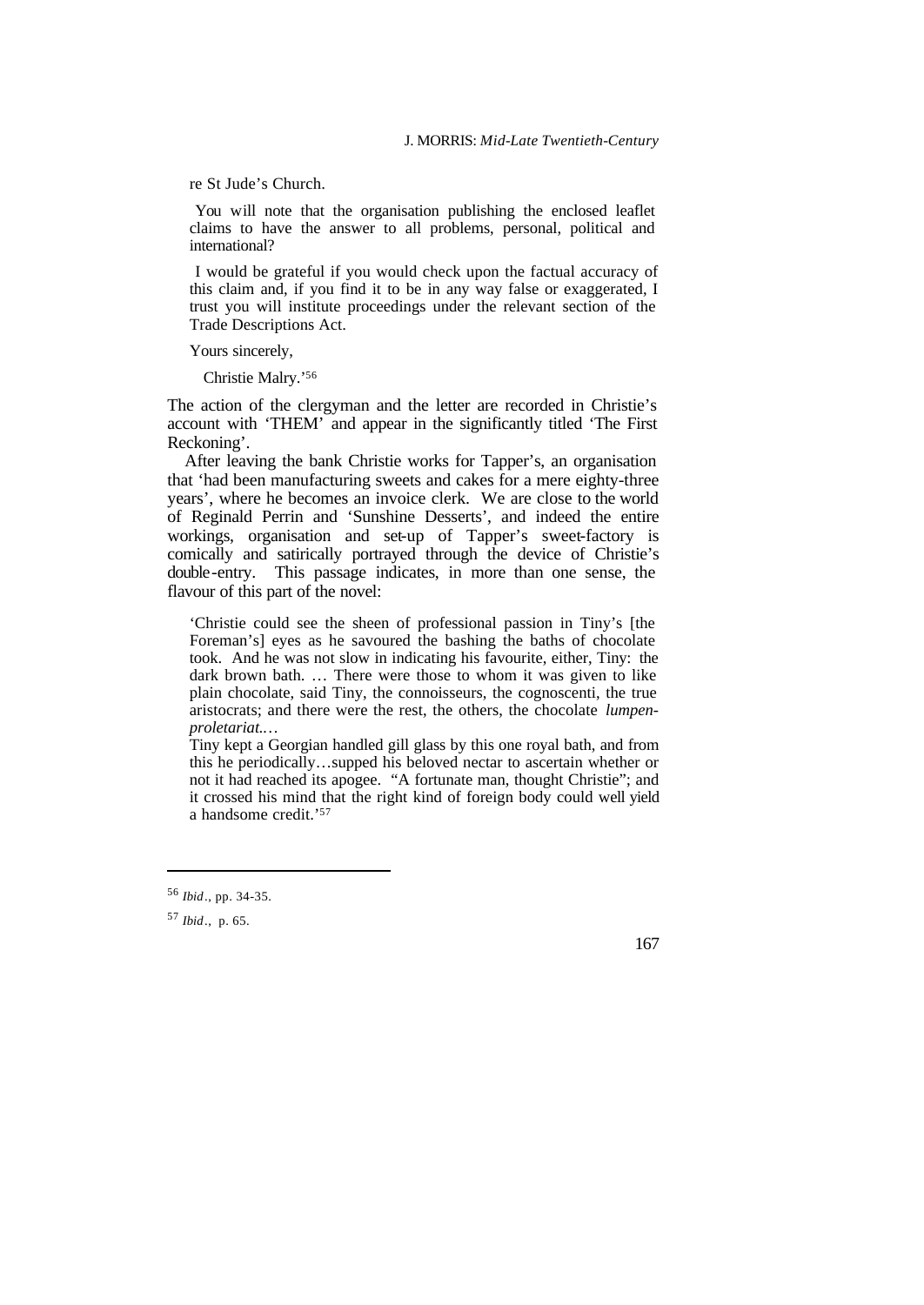Tiny's enthusiasm and Christie's sharp eye for potential double-entry targets are put into perspective when employees are given bags of 'misshapes of their own' and the Sector Head cries, 'I wouldn't eat this firm's muck if you paid me!' The situation produces some superb throw-away lines as when one colleague complains that his girl-friend who works in the Wages Section will not reveal the salary of the Head of the Typing Pool. 'Would you credit it?' he says. 'I'd have to think about it,' replies Christie.<sup>58</sup>

The novel moves remorselessly towards terrorism and a kind of justification for it that significantly is underpinned by criticism of a heartless money-system of profit and loss – as Christie sees it. As part of his recompense for injustices received he blows up the local tax office, killing several people. Here is a bit of his 'justification':

'I have no right to kill people. No one has, according to all the arguments.

Yet people are killed. There are even licensed killers of people, of several kinds.

Despite the overwhelming concurrence with the canon regarding the absolute sanctity of human life, in fact society saw that human life was in fact a very expensive, plentiful and easily-disposable asset. Of all things, human life was the easiest to replace. A machine would be difficult, costly…

Human life is cheap, dirt-cheap, according to this society…despite its pious mouthings. What it does in practice is not what it says it does. It does not care for human life: it shortens that life in pursuit of mere profit, it organises wars from which it is certain mass killings will result. ...

Christie could go on.'<sup>59</sup>

In the Third Reckoning the Credit or Recompense column contains the sum of £110.10 for the Tax Office bombing 'calculated at the rate of £1.30' for each body 'being an allowance of the commercial value of the chemicals contained therein: plus damage to property etc.' By the time we reach the Fourth Reckoning Christie has succeeded in poisoning 20,479 'innocent West Londoners' similarly charged for at the same rate and producing a credit of £26,622.70. We may be reminded of N.F.Simpson's *One Way Pendulum* (1959) but the effect of the

168

<sup>58</sup> *Ibid*., pp. 67-70.

<sup>59</sup> *Ibid*., pp. 115-16.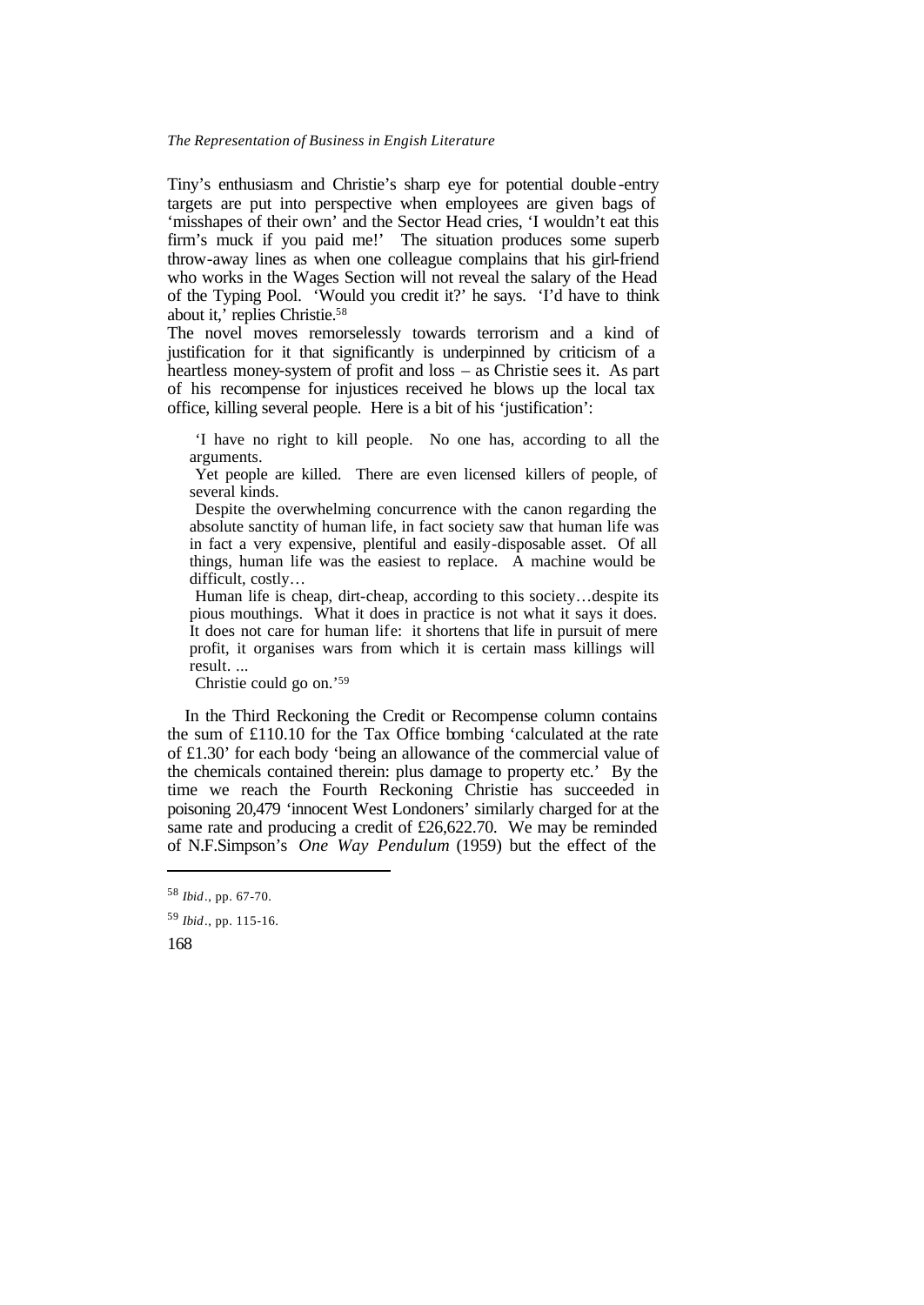humour here is macabre and by the Final Reckoning Christie has died, his body riddled with cancer. Shortly after the novel's publication the author committed suicide.

#### *The Attack on Thatcherism*

l

Mrs Thatcher came to power in 1979 and, rightly or wrongly, that era is still seen by many as one in which it became socially acceptable to be not only vulgarly rich but to laud one's wealth over others less fortunate. Harry Enfield's character, Loadsamoney, became not just an amusing joke: he could be seen as an exaggeration of the reality. In any case, the atmosphere of the period with its working-class jobbers sporting garish braces and driving Porsches was to many preferable to the ethos associated with the 'Winter of Discontent'. The stereotyped images created by the media gathered strength during the 1980s and of course increasingly dominate today with a power which alarms some observers. Yet this heady brew of computer-generated image and profit that was to make tycoons in the multi-media business even more fabulously rich – while leaving others penniless, bankrupt and hopelessly in debt – this whole approach to life was significantly and in a sense prophetically attacked on the eve of Thatcherism in David Hare's major play *Plenty* (1978), which was subsequently made into a film.

The key figure in *Plenty* is Susan Traherne, one of the David Hare heroines the author admires 'but whom the audience dislikes'.<sup>60</sup> She is an idealistic young woman who has never been able to free herself emotionally – perhaps I should say psychologically – from her wartime activities as an agent operating in occupied France. She has no admiration or respect for the accepted social mores of post-war Britain and in particular for the English 'Establishment'. She is fiercely devoted to her primitive, atavistic ideas of what is right and what is wrong: ideas which served her well during her time as an agent. Consequently, despite periods in which she tries with success to live an appropriate life with her diplomat husband, the experience takes her ever closer to mental breakdown.

The play opens with a scene set in a Knightsbridge flat at Easter 1962. Susan is leaving her husband Raymond Brock and has, unknown to him, rented the flat to Alice, a hippy bohemian who helps unmarried

<sup>60</sup> David Hare, *Plenty*, London: Faber and Faber, 1978, p. 87. 'A Note on Performance by the Author'.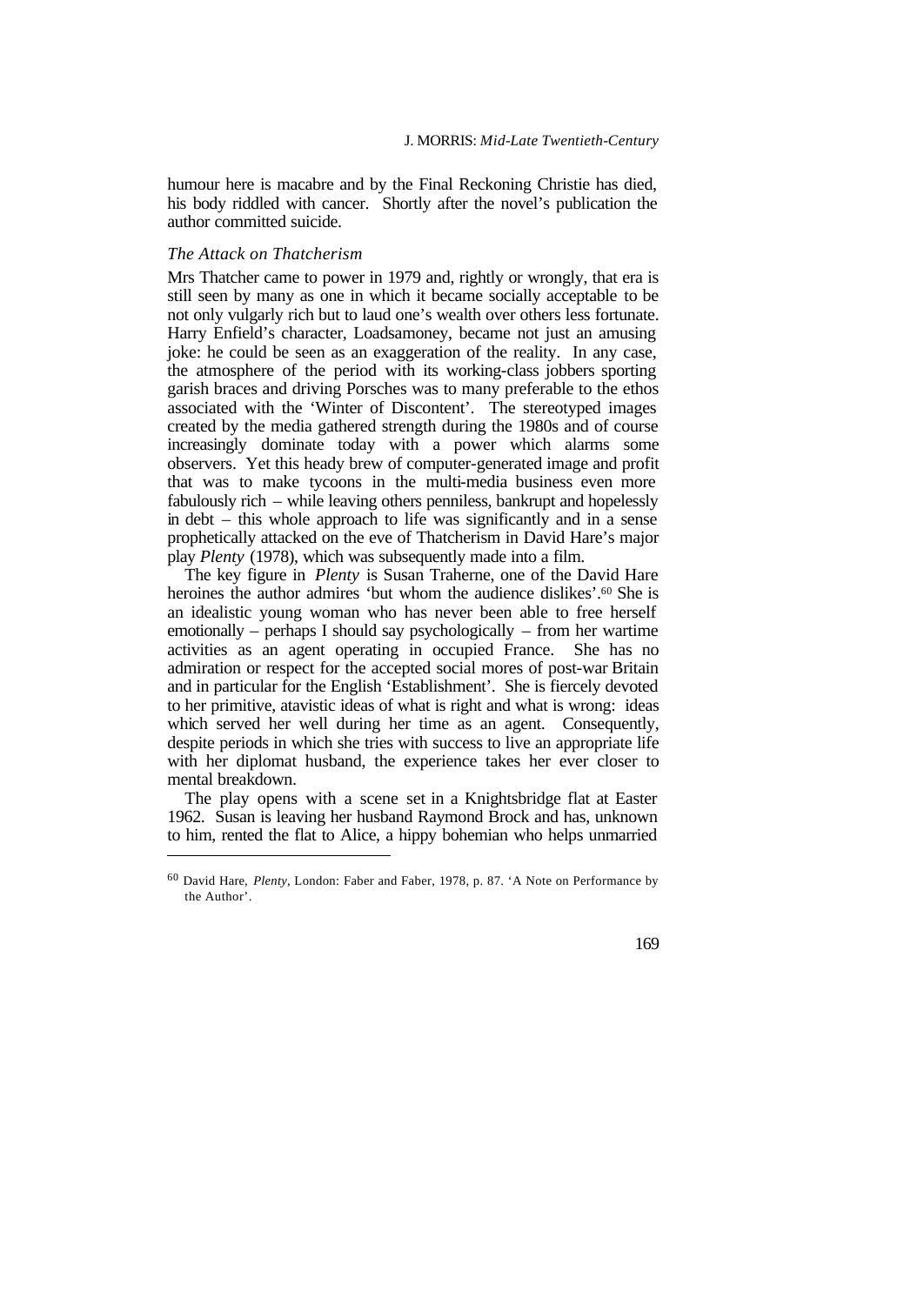mothers. Raymond, the former diplomat turned City insurance broker, is lying asleep naked and 'covered in dried blood'. How all this has come about is revealed scene by scene as we see a series of flashbacks commencing in occupied France in November 1943 and taking us right up again to Easter 1962.

The nub of the play is the borderline between right and wrong for Susan. She will not compromise. Is this moral behaviour on her part? Or self-indulgence as her husband claims? When she is pressed into a corner to face the consequences of her actions she becomes violent. For example, she decides she wants a child but wants it by a man who is nothing to her. When after 18 months of failing to cause a pregnancy Mick, the would-be father, remonstrates with Susan, saying that he wants to humanise the relationship, that he feels dirty and used, she fires a revolver at him. Aware that she has damaged her husband's career as a diplomat she goes to the senior staffing officer of the Diplomatic Corps to plead for his promotion and, when she gets negative reactions, threatens to kill herself if he is not promoted in six days. Susan is clearly an 'impossible' person – and yet we still have the nagging feeling she might be right.

This is what brings us to money and the concept of 'selling out'. Lurking behind Susan's actions are deeply established ideas of the sanctity of life and of natural morality, perhaps expressed in Christianity as 'Man doth not live by bread alone but by every word that proceedeth out of the mouth of God'. We sense that somehow – however bizarre this idea might be – this 'mad' woman Susan has some channel that links her with divine good – whatever her behaviour might suggest to the contrary.

As the play progresses we realise that Susan is fundamentally and, in various senses, dangerously opposed to what British society represents economically and politically because she sees it as a hypocritical charade – even the Britain of Attlee's post-war government. The 'invoices go back and forth, import, export…'61 When Alice asks Raymond Brock whether he has lots of money he replie s: 'I find it moderately easy to acquire. I seem to have a sort of mathematical gift. The stock exchange. Money sticks to my fingers I find. I triple my income. What can I do?'<sup>62</sup> At the end of this scene, after an argument

<sup>61</sup> *Ibid*., p. 30.

<sup>62</sup> *Ibid*., p. 33.

<sup>170</sup>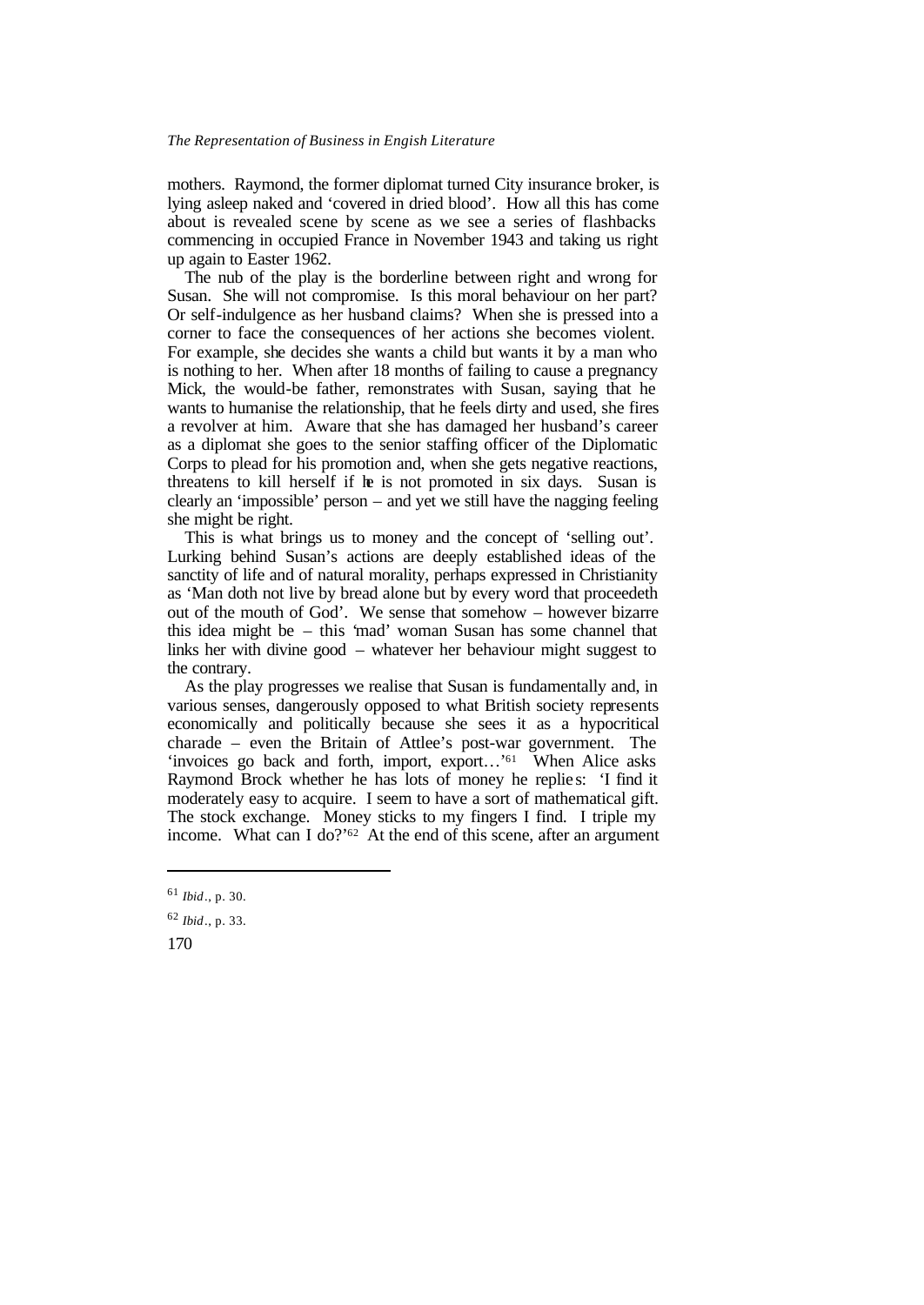about the insulting and dismissive way Susan refers to Raymond's boss Leonard Darwin in front of Alice ('he would not trust him to stick his prick into a bucket of lard'), Raymond says it is time he was 'pushing off home'.<sup>63</sup> After another exchange in which Susan accuses Raymond of using such expressions which do not 'belong', he admits that the diplomatic world is dull, stuffy and dead but adds that it is the only world he has. When he urges Susan to visit him in Brussels she uses the excuse of her hated job to prevent her coming: '…the shipping office is very important to me. I do find it fulfilling. And I just couldn't let Mr Medlicott down.' This is a lie, but in a strange way the comment is genuine for Susan knows she is not good for Raymond. Yet we feel they are doomed to remain together in a future which offers, in Alice's ironic words, 'peace and plenty'.<sup>64</sup>

The remainder of the play is in a sense concerned with Susan divesting herself of worldly goods. She compares the 'glittering lies' she told as an undercover agent in France with her present job of 'lying for a living', producing what her 'masters call good copy' to sell 'some rotten shoe'. When she asks Alice what the point of her existence is she is told that she has 'sold out'.65 His diplomatic career ruined, Brock also sells out, getting an insurance job in the City, ruefully reflecting 'we can cope in a smaller sort of flat. Especially now we don't have to entertain…I can't help feeling it will be better, I'm sure. Too much money. I think that's what went wrong. Something about it corrupts the will to live. Too many years spent sploshing around'.66 It should not be forgotten that 'selling out' in the sense in which it is used in this play does not only mean offering yourself as a purchasable package in a capitalist market but also 'giving up', retreating from ideals. Thus Brock's 'selling out' is of a different and minor order compared to what Susan, in her own mind, risks. For Susan 'selling out' would become death. She gives £200.00 to one of Alice's protegees to pay for an abortion, remarking 'Don't thank us. We're rotten with cash', and subsequently 'giving' Brock's flat to Alice so that she can continue her work for unmarried mothers. The last we hear of Susan is that she has dropped out of the society she hates, is on drugs and has been, albeit

l

<sup>63</sup> *Ibid*., pp. 35-36.

<sup>64</sup> *Ibid*., pp. 37-38.

<sup>65</sup> *Ibid*., p. 44.

<sup>66</sup> *Ibid*., p. 74.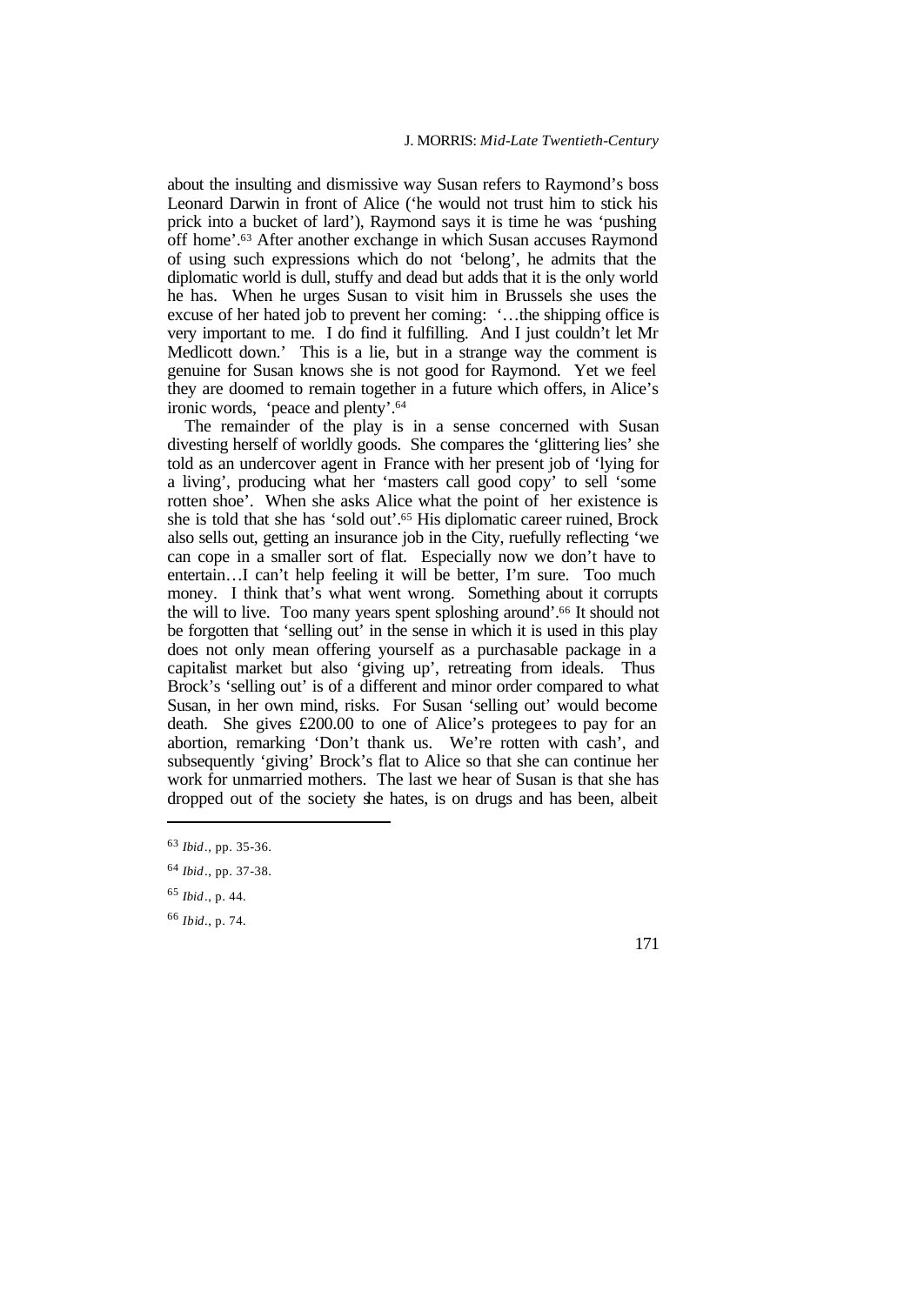briefly, reunited with her Second World War mentor and idol codenamed Lazar – a man who, ironically, ashamedly admits to giving in (selling out): 'I gave in. Always. All along the line. Suburb. Wife. Hell. I work in a corporate bureaucracy...'<sup>67</sup> The last we hear of Raymond Brock is that he had had to fight to get his house back from Alice.

I consider this play to be a very significant text on the question of the representation of capitalist corporate society because it portrays in human terms the effects on people and their ideals, especially as they appeared immediately before the Thatcher era, the Big Bang and the Alice in Wonderland world of Soros and Leeson that the high-tech globalisation of the money-markets was to create. It is also notable that the one political event in the play that is closely examined – the Suez Crisis – reveals that Eden's government and the Foreign Office 'sold out' on the question of honour, thus betraying the ideals of their staff: 'the entire war is a fraud cooked up by the British as an excuse for seizing the canal.' For Susan Traherne the linked financial and political systems are irredeemably corrupt and she refers to the situation wistfully as the 'death-rattle of the ruling class'.<sup>68</sup>

# *The 'Money-Conspiracy'*

The 1980s inevitably brought a growing sense of money and business being innately corrupt, dirty and 'mad' and nowhere in contemporary creative writing was this clearer than in Martin Amis's novel *Money*  (1984). This astonishing, rambling *picaresque* work has as its central theme the fact that the world is increasingly governed by the 'moneyconspiracy'. In a video conversation with Ian McEwan recorded soon after the publication of *Money,* Martin Amis speaks at length on the historic sense of money as sordid, dirty and 'smelly' and in doing so echoes almost word for word the sentiments of John Self, the anti-hero in his financially eponymous novel.69 The sentiments are all the more powerful in that they are to a large extent guilt-ridden for both character

<sup>69</sup> The video is from the series *Writers in Conversation* and was produced for the Anthony Roland Collection of Films on Art by the ICA. In the interview Amis covers, among other topics, 'Money in literature, folklore and history' and 'Money in the twentieth century'. Interestingly, another topic is the 'Unspoken threat of annihilation informing contemporary thought'.



<sup>67</sup> *Ibid*., p. 83.

<sup>68</sup> *Ibid*., p. 51.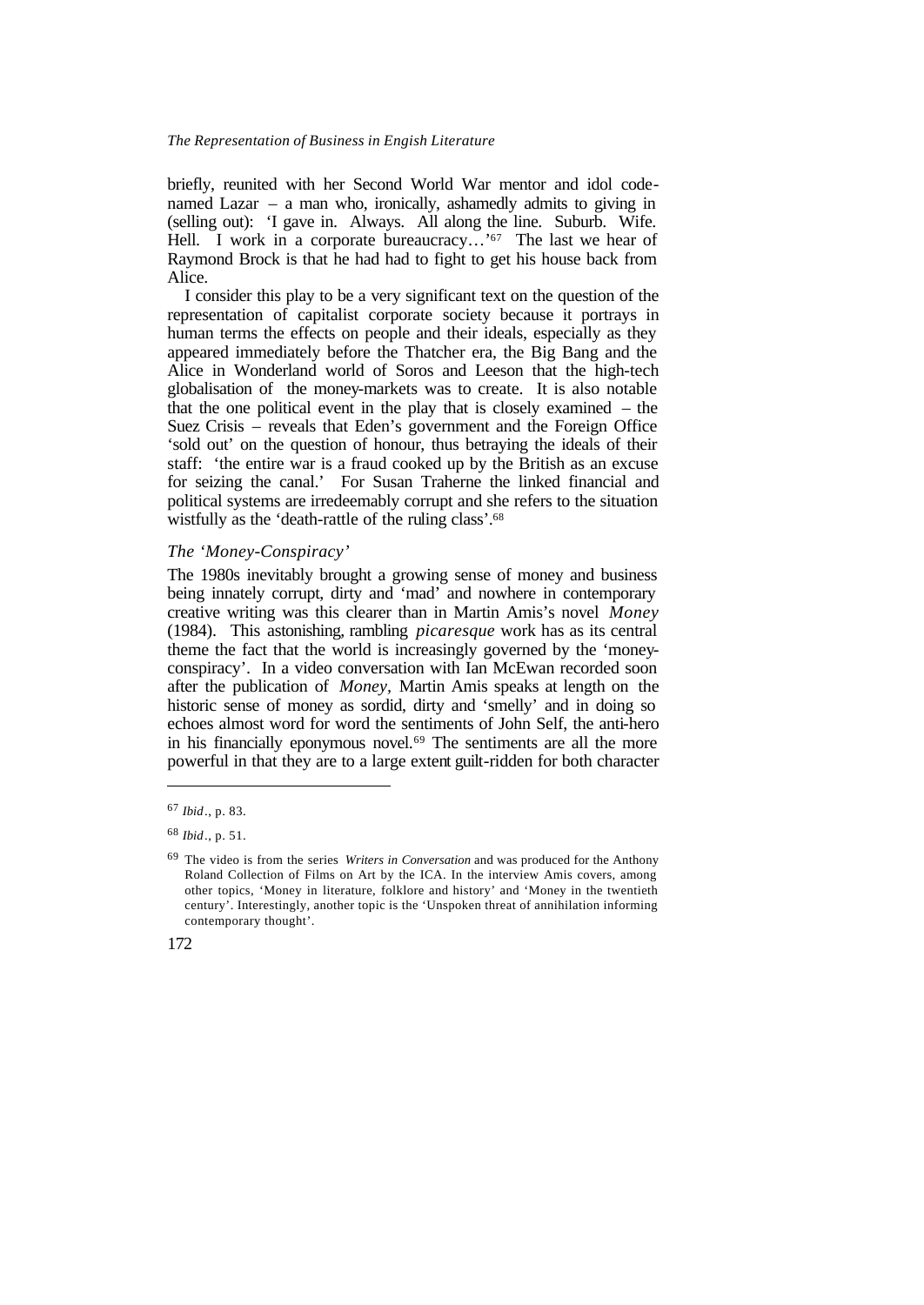and author. Money, with its associations of drugs, fast-food, sex, instant-access credit, computers, faxes, fruit machines, and so on, is seen as the key to unlocking an ever-powerful force of addiction (chemical, mechanical, electronic) that enslaves and debases the world in mindless self-indulgence. Money is the key to this power but is also controlled by it: it is a cyclical self-reproducing process in which 'advanced' financial societies are trapped.

Here are two quotations from the novel, written incidentally as a kind of confessional diatribe.

'*Money,* money stinks. It really does. Dah, it stinks. Pick up a wad of well-used notes and fan them out in your face. Pick it up. Fan it. Do it. Little boys' socks and porno headache tang, old yeast batch, larders, damp towels, the silt from purses' seams, the sweat of the palms and the dirt in the nails of the people who handle this stuff all day, so needfully. Ah, it stinks.'<sup>70</sup>

'With dry lips and voodoo heat in his eyes Felix told me that all America was interflexed by computer processors whose roots spread ever outward from the trunks of skyscrapers until they looped like a web from city to city, sorting, clearing, holding, okaying, denying, denying. Software America sprawled on a humming grid of linkup and lookout, with display screens and logic boards of credit ratings, debt profiles. And now all the States were keying in my name, and the VDUs were all wincing like spooked electro-encephalograms. America played space-invaders with the words john self. I was a money enemy. And the tab police were on my tail.'71

The quotations come from near the end of the novel when John Self discovers he has been the victim of a financial 'sting' that could only be possible in the unreal fantasy world that the money markets have become. It is interesting to note that the subject matter and imagery in the latter passage echo or anticipate the work of William Gibson and in particular his *Neuromancer* (1984), while of course the electronic world portrayed looks forward to such recent cinema thrillers as *The Net.*

The novel, delivered in the first person in a kind of rambling, yet strangely incisive, tirade littered with expletives, portrays the life of John Self, who like his creator, is taking stock of life and self at the half-way point: age 35. His life-style which receives his constant contempt but

<sup>70</sup> Martin Amis, *Money*, Harmondsworth: Penguin Books, 1985, p. 389.

<sup>71</sup> *Ibid*., pp. 350-51.

<sup>173</sup>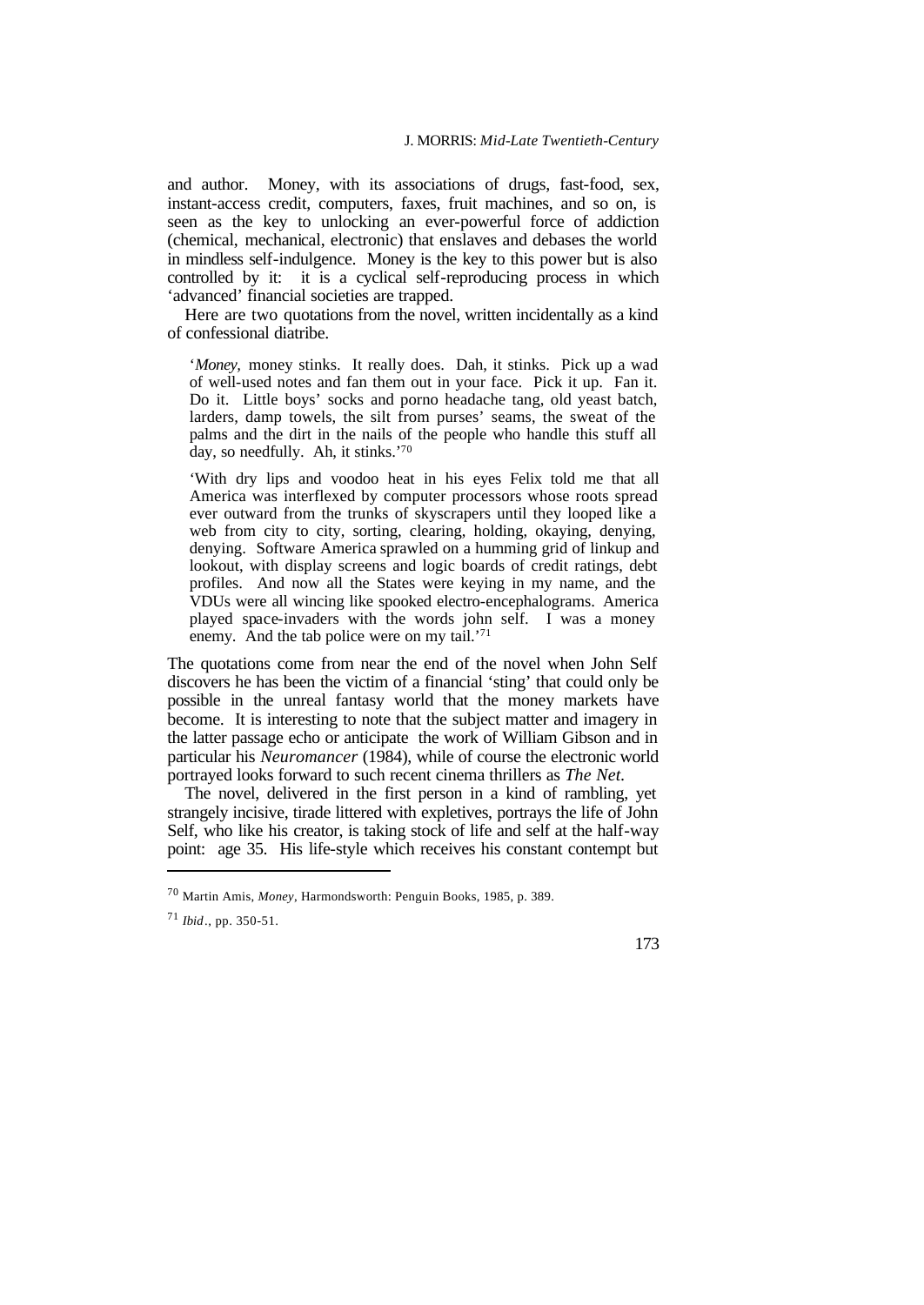from which he cannot break free is one of the consumption of addictive additives:

'My clothes were made of monosodium glutimate and hexachlorophene. My food is made of polyester, rayon and lurex. My rug lotions contain vitamins. ...My brain is gimmicked by a microprocessor the size of a quark, and costing ten pee and running the whole deal. I am made of  $-$  junk, I'm just junk.<sup>'72</sup>

The humour, as exhibited here, can be extremely funny but it is always tinged with the sick and the black, while the reversals and exaggerations give the visions of London and New York a quality that reminds me of Allan Ginsberg's *Howl*. The junk world portrayed symbolises, and is the product of, the often mentioned 'money-conspiracy': 'If time is money, then fast food, saves both.' Moreover, John Self's 'job', making pornographic films, takes him to the centre of a pointless existence of futile self-gratification. Even when he laughs at himself the laughter contains horror and self-contempt. Here he is suddenly realising who is pictured in a home-made pornographic video:

'A fat pale guy was giving a bronzed blonde the treatment on a wobbly iron bed. …Quite quickly I realised that the girl was Butch Beausoleil. A little later I realised that the man – the man was John Self. Me, in other words. ...this fat actor or extra or bit-part player, his pocked back, juddering beerbelly and tumescent throat – no it wasn't the body (we all have *bodies*), it was the face. Ah! The face! The shame and fear of its bared gums, its elderly winces, its terrible surprise. …'<sup>73</sup>

John Self had just performed this act with one of his leading actresses (Butch Beausoleil) only to find that she had secretly filmed it. The horror of what he sees is all the greater since it is characteristic of the 'junk' lifestyle he cannot resist. When he subsequently does form a stable relationship based on affection with Martina Twain he finds himself unable to perform sexually and betrays her with an old flame who has maliciously arranged for them to be caught *in flagrante delicto.*

One could argue that linking these moral obscenities with money – let alone business – is tendentious and contrived. But Amis is clearly convinced by his vision of what is wrong with the world – the more so

<sup>72</sup> *Ibid*., p. 265.

<sup>73</sup> *Ibid*., p. 280.

<sup>174</sup>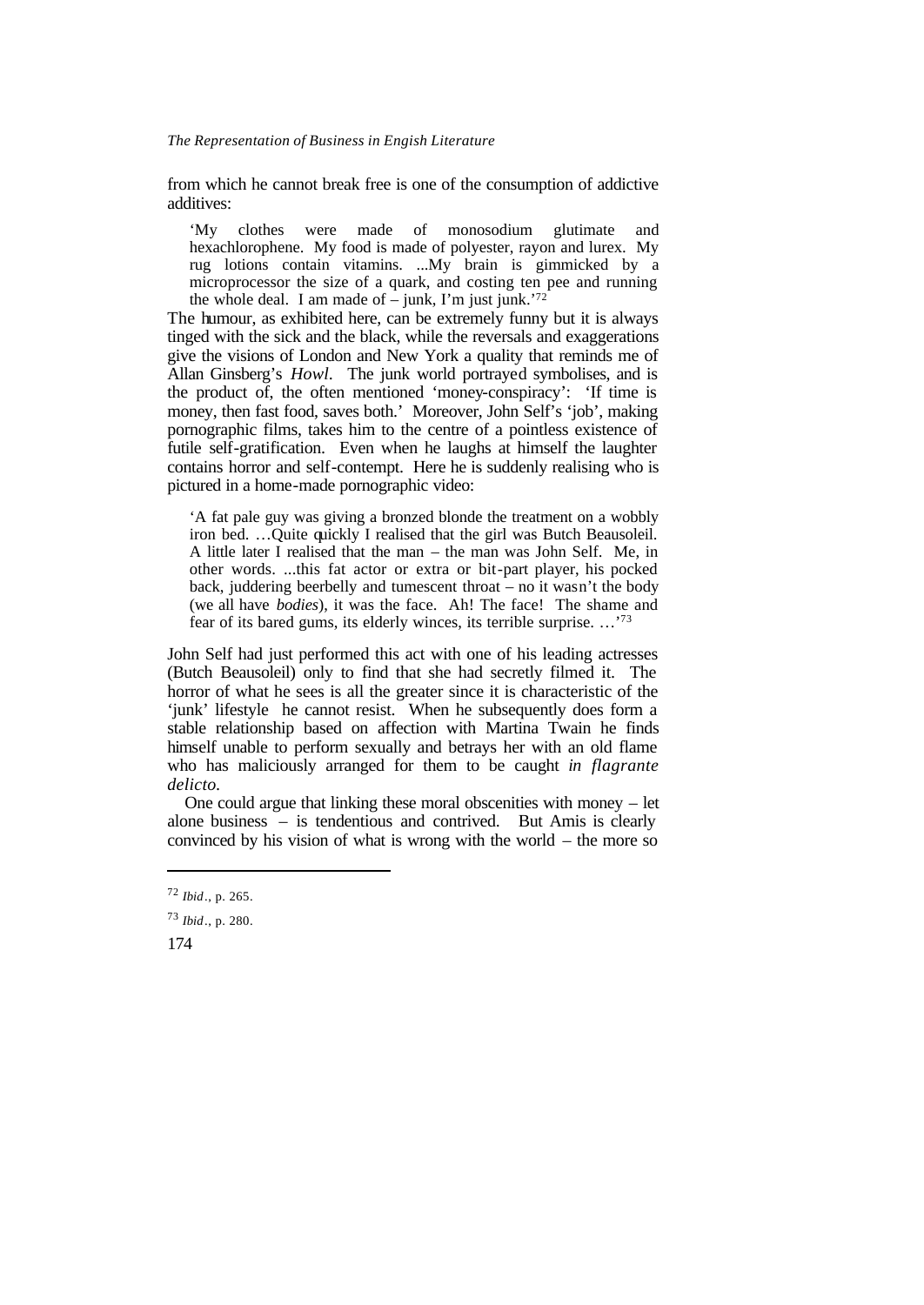perhaps because he is caught up in the 'conspiracy'. Businesses that deserve to succeed fail and vice-versa, the whole affair seen as a global lottery in which winners and losers are chosen at random. John Self's uncle Norman, with whom he lived from seven to 15, tried 'to make it big' during those years in America, 'a land with success in its ozone, a new world for the go-getters and new-broomers, a land where fortune grins and makes the triple-ring sign…Yeah. Or not?' In practice, despite hard work and enterprise, he repeatedly failed and ultimately has to return penniless to Britain. Such stories of cruel market forces were not new to fiction, of course, as we have noticed with regard to *The Great Gatsby* and *Death of a Salesman*, but by the 1980s the literal inhumanity which controlled those forces (that is, that they derived from non-human powers linked to technology on a global scale) was taking the picture, the scene, into a new and frightening dimension. John Self also talks about the unemployed, the no-hopers:

'I came of age in the Sixties, when there were chances, when it was all there waiting. Now they seep out of school – to what? To nothing. ... The dole-queue starts at the exit to the play-ground. ...Life is hoarded elsewhere by others. Money is so near you can almost touch it, but it is on the other side – you can only press your face up against the glass…You can't drop out any more. Money has seen to that. There's nowhere to go. You cannot hide out from money. ...'<sup>74</sup>

And of course, to use a monetary metaphor, the other side of the coin is the wealth of those who randomly succeed in the lottery that the business and financial world has become:

'They are all shapes and colours, innocent beneficiaries of the global joke which money keeps cracking. They don't do anything: it's their currencies that do things.'<sup>75</sup>

John Self is in fact financially ruined by a 'scam' which itself symbolises the operation of the global 'money-conspiracy'. The backers for his film – incidentally also called *Money* – are former actors. All the expenses he claims, all the documents he signs, all the cheques he endorses which he thinks are paid for out of the financial resources provided by his backers are in fact creating a huge debt that is down to

l

175

<sup>74</sup> *Ibid*., p. 153.

<sup>75</sup> *Ibid*., pp. 153-54.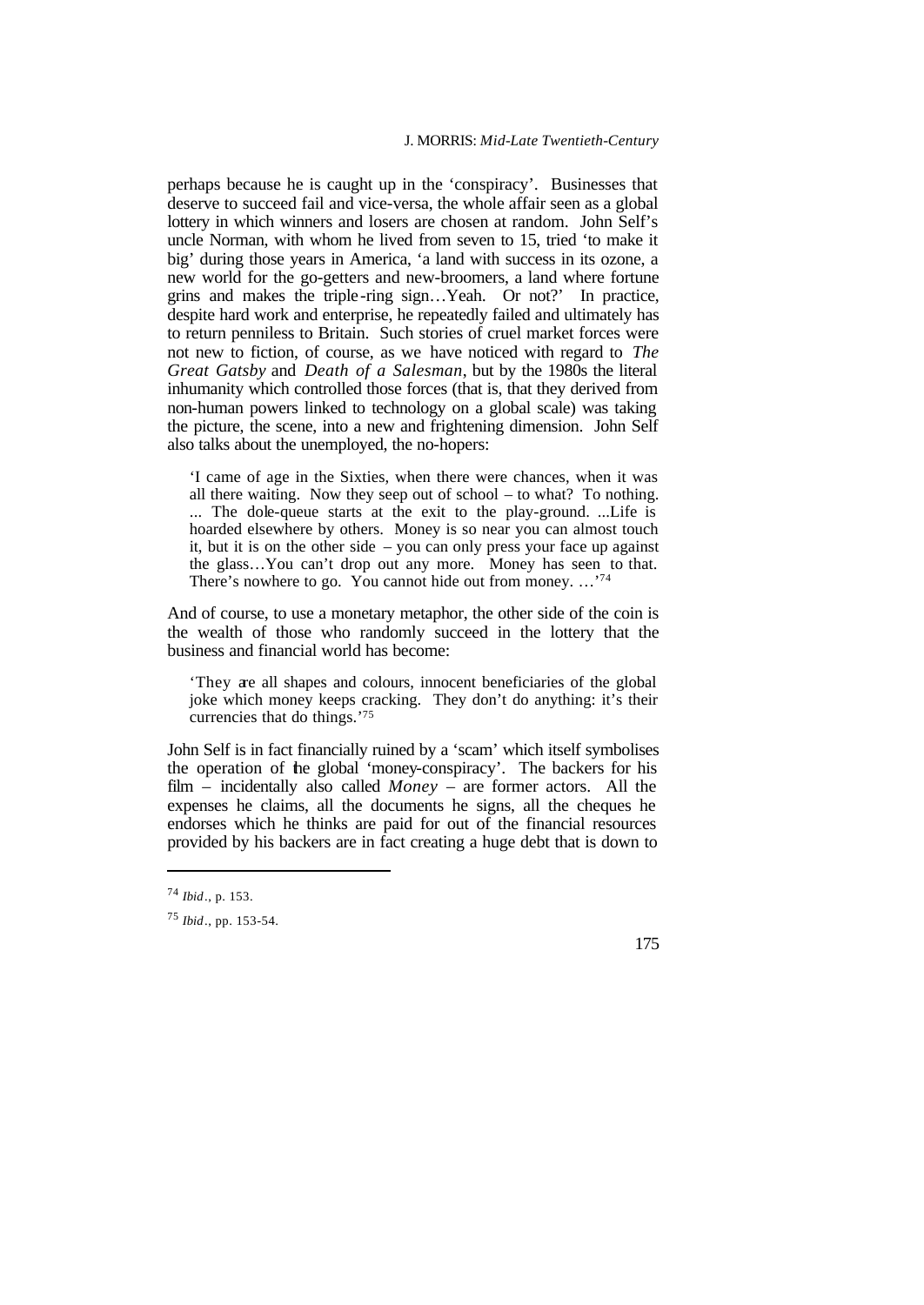him to repay. As Martin Amis himself (who appears as a character in this novel!) explains to John Self:

'You signed a lot of documents. My guess is that you signed them all twice. Once under Co-signatory, once under Self. It was your name. The company you formed wasn't Goodney & Self. It was Self & Self. It was Self. The hotels, the plane tickets, the limousines, the wage bill, the studio rental. You were paying. It was you. It was you.'<sup>76</sup>

The novel is subtitled *A Suicide Note.* The suicide of John Self never materialises despite a spirited – if that is the word – attempt near the end. But Martin Amis, the author rather than the character, suggests in a short Preface that the Note is addressed to us, to the readers, to ourselves, and that we are part and parcel of the suicide, that in a sense it is our suicide too. There is indeed a quirky neoromanticism approaching sentimentality in Amis's final portrayal of John Self – a kind of down-market junk-fed Candide – representing by his name all of us, *un homme moyen sensuel,* who instead of cultivating his garden as a means of survival, just continues to be his imperfect self, living from day to day but on a much smaller scale than before. Indeed, he is mistaken for a beggar while waiting for his new girlfriend, Georgina. Seeing the tenpence piece lying in his cap he tells us:

'Well, you've got to laugh. You've got to. There isn't any choice. I'm not proud. Don't hold back on my account. Now here's that Georgina at last moving clear of the crowd; her smile is touching and ridiculous – delighted yet austere, and powerfully confident – as she ticks towards me on her heels.'<sup>77</sup>

## *The Obscenity of 'Serious Money'*

The outrageous crudity, the sheer obscenity, that jaundiced observers, particularly those of the 'Old Left', considered they saw in Thatcherite, monetarist Britain received massive exposure in the media and in creative writing during the late 1980s and nowhere was this more clearly expressed than in *Serious Money*, Caryl Churchill's play, first performed at the Royal Court Theatre in 1987. Indeed, such is the fidelity with which the crude and the obscene are reproduced, that 'the

176

<sup>76</sup> *Ibid*., p. 378.

<sup>77</sup> *Ibid*., p. 394.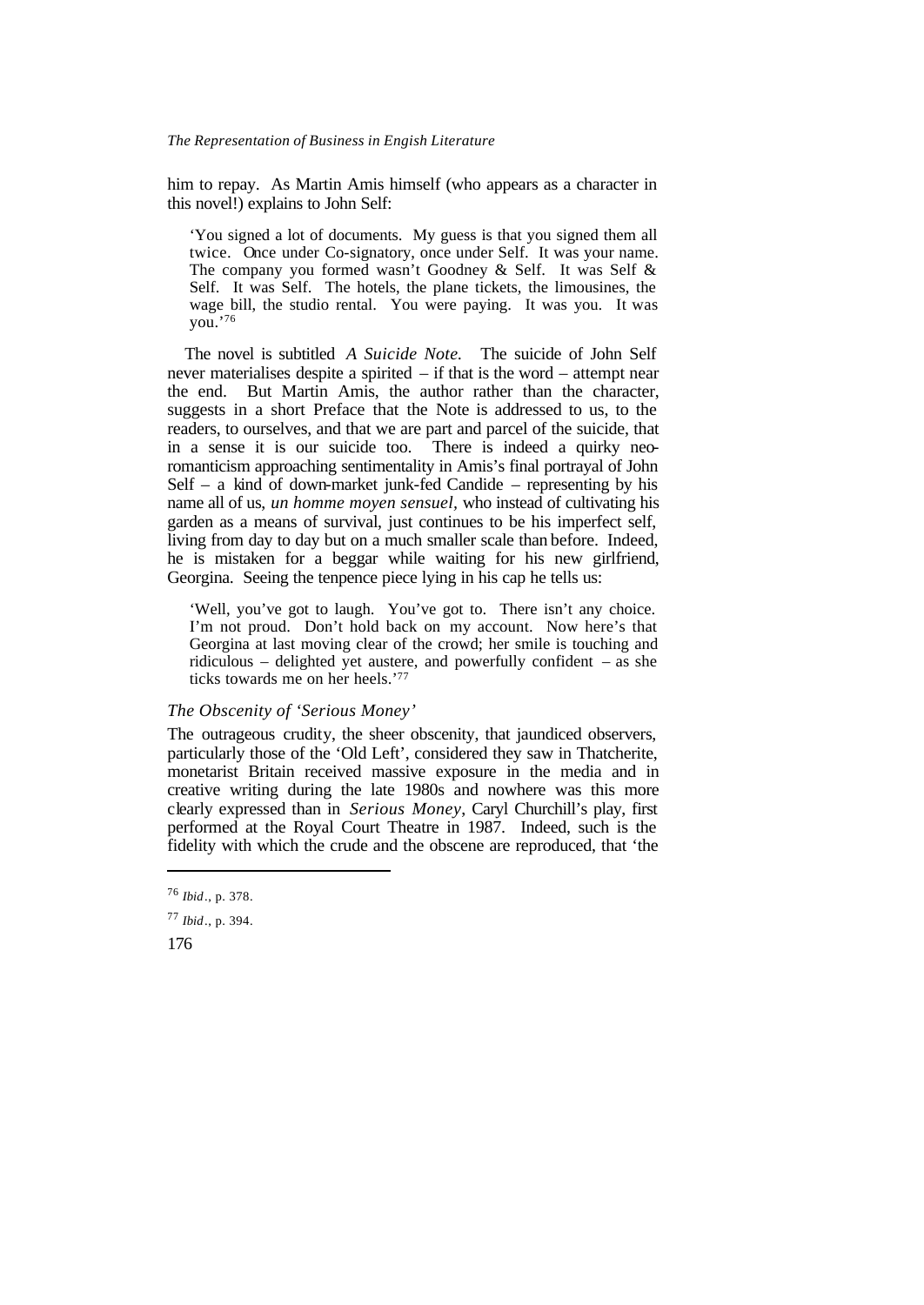parody becomes the thing parodied'.<sup>78</sup>

The play is set in the City following 'The Big Bang': 'The financial world won't be the same again because the traders are coming down the fast lane.'79 'White Knights' and corporate raiders have invaded the square mile. A cartel is plotting a hostile take-over of an unsuspecting, old-fashioned company called Albion with the help of the new breed of arbitrageurs and 'oiks': those who use junk bonds and 'greenmail'. But things go wrong when Jake Todd, a commercial paper dealer, is shot dead and the Department of Trade and Industry begins to investigate.

What is portrayed is a heartless, ruthless world of industrial espionage, 'dirty tricks' and greed of unparalleled vulgarity, yet written in the kind of verse which T.S. Eliot had successfully adapted for the stage in such plays as *The Cocktail Party* and *The Confidential Clerk.* Here Corman, a corporate raider, and Brown, an industrial spy, are planning their take-over of Albion:

### **CORMAN**

*The analysts reports are satisfactory, Predicting high industrial synergy. I'll have to close the chocolate biscuit factory. The management lacks drive and energy. Tell me what you learnt about the company.*

### **BROWN**

*I spent a month posing as a secretary. The working atmosphere is very pleasant. A shock to the chairman would be salutary, His presence at his desk is just symbolic, He disappears to fish and shoot pheasant. ...*

#### **CORMAN**

*Excellent, they'll put up no resistance.*



<sup>78</sup> Stephen Spender on Eliot's imitation of jazz lyrics in 'Sweeney Agonistes', quoted in V. de S. Pinto, *Crisis in English Poetry 1880-1940*, London: Hutchinson, 1972, p. 157.

<sup>79</sup> Caryl Churchill, *Serious Money*, London: Methuen, 1987, p. 25.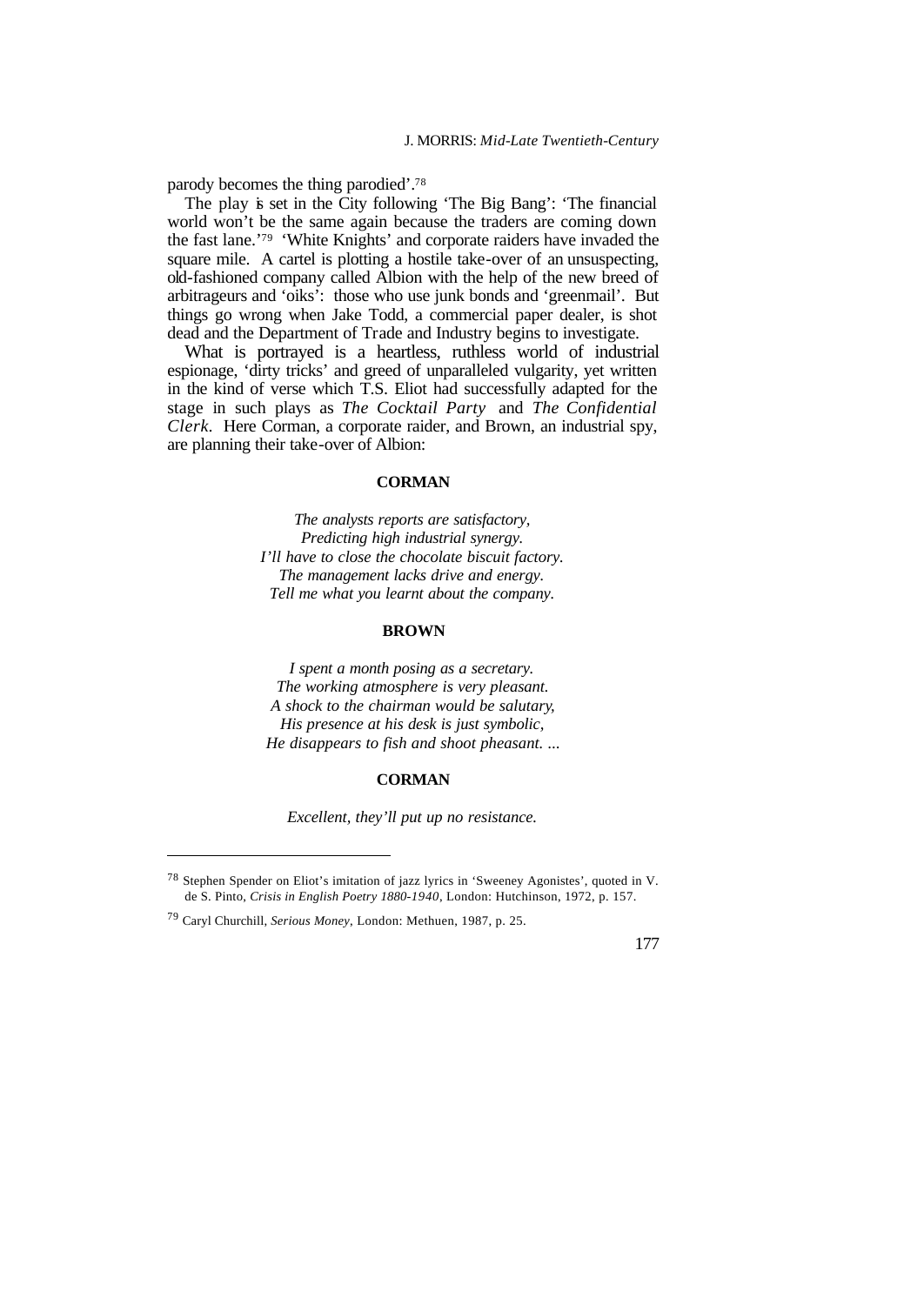*I'll sack them all, put in new staff, maybe promote a few of their assistants. Too late for them to make the company over, Because I am going to take the company over. Now to the larger and still more inviting Albion Products. Fuck the analysts, What do they know? It's much more exciting. Is their chairman gaga too and their managing director always pissed?*

## **SMITH**

*No, he's sober and quite competent. Duckett runs a rather happy ship…… …they all seem quite efficient. Employees feel considerable loyalty. The factory has been visited by royalty.*

## **CORMAN**

*Albion is obviously deficient In management. Old-fashioned and paternal. These figures stink. I can make it earn a lot more for its shareholders, who are The owners after all. It will be far Better run, streamlined, rationalised, When it forms part of Corman Enterprise. (And anyway I want it.) Right. Both targets will be hit. Now summon my war cabinet.*<sup>80</sup>

The crudeness of the language illustrated above symbolises of course the crudeness in moral and perhaps aesthetic terms of the world portrayed. And the greed I mentioned is not just simple greed for wealth and nice possessions: it is also greed for success upon success in the world of money. Meanwhile the unsuspecting Duckett, chairman of Albion, one of the 'old school', is thinking of turning profit into new possessions:

178

<sup>80</sup> *Ibid*., pp. 37-38.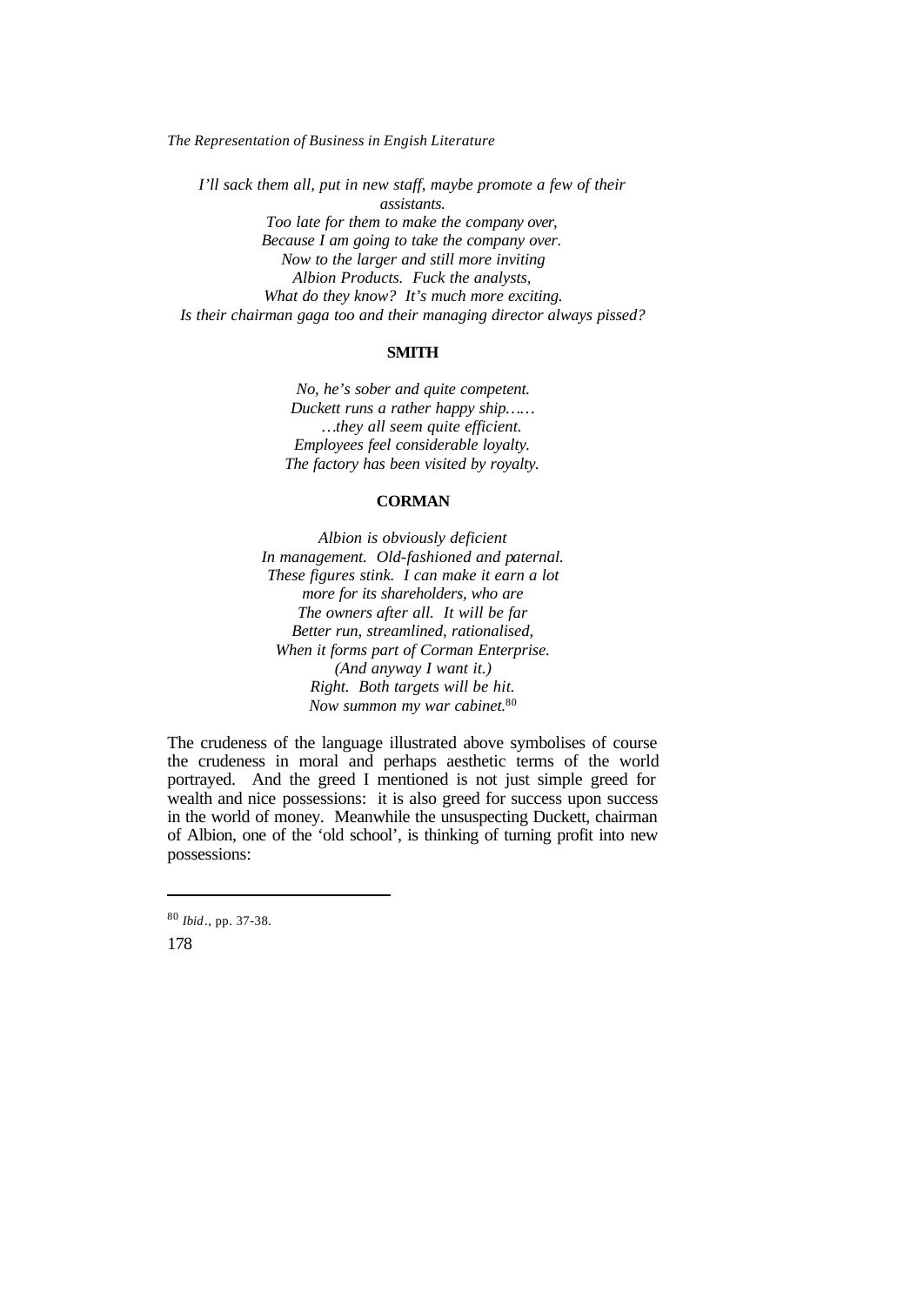#### J. MORRIS: *Mid-Late Twentieth-Century*

## *DUCKETT*

*I'm Duckett. I enjoy the* Financial Times*. It's fun reading about other people's crimes. My company Albion's price is looking perky. I think I'll buy that villa in the south of Turkey*. 81

However, the obscenity of the language and the crudeness of the rhythm reach their apotheosis in the Futures Song sung from the floor of L.I.F.F.E.<sup>82</sup> It finishes:

*Money-making money-making money-making money-making money-making money-making money-making money-making caper Do the fucking business do the fucking business do the fucking business And bang it down on paper*

*So L.I.F.F.E. is the life for me and I'll burn out when I'm dead And this fair exchange is like a rifle range what's the price of flying lead? When you soil your jeans on soya beans shove some cocoa up your head You can never hide if your spread's too wide, you'll just fuck yourself instead*. 83

T.S.Eliot's theatrical career began in fact with two 'aristophanic fragments' called *Sweeney Agonistes* which portray a reduced crude world of sex and violence and, above all, death. In my opinion Caryl Churchill has had considerable success in using and updating Eliot's techniques in creating the moral and cultural vacuum that she sees the City to be.

A sense of theatrical and cultural history is also shown in Caryl Churchill's use of a scene from the late 17th-century playwright Thomas Shadwell – considered something of a joke by his contemporaries for his vulgarity. Such a speech sets the tone of what is to follow:

## **HACKWELL**

l

179

<sup>81</sup> *Ibid*., p. 39.

<sup>82</sup> London International Financial Futures and Options Exchange.

<sup>83</sup> *Ibid*., p. 62.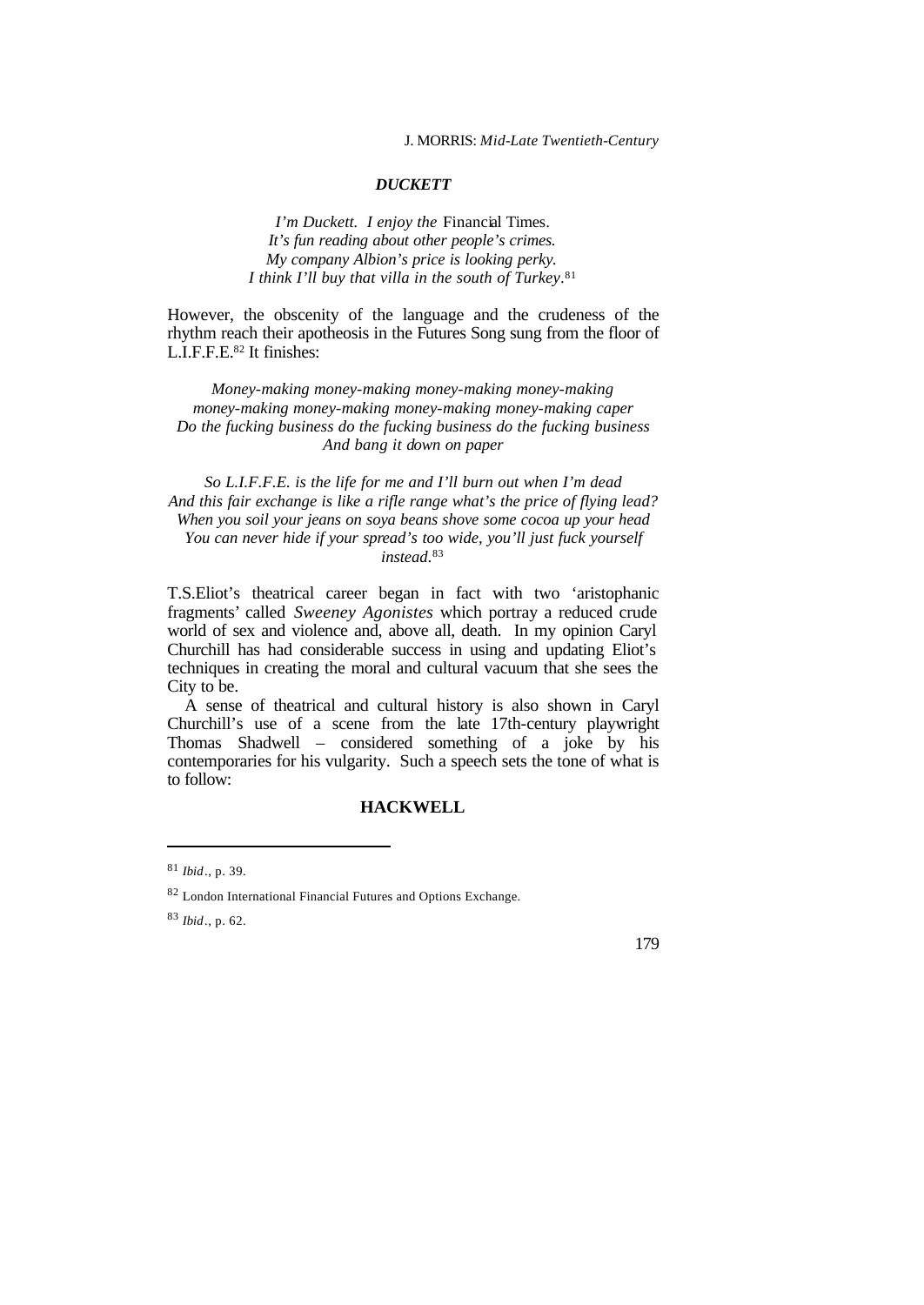*Look thee, brother, if it be to a good end and that we ourselves have no share in the vanity of wicked diversion thereof by beholding of it but only use it whereby we may turn the penny, always considered that it is like to take and the said Shares will sell well; and then we shall not care….*<sup>84</sup>

London, it seems Caryl Churchill is saying, has returned to the vulgarities and obscenities of the past though now they are systematised and amplified in the new technologies of globalisation. As Zac, a banker, puts it:

*Sure this is a dangerous system and it could crash any minute and I sometimes wake up in the bed And think is Armageddon Aid, nuclear war or a crash, and how will I end up dead? (But that's just before breakfast.) What really matters is the massive sums of money being passed round the world, and trying to appreciate their size can drive you mental. There haven't been a million days since Christ died. So think a billion, that's a thousand million, and have you even tried To think a trillion? Think a trillion dollars a day, And that's the gross national product of the USA. … Naturally there's a whole lot of greed and That's no problem because money buys freedom… …the Conservatives romped home with a landslide victory for five more glorious years. (Which was handy though not essential because it would take far more than that for Labour to stop us.)*<sup>85</sup>

Thus the play ends with an uncanny anticipation of Blairite economic policy – at least I think that is what Caryl Churchill would say. And as for the murder of Jake? It appears that the government probably used MI5 or the CIA to silence his awkward questions and anyway no-one really cares as long as the scam of international finance continues. A scapegoat (Greville Todd) is sent to prison 'to show the government was serious' and then things carry on as before. It all illustrates what

180

<sup>84</sup> *Ibid*., p. 13.

<sup>85</sup> *Ibid*., p. 109.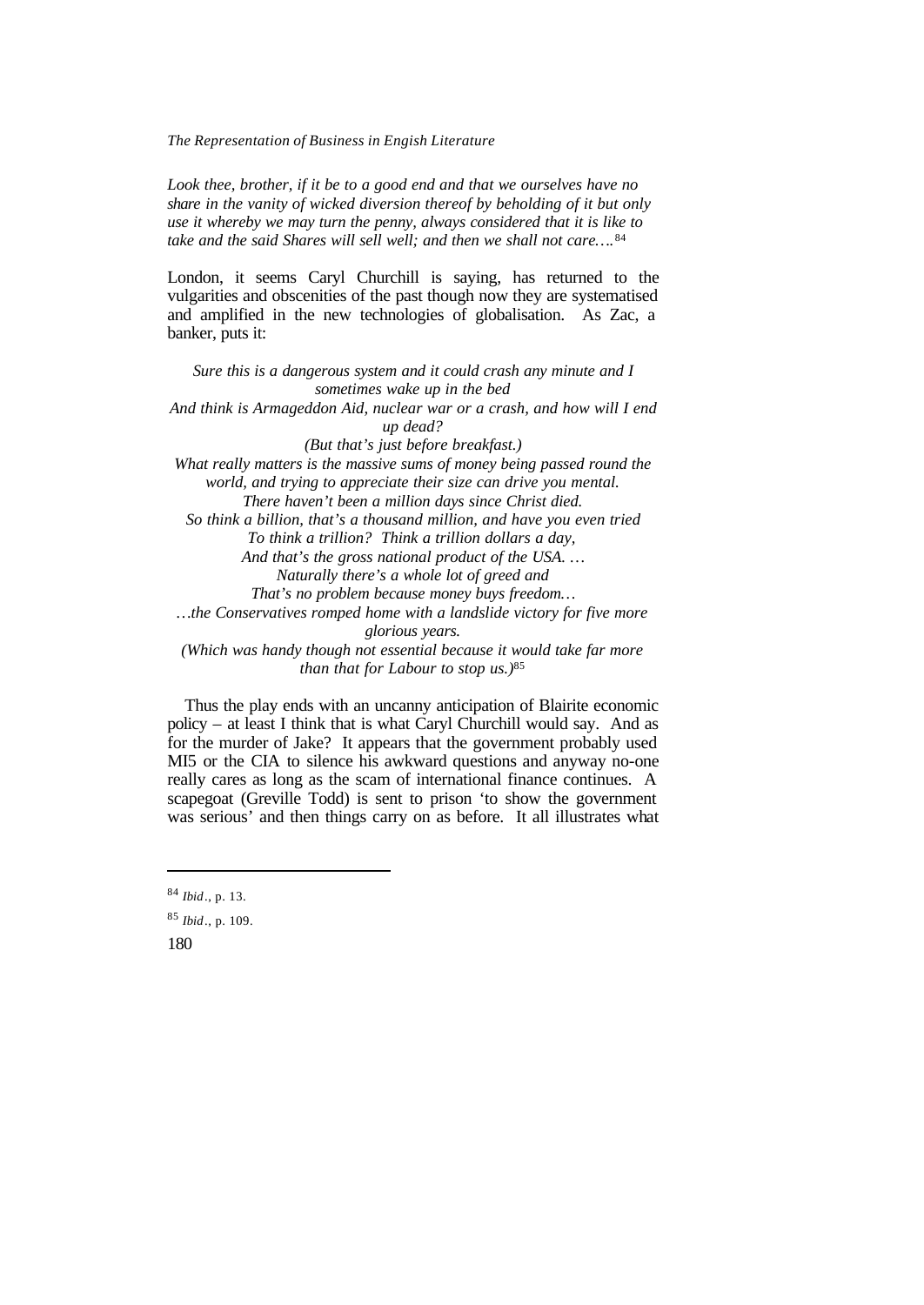could be taken as the play's subtitle: 'Do others before they can do you.'<sup>86</sup>

### **4. Final Thoughts**

### *'Here we go. Here we go. Here we go.'*

**A**S THE CENTURY ENDED it was apparent that life in 'the advanced world' had become an unprecedented moral quagmire. To use a word such as 'unprecedented' may seem excessive – after all the idea that the 'love of money is the root of all evil' dates back to the origin of currency in the third millennium BC.<sup>87</sup> But it is now money – and its use in business and in leisure as deployed in a world dominated by computers – that has created the situation which horrifies and, disturbingly, excites the imagination of so many gifted contemporary writers. Whether you read Tom Wolfe's *The Bonfire of the Vanities* (1988), Gordon Burn's *Alma Cogan* (1989), Will Self's *My Idea of Fun* (1993), Bret Easton Ellis's *American Psycho* (1991) or Julie Birchall's *Ambition* (1990), you find repeated the characteristic ingredients of a yuppiedom whose 'meaningless' machine-ridden existence is spiced-up by artificial – often drug-induced – excitement of the most powerful and dangerous residual emotions: violence, greed, despair, death-wish, megalomania, hollow laughter, distortion of reality, and total abandonment of any moral sense. The brooding feel of death and the relentless domination of technology which began to appear in the portrayal of business before the Second World War accelerated, as we have seen, during the 1970s and 1980s in the work of, among others, B.S. Johnson and Martin Amis. This *genre,* if we can call it that, would also include the work of lesser literary figures like James Herbert and Jeffrey Archer: writers who inevitably see themselves as much businessmen as authors, part of the process, producers of a potential package of book, film, video and even, perhaps, tee-shirt. However, the

<sup>86</sup> *Ibid*., p. 108.

<sup>87</sup> See Jonathan Williams (ed.), *Money: A History*, London: British Museum Press, 1997, p. 16.